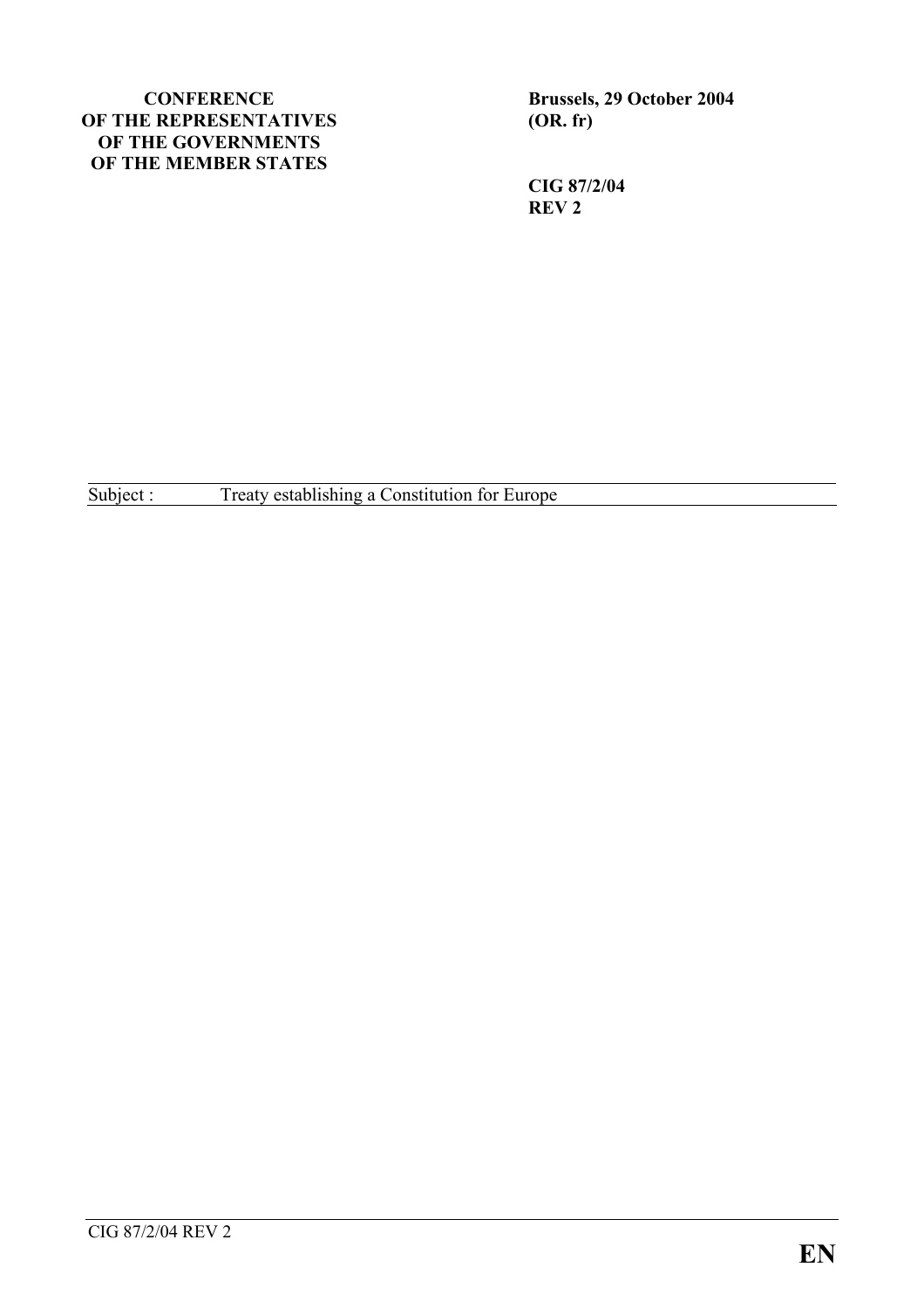### TABLE OF CONTENTS

#### PREAMBLE

- PART I
- TITLE I DEFINITION AND OBJECTIVES OF THE UNION
- TITLE II FUNDAMENTAL RIGHTS AND CITIZENSHIP OF THE UNION
- TITLE III UNION COMPETENCES
- TITLE IV THE UNION'S INSTITUTIONS AND BODIES
- CHAPTER I THE INSTITUTIONAL FRAMEWORK
- CHAPTER II THE OTHER UNION INSTITUTIONS AND ADVISORY BODIES
- TITLE V EXERCISE OF UNION COMPETENCE
- CHAPTER I COMMON PROVISIONS
- CHAPTER II SPECIFIC PROVISIONS
- CHAPTER III ENHANCED COOPERATION
- TITLE VI THE DEMOCRATIC LIFE OF THE UNION
- TITLE VII THE UNION'S FINANCES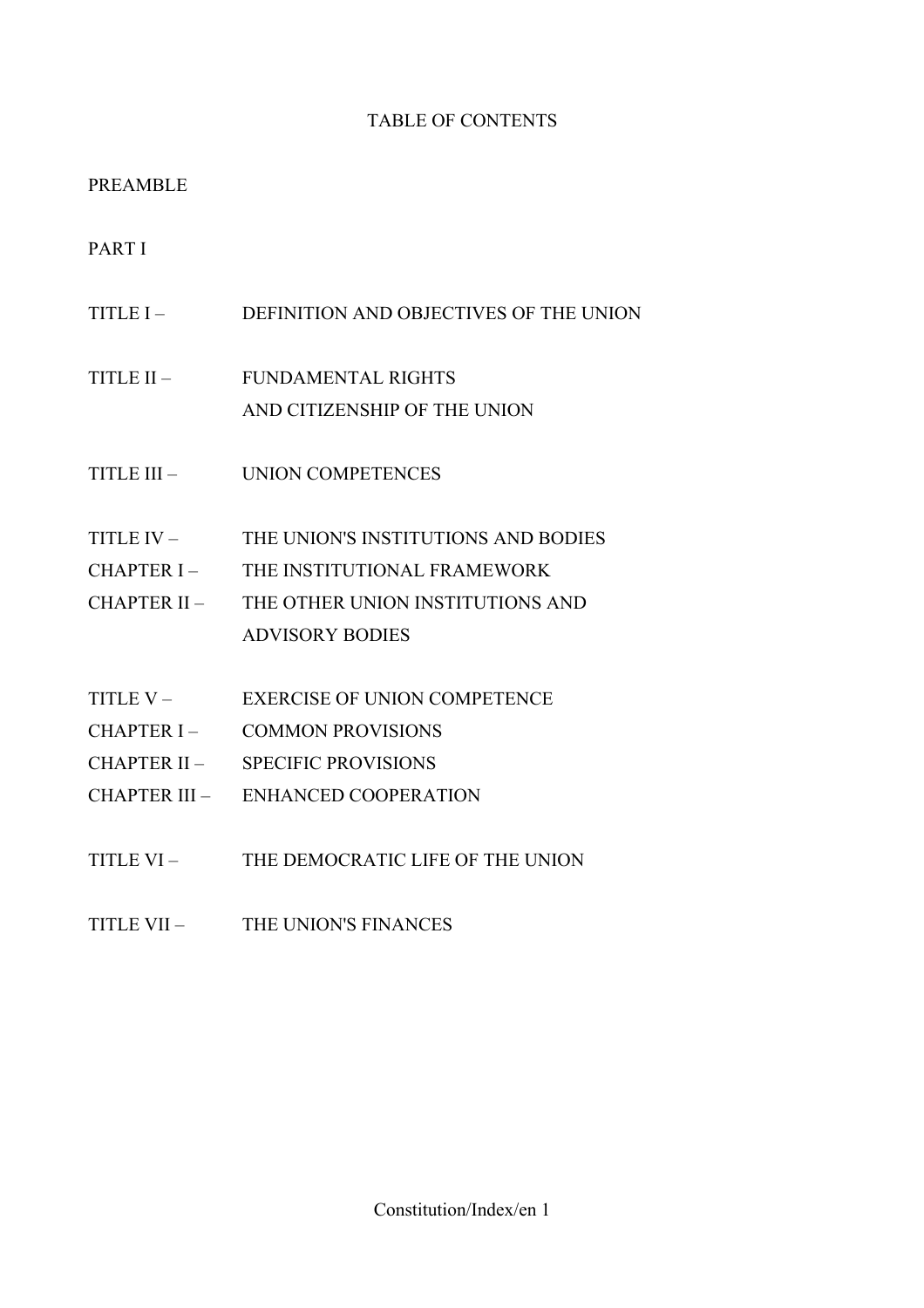### TITLE VIII – THE UNION AND ITS NEIGHBOURS

TITLE IX – UNION MEMBERSHIP

### PART II: THE CHARTER OF FUNDAMENTAL RIGHTS OF THE UNION

#### PREAMBLE

- TITLE I DIGNITY
- TITLE II FREEDOMS
- TITLE III EQUALITY
- TITLE IV SOLIDARITY
- TITLE V CITIZENS' RIGHTS
- TITLE VI JUSTICE
- TITLE VII GENERAL PROVISIONS GOVERNING THE INTERPRETATION AND APPLICATION OF THE CHARTER

PART III: THE POLICIES AND FUNCTIONING OF THE UNION

TITLE I – PROVISIONS OF GENERAL APPLICATION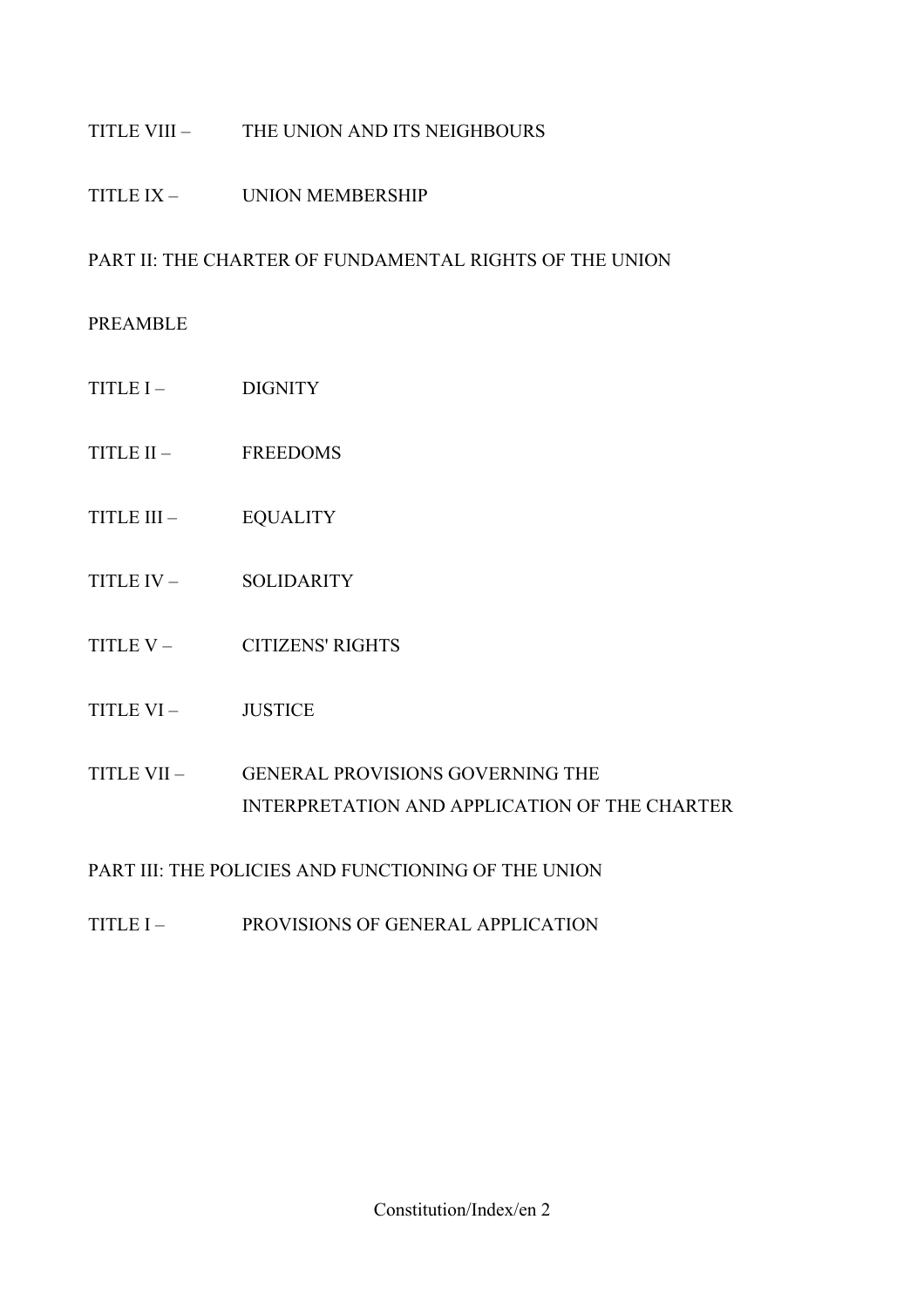#### TITLE II – NON-DISCRIMINATION AND CITIZENSHIP

#### TITLE III – INTERNAL POLICIES AND ACTION

#### CHAPTER I – INTERNAL MARKET

- Section 1 Establishment and functioning of the Internal Market
- Section 2 Free movement of persons and services
	- Subsection 1 Workers
	- Subsection 2 Freedom of establishment
	- Subsection 3 Freedom to provide services
- Section 3 Free movement of goods

Subsection 1 – Customs Union

Subsection 2 – Customs cooperation

Subsection 3 – Prohibition of quantitative restrictions

- Section 4 Capital and payments
- Section 5 Rules on competition

Subsection 1 – Rules applying to undertakings

Subsection 2 – Aids granted by Member States

- Section 6 Fiscal provisions
- Section 7 Common provisions

#### CHAPTER II – ECONOMIC AND MONETARY POLICY

- Section 1 Economic policy
- Section 2 Monetary policy
- Section 3 Institutional provisions
- Section 4 Provisions specific to Member States whose currency is the euro
- Section 5 Transitional provisions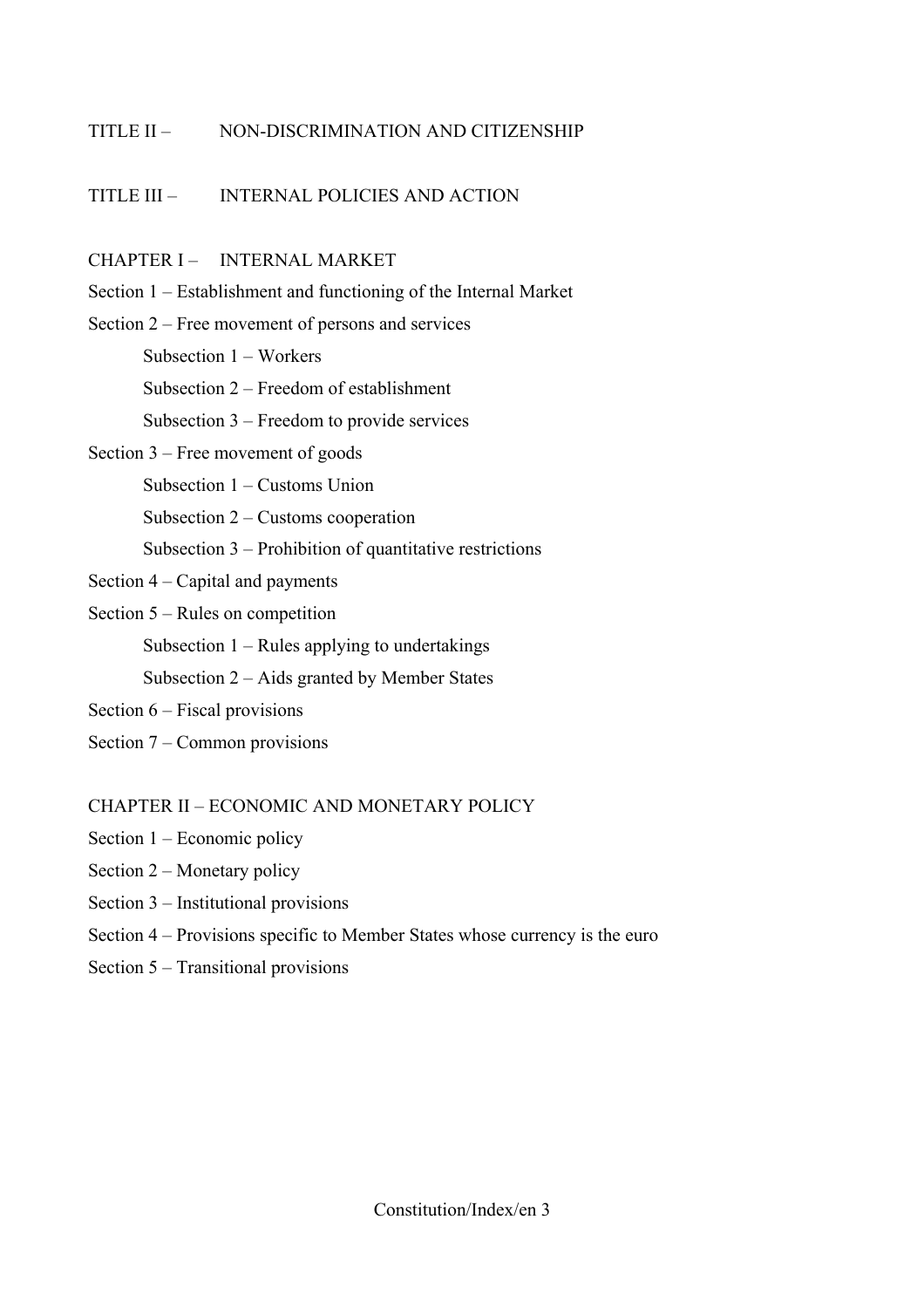#### CHAPTER III – POLICIES IN OTHER AREAS

- Section 1 Employment
- Section  $2 -$  Social policy
- Section 3 Economic, social and territorial cohesion
- Section 4 Agriculture and fisheries
- Section 5 Environment
- Section 6 Consumer protection
- Section 7 Transport
- Section 8 Trans-European networks
- Section 9 Research and Technological Development, and Space
- Section 10 Energy

#### CHAPTER IV – AREA OF FREEDOM, SECURITY AND JUSTICE

- Section 1 General provisions
- Section 2 Policies on border checks, asylum and immigration
- Section 3 Judicial cooperation in civil matters
- Section 4 Judicial cooperation in criminal matters
- Section 5 Police cooperation
- CHAPTER V AREAS WHERE THE UNION MAY TAKE SUPPORTING, COORDINATING OR COMPLEMENTARY ACTION
- Section 1 Public health
- Section 2 Industry
- Section 3 Culture
- Section 4 Tourism
- Section 5 Education, youth, sport and vocational training
- Section 6 Civil protection
- Section 7 Administrative cooperation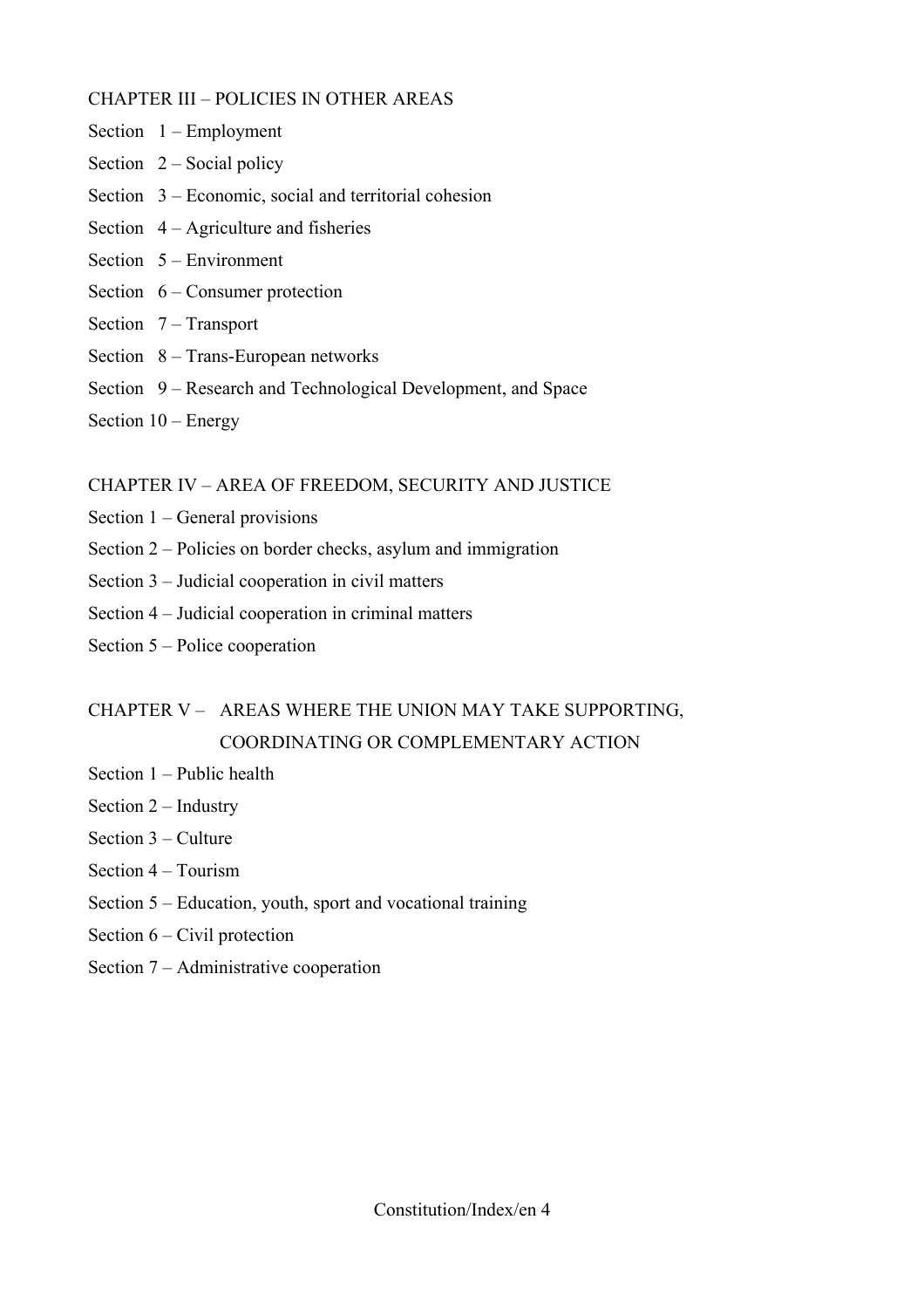# TITLE IV – ASSOCIATION OF THE OVERSEAS COUNTRIES AND TERRITORIES

TITLE V – THE UNION'S EXTERNAL ACTION

#### CHAPTER I - PROVISIONS HAVING GENERAL APPLICATION

#### CHAPTER II – COMMON FOREIGN AND SECURITY POLICY

- Section 1 Common provisions
- Section 2 The common security and defence policy
- Section 3 Financial provisions

#### CHAPTER III – COMMON COMMERCIAL POLICY

# CHAPTER IV – COOPERATION WITH THIRD COUNTRIES AND HUMANITARIAN AID

- Section 1 Development cooperation
- Section 2 Economic, financial and technical cooperation with third countries
- Section 3 Humanitarian aid

#### CHAPTER V – RESTRICTIVE MEASURES

#### CHAPTER VI – INTERNATIONAL AGREEMENTS

# CHAPTER VII – THE UNION'S RELATIONS WITH INTERNATIONAL ORGANISATIONS AND THIRD COUNTRIES AND UNION DELEGATIONS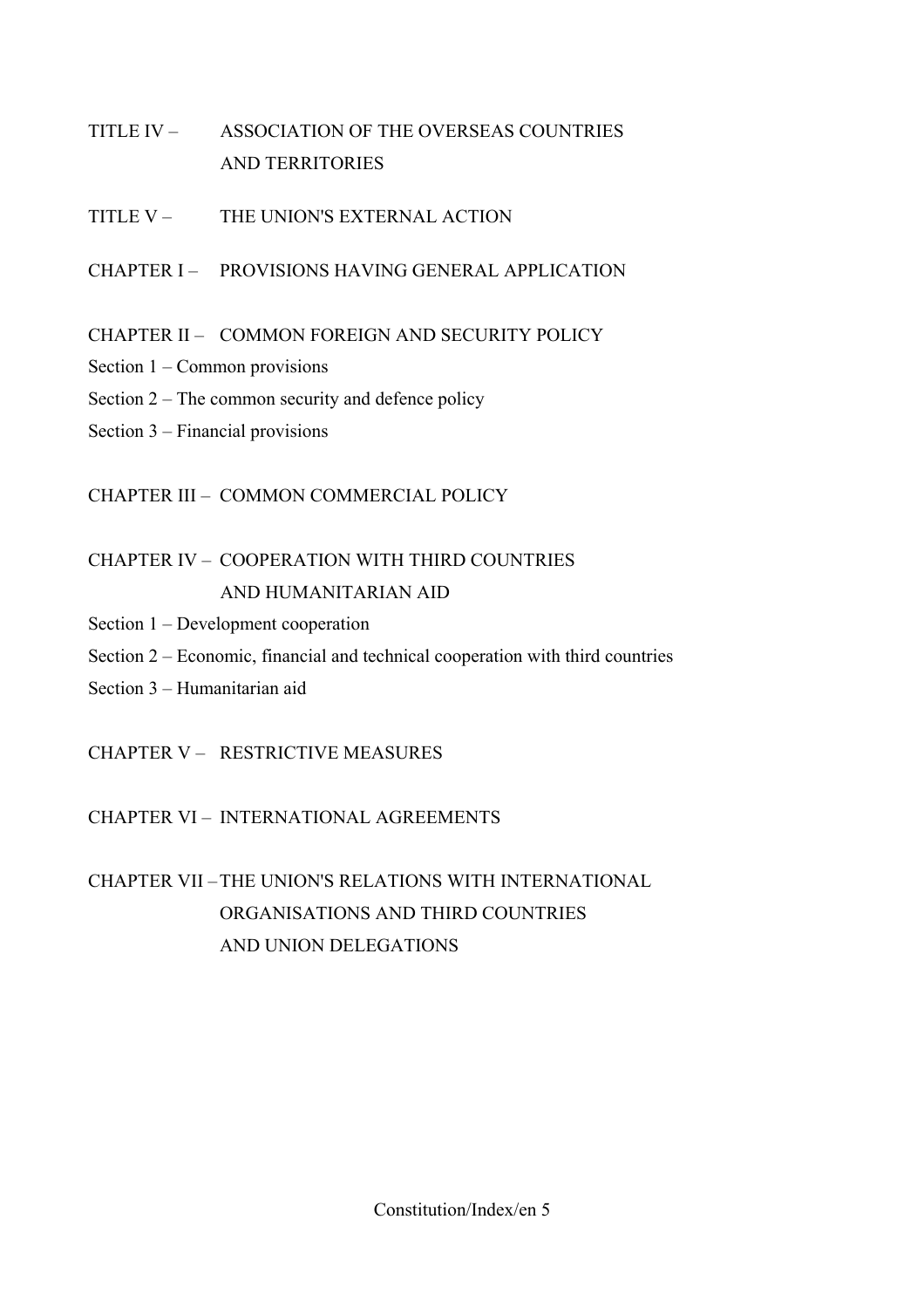#### CHAPTER VIII – IMPLEMENTATION OF THE SOLIDARITY CLAUSE

#### TITLE VI – THE FUNCTIONING OF THE UNION

CHAPTER I – PROVISIONS GOVERNING THE INSTITUTIONS

Section 1 – The institutions

Subsection 1 – The European Parliament

Subsection 2 – The European Council

Subsection 3 – The Council of Ministers

Subsection 4 – The European Commission

Subsection 5 – The Court of Justice of the European Union

Subsection 6 – The European Central Bank

Subsection 7 – The Court of Auditors

Section 2 – The Union's advisory bodies

Subsection 1 – The Committee of the Regions

Subsection 2 – The Economic and Social Committee

Section 3 – The European Investment Bank

Section 4 – Provisions common to Union institutions, bodies**,** offices and agencies

#### CHAPTER II – FINANCIAL PROVISIONS

Section 1 – The multiannual financial framework

- Section 2 The Union's annual budget
- Section 3 Implementation of the budget and discharge
- Section 4 Common provisions
- Section 5 Combating fraud

CHAPTER III – ENHANCED COOPERATION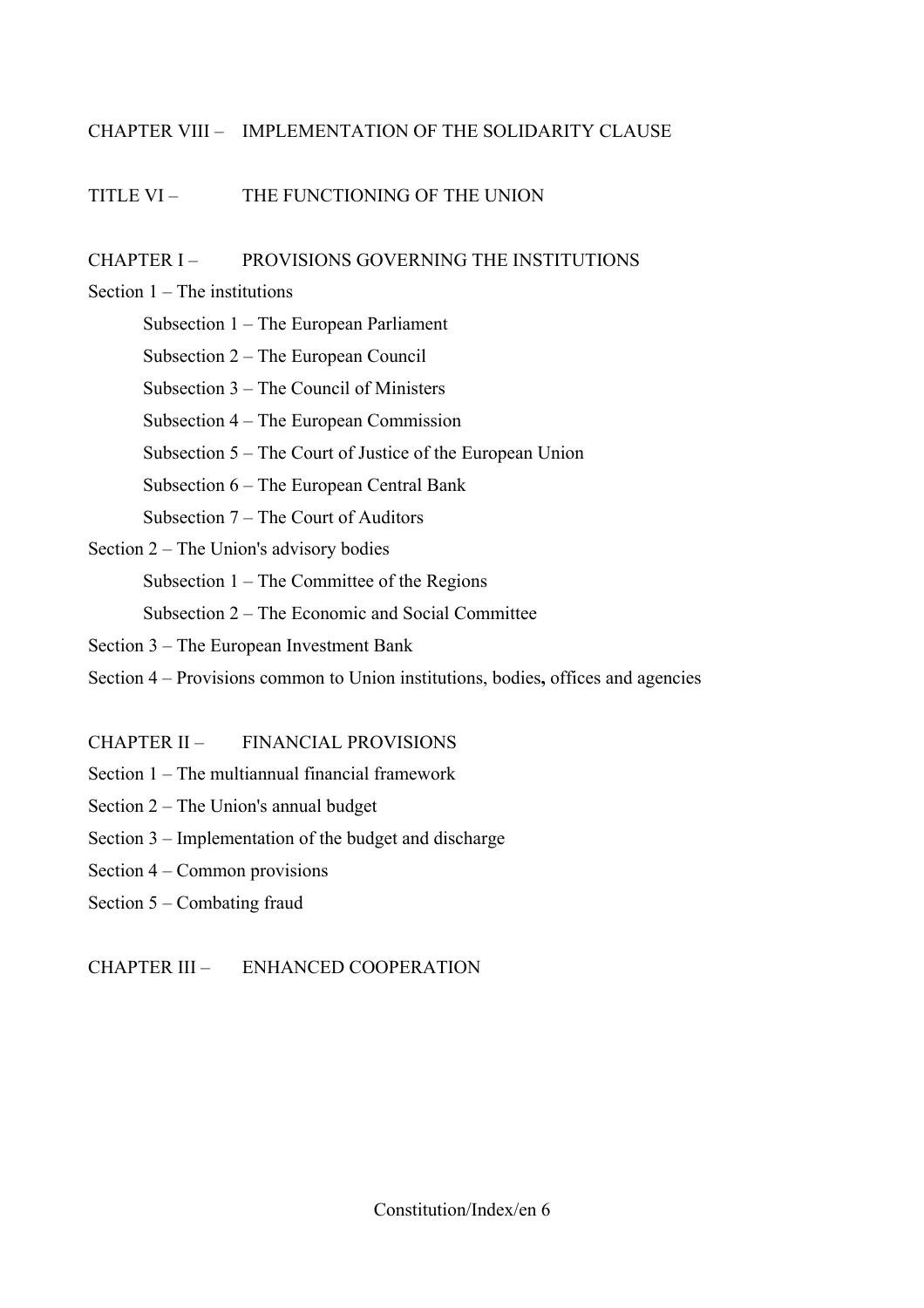TITLE VII: COMMON PROVISIONS

PART IV: GENERAL AND FINAL PROVISIONS

Constitution/Index/en 7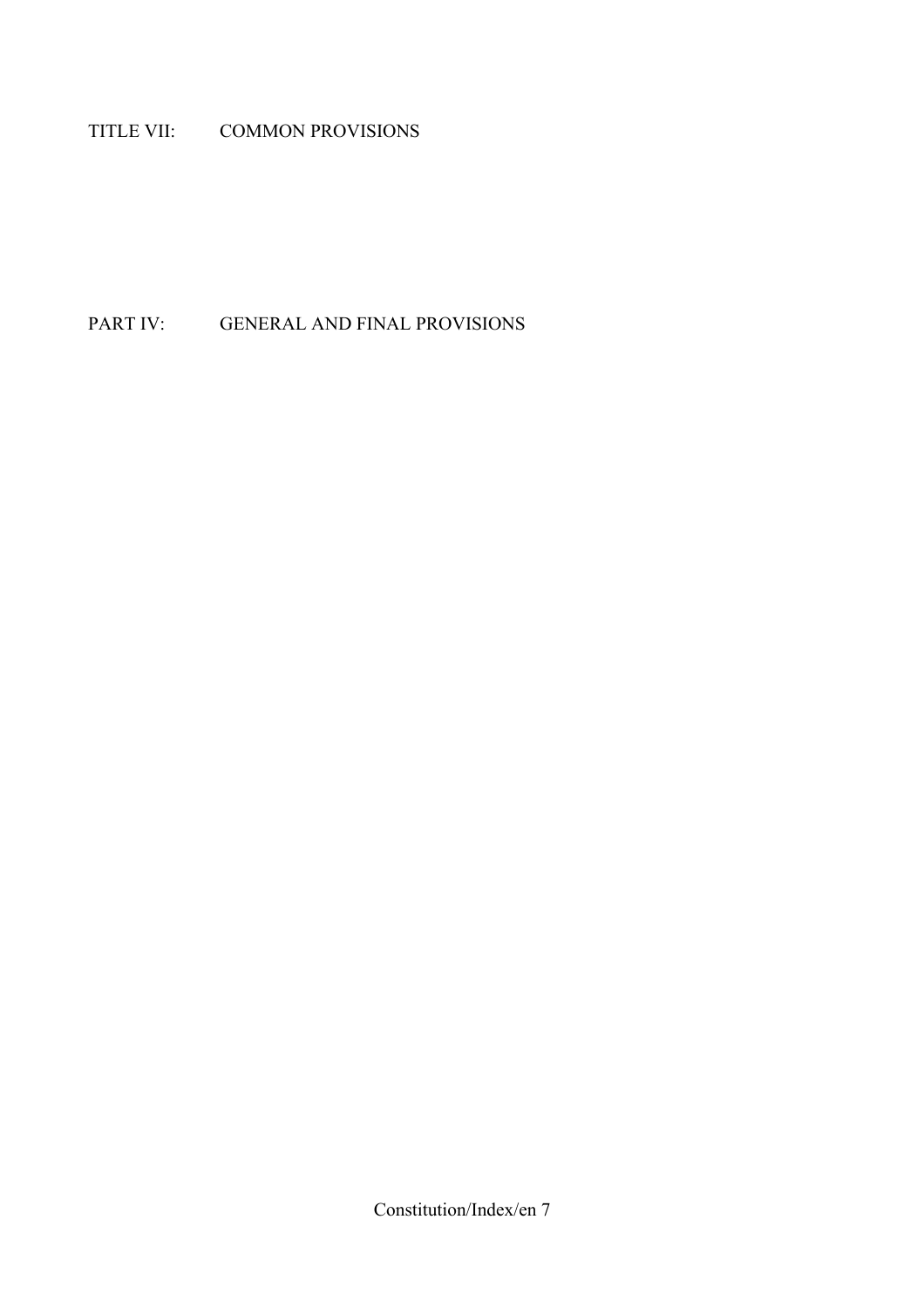# TREATY ESTABLISHING A

# CONSTITUTION FOR EUROPE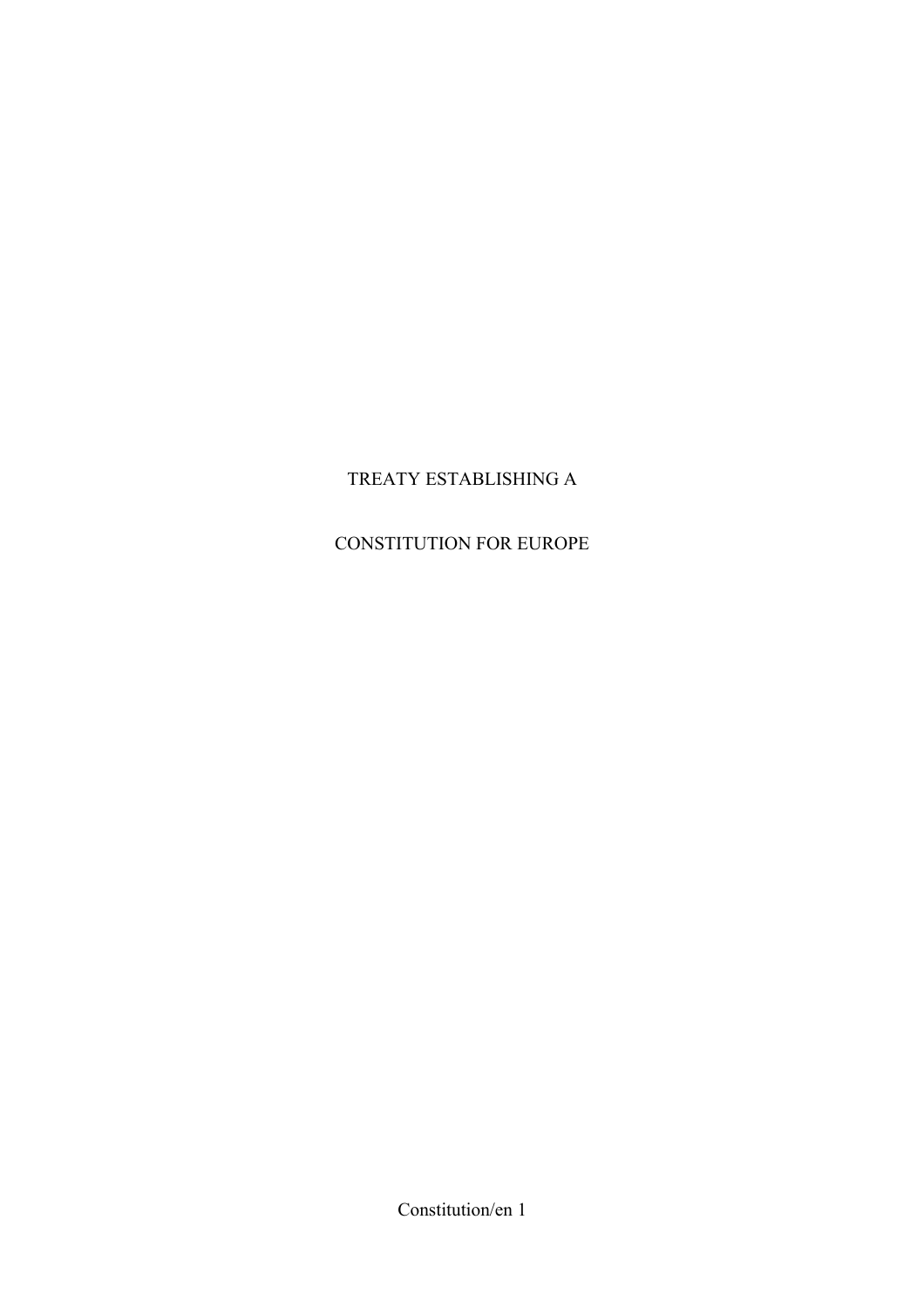#### PREAMBLE

HIS MAJESTY THE KING OF THE BELGIANS, THE PRESIDENT OF THE CZECH REPUBLIC, HER MAJESTY THE QUEEN OF DENMARK, THE PRESIDENT OF THE FEDERAL REPUBLIC OF GERMANY, THE PRESIDENT OF THE REPUBLIC OF ESTONIA, THE PRESIDENT OF THE HELLENIC REPUBLIC, HIS MAJESTY THE KING OF SPAIN, THE PRESIDENT OF THE FRENCH REPUBLIC, THE PRESIDENT OF IRELAND, THE PRESIDENT OF THE ITALIAN REPUBLIC, THE PRESIDENT OF THE REPUBLIC OF CYPRUS, THE PRESIDENT OF THE REPUBLIC OF LATVIA, THE PRESIDENT OF THE REPUBLIC OF LITHUANIA, HIS ROYAL HIGHNESS THE GRAND DUKE OF LUXEMBOURG, THE PRESIDENT OF THE REPUBLIC OF HUNGARY, THE PRESIDENT OF MALTA, HER MAJESTY THE QUEEN OF THE NETHERLANDS, THE FEDERAL PRESIDENT OF THE REPUBLIC OF AUSTRIA, THE PRESIDENT OF THE REPUBLIC OF POLAND, THE PRESIDENT OF THE PORTUGUESE REPUBLIC, THE PRESIDENT OF THE REPUBLIC OF SLOVENIA, THE PRESIDENT OF THE SLOVAK REPUBLIC, THE PRESIDENT OF THE REPUBLIC OF FINLAND, THE GOVERNMENT OF THE KINGDOM OF SWEDEN, HER MAJESTY THE QUEEN OF THE UNITED KINGDOM OF GREAT BRITAIN AND NORTHERN IRELAND,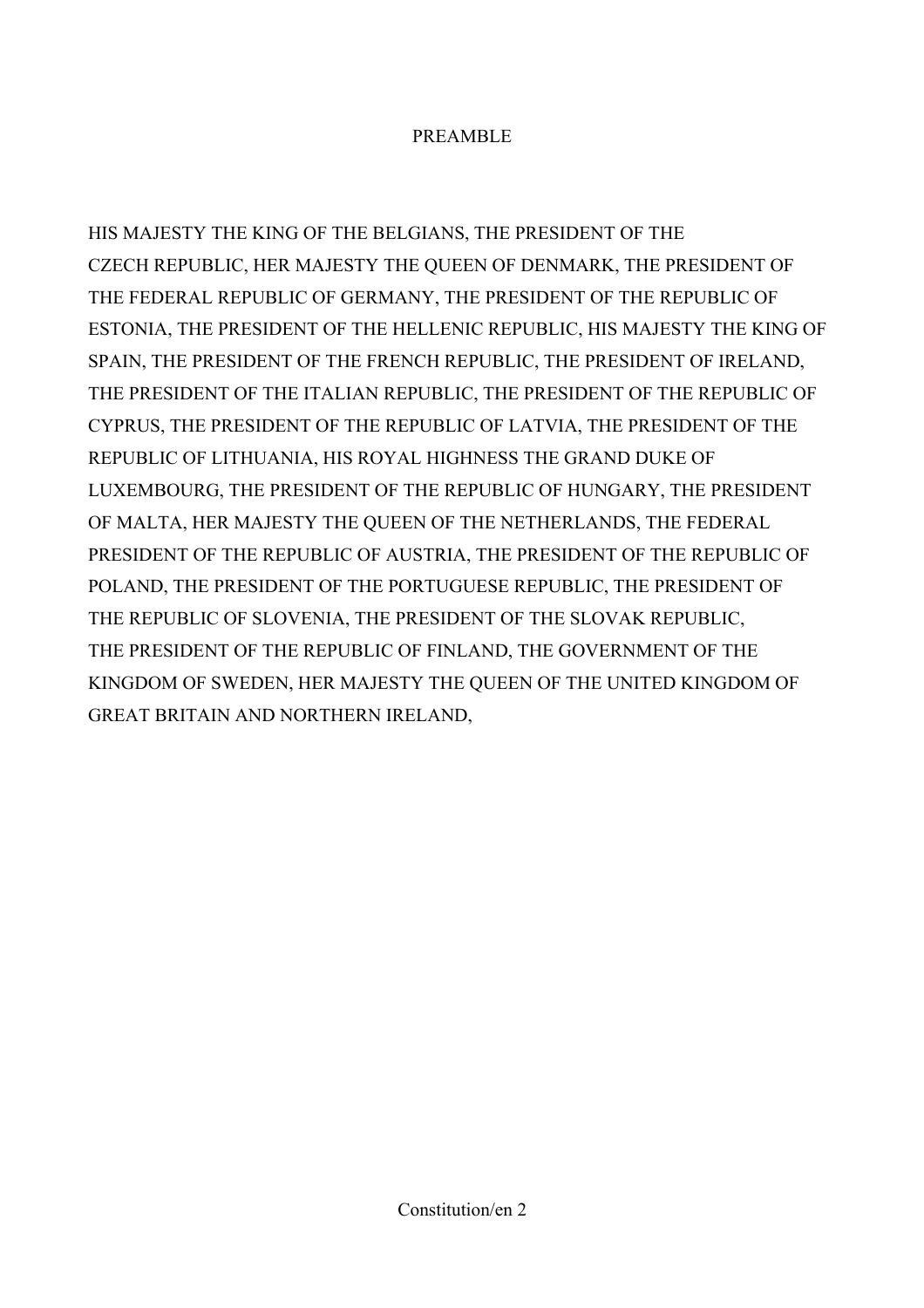DRAWING INSPIRATION from the cultural, religious and humanist inheritance of Europe, from which have developed the universal values of the inviolable and inalienable rights of the human person, freedom, democracy, equality and the rule of law,

BELIEVING that Europe, reunited after bitter experiences, intends to continue along the path of civilisation, progress and prosperity, for the good of all its inhabitants, including the weakest and most deprived; that it wishes to remain a continent open to culture, learning and social progress; and that it wishes to deepen the democratic and transparent nature of its public life, and to strive for peace, justice and solidarity throughout the world,

CONVINCED that, while remaining proud of their own national identities and history, the peoples of Europe are determined to transcend their former divisions and, united ever more closely, to forge a common destiny,

CONVINCED that, thus "United in diversity", Europe offers them the best chance of pursuing, with due regard for the rights of each individual and in awareness of their responsibilities towards future generations and the Earth, the great venture which makes of it a special area of human hope,

DETERMINED to continue the work accomplished within the framework of the Treaties establishing the European Communities and the Treaty on European Union, by ensuring the continuity of the Community *acquis*,

GRATEFUL to the members of the European Convention for having prepared the draft of this Constitution on behalf of the citizens and States of Europe,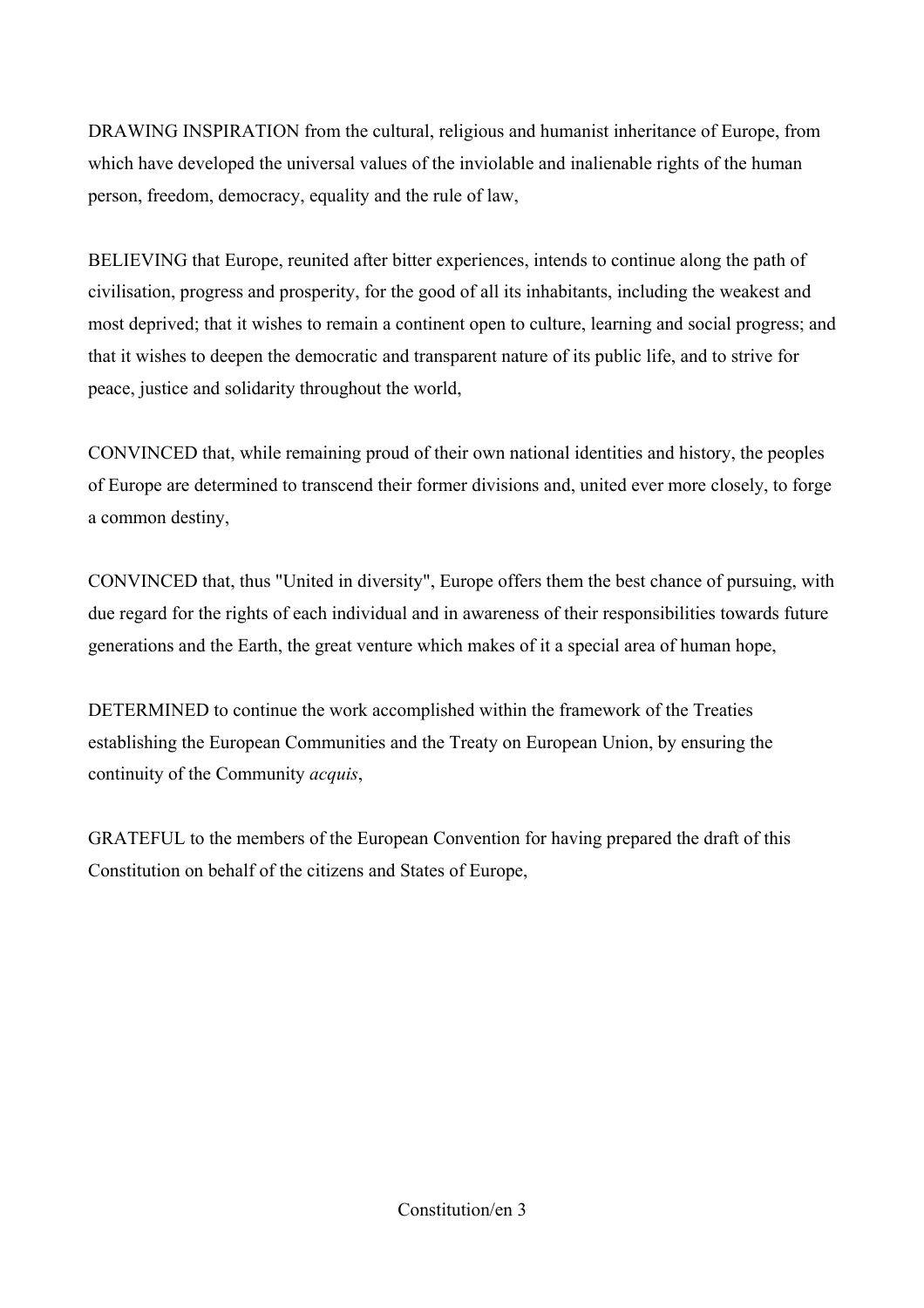### HAVE DESIGNATED AS THEIR PLENIPOTENTIARIES:

#### HIS MAJESTY THE KING OF THE BELGIANS,

Guy VERHOFSTADT Prime Minister

Karel DE GUCHT Minister for Foreign Affairs

THE PRESIDENT OF THE CZECH REPUBLIC,

Stanislav GROSS Prime Minister

Cyril SVOBODA Minister for Foreign Affairs

#### HER MAJESTY THE QUEEN OF DENMARK,

Anders Fogh RASMUSSEN Prime Minister

Per Stig MØLLER Minister for Foreign Affairs

#### THE PRESIDENT OF THE FEDERAL REPUBLIC OF GERMANY,

Gerhard SCHRÖDER Federal Chancellor

Joseph FISCHER Federal Minister for Foreign Affairs and Deputy Federal Chancellor

#### THE PRESIDENT OF THE REPUBLIC OF ESTONIA,

Juhan PARTS Prime Minister

Kristiina OJULAND Minister for Foreign Affairs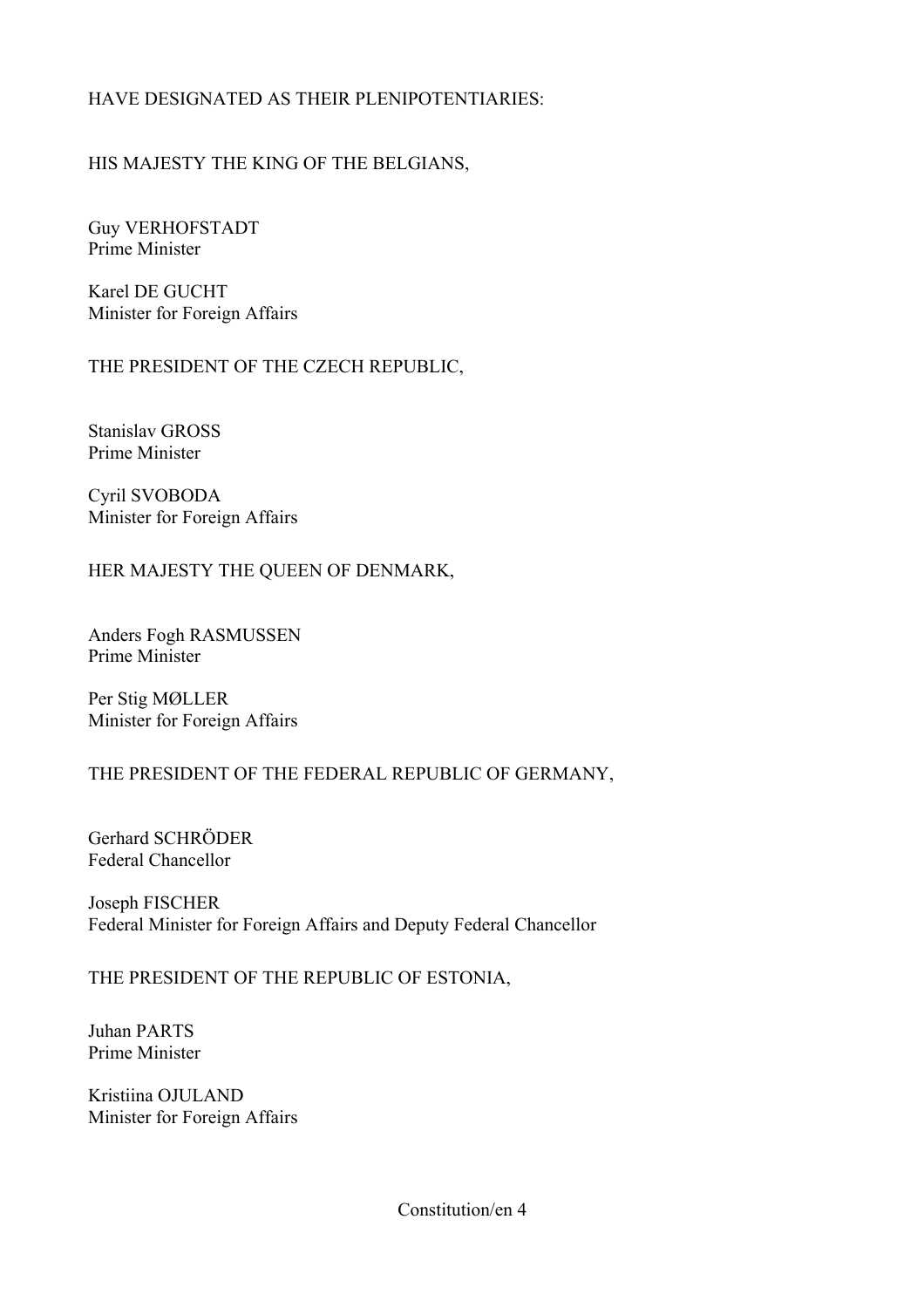#### THE PRESIDENT OF THE HELLENIC REPUBLIC,

Kostas KARAMANLIS Prime Minister

Petros G. MOLYVIATIS Minister of Foreign Affairs

HIS MAJESTY THE KING OF SPAIN,

José Luis RODRÍGUEZ ZAPATERO President of the Government

Miguel Angel MORATINOS CUYAUBÉ Minister for External Affairs and Cooperation

THE PRESIDENT OF THE FRENCH REPUBLIC,

Jacques CHIRAC President

Jean-Pierre RAFFARIN Prime Minister

Michel BARNIER Minister for Foreign Affairs

THE PRESIDENT OF IRELAND,

Bertie AHERN Taoiseach

Dermot AHERN Minister for Foreign Affairs

THE PRESIDENT OF THE ITALIAN REPUBLIC,

Silvio BERLUSCONI Prime Minister

Franco FRATTINI Minister for Foreign Affairs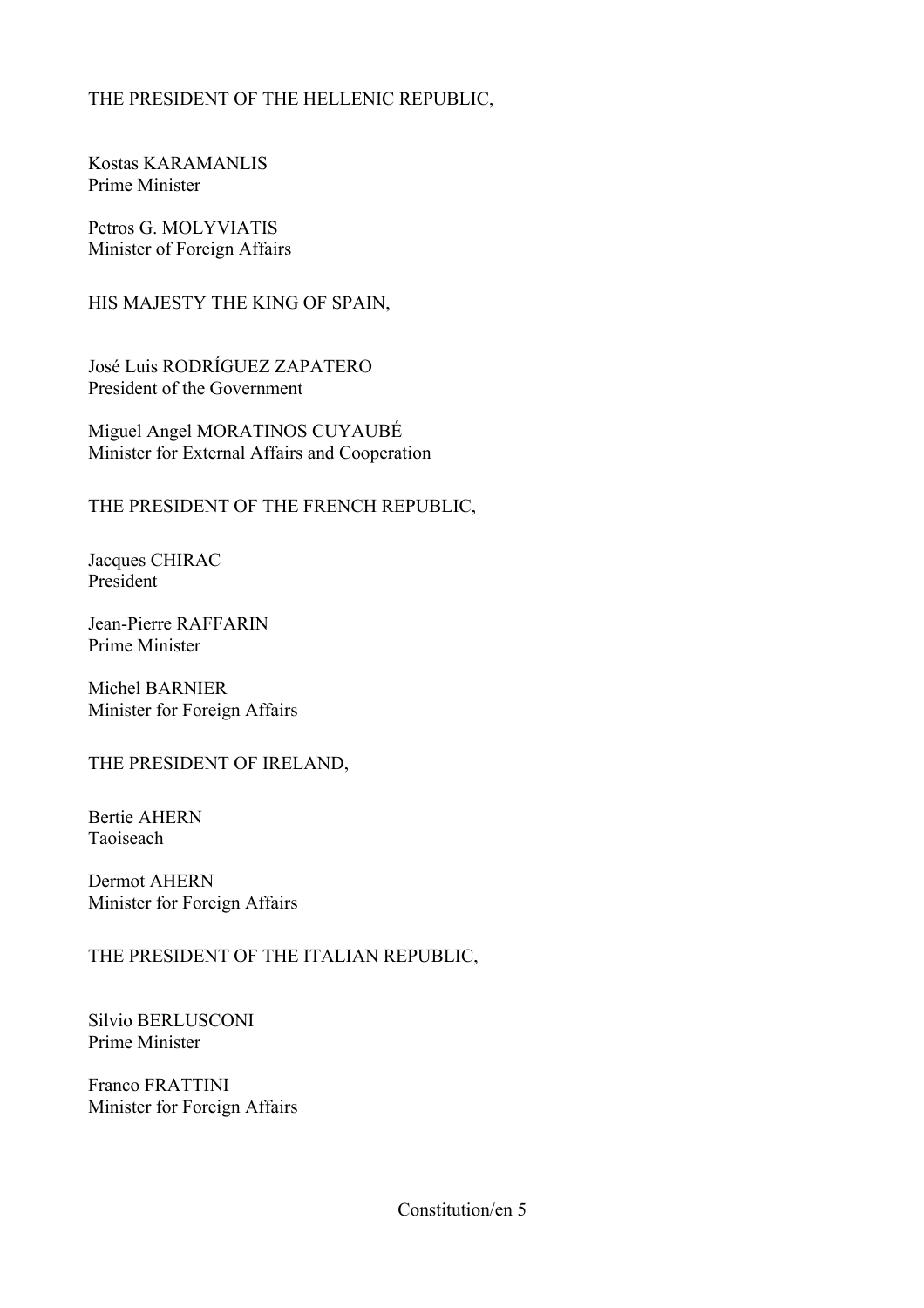#### THE PRESIDENT OF THE REPUBLIC OF CYPRUS,

Tassos PAPADOPOULOS President

George IACOVOU Minister for Foreign Affairs

THE PRESIDENT OF THE REPUBLIC OF LATVIA,

Vaira VĪĶE FREIBERGA President

Indulis EMSIS Prime Minister

Artis PABRIKS Minister for Foreign Affairs

#### THE PRESIDENT OF THE REPUBLIC OF LITHUANIA,

Valdas ADAMKUS President

Algirdas Mykolas BRAZAUSKAS Prime Minister

Antanas VALIONIS Minister of Foreign Affairs

#### HIS ROYAL HIGHNESS THE GRAND DUKE OF LUXEMBOURG,

Jean-Claude JUNCKER Prime Minister, Ministre d'Etat

Jean ASSELBORN Deputy Prime Minister, Minister for Foreign Affairs and Immigration

#### THE PRESIDENT OF THE REPUBLIC OF HUNGARY,

Ferenc GYURCSÁNY Prime Minister

László KOVÁCS Minister for Foreign Affairs

Constitution/en 6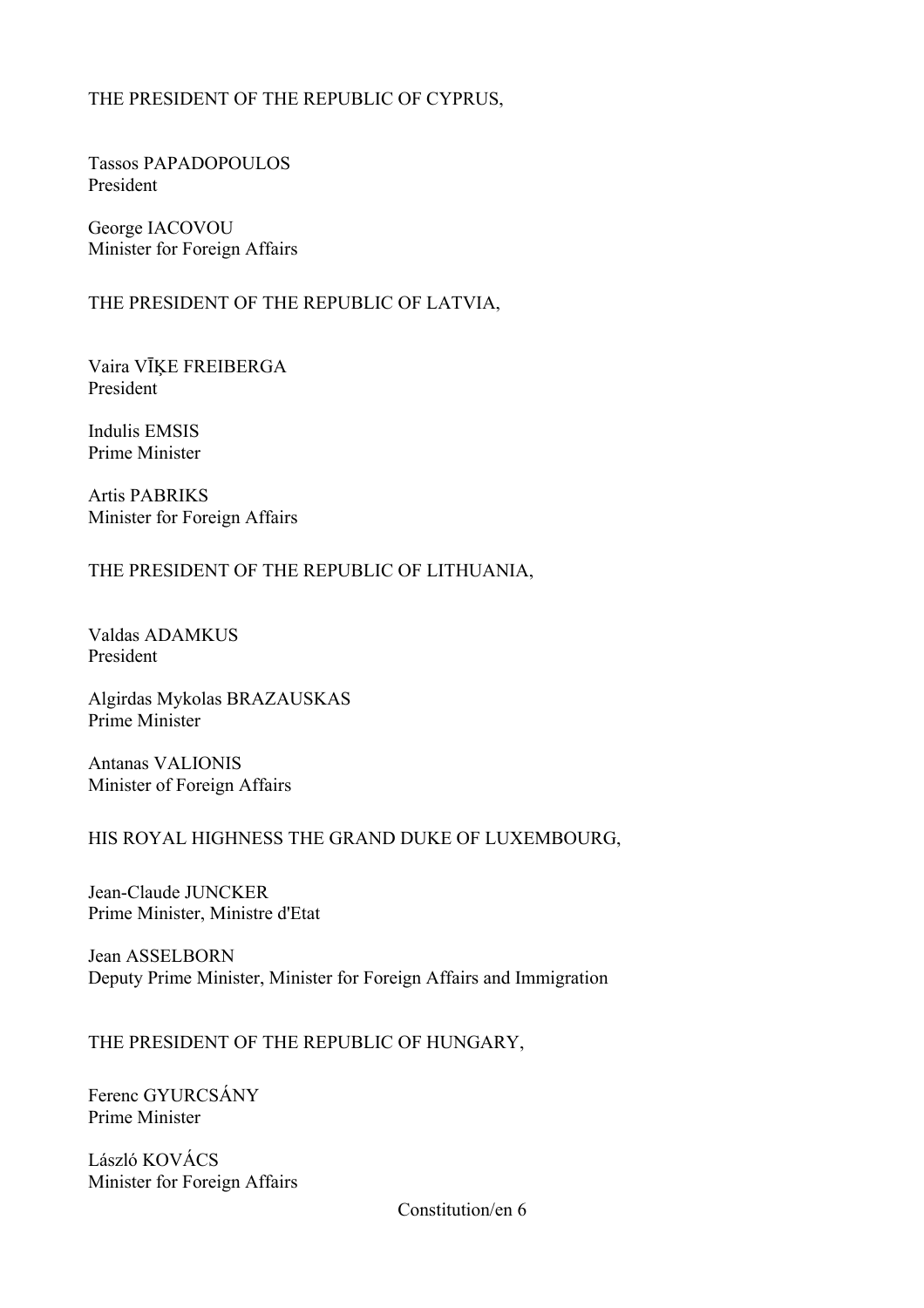THE PRESIDENT OF MALTA,

The Hon Lawrence GONZI Prime Minister

The Hon Michael FRENDO Minister for Foreign Affairs

HER MAJESTY THE QUEEN OF THE NETHERLANDS,

Dr. J. P. BALKENENDE Prime Minister

Dr. B. R. BOT Minister for Foreign Affairs

#### THE FEDERAL PRESIDENT OF THE REPUBLIC OF AUSTRIA,

Dr. Wolfgang SCHÜSSEL Federal Chancellor

Dr. Ursula PLASSNIK Federal Minister for Foreign Affairs

THE PRESIDENT OF THE REPUBLIC OF POLAND,

Marek BELKA Prime Minister

Włodzimierz CIMOSZEWICZ Minister for Foreign Affairs

THE PRESIDENT OF THE PORTUGUESE REPUBLIC,

Pedro Miguel DE SANTANA LOPES Prime Minister

António Victor MARTINS MONTEIRO Minister for Foreign Affairs and the Portuguese Communities

Constitution/en 7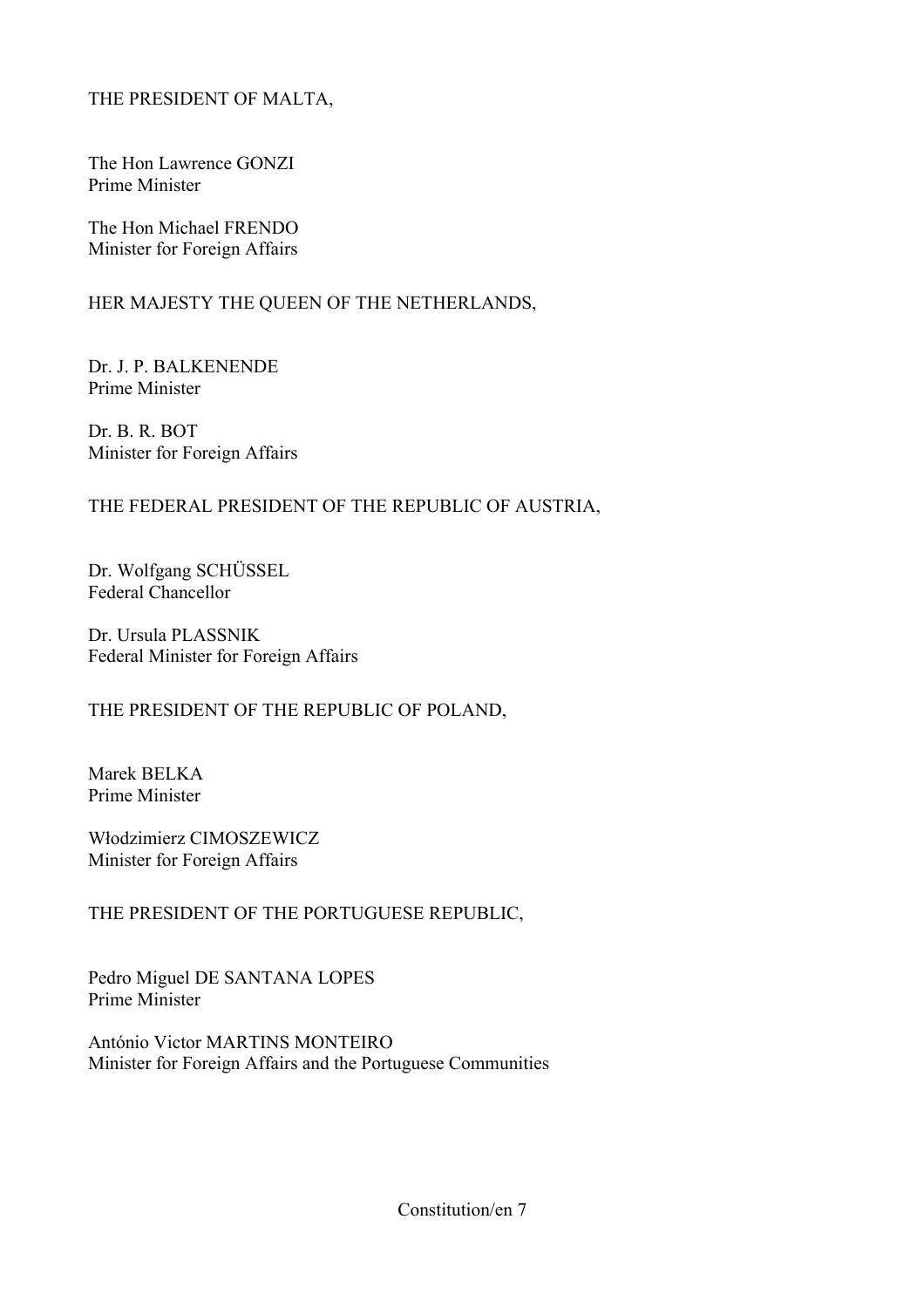#### THE PRESIDENT OF THE REPUBLIC OF SLOVENIA,

Anton ROP President of the Government

Ivo VAJGL Minister for Foreign Affairs

THE PRESIDENT OF THE SLOVAK REPUBLIC,

Mikuláš DZURINDA Prime Minister

Eduard KUKAN Minister for Foreign Affairs

#### THE PRESIDENT OF THE REPUBLIC OF FINLAND,

Matti VANHANEN Prime Minister

Erkki TUOMIOJA Minister for Foreign Affairs

THE GOVERNMENT OF THE KINGDOM OF SWEDEN,

Göran PERSSON Prime Minister

Laila FREIVALDS Minister for Foreign Affairs

HER MAJESTY THE QUEEN OF THE UNITED KINGDOM OF GREAT BRITAIN AND NORTHERN IRELAND,

The Rt. Hon Tony BLAIR Prime Minister

The Rt. Hon Jack STRAW Secretary of State for Foreign and Commonwealth Affairs

Constitution/en 8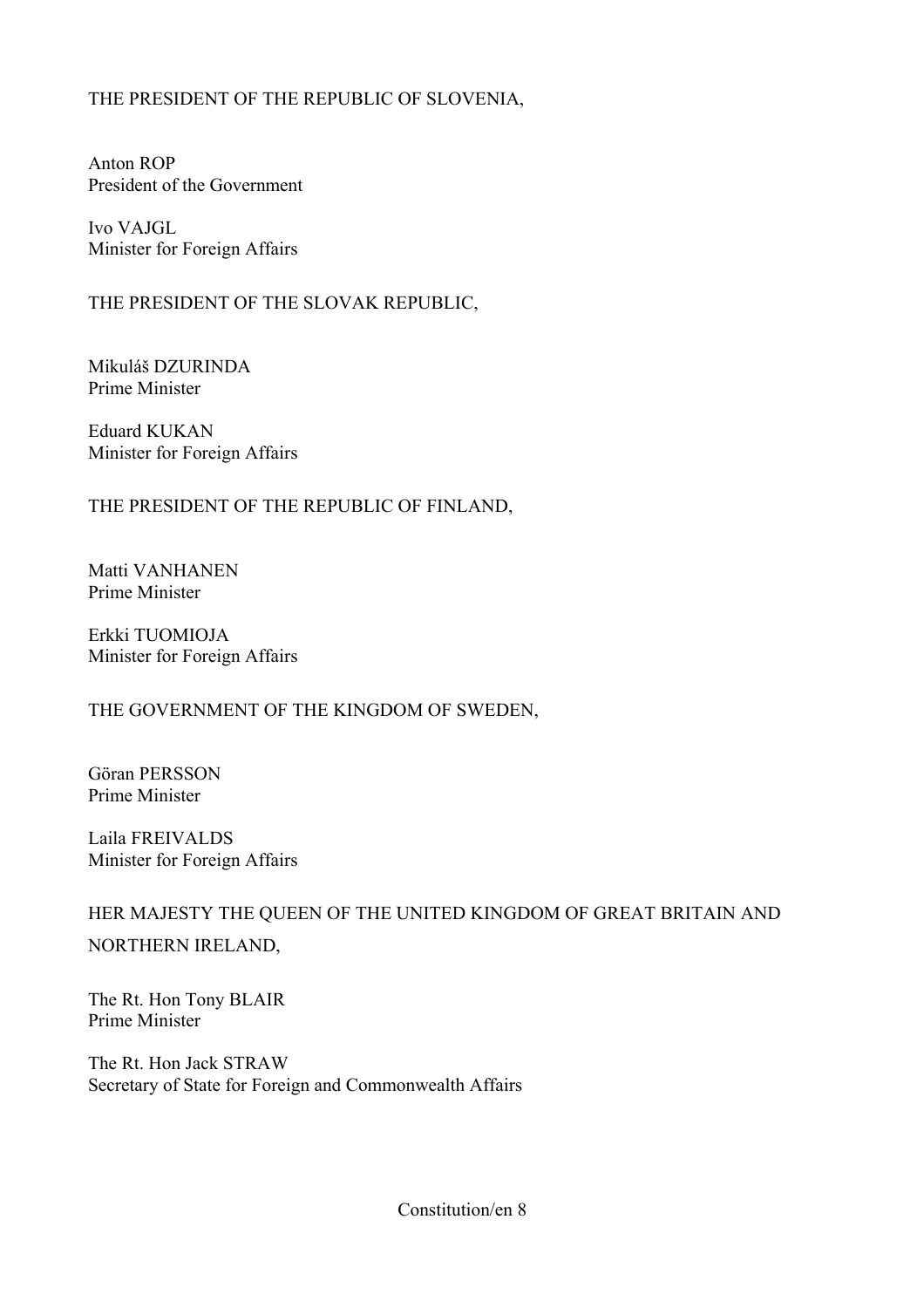WHO, having exchanged their full powers, found in good and due form, have agreed as follows:

# PART I

# TITLE I

## DEFINITION AND OBJECTIVES OF THE UNION

# ARTICLE I-1

### Establishment of the Union

1. Reflecting the will of the citizens and States of Europe to build a common future, this Constitution establishes the European Union, on which the Member States confer competences to attain objectives they have in common. The Union shall coordinate the policies by which the Member States aim to achieve these objectives, and shall exercise on a Community basis the competences they confer on it.

2. The Union shall be open to all European States which respect its values and are committed to promoting them together.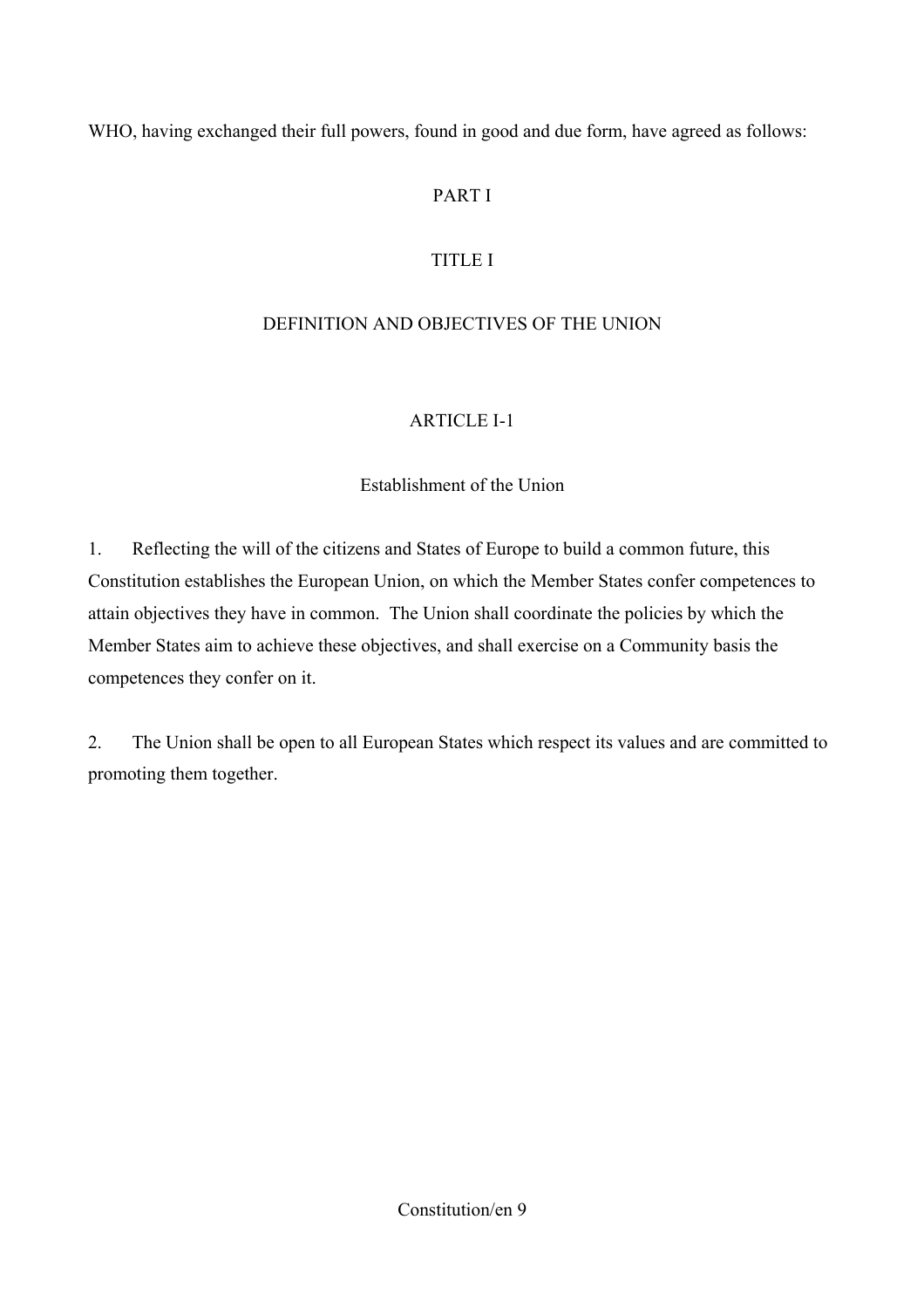### ARTICLE I-2

### The Union's values

The Union is founded on the values of respect for human dignity, freedom, democracy, equality, the rule of law and respect for human rights, including the rights of persons belonging to minorities. These values are common to the Member States in a society in which pluralism, non-discrimination, tolerance, justice, solidarity and equality between women and men prevail.

# ARTICLE I-3

### The Union's objectives

1. The Union's aim is to promote peace, its values and the well-being of its peoples.

2. The Union shall offer its citizens an area of freedom, security and justice without internal frontiers, and an internal market where competition is free and undistorted.

3. The Union shall work for the sustainable development of Europe based on balanced economic growth and price stability, a highly competitive social market economy, aiming at full employment and social progress, and a high level of protection and improvement of the quality of the environment. It shall promote scientific and technological advance.

It shall combat social exclusion and discrimination, and shall promote social justice and protection, equality between women and men, solidarity between generations and protection of the rights of the child.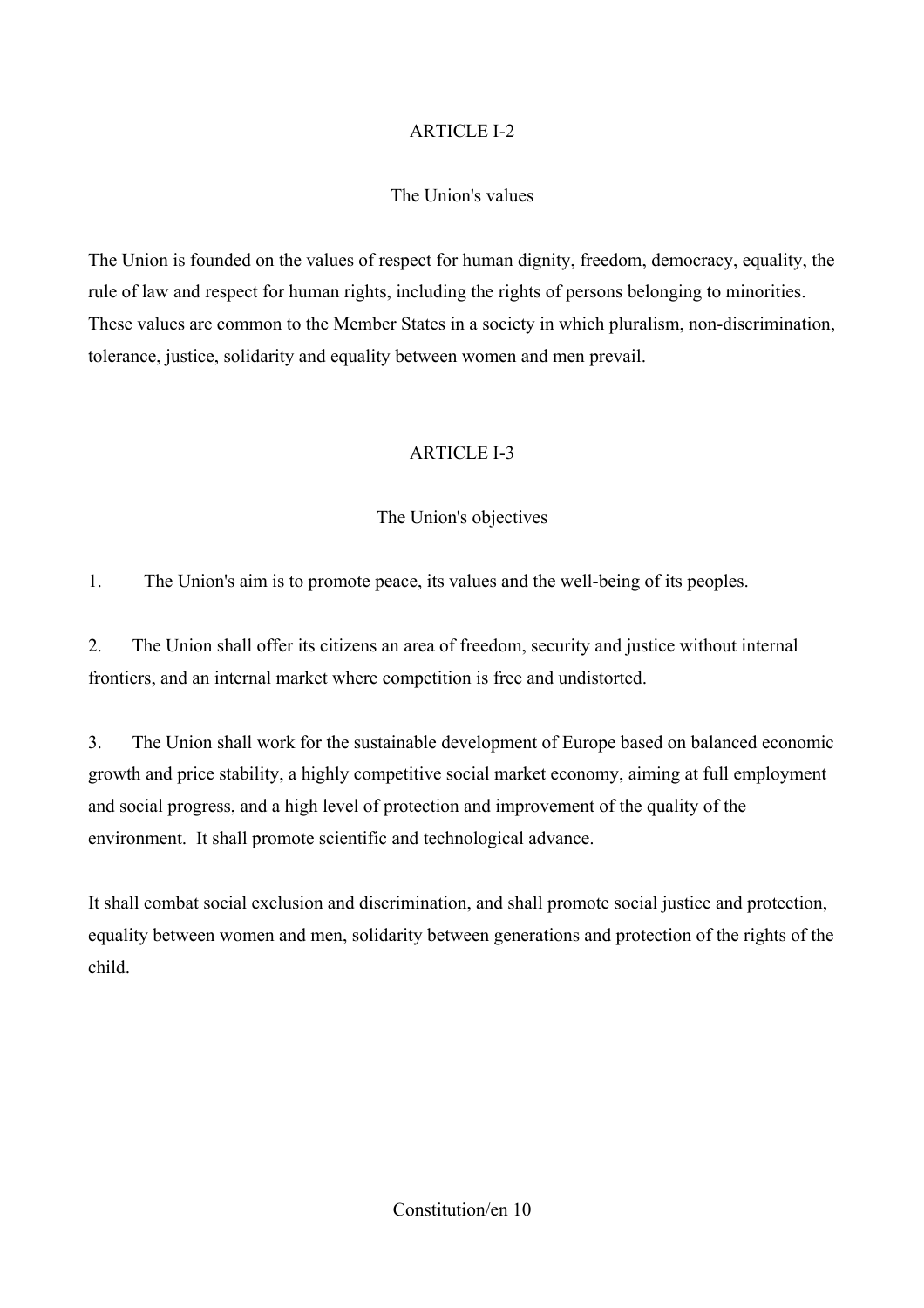It shall promote economic, social and territorial cohesion, and solidarity among Member States.

It shall respect its rich cultural and linguistic diversity, and shall ensure that Europe's cultural heritage is safeguarded and enhanced.

4. In its relations with the wider world, the Union shall uphold and promote its values and interests. It shall contribute to peace, security, the sustainable development of the Earth, solidarity and mutual respect among peoples, free and fair trade, eradication of poverty and the protection of human rights, in particular the rights of the child, as well as to the strict observance and the development of international law, including respect for the principles of the United Nations Charter.

5. The Union shall pursue its objectives by appropriate means commensurate with the competences which are conferred upon it in the Constitution.

# $ARTICI$  F L4

### Fundamental freedoms and non-discrimination

1. The free movement of persons, services, goods and capital, and freedom of establishment shall be guaranteed within and by the Union, in accordance with the Constitution.

2. Within the scope of the Constitution, and without prejudice to any of its specific provisions, any discrimination on grounds of nationality shall be prohibited.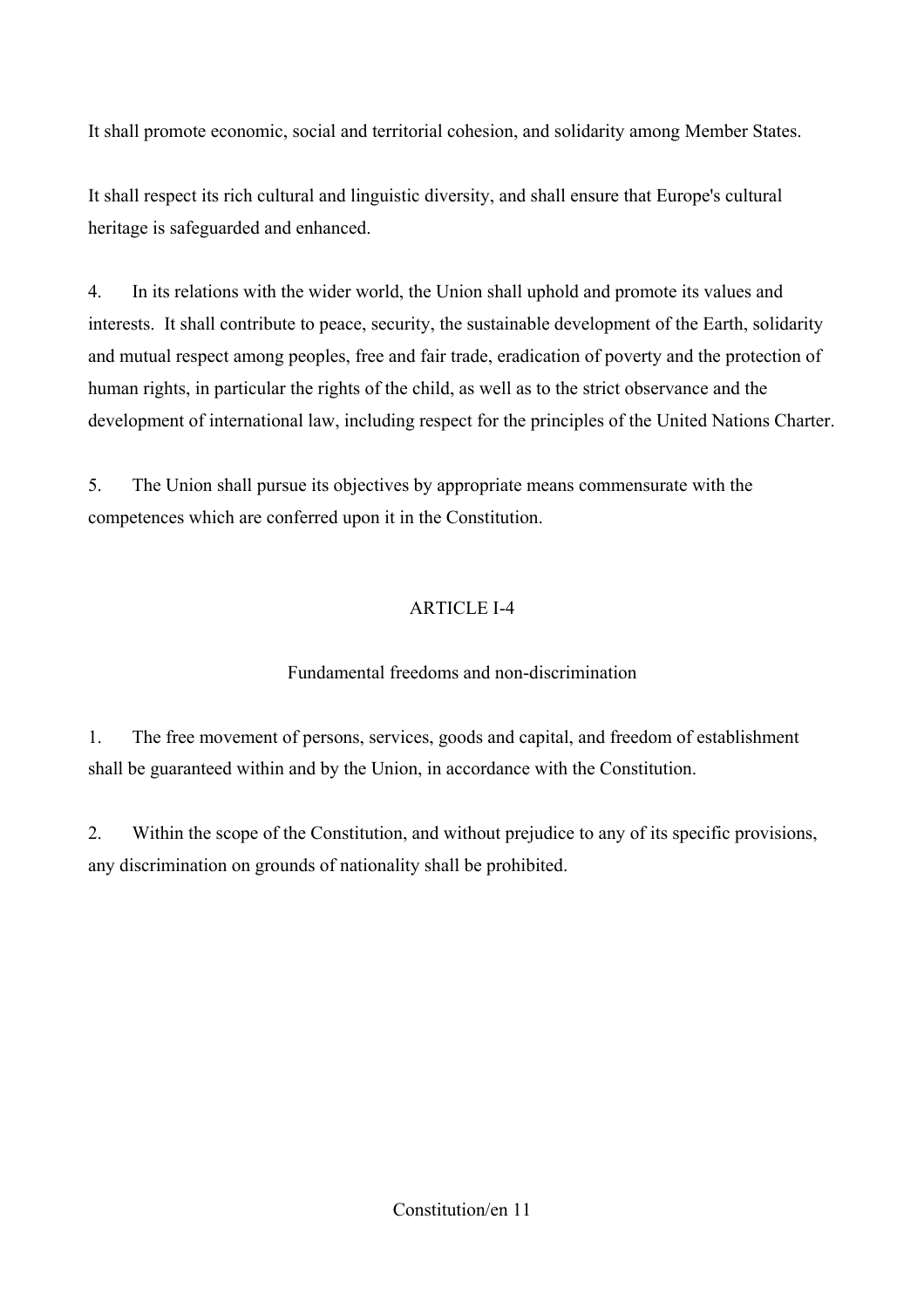### **ARTICLE I-5**

### Relations between the Union and the Member States

1. The Union shall respect the equality of Member States before the Constitution as well as their national identities, inherent in their fundamental structures, political and constitutional, inclusive of regional and local self-government. It shall respect their essential State functions, including ensuring the territorial integrity of the State, maintaining law and order and safeguarding national security.

2. Pursuant to the principle of sincere cooperation, the Union and the Member States shall, in full mutual respect, assist each other in carrying out tasks which flow from the Constitution.

The Member States shall take any appropriate measure, general or particular, to ensure fulfilment of the obligations arising out of the Constitution or resulting from the acts of the institutions of the Union.

The Member States shall facilitate the achievement of the Union's tasks and refrain from any measure which could jeopardise the attainment of the Union's objectives.

### ARTICLE I-6

### Union law

The Constitution and law adopted by the institutions of the Union in exercising competences conferred on it shall have primacy over the law of the Member States.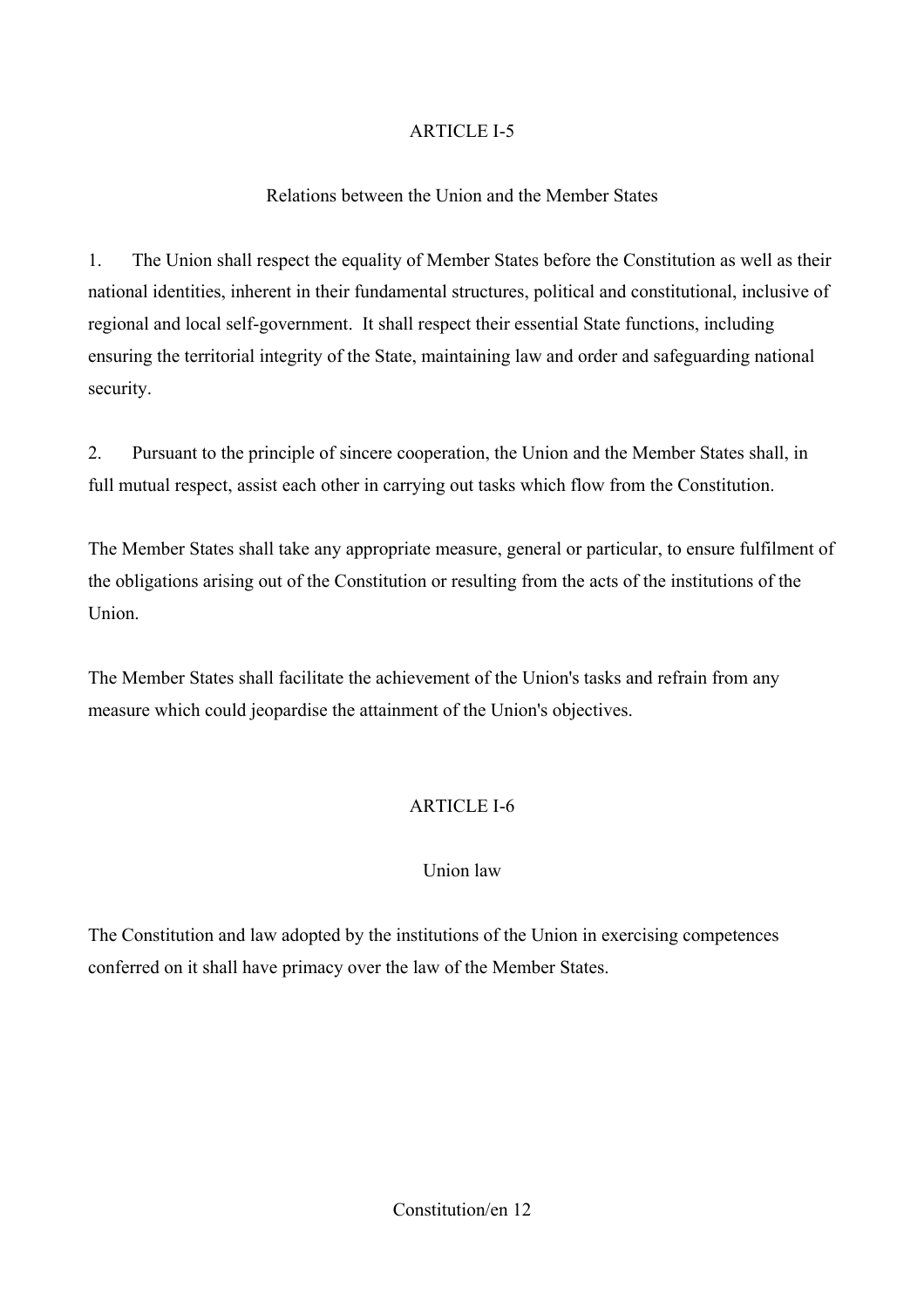### ARTICLE I-7

### Legal personality

The Union shall have legal personality.

### ARTICLE I-8

### The symbols of the Union

The flag of the Union shall be a circle of twelve golden stars on a blue background.

The anthem of the Union shall be based on the "Ode to Joy" from the Ninth Symphony by Ludwig van Beethoven.

The motto of the Union shall be: "United in diversity".

The currency of the Union shall be the euro.

Europe day shall be celebrated on 9 May throughout the Union.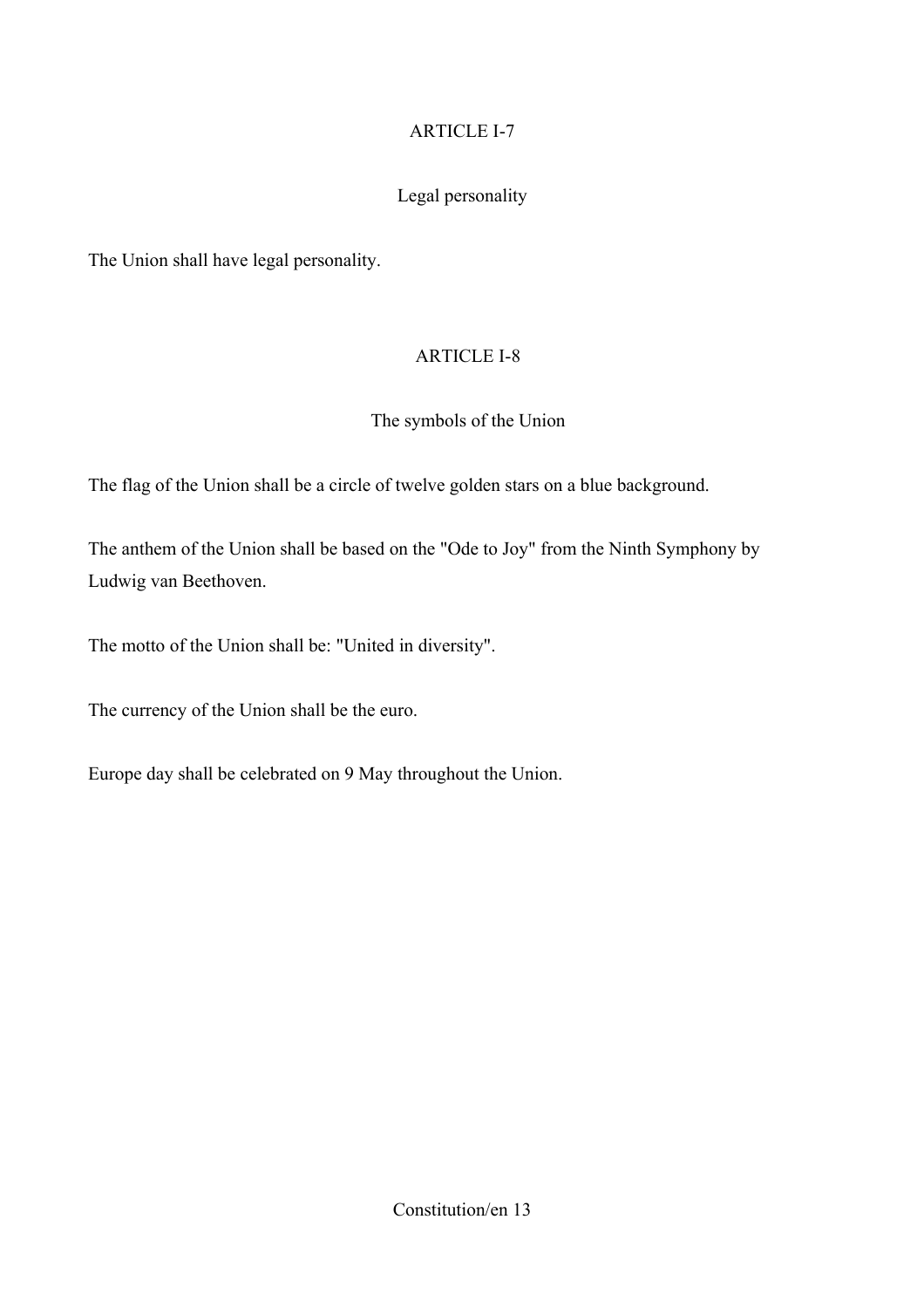### TITLE II

### FUNDAMENTAL RIGHTS AND CITIZENSHIP OF THE UNION

# ARTICLE I-9

# Fundamental rights

1. The Union shall recognise the rights, freedoms and principles set out in the Charter of Fundamental Rights which constitutes Part II.

2. The Union shall accede to the European Convention for the Protection of Human Rights and Fundamental Freedoms. Such accession shall not affect the Union's competences as defined in the Constitution

3. Fundamental rights, as guaranteed by the European Convention for the Protection of Human Rights and Fundamental Freedoms and as they result from the constitutional traditions common to the Member States, shall constitute general principles of the Union's law.

### ARTICLE I-10

# Citizenship of the Union

1. Every national of a Member State shall be a citizen of the Union. Citizenship of the Union shall be additional to national citizenship and shall not replace it.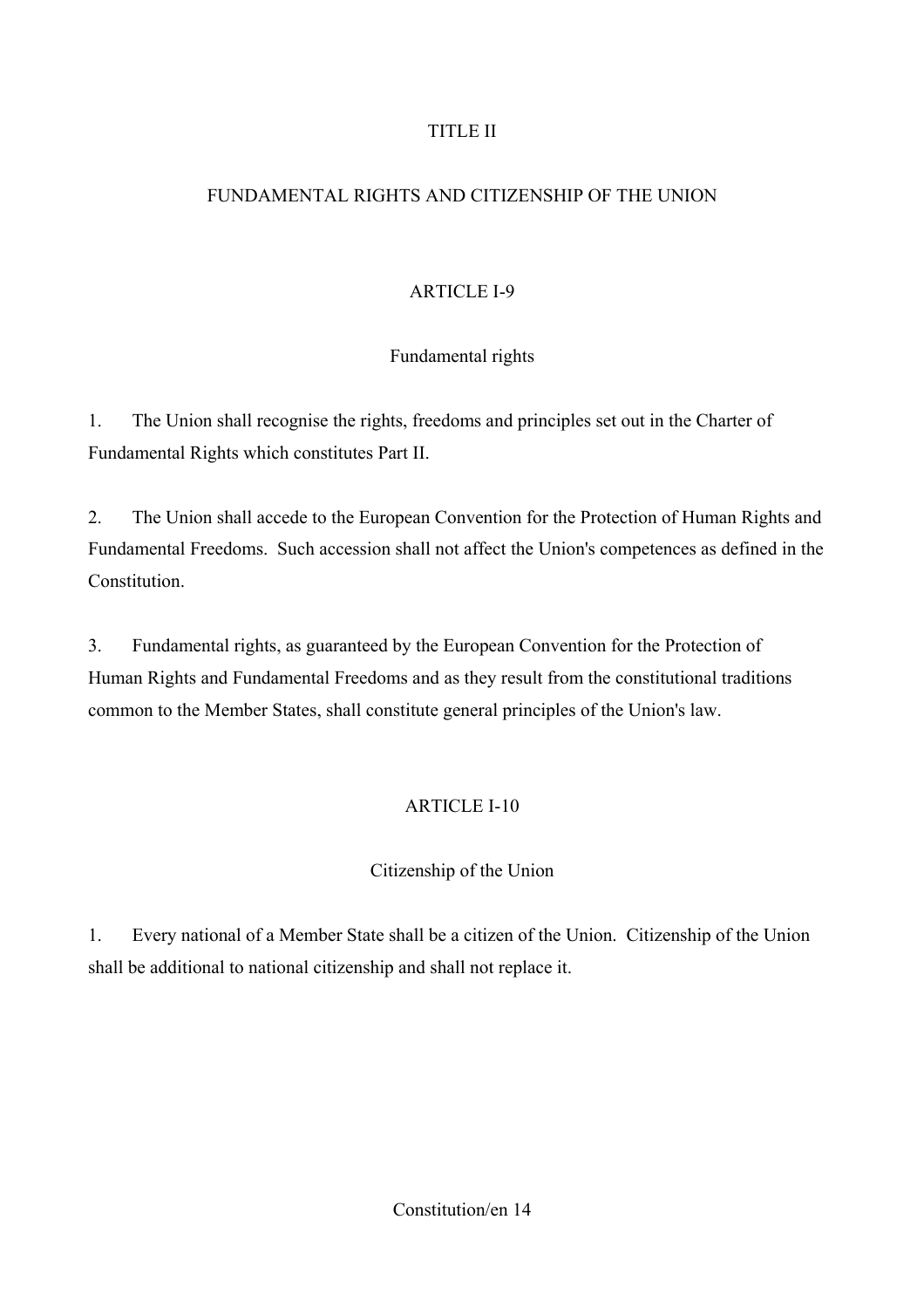2. Citizens of the Union shall enjoy the rights and be subject to the duties provided for in the Constitution. They shall have:

- (a) the right to move and reside freely within the territory of the Member States;
- (b) the right to vote and to stand as candidates in elections to the European Parliament and in municipal elections in their Member State of residence, under the same conditions as nationals of that State;
- (c) the right to enjoy, in the territory of a third country in which the Member State of which they are nationals is not represented, the protection of the diplomatic and consular authorities of any Member State on the same conditions as the nationals of that State;
- (d) the right to petition the European Parliament, to apply to the European Ombudsman, and to address the institutions and advisory bodies of the Union in any of the Constitution's languages and to obtain a reply in the same language.

These rights shall be exercised in accordance with the conditions and limits defined by the Constitution and by the measures adopted thereunder.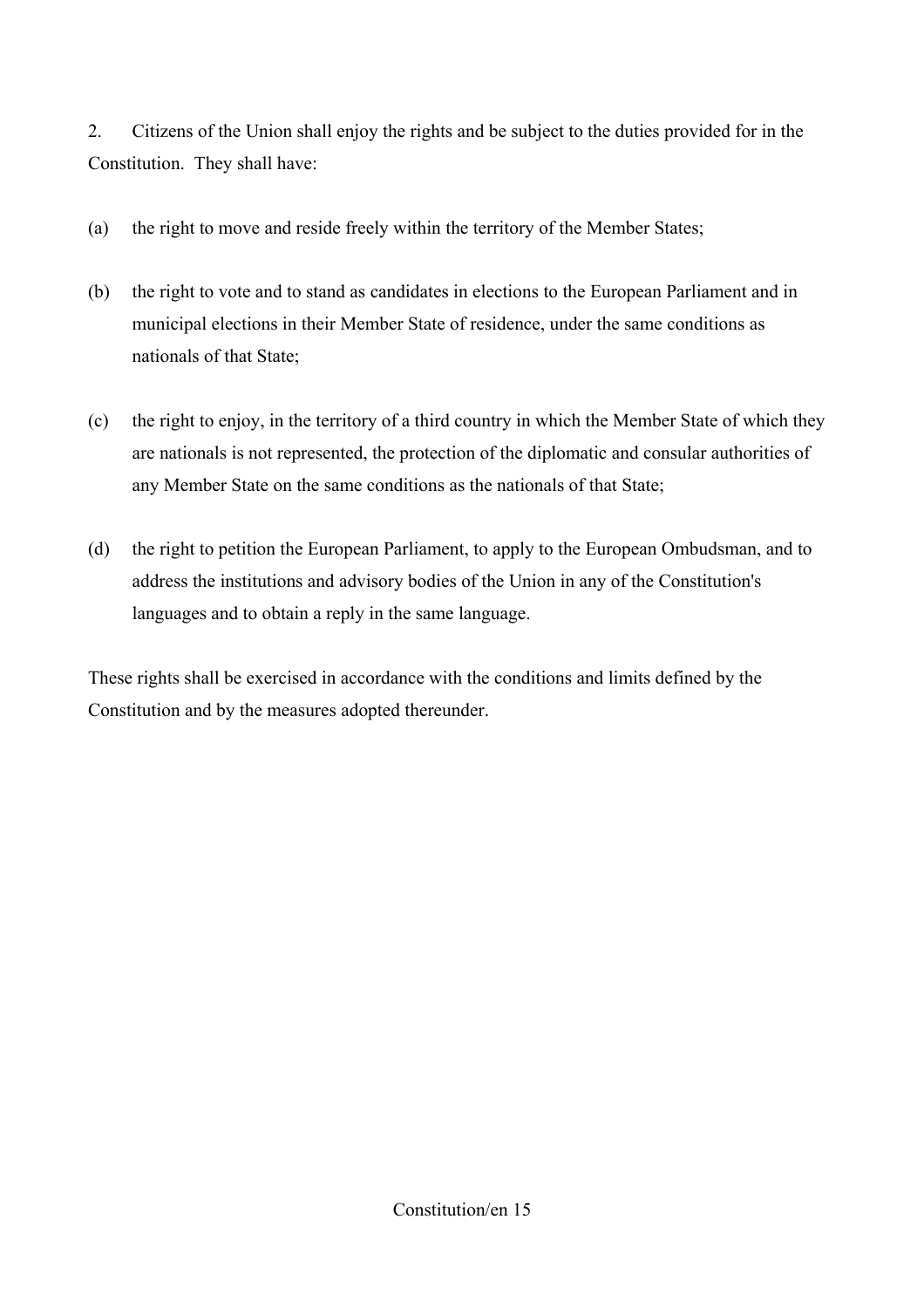### TITLE III

# UNION COMPETENCES

# ARTICLE I-11

# Fundamental principles

1. The limits of Union competences are governed by the principle of conferral. The use of Union competences is governed by the principles of subsidiarity and proportionality.

2. Under the principle of conferral, the Union shall act within the limits of the competences conferred upon it by the Member States in the Constitution to attain the objectives set out in the Constitution. Competences not conferred upon the Union in the Constitution remain with the Member States.

3. Under the principle of subsidiarity, in areas which do not fall within its exclusive competence, the Union shall act only if and insofar as the objectives of the proposed action cannot be sufficiently achieved by the Member States, either at central level or at regional and local level, but can rather, by reason of the scale or effects of the proposed action, be better achieved at Union level.

The institutions of the Union shall apply the principle of subsidiarity as laid down in the Protocol on the application of the principles of subsidiarity and proportionality. National Parliaments shall ensure compliance with that principle in accordance with the procedure set out in that Protocol.

4. Under the principle of proportionality, the content and form of Union action shall not exceed what is necessary to achieve the objectives of the Constitution.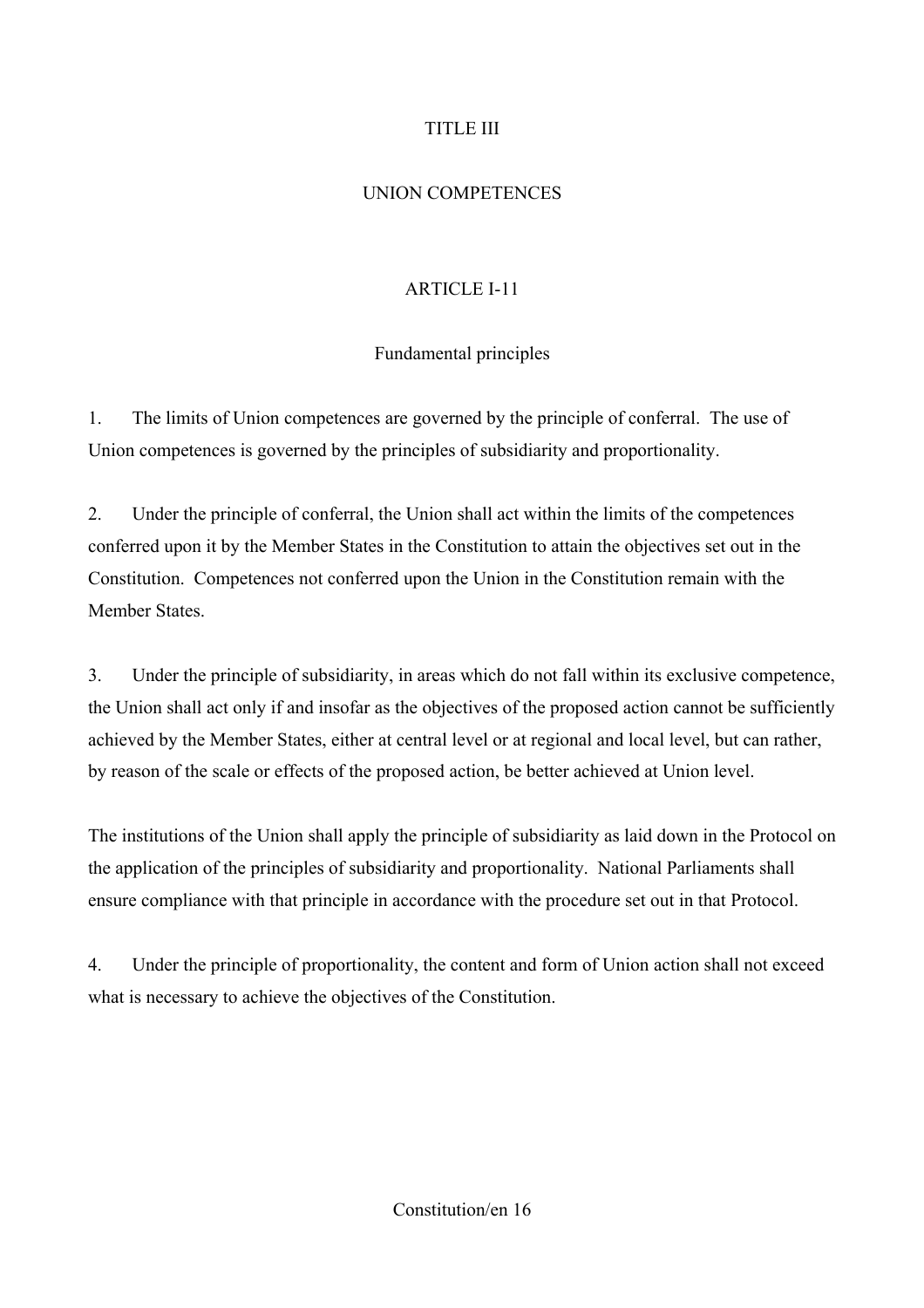The institutions of the Union shall apply the principle of proportionality as laid down in the Protocol on the application of the principles of subsidiarity and proportionality.

# ARTICLE I-12

## Categories of competence

1. When the Constitution confers on the Union exclusive competence in a specific area, only the Union may legislate and adopt legally binding acts, the Member States being able to do so themselves only if so empowered by the Union or for the implementation of Union acts.

2. When the Constitution confers on the Union a competence shared with the Member States in a specific area, the Union and the Member States may legislate and adopt legally binding acts in that area. The Member States shall exercise their competence to the extent that the Union has not exercised, or has decided to cease exercising, its competence.

3. The Member States shall coordinate their economic and employment policies within arrangements as determined by Part III, which the Union shall have competence to provide.

4. The Union shall have competence to define and implement a common foreign and security policy, including the progressive framing of a common defence policy.

5. In certain areas and under the conditions laid down in the Constitution, the Union shall have competence to carry out actions to support, coordinate or supplement the actions of the Member States, without thereby superseding their competence in these areas.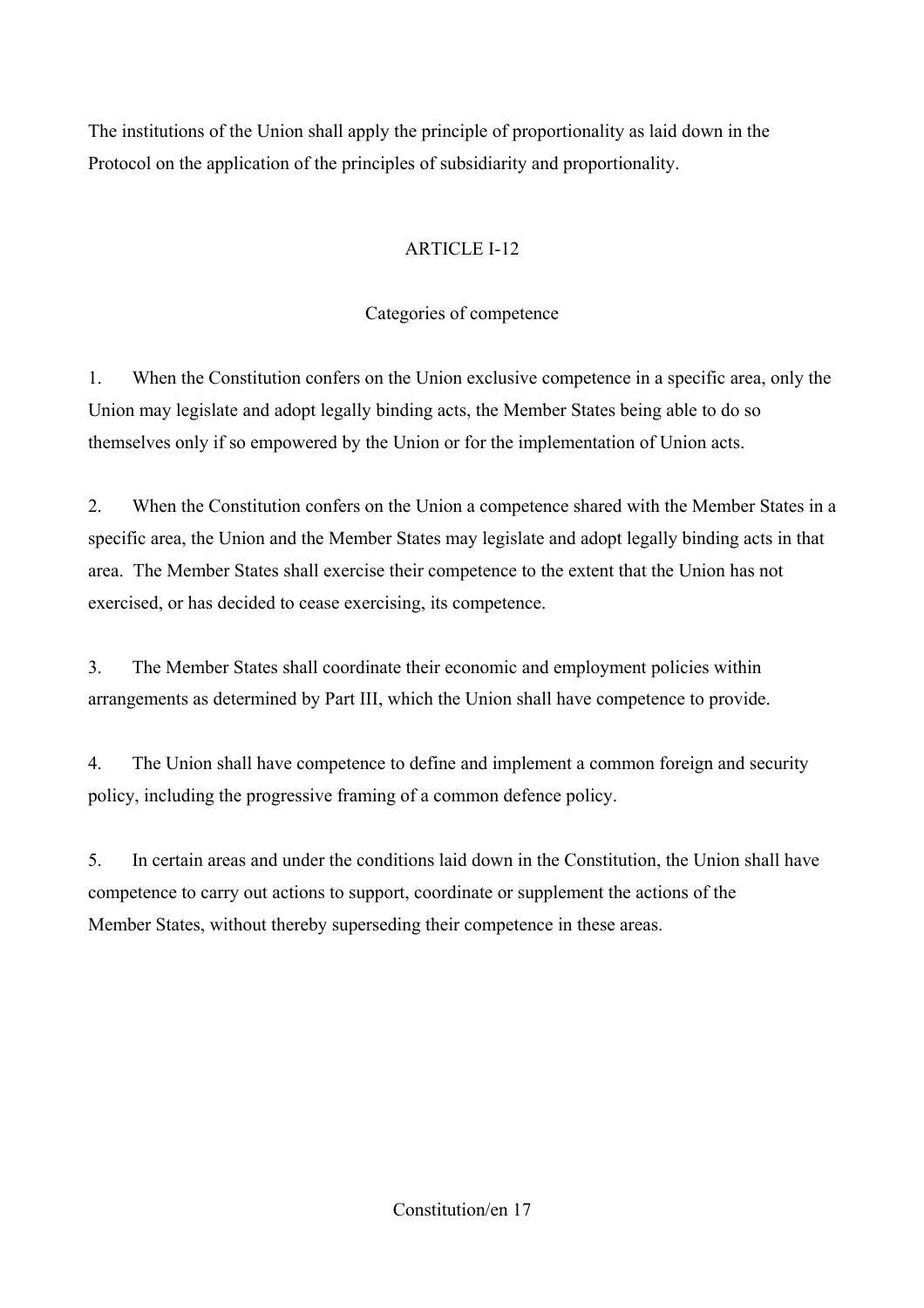Legally binding acts of the Union adopted on the basis of the provisions in Part III relating to these areas shall not entail harmonisation of Member States' laws or regulations.

6. The scope of and arrangements for exercising the Union's competences shall be determined by the provisions relating to each area in Part III.

# ARTICLE I-13

### Areas of exclusive competence

- 1. The Union shall have exclusive competence in the following areas:
- (a) customs union;
- (b) the establishing of the competition rules necessary for the functioning of the internal market;

(c) monetary policy for the Member States whose currency is the euro;

- (d) the conservation of marine biological resources under the common fisheries policy;
- (e) common commercial policy.

2. The Union shall also have exclusive competence for the conclusion of an international agreement when its conclusion is provided for in a legislative act of the Union or is necessary to enable the Union to exercise its internal competence, or insofar as its conclusion may affect common rules or alter their scope.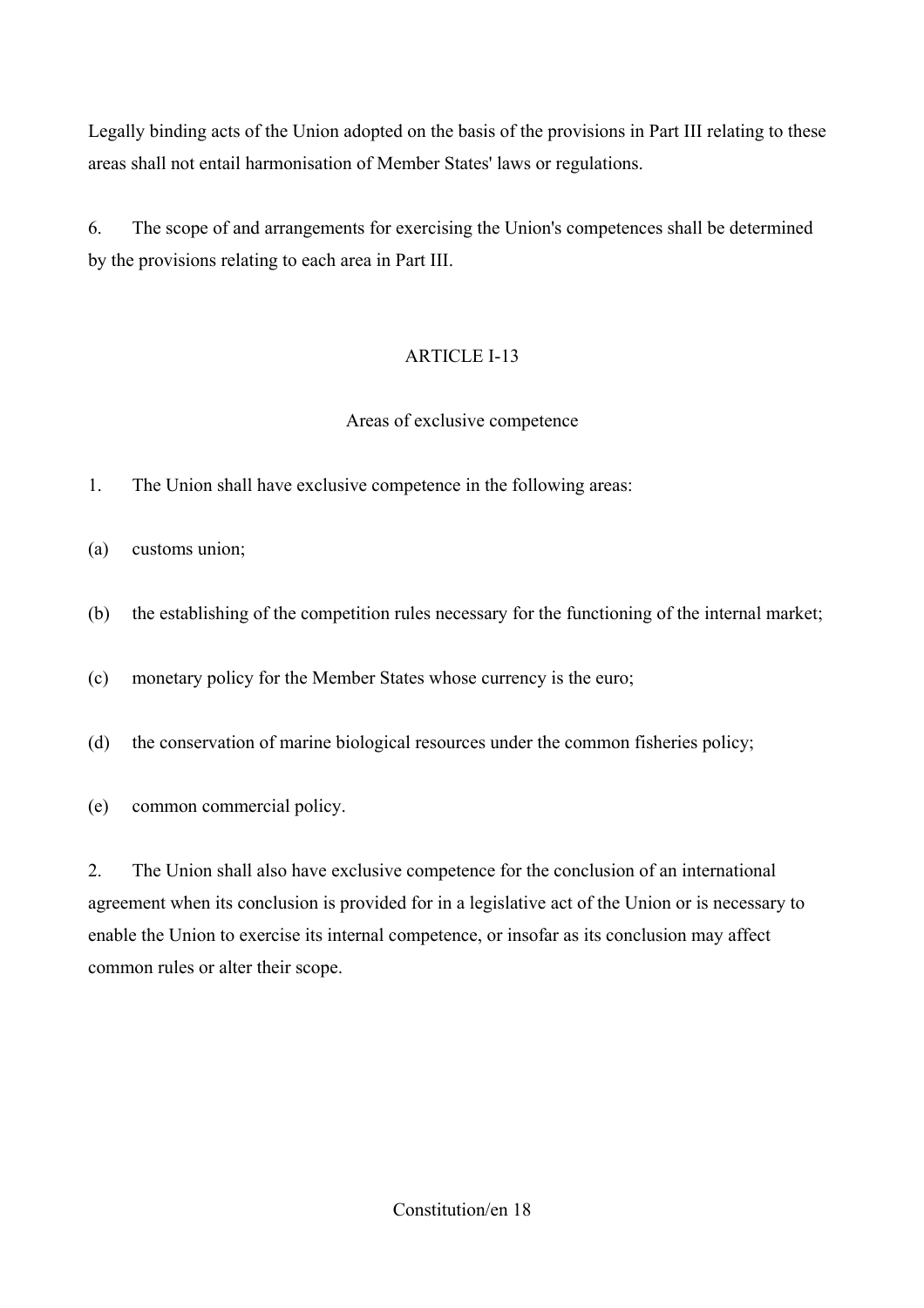### ARTICLE I-14

### Areas of shared competence

1. The Union shall share competence with the Member States where the Constitution confers on it a competence which does not relate to the areas referred to in Articles I-13 and I-17.

2. Shared competence between the Union and the Member States applies in the following principal areas:

- (a) internal market;
- (b) social policy, for the aspects defined in Part III;
- (c) economic, social and territorial cohesion;
- (d) agriculture and fisheries, excluding the conservation of marine biological resources;
- (e) environment;
- (f) consumer protection;
- (g) transport;
- (h) trans-European networks;
- (i) energy;
- (j) area of freedom, security and justice;
- (k) common safety concerns in public health matters**,** for the aspects defined in Part III.

3. In the areas of research, technological development and space, the Union shall have competence to carry out activities, in particular to define and implement programmes; however, the exercise of that competence shall not result in Member States being prevented from exercising theirs.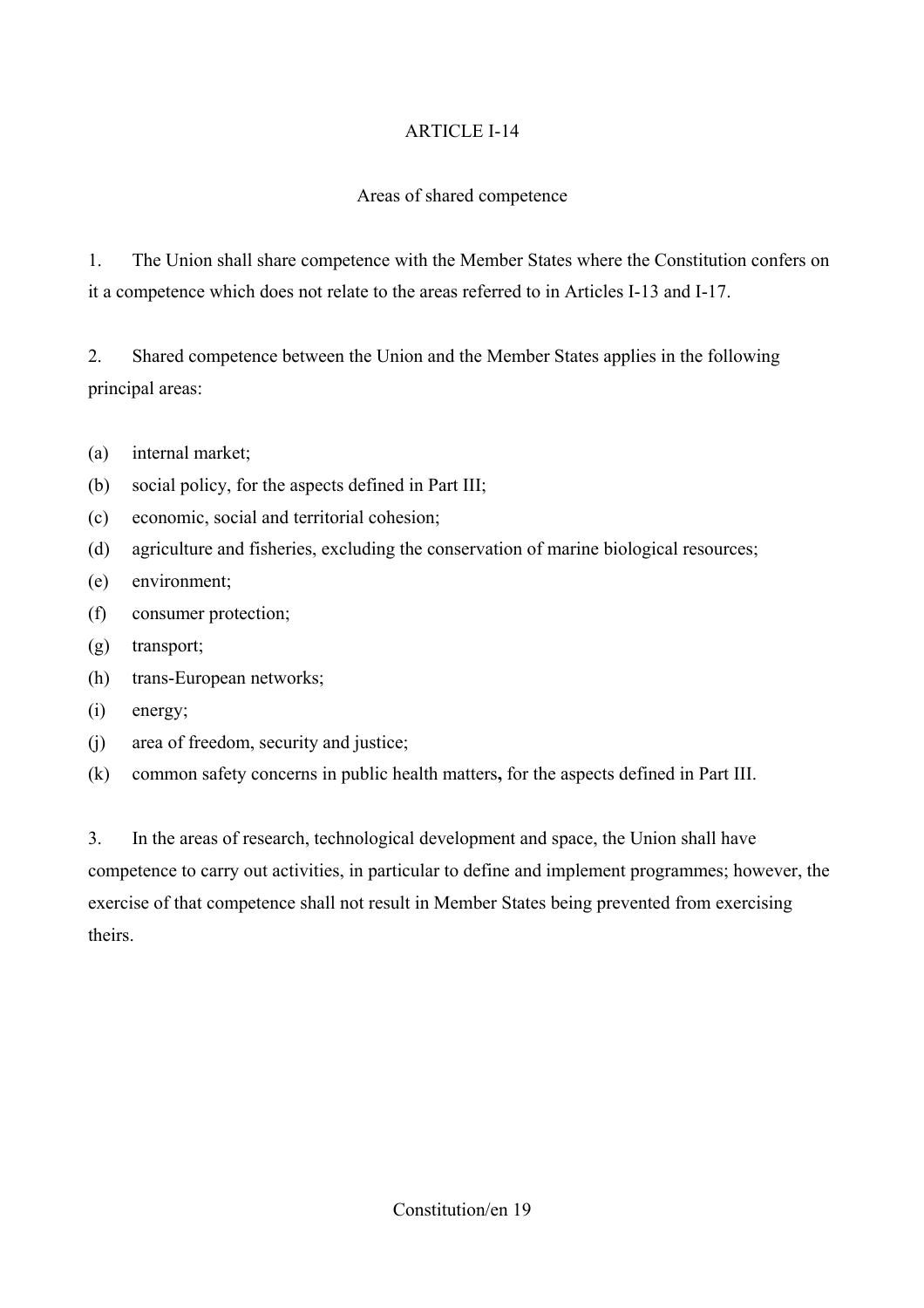4. In the areas of development cooperation and humanitarian aid, the Union shall have competence to carry out activities and conduct a common policy; however, the exercise of that competence shall not result in Member States being prevented from exercising theirs.

### ARTICLE I-15

# The coordination of economic and employment policies

1. The Member States shall coordinate their economic policies within the Union. To this end, the Council of Ministers shall adopt measures, in particular broad guidelines for these policies.

Specific provisions shall apply to those Member States whose currency is the euro.

2. The Union shall take measures to ensure coordination of the employment policies of the Member States, in particular by defining guidelines for these policies.

3. The Union may take initiatives to ensure coordination of Member States' social policies.

# ARTICLE I-16

# The common foreign and security policy

1. The Union's competence in matters of common foreign and security policy shall cover all areas of foreign policy and all questions relating to the Union's security, including the progressive framing of a common defence policy that might lead to a common defence.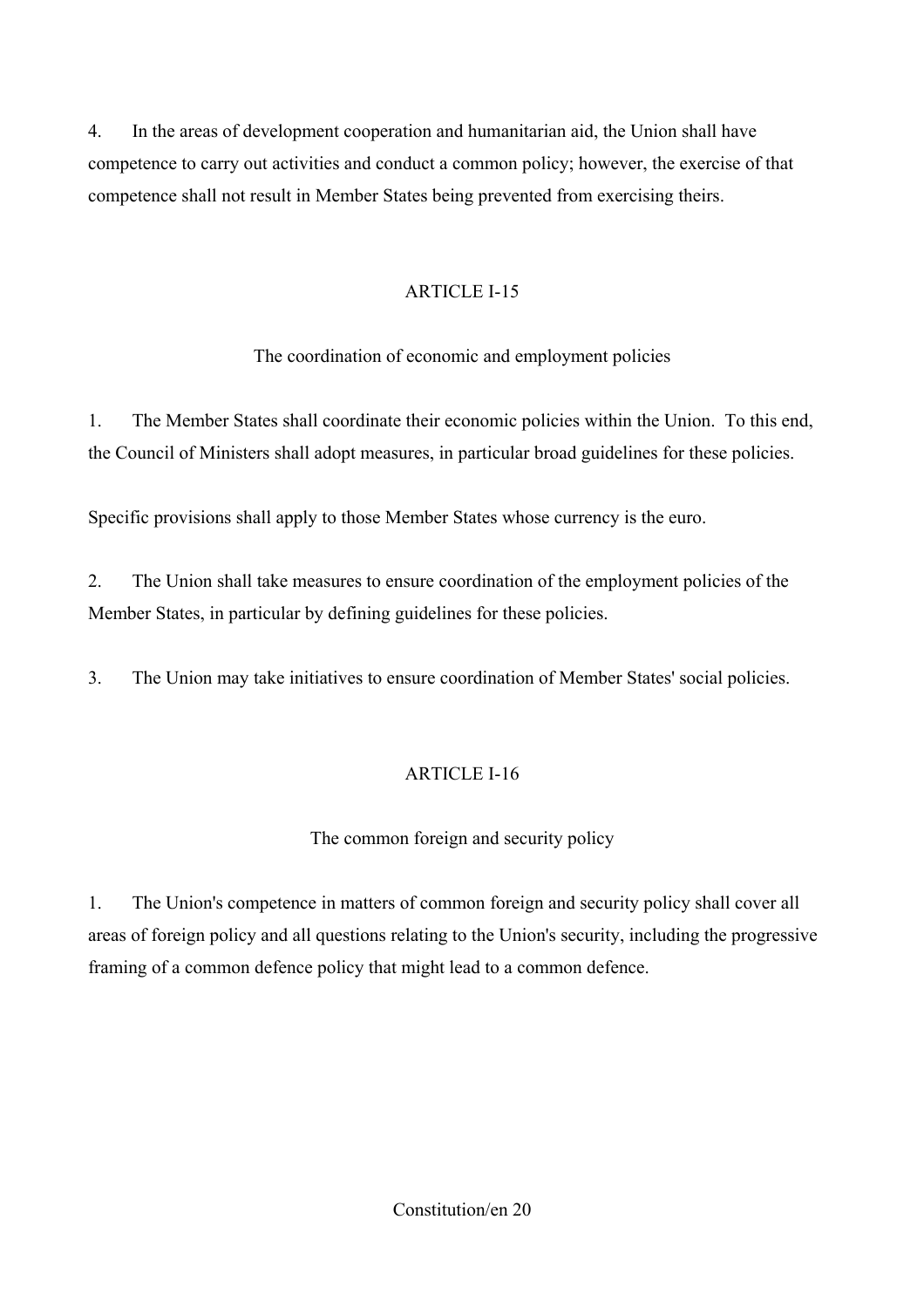2. Member States shall actively and unreservedly support the Union's common foreign and security policy in a spirit of loyalty and mutual solidarity and shall comply with the Union's action in this area. They shall refrain from action contrary to the Union's interests or likely to impair its effectiveness.

### ARTICLE I-17

### Areas of supporting, coordinating or complementary action

The Union shall have competence to carry out supporting, coordinating or complementary action. The areas of such action shall, at European level, be:

- (a) protection and improvement of human health;
- (b) industry;
- (c) culture;
- (d) tourism;
- (e) education, youth, sport and vocational training;
- (f) civil protection;
- (g) administrative cooperation.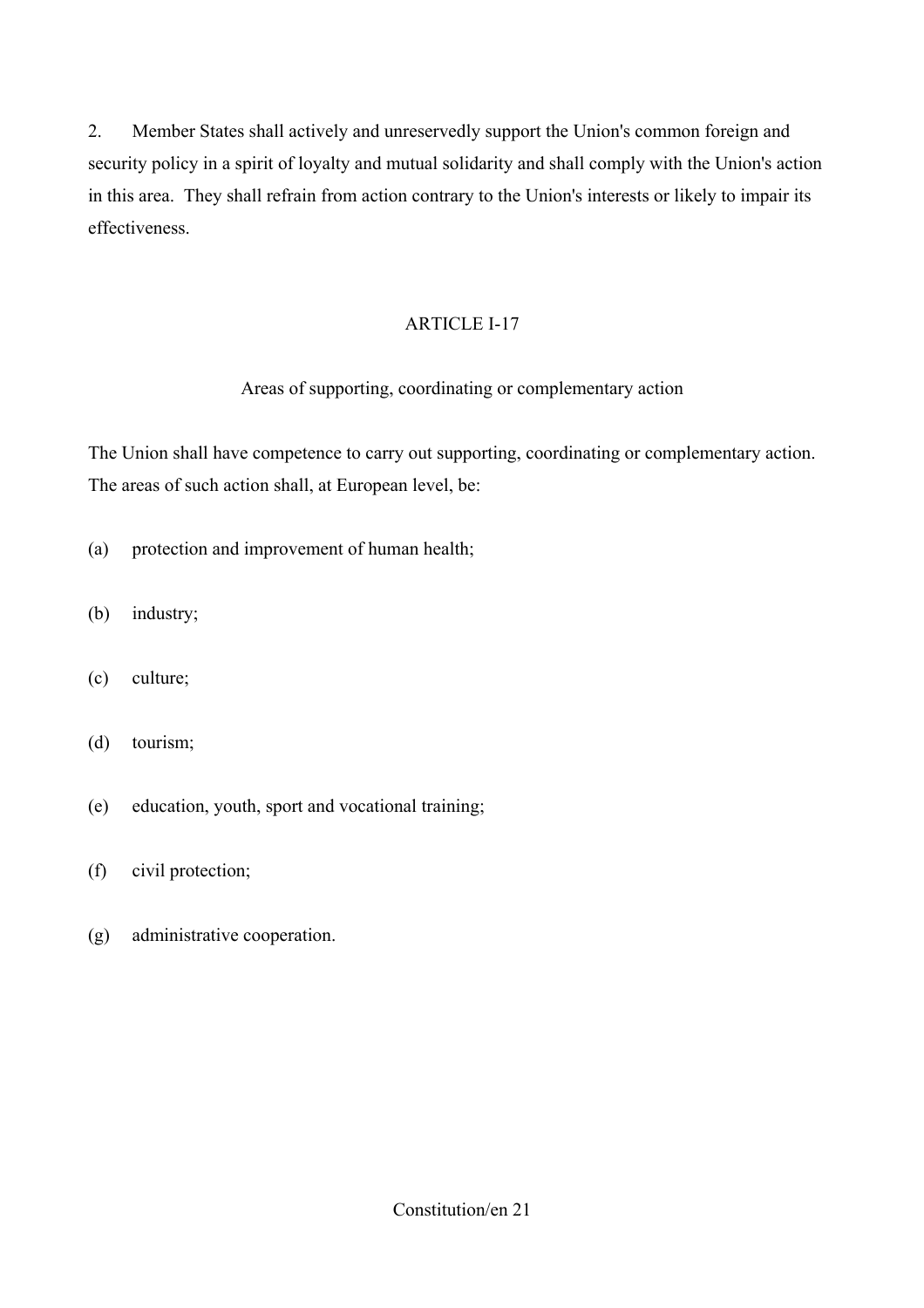### ARTICLE I-18

### Flexibility clause

1. If action by the Union should prove necessary**,** within the framework of the policies defined in Part III, to attain one of the objectives set out in the Constitution, and the Constitution has not provided the necessary powers, the Council of Ministers, acting unanimously on a proposal from the European Commission and after obtaining the consent of the European Parliament, shall adopt the appropriate measures.

2. Using the procedure for monitoring the subsidiarity principle referred to in Article I-11(3), the European Commission shall draw national Parliaments' attention to proposals based on this Article.

3. Measures based on this Article shall not entail harmonisation of Member States' laws or regulations in cases where the Constitution excludes such harmonisation.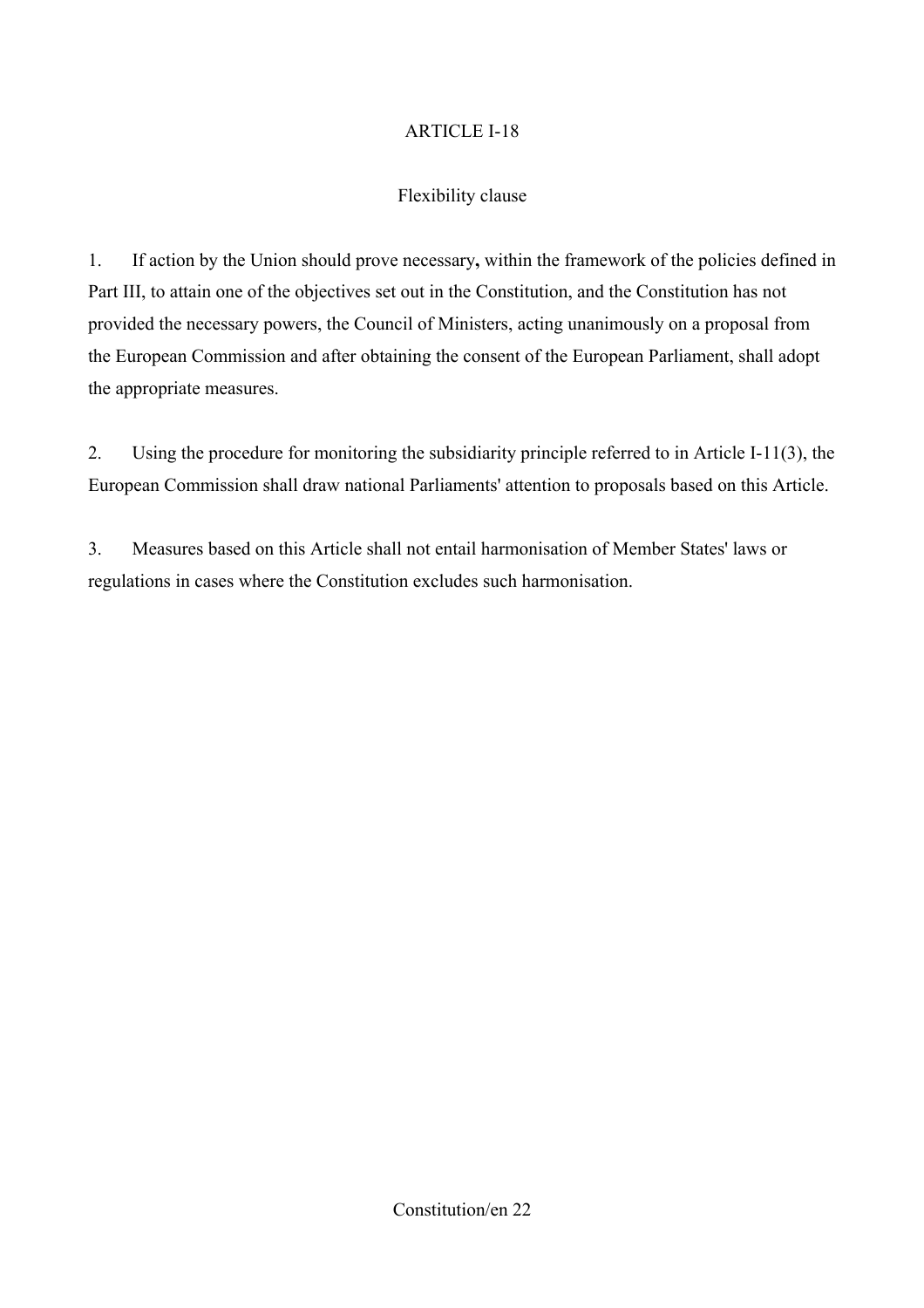### TITLE IV

### THE UNION'S INSTITUTIONS AND BODIES

### CHAPTER I

#### THE INSTITUTIONAL FRAMEWORK

#### ARTICLE I-19

#### The Union's institutions

- 1. The Union shall have an institutional framework which shall aim to:
- promote its values,
- advance its objectives,
- serve its interests, those of its citizens and those of the Member States,
- ensure the consistency, effectiveness and continuity of its policies and actions.

This institutional framework comprises:

- The European Parliament,
- The European Council,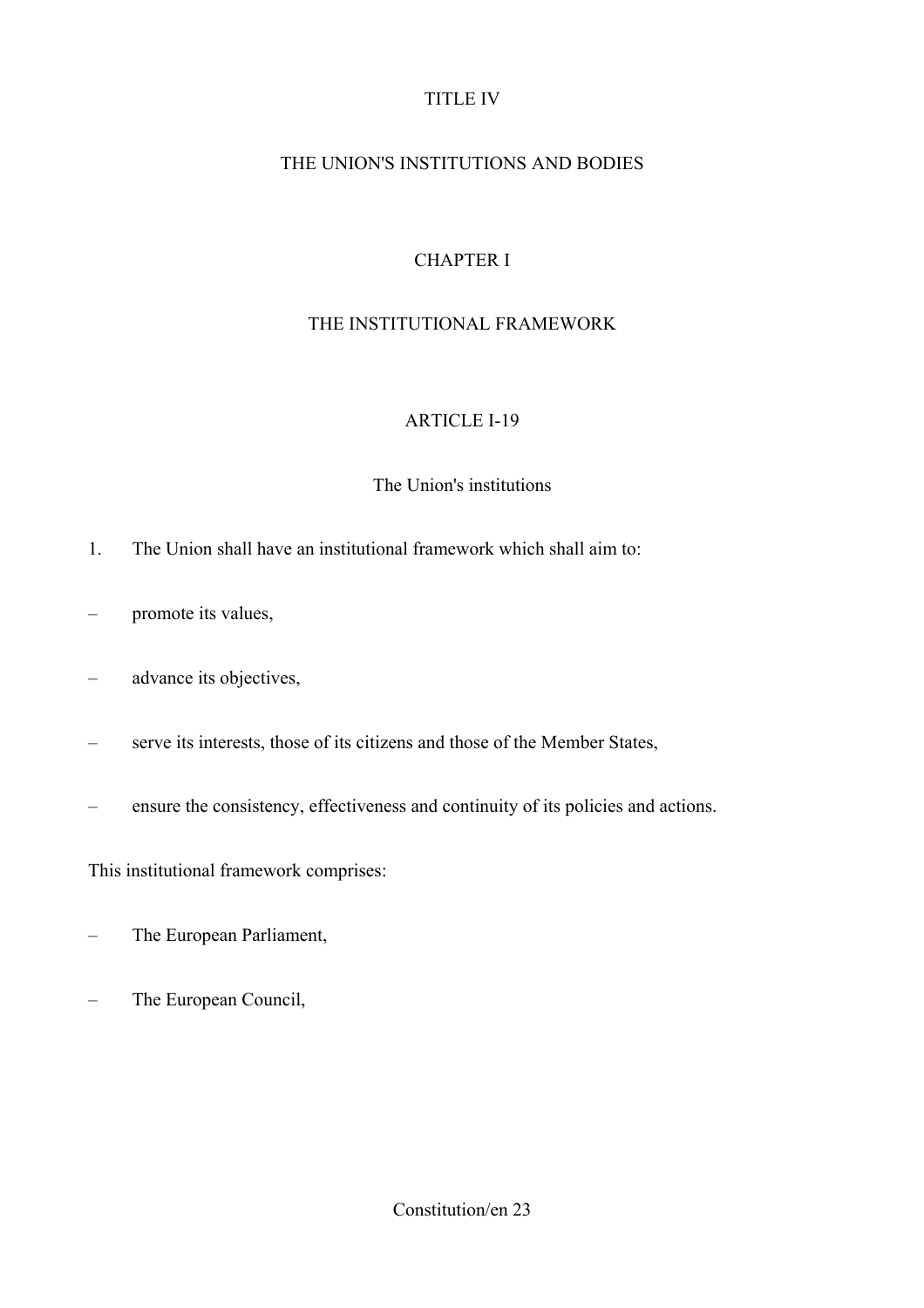- The Council of Ministers (hereinafter referred to as the "Council"),
- The European Commission (hereinafter referred to as the "Commission"),
- The Court of Justice of the European Union.

2. Each institution shall act within the limits of the powers conferred on it in the Constitution, and in conformity with the procedures and conditions set out in it. The institutions shall practise mutual sincere cooperation.

# ARTICLE I-20

# The European Parliament

1. The European Parliament shall, jointly with the Council, exercise legislative and budgetary functions. It shall exercise functions of political control and consultation as laid down in the Constitution. It shall elect the President of the Commission.

2. The European Parliament shall be composed of representatives of the Union's citizens. They shall not exceed seven hundred and fifty in number. Representation of citizens shall be degressively proportional, with a minimum threshold of six members per Member State. No Member State shall be allocated more than ninety-six seats.

The European Council shall adopt by unanimity, on the initiative of the European Parliament and with its consent, a European decision establishing the composition of the European Parliament, respecting the principles referred to in the first subparagraph.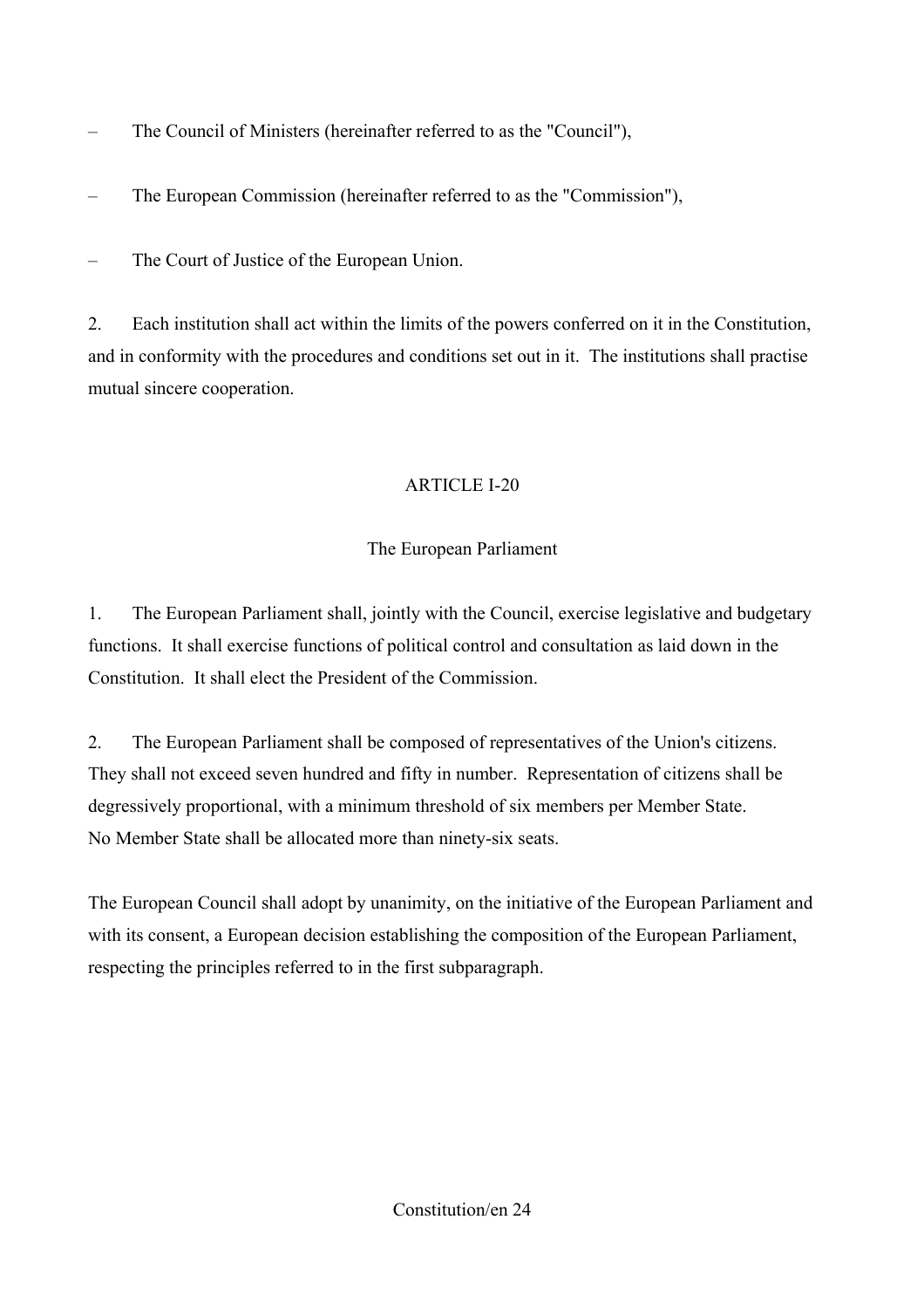3. The members of the European Parliament shall be elected for a term of five years by direct universal suffrage in a free and secret ballot.

4. The European Parliament shall elect its President and its officers from among its members.

# ARTICLE I-21

# The European Council

1. The European Council shall provide the Union with the necessary impetus for its development and shall define the general political directions and priorities thereof. It shall not exercise legislative functions.

2. The European Council shall consist of the Heads of State or Government of the Member States, together with its President and the President of the Commission. The Union Minister for Foreign Affairs shall take part in its work.

3. The European Council shall meet quarterly, convened by its President. When the agenda so requires, the members of the European Council may decide each to be assisted by a minister and, in the case of the President of the Commission, by a member of the Commission. When the situation so requires, the President shall convene a special meeting of the European Council.

4. Except where the Constitution provides otherwise, decisions of the European Council shall be taken by consensus.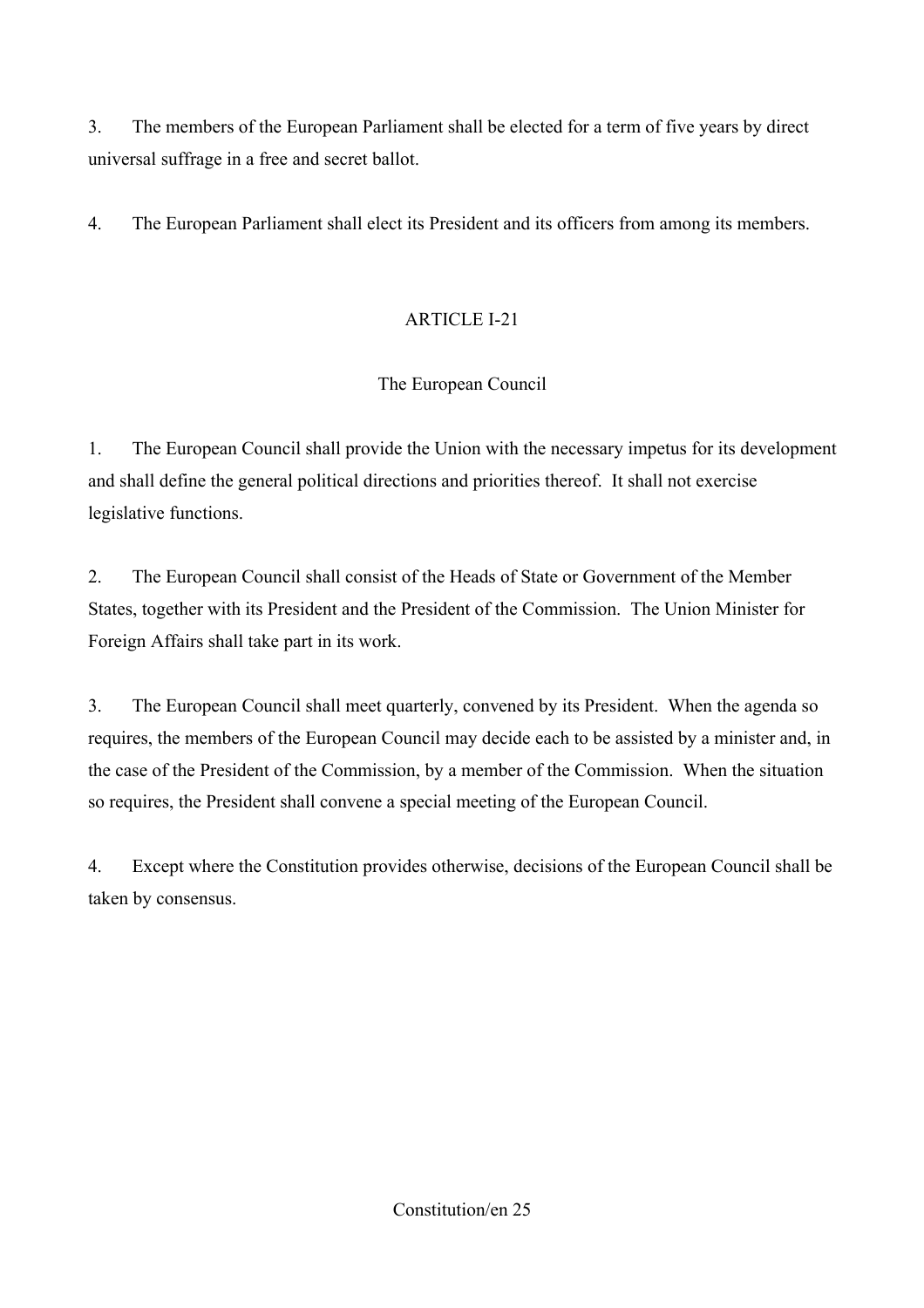### ARTICLE I-22

### The European Council President

1. The European Council shall elect its President, by a qualified majority, for a term of two and a half years, renewable once. In the event of an impediment or serious misconduct, the European Council can end his or her term of office in accordance with the same procedure.

- 2. The President of the European Council:
- (a) shall chair it and drive forward its work;
- (b) shall ensure the preparation and continuity of the work of the European Council in cooperation with the President of the Commission, and on the basis of the work of the General Affairs Council;
- (c) shall endeavour to facilitate cohesion and consensus within the European Council;
- (d) shall present a report to the European Parliament after each of the meetings of the European Council.

The President of the European Council shall, at his or her level and in that capacity, ensure the external representation of the Union on issues concerning its common foreign and security policy, without prejudice to the powers of the Union Minister for Foreign Affairs.

3. The President of the European Council shall not hold a national office.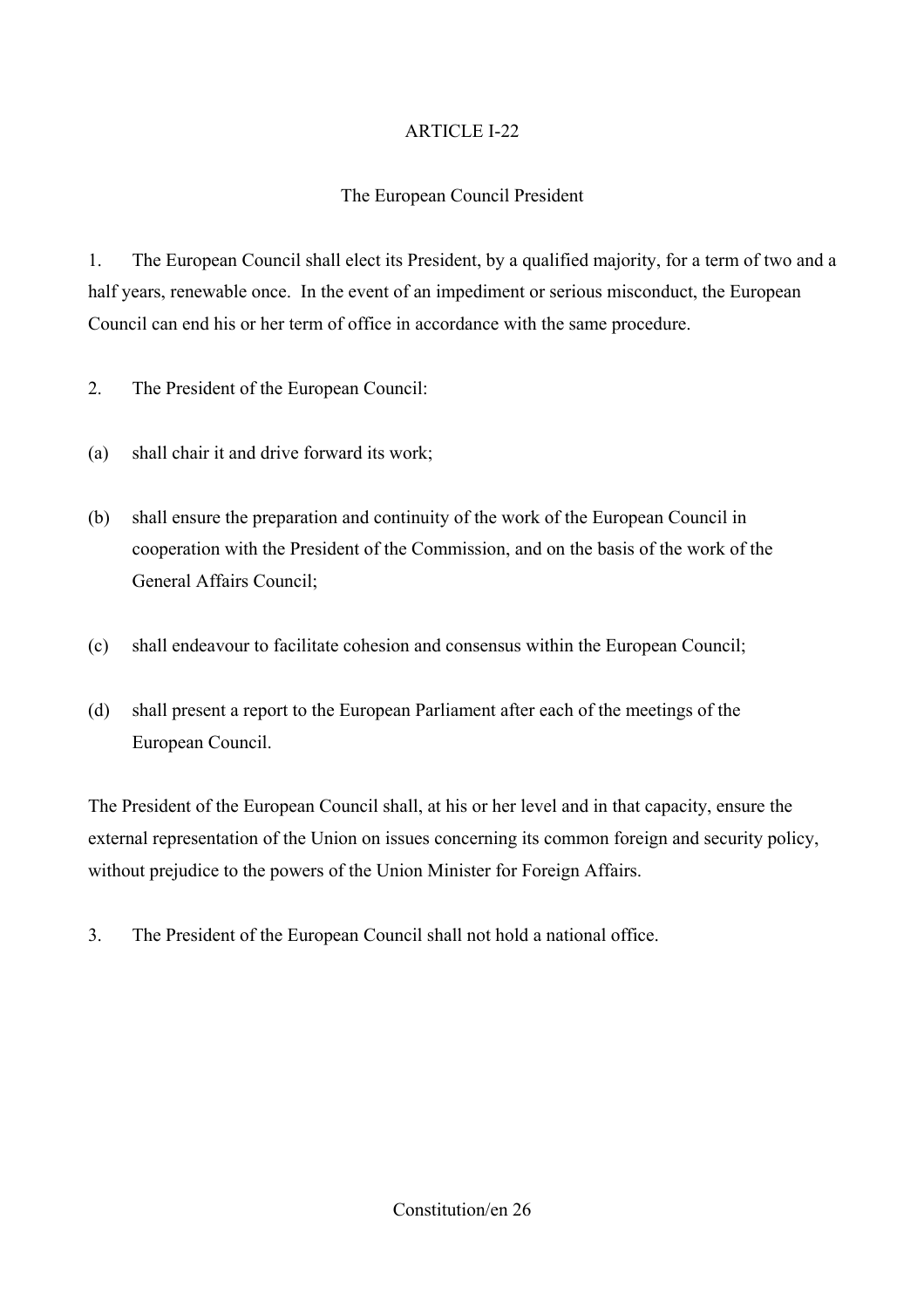# ARTICLE I-23

# The Council of Ministers

1. The Council shall, jointly with the European Parliament, exercise legislative and budgetary functions. It shall carry out policy-making and coordinating functions as laid down in the Constitution.

2. The Council shall consist of a representative of each Member State at ministerial level, who may commit the government of the Member State in question and cast its vote.

3. The Council shall act by a qualified majority except where the Constitution provides otherwise.

# ARTICLE I-24

# Configurations of the Council of Ministers

1. The Council shall meet in different configurations.

2. The General Affairs Council shall ensure consistency in the work of the different Council configurations.

It shall prepare and ensure the follow-up to meetings of the European Council, in liaison with the President of the European Council and the Commission.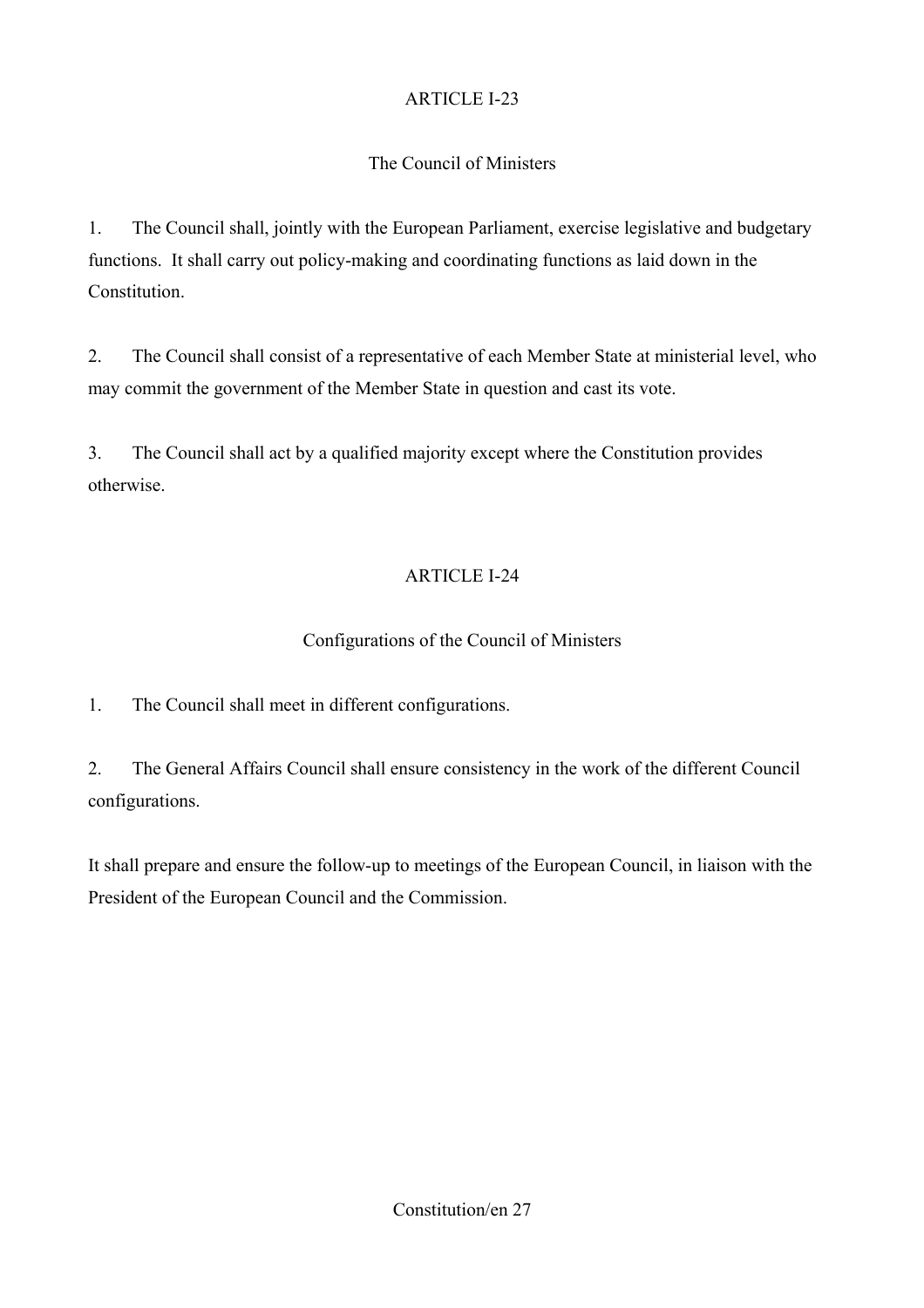3. The Foreign Affairs Council shall elaborate the Union's external action on the basis of strategic guidelines laid down by the European Council and ensure that the Union's action is consistent.

4. The European Council shall adopt by a qualified majority a European decision establishing the list of other Council configurations.

5. A Committee of Permanent Representatives of the Governments of the Member States shall be responsible for preparing the work of the Council.

6. The Council shall meet in public when it deliberates and votes on a draft legislative act. To this end, each Council meeting shall be divided into two parts, dealing respectively with deliberations on Union legislative acts and non-legislative activities.

7. The Presidency of Council configurations, other than that of Foreign Affairs, shall be held by Member State representatives in the Council on the basis of equal rotation, in accordance with the conditions established by a European decision of the European Council. The European Council shall act by a qualified majority.

# ARTICLE I-25

Definition of qualified majority within the European Council and the Council

1. A qualified majority shall be defined as at least 55% of the members of the Council, comprising at least fifteen of them and representing Member States comprising at least 65% of the population of the Union.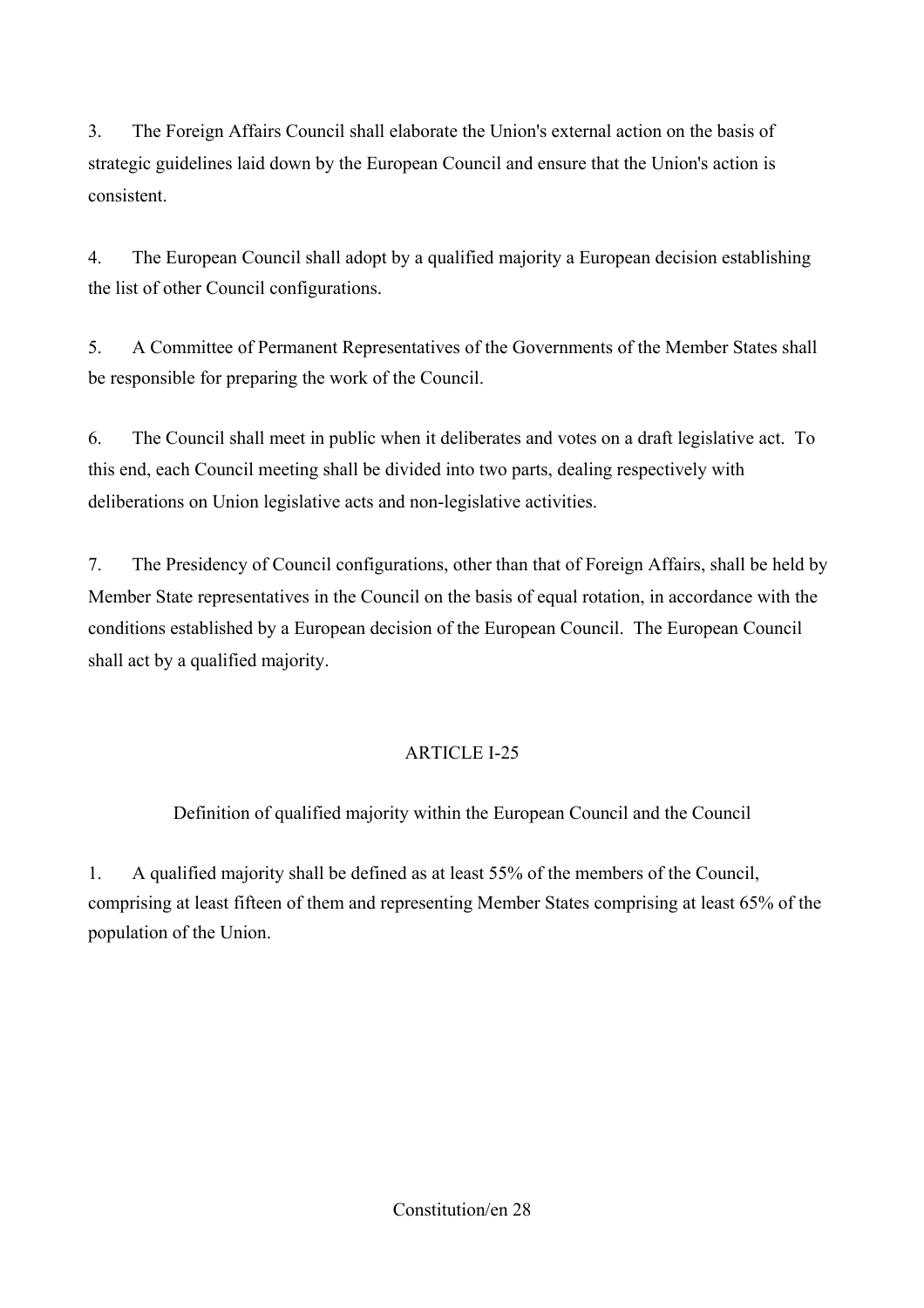A blocking minority must include at least four Council members, failing which the qualified majority shall be deemed attained.

2. By way of derogation from paragraph 1, when the Council does not act on a proposal from the Commission or from the Union Minister for Foreign Affairs, the qualified majority shall be defined as at least 72% of the members of the Council, representing Member States comprising at least 65% of the population of the Union.

3. Paragraphs 1 and 2 shall apply to the European Council when it is acting by a qualified majority.

4. Within the European Council, its President and the President of the Commission shall not take part in the vote.

# ARTICLE I-26

## The European Commission

1. The Commission shall promote the general interest of the Union and take appropriate initiatives to that end. It shall ensure the application of the Constitution, and measures adopted by the institutions pursuant to the Constitution. It shall oversee the application of Union law under the control of the Court of Justice of the European Union. It shall execute the budget and manage programmes. It shall exercise coordinating, executive and management functions, as laid down in the Constitution. With the exception of the common foreign and security policy, and other cases provided for in the Constitution, it shall ensure the Union's external representation. It shall initiate the Union's annual and multiannual programming with a view to achieving interinstitutional agreements.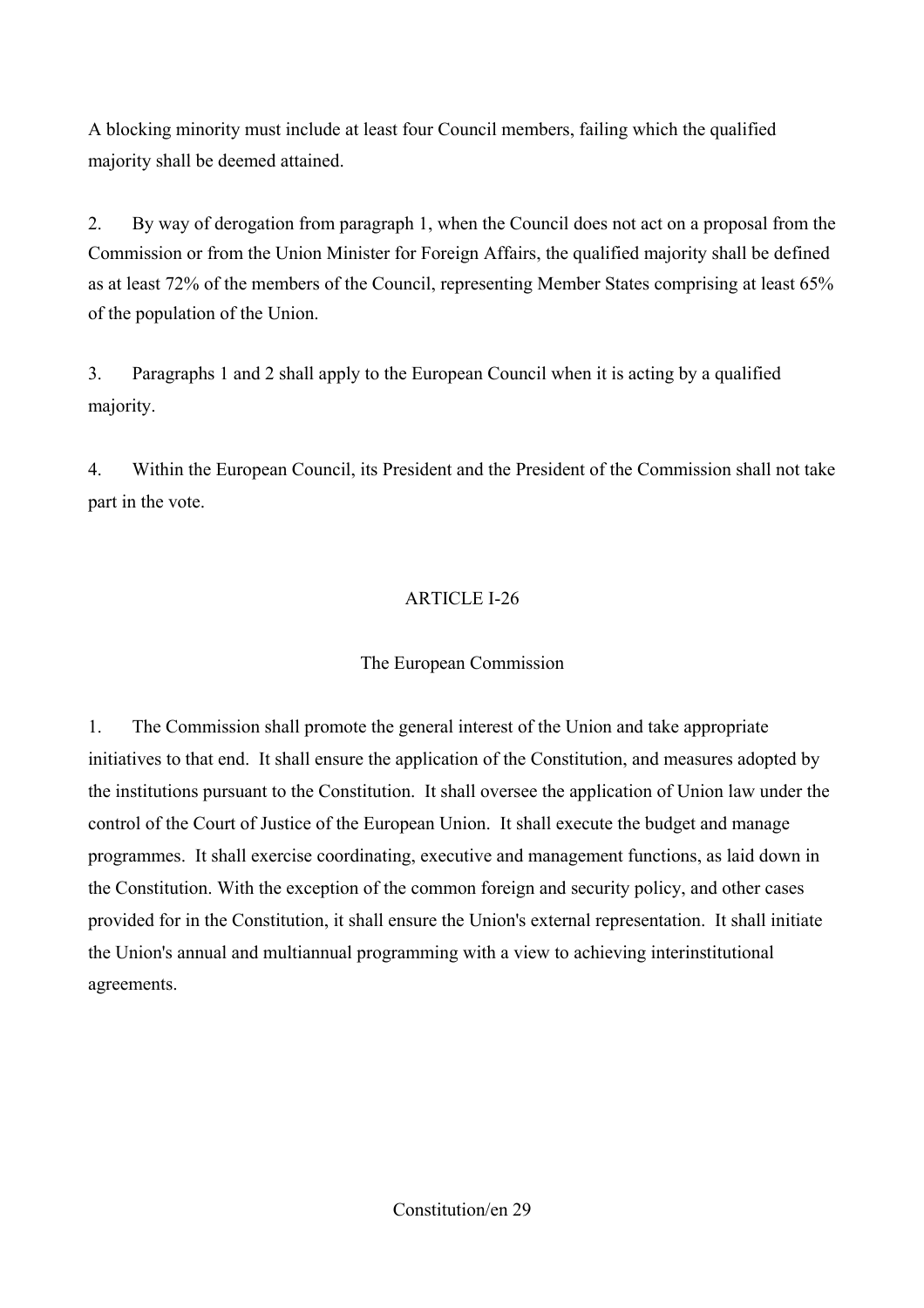2. Union legislative acts may be adopted only on the basis of a Commission proposal, except where the Constitution provides otherwise. Other acts shall be adopted on the basis of a Commission proposal where the Constitution so provides.

3. The Commission's term of office shall be five years.

4. The members of the Commission shall be chosen on the ground of their general competence and European commitment from persons whose independence is beyond doubt.

5. The first Commission appointed under the provisions of the Constitution shall consist of one national of each Member State, including its President and the Union Minister for Foreign Affairs who shall be one of its Vice-Presidents.

6. As from the end of the term of office of the Commission referred to in paragraph 5, the Commission shall consist of a number of members, including its President and the Union Minister for Foreign Affairs, corresponding to two thirds of the number of Member States, unless the European Council, acting unanimously, decides to alter this number.

The members of the Commission shall be selected from among the nationals of the Member States on the basis of a system of equal rotation between the Member States. This system shall be established by a European decision adopted unanimously by the European Council and on the basis of the following principles:

(a) Member States shall be treated on a strictly equal footing as regards determination of the sequence of, and the time spent by, their nationals as members of the Commission; consequently, the difference between the total number of terms of office held by nationals of any given pair of Member States may never be more than one;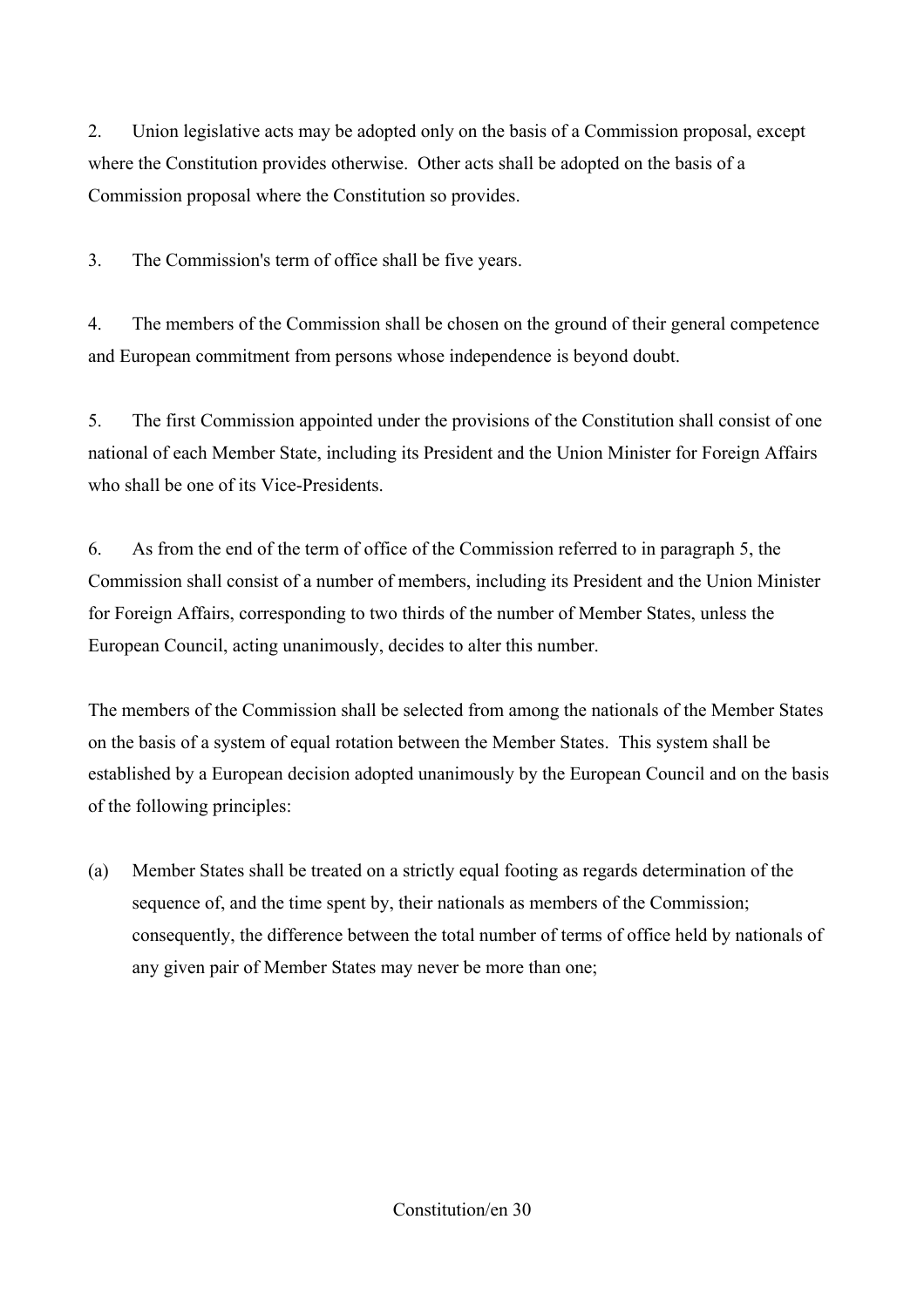(b) subject to point (a), each successive Commission shall be so composed as to reflect satisfactorily the demographic and geographical range of all the Member States.

7. In carrying out its responsibilities, the Commission shall be completely independent. Without prejudice to Article I-28(2), the members of the Commission shall neither seek nor take instructions from any government or other institution, body, office or entity. They shall refrain from any action incompatible with their duties or the performance of their tasks.

8. The Commission, as a body, shall be responsible to the European Parliament. In accordance with Article III-340, the European Parliament may vote on a censure motion on the Commission. If such a motion is carried, the members of the Commission shall resign as a body and the Union Minister for Foreign Affairs shall resign from the duties that he or she carries out in the Commission.

# ARTICLE I-27

# The President of the European Commission

1. Taking into account the elections to the European Parliament and after having held the appropriate consultations, the European Council, acting by a qualified majority, shall propose to the European Parliament a candidate for President of the Commission. This candidate shall be elected by the European Parliament by a majority of its component members. If he or she does not obtain the required majority, the European Council, acting by a qualified majority, shall within one month propose a new candidate who shall be elected by the European Parliament following the same procedure.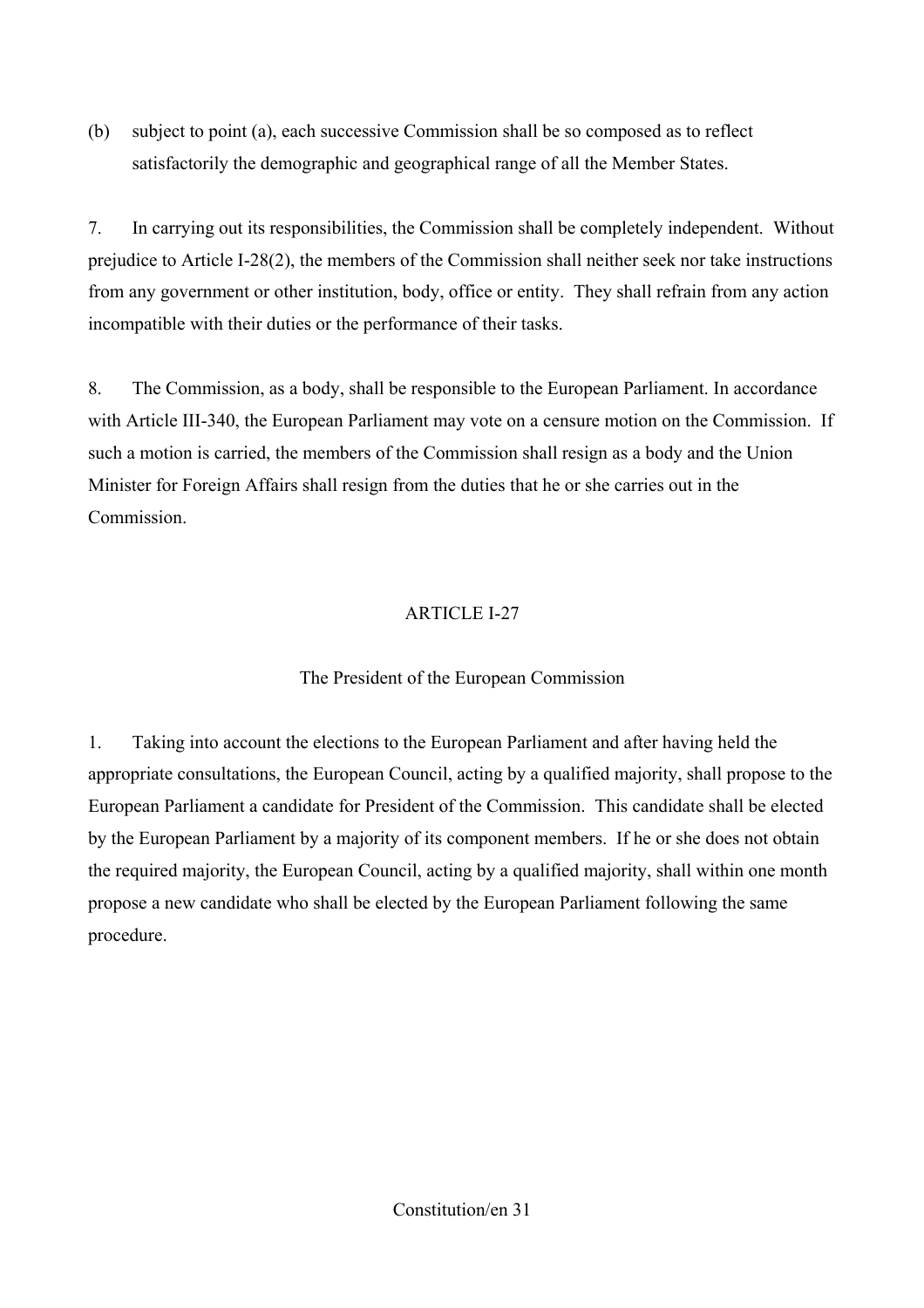2. The Council, by common accord with the President-elect, shall adopt the list of the other persons whom it proposes for appointment as members of the Commission. They shall be selected, on the basis of the suggestions made by Member States, in accordance with the criteria set out in Article I-26(4) and (6), second subparagraph.

The President, the Union Minister for Foreign Affairs and the other members of the Commission shall be subject as a body to a vote of consent by the European Parliament. On the basis of this consent the Commission shall be appointed by the European Council, acting by a qualified majority.

3. The President of the Commission shall:

- (a) lay down guidelines within which the Commission is to work;
- (b) decide on the internal organisation of the Commission, ensuring that it acts consistently, efficiently and as a collegiate body;
- (c) appoint Vice-Presidents, other than the Union Minister for Foreign Affairs, from among the members of the Commission.

A member of the Commission shall resign if the President so requests. The Union Minister for Foreign Affairs shall resign, in accordance with the procedure set out in Article I-28(1), if the President so requests.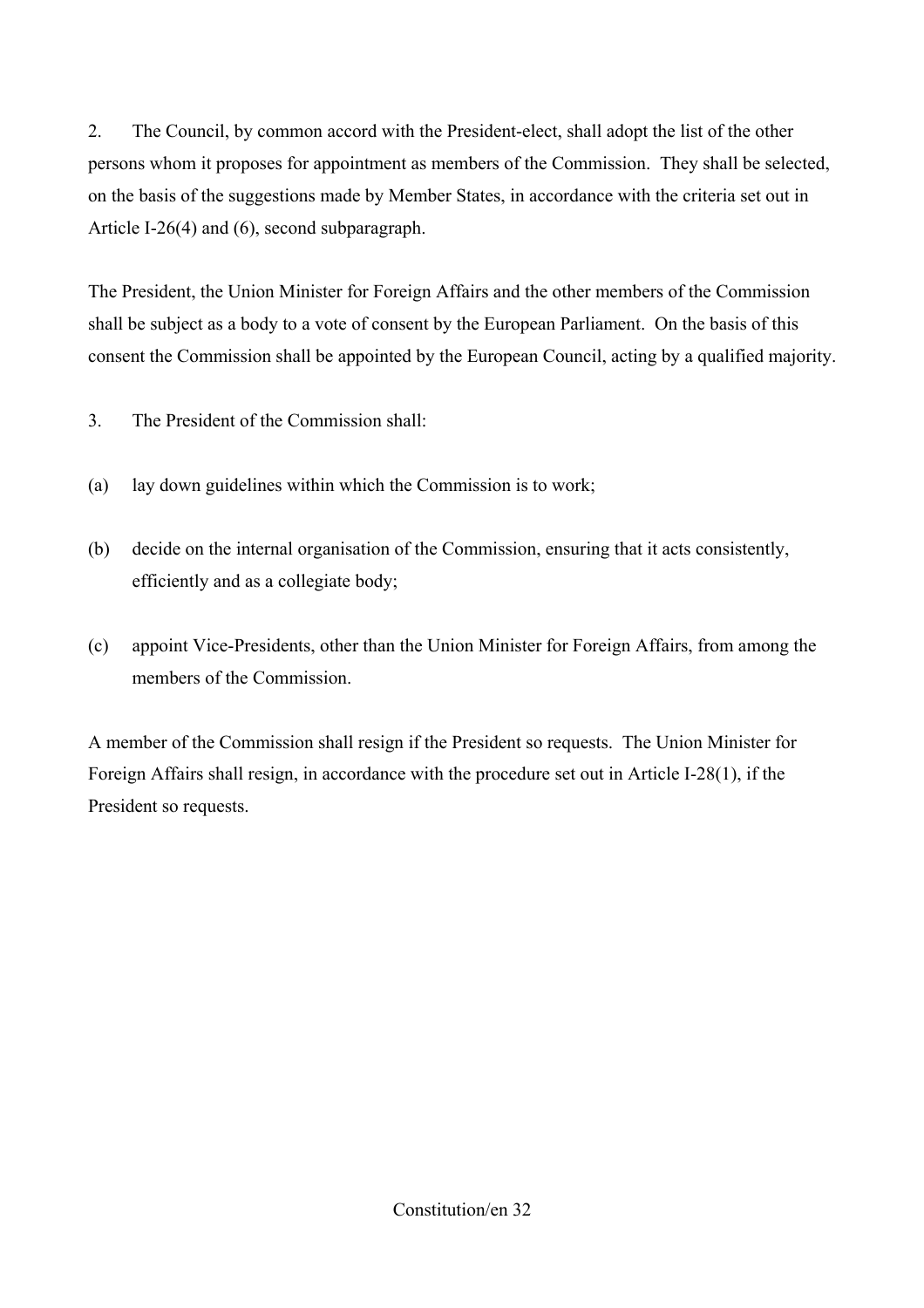## The Union Minister for Foreign Affairs

1. The European Council, acting by a qualified majority, with the agreement of the President of the Commission, shall appoint the Union Minister for Foreign Affairs. The European Council may end his or her term of office by the same procedure.

2. The Union Minister for Foreign Affairs shall conduct the Union's common foreign and security policy. He or she shall contribute by his or her proposals to the development of that policy, which he or she shall carry out as mandated by the Council. The same shall apply to the common security and defence policy.

3. The Union Minister for Foreign Affairs shall preside over the Foreign Affairs Council.

4. The Union Minister for Foreign Affairs shall be one of the Vice-Presidents of the Commission. He or she shall ensure the consistency of the Union's external action. He or she shall be responsible within the Commission for responsibilities incumbent on it in external relations and for coordinating other aspects of the Union's external action. In exercising these responsibilities within the Commission, and only for these responsibilities, the Union Minister for Foreign Affairs shall be bound by Commission procedures to the extent that this is consistent with paragraphs 2 and 3.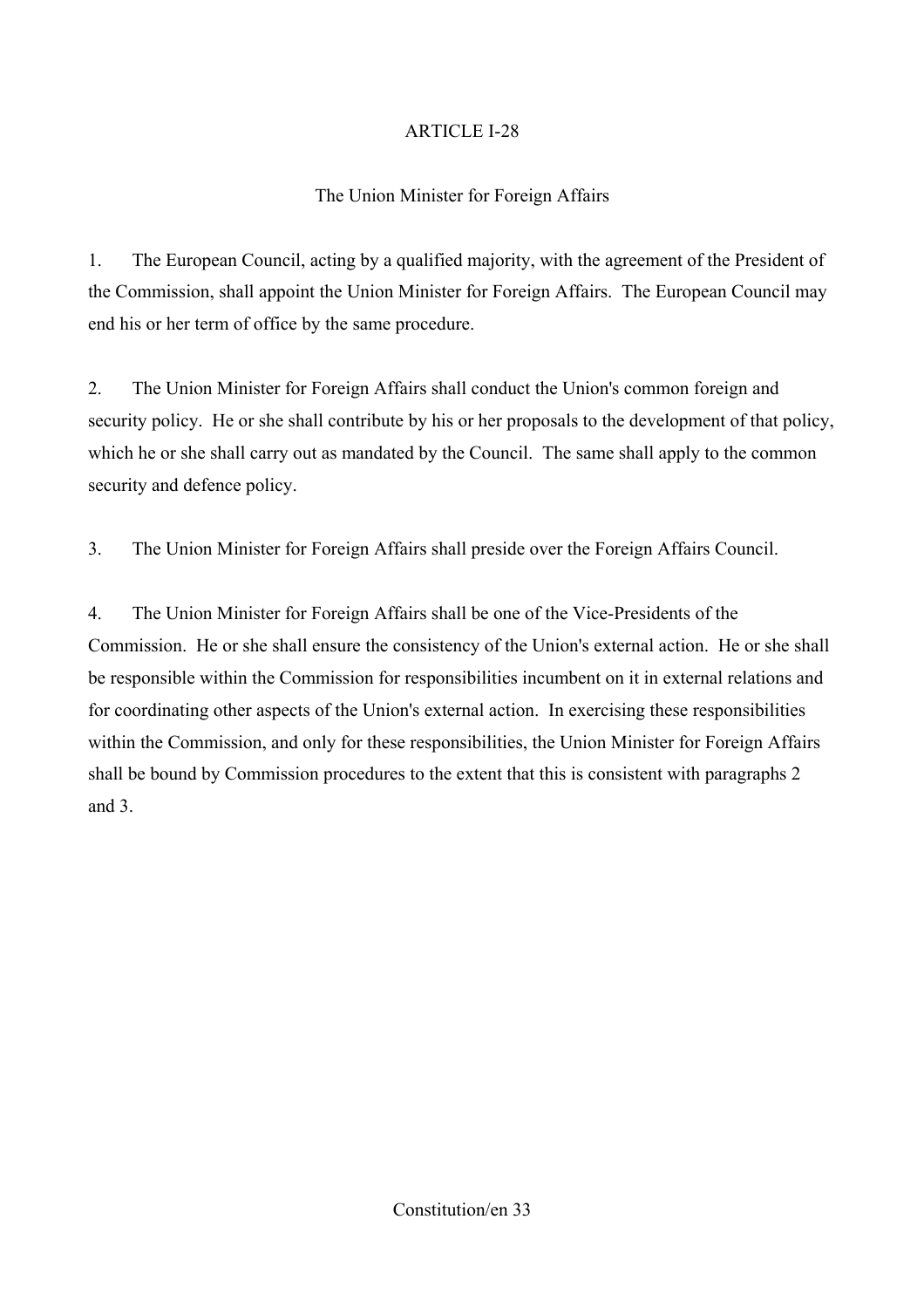#### The Court of Justice of the European Union

1. The Court of Justice of the European Union shall include the Court of Justice, the General Court and specialised courts. It shall ensure that in the interpretation and application of the Constitution the law is observed.

Member States shall provide remedies sufficient to ensure effective legal protection in the fields covered by Union law.

2. The Court of Justice shall consist of one judge from each Member State. It shall be assisted by Advocates-General.

The General Court shall include at least one judge per Member State.

The judges and the Advocates-General of the Court of Justice and the judges of the General Court shall be chosen from persons whose independence is beyond doubt and who satisfy the conditions set out in Articles III-355 and III-356. They shall be appointed by common accord of the governments of the Member States for six years. Retiring judges and Advocates-General may be reappointed.

- 3. The Court of Justice of the European Union shall in accordance with Part III:
- (a) rule on actions brought by a Member State, an institution or a natural or legal person;
- (b) give preliminary rulings, at the request of courts or tribunals of the Member States, on the interpretation of Union law or the validity of acts adopted by the institutions;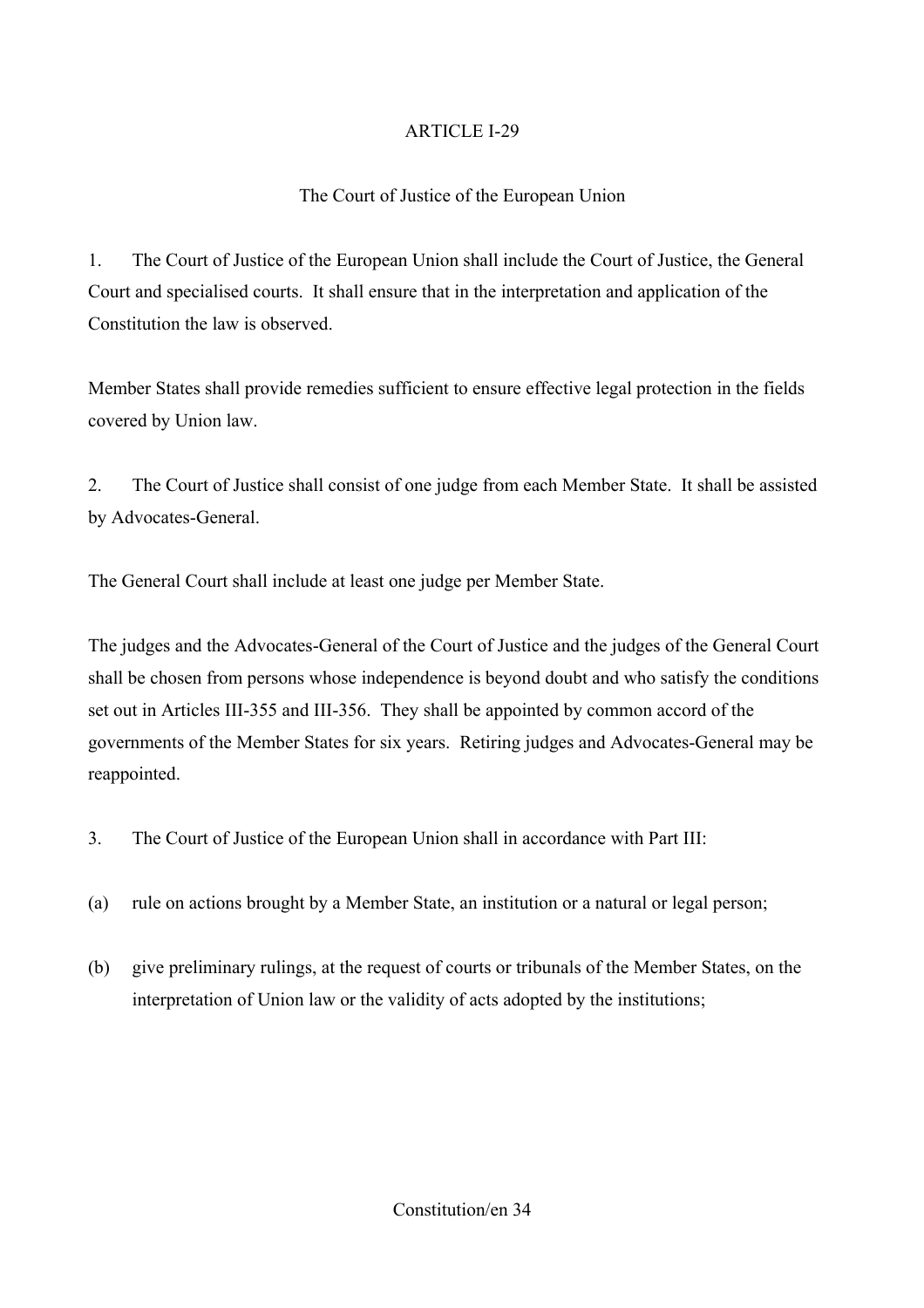(c) rule in other cases provided for in the Constitution.

# CHAPTER II

## THE OTHER UNION INSTITUTIONS AND ADVISORY BODIES

## ARTICLE I-30

The European Central Bank

1. The European Central Bank, together with the national central banks, shall constitute the European System of Central Banks. The European Central Bank, together with the national central banks of the Member States whose currency is the euro, which constitute the Eurosystem, shall conduct the monetary policy of the Union.

2. The European System of Central Banks shall be governed by the decision-making bodies of the European Central Bank. The primary objective of the European System of Central Banks shall be to maintain price stability. Without prejudice to that objective, it shall support the general economic policies in the Union in order to contribute to the achievement of the latter's objectives. It shall conduct other Central Bank tasks in accordance with Part III and the Statute of the European System of Central Banks and of the European Central Bank.

3. The European Central Bank is an institution**.** It shall have legal personality. It alone may authorise the issue of the euro. It shall be independent in the exercise of its powers and in the management of its finances. Union institutions, bodies, offices and agencies and the governments of the Member States shall respect that independence.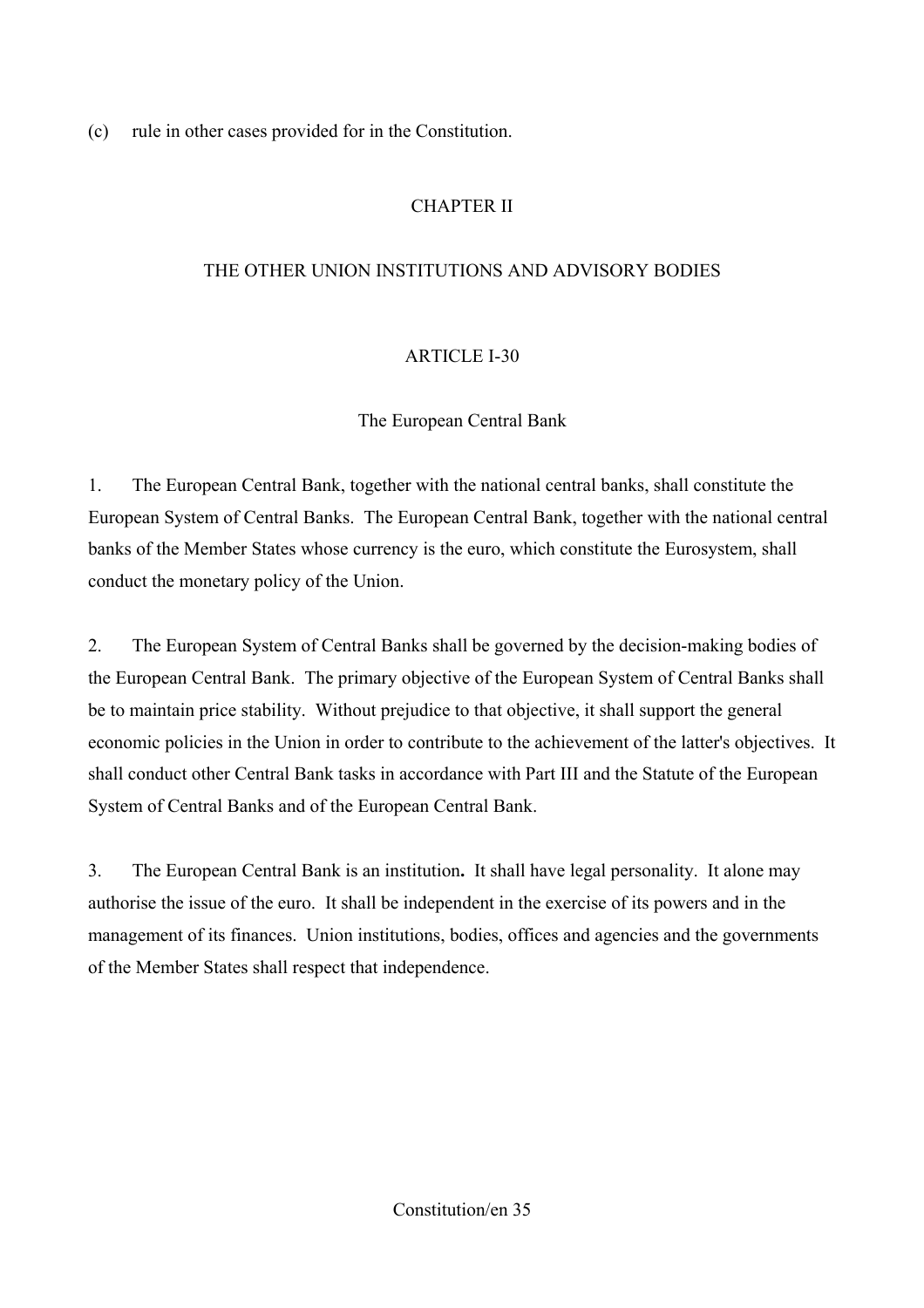4. The European Central Bank shall adopt such measures as are necessary to carry out its tasks in accordance with Articles III-185 to III-191 and Article III-196, and with the conditions laid down in the Statute of the European System of Central Banks and of the European Central Bank. In accordance with these same Articles, those Member States whose currency is not the euro, and their central banks, shall retain their powers in monetary matters.

5. Within the areas falling within its responsibilities, the European Central Bank shall be consulted on all proposed Union acts, and all proposals for regulation at national level, and may give an opinion.

6. The decision-making organs of the European Central Bank, their composition and operating methods are set out in Articles III-382 and III-383, as well as in the Statute of the European System of Central Banks and of the European Central Bank.

# ARTICLE I-31

# The Court of Auditors

1. The Court of Auditors is an institution. It shall carry out the Union's audit.

2. It shall examine the accounts of all Union revenue and expenditure, and shall ensure good financial management.

3. It shall consist of one national of each Member State. Its members shall be completely independent in the performance of their duties, in the Union's general interest.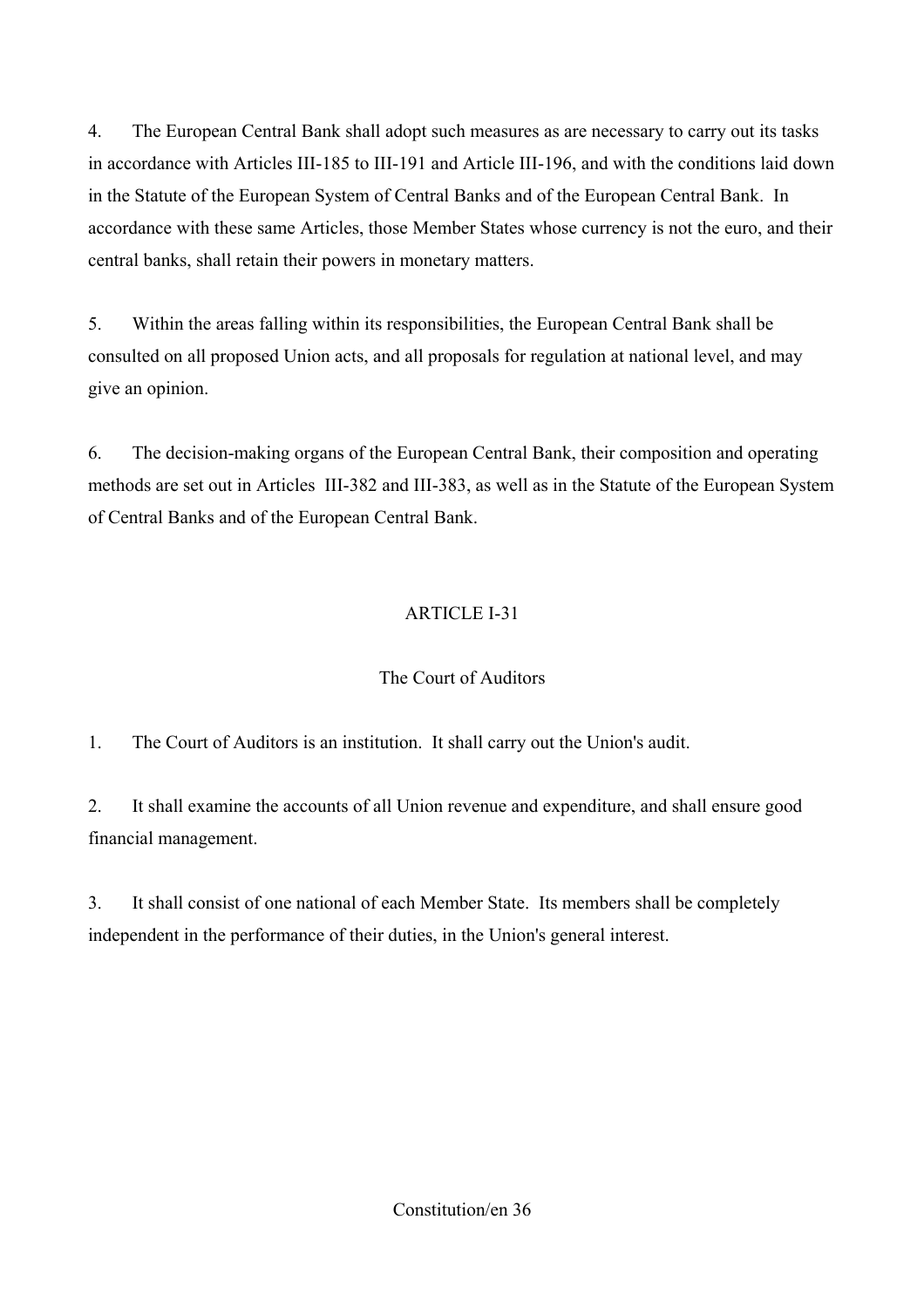#### The Union's advisory bodies

1. The European Parliament, the Council and the Commission shall be assisted by a Committee of the Regions and an Economic and Social Committee, exercising advisory functions.

2. The Committee of the Regions shall consist of representatives of regional and local bodies who either hold a regional or local authority electoral mandate or are politically accountable to an elected assembly.

3. The Economic and Social Committee shall consist of representatives of organisations of employers, of the employed, and of other parties representative of civil society, notably in socio-economic, civic, professional and cultural areas.

4. The members of the Committee of the Regions and the Economic and Social Committee shall not be bound by any mandatory instructions. They shall be completely independent in the performance of their duties, in the Union's general interest.

5. Rules governing the composition of these Committees, the designation of their members, their powers and their operations are set out in Articles III-386 to III-392.

The rules referred to in paragraphs 2 and 3 governing the nature of their composition shall be reviewed at regular intervals by the Council to take account of economic, social and demographic developments within the Union. The Council, on a proposal from the Commission, shall adopt European decisions to that end.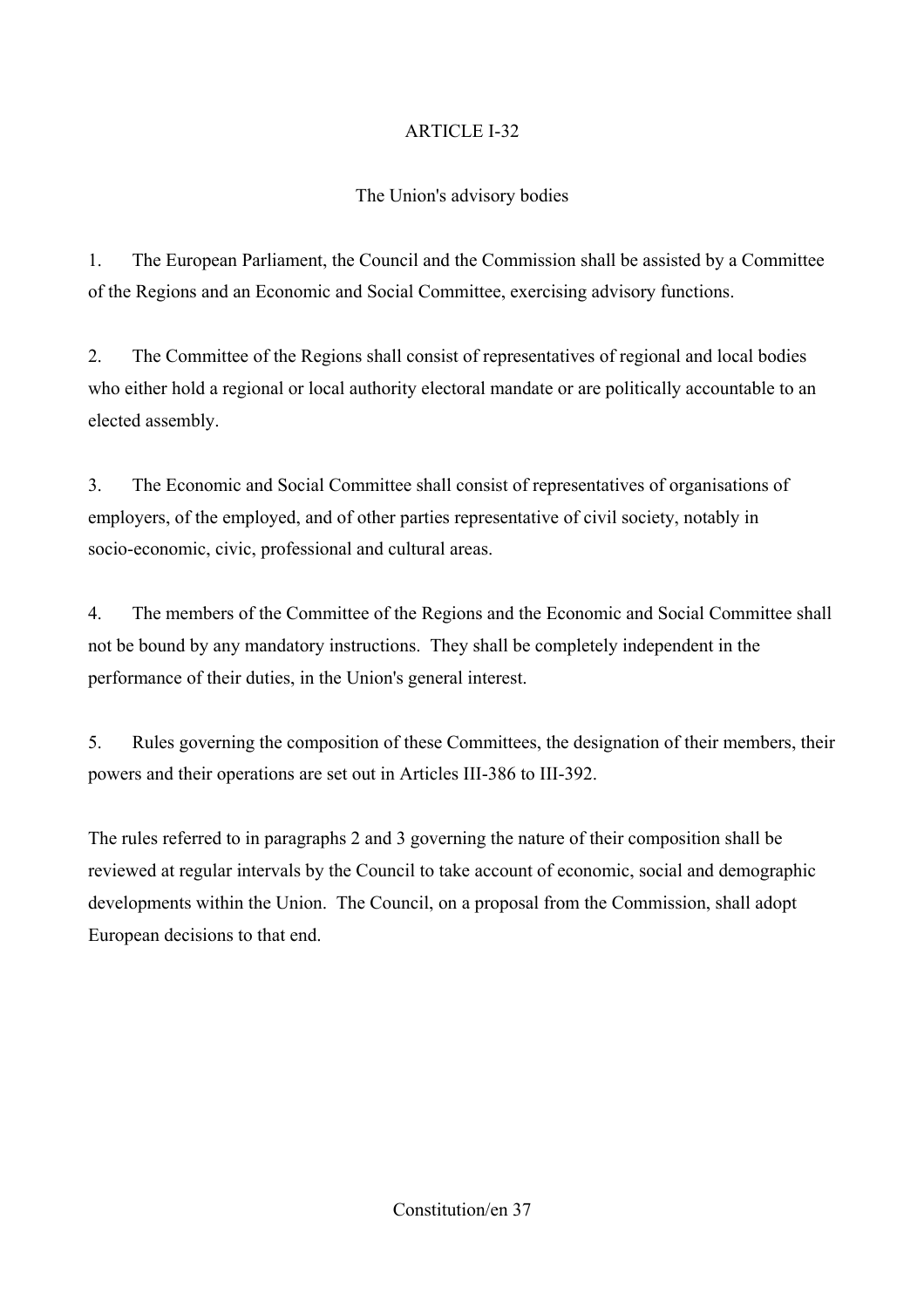#### TITLE V

## EXERCISE OF UNION COMPETENCE

# CHAPTER I

#### COMMON PROVISIONS

## ARTICLE I-33

#### The legal acts of the Union

1. To exercise the Union's competences the institutions shall use as legal instruments, in accordance with Part III, European laws, European framework laws, European regulations, European decisions, recommendations and opinions.

A European law shall be a legislative act of general application. It shall be binding in its entirety and directly applicable in all Member States.

A European framework law shall be a legislative act binding, as to the result to be achieved, upon each Member State to which it is addressed, but shall leave to the national authorities the choice of form and methods.

A European regulation shall be a non-legislative act of general application for the implementation of legislative acts and of certain provisions of the Constitution. It may either be binding in its entirety and directly applicable in all Member States, or be binding, as to the result to be achieved, upon each Member State to which it is addressed, but shall leave to the national authorities the choice of form and methods.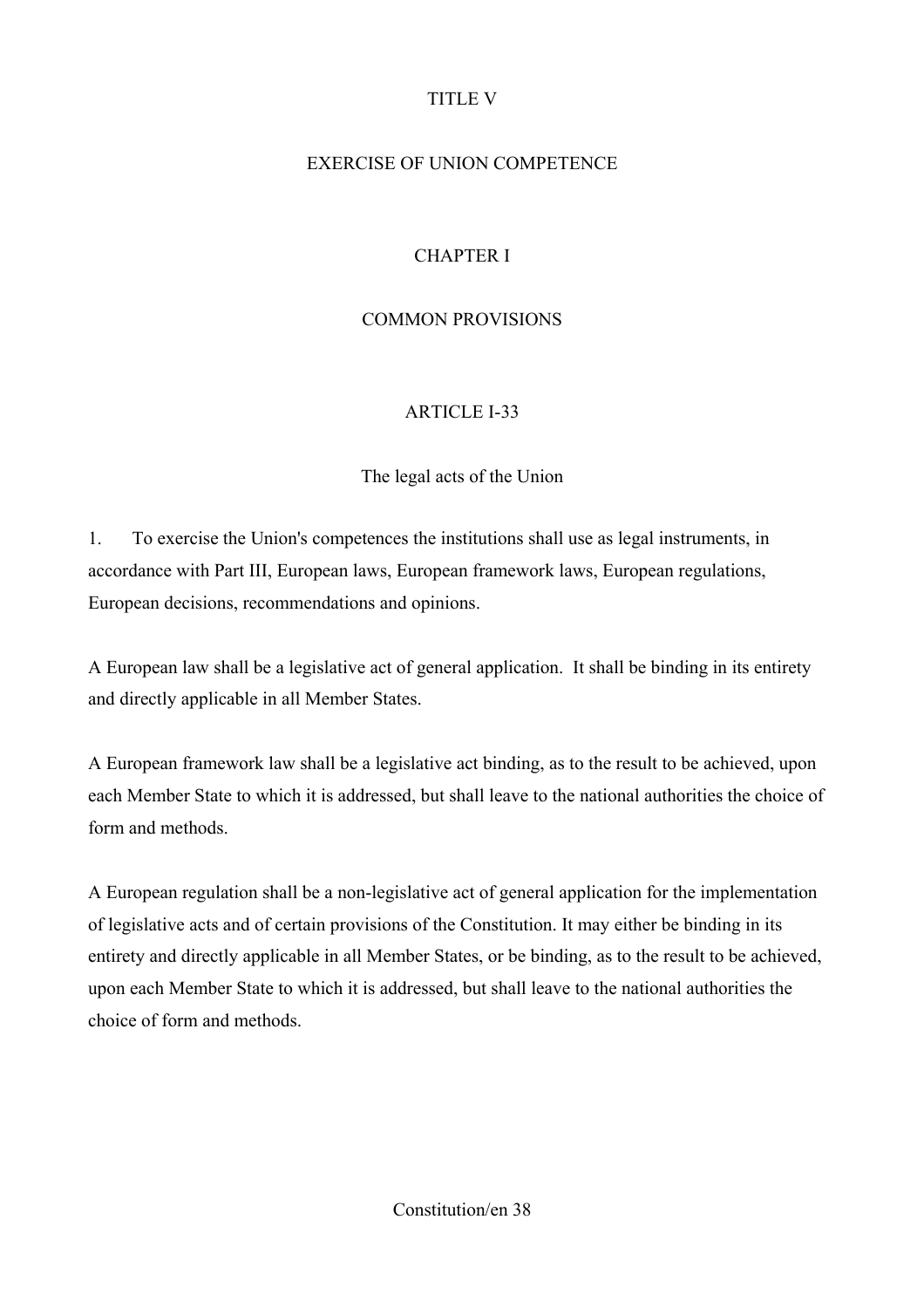A European decision shall be a non-legislative act, binding in its entirety. A decision which specifies those to whom it is addressed shall be binding only on them.

Recommendations and opinions shall have no binding force.

2. When considering draft legislative acts, the European Parliament and the Council shall refrain from adopting acts not provided for by the relevant legislative procedure in the area in question.

# ARTICLE I-34

# Legislative acts

1. European laws and framework laws shall be adopted, on the basis of proposals from the Commission, jointly by the European Parliament and the Council under the ordinary legislative procedure as set out in Article III-396. If the two institutions cannot reach agreement on an act, it shall not be adopted.

2. In the specific cases provided for in the Constitution, European laws and framework laws shall be adopted by the European Parliament with the participation of the Council, or by the latter with the participation of the European Parliament, in accordance with special legislative procedures.

3. In the specific cases provided for in the Constitution, European laws and framework laws may be adopted at the initiative of a group of Member States or of the European Parliament, on a recommendation from the European Central Bank or at the request of the Court of Justice or the European Investment Bank.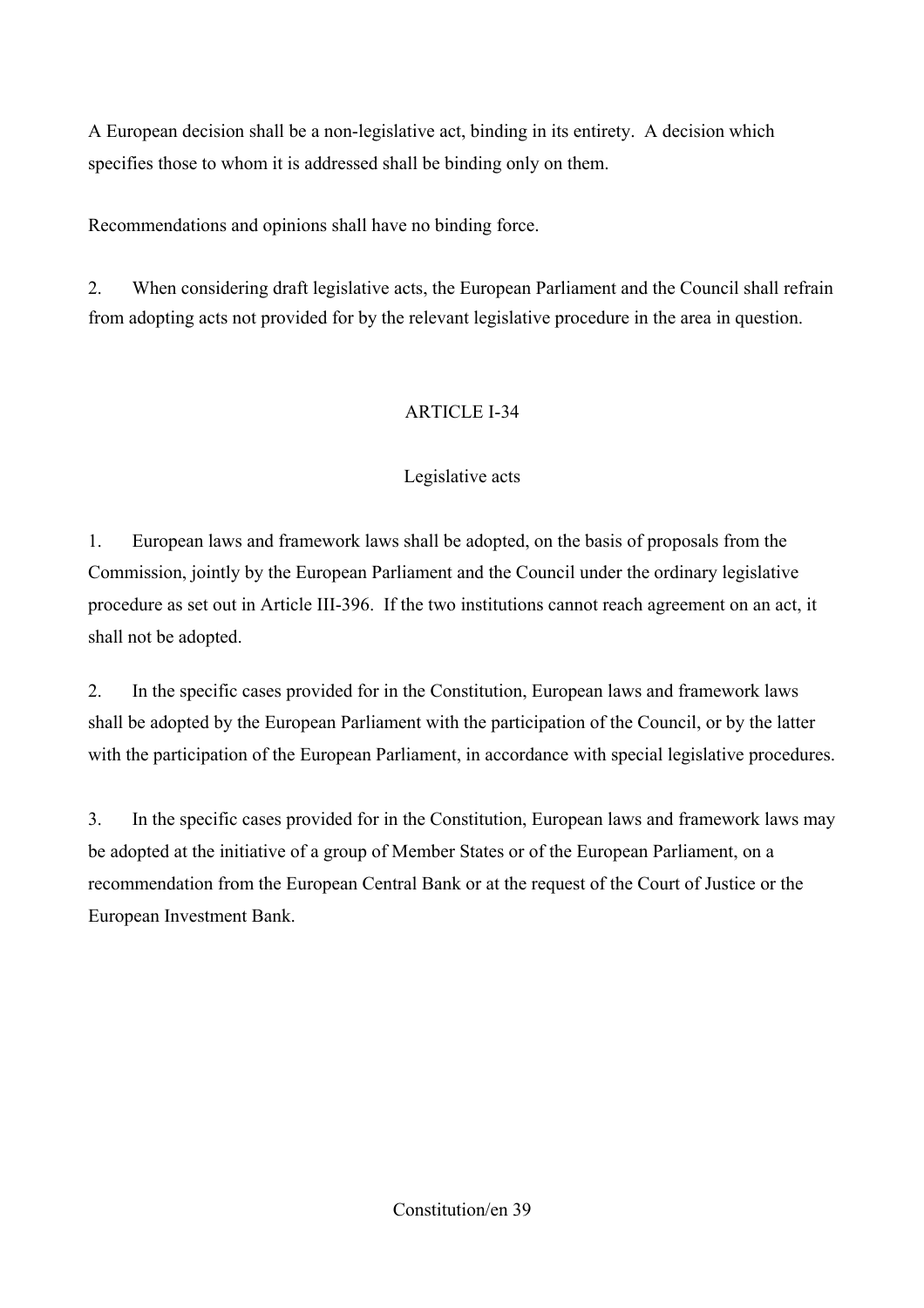#### Non-legislative acts

1. The European Council shall adopt European decisions in the cases provided for in the Constitution.

2. The Council and the Commission, in particular in the cases referred to in Articles I–36 and I-37, and the European Central Bank in the specific cases provided for in the Constitution, shall adopt European regulations and decisions.

3. The Council shall adopt recommendations. It shall act on a proposal from the Commission in all cases where the Constitution provides that it shall adopt acts on a proposal from the Commission. It shall act unanimously in those areas in which unanimity is required for the adoption of a Union act. The Commission, and the European Central Bank in the specific cases provided for in the Constitution, shall adopt recommendations.

## ARTICLE I-36

## Delegated European regulations

1. European laws and framework laws may delegate to the Commission the power to adopt delegated European regulations to supplement or amend certain non-essential elements of the law or framework law.

The objectives, content, scope and duration of the delegation of power shall be explicitly defined in the European laws and framework laws. The essential elements of an area shall be reserved for the European law or framework law and accordingly shall not be the subject of a delegation of power.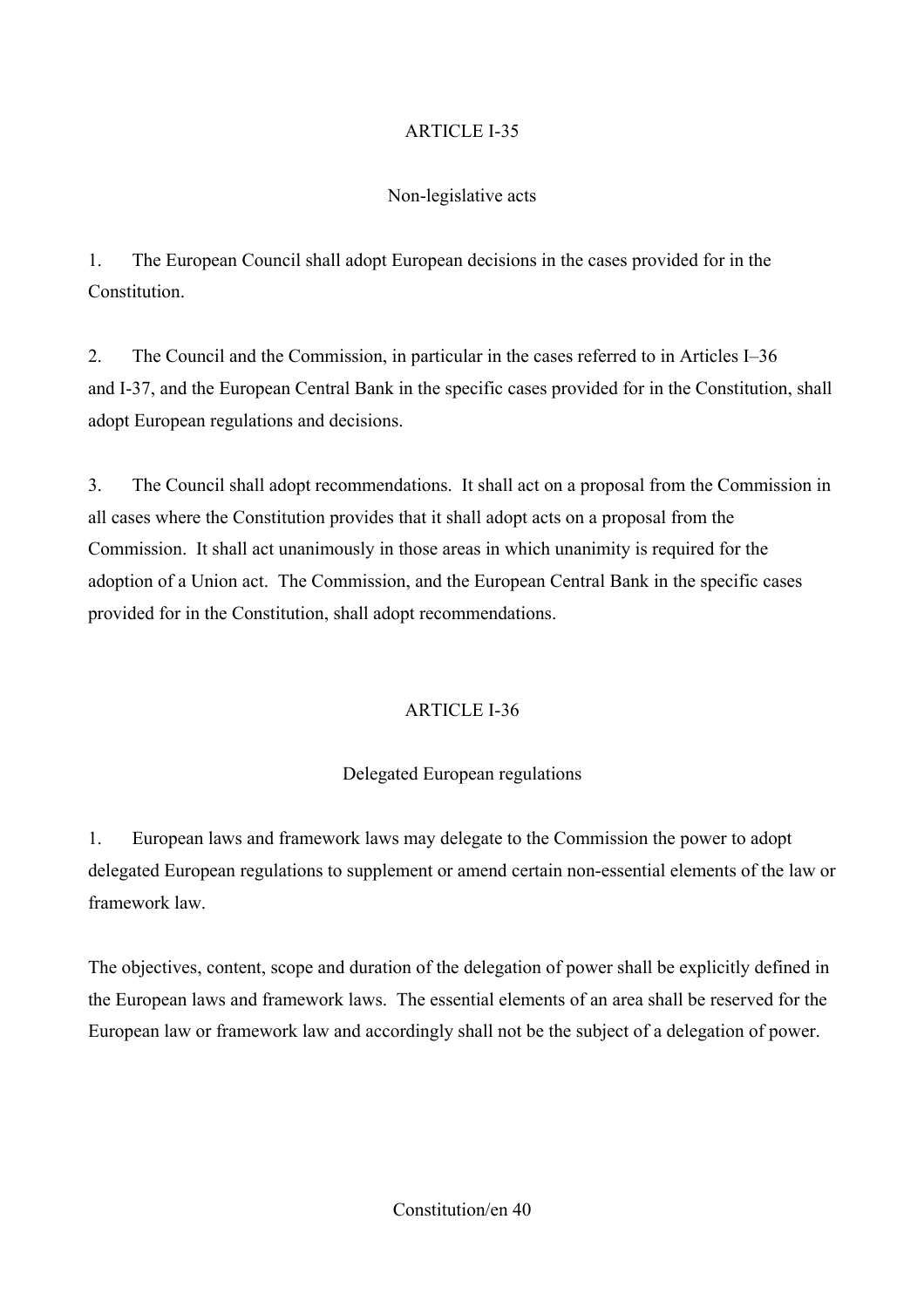2. European laws and framework laws shall explicitly lay down the conditions to which the delegation is subject; these conditions may be as follows:

- (a) the European Parliament or the Council may decide to revoke the delegation;
- (b) the delegated European regulation may enter into force only if no objection has been expressed by the European Parliament or the Council within a period set by the European law or framework law.

For the purposes of (a) and (b), the European Parliament shall act by a majority of its component members, and the Council by a qualified majority.

## ARTICLE I-37

## Implementing acts

1. Member States shall adopt all measures of national law necessary to implement legally binding Union acts.

2. Where uniform conditions for implementing legally binding Union acts are needed, those acts shall confer implementing powers on the Commission, or, in duly justified specific cases and in the cases provided for in Article I-40, on the Council.

3. For the purposes of paragraph 2, European laws shall lay down in advance the rules and general principles concerning mechanisms for control by Member States of the Commission's exercise of implementing powers.

4. Union implementing acts shall take the form of European implementing regulations or European implementing decisions.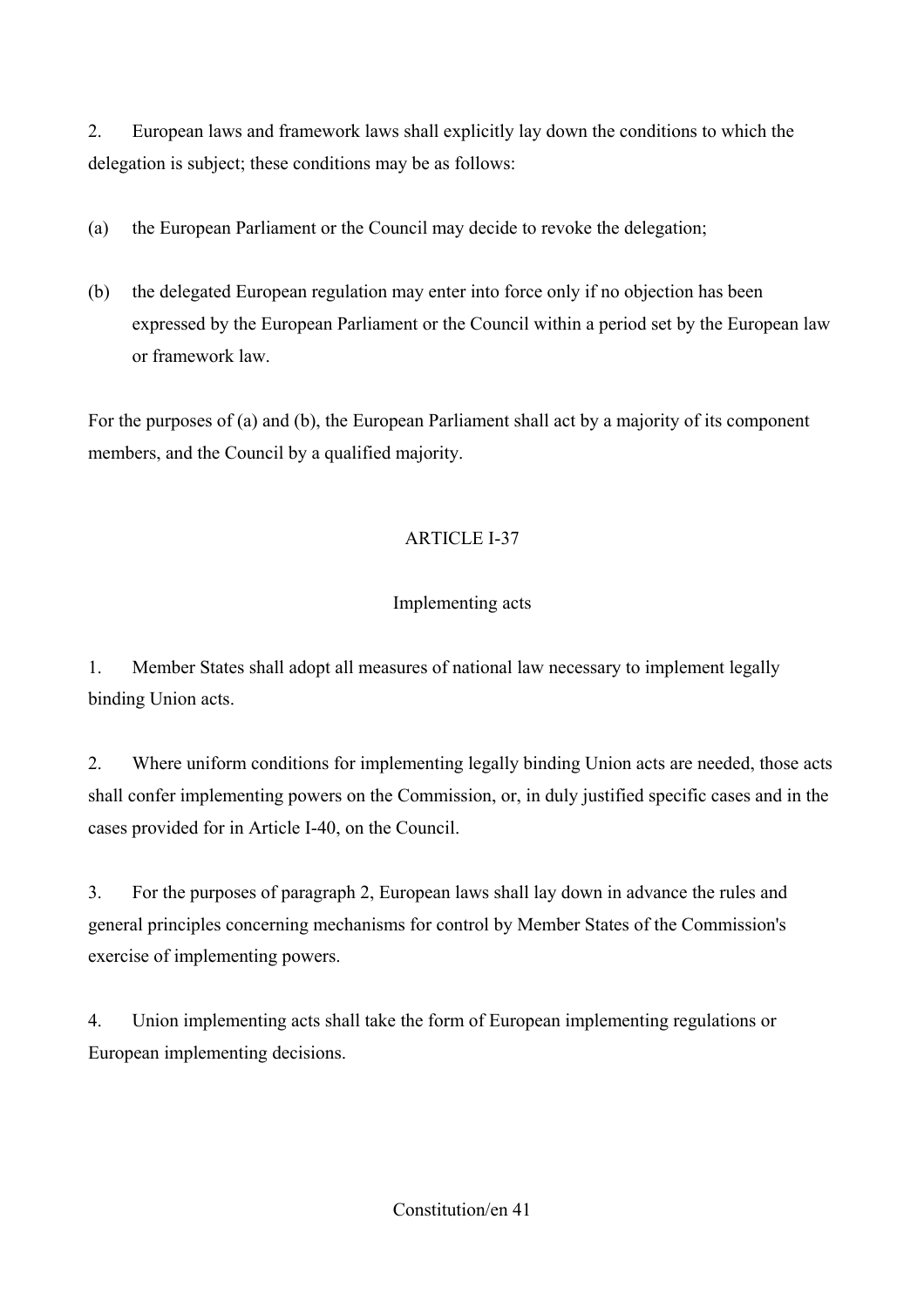#### Principles common to the Union's legal acts

1. Where the Constitution does not specify the type of act to be adopted, the institutions shall select it on a case-by-case basis, in compliance with the applicable procedures and with the principle of proportionality referred to in Article I-11.

2. Legal acts shall state the reasons on which they are based and shall refer to any proposals, initiatives, recommendations, requests or opinions required by the Constitution.

#### ARTICLE I-39

## Publication and entry into force

1. European laws and framework laws adopted under the ordinary legislative procedure shall be signed by the President of the European Parliament and by the President of the Council.

In other cases they shall be signed by the President of the institution which adopted them.

European laws and framework laws shall be published in the Official Journal of the European Union and shall enter into force on the date specified in them or, in the absence thereof, on the twentieth day following their publication.

2. European regulations, and European decisions which do not specify to whom they are addressed, shall be signed by the President of the institution which adopted them.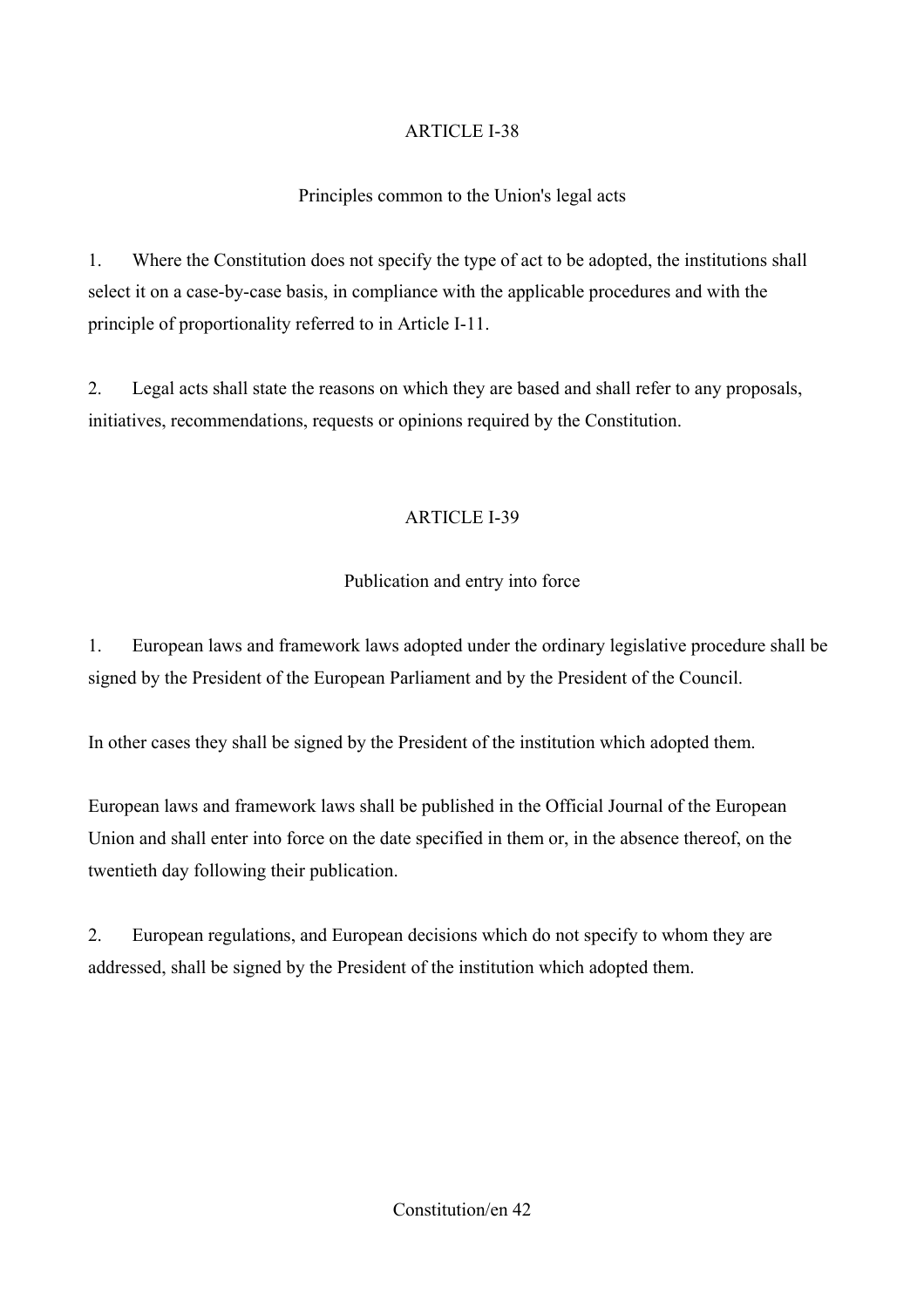European regulations, and European decisions when the latter do not specify to whom they are addressed, shall be published in the Official Journal of the European Union and shall enter into force on the date specified in them or, in the absence thereof, on the twentieth day following that of their publication.

3. European decisions other than those referred to in paragraph 2 shall be notified to those to whom they are addressed and shall take effect upon such notification.

# CHAPTER II

# SPECIFIC PROVISIONS

# ARTICLE I-40

# Specific provisions relating to the common foreign and security policy

1. The European Union shall conduct a common foreign and security policy, based on the development of mutual political solidarity among Member States, the identification of questions of general interest and the achievement of an ever-increasing degree of convergence of Member States' actions.

2. The European Council shall identify the Union's strategic interests and determine the objectives of its common foreign and security policy. The Council shall frame this policy within the framework of the strategic guidelines established by the European Council and in accordance with Part III

3. The European Council and the Council shall adopt the necessary European decisions.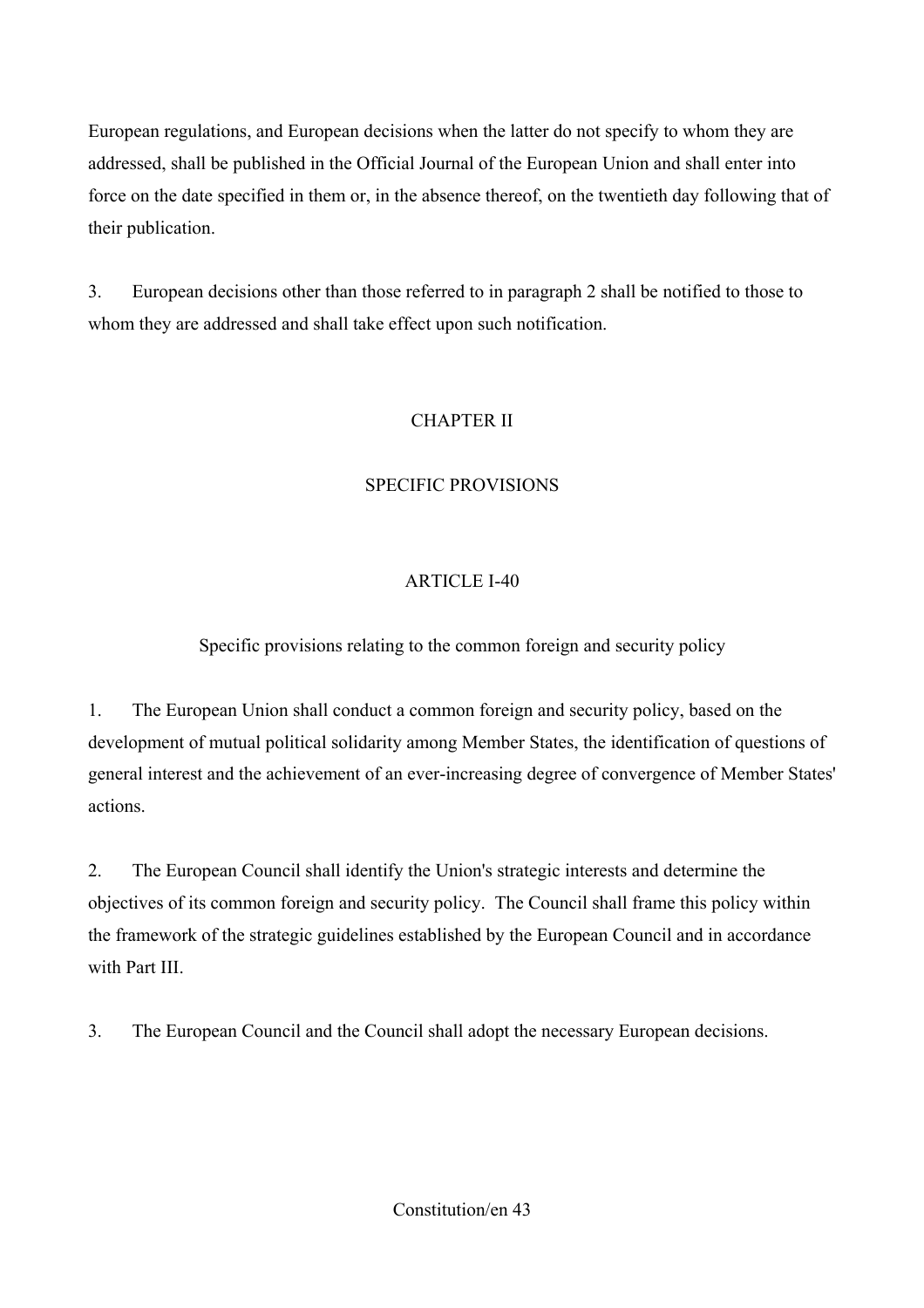4. The common foreign and security policy shall be put into effect by the Union Minister for Foreign Affairs and by the Member States, using national and Union resources.

5. Member States shall consult one another within the European Council and the Council on any foreign and security policy issue which is of general interest in order to determine a common approach. Before undertaking any action on the international scene or any commitment which could affect the Union's interests, each Member State shall consult the others within the European Council or the Council. Member States shall ensure, through the convergence of their actions, that the Union is able to assert its interests and values on the international scene. Member States shall show mutual solidarity.

6. European decisions relating to the common foreign and security policy shall be adopted by the European Council and the Council unanimously, except in the cases referred to in Part III. The European Council and the Council shall act on an initiative from a Member State, on a proposal from the Union Minister for Foreign Affairs or on a proposal from that Minister with the Commission's support.European laws and framework laws shall be excluded.

7. The European Council may, unanimously, adopt a European decision authorising the Council to act by a qualified majority in cases other than those referred to in Part III.

8. The European Parliament shall be regularly consulted on the main aspects and basic choices of the common foreign and security policy. It shall be kept informed of how it evolves.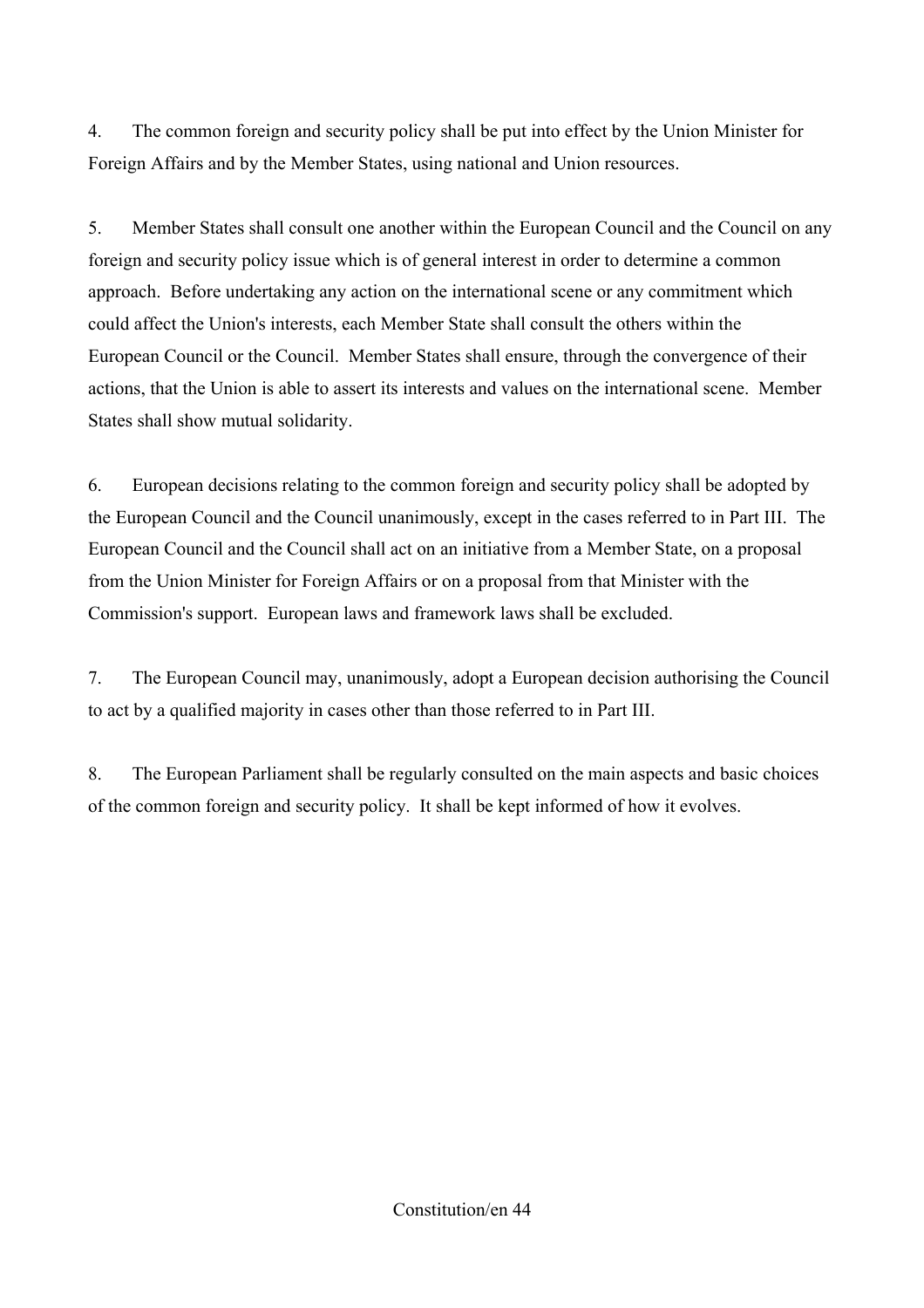Specific provisions relating to the common security and defence policy

1. The common security and defence policy shall be an integral part of the common foreign and security policy. It shall provide the Union with an operational capacity drawing on civil and military assets. The Union may use them on missions outside the Union for peace-keeping, conflict prevention and strengthening international security in accordance with the principles of the United Nations Charter. The performance of these tasks shall be undertaken using capabilities provided by the Member States.

2. The common security and defence policy shall include the progressive framing of a common Union defence policy. This will lead to a common defence, when the European Council, acting unanimously, so decides. It shall in that case recommend to the Member States the adoption of such a decision in accordance with their respective constitutional requirements.

The policy of the Union in accordance with this Article shall not prejudice the specific character of the security and defence policy of certain Member States, it shall respect the obligations of certain Member States, which see their common defence realised in the North Atlantic Treaty Organisation, under the North Atlantic Treaty, and be compatible with the common security and defence policy established within that framework.

3. Member States shall make civilian and military capabilities available to the Union for the implementation of the common security and defence policy, to contribute to the objectives defined by the Council. Those Member States which together establish multinational forces may also make them available to the common security and defence policy.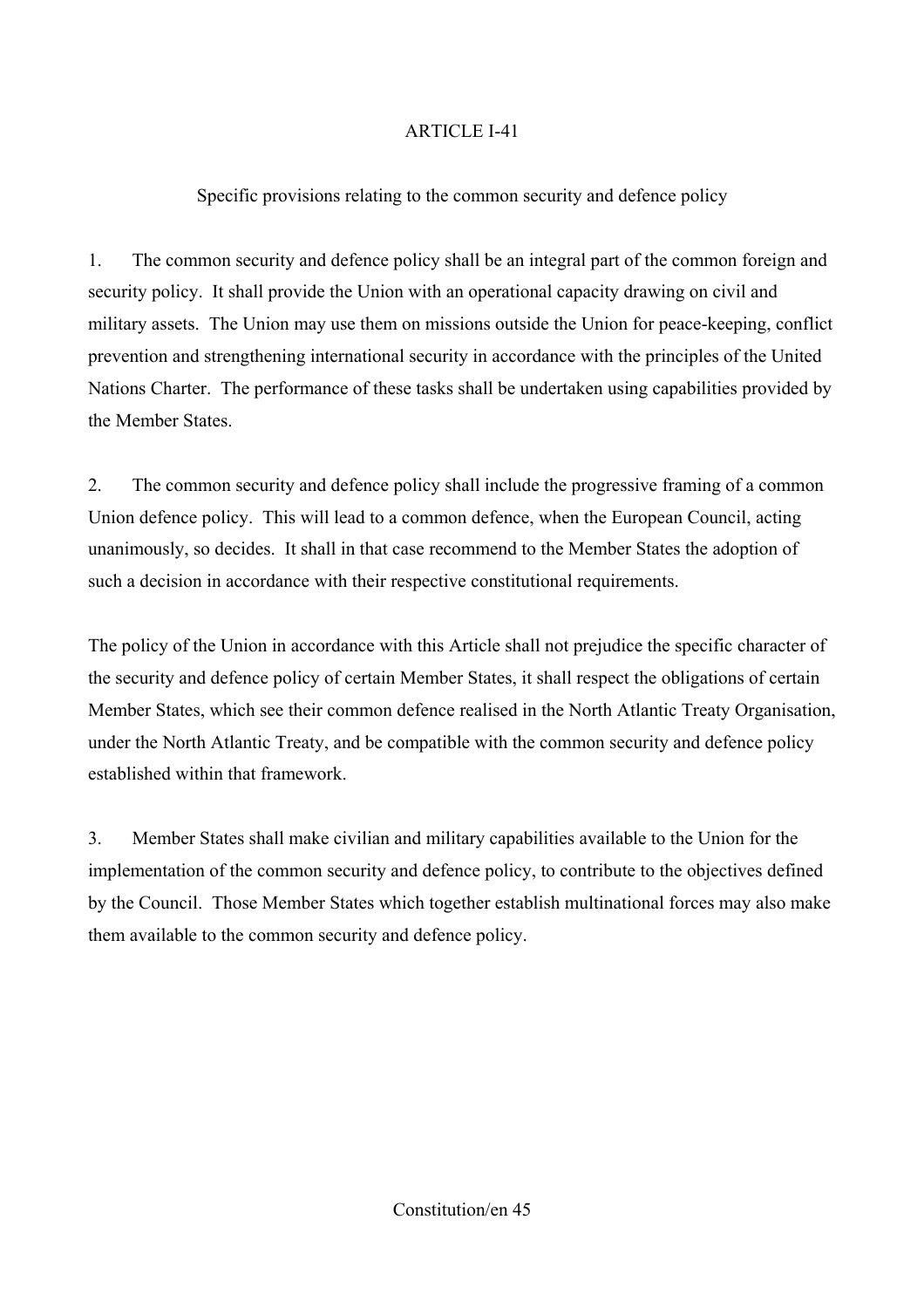Member States shall undertake progressively to improve their military capabilities. An Agency in the field of defence capabilities development, research, acquisition and armaments (European Defence Agency) shall be established to identify operational requirements, to promote measures to satisfy those requirements, to contribute to identifying and, where appropriate, implementing any measure needed to strengthen the industrial and technological base of the defence sector, to participate in defining a European capabilities and armaments policy, and to assist the Council in evaluating the improvement of military capabilities.

4. European decisions relating to the common security and defence policy, including those initiating a mission as referred to in this Article, shall be adopted by the Council acting unanimously on a proposal from the Union Minister for Foreign Affairs or an initiative from a Member State. The Union Minister for Foreign Affairs may propose the use of both national resources and Union instruments, together with the Commission where appropriate.

5. The Council may entrust the execution of a task, within the Union framework, to a group of Member States in order to protect the Union's values and serve its interests. The execution of such a task shall be governed by Article III-310.

6. Those Member States whose military capabilities fulfil higher criteria and which have made more binding commitments to one another in this area with a view to the most demanding missions shall establish permanent structured cooperation within the Union framework. Such cooperation shall be governed by Article III-312. It shall not affect the provisions of Article III-309.

7. If a Member State is the victim of armed aggression on its territory, the other Member States shall have towards it an obligation of aid and assistance by all the means in their power, in accordance with Article 51 of the United Nations Charter. This shall not prejudice the specific character of the security and defence policy of certain Member States.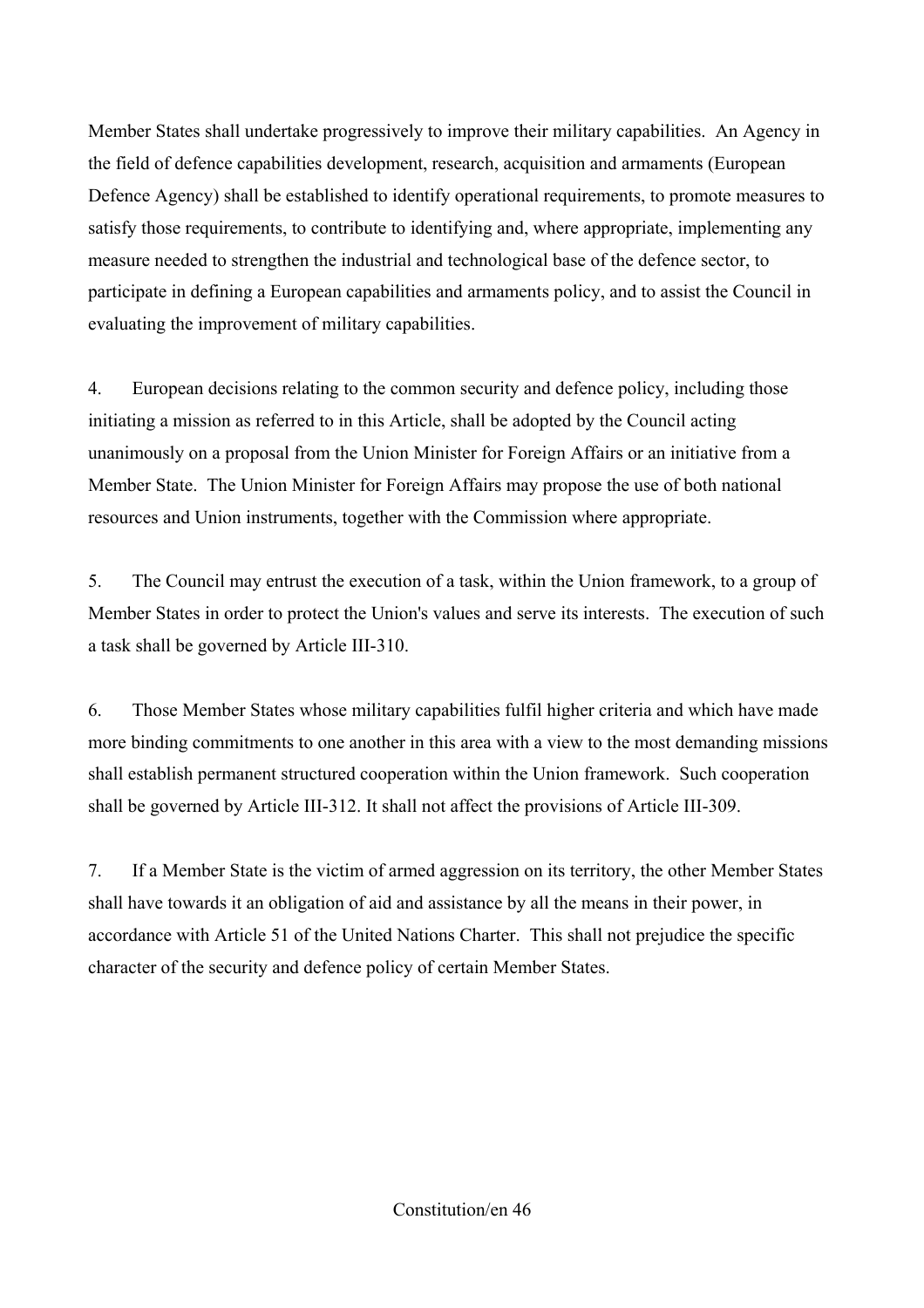Commitments and cooperation in this area shall be consistent with commitments under the North Atlantic Treaty Organisation, which, for those States which are members of it, remains the foundation of their collective defence and the forum for its implementation.

8. The European Parliament shall be regularly consulted on the main aspects and basic choices of the common security and defence policy. It shall be kept informed of how it evolves.

## ARTICLE I-42

Specific provisions relating to the area of freedom, security and justice

- 1. The Union shall constitute an area of freedom, security and justice:
- (a) by adopting European laws and framework laws intended, where necessary, to approximate laws and regulations of the Member States in the areas referred to in Part III;
- (b) by promoting mutual confidence between the competent authorities of the Member States, in particular on the basis of mutual recognition of judicial and extrajudicial decisions;
- (c) by operational cooperation between the competent authorities of the Member States, including the police, customs and other services specialising in the prevention and detection of criminal offences.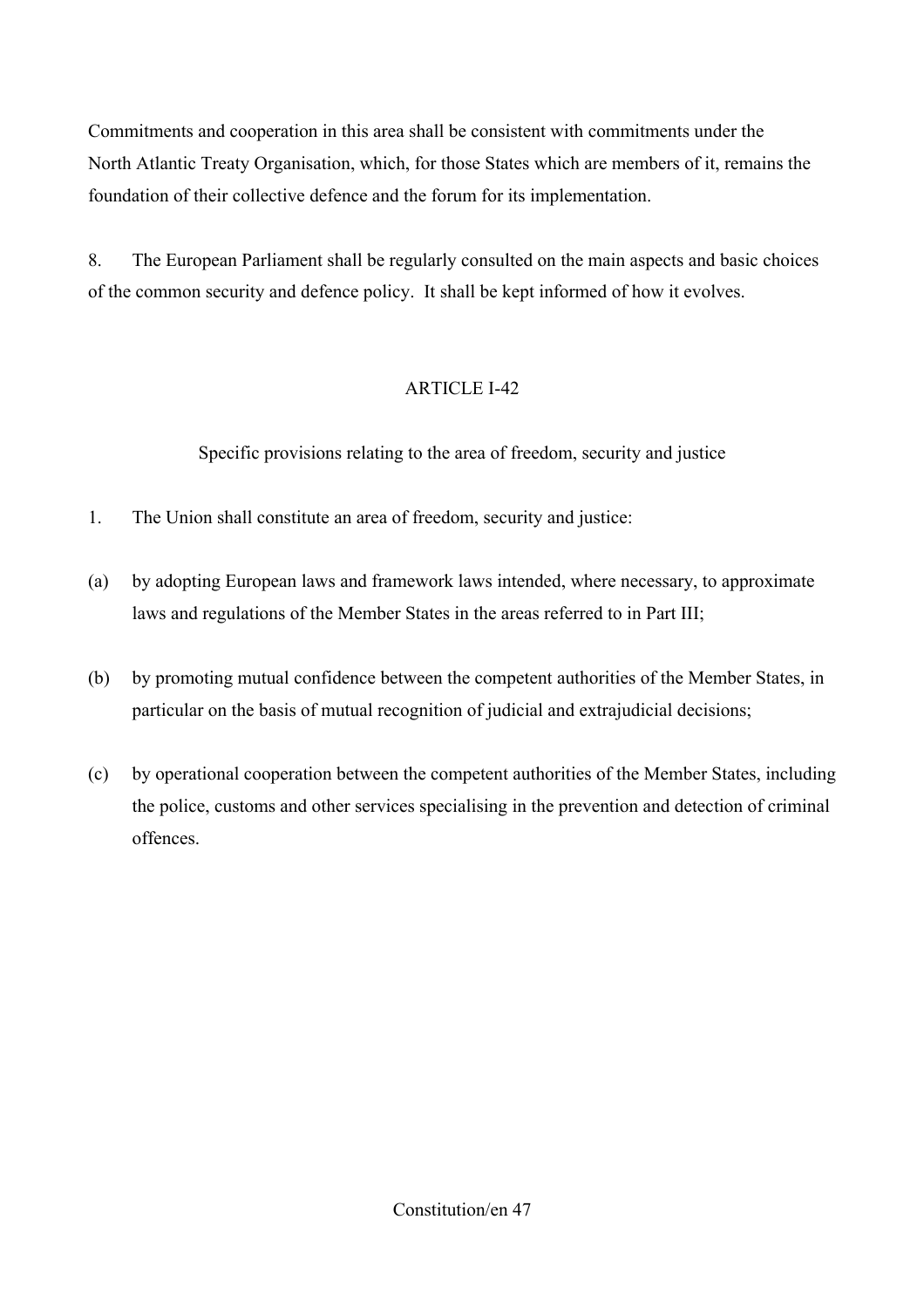2. National Parliaments may, within the framework of the area of freedom, security and justice, participate in the evaluation mechanisms provided for in Article III-260. They shall be involved in the political monitoring of Europol and the evaluation of Eurojust's activities in accordance with Articles III-276 and III-273.

3. Member States shall have a right of initiative in the field of police and judicial cooperation in criminal matters, in accordance with Article III-264.

## ARTICLE I-43

# Solidarity clause

1. The Union and its Member States shall act jointly in a spirit of solidarity if a Member State is the object of a terrorist attack or the victim of a natural or man-made disaster. The Union shall mobilise all the instruments at its disposal, including the military resources made available by the Member States, to:

- (a) prevent the terrorist threat in the territory of the Member States;
	- protect democratic institutions and the civilian population from any terrorist attack;
	- assist a Member State in its territory, at the request of its political authorities, in the event of a terrorist attack;
- (b) assist a Member State in its territory, at the request of its political authorities, in the event of a natural or man-made disaster.
- 2. The detailed arrangements for implementing this Article are set out in Article III-329.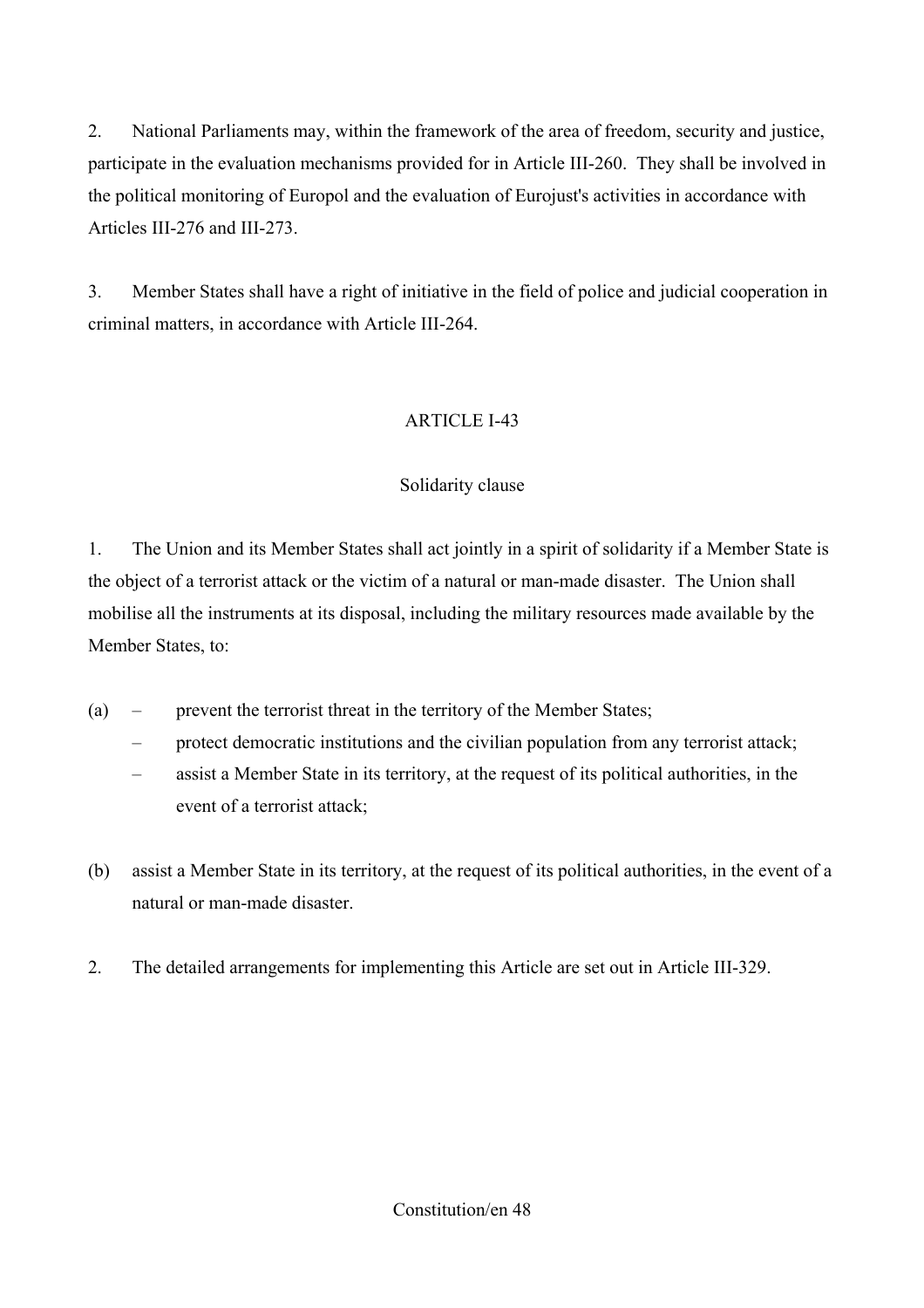#### CHAPTER III

#### ENHANCED COOPERATION

#### ARTICLE I-44

## Enhanced cooperation

1. Member States which wish to establish enhanced cooperation between themselves within the framework of the Union's non-exclusive competences may make use of its institutions and exercise those competences by applying the relevant provisions of the Constitution, subject to the limits and in accordance with the procedures laid down in this Article and in Articles III-416 to III-423.

Enhanced cooperation shall aim to further the objectives of the Union, protect its interests and reinforce its integration process. Such cooperation shall be open at any time to all Member States, in accordance with Article III-418.

2. The European decision authorising enhanced cooperation shall be adopted by the Council as a last resort, when it has established that the objectives of such cooperation cannot be attained within a reasonable period by the Union as a whole, and provided that at least one third of the Member States participate in it. The Council shall act in accordance with the procedure laid down in Article III-419.

3. All members of the Council may participate in its deliberations, but only members of the Council representing the Member States participating in enhanced cooperation shall take part in the vote.

Unanimity shall be constituted by the votes of the representatives of the participating Member States only.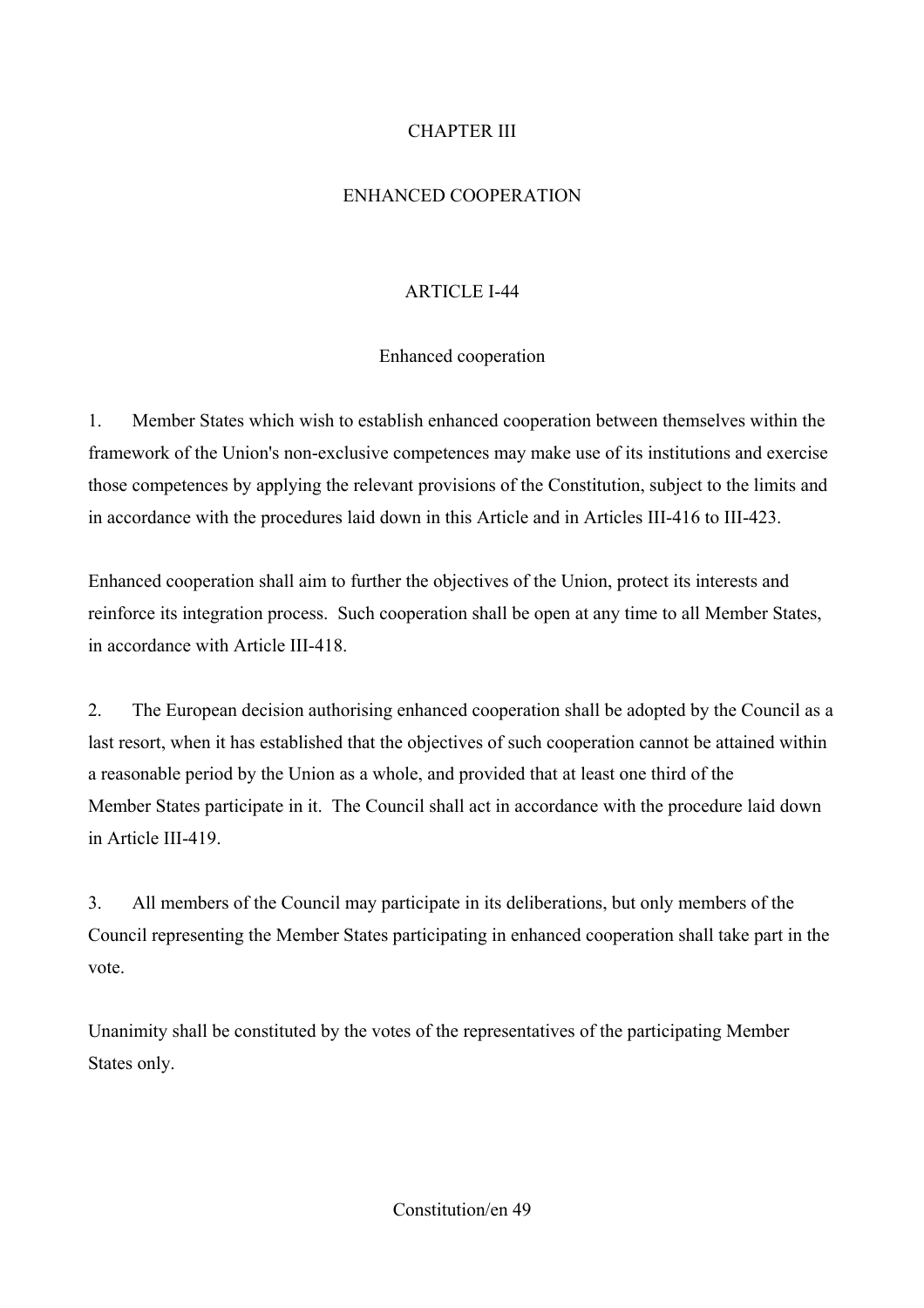A qualified majority shall be defined as at least 55% of the members of the Council representing the participating Member States, comprising at least 65% of the population of these States.

A blocking minority must include at least the minimum number of Council members representing more than 35% of the population of the participating Member States, plus one member, failing which the qualified majority shall be deemed attained.

By way of derogation from the third and fourth subparagraphs, where the Council does not act on a proposal from the Commission or from the Union Minister for Foreign Affairs, the required qualified majority shall be defined as at least 72% of the members of the Council representing the participating Member States, comprising at least 65% of the population of these States.

4. Acts adopted in the framework of enhanced cooperation shall bind only participating Member States. They shall not be regarded as part of the *acquis* which has to be accepted by candidate States for accession to the Union.

## TITLE VI

#### THE DEMOCRATIC LIFE OF THE UNION

#### **ARTICLE I-45**

#### The principle of democratic equality

In all its activities, the Union shall observe the principle of the equality of its citizens, who shall receive equal attention from its institutions, bodies, offices and agencies.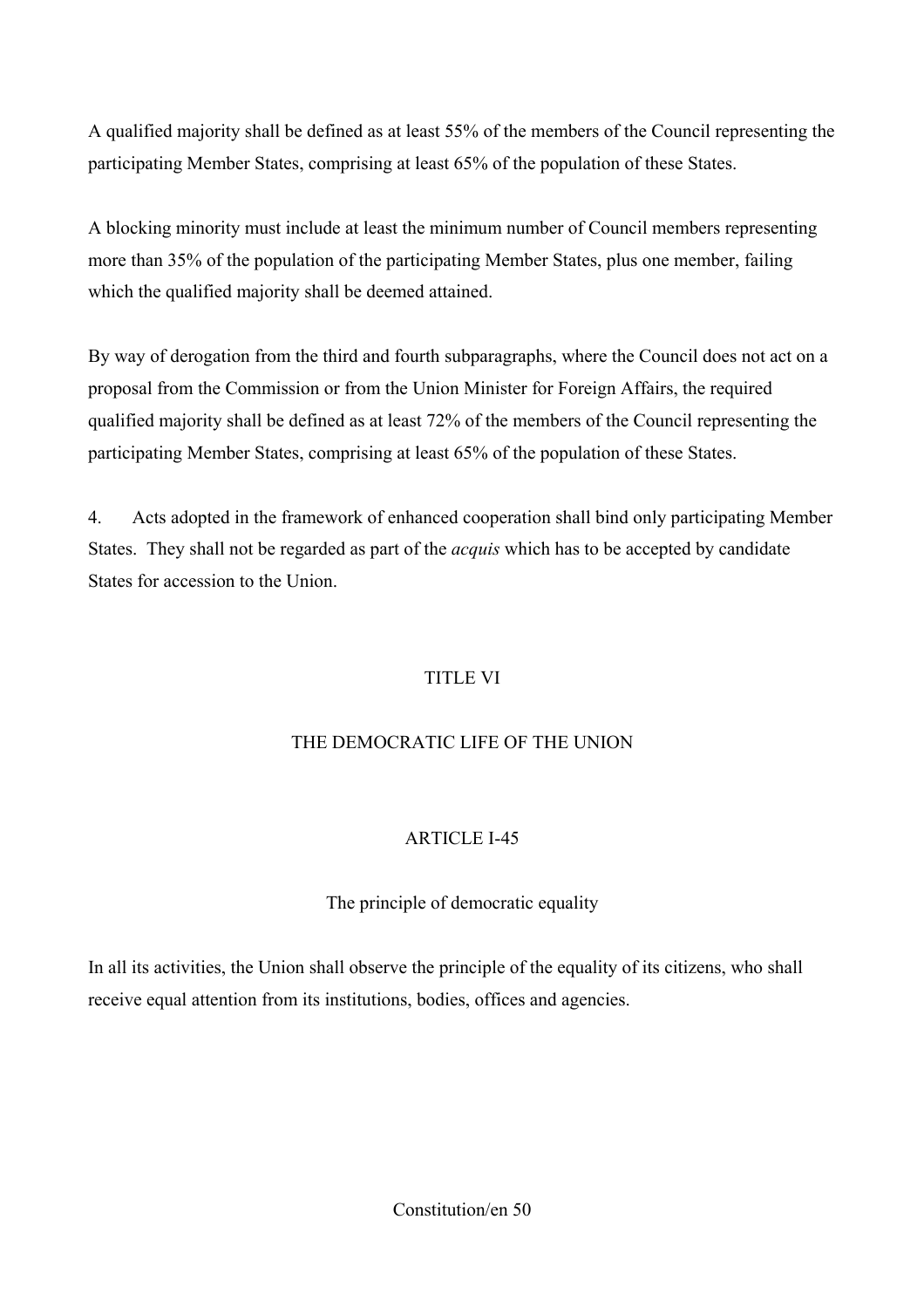#### The principle of representative democracy

1. The functioning of the Union shall be founded on representative democracy.

2. Citizens are directly represented at Union level in the European Parliament.

Member States are represented in the European Council by their Heads of State or Government and in the Council by their governments, themselves democratically accountable either to their national Parliaments, or to their citizens.

3. Every citizen shall have the right to participate in the democratic life of the Union. Decisions shall be taken as openly and as closely as possible to the citizen.

4. Political parties at European level contribute to forming European political awareness and to expressing the will of citizens of the Union.

## ARTICLE I-47

## The principle of participatory democracy

1. The institutions shall, by appropriate means, give citizens and representative associations the opportunity to make known and publicly exchange their views in all areas of Union action.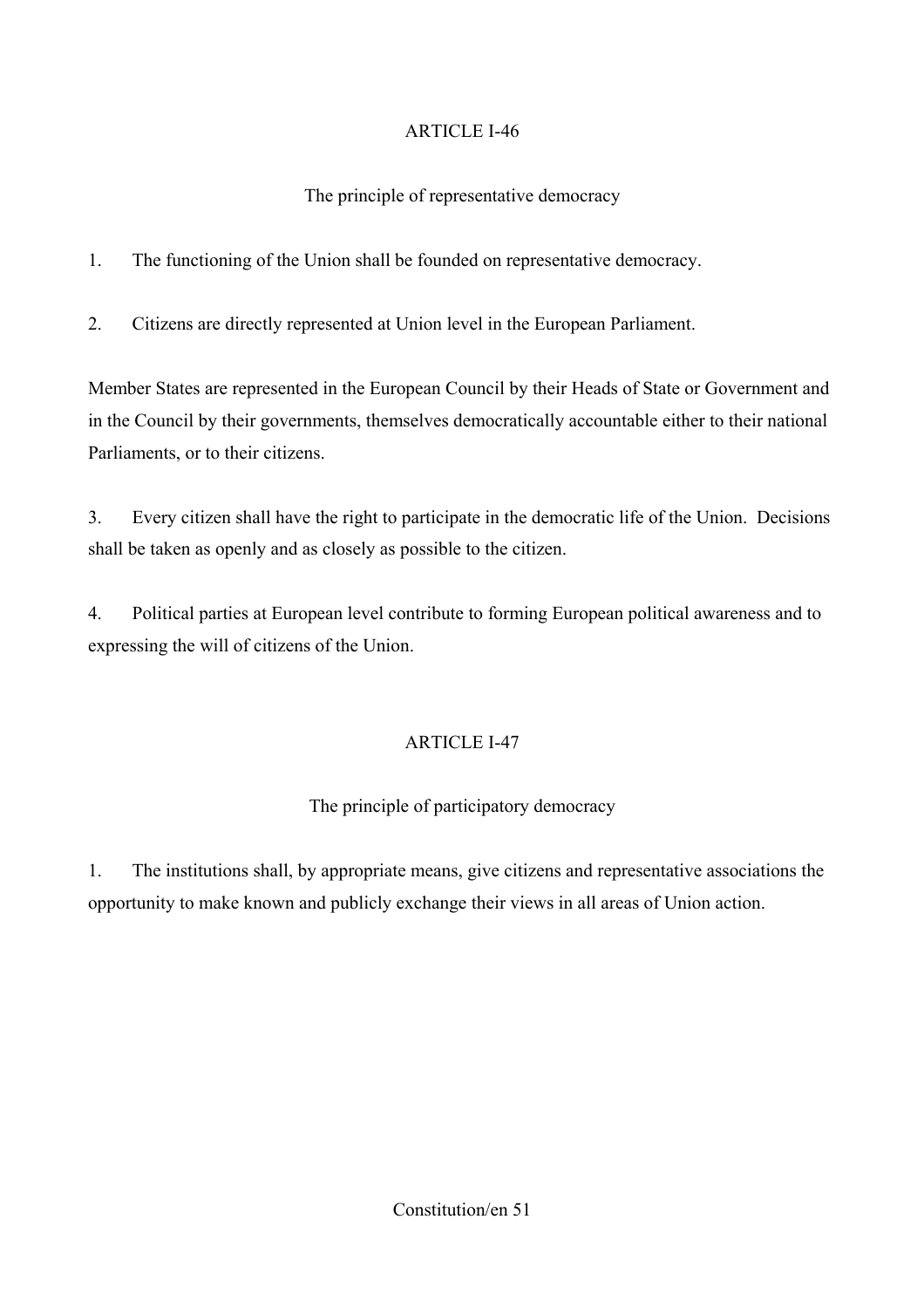2. The institutions shall maintain an open, transparent and regular dialogue with representative associations and civil society.

3. The Commission shall carry out broad consultations with parties concerned in order to ensure that the Union's actions are coherent and transparent.

4. Not less than one million citizens who are nationals of a significant number of Member States may take the initiative of inviting the Commission, within the framework of its powers, to submit any appropriate proposal on matters where citizens consider that a legal act of the Union is required for the purpose of implementing the Constitution. European laws shall determine the provisions for the procedures and conditions required for such a citizens' initiative, including the minimum number of Member States from which such citizens must come.

# **ARTICLE I-48**

## The social partners and autonomous social dialogue

The Union recognises and promotes the role of the social partners at its level, taking into account the diversity of national systems. It shall facilitate dialogue between the social partners, respecting their autonomy.

The Tripartite Social Summit for Growth and Employment shall contribute to social dialogue.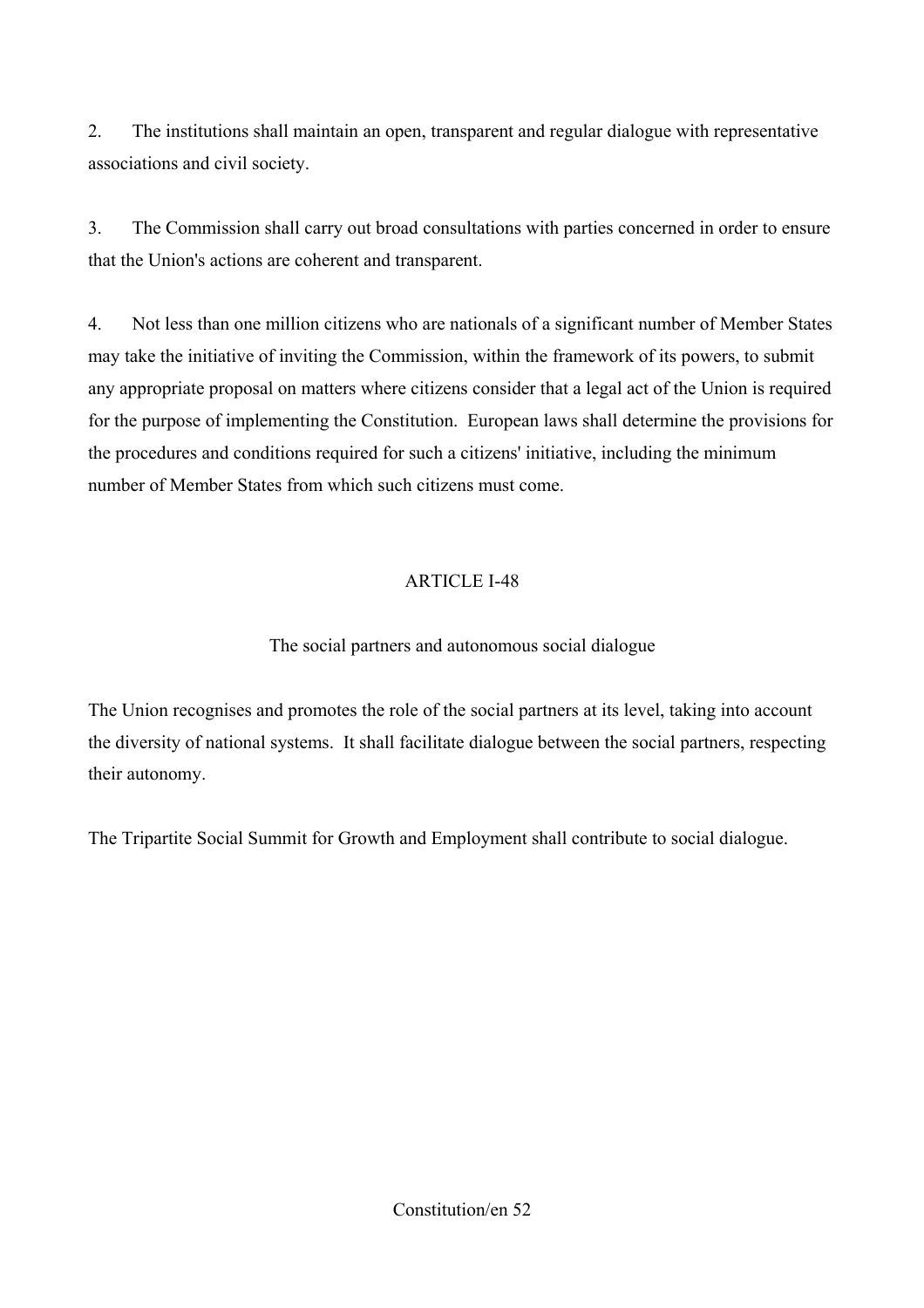## The European Ombudsman

A European Ombudsman elected by the European Parliament shall receive, examine and report on complaints about maladministration in the activities of the Union institutions, bodies, offices or agencies, under the conditions laid down in the Constitution. The European Ombudsman shall be completely independent in the performance of his or her duties.

## ARTICLE I-50

Transparency of the proceedings of Union institutions, bodies, offices and agencies

1. In order to promote good governance and ensure the participation of civil society, the Union institutions, bodies, offices and agencies shall conduct their work as openly as possible.

2. The European Parliament shall meet in public, as shall the Council when considering and voting on a draft legislative act.

3. Any citizen of the Union, and any natural or legal person residing or having its registered office in a Member State shall have, under the conditions laid down in Part III, a right of access to documents of the Union institutions, bodies, offices and agencies, whatever their medium.

European laws shall lay down the general principles and limits which, on grounds of public or private interest, govern the right of access to such documents.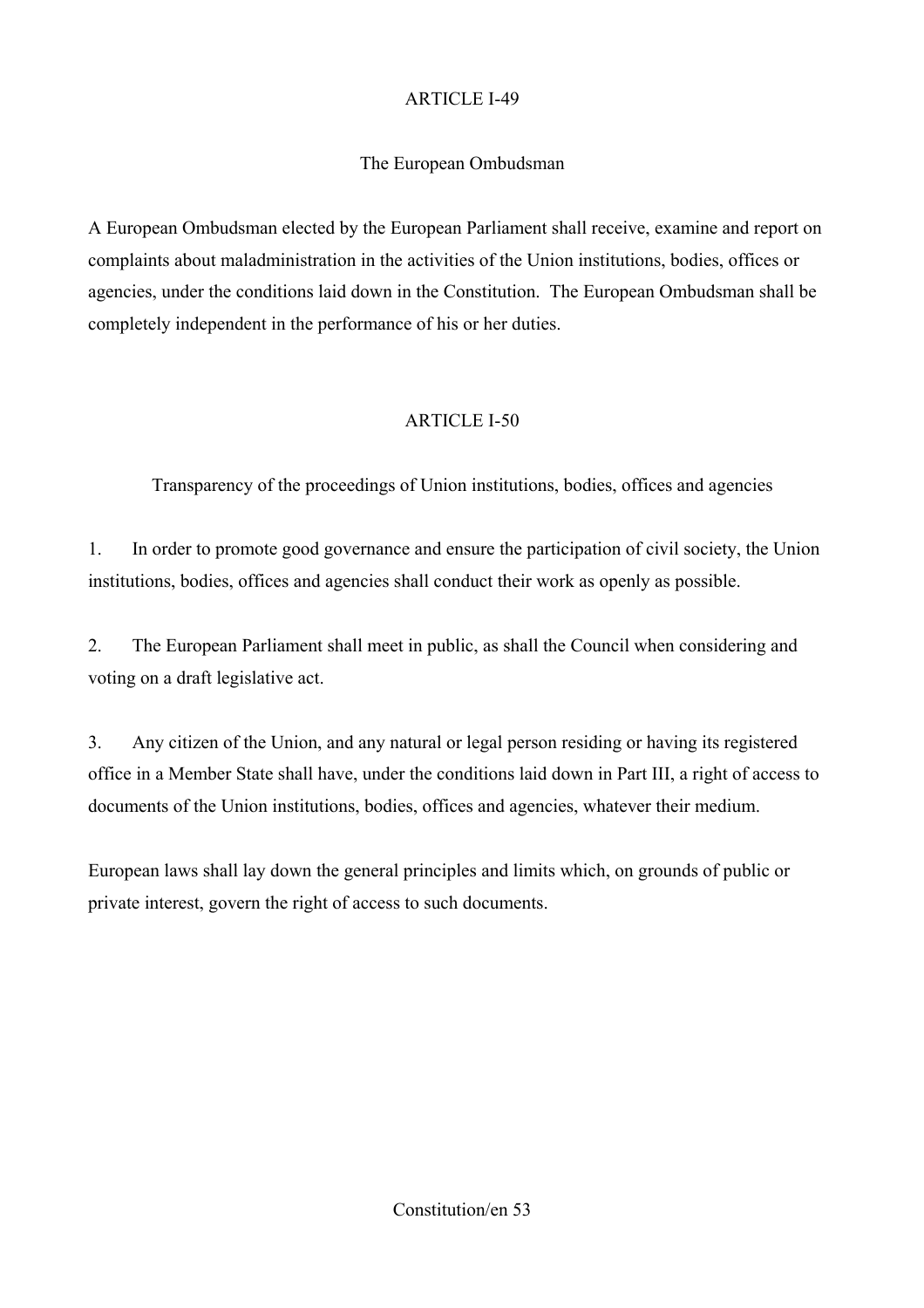4. Each institution, body, office or agency shall determine in its own rules of procedure specific provisions regarding access to its documents, in accordance with the European laws referred to in paragraph 3.

## ARTICLE I-51

# Protection of personal data

1. Everyone has the right to the protection of personal data concerning him or her.

2. European laws or framework laws shall lay down the rules relating to the protection of individuals with regard to the processing of personal data by Union institutions, bodies, offices and agencies, and by the Member States when carrying out activities which fall within the scope of Union law, and the rules relating to the free movement of such data. Compliance with these rules shall be subject to the control of independent authorities.

# ARTICLE I-52

# Status of churches and non-confessional organisations

1. The Union respects and does not prejudice the status under national law of churches and religious associations or communities in the Member States.

2. The Union equally respects the status under national law of philosophical and non-confessional organisations.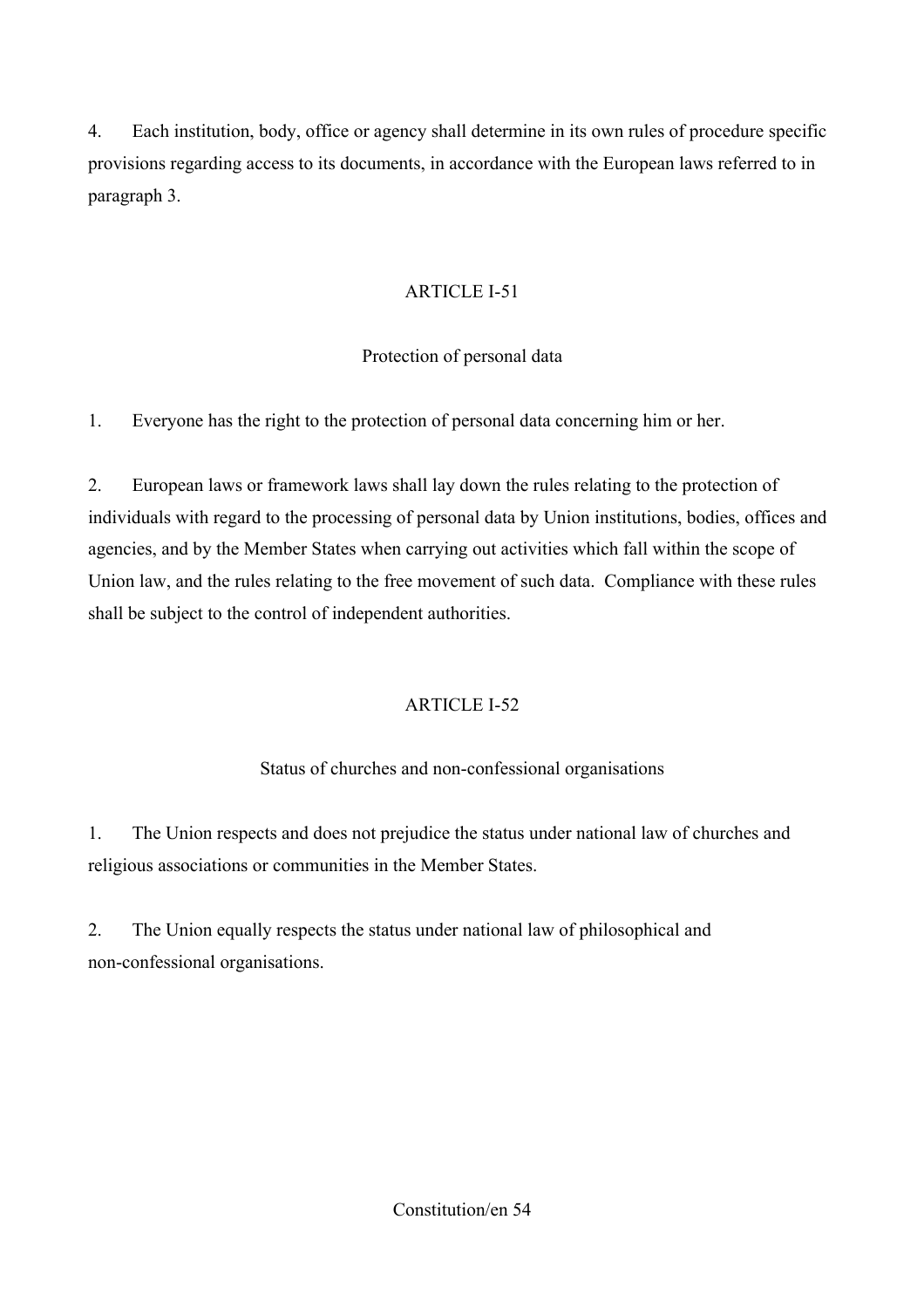3. Recognising their identity and their specific contribution, the Union shall maintain an open, transparent and regular dialogue with these churches and organisations.

#### TITLE VII

#### THE UNION'S FINANCES

## ARTICLE I-53

## Budgetary and financial principles

1. All items of Union revenue and expenditure shall be included in estimates drawn up for each financial year and shall be shown in the Union's budget, in accordance with Part III.

2. The revenue and expenditure shown in the budget shall be in balance.

3. The expenditure shown in the budget shall be authorised for the annual budgetary period in accordance with the European law referred to in Article III-412.

4. The implementation of expenditure shown in the budget shall require the prior adoption of a legally binding Union act providing a legal basis for its action and for the implementation of the corresponding expenditure in accordance with the European law referred to in Article III-412, except in cases for which that law provides.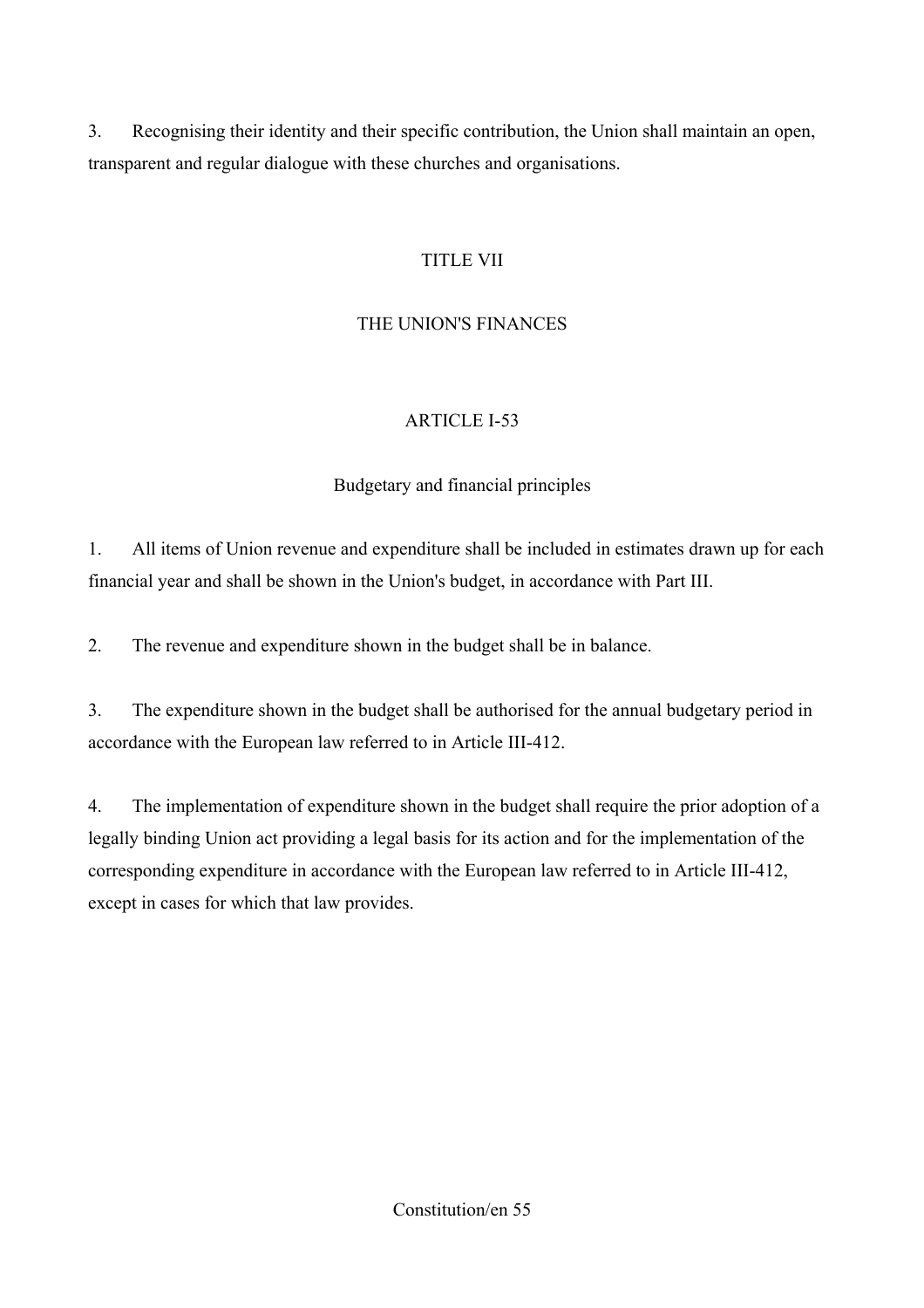5. With a view to maintaining budgetary discipline, the Union shall not adopt any act which is likely to have appreciable implications for the budget without providing an assurance that the expenditure arising from such an act is capable of being financed within the limit of the Union's own resources and in compliance with the multiannual financial framework referred to in Article I**-**55.

6. The budget shall be implemented in accordance with the principle of sound financial management. Member States shall cooperate with the Union to ensure that the appropriations entered in the budget are used in accordance with this principle.

7. The Union and the Member States, in accordance with Article III–415, shall counter fraud and any other illegal activities affecting the financial interests of the Union.

# **ARTICLE I-54**

# The Union's own resources

1. The Union shall provide itself with the means necessary to attain its objectives and carry through its policies.

2. Without prejudice to other revenue, the Union's budget shall be financed wholly from its own resources.

3. A European law of the Council shall lay down the provisions relating to the system of own resources of the Union. In this context it may establish new categories of own resources or abolish an existing category. The Council shall act unanimously after consulting the European Parliament. That law shall not enter into force until it is approved by the Member States in accordance with their respective constitutional requirements.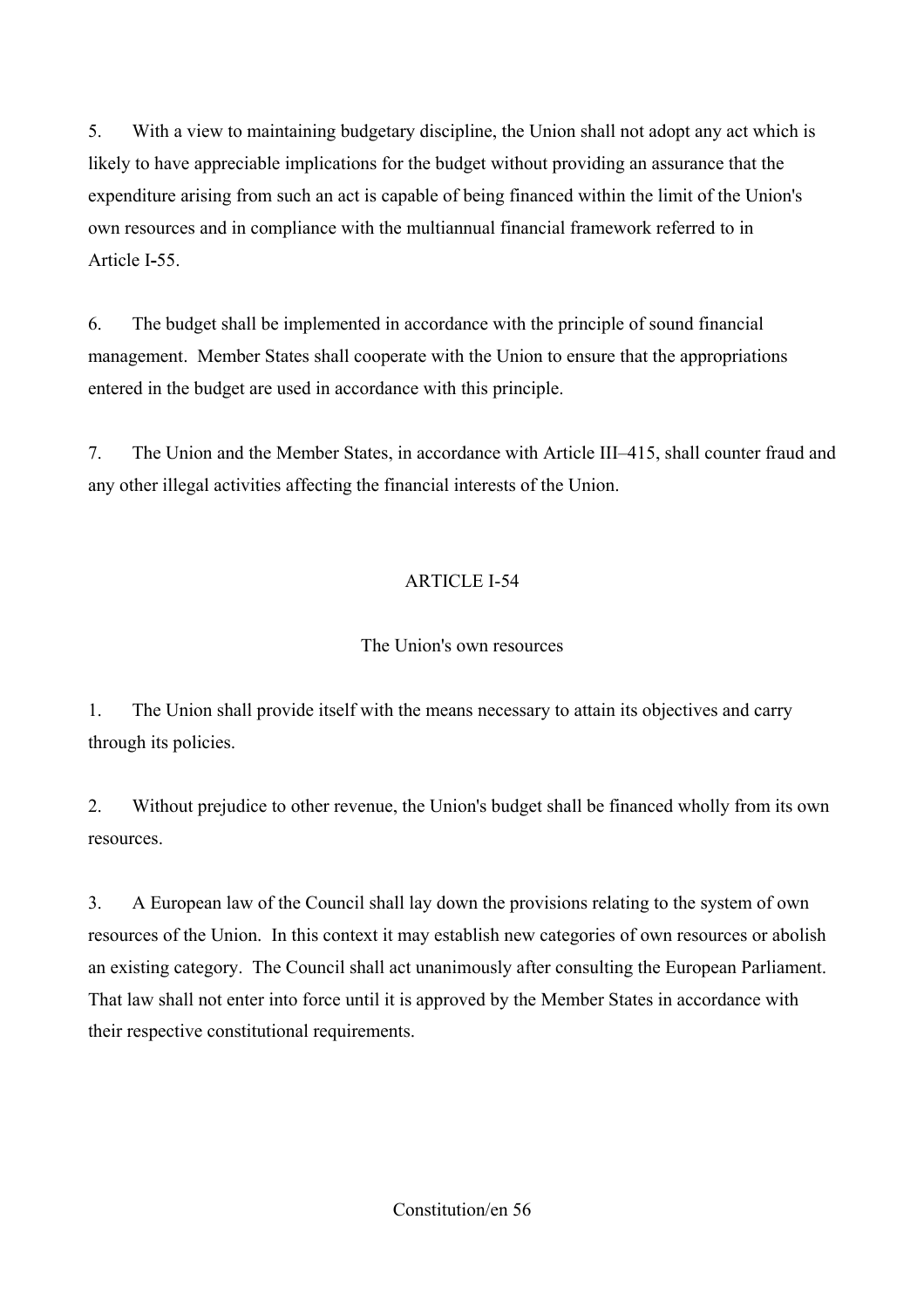4. A European law of the Council shall lay down implementing measures of the Union's own resources system insofar as this is provided for in the European law adopted on the basis of paragraph 3. The Council shall act after obtaining the consent of the European Parliament.

## ARTICLE I-55

# The multiannual financial framework

1. The multiannual financial framework shall ensure that Union expenditure develops in an orderly manner and within the limits of its own resources. It shall determine the amounts of the annual ceilings of appropriations for commitments by category of expenditure in accordance with Article III-402.

2. A European law of the Council shall lay down the multiannual financial framework. The Council shall act unanimously after obtaining the consent of the European Parliament, which shall be given by a majority of its component members.

3. The annual budget of the Union shall comply with the multiannual financial framework.

4. The European Council may, unanimously, adopt a European decision authorising the Council to act by a qualified majority when adopting the European law of the Council referred to in paragraph 2.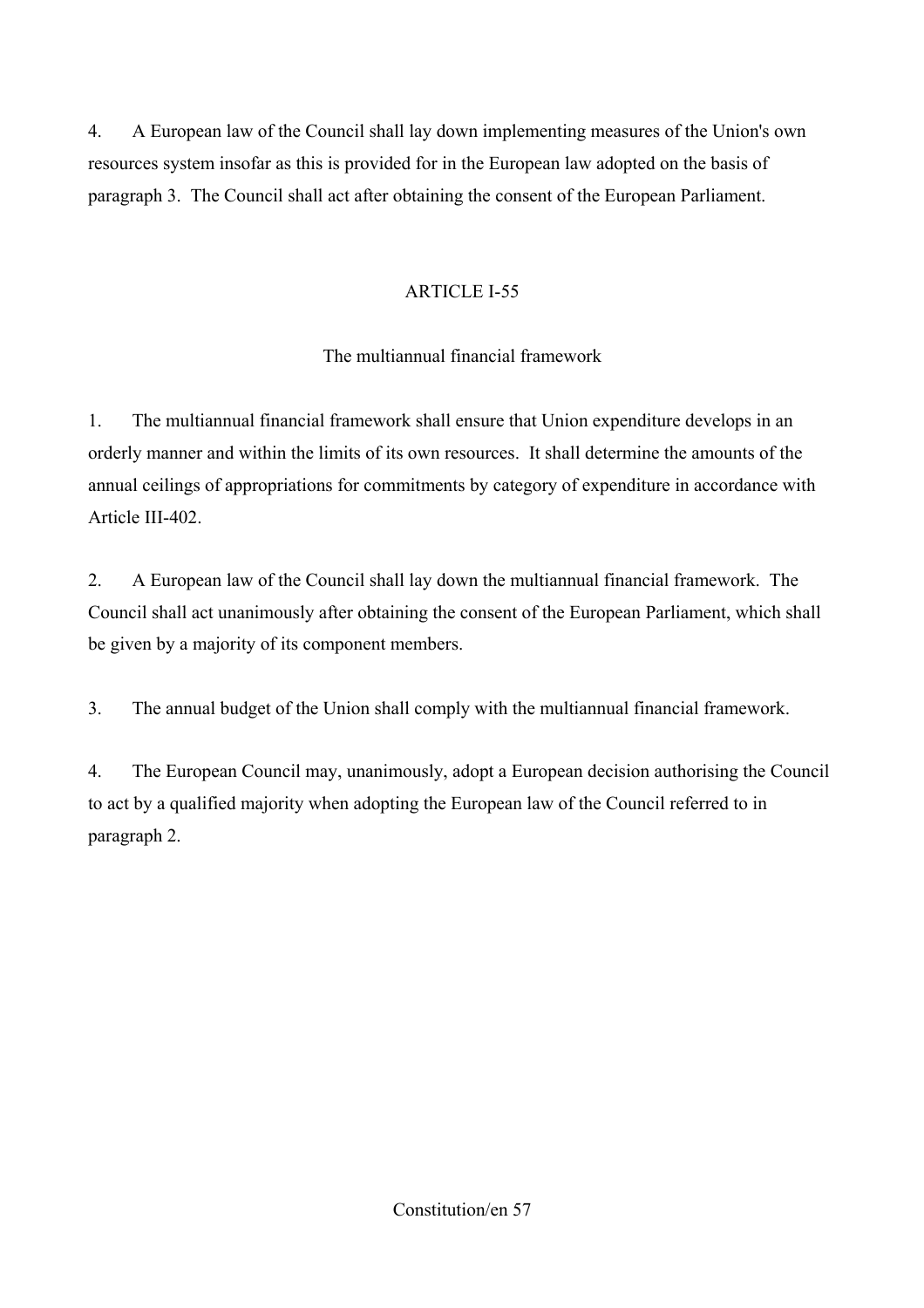#### The Union's budget

A European law shall establish the Union's annual budget in accordance with Article III-404.

# TITLE VIII

#### THE UNION AND ITS NEIGHBOURS

## ARTICLE I-57

#### The Union and its neighbours

1. The Union shall develop a special relationship with neighbouring countries, aiming to establish an area of prosperity and good neighbourliness, founded on the values of the Union and characterised by close and peaceful relations based on cooperation.

2. For the purposes of paragraph 1, the Union may conclude specific agreements with the countries concerned. These agreements may contain reciprocal rights and obligations as well as the possibility of undertaking activities jointly. Their implementation shall be the subject of periodic consultation.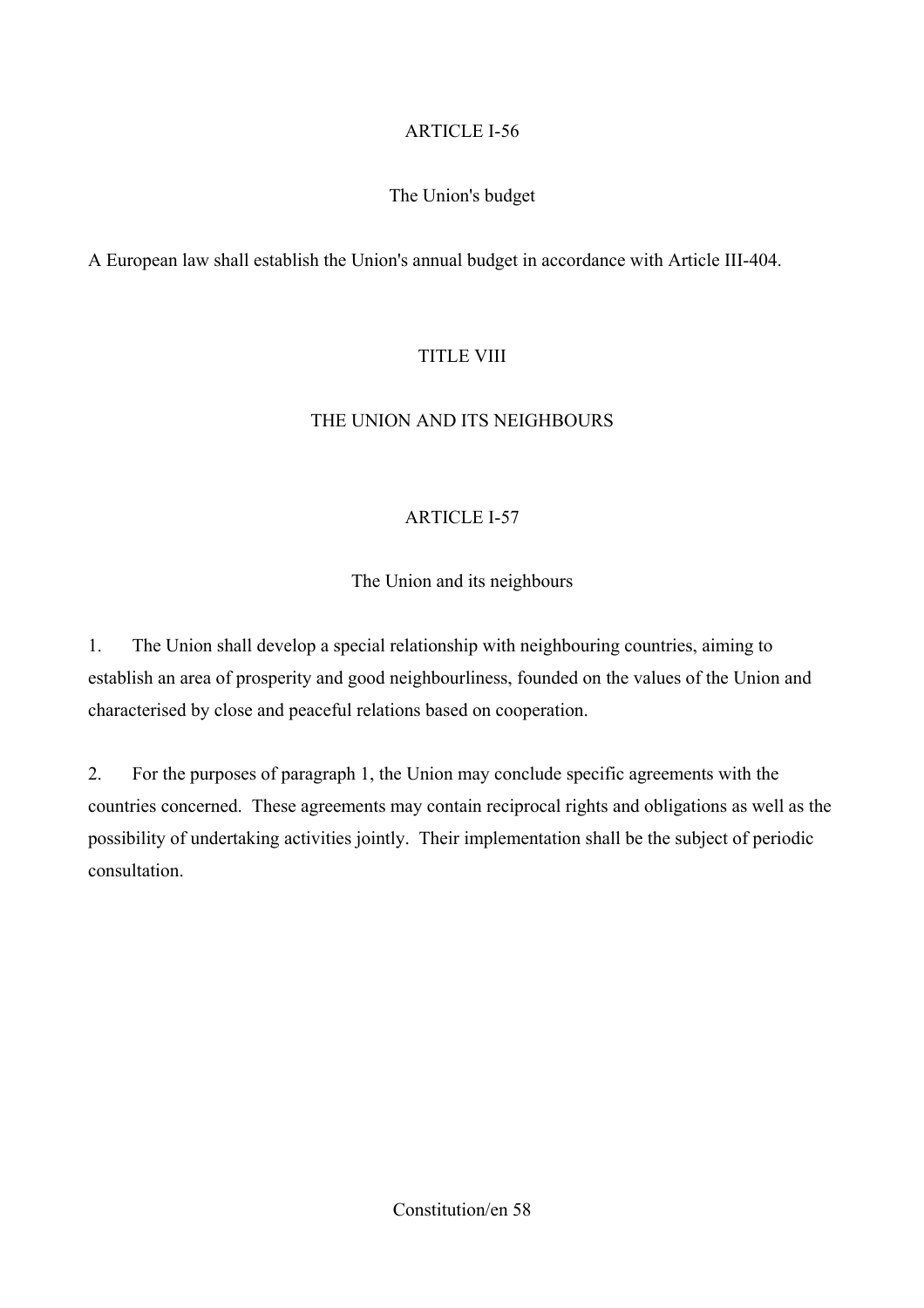#### TITLE IX

#### UNION MEMBERSHIP

#### ARTICLE I-58

Conditions of eligibility and procedure for accession to the Union

1. The Union shall be open to all European States which respect the values referred to in Article I**–**2, and are committed to promoting them together.

2. Any European State which wishes to become a member of the Union shall address its application to the Council. The European Parliament and national Parliaments shall be notified of this application. The Council shall act unanimously after consulting the Commission and after obtaining the consent of the European Parliament, which shall act by a majority of its component members. The conditions and arrangements for admission shall be the subject of an agreement between the Member States and the candidate State. That agreement shall be subject to ratification by each contracting State, in accordance with its respective constitutional requirements.

## ARTICLE I-59

## Suspension of certain rights resulting from Union membership

1. On the reasoned initiative of one third of the Member States or the reasoned initiative of the European Parliament or on a proposal from the Commission, the Council may adopt a European decision determining that there is a clear risk of a serious breach by a Member State of the values referred to in Article I-2. The Council shall act by a majority of four fifths of its members after obtaining the consent of the European Parliament.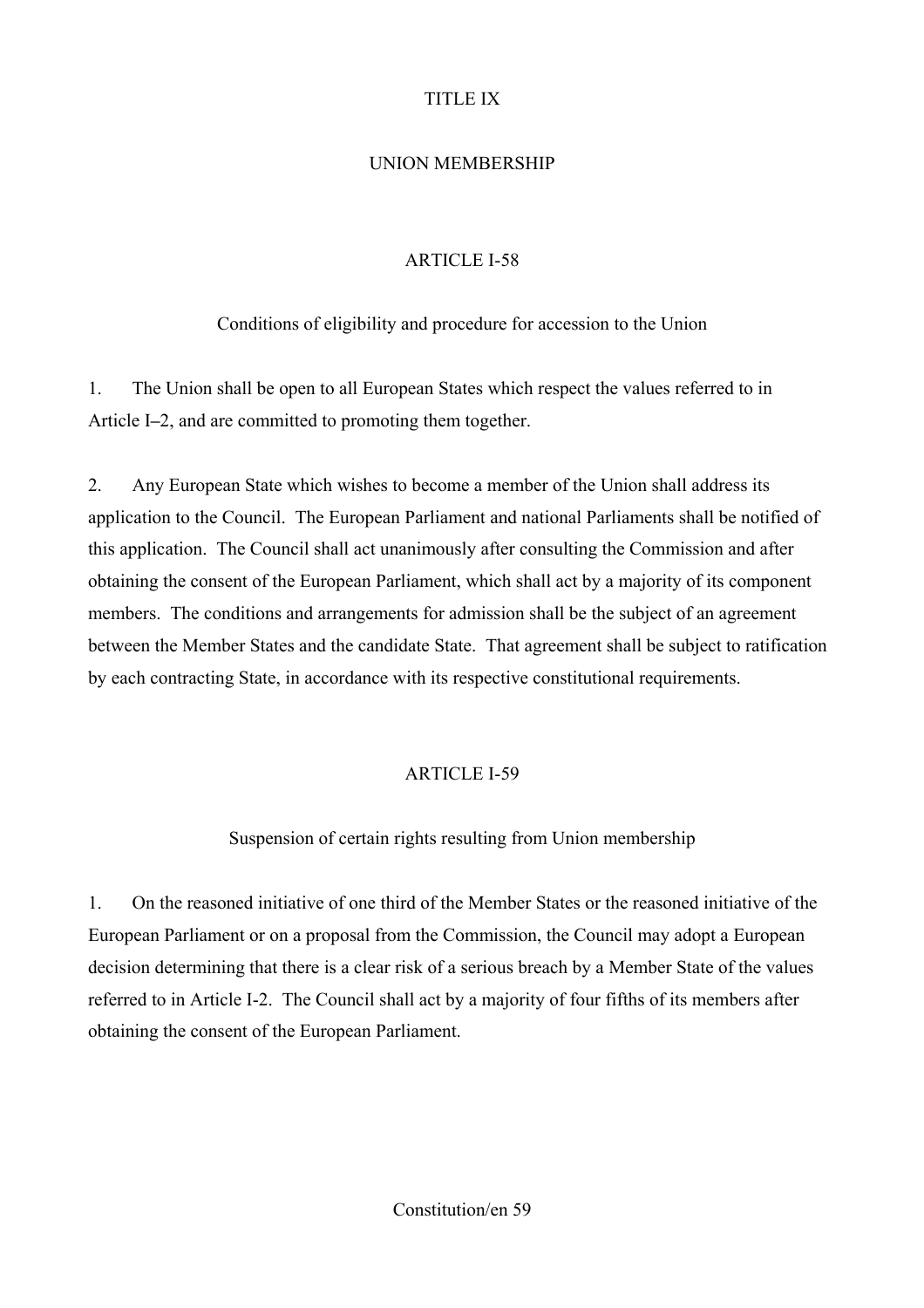Before making such a determination, the Council shall hear the Member State in question and, acting in accordance with the same procedure, may address recommendations to that State.

The Council shall regularly verify that the grounds on which such a determination was made continue to apply.

2. The European Council, on the initiative of one third of the Member States or on a proposal from the Commission**,** may adopt a European decision determining the existence of a serious and persistent breach by a Member State of the values mentioned in Article I-2, after inviting the Member State in question to submit its observations. The European Council shall act unanimously after obtaining the consent of the European Parliament.

3. Where a determination under paragraph 2 has been made, the Council, acting by a qualified majority, may adopt a European decision suspending certain of the rights deriving from the application of the Constitution to the Member State in question, including the voting rights of the member of the Council representing that State. The Council shall take into account the possible consequences of such a suspension for the rights and obligations of natural and legal persons.

In any case, that State shall continue to be bound by its obligations under the Constitution.

4. The Council, acting by a qualified majority, may adopt a European decision varying or revoking measures adopted under paragraph 3 in response to changes in the situation which led to their being imposed.

5. For the purposes of this Article, the member of the European Council or of the Council representing the Member State in question shall not take part in the vote and the Member State in question shall not be counted in the calculation of the one third or four fifths of Member States referred to in paragraphs 1 and 2. Abstentions by members present in person or represented shall not prevent the adoption of European decisions referred to in paragraph 2.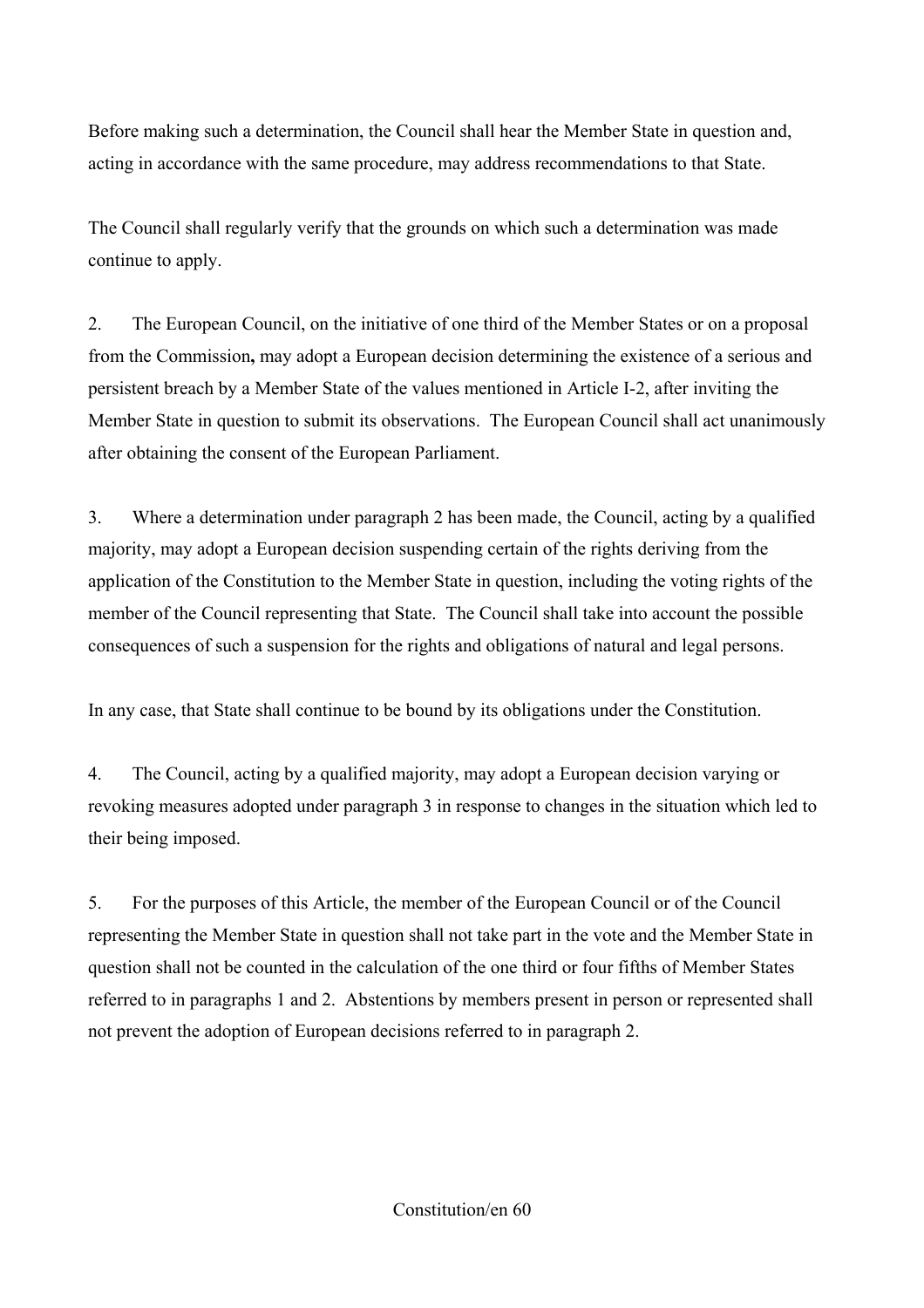For the adoption of the European decisions referred to in paragraphs 3 and 4, a qualified majority shall be defined as at least 72% of the members of the Council, representing the participating Member States, comprising at least 65% of the population of these States.

Where, following a decision to suspend voting rights adopted pursuant to paragraph 3, the Council acts by a qualified majority on the basis of a provision of the Constitution, that qualified majority shall be defined as in the second subparagraph, or, where the Council acts on a proposal from the Commission or from the Union Minister for Foreign Affairs, as at least 55% of the members of the Council representing the participating Member States, comprising at least 65% of the population of these States. In the latter case, a blocking minority must include at least the minimum number of Council members representing more than 35% of the population of the participating Member States, plus one member, failing which the qualified majority shall be deemed attained.

6. For the purposes of this Article, the European Parliament shall act by a two-thirds majority of the votes cast, representing the majority of its component members.

#### ARTICLE I-60

#### Voluntary withdrawal from the Union

1. Any Member State may decide to withdraw from the Union in accordance with its own constitutional requirements.

2. A Member State which decides to withdraw shall notify the European Council of its intention. In the light of the guidelines provided by the European Council, the Union shall negotiate and conclude an agreement with that State, setting out the arrangements for its withdrawal, taking account of the framework for its future relationship with the Union. That agreement shall be negotiated in accordance with Article III-325(3). It shall be concluded by the Council, acting by a qualified majority, after obtaining the consent of the European Parliament.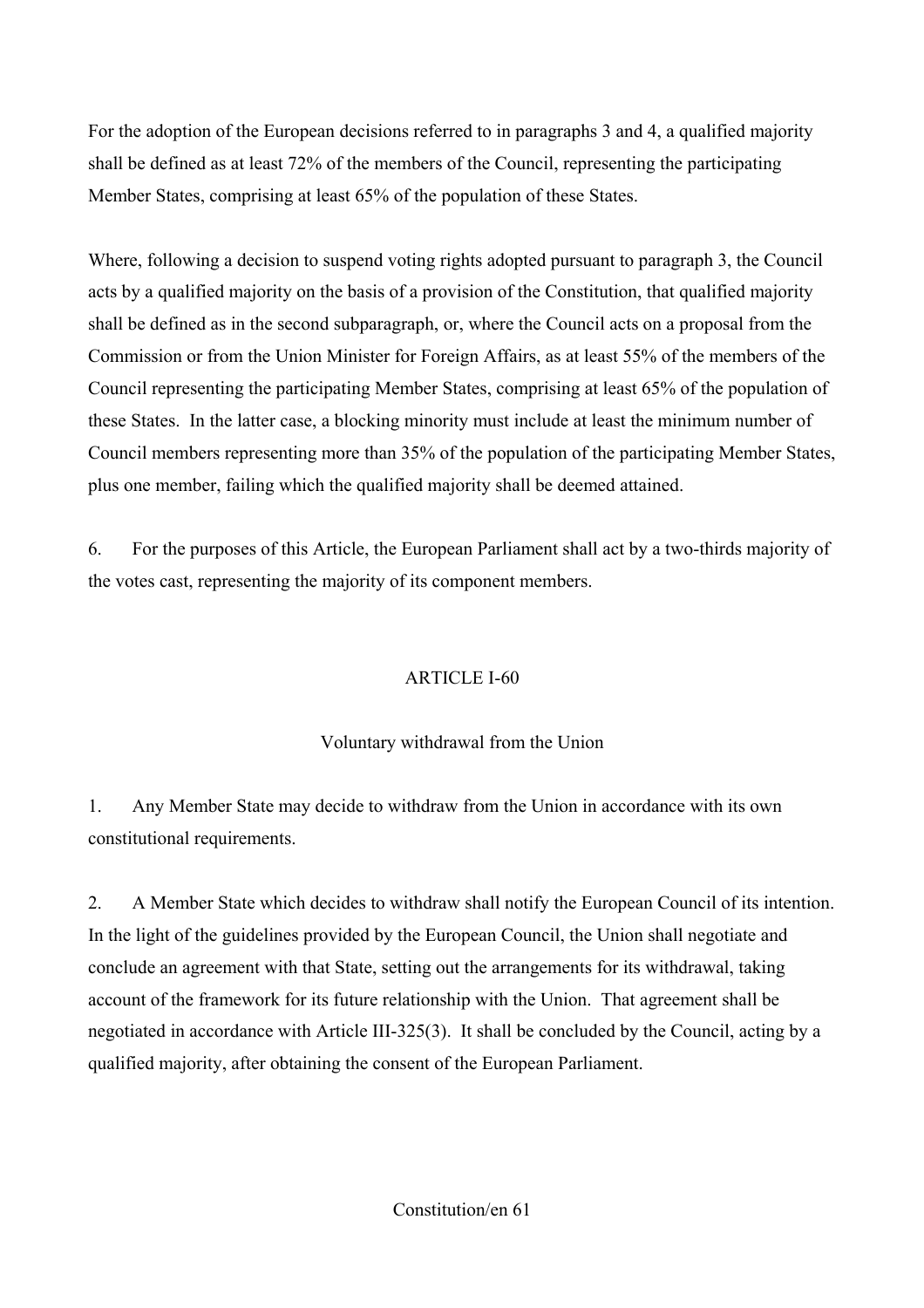3. The Constitution shall cease to apply to the State in question from the date of entry into force of the withdrawal agreement or, failing that, two years after the notification referred to in paragraph 2, unless the European Council, in agreement with the Member State concerned, unanimously decides to extend this period.

4. For the purposes of paragraphs 2 and 3, the member of the European Council or of the Council representing the withdrawing Member State shall not participate in the discussions of the European Council or Council or in European decisions concerning it.

A qualified majority shall be defined as at least 72% of the members of the Council, representing the participating Member States, comprising at least 65% of the population of these States.

5. If a State which has withdrawn from the Union asks to rejoin, its request shall be subject to the procedure referred to in Article I-58.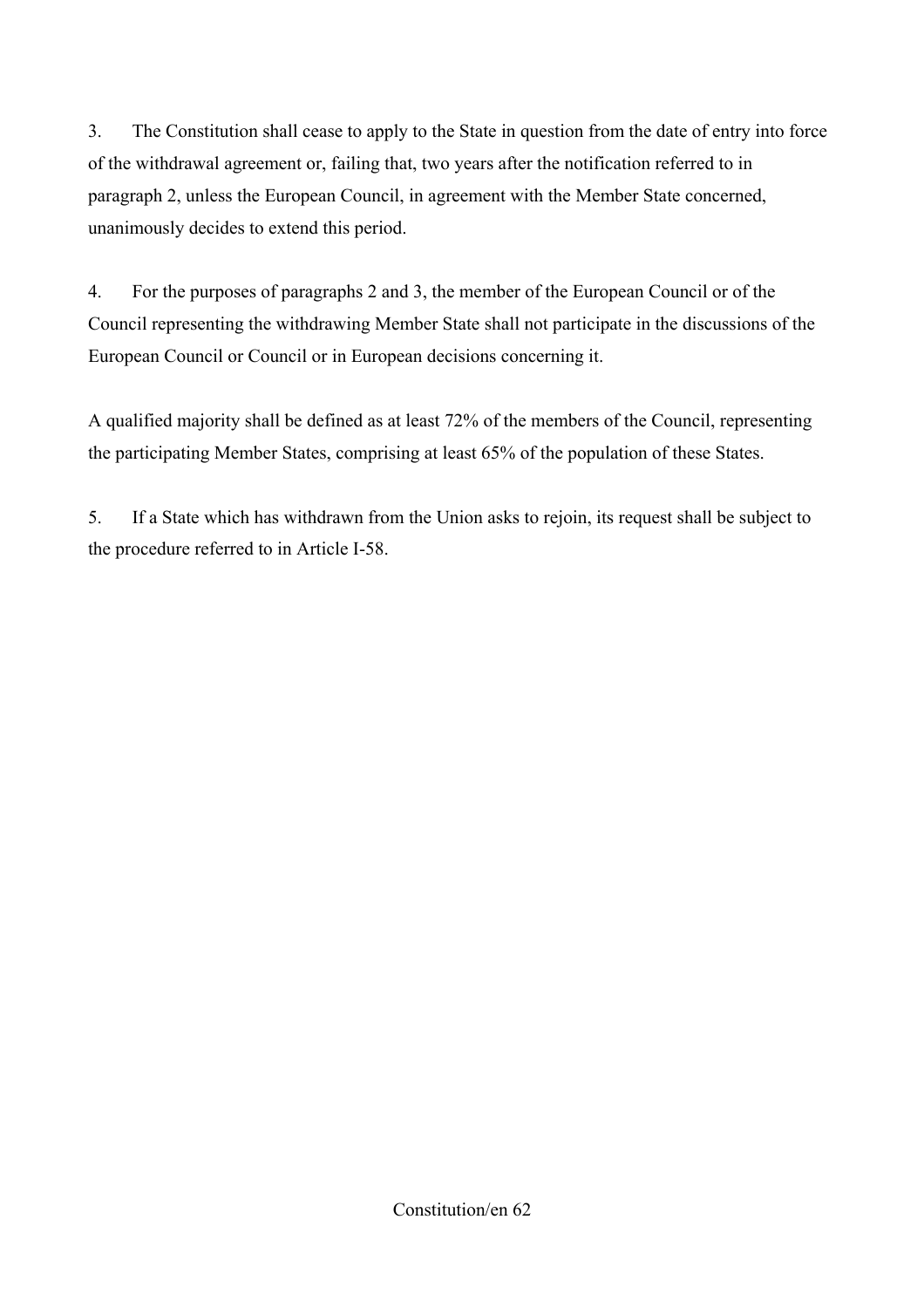#### PART II

#### THE CHARTER OF FUNDAMENTAL RIGHTS OF THE UNION

#### PREAMBLE

The peoples of Europe, in creating an ever closer union among them, are resolved to share a peaceful future based on common values.

Conscious of its spiritual and moral heritage, the Union is founded on the indivisible, universal values of human dignity, freedom, equality and solidarity; it is based on the principles of democracy and the rule of law. It places the individual at the heart of its activities, by establishing the citizenship of the Union and by creating an area of freedom, security and justice.

The Union contributes to the preservation and to the development of these common values while respecting the diversity of the cultures and traditions of the peoples of Europe as well as the national identities of the Member States and the organisation of their public authorities at national, regional and local levels; it seeks to promote balanced and sustainable development and ensures free movement of persons, services, goods and capital, and the freedom of establishment.

To this end, it is necessary to strengthen the protection of fundamental rights in the light of changes in society, social progress and scientific and technological developments by making those rights more visible in a Charter.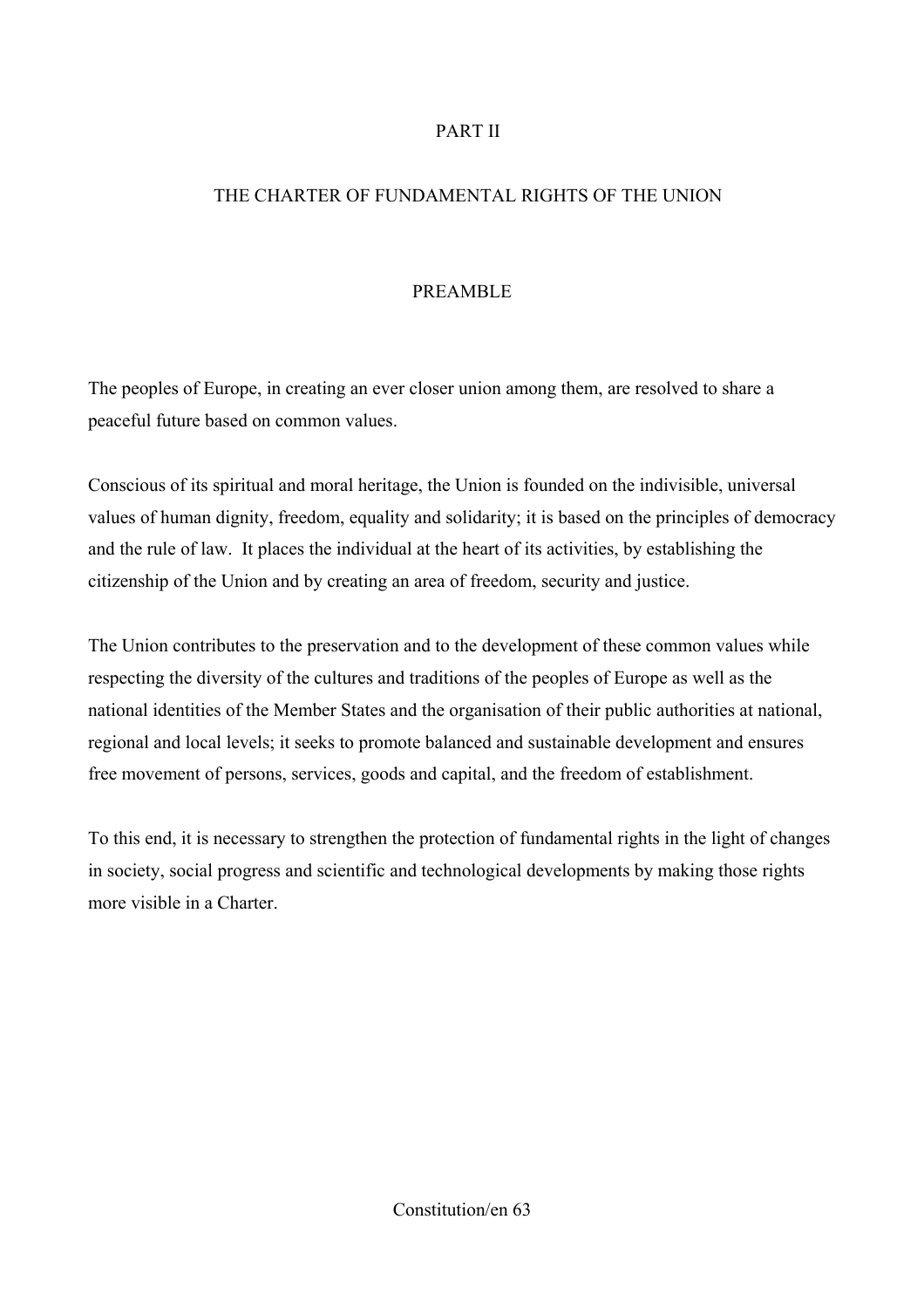This Charter reaffirms, with due regard for the powers and tasks of the Union and the principle of subsidiarity, the rights as they result, in particular, from the constitutional traditions and international obligations common to the Member States, the European Convention for the Protection of Human Rights and Fundamental Freedoms, the Social Charters adopted by the Union and by the Council of Europe and the case law of the Court of Justice of the European Union and of the European Court of Human Rights. In this context the Charter will be interpreted by the courts of the Union and the Member States with due regard to the explanations prepared under the authority of the Praesidium of the Convention which drafted the Charter and updated under the responsibility of the Praesidium of the European Convention.

Enjoyment of these rights entails responsibilities and duties with regard to other persons, to the human community and to future generations.

The Union therefore recognises the rights, freedoms and principles set out hereafter.

#### TITLE I

#### DIGNITY

#### ARTICLE II-61

#### Human dignity

Human dignity is inviolable. It must be respected and protected.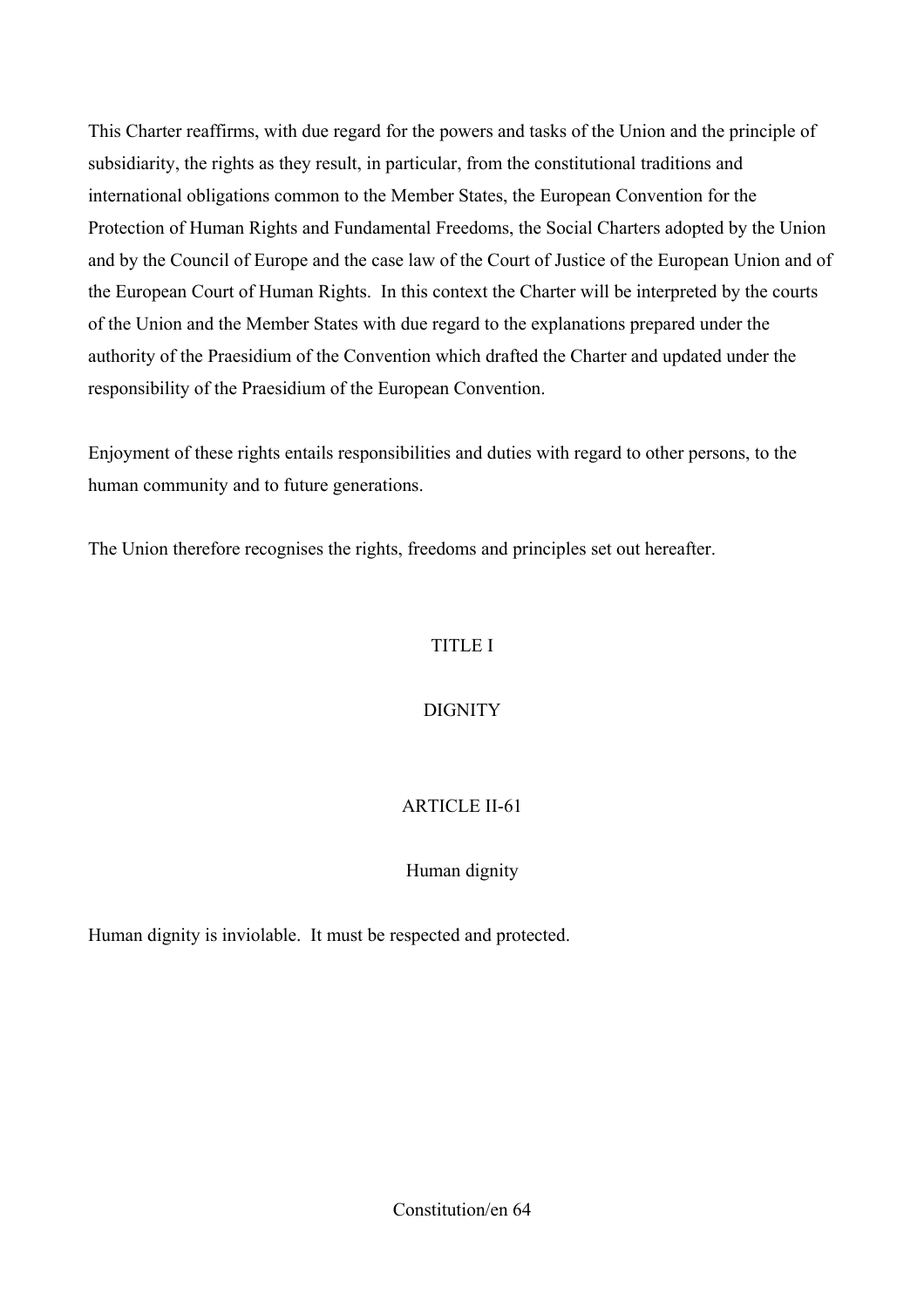#### Right to life

- 1. Everyone has the right to life.
- 2. No one shall be condemned to the death penalty, or executed.

#### ARTICLE II-63

#### Right to the integrity of the person

- 1. Everyone has the right to respect for his or her physical and mental integrity.
- 2. In the fields of medicine and biology, the following must be respected in particular:
- (a) the free and informed consent of the person concerned, according to the procedures laid down by law;
- (b) the prohibition of eugenic practices, in particular those aiming at the selection of persons;
- (c) the prohibition on making the human body and its parts as such a source of financial gain;
- (d) the prohibition of the reproductive cloning of human beings.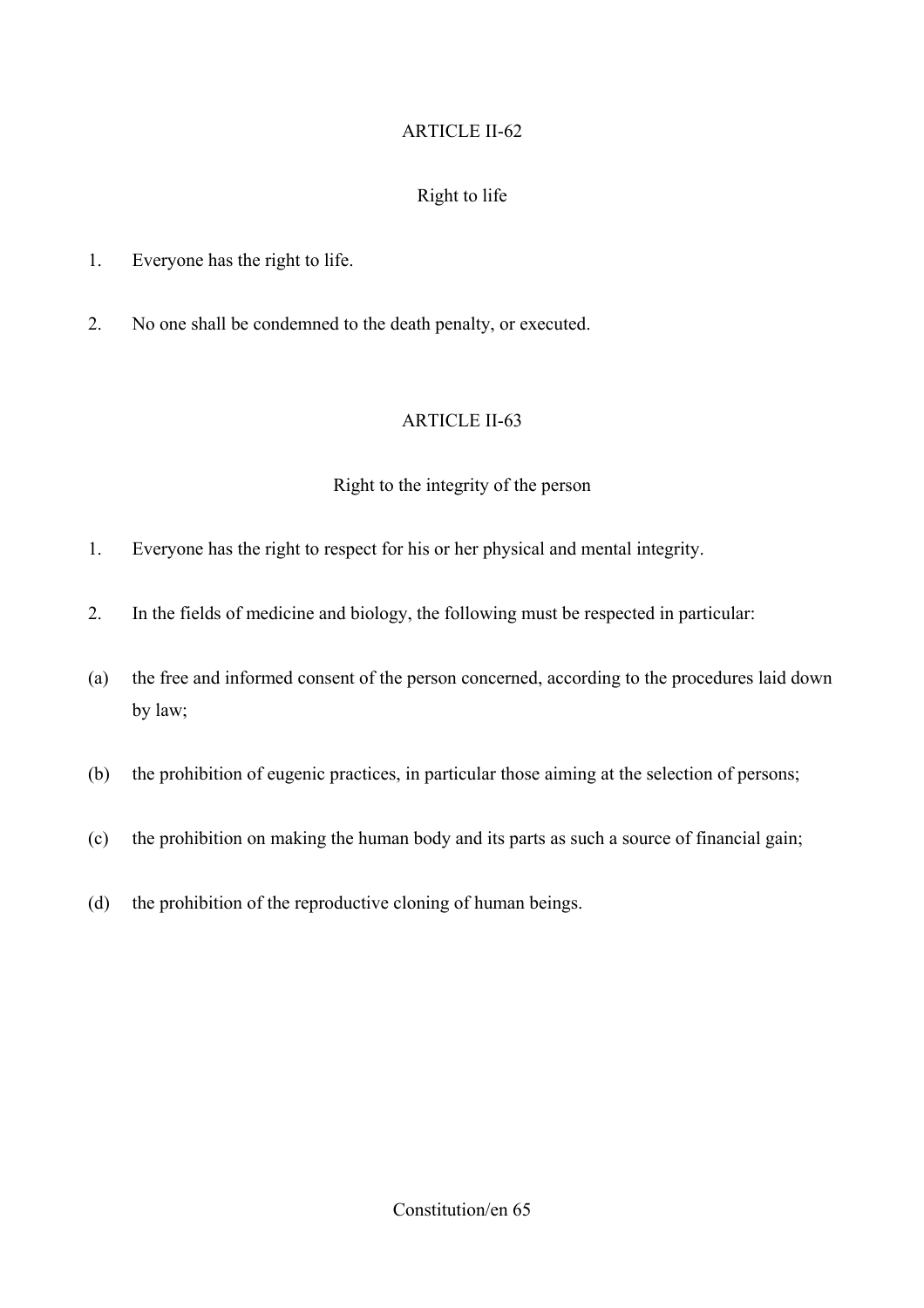Prohibition of torture and inhuman or degrading treatment or punishment

No one shall be subjected to torture or to inhuman or degrading treatment or punishment.

#### ARTICLE II-65

Prohibition of slavery and forced labour

- 1. No one shall be held in slavery or servitude.
- 2. No one shall be required to perform forced or compulsory labour.
- 3. Trafficking in human beings is prohibited.

## TITLE II

#### **FREEDOMS**

#### ARTICLE II-66

## Right to liberty and security

Everyone has the right to liberty and security of person.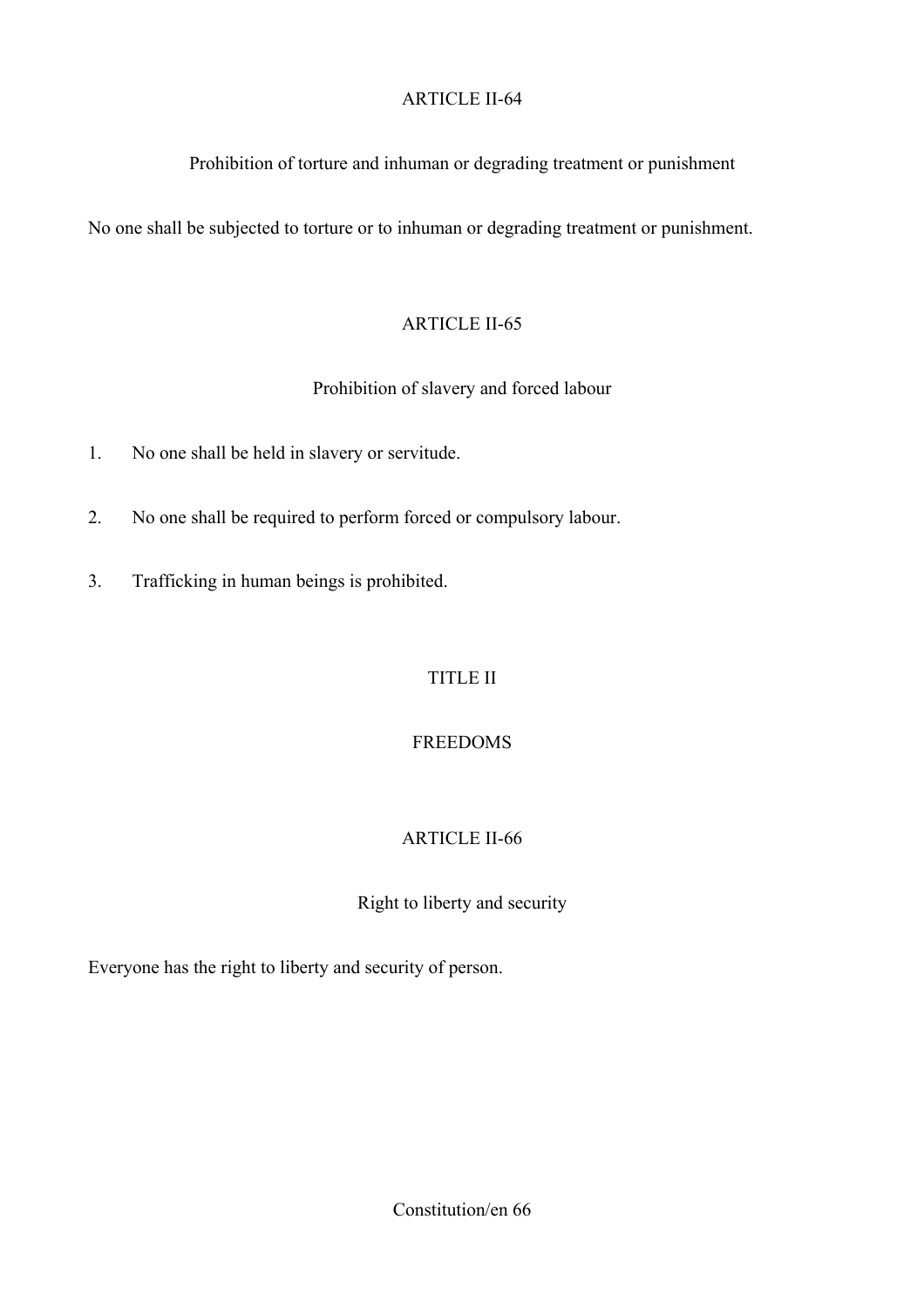## Respect for private and family life

Everyone has the right to respect for his or her private and family life, home and communications.

## ARTICLE II-68

#### Protection of personal data

1. Everyone has the right to the protection of personal data concerning him or her.

2. Such data must be processed fairly for specified purposes and on the basis of the consent of the person concerned or some other legitimate basis laid down by law. Everyone has the right of access to data which has been collected concerning him or her, and the right to have it rectified.

3. Compliance with these rules shall be subject to control by an independent authority.

#### ARTICLE II-69

## Right to marry and right to found a family

The right to marry and the right to found a family shall be guaranteed in accordance with the national laws governing the exercise of these rights.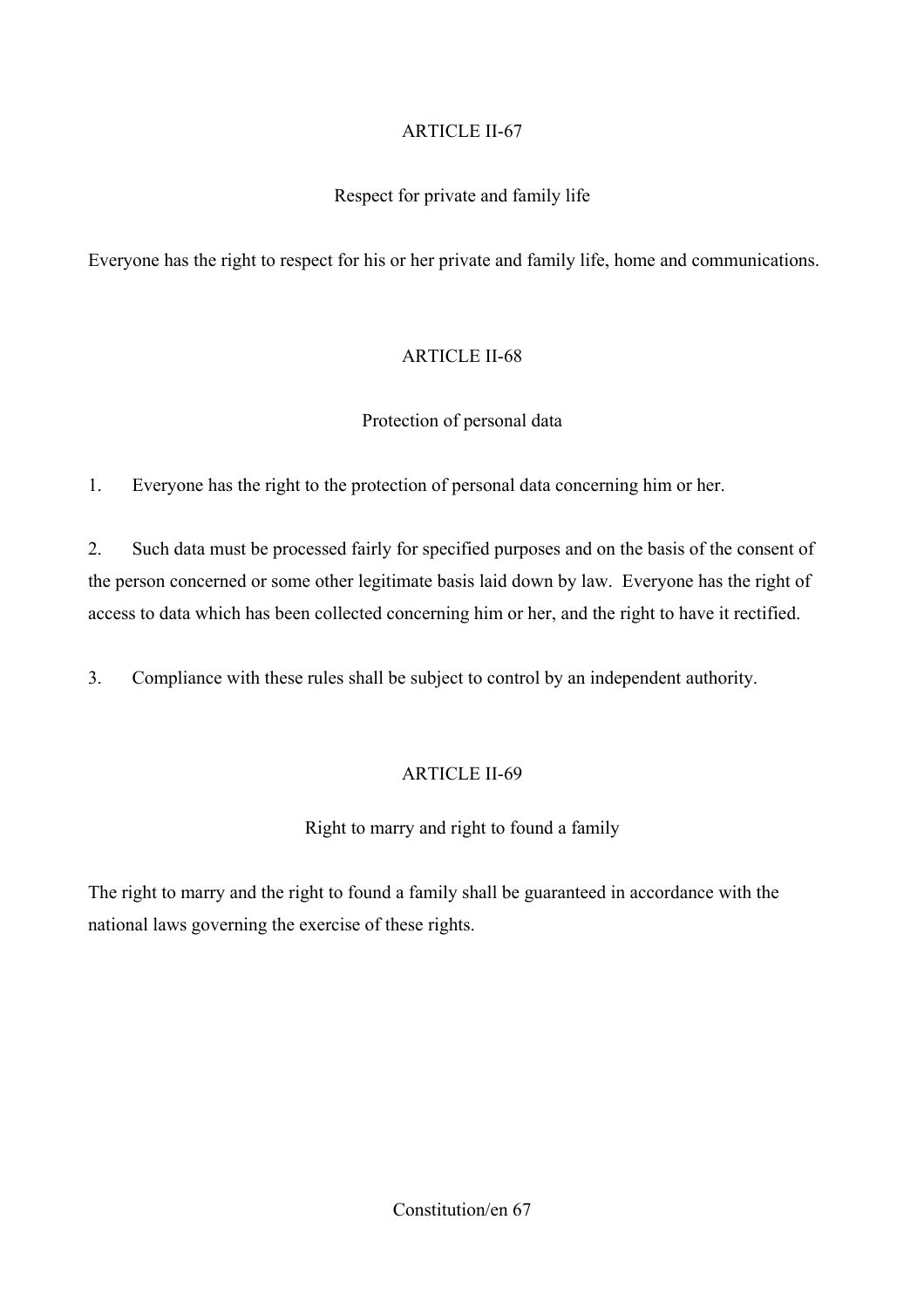## Freedom of thought, conscience and religion

1. Everyone has the right to freedom of thought, conscience and religion. This right includes freedom to change religion or belief and freedom, either alone or in community with others and in public or in private, to manifest religion or belief, in worship, teaching, practice and observance.

2. The right to conscientious objection is recognised, in accordance with the national laws governing the exercise of this right.

## ARTICLE II-71

## Freedom of expression and information

1. Everyone has the right to freedom of expression. This right shall include freedom to hold opinions and to receive and impart information and ideas without interference by public authority and regardless of frontiers.

2. The freedom and pluralism of the media shall be respected.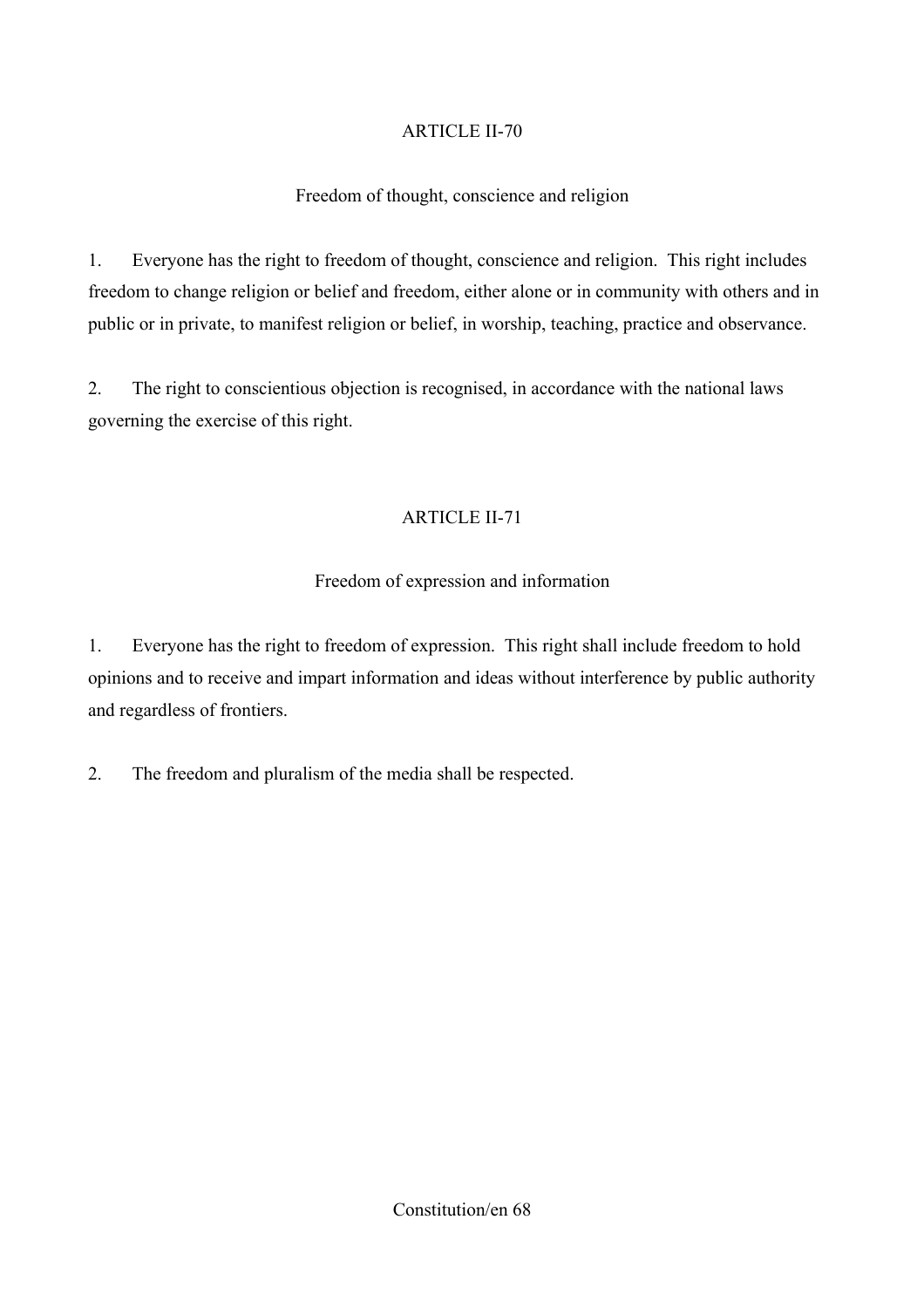## Freedom of assembly and of association

1. Everyone has the right to freedom of peaceful assembly and to freedom of association at all levels, in particular in political, trade union and civic matters, which implies the right of everyone to form and to join trade unions for the protection of his or her interests.

2. Political parties at Union level contribute to expressing the political will of the citizens of the Union.

## ARTICLE II-73

## Freedom of the arts and sciences

The arts and scientific research shall be free of constraint. Academic freedom shall be respected.

#### ARTICLE II-74

#### Right to education

- 1. Everyone has the right to education and to have access to vocational and continuing training.
- 2. This right includes the possibility to receive free compulsory education.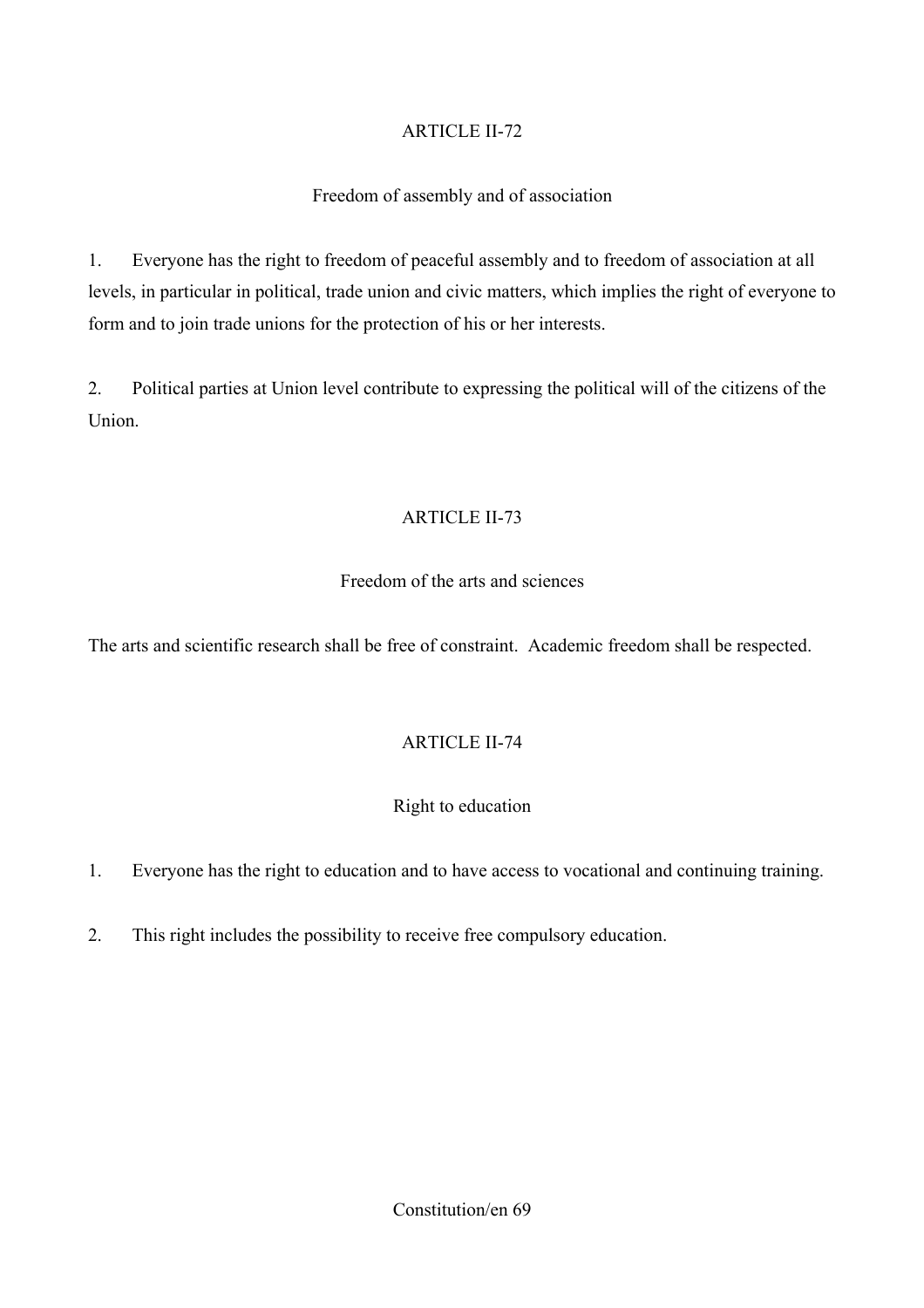3. The freedom to found educational establishments with due respect for democratic principles and the right of parents to ensure the education and teaching of their children in conformity with their religious, philosophical and pedagogical convictions shall be respected, in accordance with the national laws governing the exercise of such freedom and right.

## ARTICLE II-75

Freedom to choose an occupation and right to engage in work

1. Everyone has the right to engage in work and to pursue a freely chosen or accepted occupation.

2. Every citizen of the Union has the freedom to seek employment, to work, to exercise the right of establishment and to provide services in any Member State.

3. Nationals of third countries who are authorised to work in the territories of the Member States are entitled to working conditions equivalent to those of citizens of the Union.

## ARTICLE II-76

#### Freedom to conduct a business

The freedom to conduct a business in accordance with Union law and national laws and practices is recognised.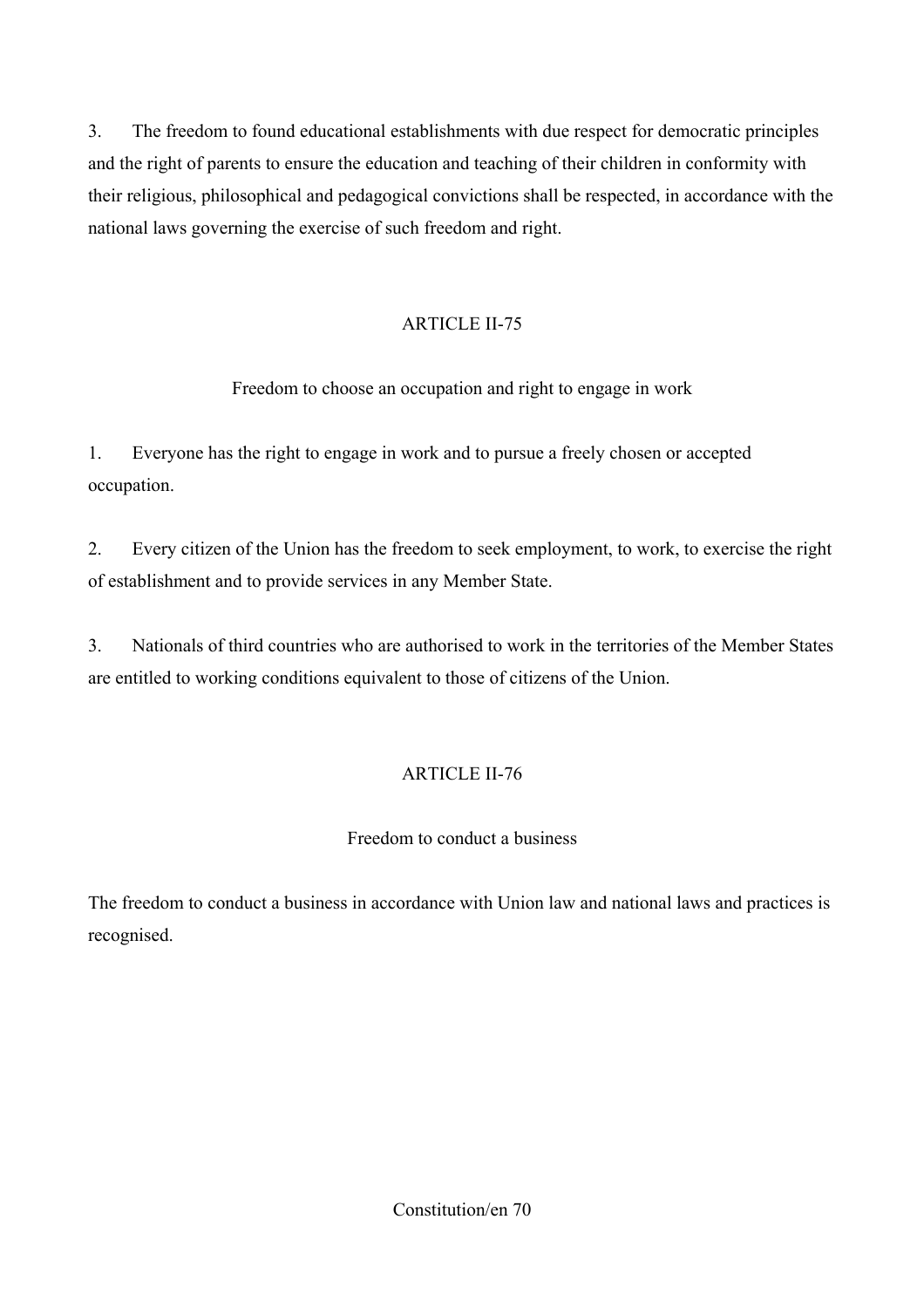#### Right to property

1. Everyone has the right to own, use, dispose of and bequeath his or her lawfully acquired possessions. No one may be deprived of his or her possessions, except in the public interest and in the cases and under the conditions provided for by law, subject to fair compensation being paid in good time for their loss. The use of property may be regulated by law insofar as is necessary for the general interest.

2. Intellectual property shall be protected.

#### ARTICLE II-78

## Right to asylum

The right to asylum shall be guaranteed with due respect for the rules of the Geneva Convention of 28 July 1951 and the Protocol of 31 January 1967 relating to the status of refugees and in accordance with the Constitution.

## ARTICLE II-79

#### Protection in the event of removal, expulsion or extradition

1. Collective expulsions are prohibited.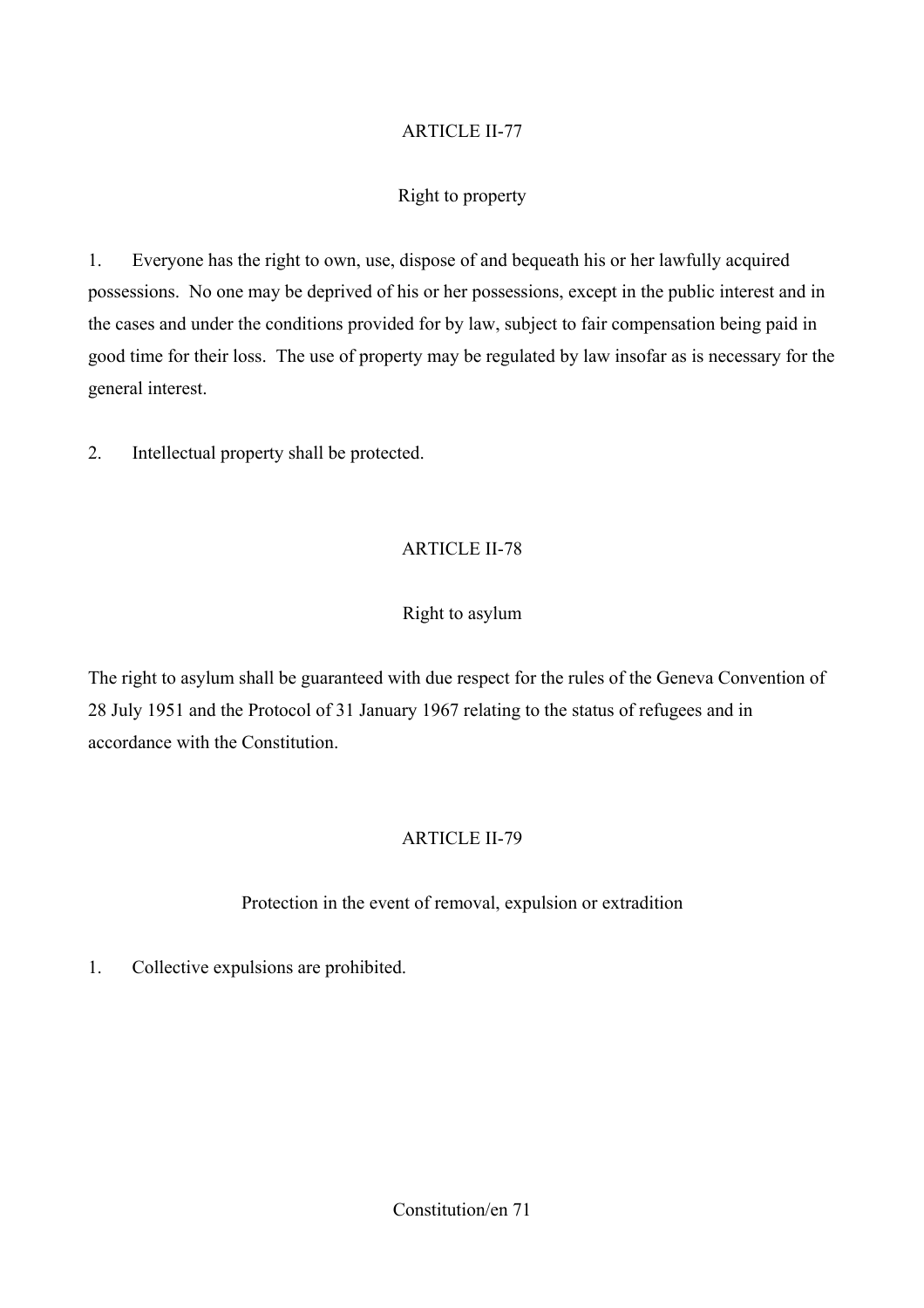2. No one may be removed, expelled or extradited to a State where there is a serious risk that he or she would be subjected to the death penalty, torture or other inhuman or degrading treatment or punishment.

## TITLE III

# EQUALITY

## ARTICLE II-80

## Equality before the law

Everyone is equal before the law.

## ARTICLE II-81

## Non-discrimination

1. Any discrimination based on any ground such as sex, race, colour, ethnic or social origin, genetic features, language, religion or belief, political or any other opinion, membership of a national minority, property, birth, disability, age or sexual orientation shall be prohibited.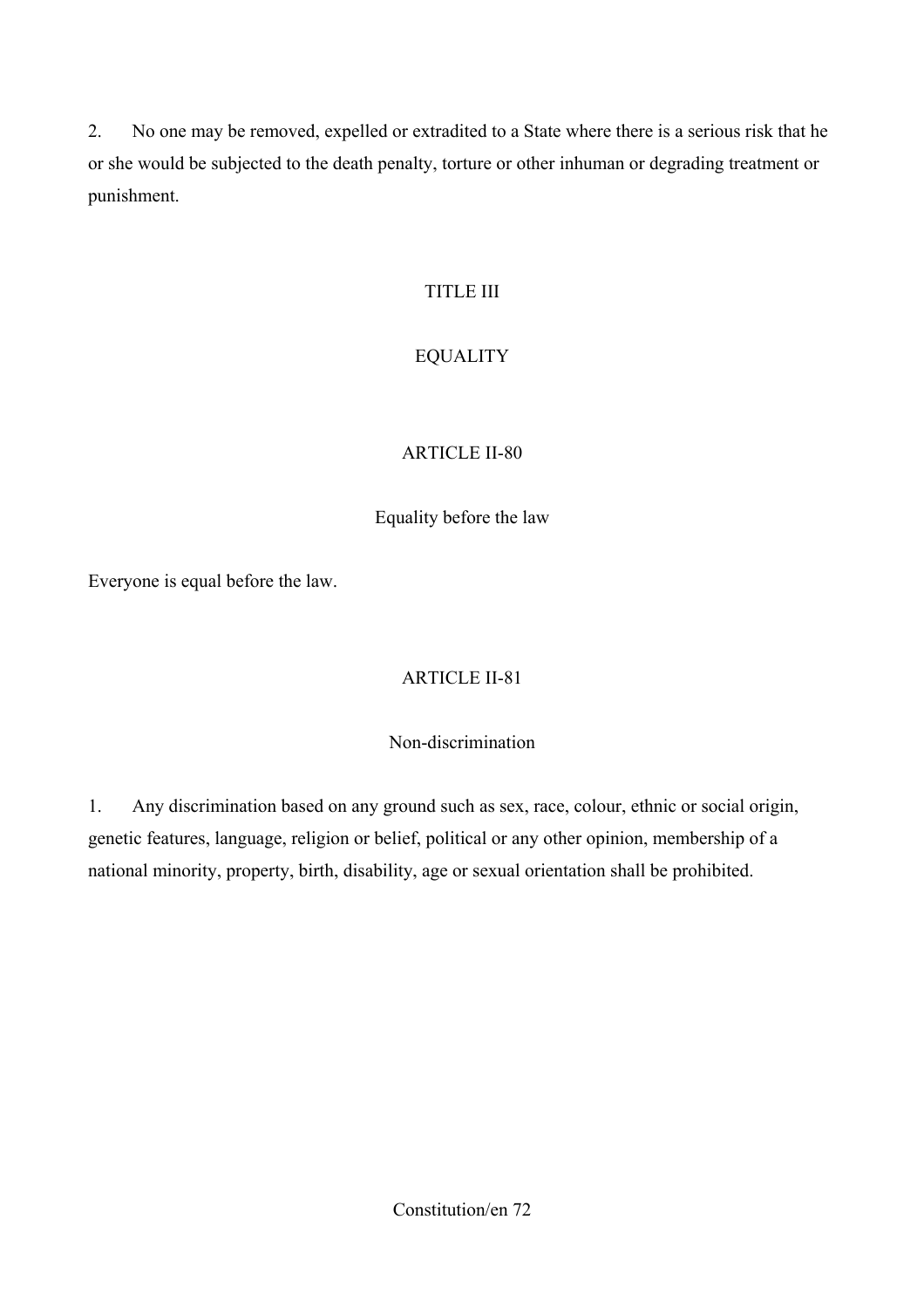2. Within the scope of application of the Constitution and without prejudice to any of its specific provisions, any discrimination on grounds of nationality shall be prohibited.

## ARTICLE II-82

## Cultural, religious and linguistic diversity

The Union shall respect cultural, religious and linguistic diversity.

## ARTICLE II-83

## Equality between women and men

Equality between women and men must be ensured in all areas, including employment, work and pay.

The principle of equality shall not prevent the maintenance or adoption of measures providing for specific advantages in favour of the under-represented sex.

## ARTICLE II-84

## The rights of the child

1. Children shall have the right to such protection and care as is necessary for their well-being. They may express their views freely. Such views shall be taken into consideration on matters which concern them in accordance with their age and maturity.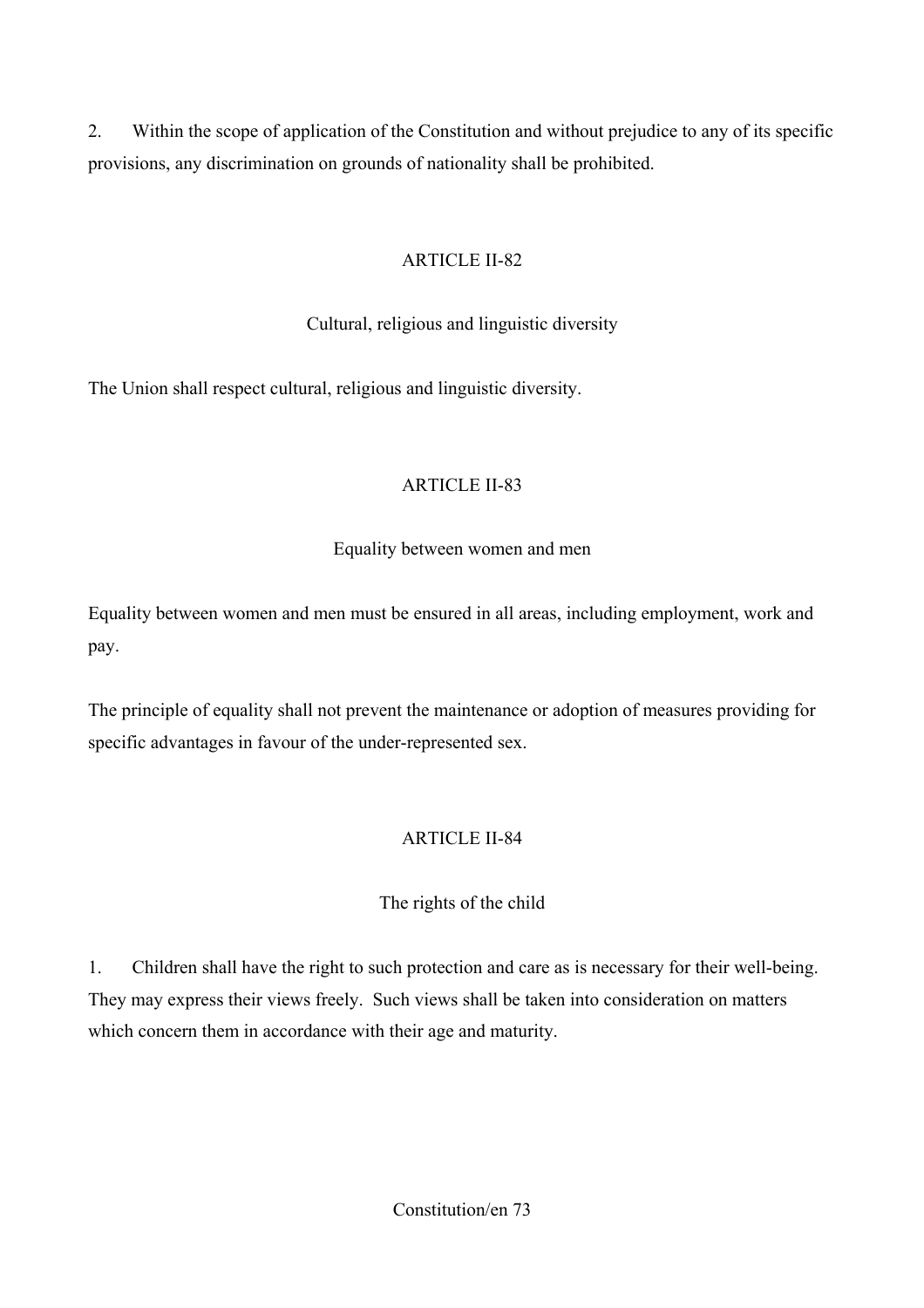2. In all actions relating to children, whether taken by public authorities or private institutions, the child's best interests must be a primary consideration.

3. Every child shall have the right to maintain on a regular basis a personal relationship and direct contact with both his or her parents, unless that is contrary to his or her interests.

# ARTICLE II-85

# The rights of the elderly

The Union recognises and respects the rights of the elderly to lead a life of dignity and independence and to participate in social and cultural life.

# ARTICLE II-86

# Integration of persons with disabilities

The Union recognises and respects the right of persons with disabilities to benefit from measures designed to ensure their independence, social and occupational integration and participation in the life of the community.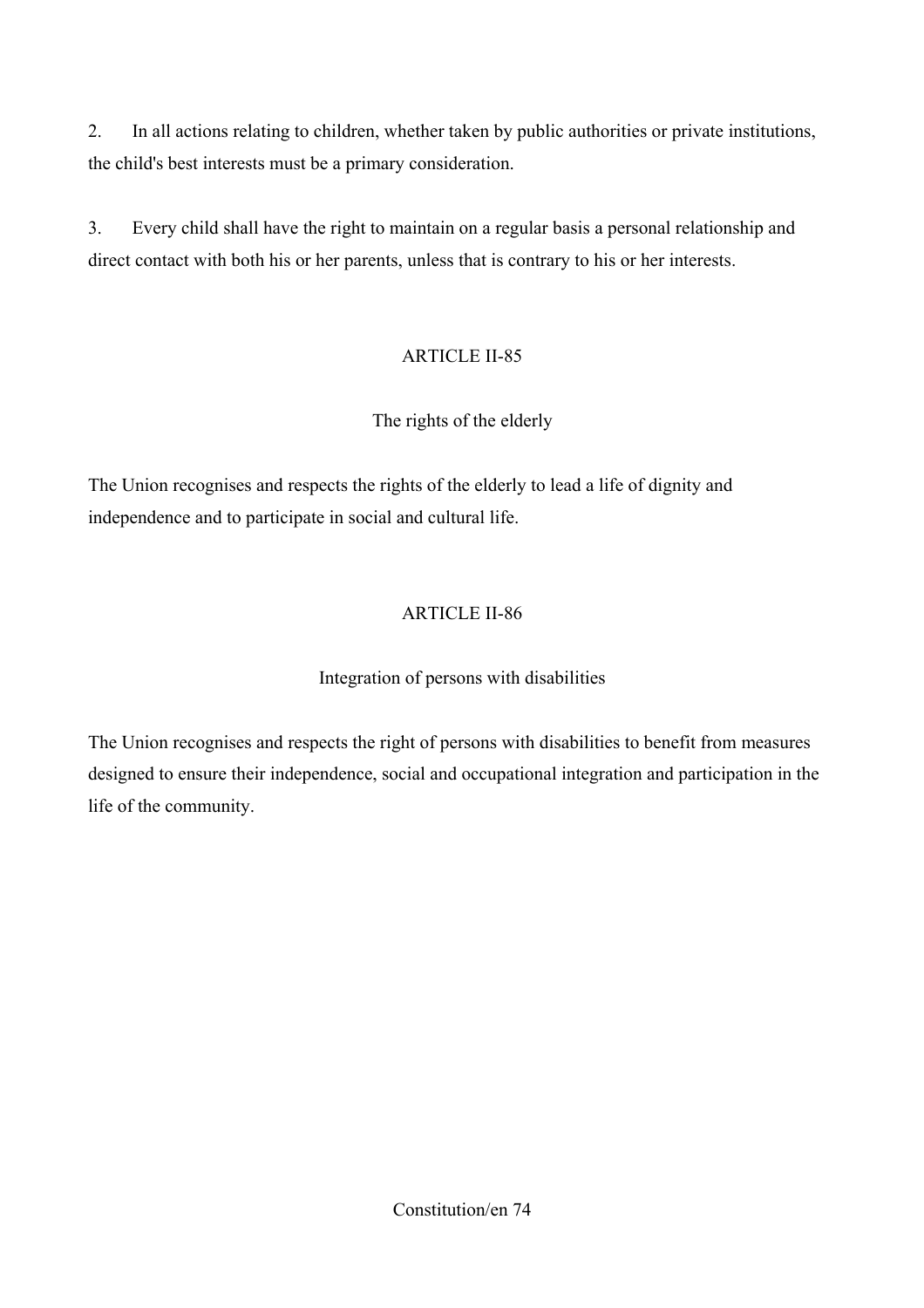#### TITLE IV

## SOLIDARITY

## ARTICLE II-87

Workers' right to information and consultation within the undertaking

Workers or their representatives must, at the appropriate levels, be guaranteed information and consultation in good time in the cases and under the conditions provided for by Union law and national laws and practices.

# ARTICLE II-88

## Right of collective bargaining and action

Workers and employers, or their respective organisations, have, in accordance with Union law and national laws and practices, the right to negotiate and conclude collective agreements at the appropriate levels and, in cases of conflicts of interest, to take collective action to defend their interests, including strike action.

## ARTICLE II-89

#### Right of access to placement services

Everyone has the right of access to a free placement service.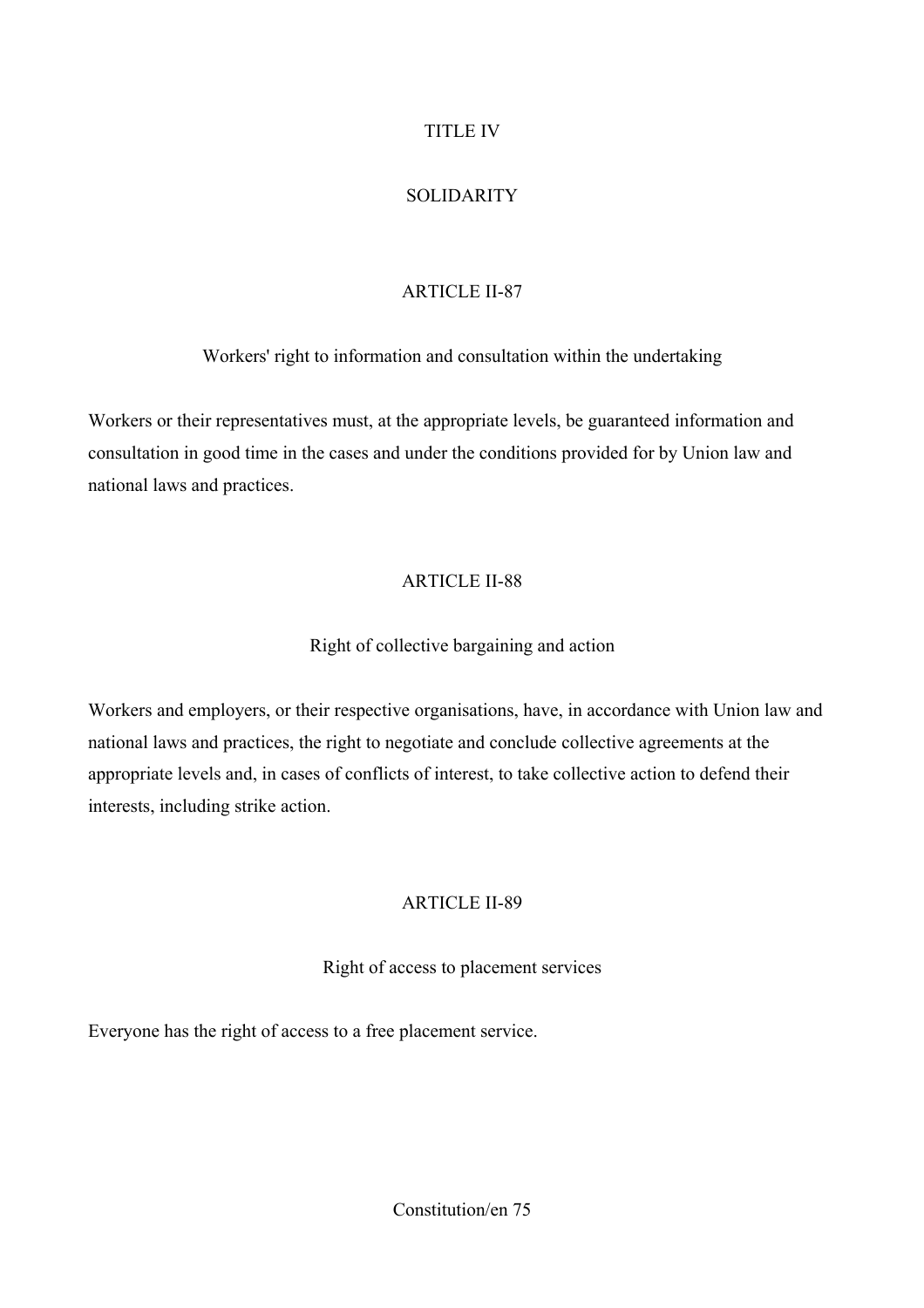#### Protection in the event of unjustified dismissal

Every worker has the right to protection against unjustified dismissal, in accordance with Union law and national laws and practices.

#### ARTICLE II-91

#### Fair and just working conditions

1. Every worker has the right to working conditions which respect his or her health, safety and dignity.

2. Every worker has the right to limitation of maximum working hours, to daily and weekly rest periods and to an annual period of paid leave.

#### ARTICLE II-92

Prohibition of child labour and protection of young people at work

The employment of children is prohibited. The minimum age of admission to employment may not be lower than the minimum school-leaving age, without prejudice to such rules as may be more favourable to young people and except for limited derogations.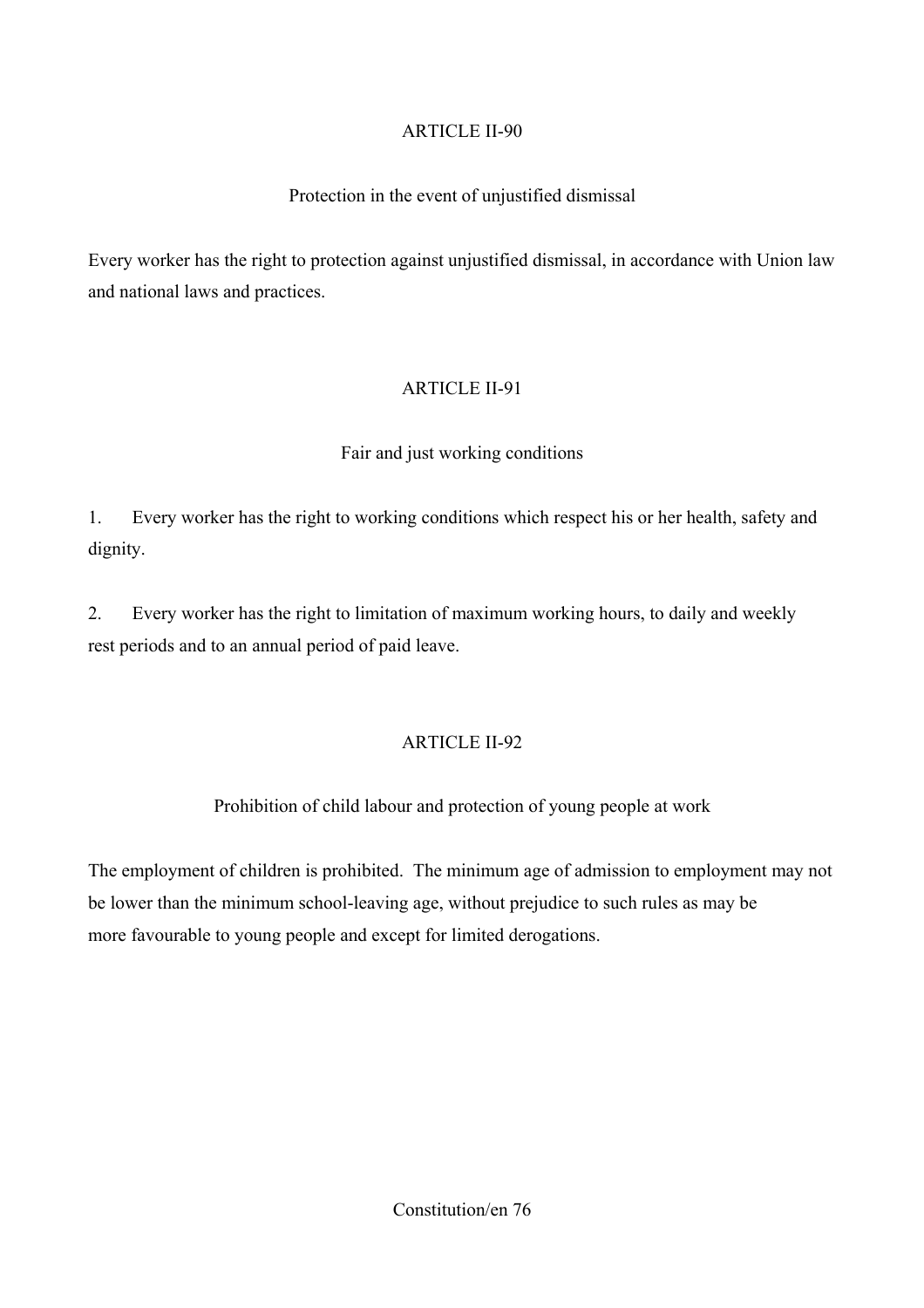Young people admitted to work must have working conditions appropriate to their age and be protected against economic exploitation and any work likely to harm their safety, health or physical, mental, moral or social development or to interfere with their education.

## ARTICLE II-93

# Family and professional life

1. The family shall enjoy legal, economic and social protection.

2. To reconcile family and professional life, everyone shall have the right to protection from dismissal for a reason connected with maternity and the right to paid maternity leave and to parental leave following the birth or adoption of a child.

# ARTICLE II-94

## Social security and social assistance

1. The Union recognises and respects the entitlement to social security benefits and social services providing protection in cases such as maternity, illness, industrial accidents, dependency or old age, and in the case of loss of employment, in accordance with the rules laid down by Union law and national laws and practices.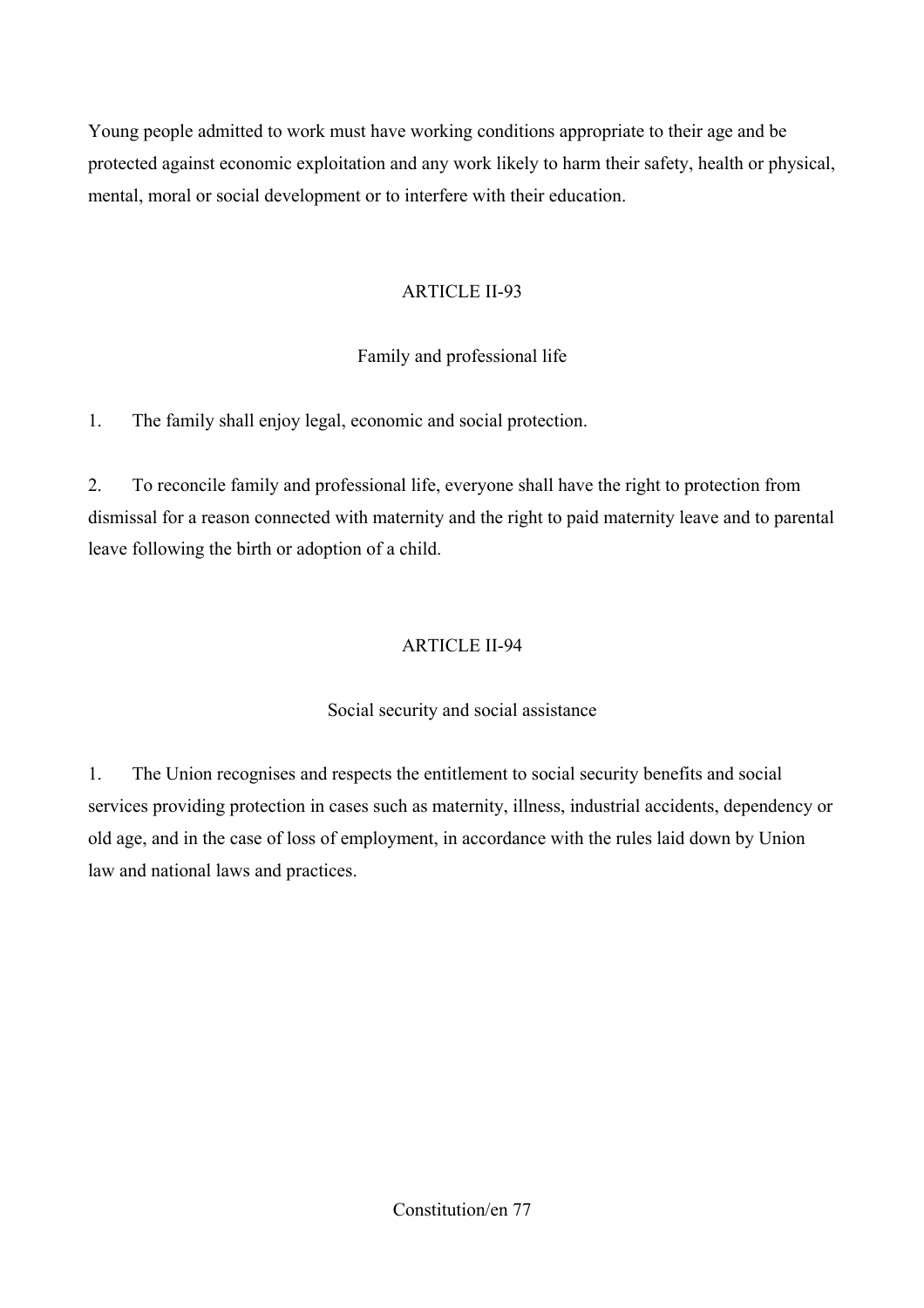2. Everyone residing and moving legally within the European Union is entitled to social security benefits and social advantages in accordance with Union law and national laws and practices.

3. In order to combat social exclusion and poverty, the Union recognises and respects the right to social and housing assistance so as to ensure a decent existence for all those who lack sufficient resources, in accordance with the rules laid down by Union law and national laws and practices.

#### ARTICLE II-95

## Health care

Everyone has the right of access to preventive health care and the right to benefit from medical treatment under the conditions established by national laws and practices. A high level of human health protection shall be ensured in the definition and implementation of all Union policies and activities.

#### ARTICLE II-96

#### Access to services of general economic interest

The Union recognises and respects access to services of general economic interest as provided for in national laws and practices, in accordance with the Constitution, in order to promote the social and territorial cohesion of the Union.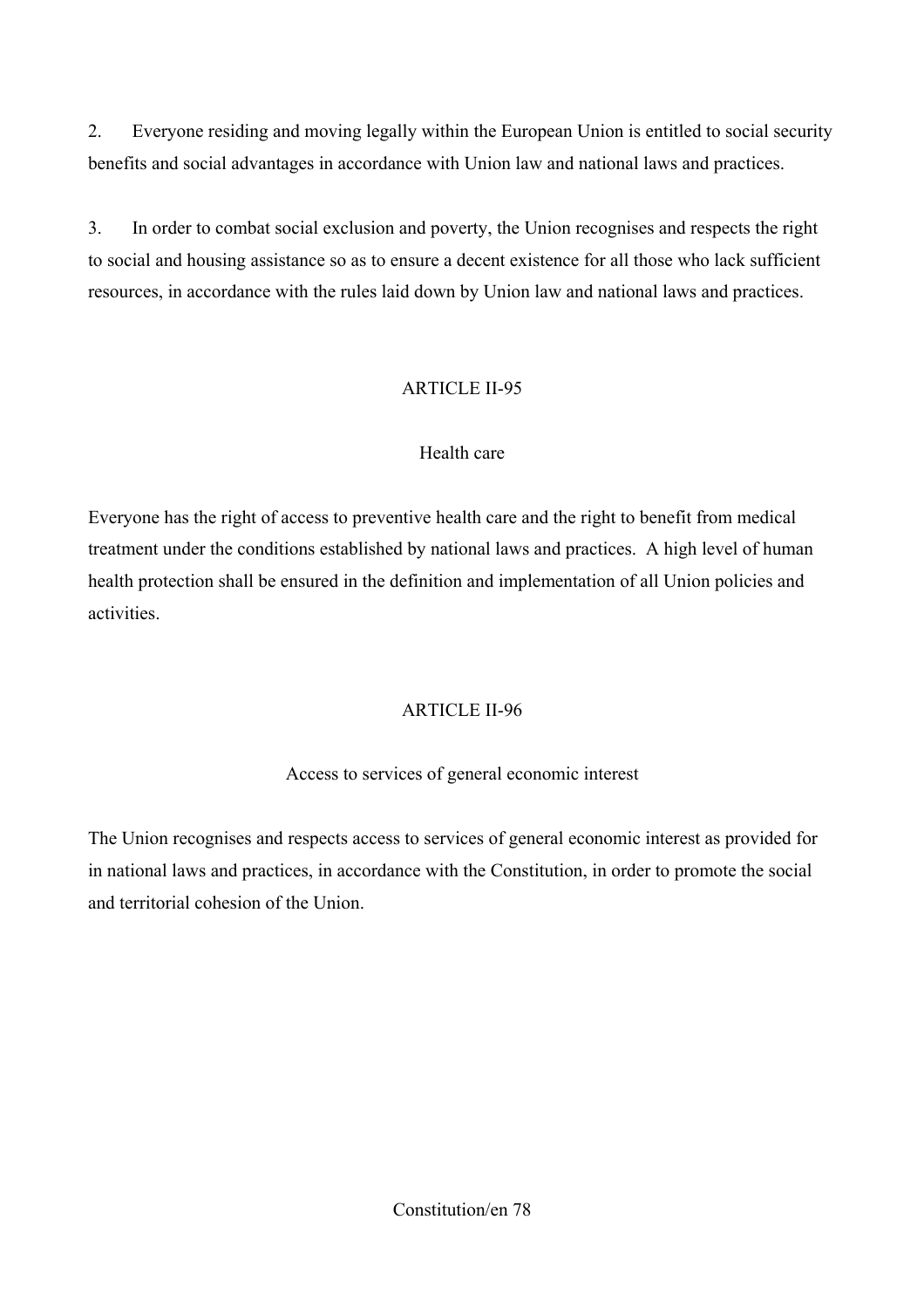#### Environmental protection

A high level of environmental protection and the improvement of the quality of the environment must be integrated into the policies of the Union and ensured in accordance with the principle of sustainable development.

#### ARTICLE II-98

#### Consumer protection

Union policies shall ensure a high level of consumer protection.

## TITLE V

#### CITIZENS' RIGHTS

#### ARTICLE II-99

Right to vote and to stand as a candidate at elections to the European Parliament

1. Every citizen of the Union has the right to vote and to stand as a candidate at elections to the European Parliament in the Member State in which he or she resides, under the same conditions as nationals of that State.

2. Members of the European Parliament shall be elected by direct universal suffrage in a free and secret ballot.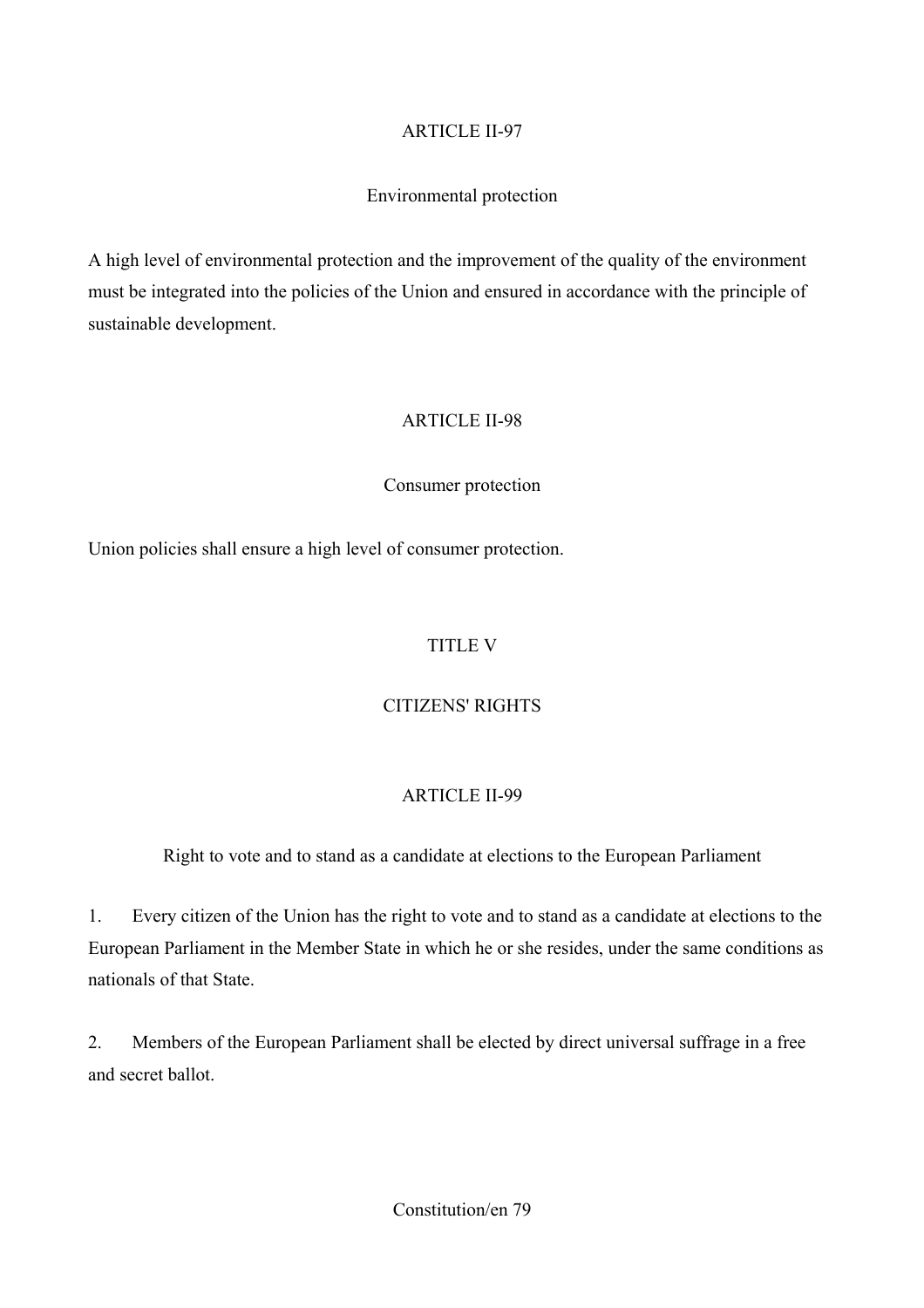#### Right to vote and to stand as a candidate at municipal elections

Every citizen of the Union has the right to vote and to stand as a candidate at municipal elections in the Member State in which he or she resides under the same conditions as nationals of that State.

#### ARTICLE II-101

#### Right to good administration

1. Every person has the right to have his or her affairs handled impartially, fairly and within a reasonable time by the institutions, bodies, offices and agencies of the Union.

- 2. This right includes:
- (a) the right of every person to be heard, before any individual measure which would affect him or her adversely is taken;
- (b) the right of every person to have access to his or her file, while respecting the legitimate interests of confidentiality and of professional and business secrecy;
- (c) the obligation of the administration to give reasons for its decisions.

3. Every person has the right to have the Union make good any damage caused by its institutions or by its servants in the performance of their duties, in accordance with the general principles common to the laws of the Member States.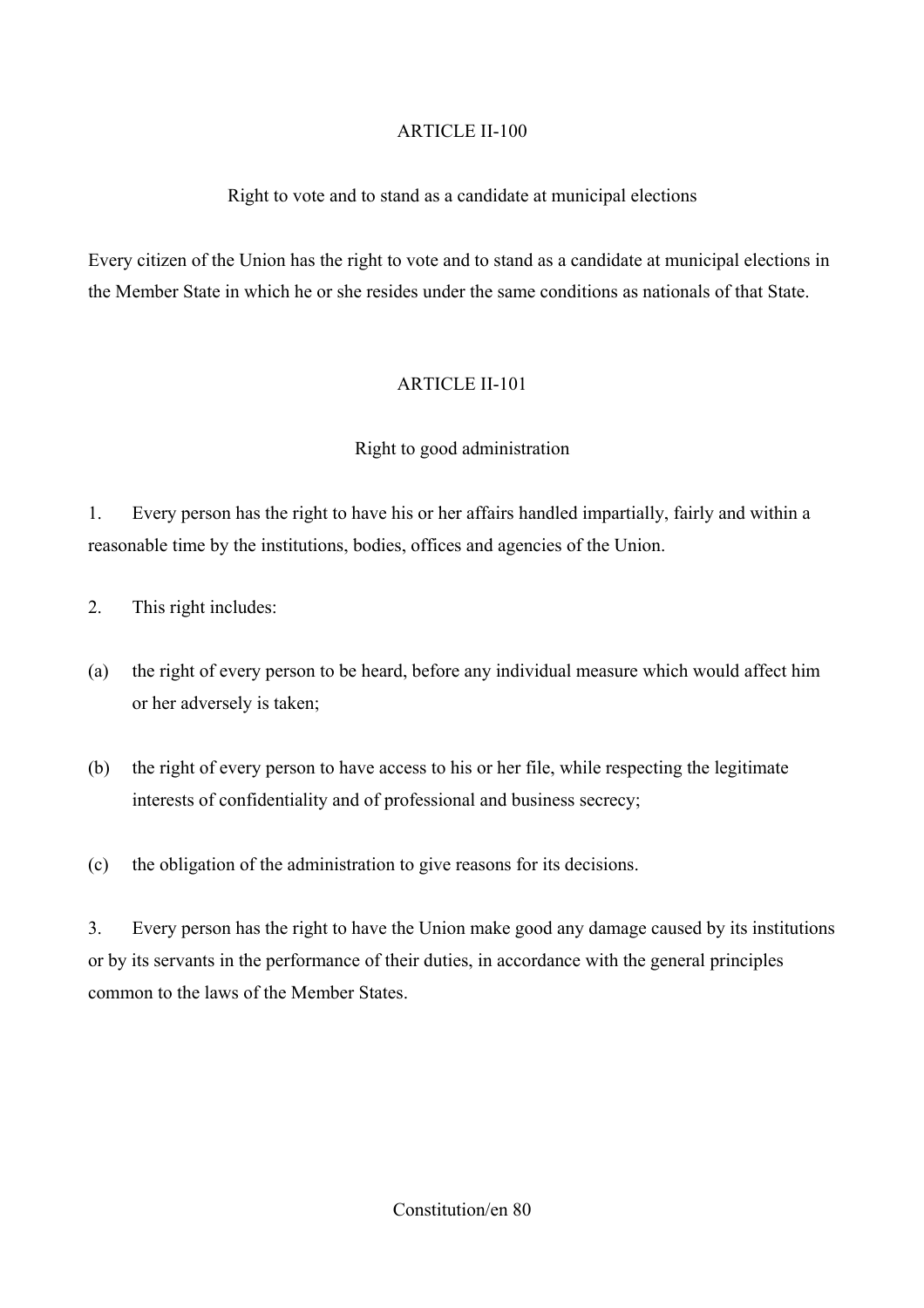4. Every person may write to the institutions of the Union in one of the languages of the Constitution and must have an answer in the same language.

## ARTICLE II-102

## Right of access to documents

Any citizen of the Union, and any natural or legal person residing or having its registered office in a Member State, has a right of access to documents of the institutions, bodies, offices and agencies of the Union, whatever their medium.

## ARTICLE II-103

# European Ombudsman

Any citizen of the Union and any natural or legal person residing or having its registered office in a Member State has the right to refer to the European Ombudsman cases of maladministration in the activities of the institutions, bodies, offices or agencies of the Union, with the exception of the Court of Justice of the European Union acting in its judicial role.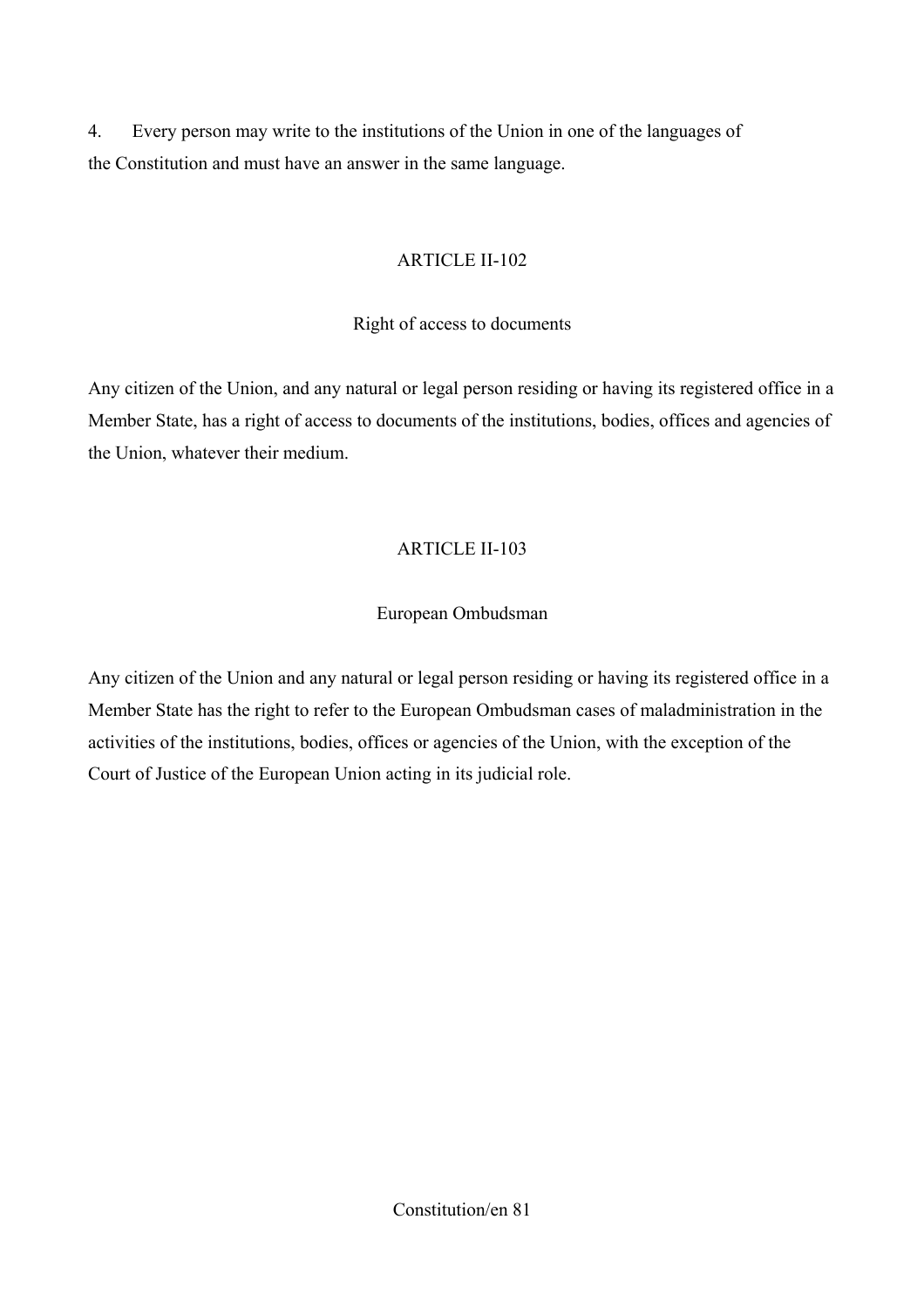## Right to petition

Any citizen of the Union and any natural or legal person residing or having its registered office in a Member State has the right to petition the European Parliament.

## ARTICLE II-105

#### Freedom of movement and of residence

1. Every citizen of the Union has the right to move and reside freely within the territory of the Member States.

2. Freedom of movement and residence may be granted, in accordance with the Constitution, to nationals of third countries legally resident in the territory of a Member State.

#### ARTICLE II-106

#### Diplomatic and consular protection

Every citizen of the Union shall, in the territory of a third country in which the Member State of which he or she is a national is not represented, be entitled to protection by the diplomatic or consular authorities of any Member State, on the same conditions as the nationals of that Member State.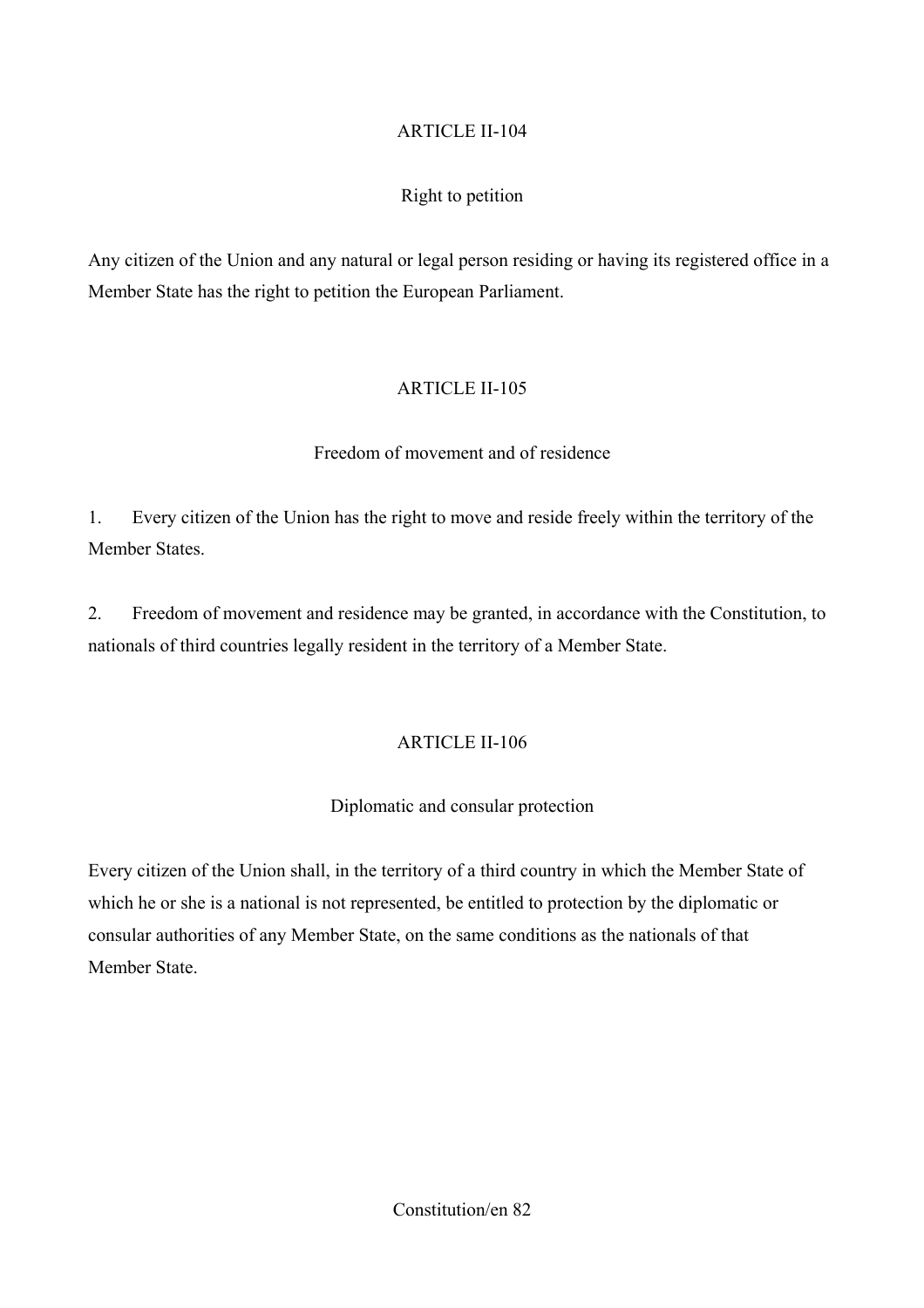## TITLE VI

# **JUSTICE**

# ARTICLE II-107

# Right to an effective remedy and to a fair trial

Everyone whose rights and freedoms guaranteed by the law of the Union are violated has the right to an effective remedy before a tribunal in compliance with the conditions laid down in this Article.

Everyone is entitled to a fair and public hearing within a reasonable time by an independent and impartial tribunal previously established by law. Everyone shall have the possibility of being advised, defended and represented.

Legal aid shall be made available to those who lack sufficient resources insofar as such aid is necessary to ensure effective access to justice.

# ARTICLE II-108

# Presumption of innocence and right of defence

1. Everyone who has been charged shall be presumed innocent until proved guilty according to law.

2. Respect for the rights of the defence of anyone who has been charged shall be guaranteed.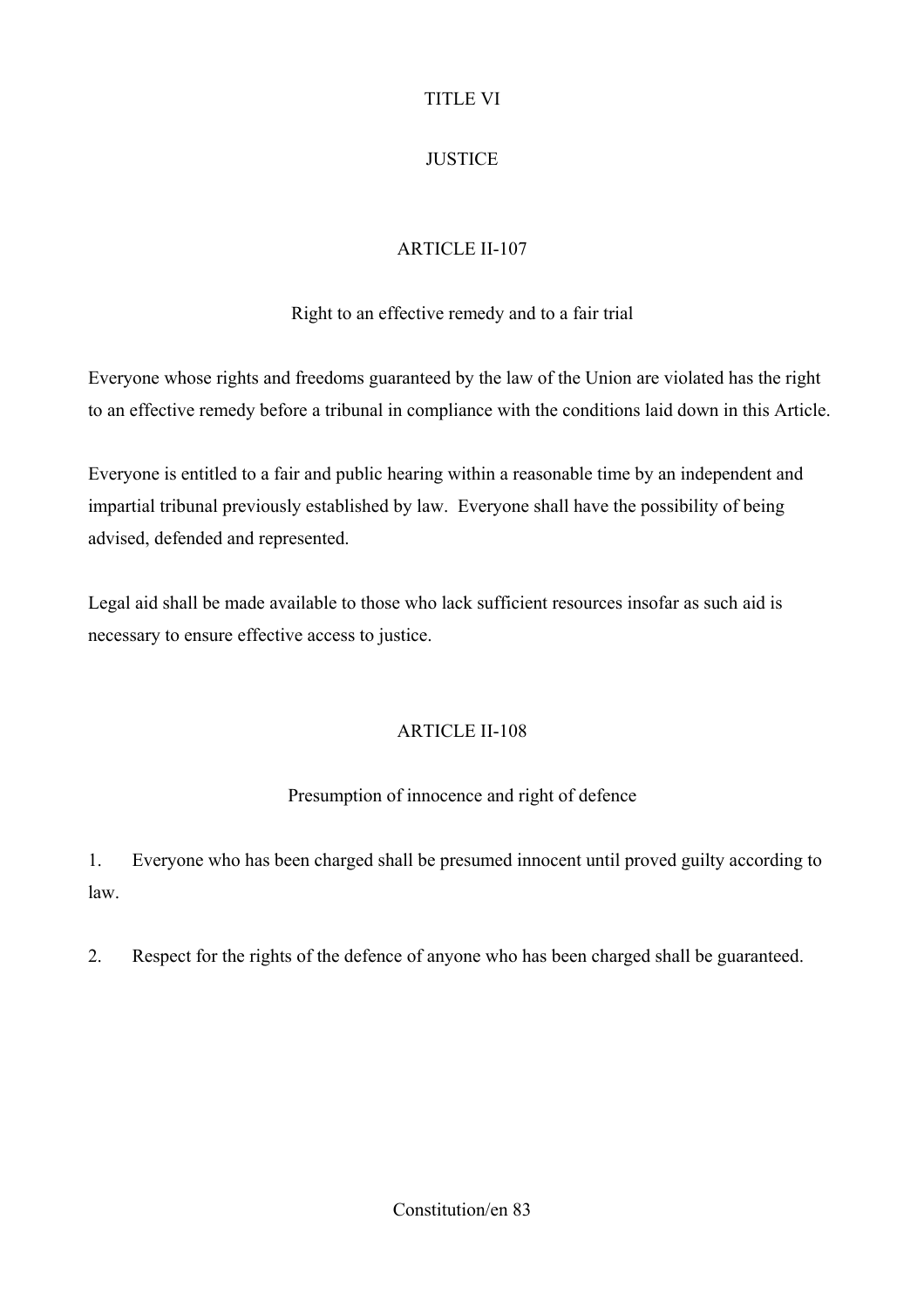## Principles of legality and proportionality of criminal offences and penalties

1. No one shall be held guilty of any criminal offence on account of any act or omission which did not constitute a criminal offence under national law or international law at the time when it was committed. Nor shall a heavier penalty be imposed than that which was applicable at the time the criminal offence was committed. If, subsequent to the commission of a criminal offence, the law provides for a lighter penalty, that penalty shall be applicable.

2. This Article shall not prejudice the trial and punishment of any person for any act or omission which, at the time when it was committed, was criminal according to the general principles recognised by the community of nations.

3. The severity of penalties must not be disproportionate to the criminal offence.

## ARTICLE II-110

Right not to be tried or punished twice in criminal proceedings for the same criminal offence

No one shall be liable to be tried or punished again in criminal proceedings for an offence for which he or she has already been finally acquitted or convicted within the Union in accordance with the law.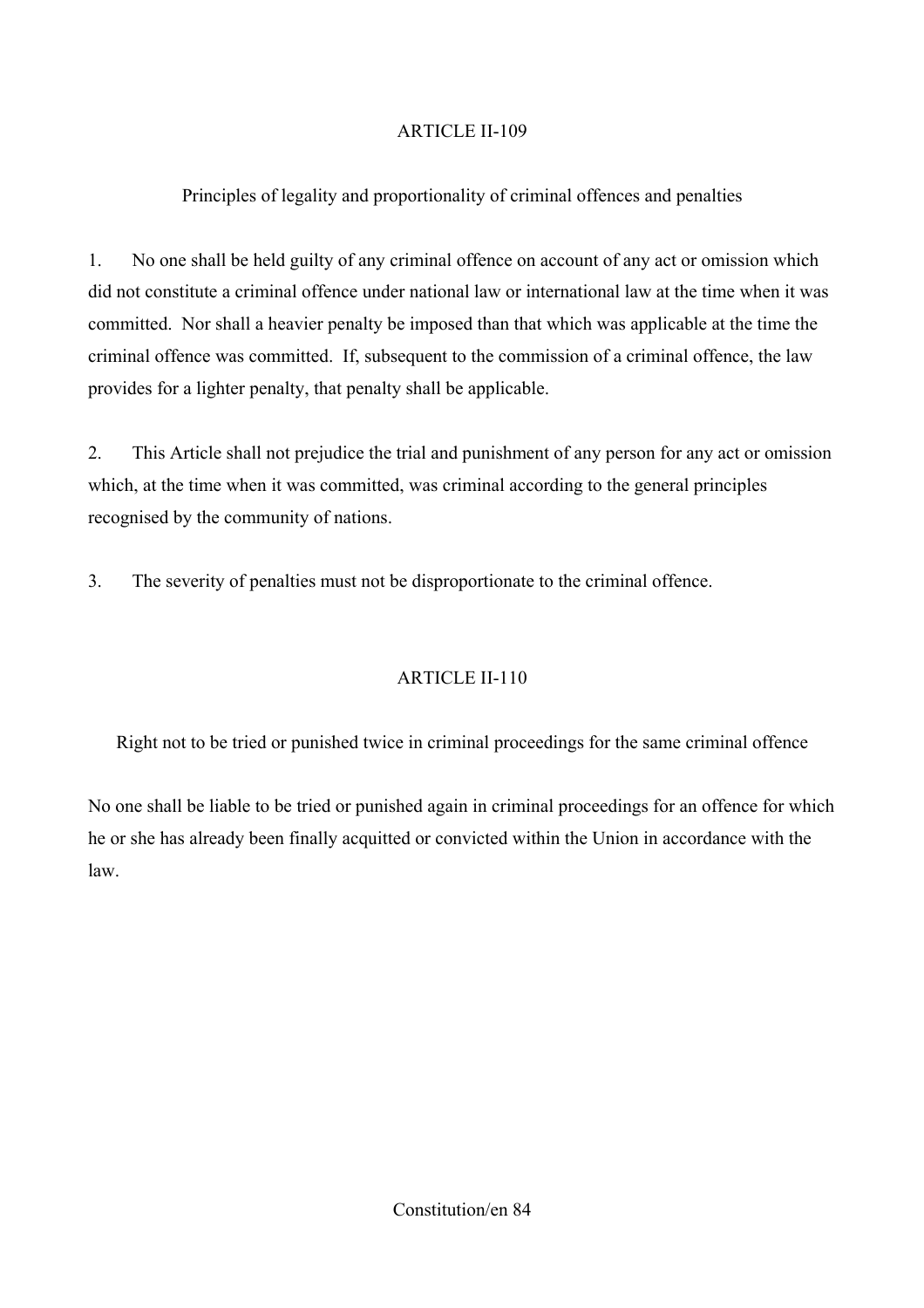## TITLE VII

# GENERAL PROVISIONS GOVERNING THE INTERPRETATION AND APPLICATION OF THE CHARTER

## ARTICLE II-111

# Field of application

1. The provisions of this Charter are addressed to the institutions, bodies, offices and agencies of the Union with due regard for the principle of subsidiarity and to the Member States only when they are implementing Union law. They shall therefore respect the rights, observe the principles and promote the application thereof in accordance with their respective powers and respecting the limits of the powers of the Union as conferred on it in the other Parts of the Constitution.

2. This Charter does not extend the field of application of Union law beyond the powers of the Union or establish any new power or task for the Union, or modify powers and tasks defined in the other Parts of the Constitution.

## ARTICLE II-112

## Scope and interpretation of rights and principles

1. Any limitation on the exercise of the rights and freedoms recognised by this Charter must be provided for by law and respect the essence of those rights and freedoms. Subject to the principle of proportionality, limitations may be made only if they are necessary and genuinely meet objectives of general interest recognised by the Union or the need to protect the rights and freedoms of others.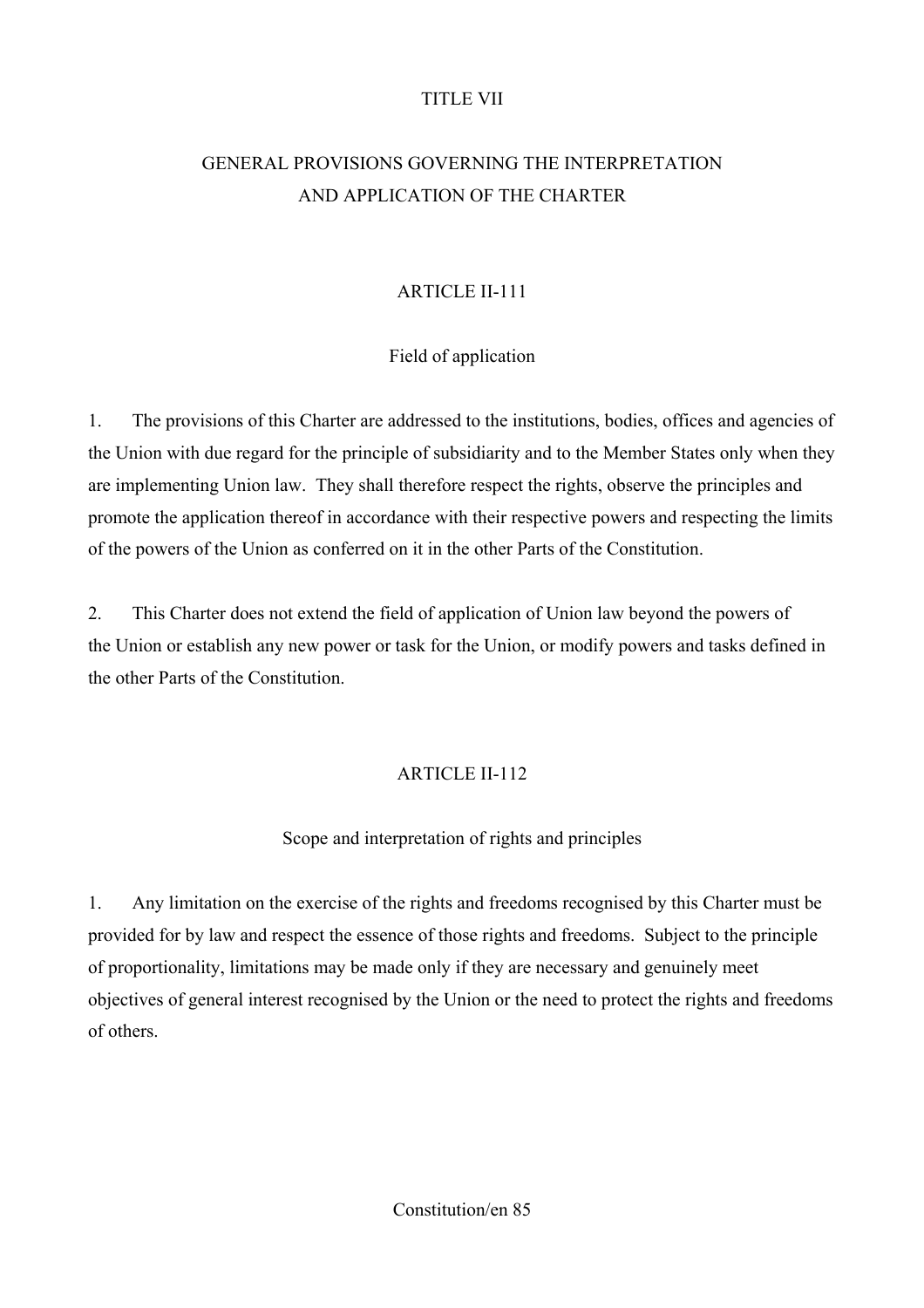2. Rights recognised by this Charter for which provision is made in other Parts of the Constitution shall be exercised under the conditions and within the limits defined by these relevant Parts.

3. Insofar as this Charter contains rights which correspond to rights guaranteed by the Convention for the Protection of Human Rights and Fundamental Freedoms, the meaning and scope of those rights shall be the same as those laid down by the said Convention. This provision shall not prevent Union law providing more extensive protection.

4. Insofar as this Charter recognises fundamental rights as they result from the constitutional traditions common to the Member States, those rights shall be interpreted in harmony with those traditions.

5. The provisions of this Charter which contain principles may be implemented by legislative and executive acts taken by institutions, bodies, offices and agencies of the Union, and by acts of Member States when they are implementing Union law, in the exercise of their respective powers. They shall be judicially cognisable only in the interpretation of such acts and in the ruling on their legality.

6. Full account shall be taken of national laws and practices as specified in this Charter.

7. The explanations drawn up as a way of providing guidance in the interpretation of the Charter of Fundamental Rights shall be given due regard by the courts of the Union and of the Member States.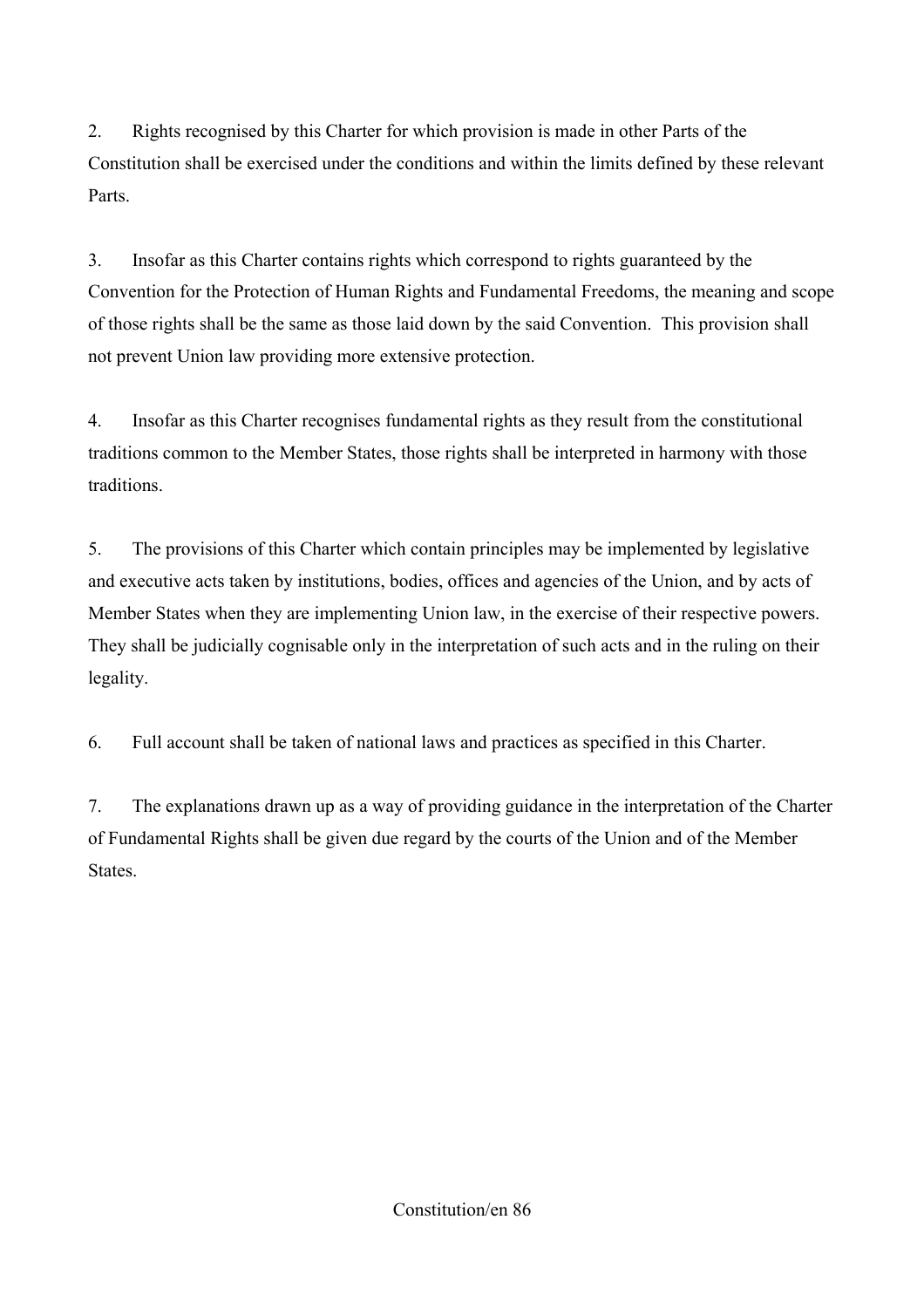## Level of protection

Nothing in this Charter shall be interpreted as restricting or adversely affecting human rights and fundamental freedoms as recognised, in their respective fields of application, by Union law and international law and by international agreements to which the Union or all the Member States are party, including the European Convention for the Protection of Human Rights and Fundamental Freedoms, and by the Member States' constitutions.

## ARTICLE II-114

## Prohibition of abuse of rights

Nothing in this Charter shall be interpreted as implying any right to engage in any activity or to perform any act aimed at the destruction of any of the rights and freedoms recognised in this Charter or at their limitation to a greater extent than is provided for herein.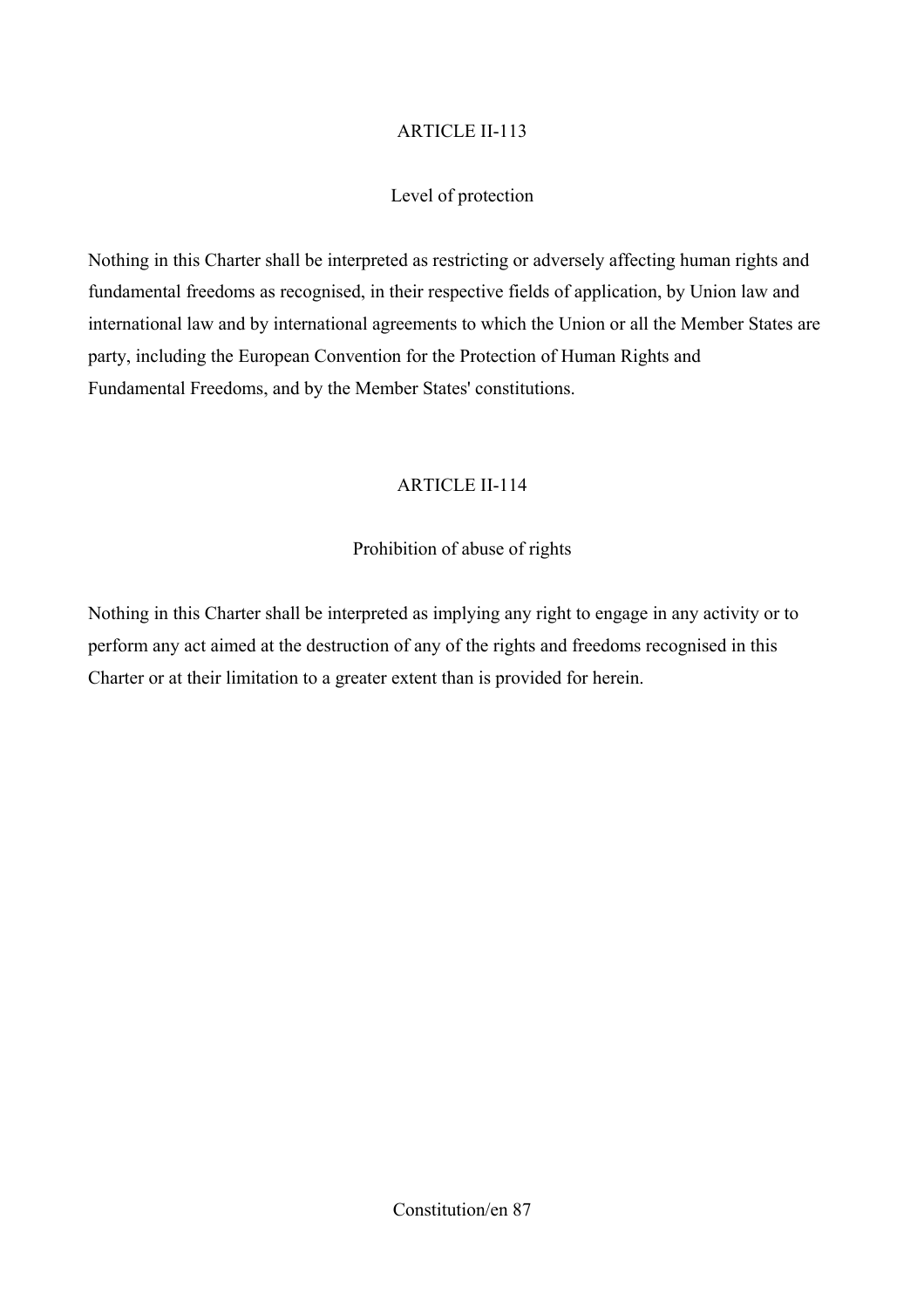## PART III

## THE POLICIES AND FUNCTIONING OF THE UNION

## TITLE I

#### PROVISIONS OF GENERAL APPLICATION

#### ARTICLE III-115

The Union shall ensure consistency between the policies and activities referred to in this Part, taking all of its objectives into account and in accordance with the principle of conferral of powers.

#### ARTICLE III-116

In all the activities referred to in this Part, the Union shall aim to eliminate inequalities, and to promote equality, between women and men.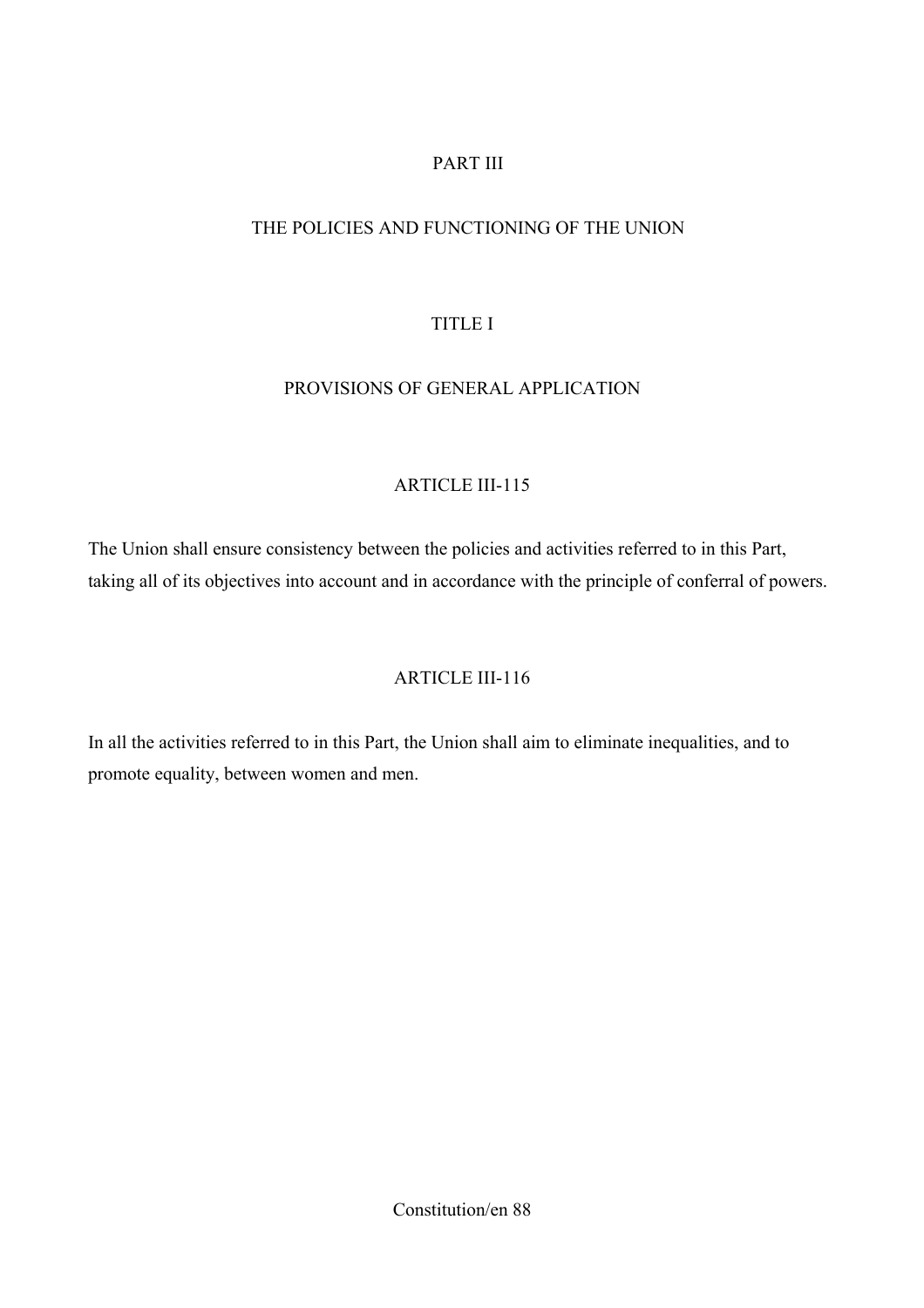In defining and implementing the policies and actions referred to in this Part, the Union shall take into account requirements linked to the promotion of a high level of employment, the guarantee of adequate social protection, the fight against social exclusion, and a high level of education, training and protection of human health.

#### ARTICLE III-118

In defining and implementing the policies and activities referred to in this Part, the Union shall aim to combat discrimination based on sex, racial or ethnic origin, religion or belief, disability, age or sexual orientation.

#### ARTICLE III-119

Environmental protection requirements must be integrated into the definition and implementation of the policies and activities referred to in this Part, in particular with a view to promoting sustainable development.

#### ARTICLE III-120

Consumer protection requirements shall be taken into account in defining and implementing other Union policies and activities.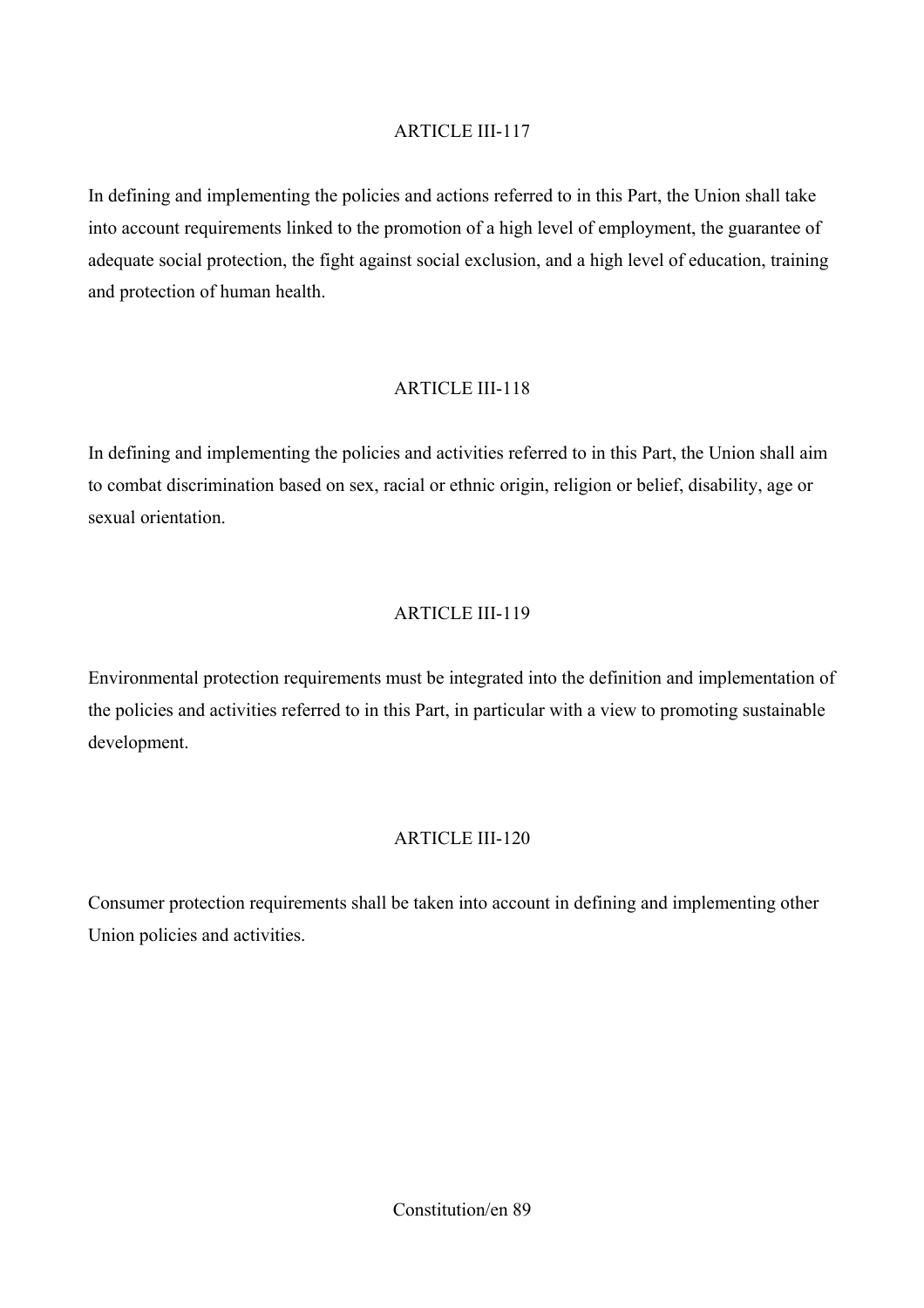In formulating and implementing the Union's agriculture, fisheries, transport, internal market, research and technological development and space policies, the Union and the Member States shall, since animals are sentient beings, pay full regard to the requirements of animal welfare, while respecting the legislative or administrative provisions and customs of Member States relating in particular to religious rites, cultural traditions and regional heritage.

#### ARTICLE III-122

Without prejudice to Articles I-5, III-166, III-167 and III-238, and given the place occupied by services of general economic interest as services to which all in the Union attribute value as well as their role in promoting its social and territorial cohesion, the Union and the Member States, each within their respective competences and within the scope of application of the Constitution, shall take care that such services operate on the basis of principles and conditions, in particular economic and financial conditions, which enable them to fulfil their missions. European laws shall establish these principles and set these conditions without prejudice to the competence of Member States, in compliance with the Constitution, to provide, to commission and to fund such services.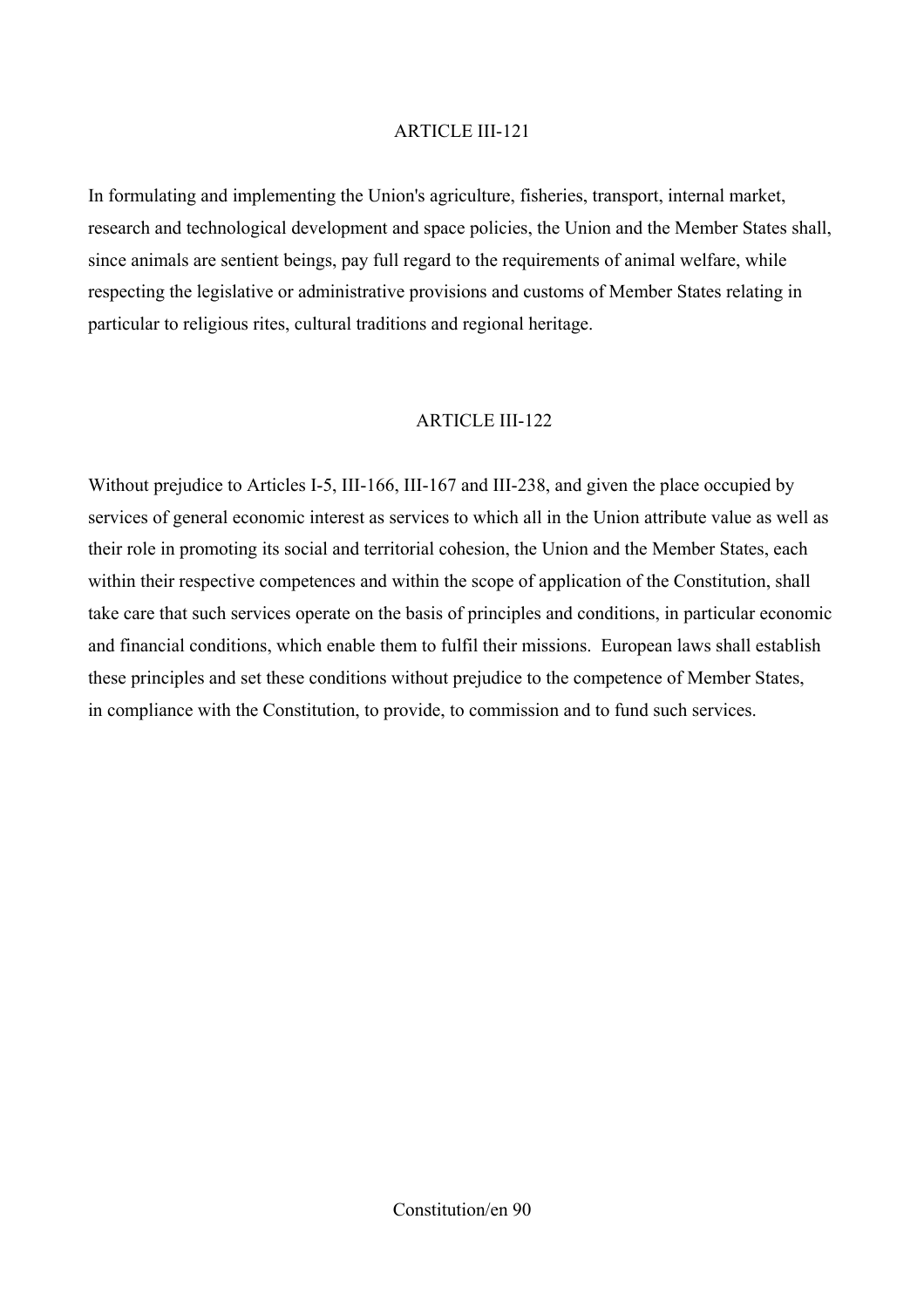#### TITLE II

#### NON-DISCRIMINATION AND CITIZENSHIP

#### ARTICLE III-123

European laws or framework laws may lay down rules to prohibit discrimination on grounds of nationality as referred to in Article I-4(2).

#### ARTICLE III-124

1. Without prejudice to the other provisions of the Constitution and within the limits of the powers assigned by it to the Union, a European law or framework law of the Council may establish the measures needed to combat discrimination based on sex, racial or ethnic origin, religion or belief, disability, age or sexual orientation. The Council shall act unanimously after obtaining the consent of the European Parliament.

2. By way of derogation from paragraph 1, European laws or framework laws may establish basic principles for Union incentive measures and define such measures, to support action taken by Member States in order to contribute to the achievement of the objectives referred to in paragraph 1, excluding any harmonisation of their laws and regulations.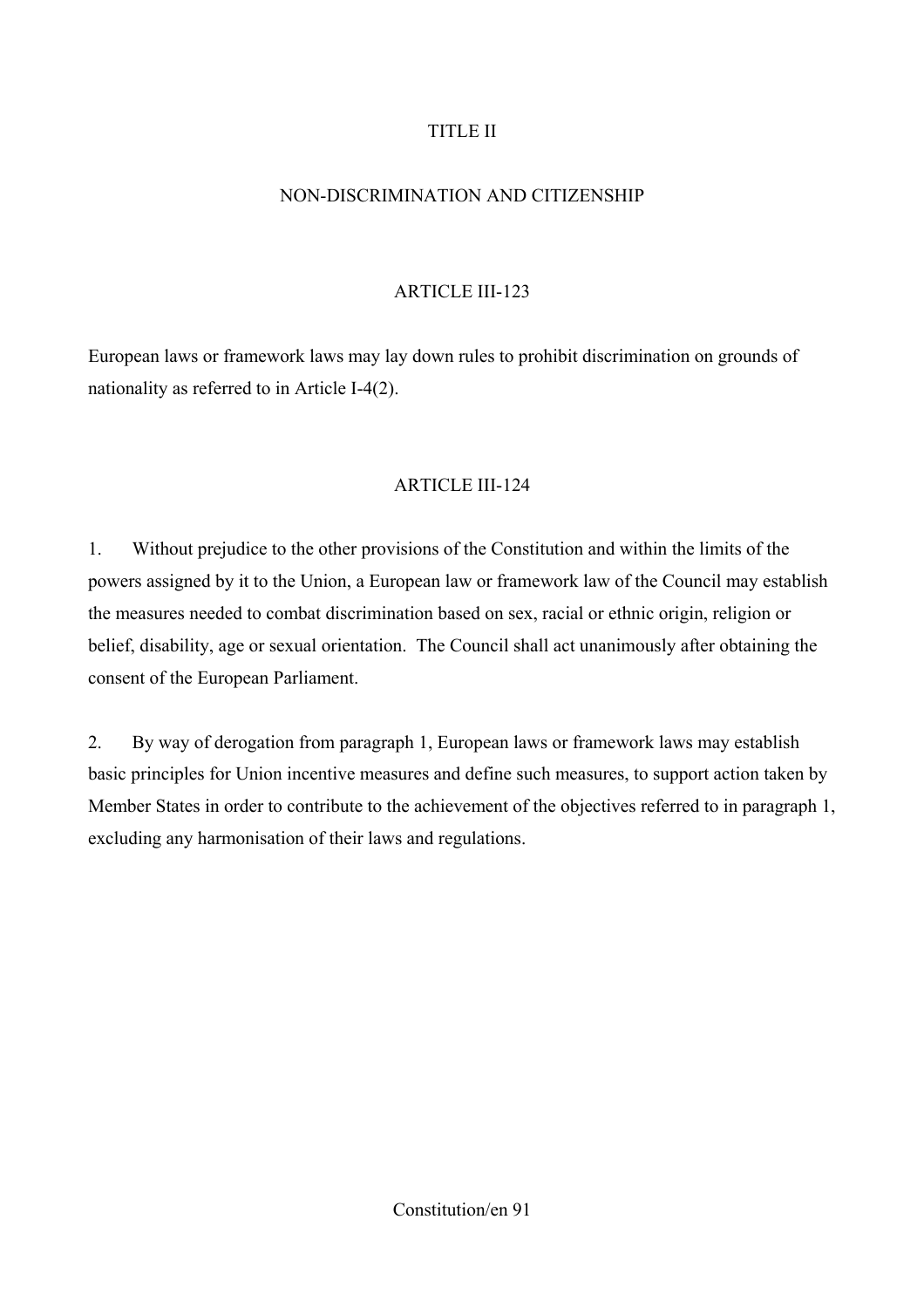1. If action by the Union should prove necessary to facilitate the exercise of the right, referred to in Article I-10(2)(a), of every citizen of the Union to move and reside freely and the Constitution has not provided the necessary powers, European laws or framework laws may establish measures for that purpose.

2. For the same purposes as those referred to in paragraph 1 and if the Constitution has not provided the necessary powers, a European law or framework law of the Council may establish measures concerning passports, identity cards, residence permits or any other such document and measures concerning social security or social protection. The Council shall act unanimously after consulting the European Parliament.

## ARTICLE III-126

A European law or framework law of the Council shall determine the detailed arrangements for exercising the right, referred to in Article I-10(2)(b), for every citizen of the Union to vote and to stand as a candidate in municipal elections and elections to the European Parliament in his or her Member State of residence without being a national of that State. The Council shall act unanimously after consulting the European Parliament. These arrangements may provide for derogations where warranted by problems specific to a Member State.

The right to vote and to stand as a candidate in elections to the European Parliament shall be exercised without prejudice to Article III-330(1) and the measures adopted for its implementation.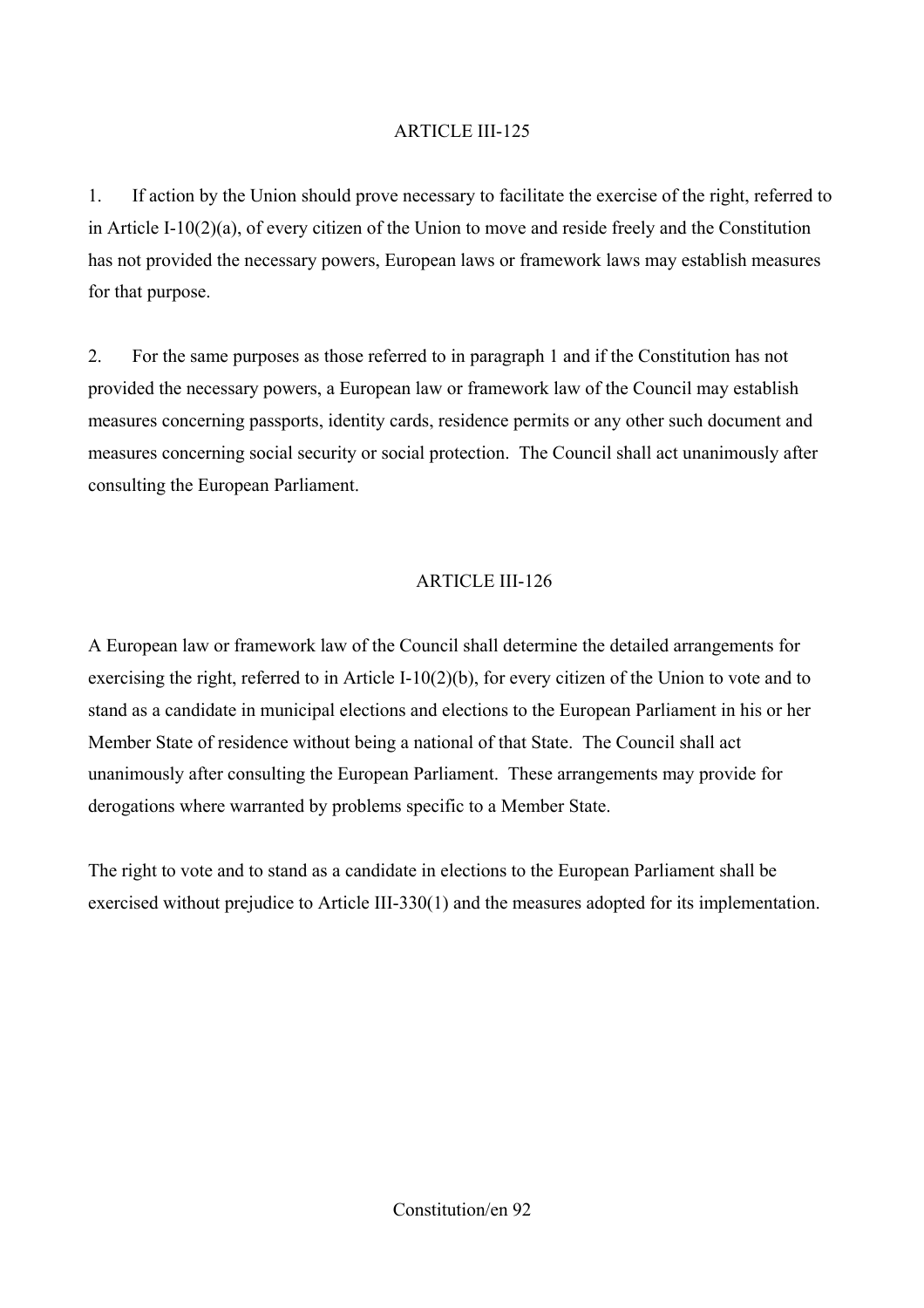Member States shall adopt the necessary provisions to secure diplomatic and consular protection of citizens of the Union in third countries, as referred to in Article I-10(2)(c).

Member States shall commence the international negotiations required to secure this protection.

A European law of the Council may establish the measures necessary to facilitate such protection. The Council shall act after consulting the European Parliament.

## ARTICLE III-128

The languages in which every citizen of the Union has the right to address the institutions or bodies under Article I-10(2)(d), and to have an answer, are those listed in Article IV-448(1). The institutions and bodies referred to in Article I-10(2)(d) are those listed in Articles I-19(1), second subparagraph, I-30, I-31 and I-32 and also the European Ombudsman.

#### ARTICLE III-129

The Commission shall report to the European Parliament, to the Council and to the Economic and Social Committee every three years on the application of Article I-10 and of this Title. This report shall take account of the development of the Union.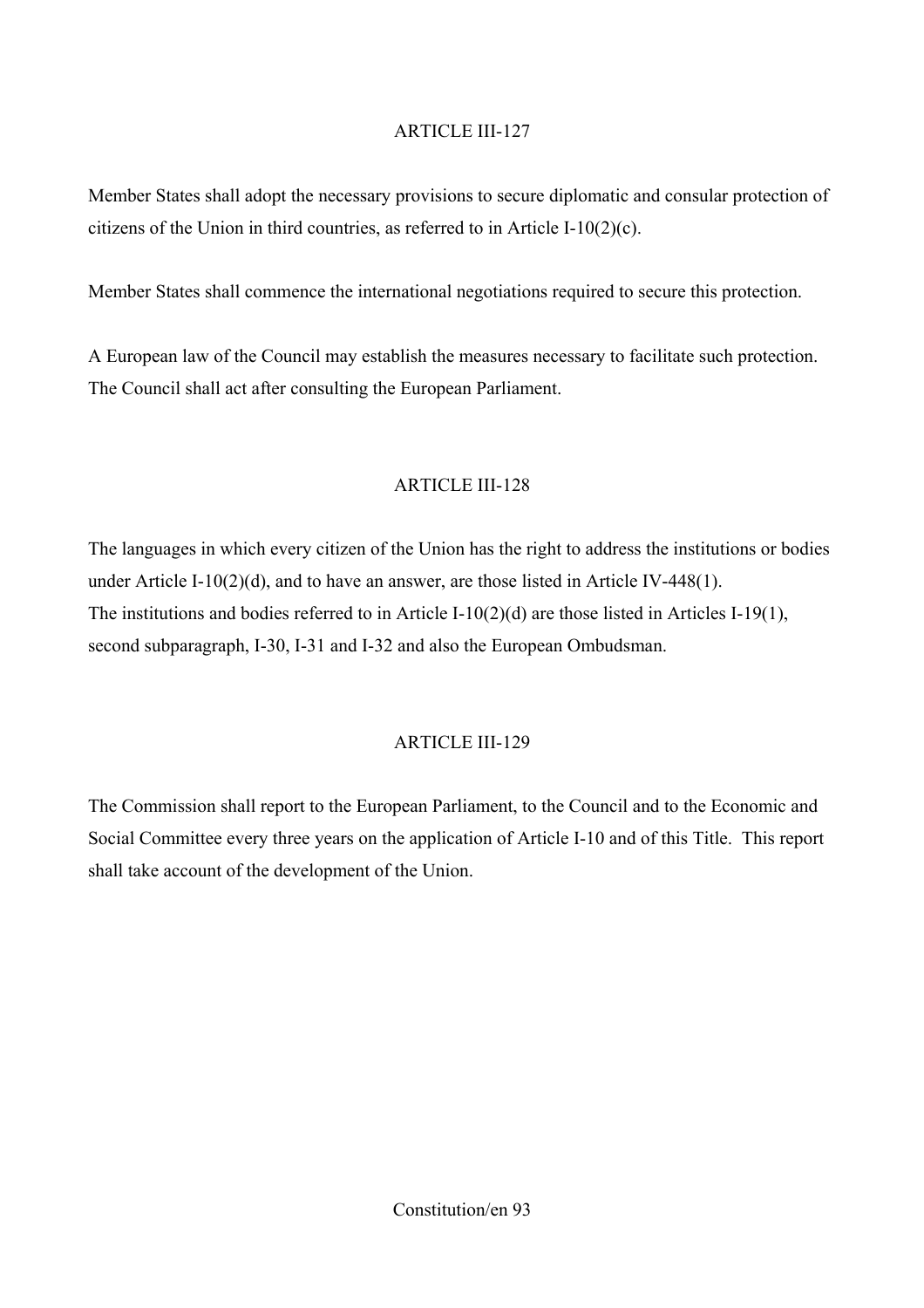On the basis of this report, and without prejudice to the other provisions of the Constitution, a European law or framework law of the Council may add to the rights laid down in Article I-10. The Council shall act unanimously after obtaining the consent of the European Parliament. The law or framework law concerned shall not enter into force until it is approved by the Member States in accordance with their respective constitutional requirements.

# TITLE III

## INTERNAL POLICIES AND ACTION

## CHAPTER I

# INTERNAL MARKET

## SECTION 1

## ESTABLISHMENT AND FUNCTIONING OF THE INTERNAL MARKET

## ARTICLE III-130

1. The Union shall adopt measures with the aim of establishing or ensuring the functioning of the internal market, in accordance with the relevant provisions of the Constitution.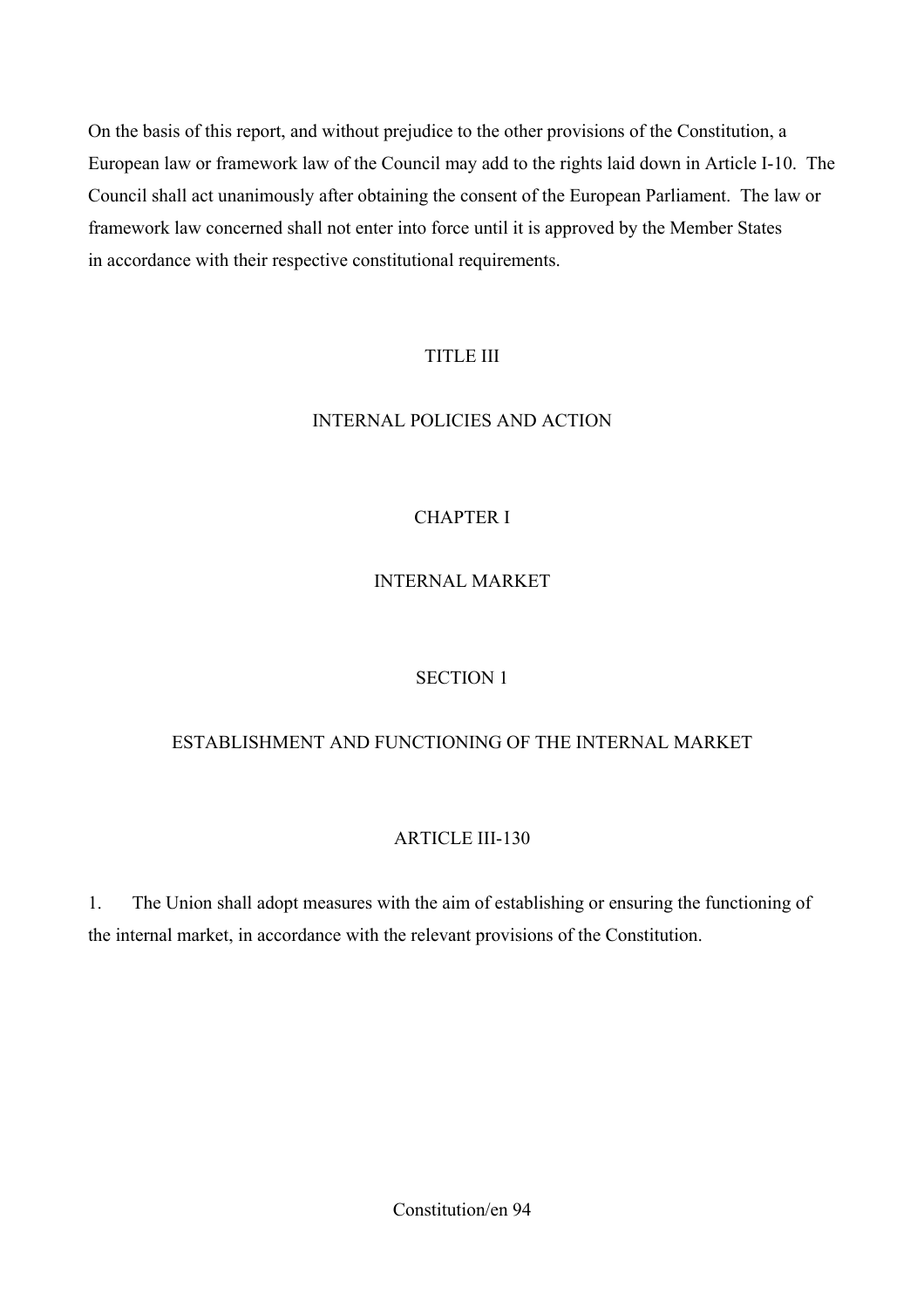2. The internal market shall comprise an area without internal frontiers in which the free movement of persons, services, goods and capital is ensured in accordance with the Constitution.

3. The Council, on a proposal from the Commission, shall adopt European regulations and decisions determining the guidelines and conditions necessary to ensure balanced progress in all the sectors concerned.

4. When drawing up its proposals for achieving the objectives set out in paragraphs 1 and 2, the Commission shall take into account the extent of the effort that certain economies showing differences in development will have to sustain for the establishment of the internal market and it may propose appropriate measures.

If these measures take the form of derogations, they must be of a temporary nature and must cause the least possible disturbance to the functioning of the internal market.

# ARTICLE III-131

Member States shall consult each other with a view to taking together the steps needed to prevent the functioning of the internal market being affected by measures which a Member State may be called upon to take in the event of serious internal disturbances affecting the maintenance of law and order, in the event of war, serious international tension constituting a threat of war, or in order to carry out obligations it has accepted for the purpose of maintaining peace and international security.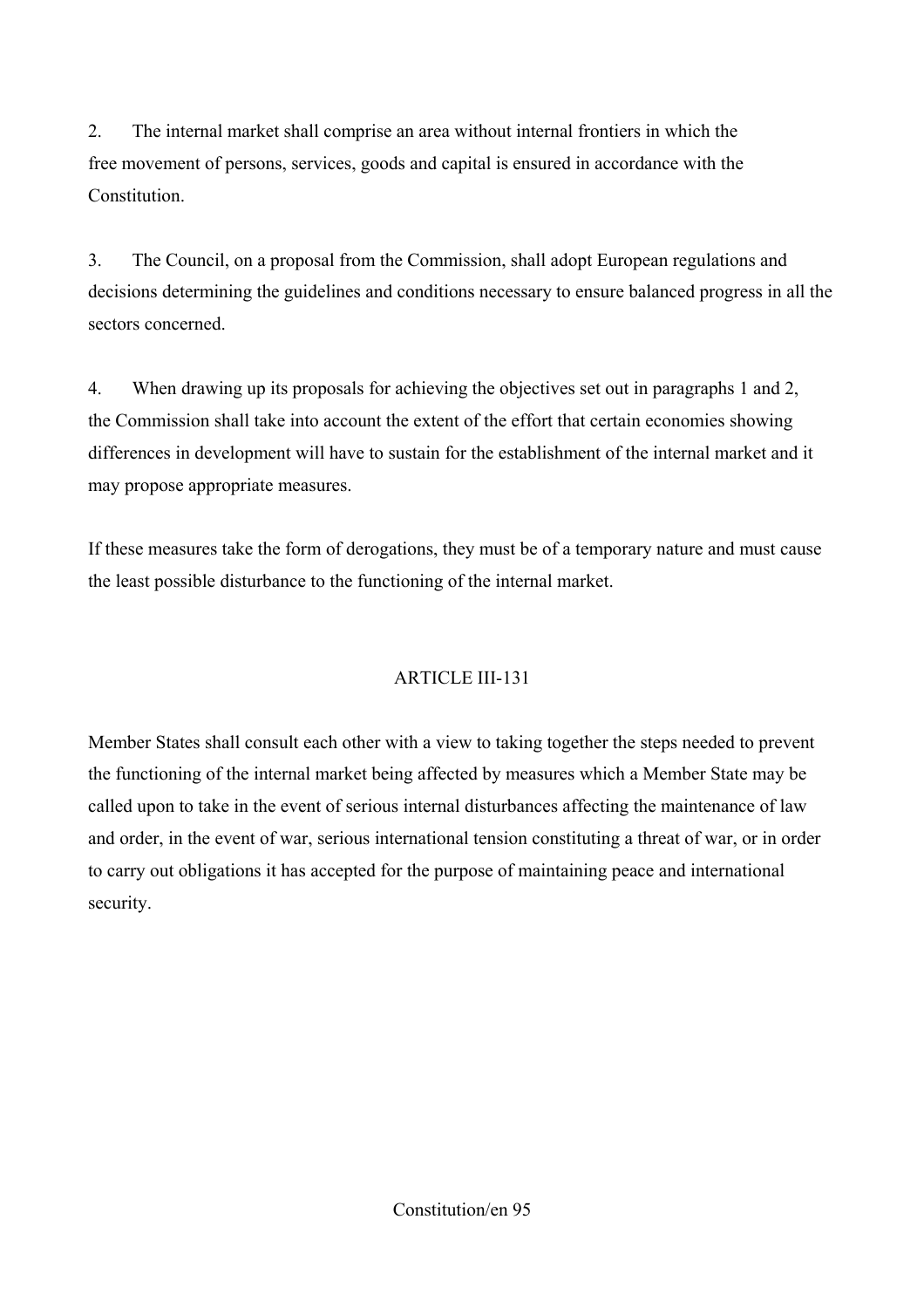If measures taken in the circumstances referred to in Articles III-131 and III-436 have the effect of distorting the conditions of competition in the internal market, the Commission shall, together with the Member State concerned, examine how these measures can be adjusted to the rules laid down in the Constitution.

By way of derogation from the procedure laid down in Articles III-360 and III-361, the Commission or any Member State may bring the matter directly before the Court of Justice if the Commission or Member State considers that another Member State is making improper use of the powers provided for in Articles III-131 and III-436. The Court of Justice shall give its ruling in camera.

## SECTION 2

## FREE MOVEMENT OF PERSONS AND SERVICES

Subsection 1

Workers

#### ARTICLE III-133

1. Workers shall have the right to move freely within the Union.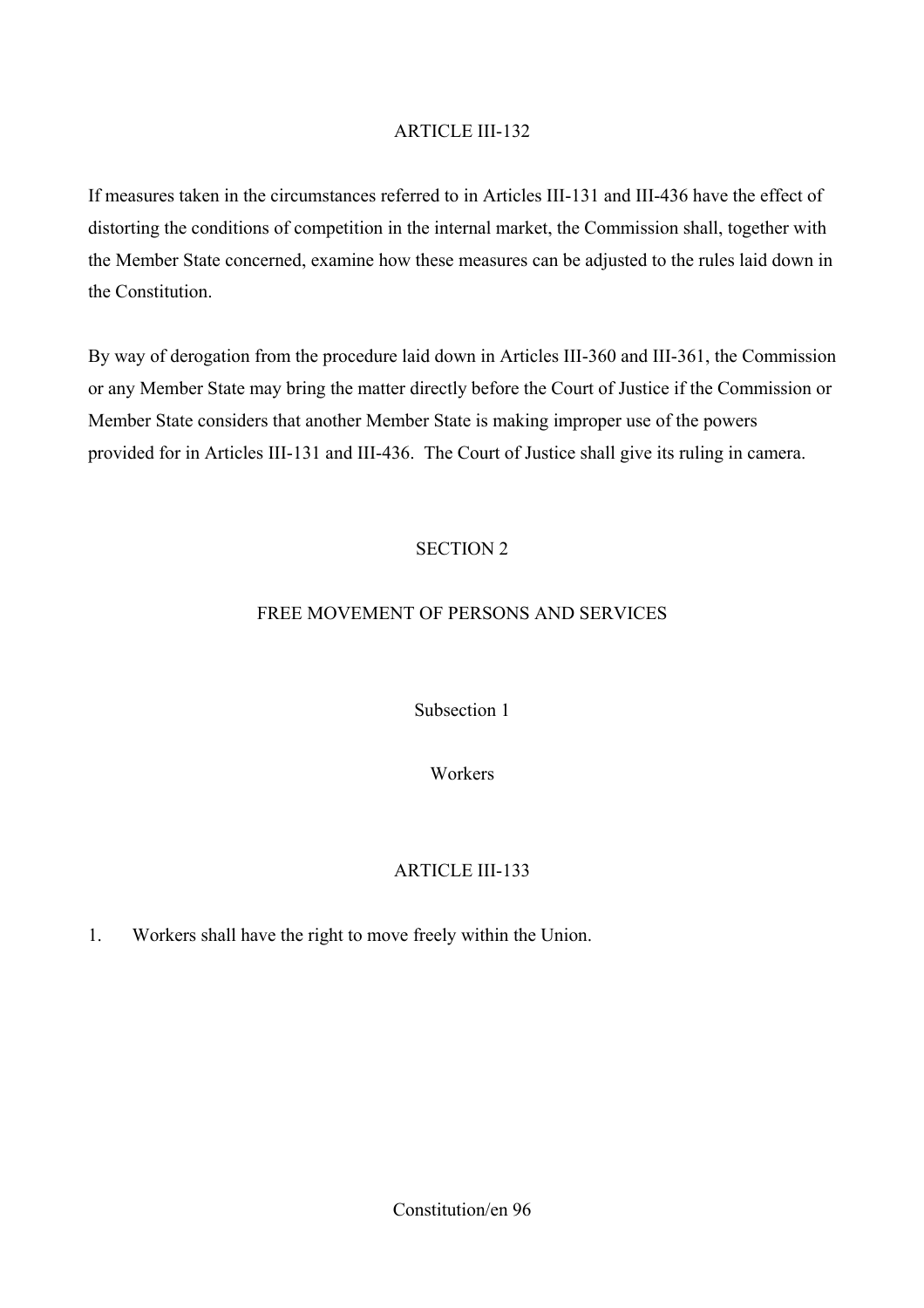2. Any discrimination based on nationality between workers of the Member States as regards employment, remuneration and other conditions of work and employment shall be prohibited.

3. Workers shall have the right, subject to limitations justified on grounds of public policy, public security or public health:

- (a) to accept offers of employment actually made;
- (b) to move freely within the territory of Member States for this purpose;
- (c) to stay in a Member State for the purpose of employment in accordance with the provisions governing the employment of nationals of that State laid down by law, regulation or administrative action;
- (d) to remain in the territory of a Member State after having been employed in that State, subject to conditions which shall be embodied in European regulations adopted by the **Commission**
- 4. This Article shall not apply to employment in the public service.

#### ARTICLE III-134

European laws or framework laws shall establish the measures needed to bring about freedom of movement for workers, as defined in Article III-133. They shall be adopted after consultation of the Economic and Social Committee.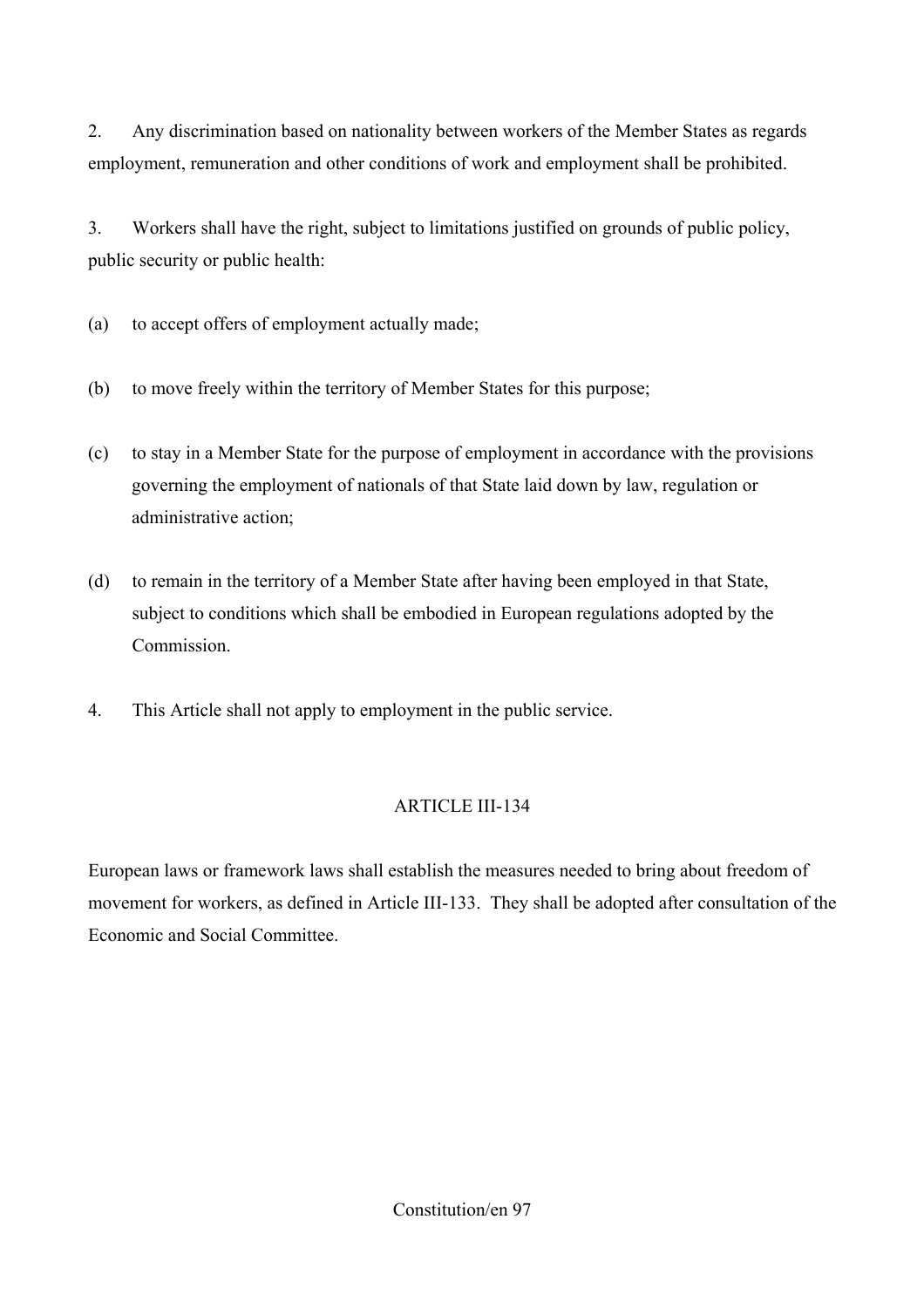Such European laws or framework laws shall aim, in particular, to:

- (a) ensure close cooperation between national employment services;
- (b) abolish those administrative procedures and practices and those qualifying periods in respect of eligibility for available employment, whether resulting from national legislation or from agreements previously concluded between Member States, the maintenance of which would form an obstacle to liberalisation of the movement of workers;
- (c) abolish all such qualifying periods and other restrictions provided for either under national legislation or under agreements previously concluded between Member States as impose on workers of other Member States conditions regarding the free choice of employment other than those imposed on workers of the State concerned;
- (d) set up appropriate machinery to bring offers of employment into touch with applications for employment and to facilitate the achievement of a balance between supply and demand in the employment market in such a way as to avoid serious threats to the standard of living and level of employment in the various regions and industries.

#### ARTICLE III-135

Member States shall, within the framework of a joint programme, encourage the exchange of young workers.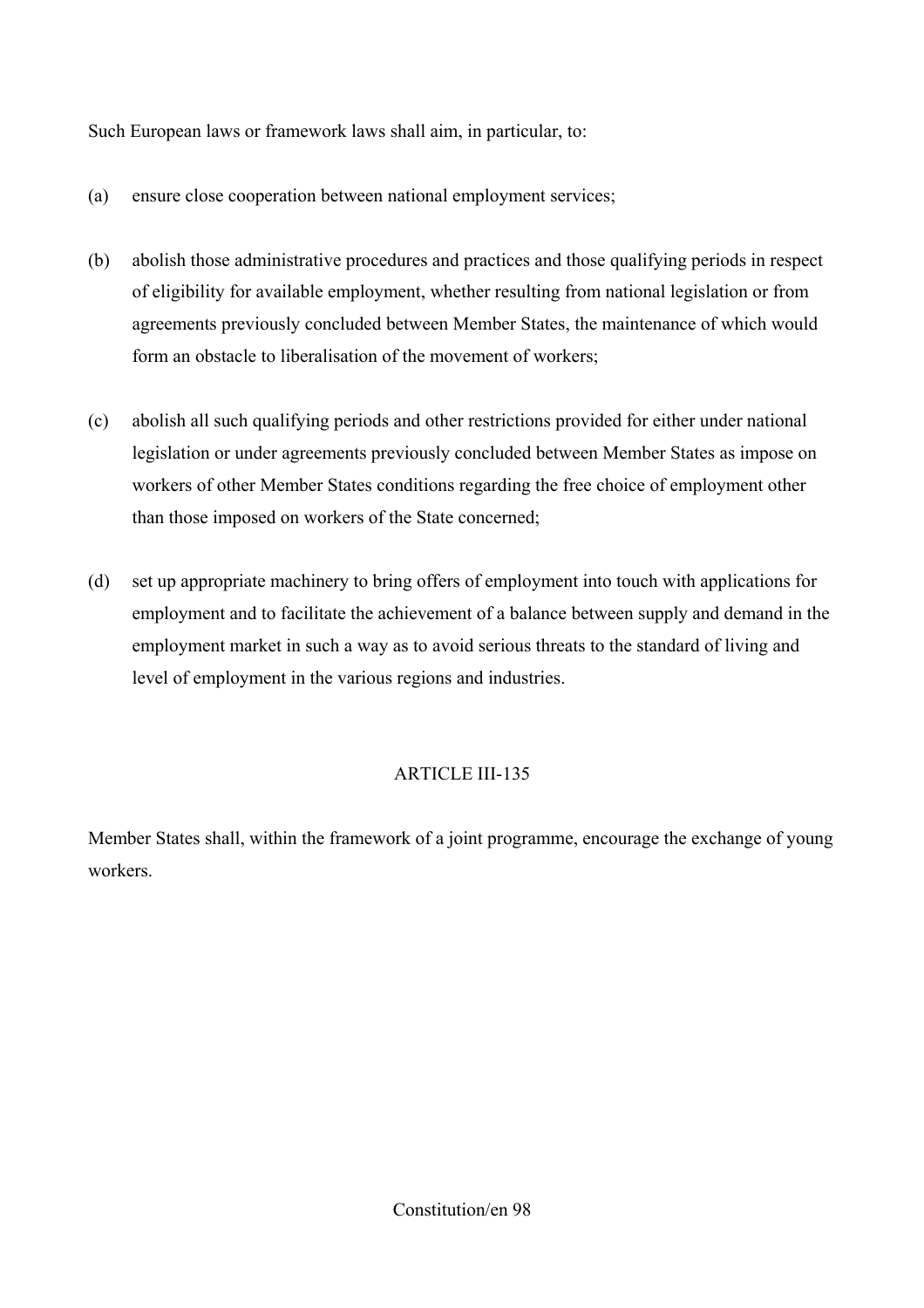1. In the field of social security, European laws or framework laws shall establish such measures as are necessary to bring about freedom of movement for workers by making arrangements to secure for employed and self-employed migrant workers and their dependants:

- (a) aggregation, for the purpose of acquiring and retaining the right to benefit and of calculating the amount of benefit, of all periods taken into account under the laws of the different countries;
- (b) payment of benefits to persons resident in the territories of Member States.

2. Where a member of the Council considers that a draft European law or framework law referred to in paragraph 1 would affect fundamental aspects of its social security system, including its scope, cost or financial structure, or would affect the financial balance of that system, it may request that the matter be referred to the European Council. In that case, the procedure referred to in Article III-396 shall be suspended. After discussion, the European Council shall, within four months of this suspension, either:

- (a) refer the draft back to the Council, which shall terminate the suspension of the procedure referred to in Article III-396, or
- (b) request the Commission to submit a new proposal; in that case, the act originally proposed shall be deemed not to have been adopted.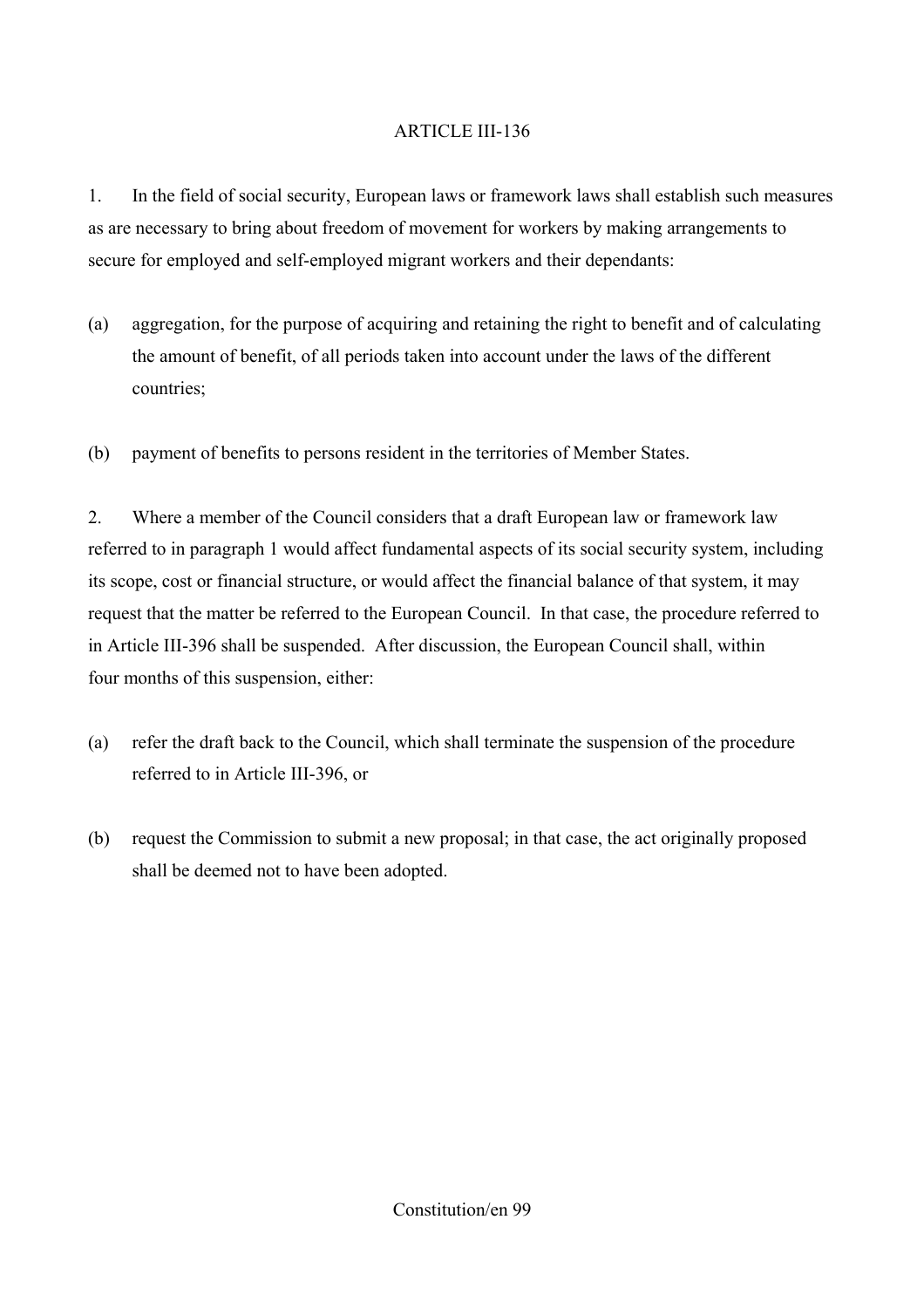Subsection 2

Freedom of establishment

## ARTICLE III-137

Within the framework of this Subsection, restrictions on the freedom of establishment of nationals of a Member State in the territory of another Member State shall be prohibited. Such prohibition shall also apply to restrictions on the setting-up of agencies, branches or subsidiaries by nationals of any Member State established in the territory of any Member State.

Nationals of a Member State shall have the right, in the territory of another Member State, to take up and pursue activities as self-employed persons and to set up and manage undertakings, in particular companies or firms within the meaning of the second paragraph of Article III-142, under the conditions laid down for its own nationals by the law of the Member State where such establishment is effected, subject to Section 4 relating to capital and payments.

## ARTICLE III-138

1. European framework laws shall establish measures to attain freedom of establishment as regards a particular activity. They shall be adopted after consultation of the Economic and Social Committee.

2. The European Parliament, the Council and the Commission shall carry out the duties devolving upon them under paragraph 1, in particular: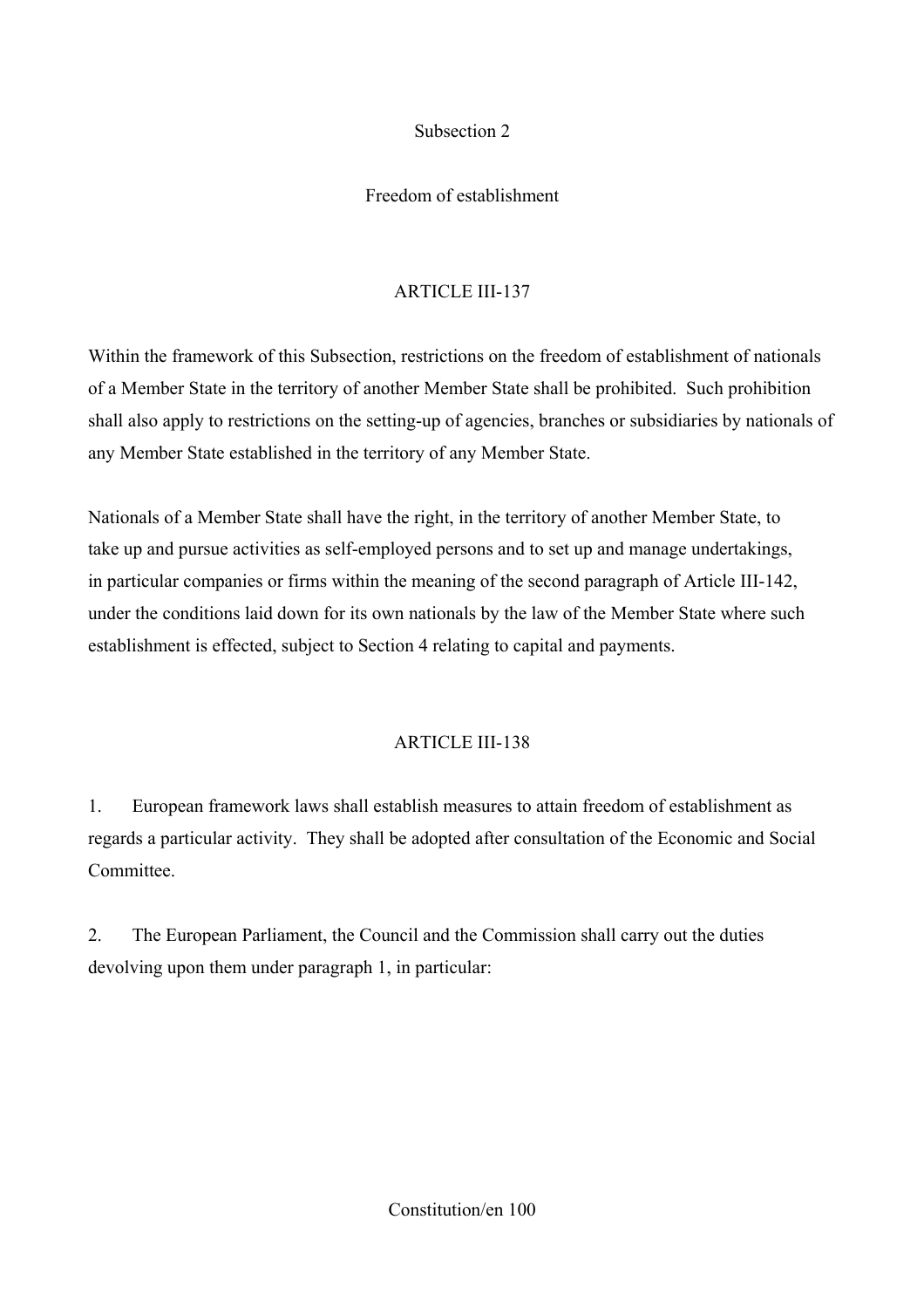- (a) by according, as a general rule, priority treatment to activities where freedom of establishment makes a particularly valuable contribution to the development of production and trade;
- (b) by ensuring close cooperation between the competent authorities in the Member States in order to ascertain the particular situation within the Union of the various activities concerned;
- (c) by abolishing those administrative procedures and practices, whether resulting from national legislation or from agreements previously concluded between Member States, the maintenance of which would form an obstacle to freedom of establishment;
- (d) by ensuring that workers from one Member State employed in the territory of another Member State may remain in that territory for the purpose of taking up activities therein as self-employed persons, where they satisfy the conditions which they would be required to satisfy if they were entering that State at the time when they intended to take up such activities<sup>.</sup>
- (e) by enabling a national of one Member State to acquire and use land and buildings situated in the territory of another Member State, insofar as this does not conflict with the principles laid down in Article III-227(2);
- (f) by effecting the progressive abolition of restrictions on freedom of establishment in every branch of activity under consideration, both as regards the conditions for setting up agencies, branches or subsidiaries in the territory of a Member State and as regards the conditions governing the entry of personnel belonging to the main establishment into managerial or supervisory posts in such agencies, branches or subsidiaries;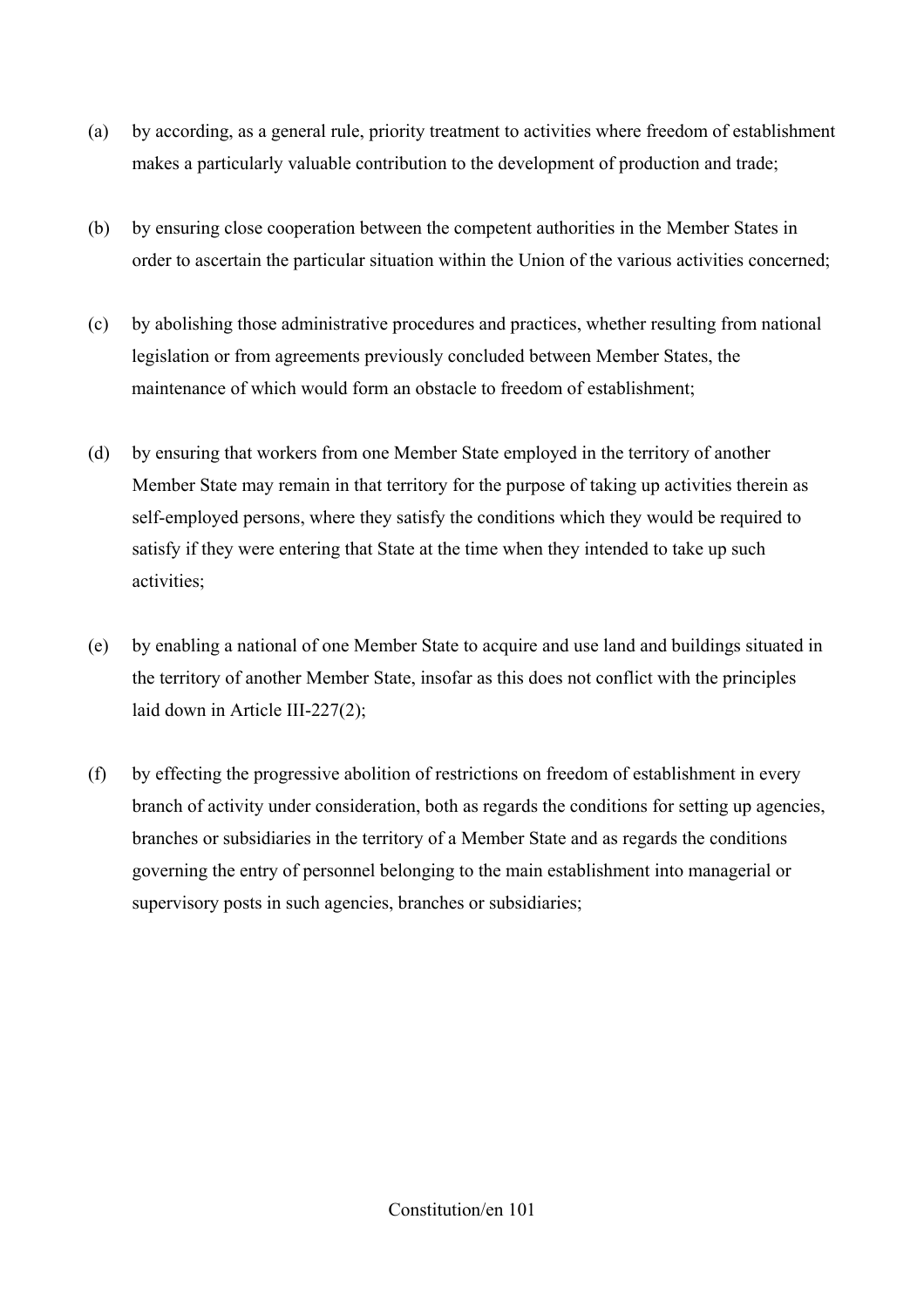- (g) by coordinating to the necessary extent the safeguards which, for the protection of the interests of members and others, are required by Member States of companies or firms within the meaning of the second paragraph of Article III-142 with a view to making such safeguards equivalent throughout the Union;
- (h) by satisfying themselves that the conditions of establishment are not distorted by aids granted by Member States.

This Subsection shall not apply, so far as any given Member State is concerned, to activities which in that State are connected, even occasionally, with the exercise of official authority.

European laws or framework laws may exclude certain activities from application of this Subsection.

# ARTICLE III-140

1. This Subsection and measures adopted in pursuance thereof shall not prejudice the applicability of provisions laid down by law, regulation or administrative action in Member States providing for special treatment for foreign nationals on grounds of public policy, public security or public health.

2. European framework laws shall coordinate the national provisions referred to in paragraph 1.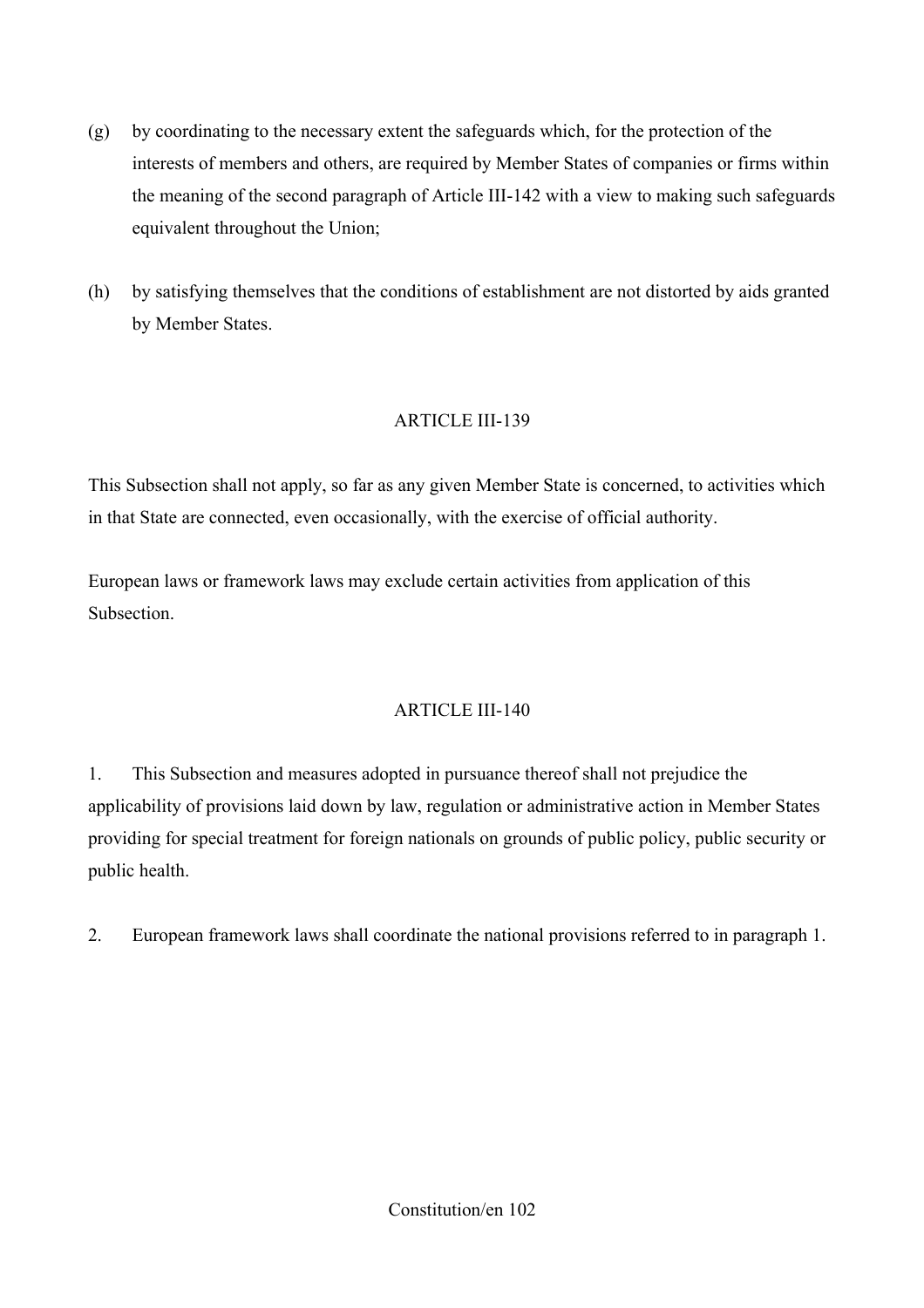1. European framework laws shall make it easier for persons to take up and pursue activities as self-employed persons. They shall cover:

(a) the mutual recognition of diplomas, certificates and other evidence of formal qualifications;

(b) the coordination of the provisions laid down by law, regulation or administrative action in Member States concerning the taking-up and pursuit of activities as self-employed persons.

2. In the case of the medical and allied and pharmaceutical professions, the progressive abolition of restrictions shall be dependent upon coordination of the conditions for the exercise of such professions in the various Member States.

# ARTICLE III-142

Companies or firms formed in accordance with the law of a Member State and having their registered office, central administration or principal place of business within the Union shall, for the purposes of this Subsection, be treated in the same way as natural persons who are nationals of Member States.

"Companies or firms" means companies or firms constituted under civil or commercial law, including cooperative societies, and other legal persons governed by public or private law, save for those which are non-profit-making.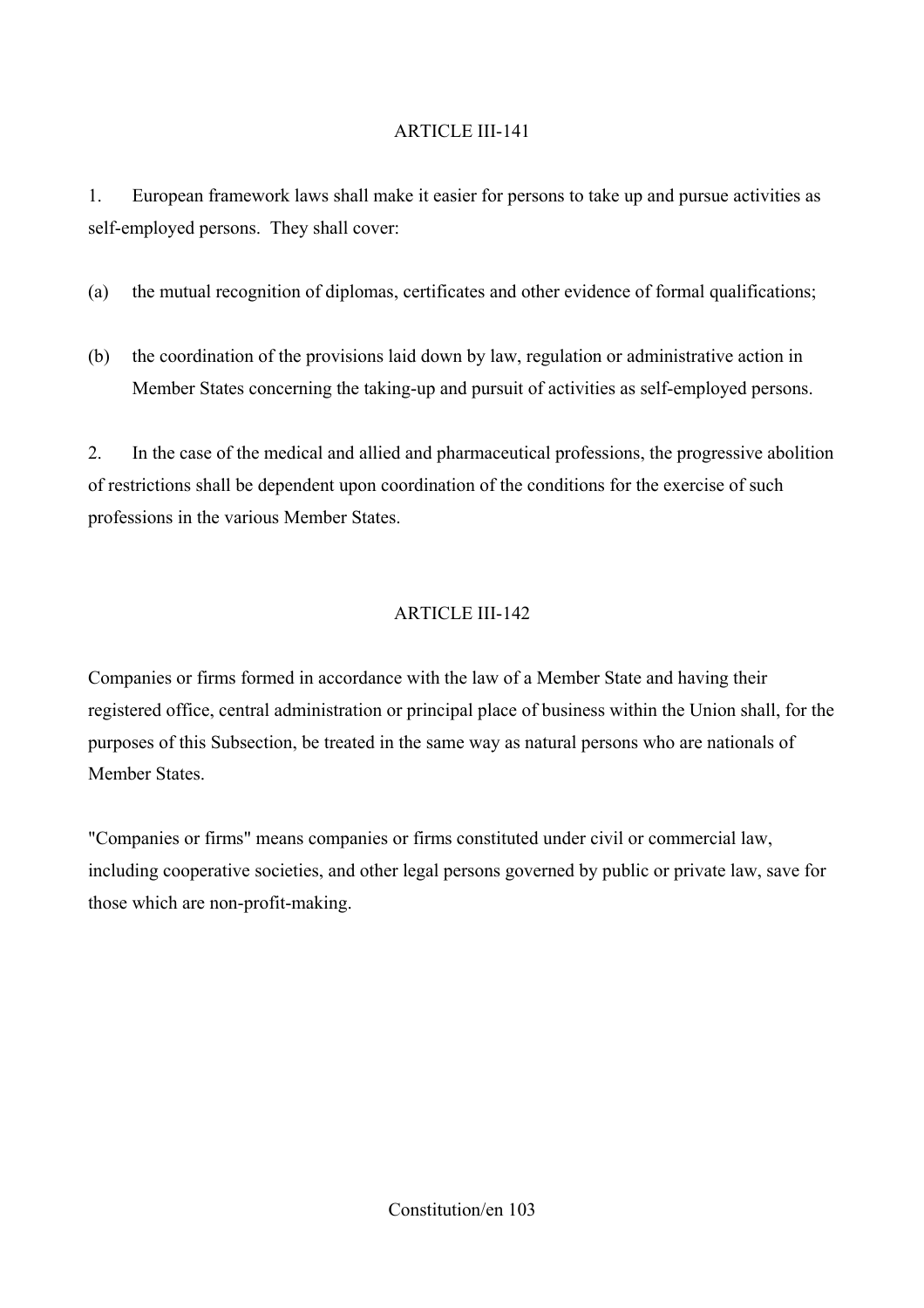Member States shall accord nationals of the other Member States the same treatment as their own nationals as regards participation in the capital of companies or firms within the meaning of the second paragraph of Article III-142, without prejudice to the application of the other provisions of the Constitution.

#### Subsection 3

Freedom to provide services

## ARTICLE III-144

Within the framework of this Subsection, restrictions on freedom to provide services within the Union shall be prohibited in respect of nationals of Member States who are established in a Member State other than that of the person for whom the services are intended.

European laws or framework laws may extend this Subsection to service providers who are nationals of a third State and who are established within the Union.

## ARTICLE III-145

Services shall be considered to be "services" for the purposes of the Constitution where they are normally provided for remuneration, insofar as they are not governed by the provisions relating to freedom of movement for persons, goods and capital.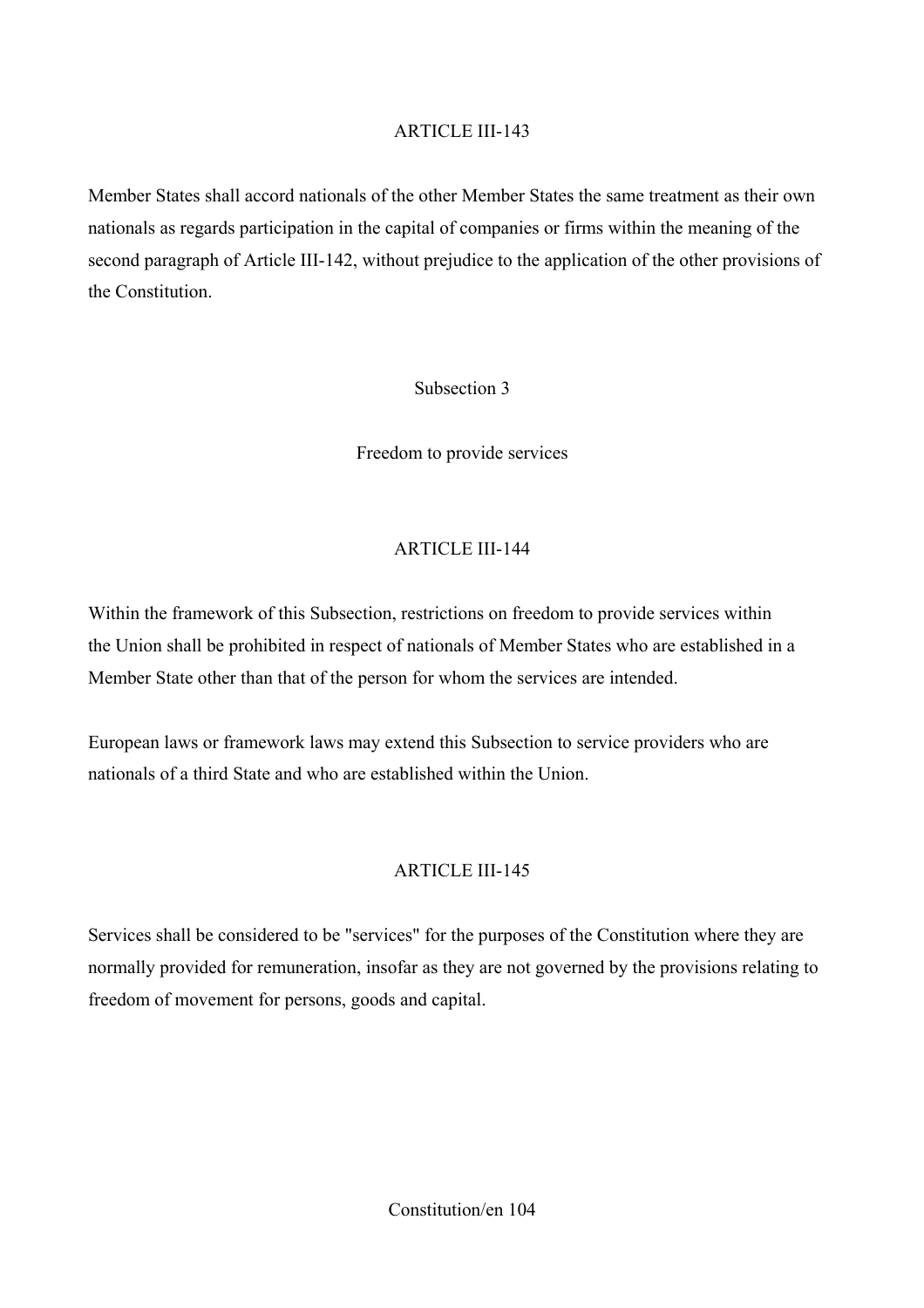"Services" shall in particular include:

- (a) activities of an industrial character;
- (b) activities of a commercial character;
- (c) activities of craftsmen;
- (d) activities of the professions.

Without prejudice to Subsection 2 relating to freedom of establishment, the person providing a service may, in order to do so, temporarily pursue his or her activity in the Member State where the service is provided, under the same conditions as are imposed by that State on its own nationals.

# ARTICLE III-146

1. Freedom to provide services in the field of transport shall be governed by Section 7 of Chapter III relating to transport.

2. The liberalisation of banking and insurance services connected with movements of capital shall be effected in step with the liberalisation of movement of capital.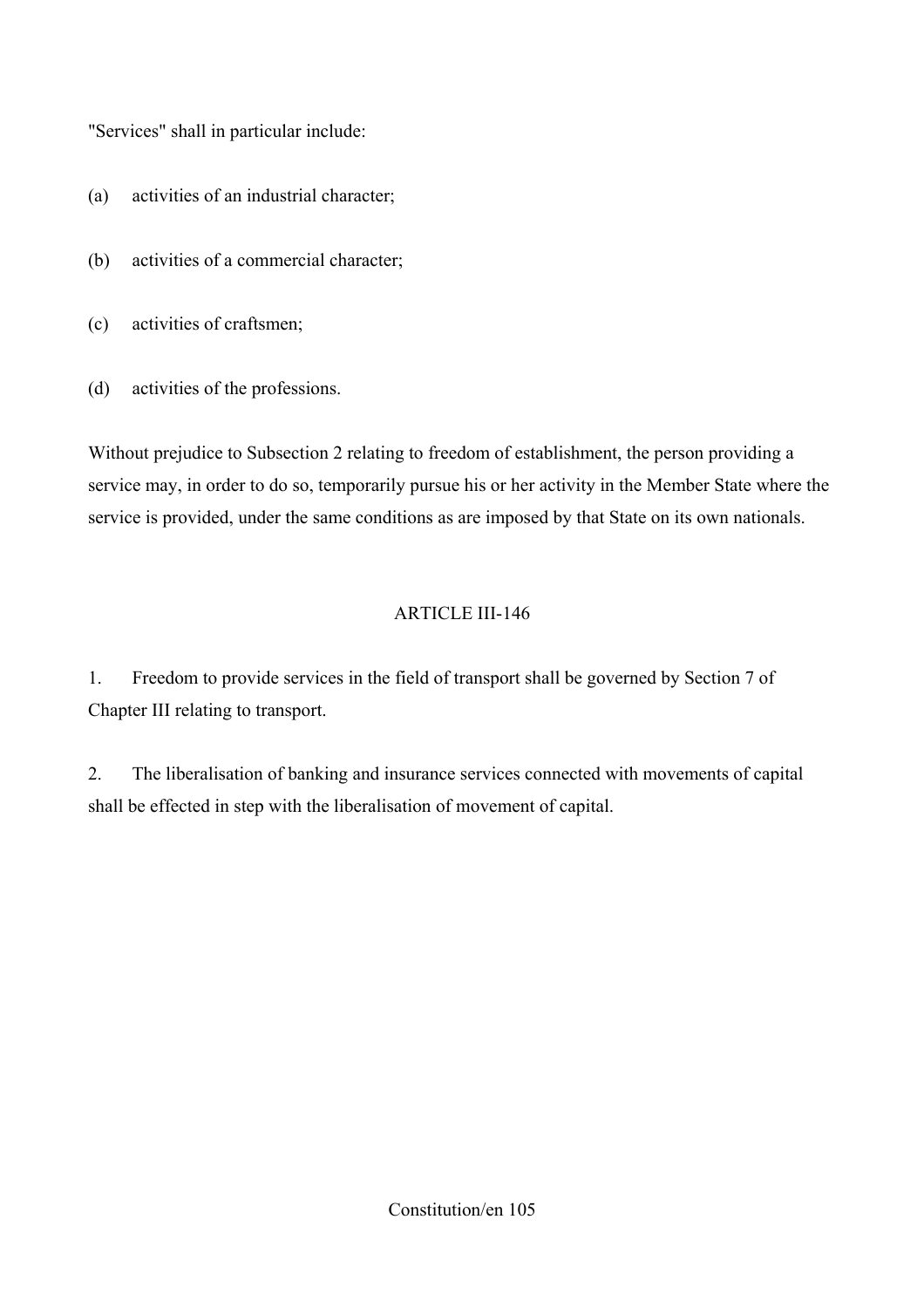1. European framework laws shall establish measures to achieve the liberalisation of a specific service. They shall be adopted after consultation of the Economic and Social Committee.

2. European framework laws referred to in paragraph 1 shall as a general rule give priority to those services which directly affect production costs or the liberalisation of which helps to promote trade in goods.

## ARTICLE III-148

The Member States shall endeavour to undertake liberalisation of services beyond the extent required by the European framework laws adopted pursuant to Article III-147(1), if their general economic situation and the situation of the economic sector concerned so permit.

To this end, the Commission shall make recommendations to the Member States concerned.

## ARTICLE III-149

As long as restrictions on freedom to provide services have not been abolished, the Member States shall apply such restrictions without distinction on grounds of nationality or of residence to all persons providing services within the meaning of the first paragraph of Article III-144.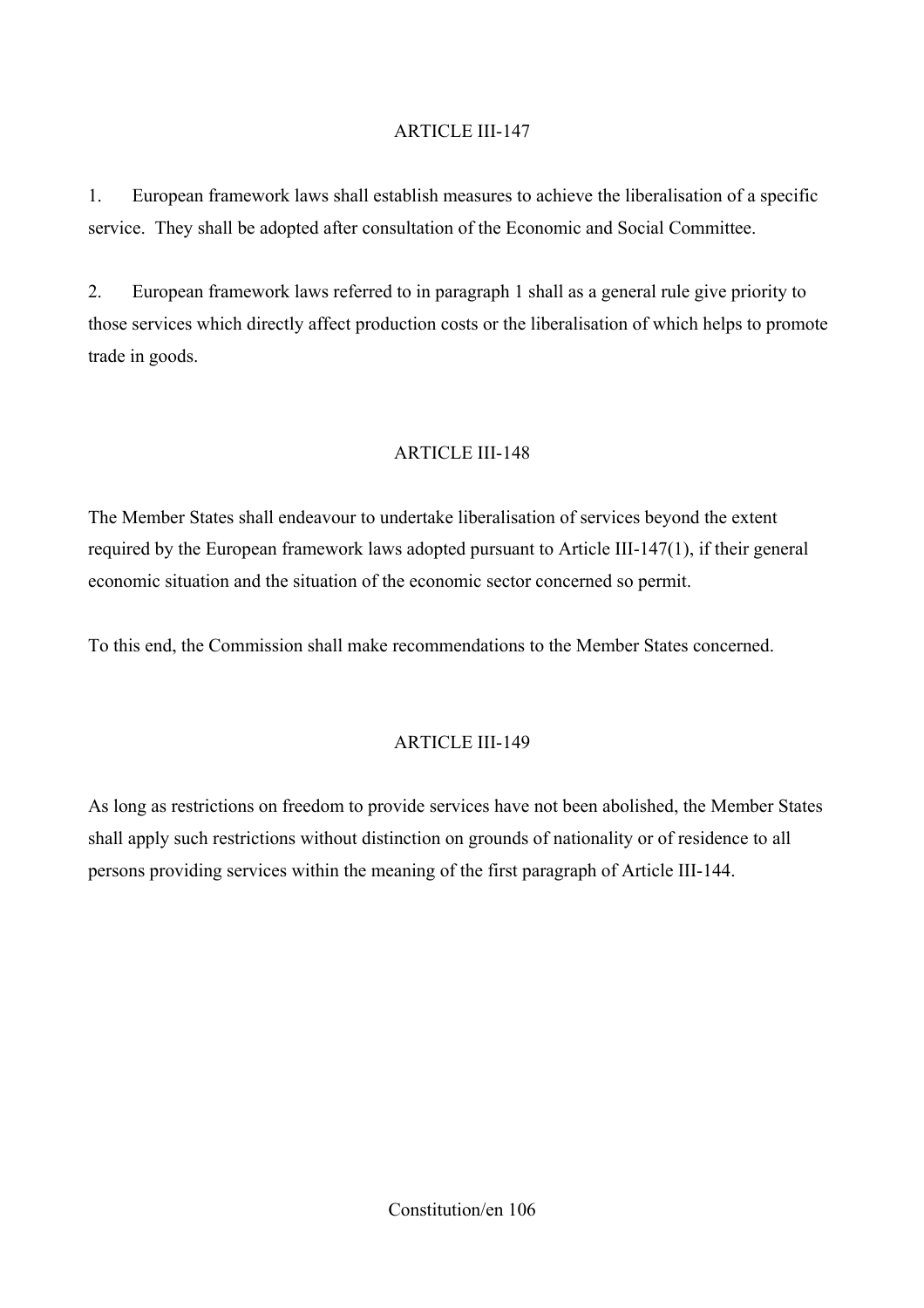Articles III-139 to III-142 shall apply to the matters covered by this Subsection.

## SECTION 3

## FREE MOVEMENT OF GOODS

Subsection 1

Customs union

# ARTICLE III-151

1. The Union shall comprise a customs union which shall cover all trade in goods and which shall involve the prohibition between Member States of customs duties on imports and exports and of all charges having equivalent effect, and the adoption of a common customs tariff in their relations with third countries.

2. Paragraph 4 and Subsection 3 on the prohibition of quantitative restrictions shall apply to products originating in Member States and to products coming from third countries which are in free circulation in Member States.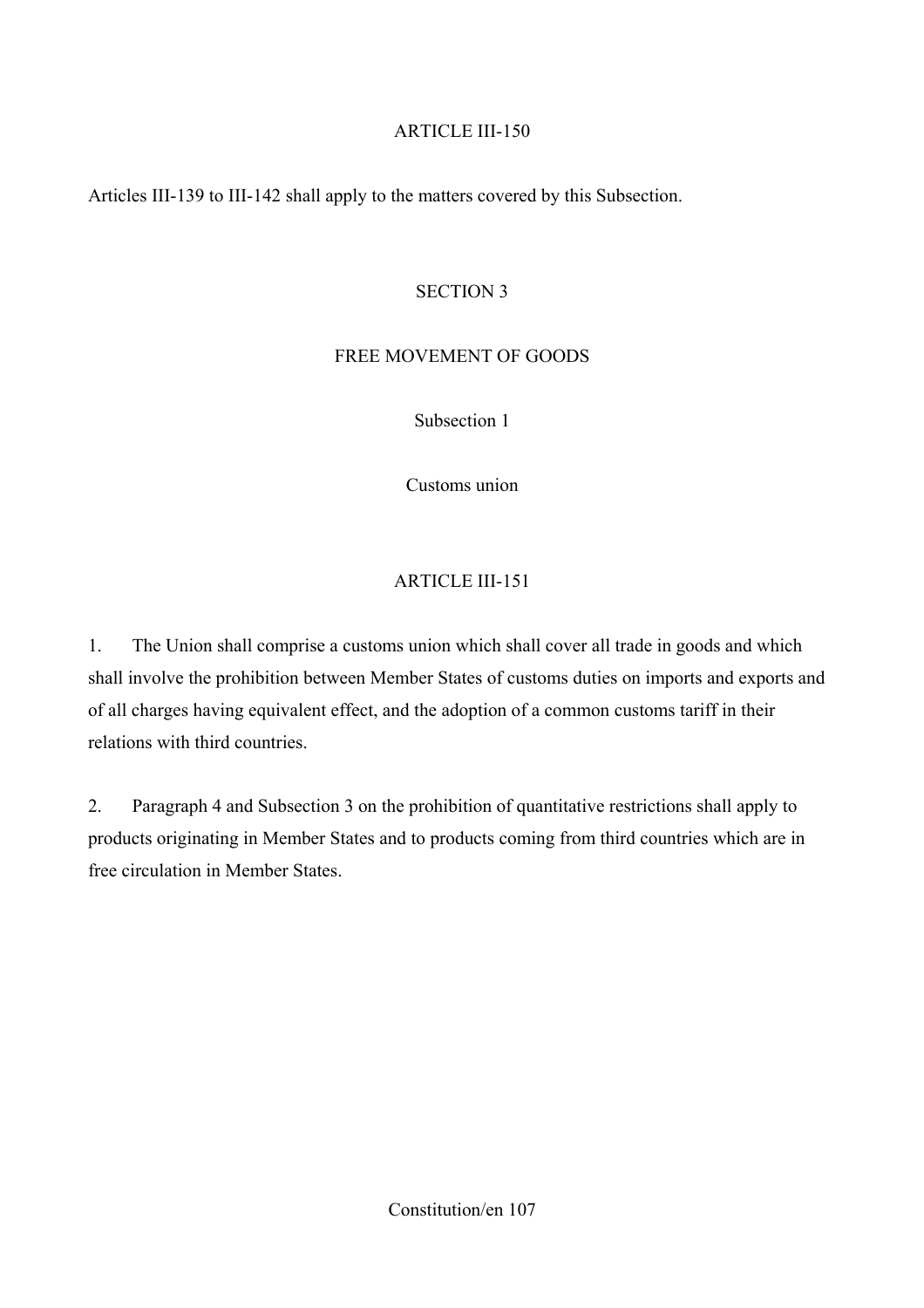3. Products coming from a third country shall be considered to be in free circulation in a Member State if the import formalities have been complied with and any customs duties or charges having equivalent effect which are payable have been levied in that Member State, and if they have not benefited from a total or partial drawback of such duties or charges.

4. Customs duties on imports and exports and charges having equivalent effect shall be prohibited between Member States. This prohibition shall also apply to customs duties of a fiscal nature.

5. The Council, on a proposal from the Commission, shall adopt the European regulations and decisions fixing Common Customs Tariff duties.

6. In carrying out the tasks entrusted to it under this Article the Commission shall be guided by:

- (a) the need to promote trade between Member States and third countries;
- (b) developments in conditions of competition within the Union insofar as they lead to an improvement in the competitive capacity of undertakings;
- (c) the requirements of the Union as regards the supply of raw materials and semi-finished goods; in this connection the Commission shall take care to avoid distorting conditions of competition between Member States in respect of finished goods;
- (d) the need to avoid serious disturbances in the economies of Member States and to ensure rational development of production and an expansion of consumption within the Union.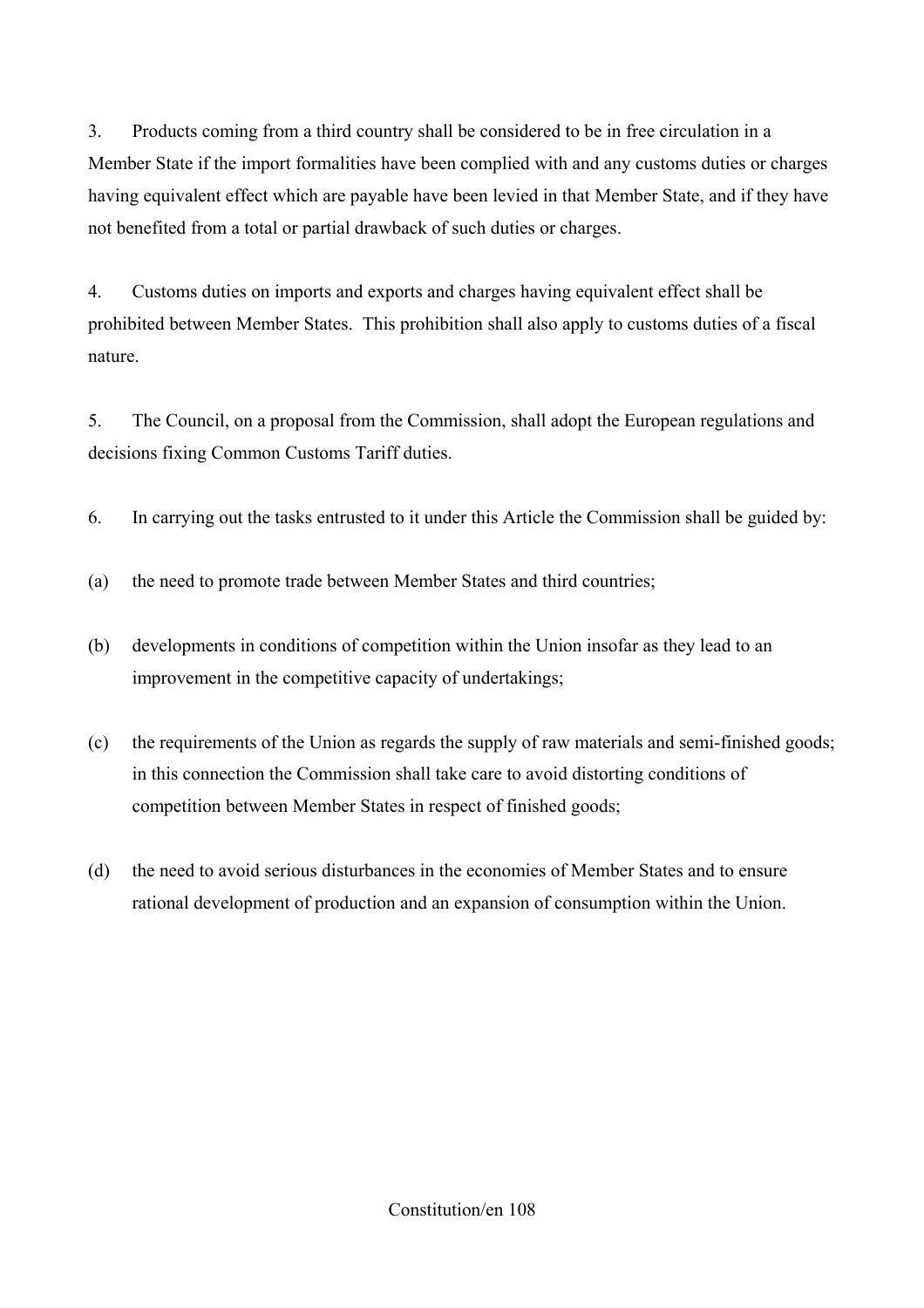Subsection 2

Customs cooperation

### ARTICLE III-152

Within the scope of application of the Constitution, European laws or framework laws shall establish measures in order to strengthen customs cooperation between Member States and between them and the Commission.

### Subsection 3

### Prohibition of quantitative restrictions

## ARTICLE III-153

Quantitative restrictions on imports and exports and all measures having equivalent effect shall be prohibited between Member States.

## ARTICLE III-154

Article III-153 shall not preclude prohibitions or restrictions on imports, exports or goods in transit justified on grounds of public morality, public policy or public security; the protection of health and life of humans, animals or plants; the protection of national treasures possessing artistic, historic or archaeological value; or the protection of industrial and commercial property. Such prohibitions or restrictions shall not, however, constitute a means of arbitrary discrimination or a disguised restriction on trade between Member States.

Constitution/en 109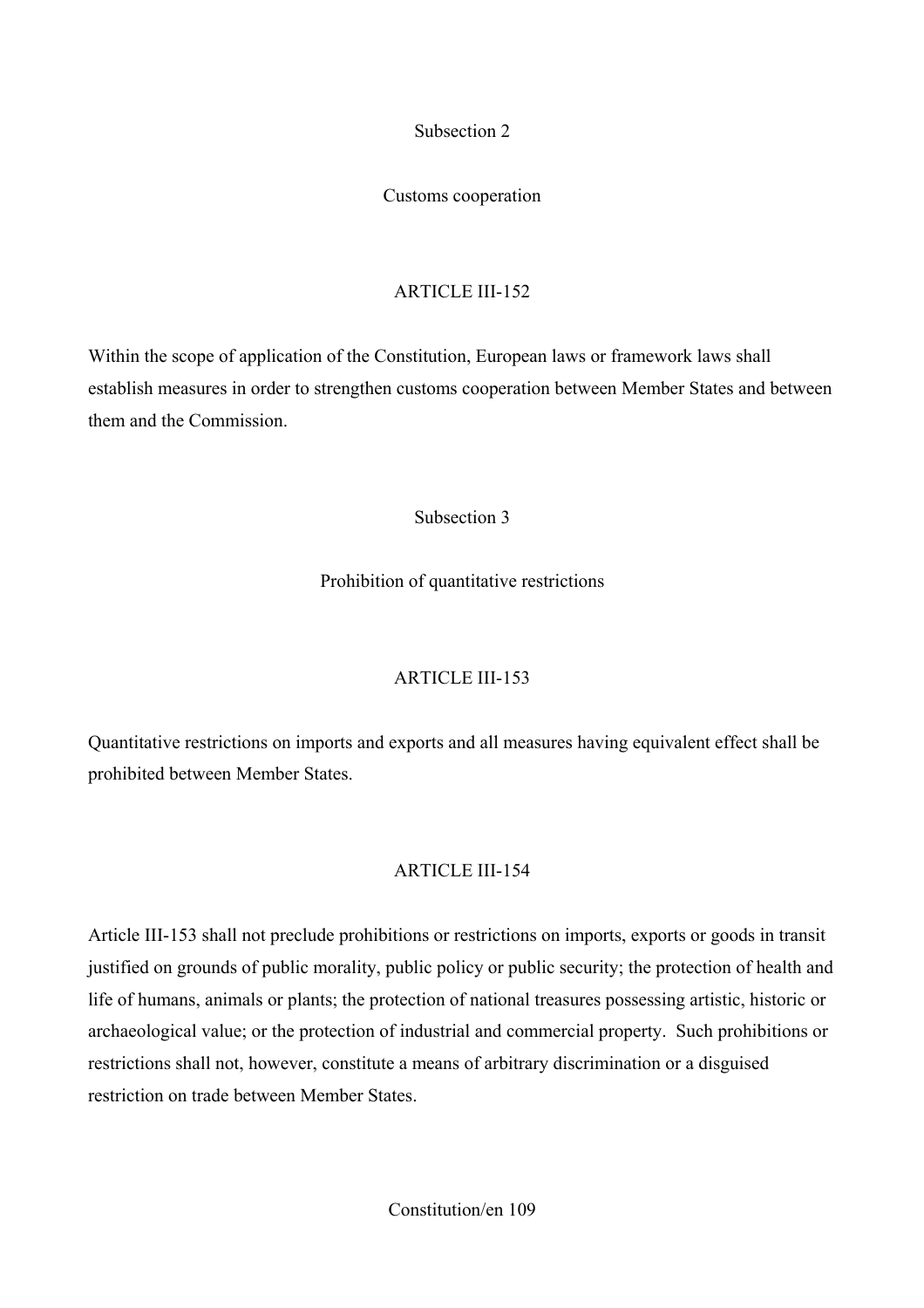1. Member States shall adjust any State monopolies of a commercial character so as to ensure that no discrimination regarding the conditions under which goods are procured and marketed exists between nationals of Member States.

This Article shall apply to any body through which a Member State, in law or in fact, either directly or indirectly supervises, determines or appreciably influences imports or exports between Member States. It shall likewise apply to monopolies delegated by the State to others.

2. Member States shall refrain from introducing any new measure which is contrary to the principles laid down in paragraph 1 or which restricts the scope of the Articles dealing with the prohibition of customs duties and quantitative restrictions between Member States.

3. If a State monopoly of a commercial character has rules which are designed to make it easier to dispose of agricultural products or obtain for them the best return, steps should be taken in applying this Article to ensure equivalent safeguards for the employment and standard of living of the producers concerned.

## SECTION 4

## CAPITAL AND PAYMENTS

## ARTICLE III-156

Within the framework of this Section, restrictions both on the movement of capital and on payments between Member States and between Member States and third countries shall be prohibited.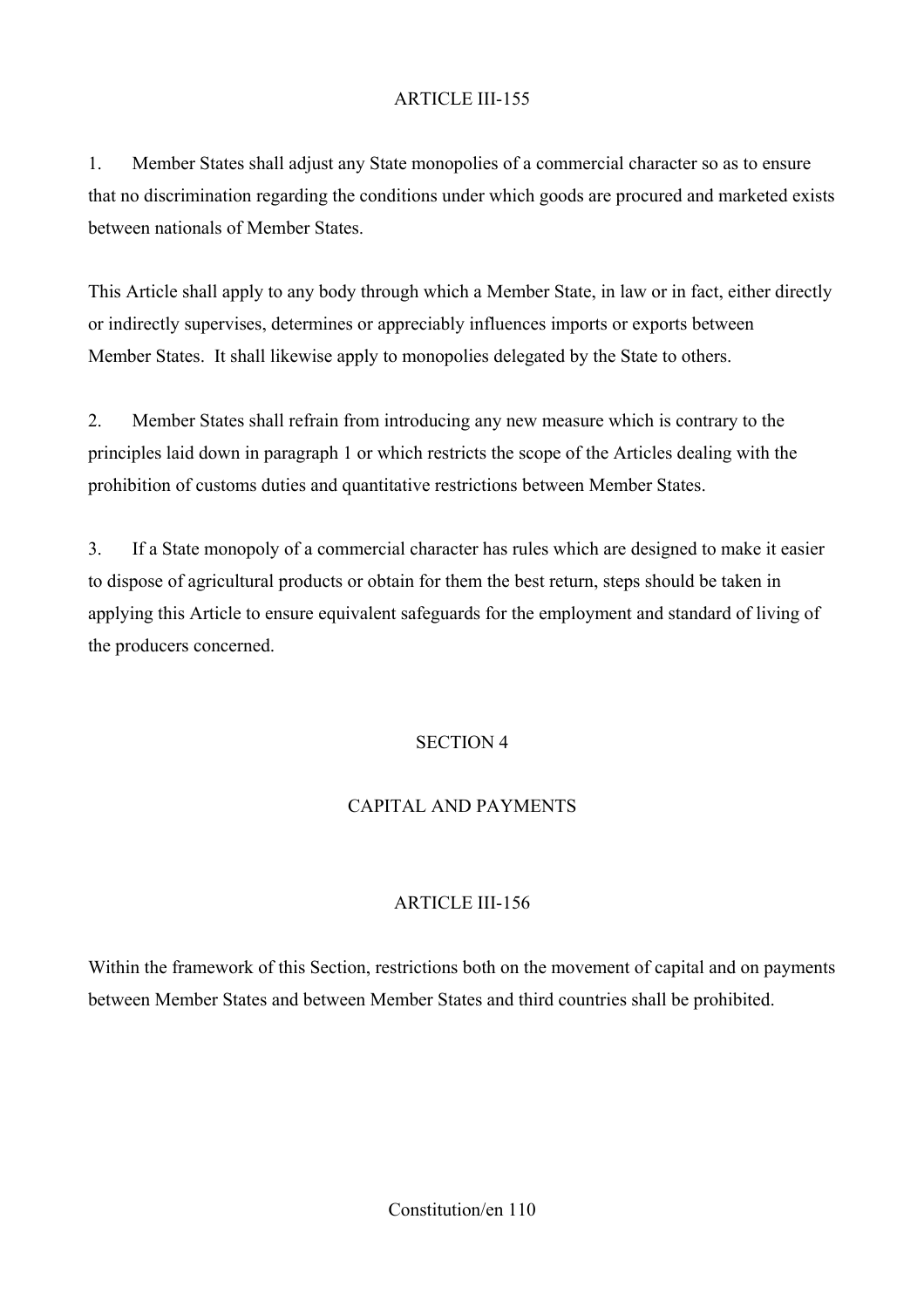1. Article III-156 shall be without prejudice to the application to third countries of any restrictions which existed on 31 December 1993 under national or Union law adopted in respect of the movement of capital to or from third countries involving direct investment – including investment in real estate, establishment, the provision of financial services or the admission of securities to capital markets. With regard to restrictions which exist under national law in Estonia and Hungary, the date in question shall be 31 December 1999.

2. European laws or framework laws shall enact measures on the movement of capital to or from third countries involving direct investment – including investment in real estate, establishment, the provision of financial services or the admission of securities to capital markets.

The European Parliament and the Council shall endeavour to achieve the objective of free movement of capital between Member States and third countries to the greatest extent possible and without prejudice to other provisions of the Constitution.

3. Notwithstanding paragraph 2, only a European law or framework law of the Council may enact measures which constitute a step backwards in Union law as regards the liberalisation of the movement of capital to or from third countries. The Council shall act unanimously after consulting the European Parliament.

## ARTICLE III-158

1. Article III-156 shall be without prejudice to the right of Member States: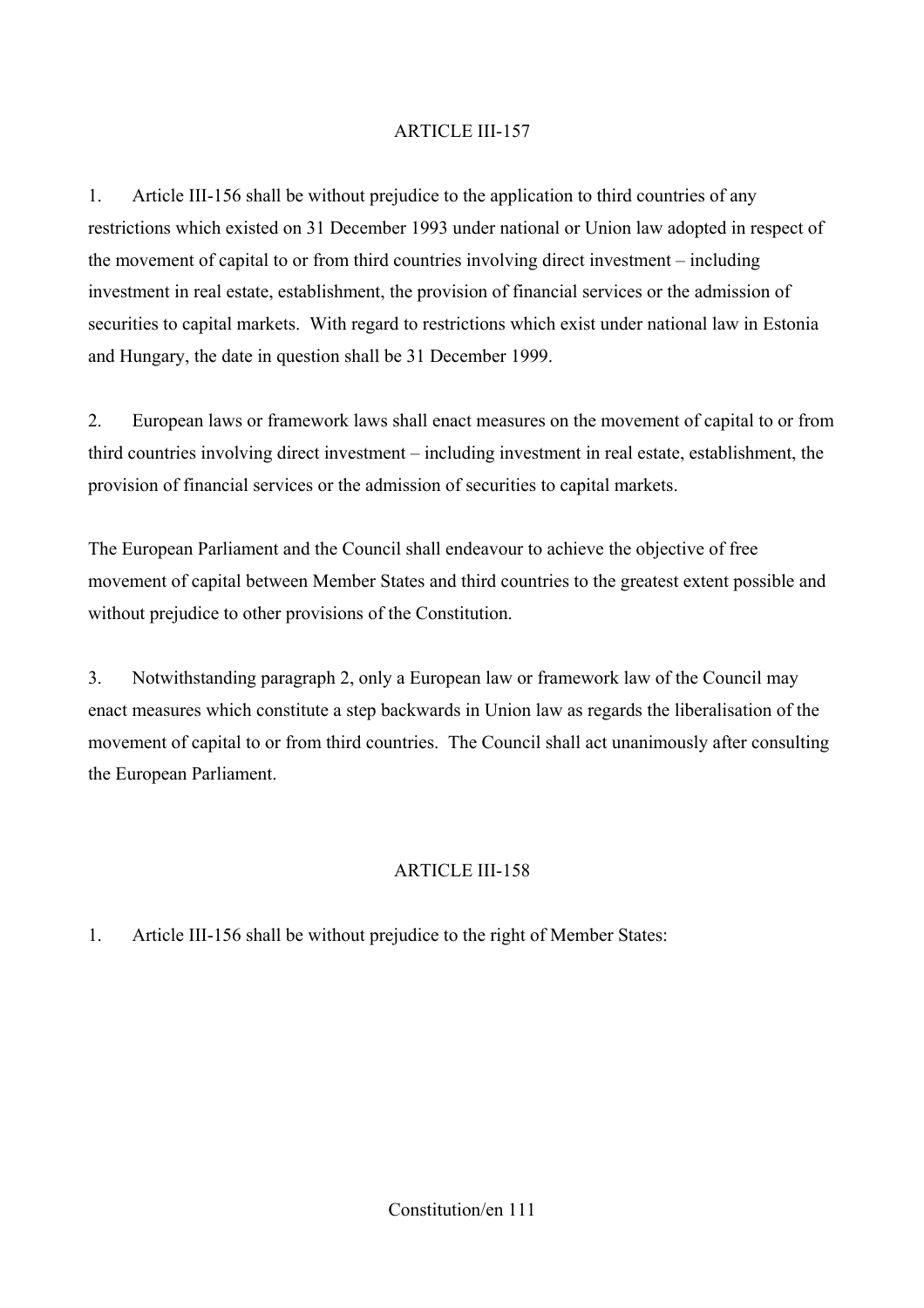- (a) to apply the relevant provisions of their tax law which distinguish between taxpayers who are not in the same situation with regard to their place of residence or with regard to the place where their capital is invested;
- (b) to take all requisite measures to prevent infringements of national provisions laid down by law or regulation, in particular in the field of taxation and the prudential supervision of financial institutions, or to lay down procedures for the declaration of capital movements for purposes of administrative or statistical information, or to take measures which are justified on grounds of public policy or public security.

2. This Section shall be without prejudice to the applicability of restrictions on the right of establishment which are compatible with the Constitution.

3. The measures and procedures referred to in paragraphs 1 and 2 shall not constitute a means of arbitrary discrimination or a disguised restriction on the free movement of capital and payments as defined in Article III-156.

4. In the absence of a European law or framework law provided for in Article III-157(3), the Commission or, in the absence of a European decision of the Commission within three months from the request of the Member State concerned, the Council, may adopt a European decision stating that restrictive tax measures adopted by a Member State concerning one or more third countries are to be considered compatible with the Constitution insofar as they are justified by one of the objectives of the Union and compatible with the proper functioning of the internal market. The Council shall act unanimously on application by a Member State.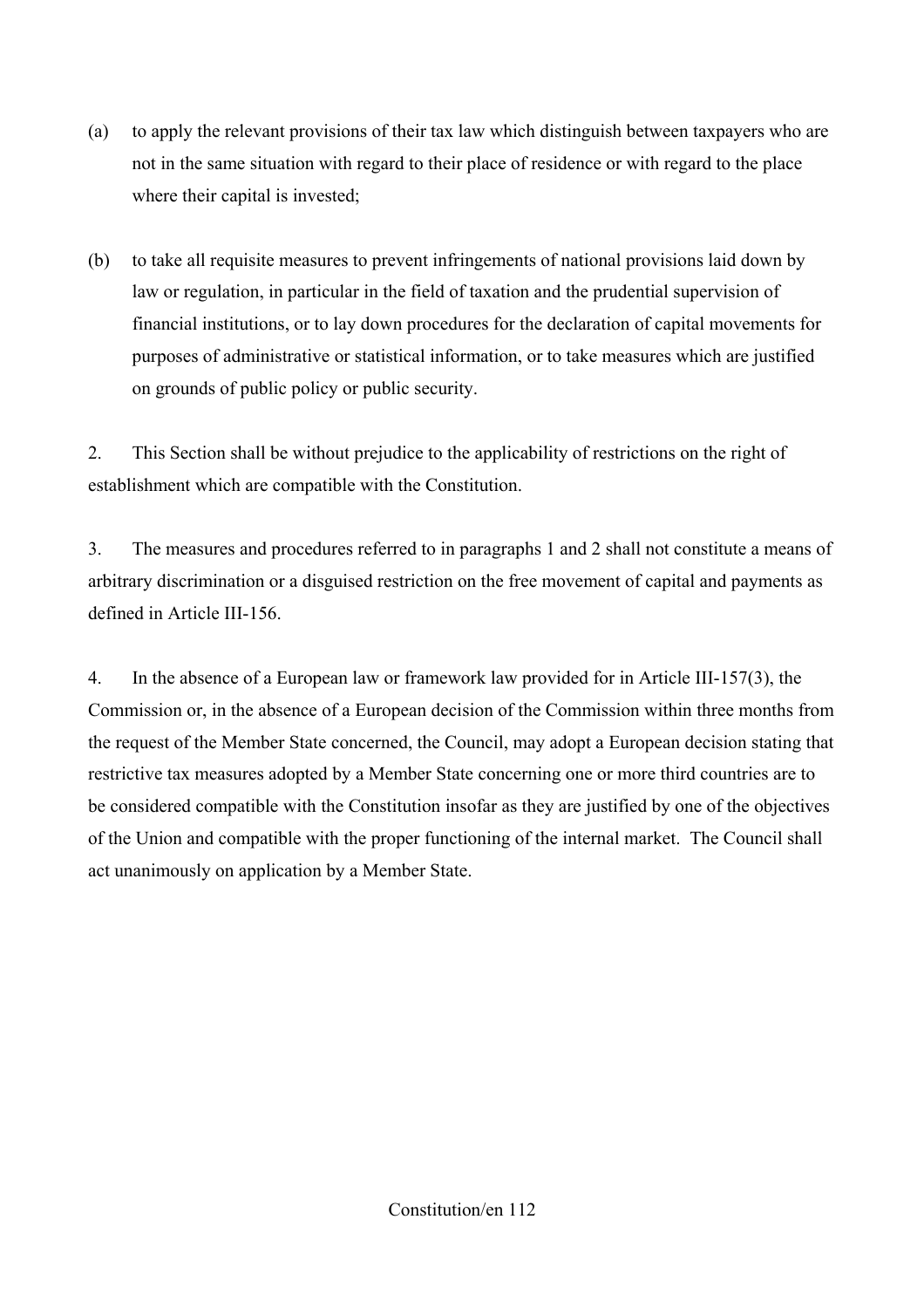Where, in exceptional circumstances, movements of capital to or from third countries cause, or threaten to cause, serious difficulties for the functioning of economic and monetary union, the Council, on a proposal from the Commission, may adopt European regulations or decisions introducing safeguard measures with regard to third countries for a period not exceeding six months if such measures are strictly necessary. It shall act after consulting the European Central Bank.

#### ARTICLE III-160

Where necessary to achieve the objectives set out in Article III-257, as regards preventing and combating terrorism and related activities, European laws shall define a framework for administrative measures with regard to capital movements and payments, such as the freezing of funds, financial assets or economic gains belonging to, or owned or held by, natural or legal persons, groups or non-State entities.

The Council, on a proposal from the Commission, shall adopt European regulations or European decisions in order to implement the European laws referred to in the first paragraph.

The acts referred to in this Article shall include necessary provisions on legal safeguards.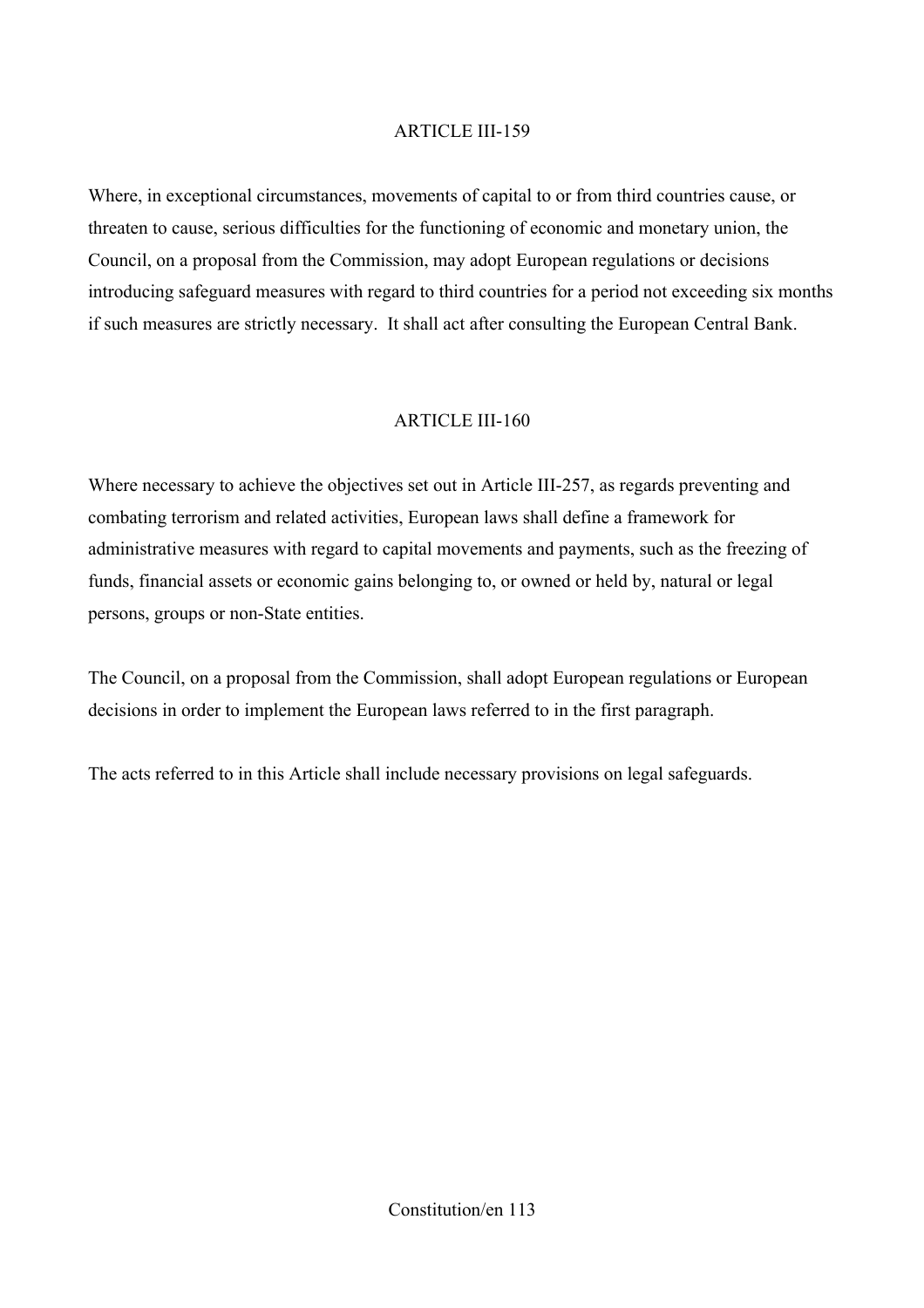## SECTION 5

## RULES ON COMPETITION

### Subsection 1

Rules applying to undertakings

# ARTICLE III-161

1. The following shall be prohibited as incompatible with the internal market: all agreements between undertakings, decisions by associations of undertakings and concerted practices which may affect trade between Member States and which have as their object or effect the prevention, restriction or distortion of competition within the internal market, and in particular those which:

(a) directly or indirectly fix purchase or selling prices or any other trading conditions;

(b) limit or control production, markets, technical development, or investment;

- (c) share markets or sources of supply;
- (d) apply dissimilar conditions to equivalent transactions with other trading parties, thereby placing them at a competitive disadvantage;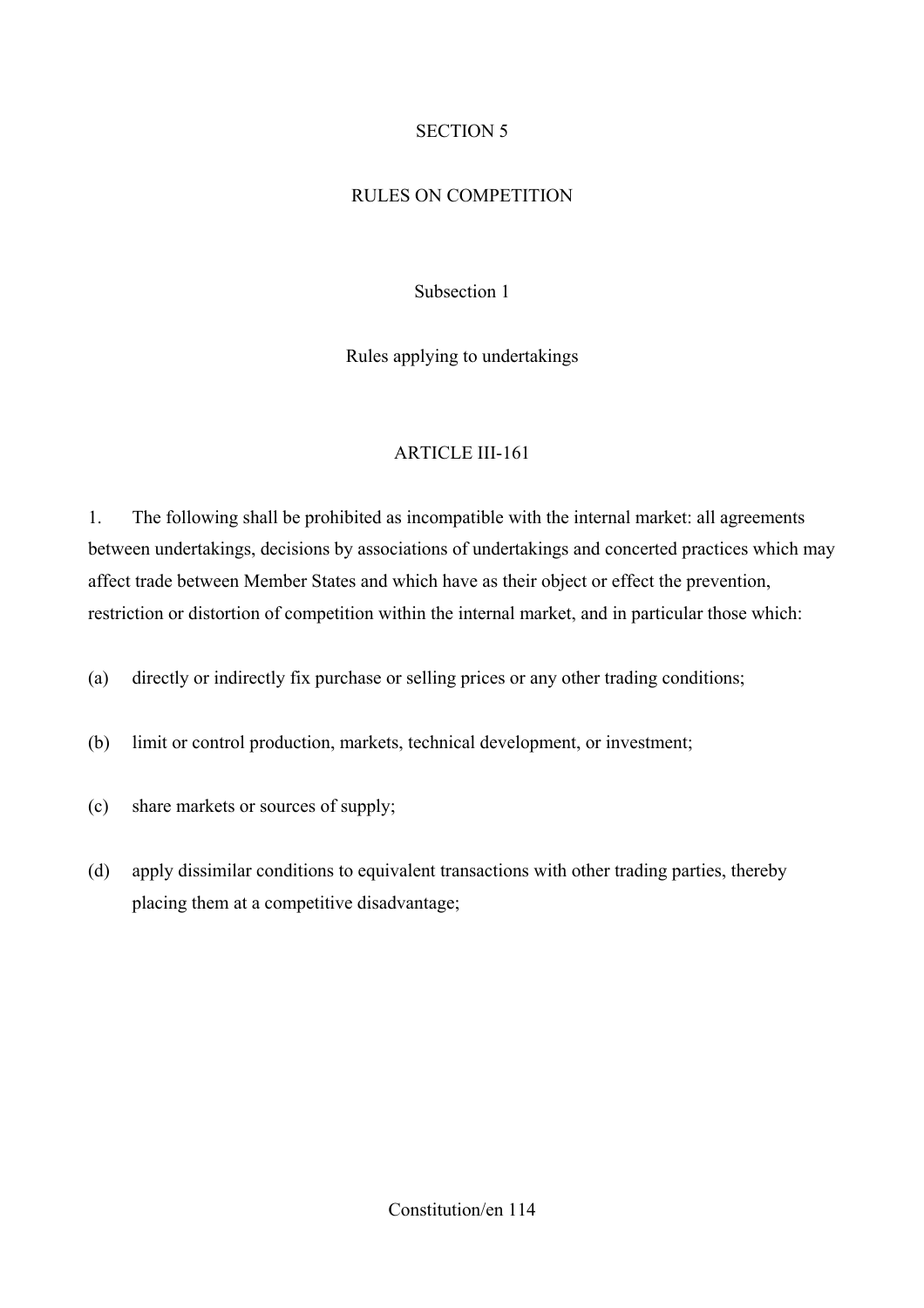- (e) make the conclusion of contracts subject to acceptance by the other parties of supplementary obligations which, by their nature or according to commercial usage, have no connection with the subject of such contracts.
- 2. Any agreements or decisions prohibited pursuant to this Article shall be automatically void.
- 3. Paragraph 1 may, however, be declared inapplicable in the case of:
- any agreement or category of agreements between undertakings,
- any decision or category of decisions by associations of undertakings,
- any concerted practice or category of concerted practices,

which contributes to improving the production or distribution of goods or to promoting technical or economic progress, while allowing consumers a fair share of the resulting benefit, and which does not:

- (a) impose on the undertakings concerned restrictions which are not indispensable to the attainment of these objectives;
- (b) afford such undertakings the possibility of eliminating competition in respect of a substantial part of the products in question.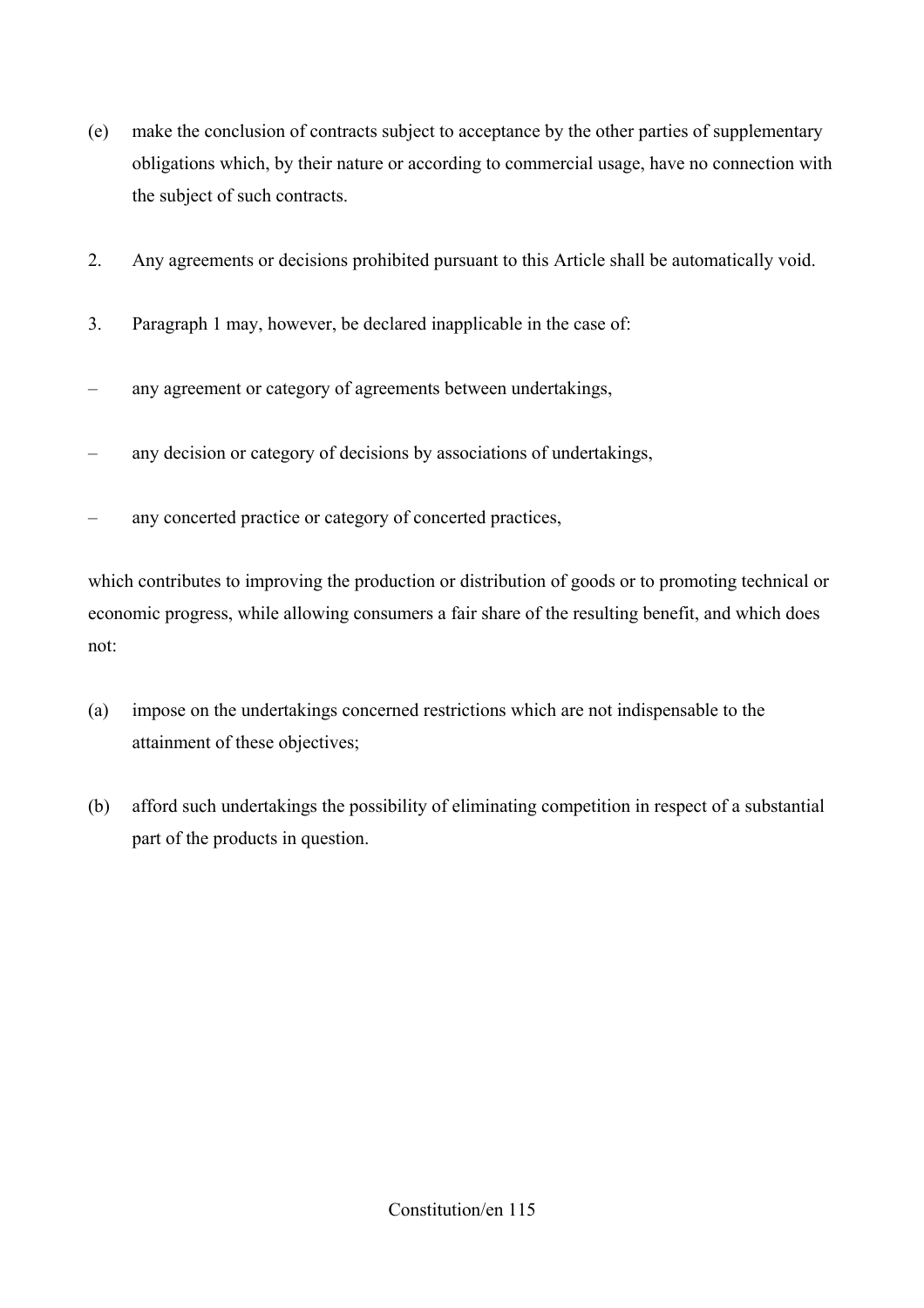Any abuse by one or more undertakings of a dominant position within the internal market or in a substantial part of it shall be prohibited as incompatible with the internal market insofar as it may affect trade between Member States.

Such abuse may, in particular, consist in:

- (a) directly or indirectly imposing unfair purchase or selling prices or other unfair trading conditions;
- (b) limiting production, markets or technical development to the prejudice of consumers;
- (c) applying dissimilar conditions to equivalent transactions with other trading parties, thereby placing them at a competitive disadvantage;
- (d) making the conclusion of contracts subject to acceptance by the other parties of supplementary obligations which, by their nature or according to commercial usage, have no connection with the subject of such contracts.

## ARTICLE III-163

The Council, on a proposal from the Commission, shall adopt the European regulations to give effect to the principles set out in Articles III-161 and III-162. It shall act after consulting the European Parliament.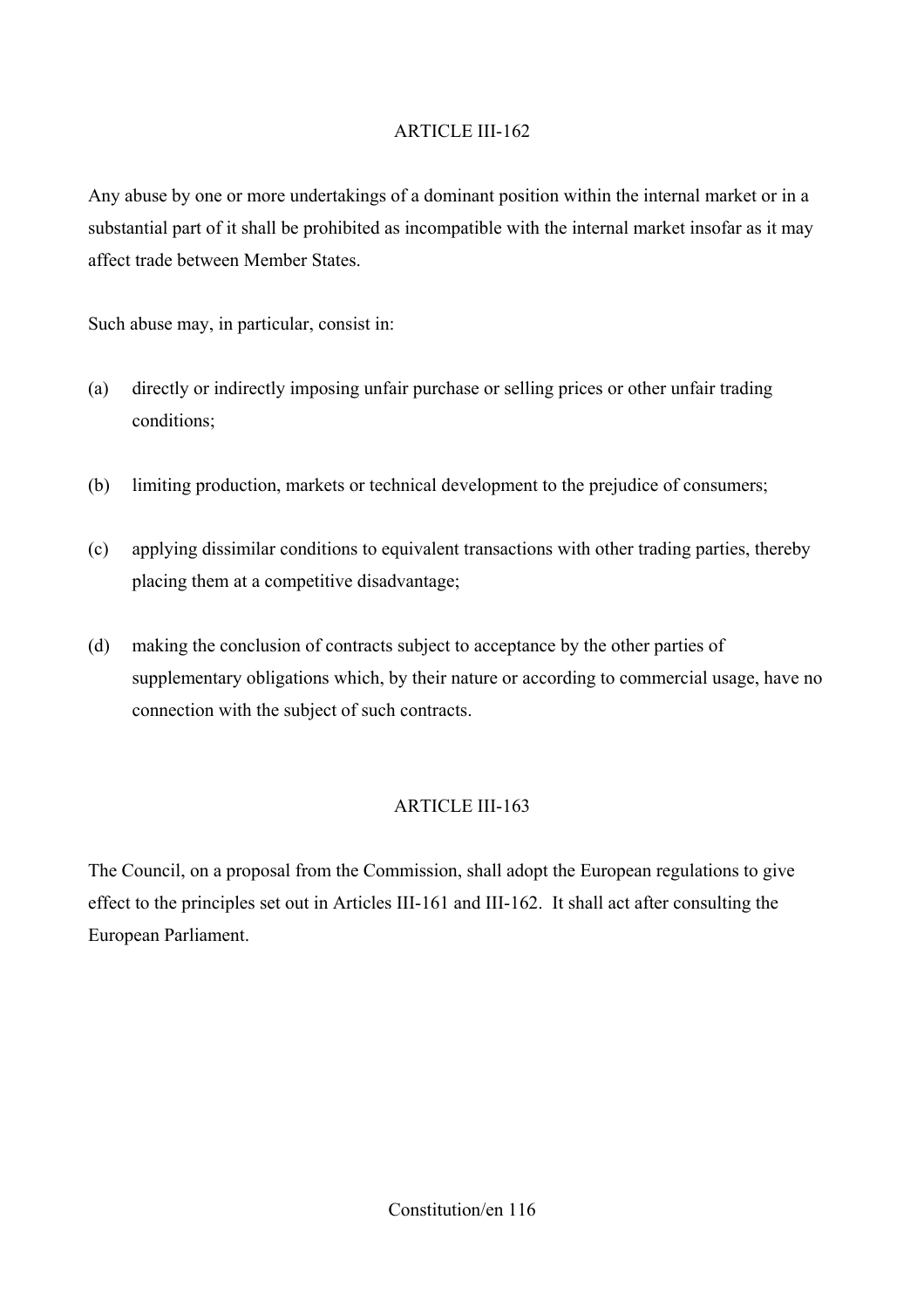Such regulations shall be designed in particular:

- (a) to ensure compliance with the prohibitions laid down in Article III-161(1) and in Article III-162 by making provision for fines and periodic penalty payments;
- (b) to lay down detailed rules for the application of Article III-161(3), taking into account the need to ensure effective supervision on the one hand, and to simplify administration to the greatest possible extent on the other;
- (c) to define, if need be, in the various branches of the economy, the scope of Articles III-161 and III-162;
- (d) to define the respective functions of the Commission and of the Court of Justice of the European Union in applying the provisions laid down in this paragraph;
- (e) to determine the relationship between Member States' laws and this Subsection as well as the European regulations adopted pursuant to this Article.

#### ARTICLE III-164

Until the entry into force of the European regulations adopted pursuant to Article III-163, the authorities in Member States shall rule on the admissibility of agreements, decisions and concerted practices and on abuse of a dominant position in the internal market in accordance with their national law and Article III-161, in particular paragraph 3, and Article III-162.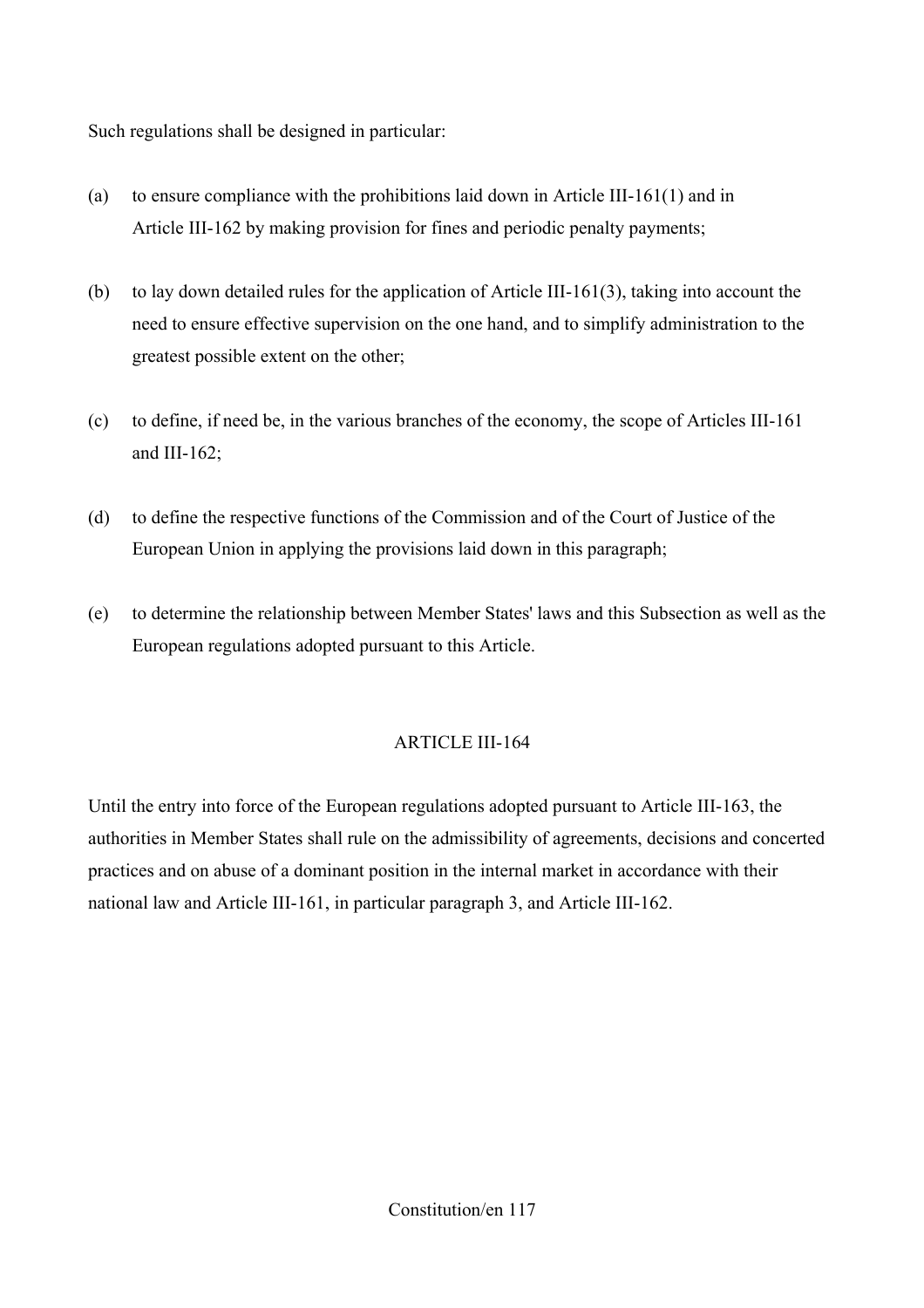1. Without prejudice to Article III-164, the Commission shall ensure the application of the principles set out in Articles III-161 and III-162. On application by a Member State or on its own initiative, and in cooperation with the competent authorities in the Member States, which shall give it their assistance, the Commission shall investigate cases of suspected infringement of these principles. If it finds that there has been an infringement, it shall propose appropriate measures to bring it to an end.

2. If the infringement referred to in paragraph 1 is not brought to an end, the Commission shall adopt a reasoned European decision recording the infringement of the principles. The Commission may publish its decision and authorise Member States to take the measures, the conditions and details of which it shall determine, needed to remedy the situation.

3. The Commission may adopt European regulations relating to the categories of agreement in respect of which the Council has adopted a European regulation pursuant to Article III-163, second paragraph, (b).

## ARTICLE III-166

1. In the case of public undertakings and undertakings to which Member States grant special or exclusive rights, Member States shall neither enact nor maintain in force any measure contrary to the Constitution, in particular Article I-4(2) and Articles III-161 to III-169.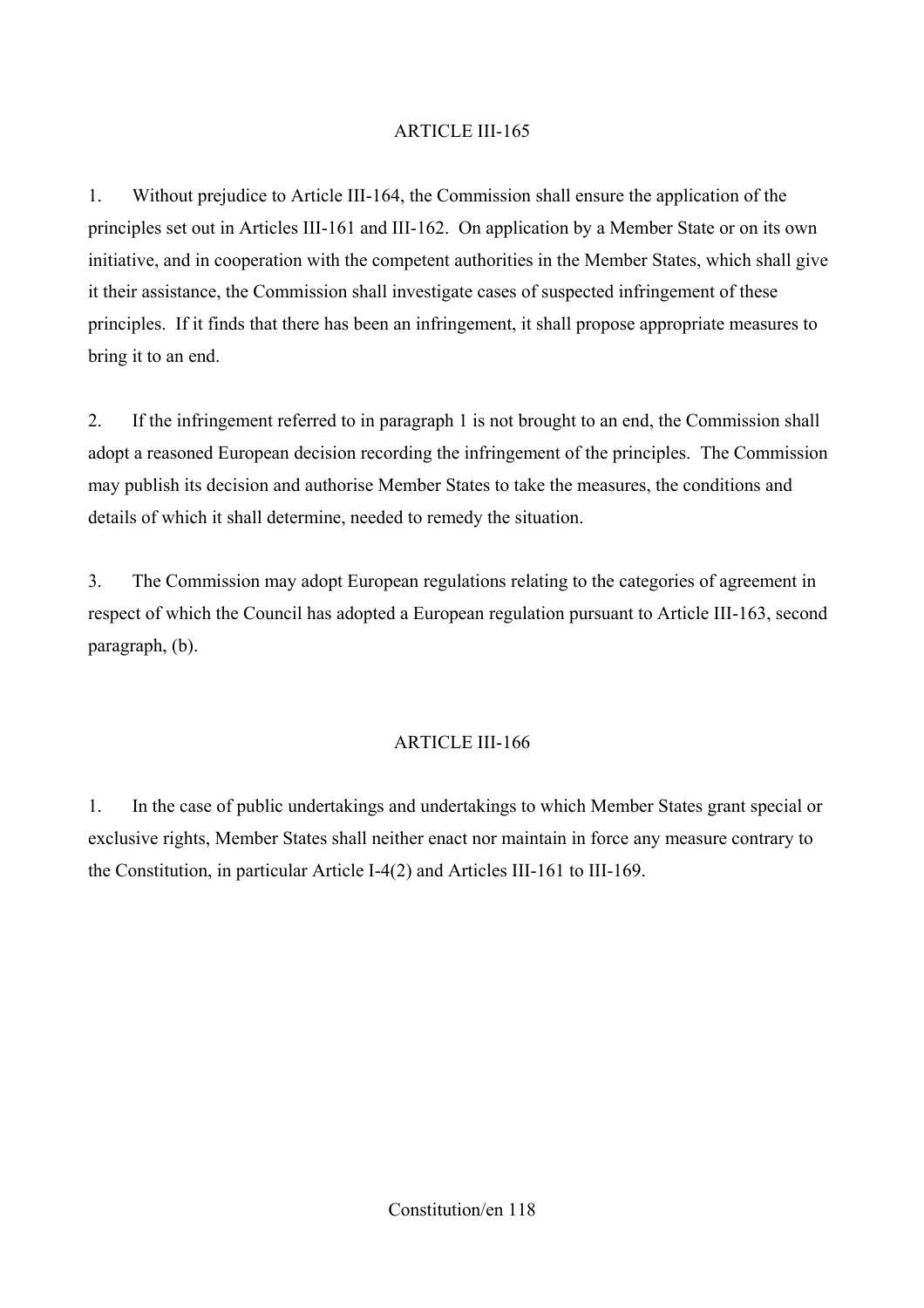2. Undertakings entrusted with the operation of services of general economic interest or having the character of an income-producing monopoly shall be subject to the provisions of the Constitution, in particular to the rules on competition, insofar as the application of such provisions does not obstruct the performance, in law or in fact, of the particular tasks assigned to them. The development of trade must not be affected to such an extent as would be contrary to the Union's interests.

3. The Commission shall ensure the application of this Article and shall, where necessary, adopt appropriate European regulations or decisions.

## Subsection 2

Aids granted by Member States

# ARTICLE III-167

1. Save as otherwise provided in the Constitution, any aid granted by a Member State or through State resources in any form whatsoever which distorts or threatens to distort competition by favouring certain undertakings or the production of certain goods shall, insofar as it affects trade between Member States, be incompatible with the internal market.

2. The following shall be compatible with the internal market:

(a) aid having a social character, granted to individual consumers, provided that such aid is granted without discrimination related to the origin of the products concerned;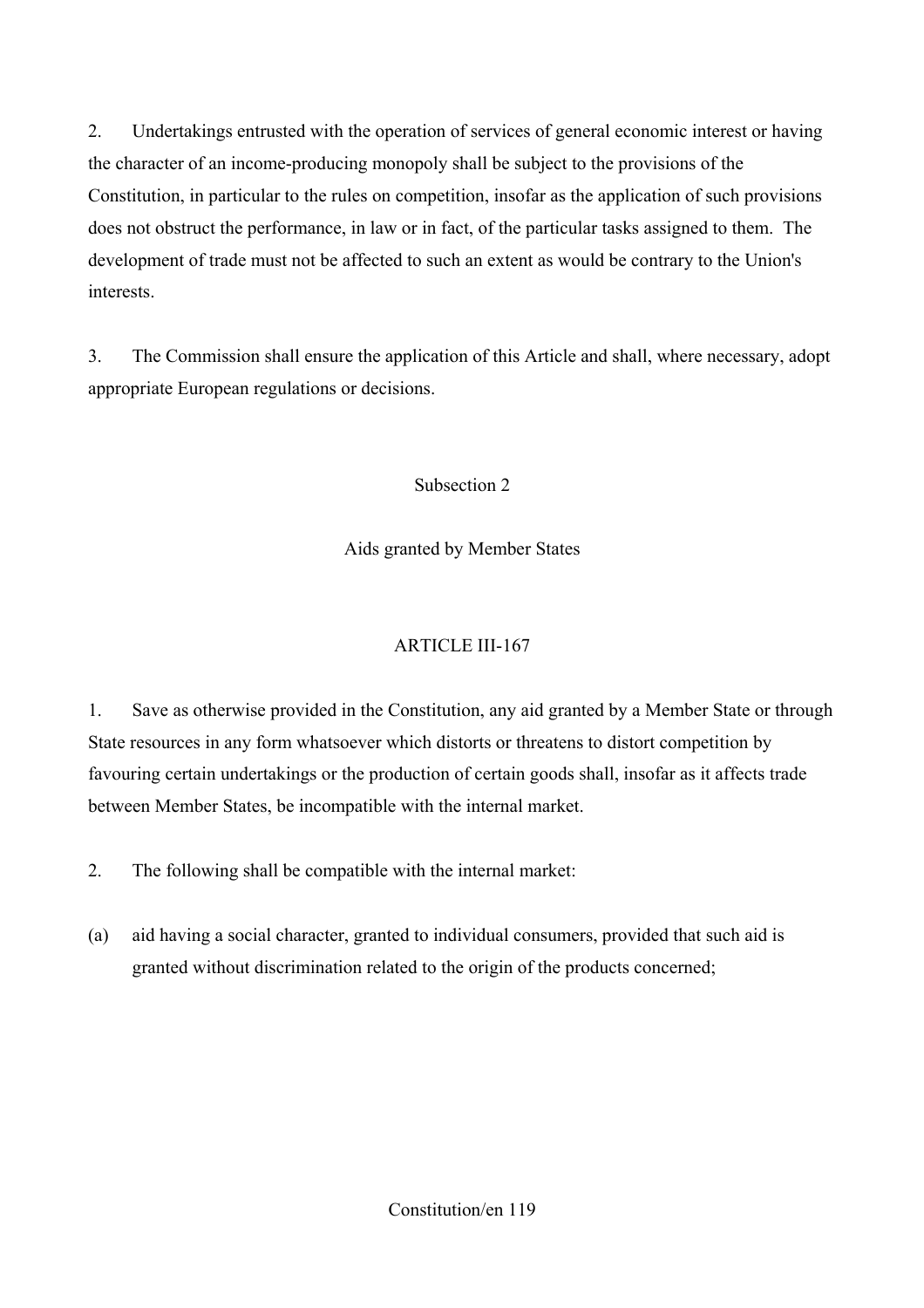- (b) aid to make good the damage caused by natural disasters or exceptional occurrences;
- (c) aid granted to the economy of certain areas of the Federal Republic of Germany affected by the division of Germany, insofar as such aid is required in order to compensate for the economic disadvantages caused by that division. Five years after the entry into force of the Treaty establishing a Constitution for Europe, the Council, acting on a proposal from the Commission, may adopt a European decision repealing this point.
- 3. The following may be considered to be compatible with the internal market:
- (a) aid to promote the economic development of areas where the standard of living is abnormally low or where there is serious underemployment, and of the regions referred to in Article III-424, in view of their structural, economic and social situation;
- (b) aid to promote the execution of an important project of common European interest or to remedy a serious disturbance in the economy of a Member State;
- (c) aid to facilitate the development of certain economic activities or of certain economic areas, where such aid does not adversely affect trading conditions to an extent contrary to the common interest;
- (d) aid to promote culture and heritage conservation where such aid does not affect trading conditions and competition in the Union to an extent that is contrary to the common interest;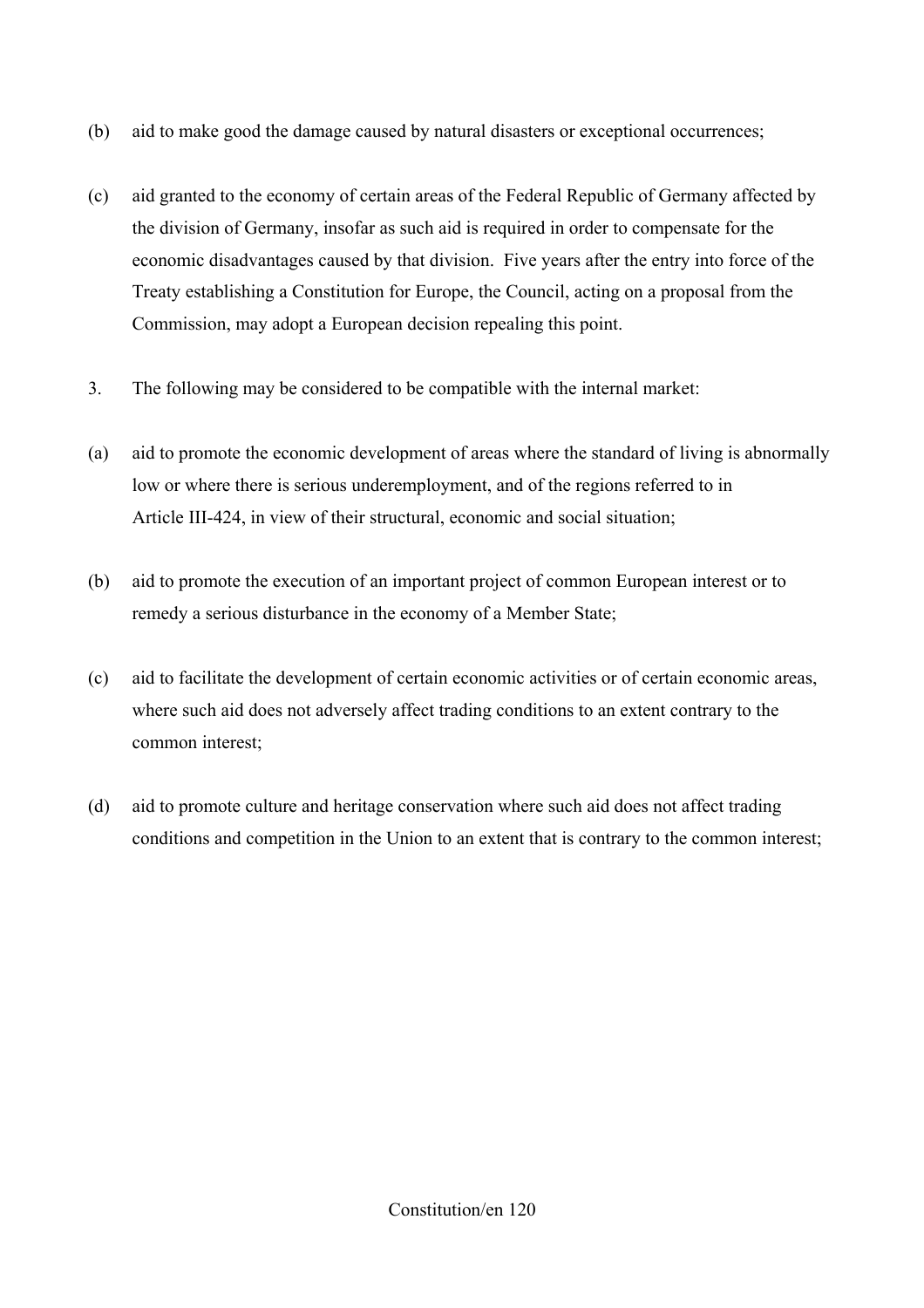(e) such other categories of aid as may be specified by European regulations or decisions adopted by the Council on a proposal from the Commission.

## ARTICLE III-168

1. The Commission, in cooperation with Member States, shall keep under constant review all systems of aid existing in those States. It shall propose to the latter any appropriate measures required by the progressive development or by the functioning of the internal market.

2. If, after giving notice to the parties concerned to submit their comments, the Commission finds that aid granted by a Member State or through State resources is not compatible with the internal market having regard to Article III-167, or that such aid is being misused, it shall adopt a European decision requiring the Member State concerned to abolish or alter such aid within a period of time to be determined by the Commission.

If the Member State concerned does not comply with this European decision within the prescribed time, the Commission or any other interested Member State may, in derogation from Articles III-360 and III-361, refer the matter to the Court of Justice of the European Union directly.

On application by a Member State, the Council may adopt unanimously a European decision that aid which that State is granting or intends to grant shall be considered to be compatible with the internal market, in derogation from Article III-167 or from European regulations provided for in Article III-169, if such a decision is justified by exceptional circumstances. If, as regards the aid in question, the Commission has already initiated the procedure provided for in the first subparagraph of this paragraph, the fact that the Member State concerned has made its application to the Council shall have the effect of suspending that procedure until the Council has made its attitude known.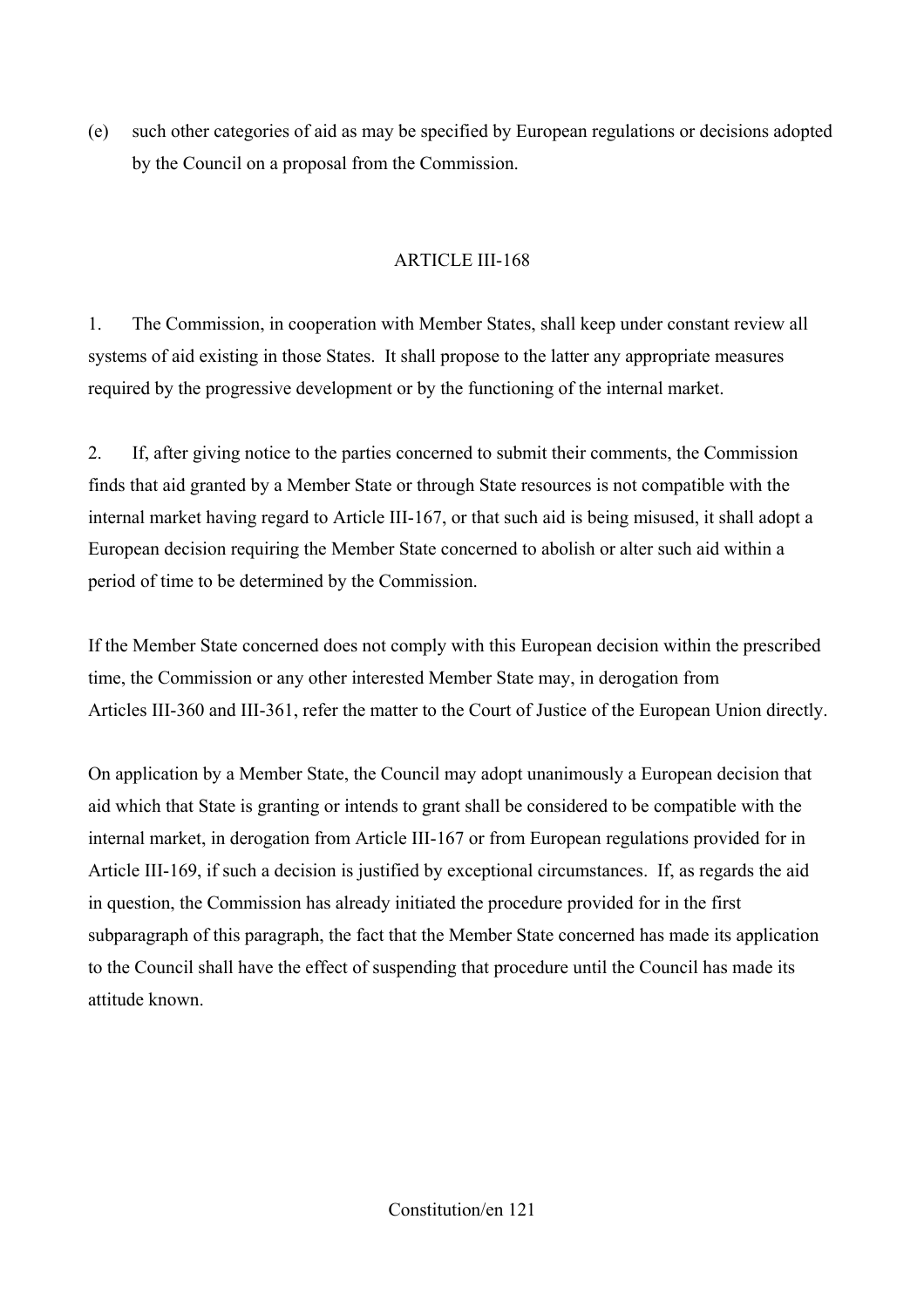If, however, the Council has not made its attitude known within three months of the said application being made, the Commission shall act.

3. The Commission shall be informed by the Member States, in sufficient time to enable it to submit its comments, of any plans to grant or alter aid. If it considers that any such plan is not compatible with the internal market having regard to Article III-167, it shall without delay initiate the procedure provided for in paragraph 2 of this Article. The Member State concerned shall not put its proposed measures into effect until this procedure has resulted in a final decision.

4. The Commission may adopt European regulations relating to the categories of State aid that the Council has, pursuant to Article III-169, determined may be exempted from the procedure provided for by paragraph 3 of this Article.

# ARTICLE III-169

The Council, on a proposal from the Commission, may adopt European regulations for the application of Articles III-167 and III-168 and for determining in particular the conditions in which Article III-168(3) shall apply and the categories of aid exempted from the procedure provided for in Article 168(3). It shall act after consulting the European Parliament.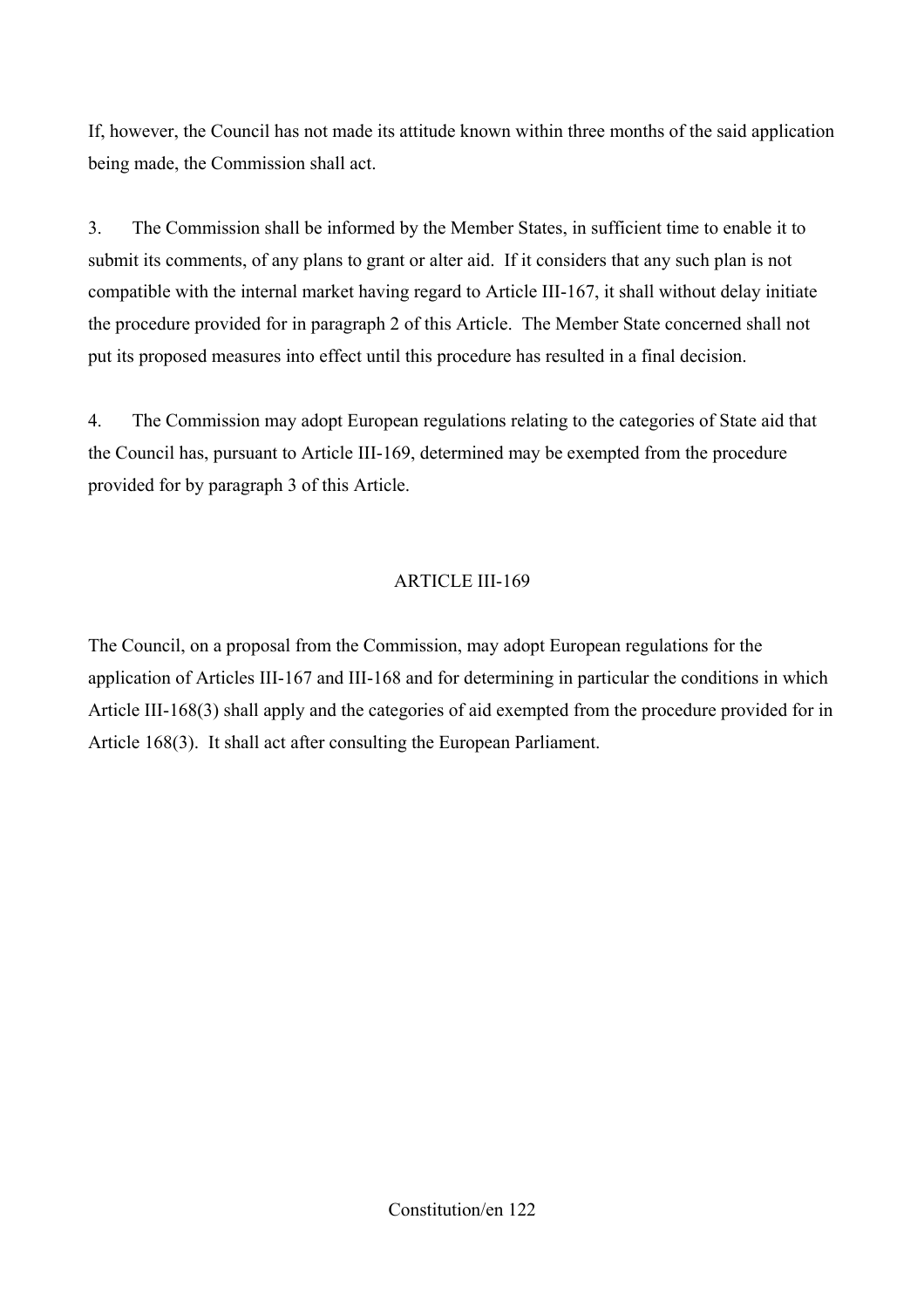## SECTION 6

## FISCAL PROVISIONS

## ARTICLE III-170

1. No Member State shall impose, directly or indirectly, on the products of other Member States any internal taxation of any kind in excess of that imposed directly or indirectly on similar domestic products.

Furthermore, no Member State shall impose on the products of other Member States any internal taxation of such a nature as to afford indirect protection to other products.

2. Where products are exported by a Member State to the territory of another Member State, any repayment of internal taxation shall not exceed the internal taxation imposed on them whether directly or indirectly.

3. In the case of charges other than turnover taxes, excise duties and other forms of indirect taxation, remissions and repayments in respect of exports to other Member States may not be granted and countervailing charges in respect of imports from Member States may not be imposed unless the provisions contemplated have been previously approved for a limited period by a European decision adopted by the Council on a proposal from the Commission.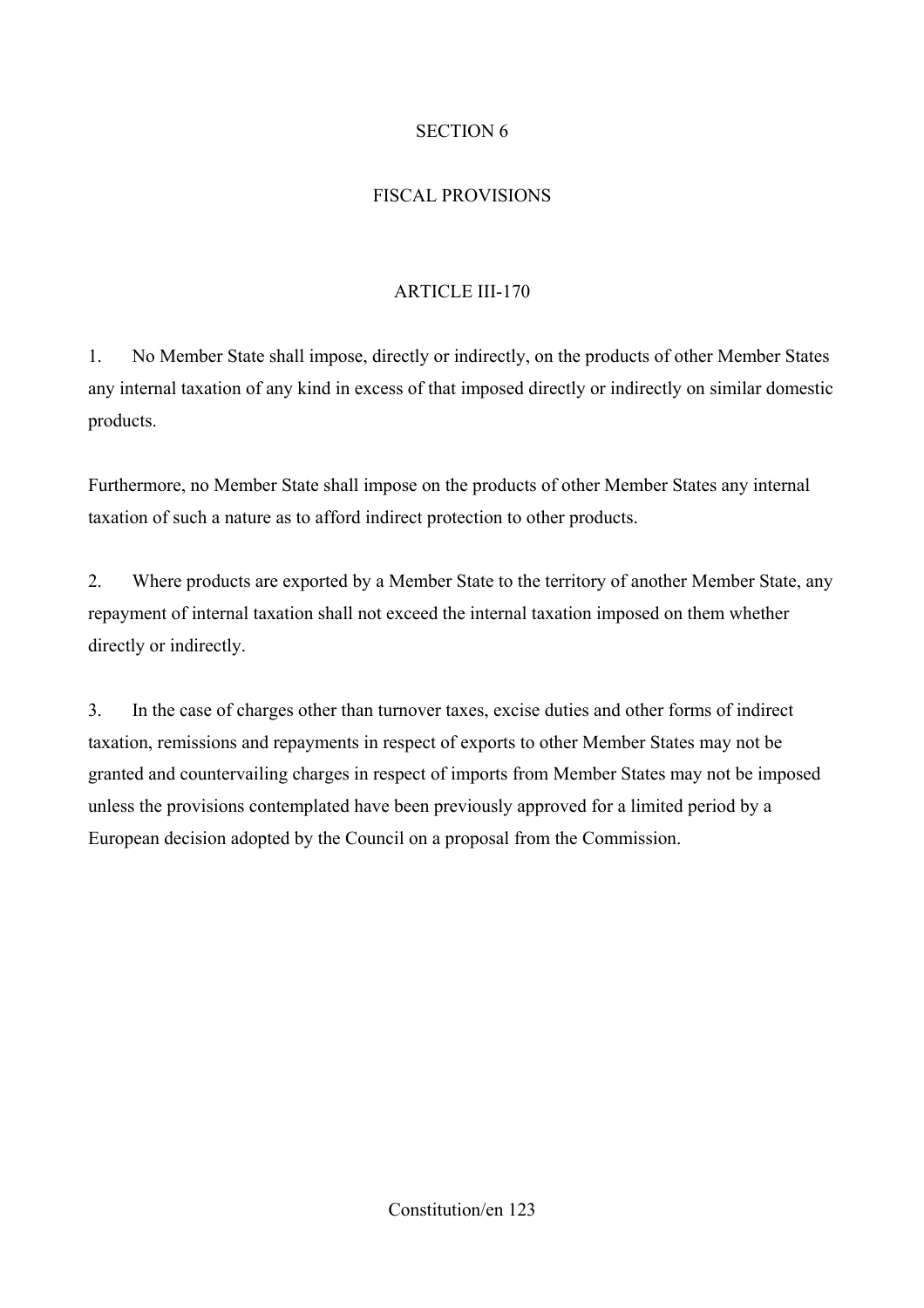A European law or framework law of the Council shall establish measures for the harmonisation of legislation concerning turnover taxes, excise duties and other forms of indirect taxation provided that such harmonisation is necessary to ensure the establishment and the functioning of the internal market and to avoid distortion of competition. The Council shall act unanimously after consulting the European Parliament and the Economic and Social Committee.

### SECTION 7

## COMMON PROVISIONS

## ARTICLE III-172

1. Save where otherwise provided in the Constitution, this Article shall apply for the achievement of the objectives set out in Article III-130. European laws or framework laws shall establish measures for the approximation of the provisions laid down by law, regulation or administrative action in Member States which have as their object the establishment and functioning of the internal market. Such laws shall be adopted after consultation of the Economic and Social Committee.

2. Paragraph 1 shall not apply to fiscal provisions, to those relating to the free movement of persons or to those relating to the rights and interests of employed persons.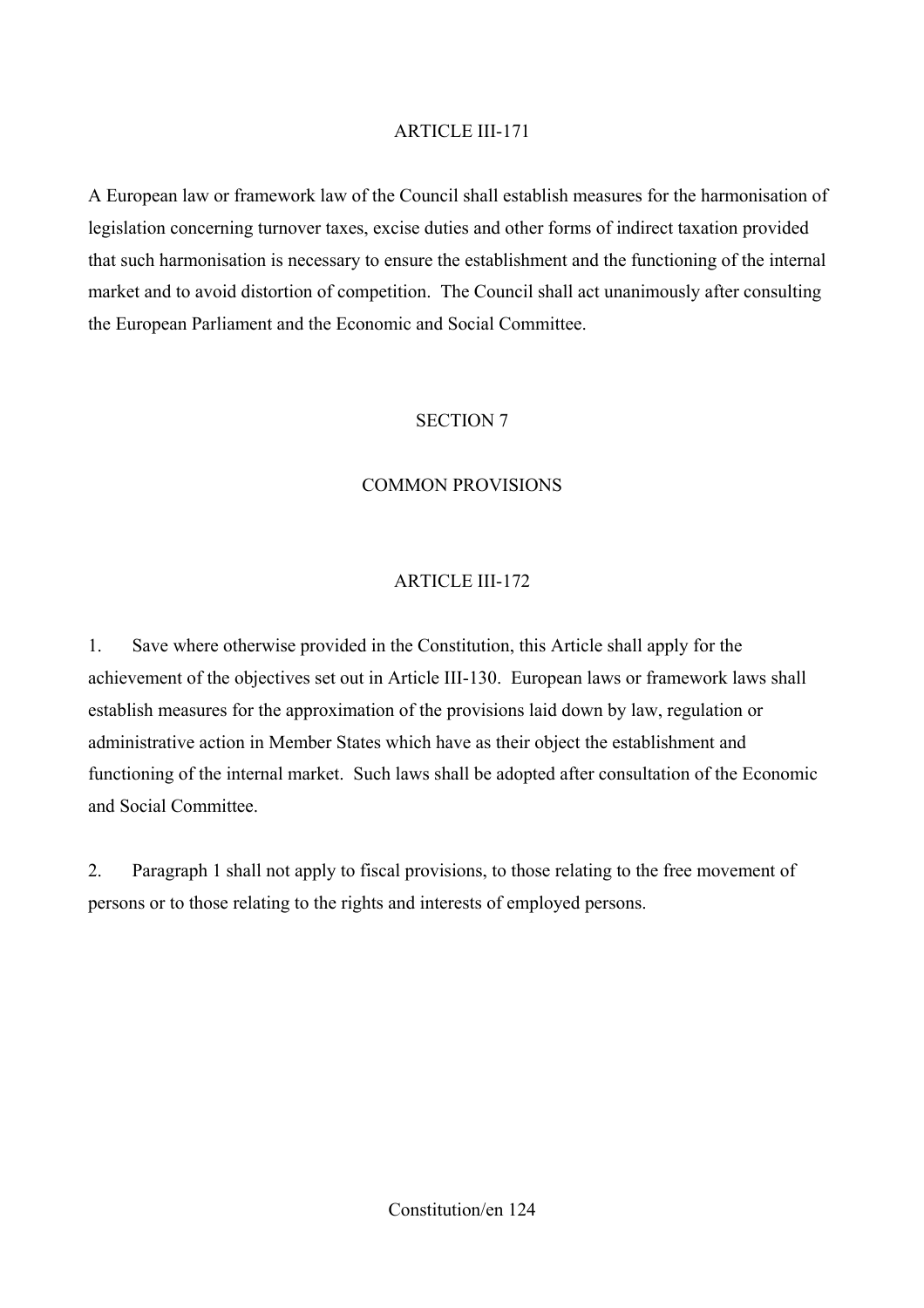3. The Commission, in its proposals submitted under paragraph 1 concerning health, safety, environmental protection and consumer protection, shall take as a base a high level of protection, taking account in particular of any new development based on scientific facts. Within their respective powers, the European Parliament and the Council shall also seek to achieve this objective.

4. If, after the adoption of a harmonisation measure by means of a European law or framework law or by means of a European regulation of the Commission, a Member State deems it necessary to maintain national provisions on grounds of major needs referred to in Article III-154, or relating to the protection of the environment or the working environment, it shall notify the Commission of these provisions as well as the grounds for maintaining them.

5. Moreover, without prejudice to paragraph 4, if, after the adoption of a harmonisation measure by means of a European law or framework law or by means of a European regulation of the Commission, a Member State deems it necessary to introduce national provisions based on new scientific evidence relating to the protection of the environment or the working environment on grounds of a problem specific to that Member State arising after the adoption of the harmonisation measure, it shall notify the Commission of the envisaged provisions and the reasons for them.

6. The Commission shall, within six months of the notifications referred to in paragraphs 4 and 5, adopt a European decision approving or rejecting the national provisions involved after having verified whether or not they are a means of arbitrary discrimination or a disguised restriction on trade between Member States and whether or not they constitute an obstacle to the functioning of the internal market.

In the absence of a decision by the Commission within this period the national provisions referred to in paragraphs 4 and 5 shall be deemed to have been approved.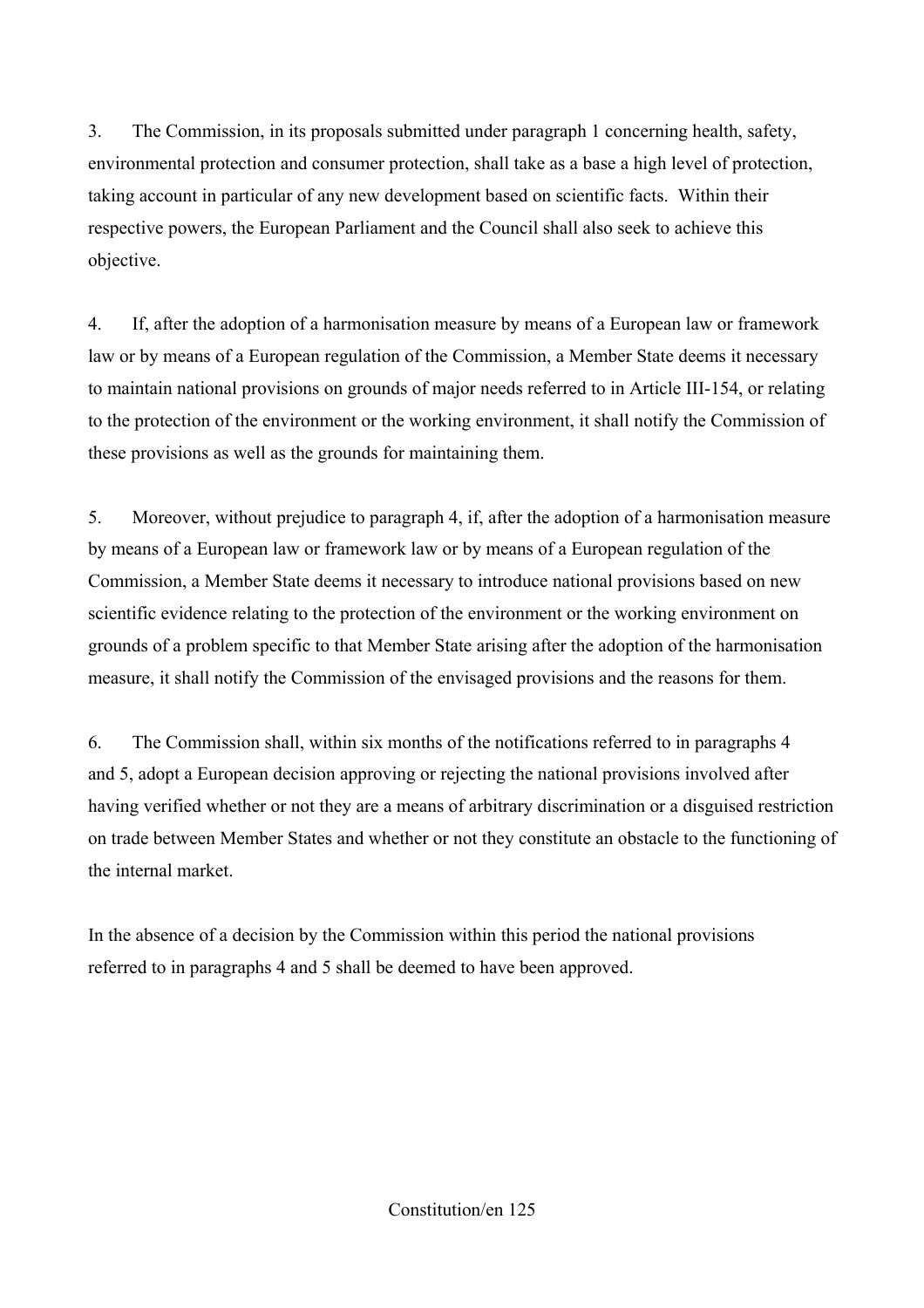When justified by the complexity of the matter and in the absence of danger to human health, the Commission may notify the Member State concerned that the period referred to in this paragraph will be extended for a further period of up to six months.

7. When, pursuant to paragraph 6, a Member State is authorised to maintain or introduce national provisions derogating from a harmonisation measure, the Commission shall immediately examine whether to propose an adaptation to that measure.

8. When a Member State raises a specific problem on public health in a field which has been the subject of prior harmonisation measures, it shall bring it to the attention of the Commission which shall immediately examine whether to propose appropriate measures.

9. By way of derogation from the procedure laid down in Articles III-360 and III-361, the Commission and any Member State may bring the matter directly before the Court of Justice of the European Union if it considers that another Member State is making improper use of the powers provided for in this Article.

10. The harmonisation measures referred to in this Article shall, in appropriate cases, include a safeguard clause authorising the Member States to take, for one or more of the non-economic reasons referred to in Article III-154, provisional measures subject to a Union control procedure.

## ARTICLE III-173

Without prejudice to Article III-172, a European framework law of the Council shall establish measures for the approximation of such laws, regulations or administrative provisions of the Member States as directly affect the establishment or functioning of the internal market. The Council shall act unanimously after consulting the European Parliament and the Economic and Social Committee.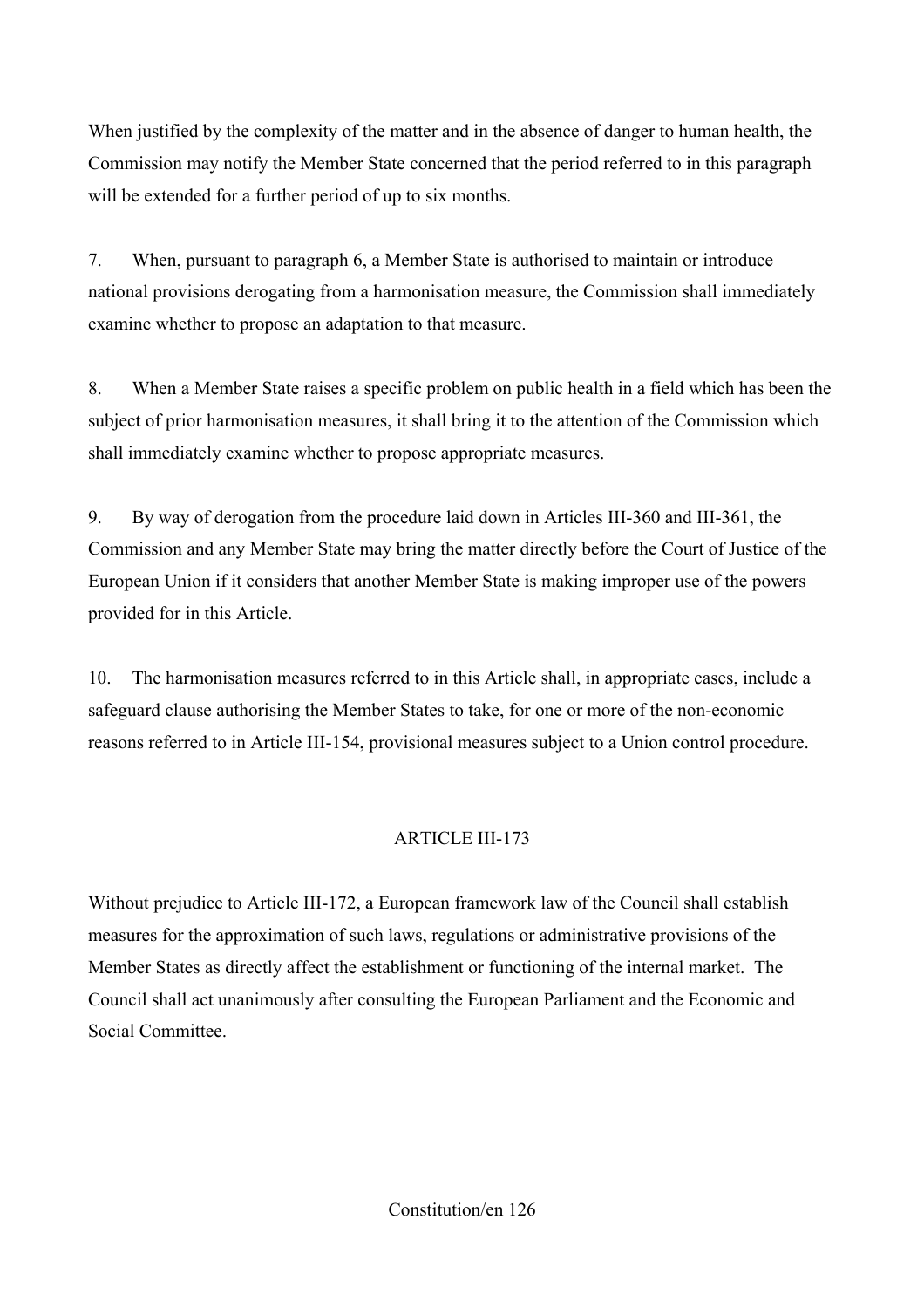Where the Commission finds that a difference between the provisions laid down by law, regulation or administrative action in Member States is distorting the conditions of competition in the internal market and that the resultant distortion needs to be eliminated, it shall consult the Member States concerned.

If such consultation does not result in agreement, European framework laws shall establish the measures necessary to eliminate the distortion in question. Any other appropriate measures provided for in the Constitution may be adopted.

## ARTICLE III-175

1. Where there is reason to fear that the adoption or amendment of a provision laid down by law, regulation or administrative action of a Member State may cause distortion within the meaning of Article III-174, a Member State desiring to proceed therewith shall consult the Commission. After consulting the Member States, the Commission shall address to the Member States concerned a recommendation on such measures as may be appropriate to avoid the distortion in question.

2. If a Member State desiring to introduce or amend its own provisions does not comply with the recommendation addressed to it by the Commission, other Member States shall not be required, pursuant to Article III-174, to amend their own provisions in order to eliminate such distortion. If the Member State which has ignored the recommendation of the Commission causes distortion detrimental only to itself, Article III-174 shall not apply.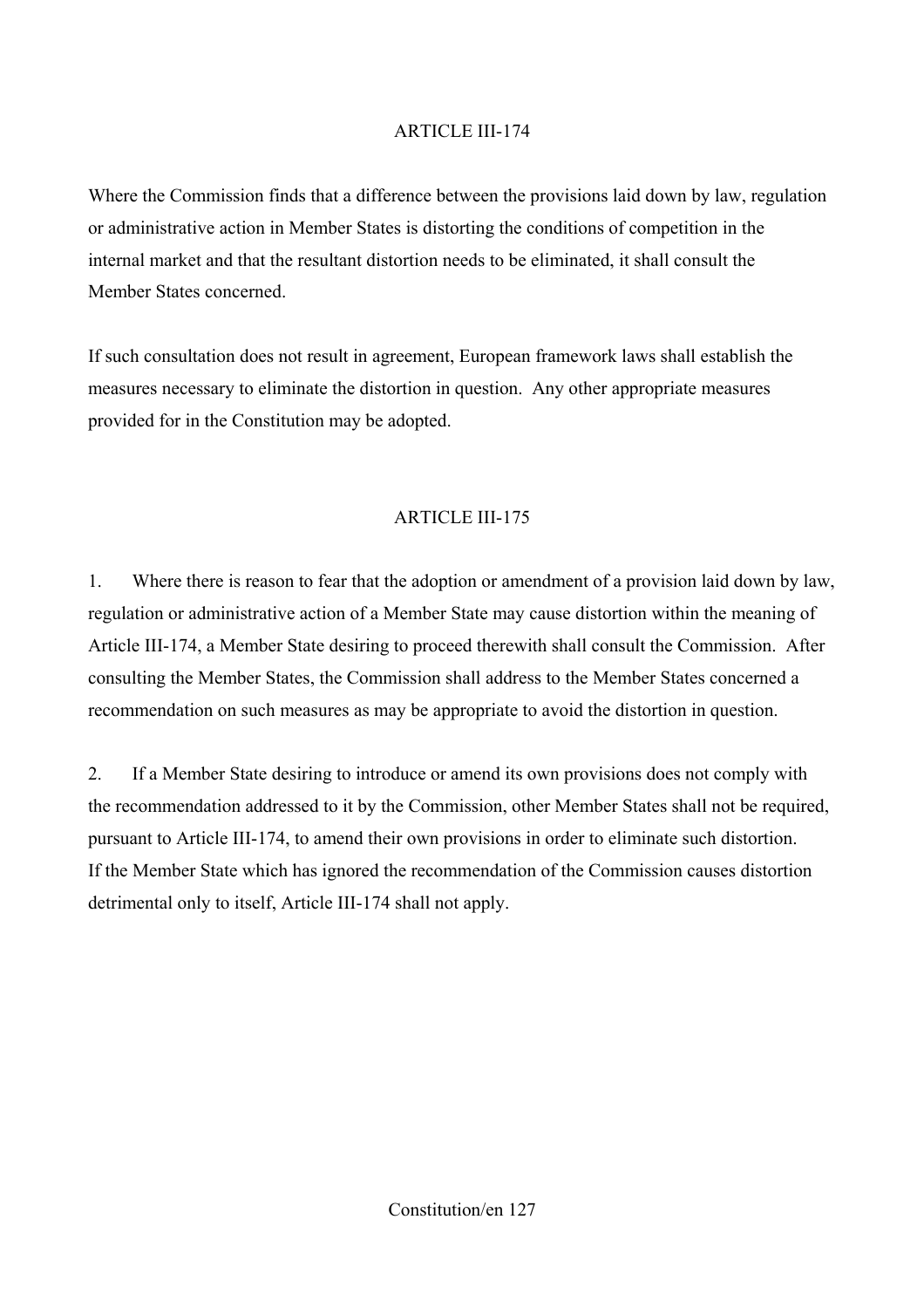In the context of the establishment and functioning of the internal market, European laws or framework laws shall establish measures for the creation of European intellectual property rights to provide uniform intellectual property rights protection throughout the Union and for the setting up of centralised Union-wide authorisation, coordination and supervision arrangements.

A European law of the Council shall establish language arrangements for the European intellectual property rights. The Council shall act unanimously after consulting the European Parliament.

## CHAPTER II

### ECONOMIC AND MONETARY POLICY

### ARTICLE III-177

For the purposes set out in Article I-3, the activities of the Member States and the Union shall include, as provided in the Constitution, the adoption of an economic policy which is based on the close coordination of Member States' economic policies, on the internal market and on the definition of common objectives, and conducted in accordance with the principle of an open market economy with free competition.

Concurrently with the foregoing, and as provided in the Constitution and in accordance with the procedures set out therein, these activities shall include a single currency, the euro, and the definition and conduct of a single monetary policy and exchange-rate policy, the primary objective of both of which shall be to maintain price stability and, without prejudice to this objective, to support general economic policies in the Union, in accordance with the principle of an open market economy with free competition.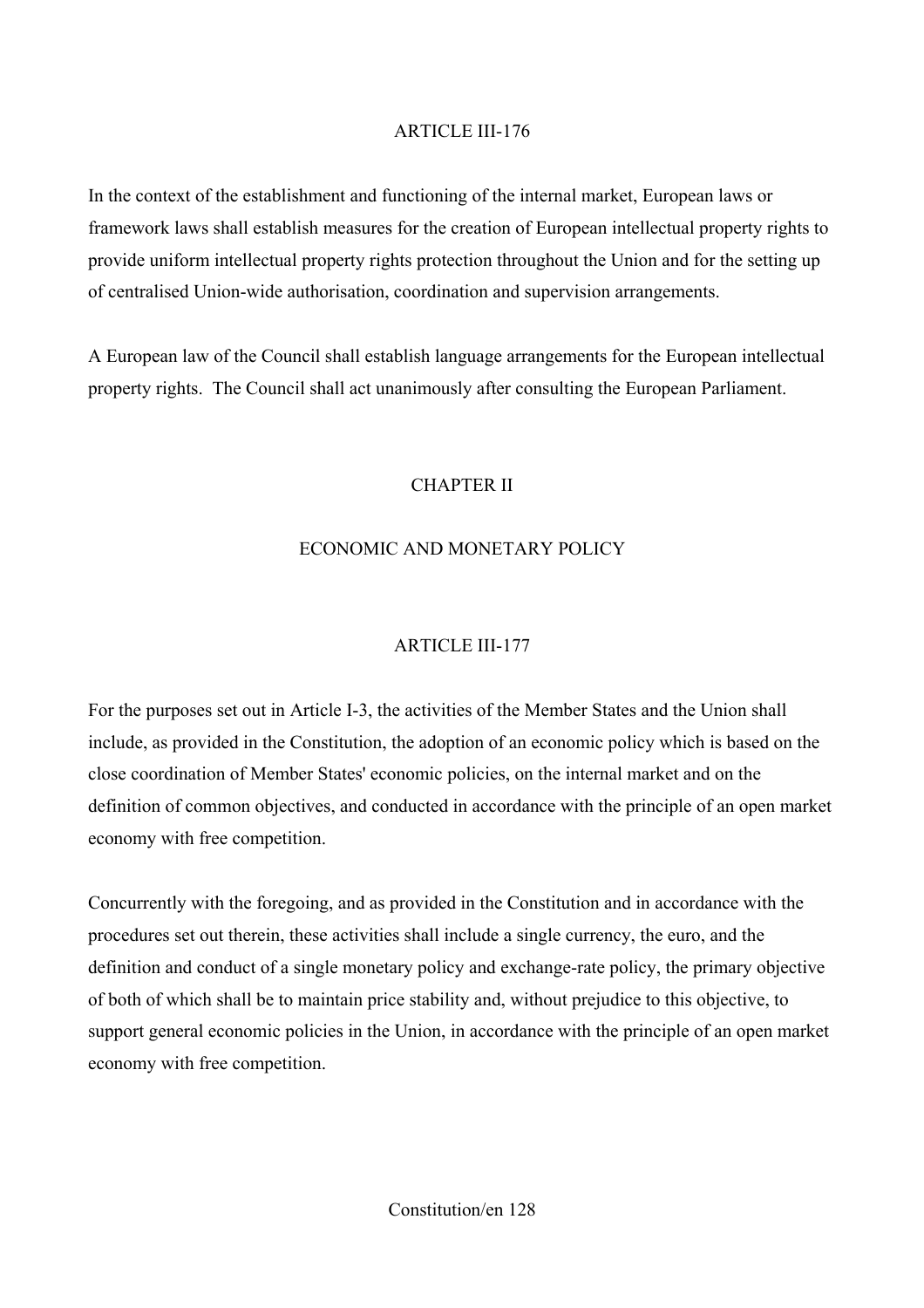These activities of the Member States and the Union shall entail compliance with the following guiding principles: stable prices, sound public finances and monetary conditions and a stable balance of payments.

## SECTION 1

# ECONOMIC POLICY

## ARTICLE III-178

Member States shall conduct their economic policies in order to contribute to the achievement of the Union's objectives, as defined in Article I-3, and in the context of the broad guidelines referred to in Article III-179(2). The Member States and the Union shall act in accordance with the principle of an open market economy with free competition, favouring an efficient allocation of resources, and in compliance with the principles set out in Article III-177.

## ARTICLE III-179

1. Member States shall regard their economic policies as a matter of common concern and shall coordinate them within the Council, in accordance with Article III-178.

2. The Council, on a recommendation from the Commission, shall formulate a draft for the broad guidelines of the economic policies of the Member States and of the Union, and shall report its findings to the European Council.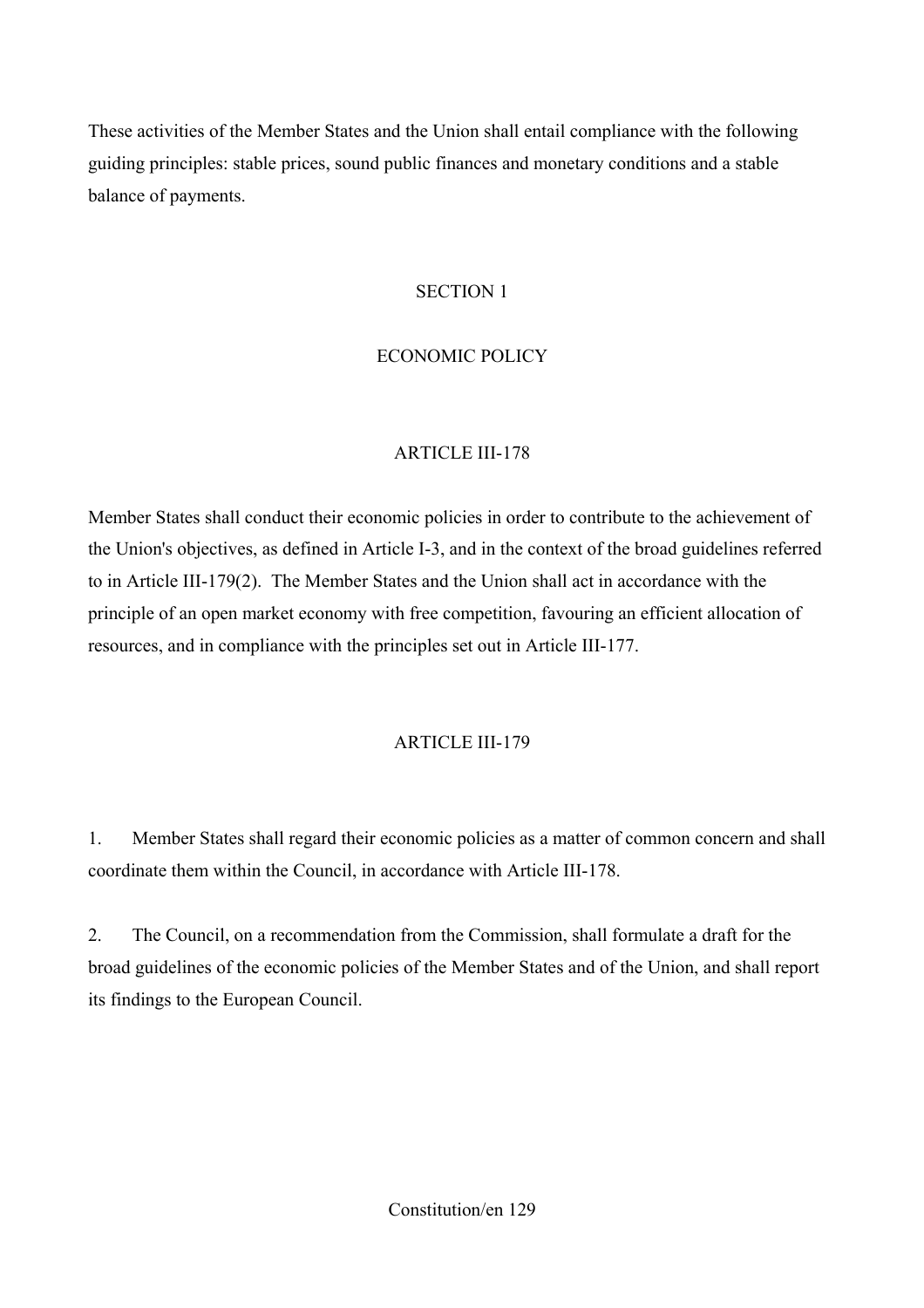The European Council, on the basis of the report from the Council, shall discuss a conclusion on the broad guidelines of the economic policies of the Member States and of the Union. On the basis of this conclusion, the Council shall adopt a recommendation setting out these broad guidelines. It shall inform the European Parliament of its recommendation.

3. In order to ensure closer coordination of economic policies and sustained convergence of the economic performances of the Member States, the Council, on the basis of reports submitted by the Commission, shall monitor economic developments in each of the Member States and in the Union, as well as the consistency of economic policies with the broad guidelines referred to in paragraph 2, and shall regularly carry out an overall assessment.

For the purpose of this multilateral surveillance, Member States shall forward information to the Commission on important measures taken by them in the field of their economic policy and such other information as they deem necessary.

4. Where it is established, under the procedure referred to in paragraph 3, that the economic policies of a Member State are not consistent with the broad guidelines referred to in paragraph 2 or that they risk jeopardising the proper functioning of economic and monetary union, the Commission may address a warning to the Member State concerned. The Council, on a recommendation from the Commission, may address the necessary recommendations to the Member State concerned. The Council, on a proposal from the Commission, may decide to make its recommendations public.

Within the scope of this paragraph, the Council shall act without taking into account the vote of the member of the Council representing the Member State concerned.

A qualified majority shall be defined as at least 55% of the other members of the Council, representing Member States comprising at least 65% of the population of the participating Member States.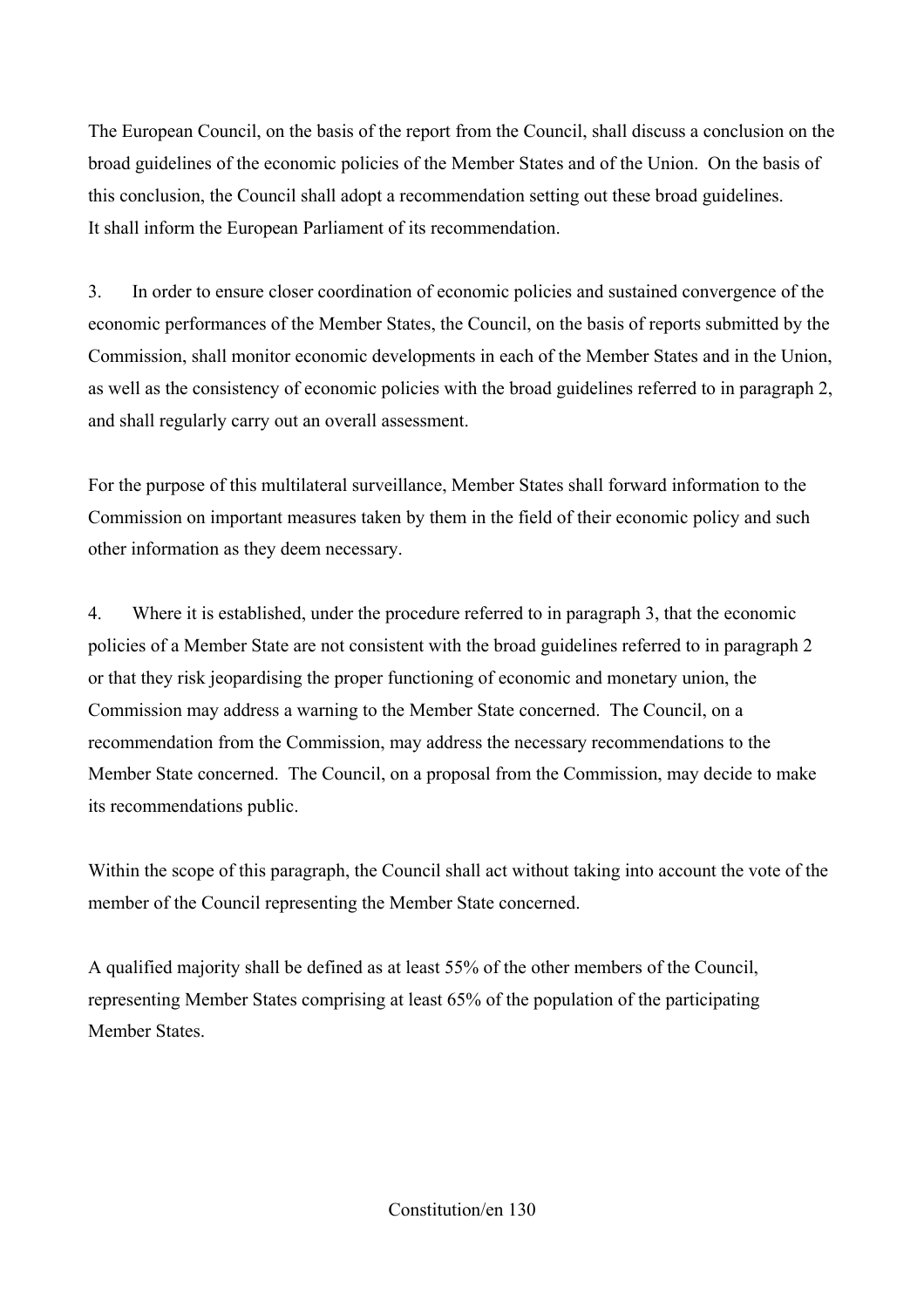A blocking minority must include at least the minimum number of these other Council members representing more than 35% of the population of the participating Member States, plus one member, failing which the qualified majority shall be deemed attained.

5. The President of the Council and the Commission shall report to the European Parliament on the results of multilateral surveillance. The President of the Council may be invited to appear before the competent committee of the European Parliament if the Council has made its recommendations public.

6. European laws may lay down detailed rules for the multilateral surveillance procedure referred to in paragraphs 3 and 4.

## ARTICLE III-180

1. Without prejudice to any other procedures provided for in the Constitution, the Council, on a proposal from the Commission, may adopt a European decision laying down measures appropriate to the economic situation, in particular if severe difficulties arise in the supply of certain products.

2. Where a Member State is in difficulties or is seriously threatened with severe difficulties caused by natural disasters or exceptional occurrences beyond its control, the Council, on a proposal from the Commission, may adopt a European decision granting, under certain conditions, Union financial assistance to the Member State concerned. The President of the Council shall inform the European Parliament of the decision adopted.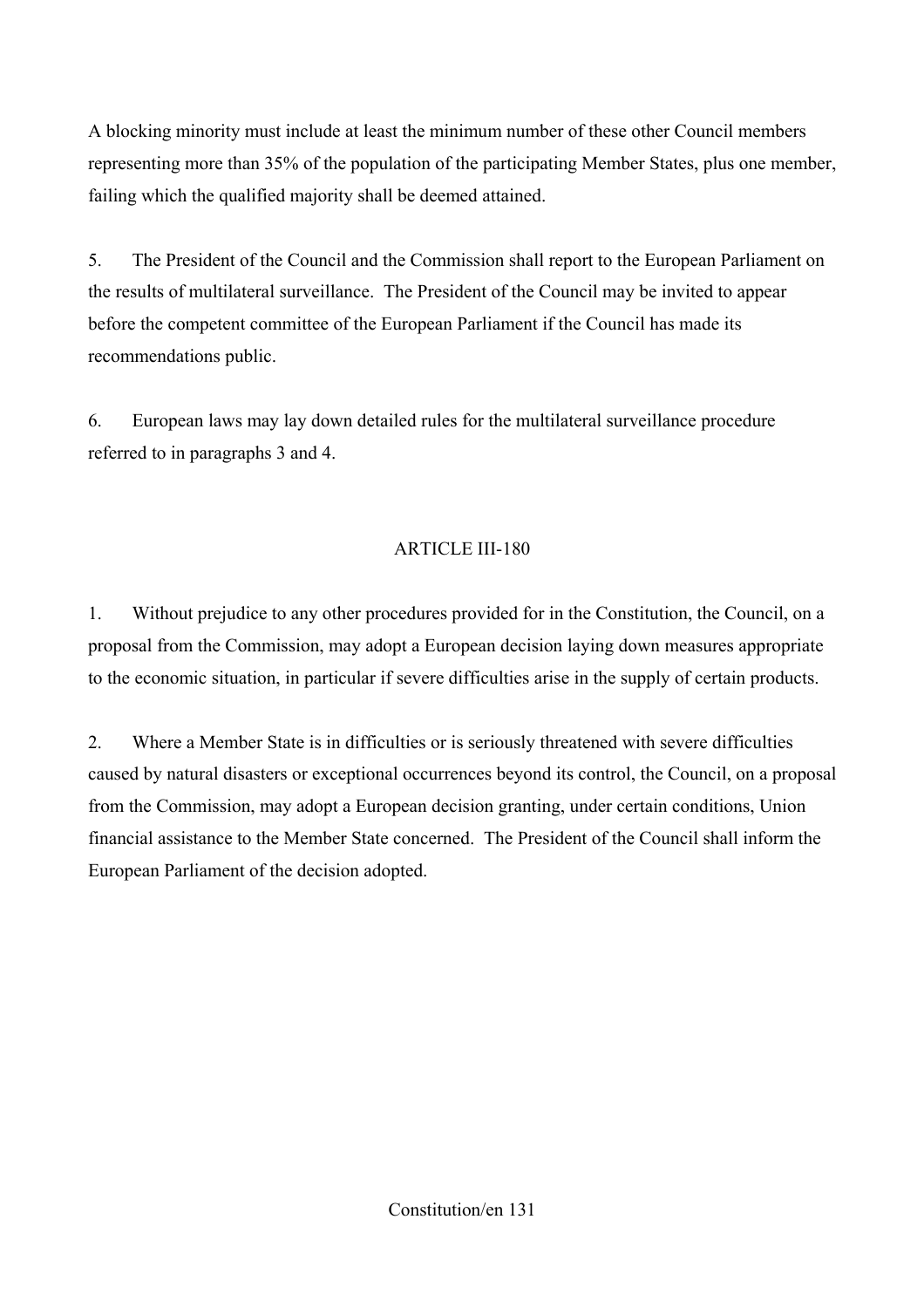1. Overdraft facilities or any other type of credit facility with the European Central Bank or with the central banks of the Member States (hereinafter referred to as "national central banks") in favour of Union institutions, bodies, offices or agencies, central governments, regional, local or other public authorities, other bodies governed by public law, or public undertakings of Member States shall be prohibited, as shall the purchase directly from them by the European Central Bank or national central banks of debt instruments.

2. Paragraph 1 shall not apply to publicly owned credit institutions which, in the context of the supply of reserves by central banks, shall be given the same treatment by national central banks and the European Central Bank as private credit institutions.

## ARTICLE III-182

Any measure or provision, not based on prudential considerations, establishing privileged access by Union institutions, bodies, offices or agencies, central governments, regional, local or other public authorities, other bodies governed by public law, or public undertakings of Member States to financial institutions shall be prohibited.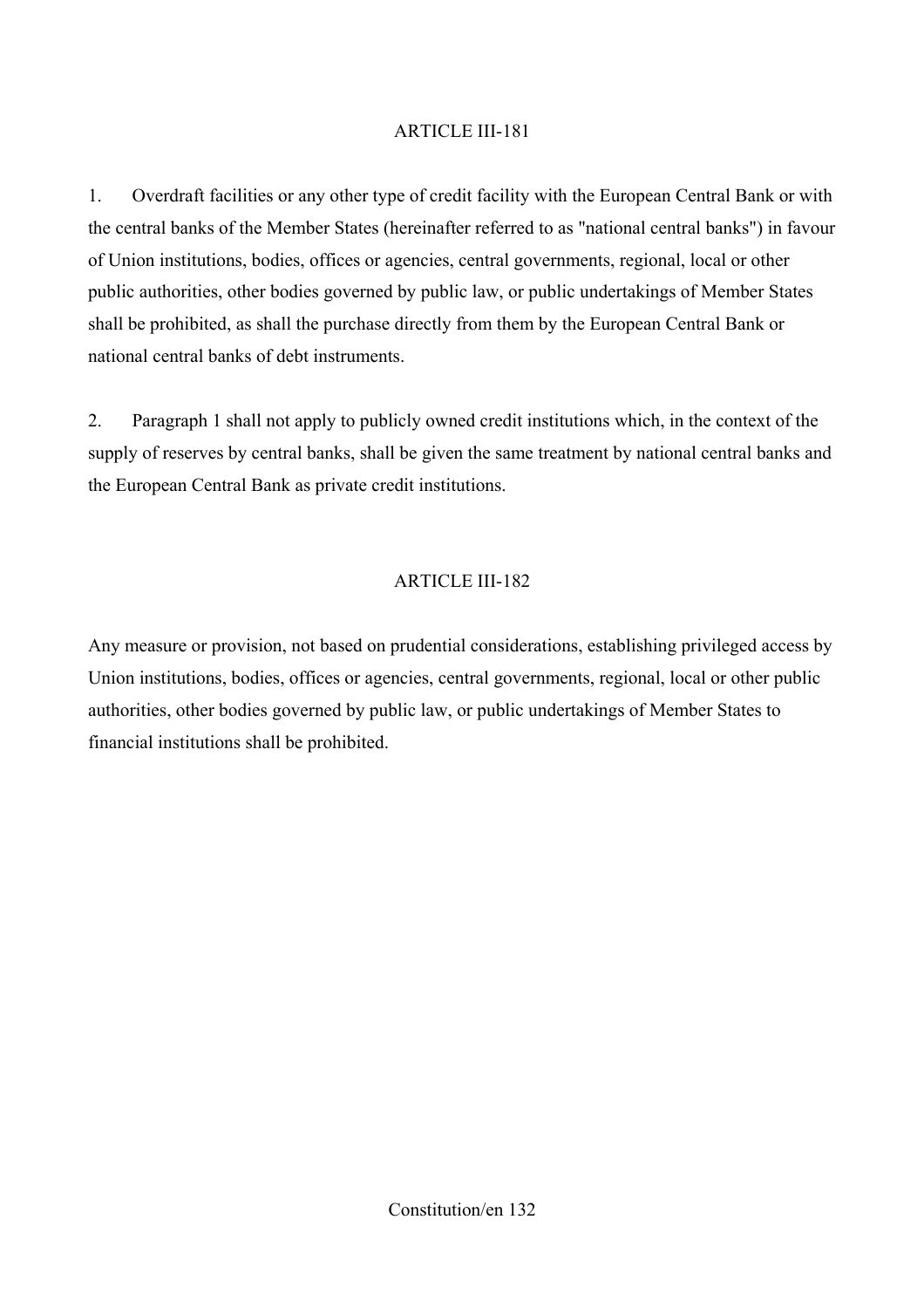1. The Union shall not be liable for or assume the commitments of central governments, regional, local or other public authorities, other bodies governed by public law, or public undertakings of any Member State, without prejudice to mutual financial guarantees for the joint execution of a specific project. A Member State shall not be liable for or assume the commitments of central governments, regional, local or other public authorities, other bodies governed by public law, or public undertakings of another Member State, without prejudice to mutual financial guarantees for the joint execution of a specific project.

2. The Council, on a proposal from the Commission, may adopt European regulations or decisions specifying definitions for the application of the prohibitions laid down in Articles III-181 and III-182 and in this Article. It shall act after consulting the European Parliament.

## ARTICLE III-184

1. Member States shall avoid excessive government deficits.

2. The Commission shall monitor the development of the budgetary situation and of the stock of government debt in the Member States in order to identify gross errors. In particular it shall examine compliance with budgetary discipline on the basis of the following two criteria:

(a) whether the ratio of the planned or actual government deficit to gross domestic product exceeds a reference value, unless: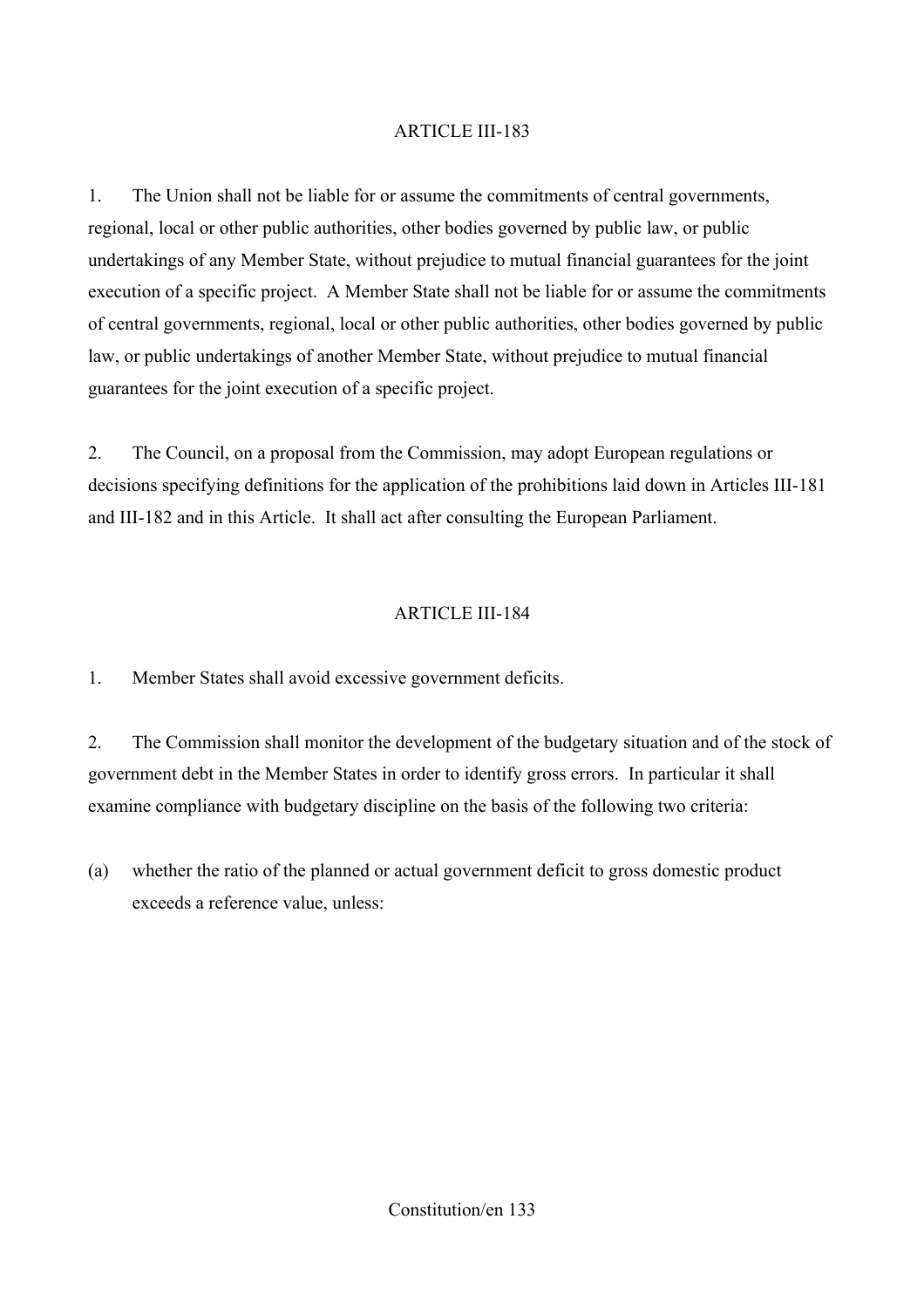- (i) either the ratio has declined substantially and continuously and reached a level that comes close to the reference value, or
- (ii) alternatively, the excess over the reference value is only exceptional and temporary and the ratio remains close to the reference value;
- (b) whether the ratio of government debt to gross domestic product exceeds a reference value, unless the ratio is diminishing sufficiently and approaching the reference value at a satisfactory pace.

The reference values are specified in the Protocol on the excessive deficit procedure.

3. If a Member State does not fulfil the requirements under one or both of these criteria, the Commission shall prepare a report. The Commission's report shall also take into account whether the government deficit exceeds government investment expenditure and take into account all other relevant factors, including the medium-term economic and budgetary position of the Member State.

The Commission may also prepare a report if, notwithstanding the fulfilment of the requirements under the criteria, it is of the opinion that there is a risk of an excessive deficit in a Member State.

4. The Economic and Financial Committee set up under Article III-192 shall formulate an opinion on the Commission's report.

5. If the Commission considers that an excessive deficit in a Member State exists or may occur, it shall address an opinion to the Member State concerned and shall inform the Council accordingly.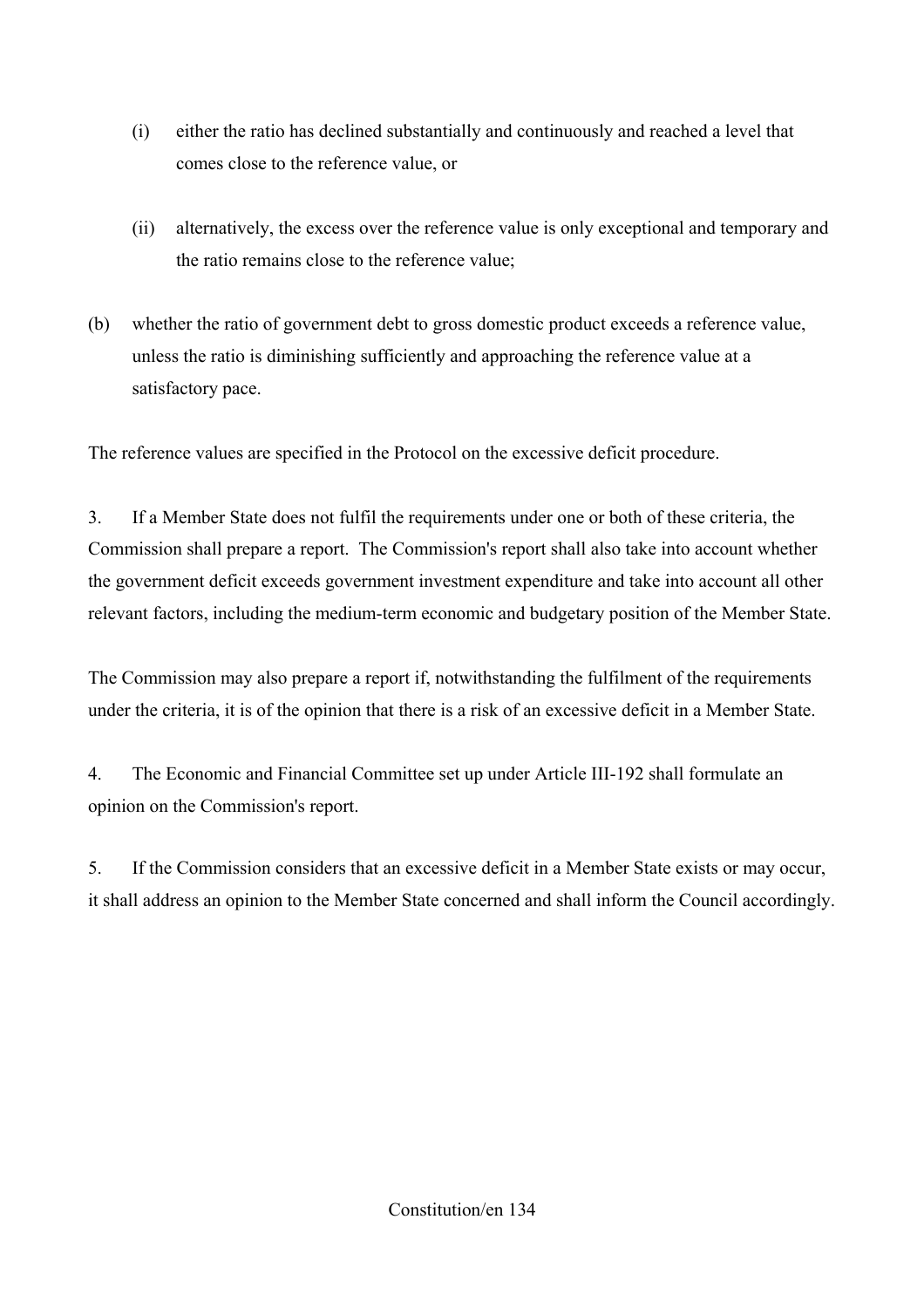6. The Council shall, on a proposal from the Commission, having considered any observations which the Member State concerned may wish to make and after an overall assessment, decide whether an excessive deficit exists. In that case it shall adopt, without undue delay, on a recommendation from the Commission, recommendations addressed to the Member State concerned with a view to bringing that situation to an end within a given period. Subject to paragraph 8, those recommendations shall not be made public.

Within the scope of this paragraph, the Council shall act without taking into account the vote of the member of the Council representing the Member State concerned.

A qualified majority shall be defined as at least 55% of the other members of the Council, representing Member States comprising at least 65% of the population of the participating Member **States**.

A blocking minority must include at least the minimum number of these other Council members representing more than 35% of the population of the participating Member States, plus one member, failing which the qualified majority shall be deemed attained.

7. The Council, on a recommendation from the Commission, shall adopt the European decisions and recommendations referred to in paragraphs 8 to 11.

It shall act without taking into account the vote of the member of the Council representing the Member State concerned.

A qualified majority shall be defined as at least 55% of the other members of the Council, representing Member States comprising at least 65% of the population of the participating Member **States**.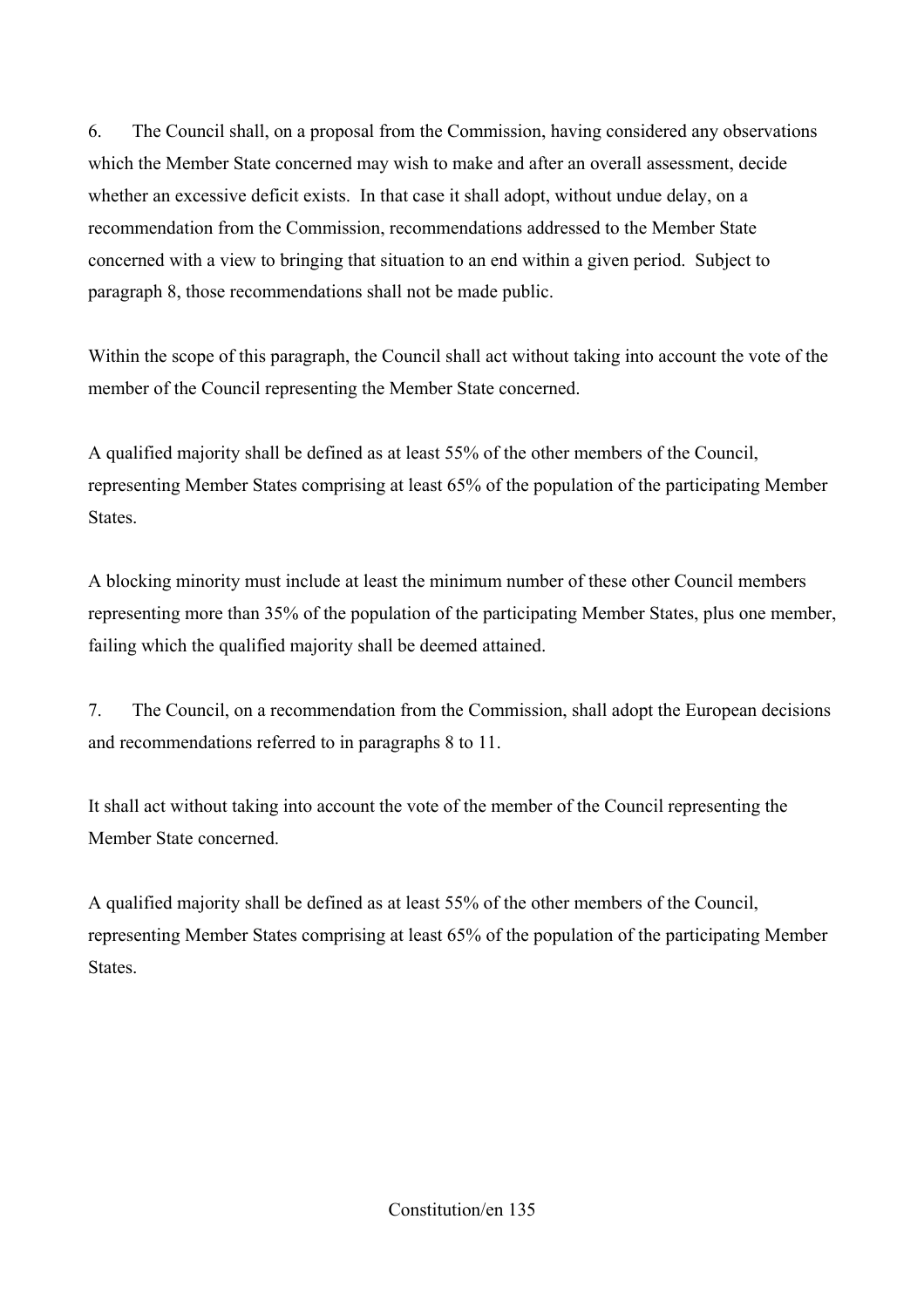A blocking minority must include at least the minimum number of these other Council members representing more than 35% of the population of the participating Member States, plus one member, failing which the qualified majority shall be deemed attained.

8. Where it adopts a European decision establishing that there has been no effective action in response to its recommendations within the period laid down, the Council may make its recommendations public.

9. If a Member State persists in failing to put the Council's recommendations into practice, the Council may adopt a European decision giving notice to the Member State to take, within a specified time-limit, measures for the deficit reduction which the Council judges necessary to remedy the situation.

In such a case, the Council may request the Member State concerned to submit reports in accordance with a specific timetable in order to examine the adjustment efforts of that Member State.

10. As long as a Member State fails to comply with a European decision adopted in accordance with paragraph 9, the Council may decide to apply or, as the case may be, intensify one or more of the following measures:

- (a) require the Member State concerned to publish additional information, to be specified by the Council, before issuing bonds and securities;
- (b) invite the European Investment Bank to reconsider its lending policy towards the Member State concerned;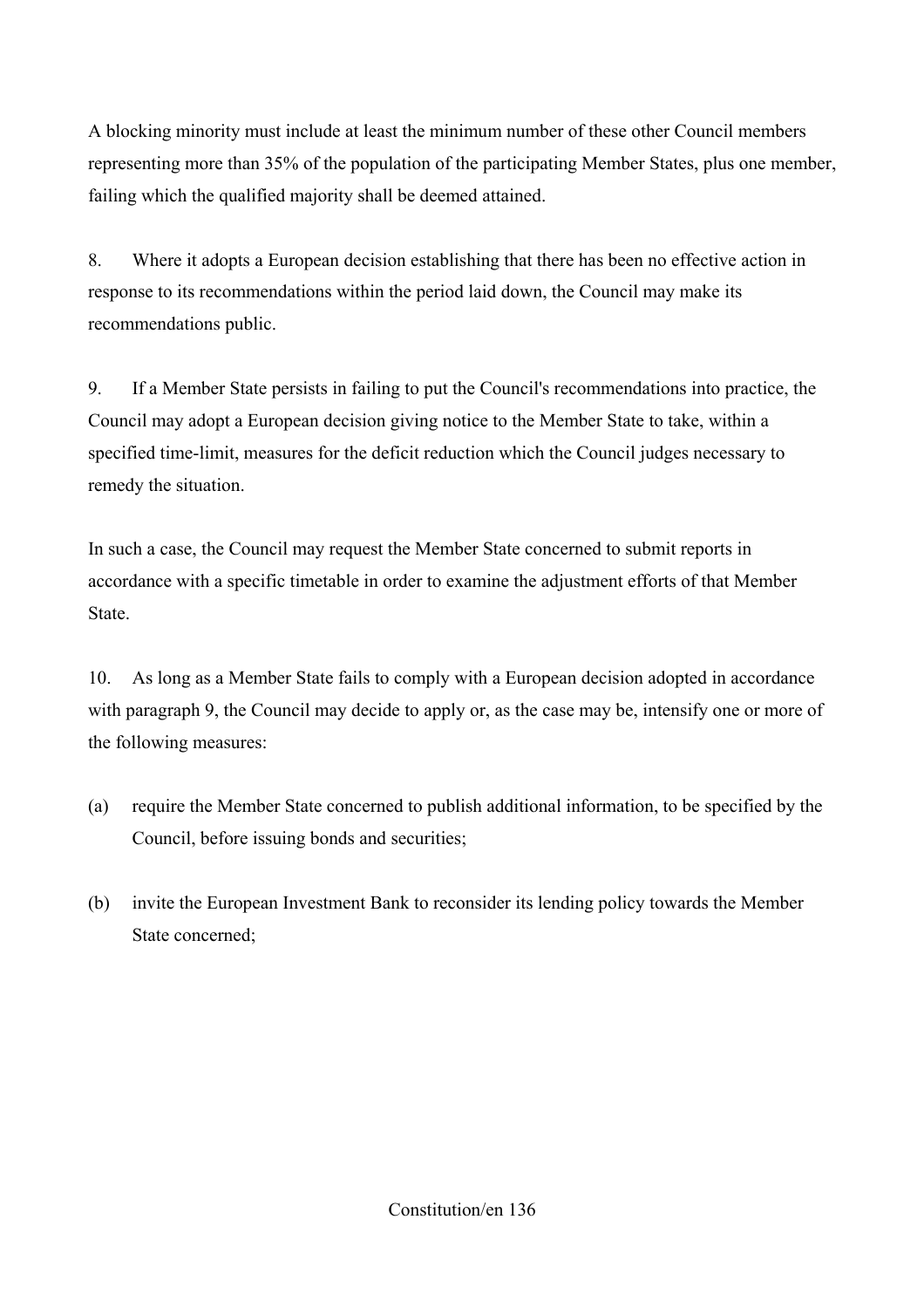- (c) require the Member State concerned to make a non-interest-bearing deposit of an appropriate size with the Union until the Council considers that the excessive deficit has been corrected;
- (d) impose fines of an appropriate size.

The President of the Council shall inform the European Parliament of the measures adopted.

11. The Council shall repeal some or all of the measures referred to in paragraph 6 and paragraphs 8, 9 and 10 if it considers the excessive deficit in the Member State concerned to have been corrected. If the Council has previously made public recommendations, it shall state publicly, as soon as the European decision referred to in paragraph 8 has been repealed, that there is no longer an excessive deficit in the Member State concerned.

12. The rights to bring actions provided for in Articles III-360 and III-361 shall not be exercised within the framework of paragraphs 1 to 6 or paragraphs 8 and 9.

13. Further provisions relating to the implementation of the procedure laid down in this Article are set out in the Protocol on the excessive deficit procedure.

A European law of the Council shall lay down the appropriate measures to replace the said Protocol. The Council shall act unanimously after consulting the European Parliament and the European Central Bank*.* 

Subject to the other provisions of this paragraph, the Council, on a proposal from the Commission, shall adopt European regulations or decisions laying down detailed rules and definitions for the application of the said Protocol. It shall act after consulting the European Parliament.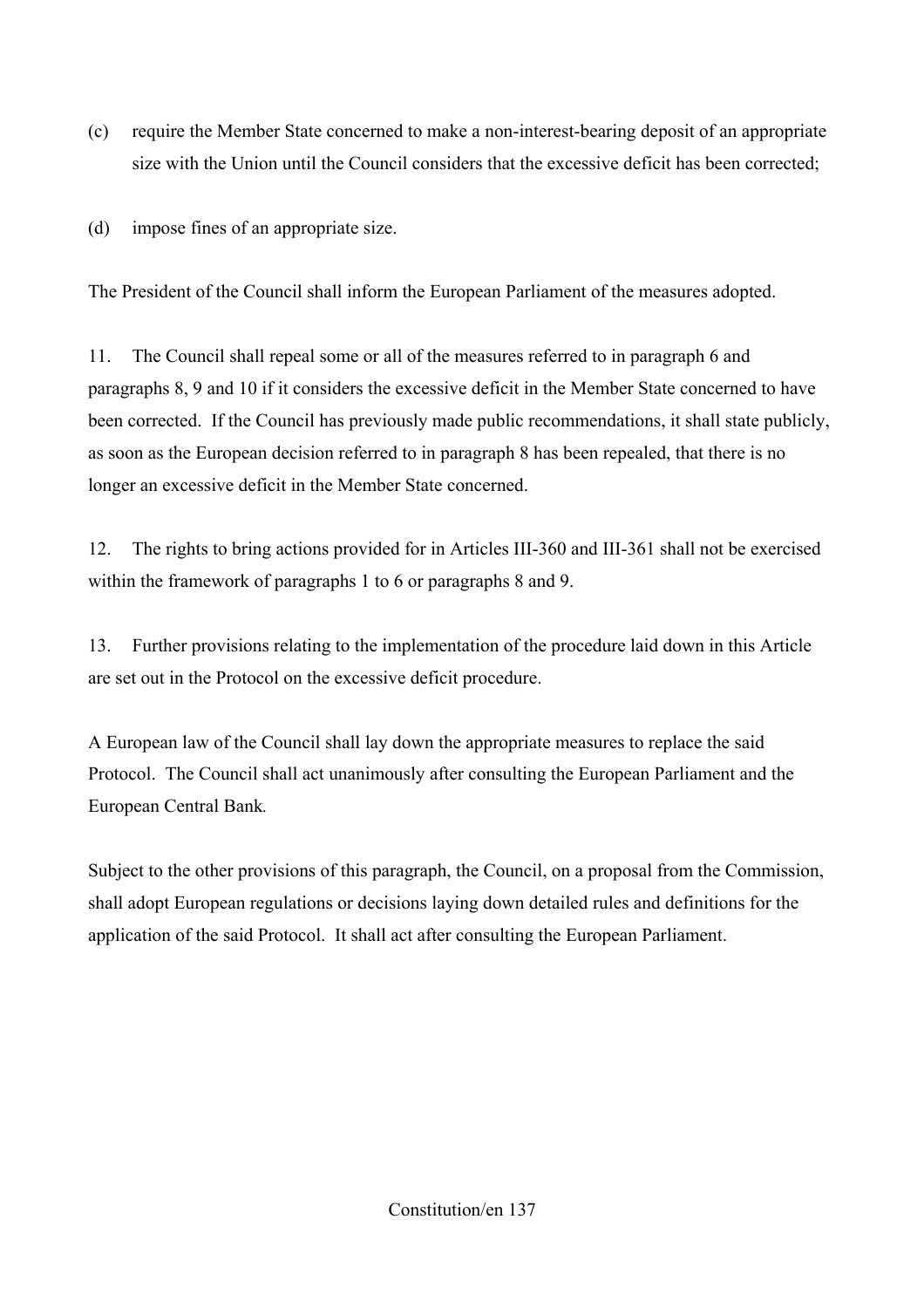## SECTION 2

## MONETARY POLICY

#### ARTICLE III-185

1. The primary objective of the European System of Central Banks shall be to maintain price stability. Without prejudice to this objective, the European System of Central Banks shall support the general economic policies in the Union in order to contribute to the achievement of its objectives as laid down in Article I-3. The European System of Central Banks shall act in accordance with the principle of an open market economy with free competition, favouring an efficient allocation of resources, and in compliance with the principles set out in Article III-177.

- 2. The basic tasks to be carried out through the European System of Central Banks shall be:
- (a) to define and implement the Union's monetary policy;
- (b) to conduct foreign-exchange operations consistent with Article III-326;
- (c) to hold and manage the official foreign reserves of the Member States;
- (d) to promote the smooth operation of payment systems.

3. Paragraph 2(c) shall be without prejudice to the holding and management by the governments of Member States of foreign-exchange working balances.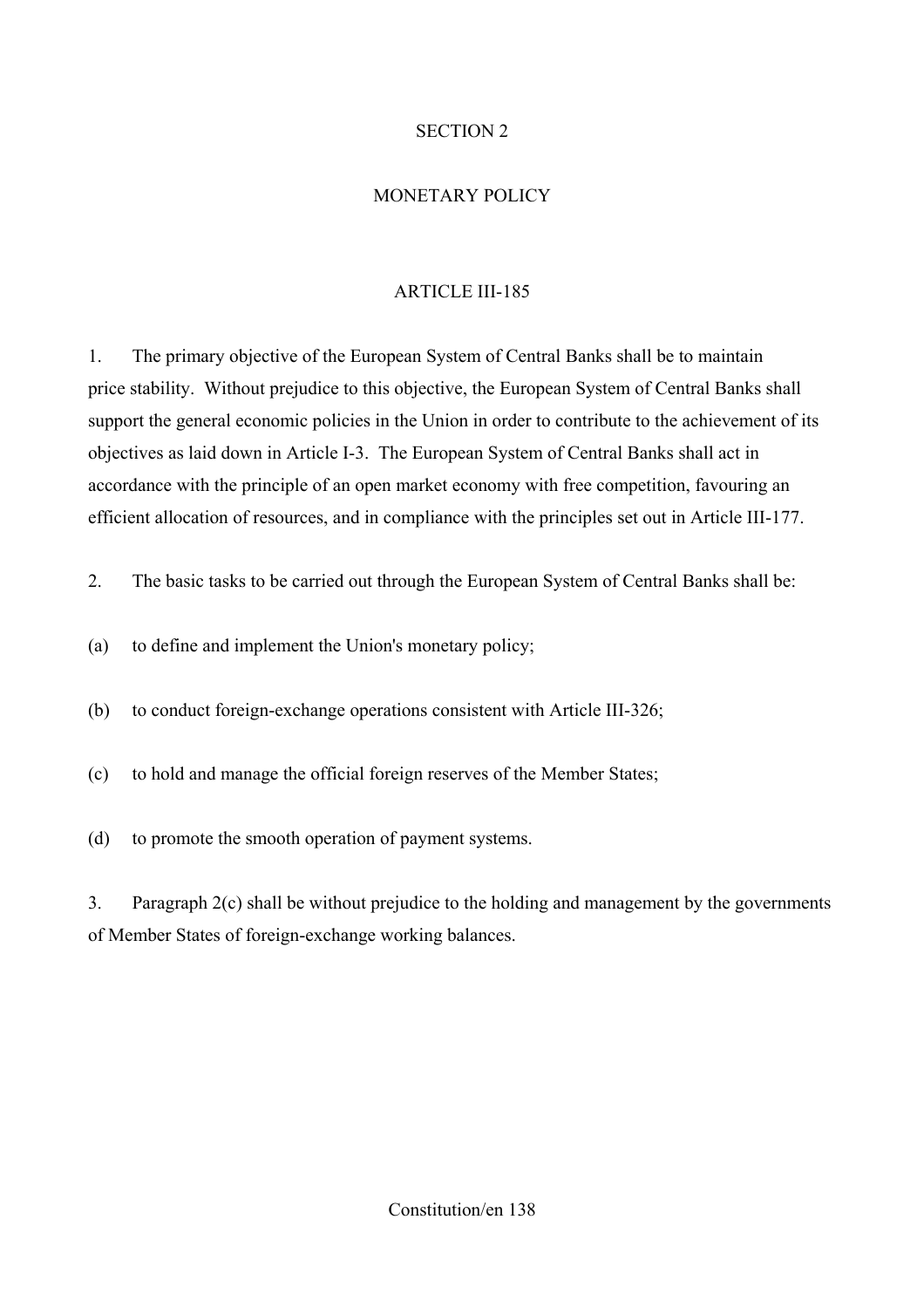- 4. The European Central Bank shall be consulted:
- (a) on any proposed Union act in areas within its powers;
- (b) by national authorities regarding any draft legislative provision in areas within its powers, but within the limits and under the conditions set out by the Council in accordance with the procedure laid down in Article III-187(4).

The European Central Bank may submit opinions to the Union institutions, bodies, offices or agencies or to national authorities on matters within its powers.

5. The European System of Central Banks shall contribute to the smooth conduct of policies pursued by the competent authorities relating to the prudential supervision of credit institutions and the stability of the financial system.

6. A European law of the Council may confer specific tasks upon the European Central Bank concerning policies relating to the prudential supervision of credit institutions and other financial institutions with the exception of insurance undertakings. The Council shall act unanimously after consulting the European Parliament and the European Central Bank*.* 

## ARTICLE III-186

1. The European Central Bank shall have the exclusive right to authorise the issue of euro bank notes in the Union. The European Central Bank and the national central banks may issue such notes. Only the bank notes issued by the European Central Bank and the national central banks shall have the status of legal tender within the Union.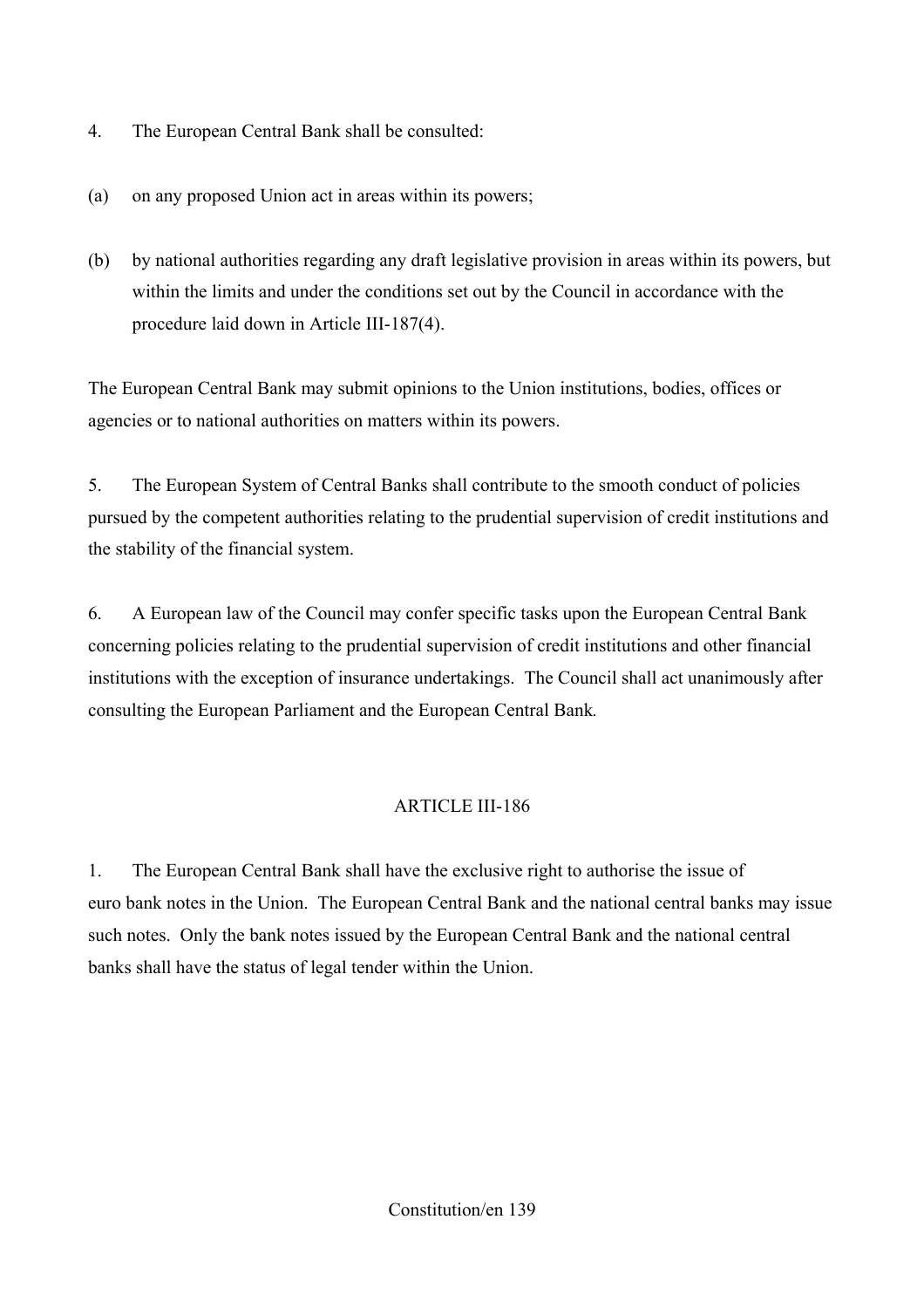2. Member States may issue euro coins subject to approval by the European Central Bank of the volume of the issue.

The Council, on a proposal from the Commission, may adopt European regulations laying down measures to harmonise the denominations and technical specifications of coins intended for circulation to the extent necessary to permit their smooth circulation within the Union. The Council shall act after consulting the European Parliament and the European Central Bank.

# ARTICLE III-187

1. The European System of Central Banks shall be governed by the decision-making bodies of the European Central Bank, which shall be the Governing Council and the Executive Board.

2. The Statute of the European System of Central Banks is laid down in the Protocol on the Statute of the European System of Central Banks and of the European Central Bank.

3. Article 5(1), (2) and (3), Articles 17 and 18, Article 19(1), Articles 22, 23, 24 and 26, Article 32(2), (3), (4) and (6), Article 33(1)(a) and Article 36 of the Statute of the European System of Central Banks and of the European Central Bank may be amended by European laws:

- (a) either on a proposal from the Commission and after consultation of the European Central Bank;
- (b) or on a recommendation from the European Central Bank and after consultation of the Commission.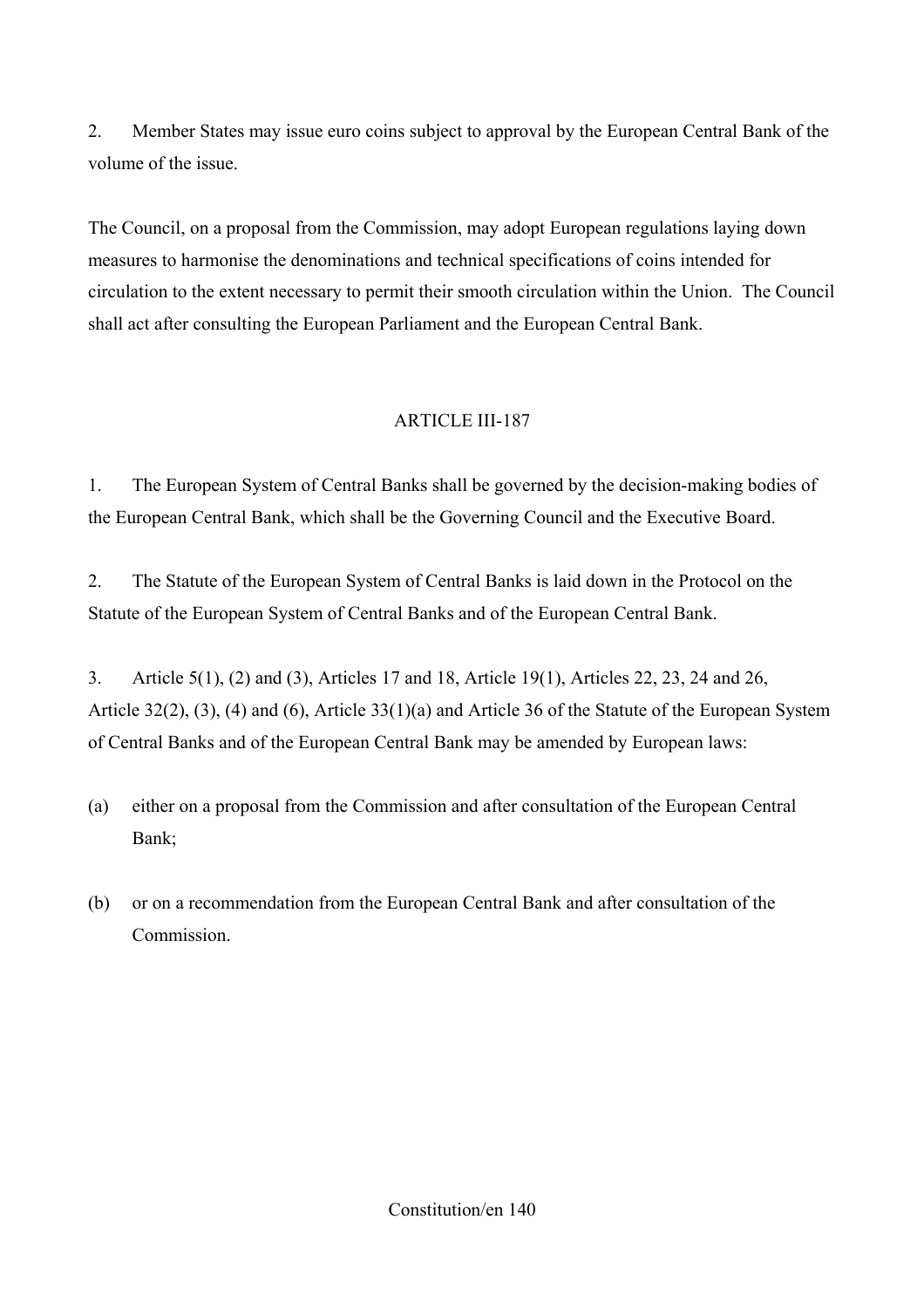4. The Council shall adopt the European regulations and decisions laying down the measures referred to in Article 4, Article 5(4), Article 19(2), Article 20, Article 28(1), Article 29(2), Article 30(4) and Article 34(3) of the Statute of the European System of Central Banks and of the European Central Bank. It shall act after consulting the European Parliament:

(a) either on a proposal from the Commission and after consulting the European Central Bank;

(b) or on a recommendation from the European Central Bank and after consulting the Commission.

# ARTICLE III-188

When exercising the powers and carrying out the tasks and duties conferred upon them by the Constitution and the Statute of the European System of Central Banks and of the European Central Bank, neither the European Central Bank, nor a national central bank, nor any member of their decision-making bodies shall seek or take instructions from Union institutions, bodies, offices or agencies, from any government of a Member State or from any other body. The Union institutions, bodies, offices or agencies and the governments of the Member States undertake to respect this principle and not to seek to influence the members of the decision-making bodies of the European Central Bank or of the national central banks in the performance of their tasks.

# ARTICLE III-189

Each Member State shall ensure that its national legislation, including the statutes of its national central bank, is compatible with the Constitution and the Statute of the European System of Central Banks and of the European Central Bank.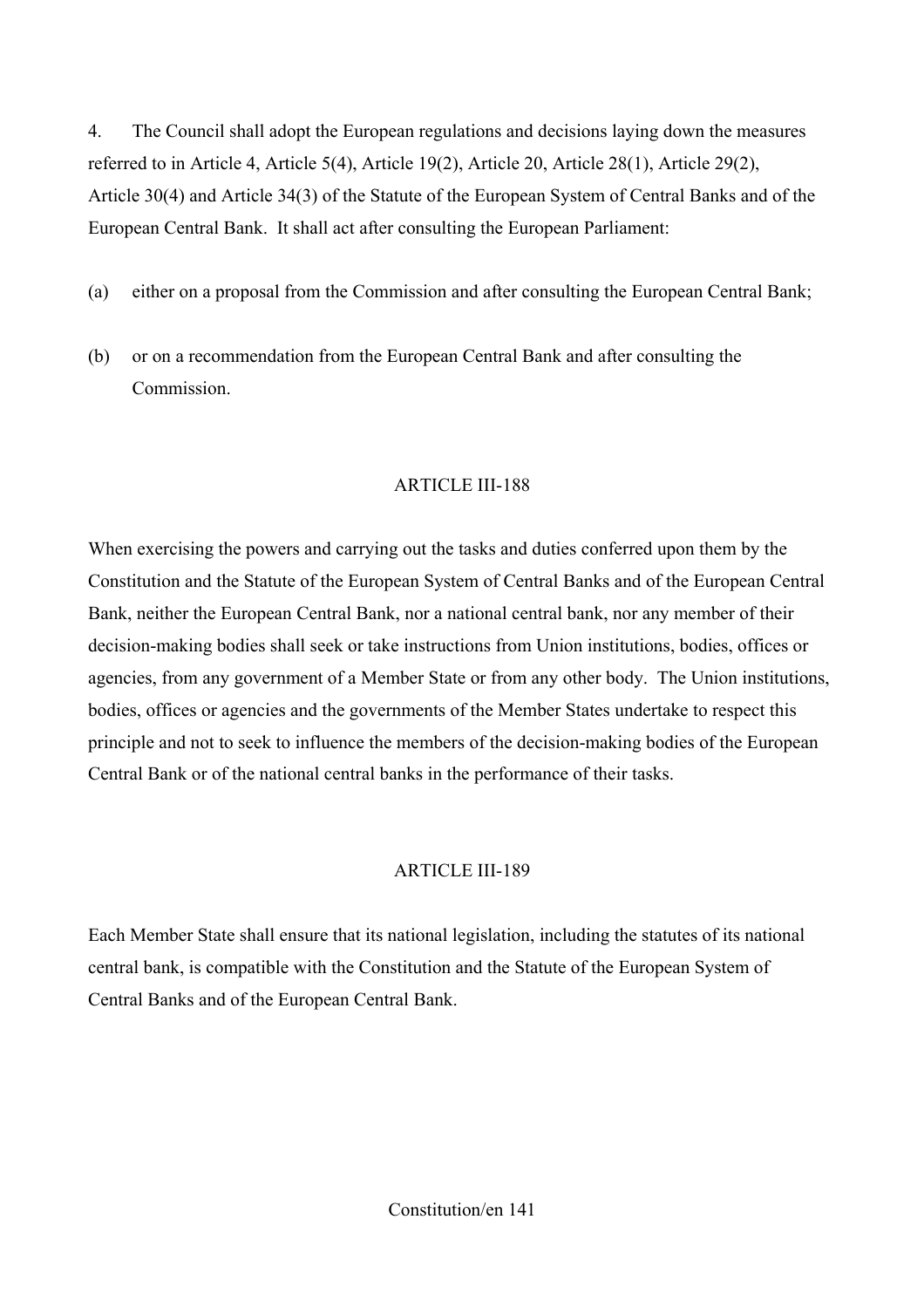## ARTICLE III-190

1. In order to carry out the tasks entrusted to the European System of Central Banks, the European Central Bank shall, in accordance with the Constitution and under the conditions laid down in the Statute of the European System of Central Banks and of the European Central Bank*,* adopt:

- (a) European regulations to the extent necessary to implement the tasks defined in Article 3(1)(a), Article 19(1), Article 22 and Article 25(2) of the Statute of the European System of Central Banks and of the European Central Bank and in cases which shall be laid down in European regulations and decisions as referred to in Article III-187(4);
- (b) European decisions necessary for carrying out the tasks entrusted to the European System of Central Banks under the Constitution and the Statute of the European System of Central Banks and of the European Central Bank;
- (c) recommendations and opinions.

2. The European Central Bank may decide to publish its European decisions, recommendations and opinions.

3. The Council shall, under the procedure laid down in Article III-187(4), adopt the European regulations establishing the limits and conditions under which the European Central Bank shall be entitled to impose fines or periodic penalty payments on undertakings for failure to comply with obligations under its European regulations and decisions.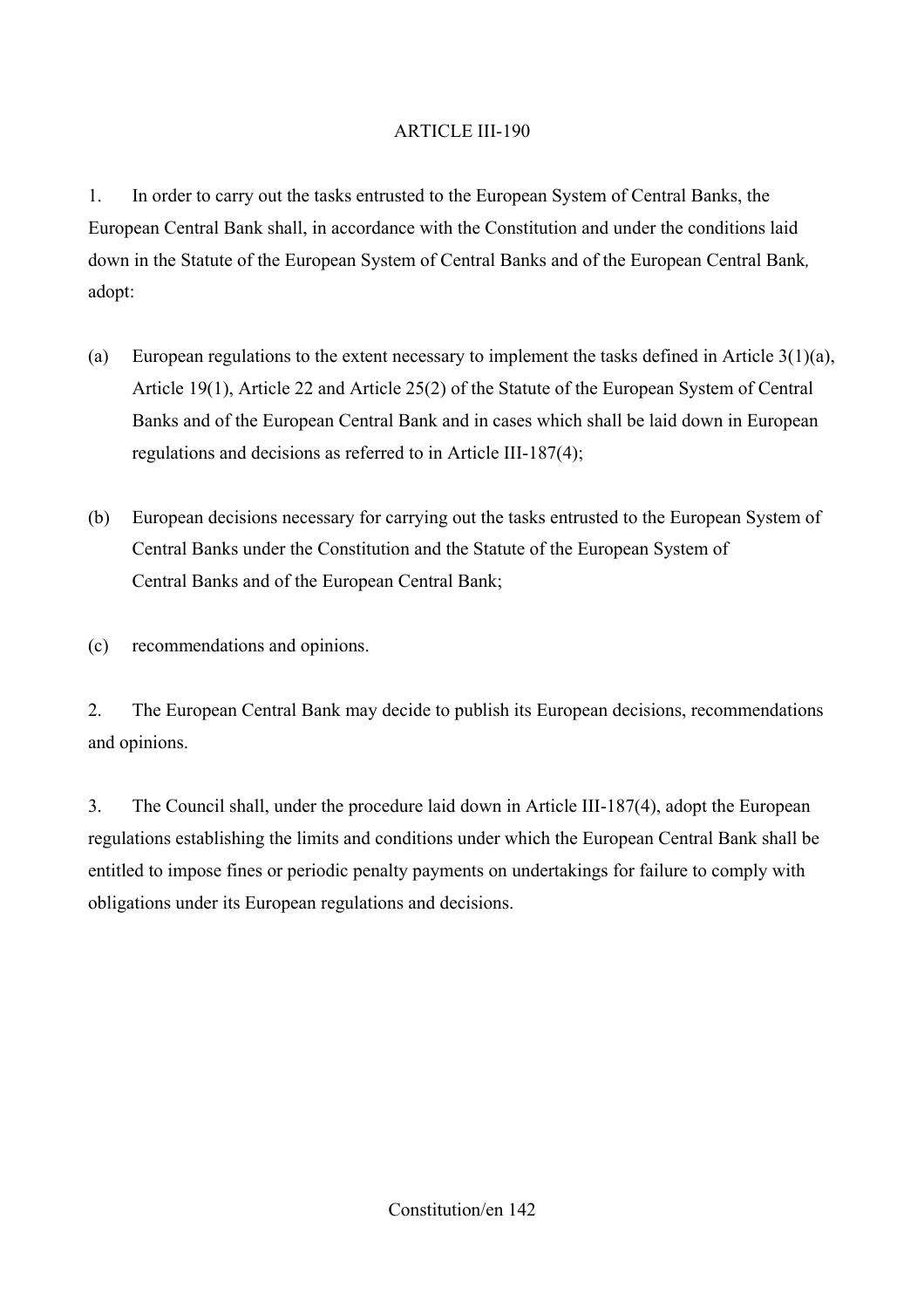#### ARTICLE III-191

Without prejudice to the powers of the European Central Bank, European laws or framework laws shall lay down the measures necessary for use of the euro as the single currency. Such laws or framework laws shall be adopted after consultation of the European Central Bank.

# SECTION 3

## INSTITUTIONAL PROVISIONS

## ARTICLE III-192

1. In order to promote coordination of the policies of Member States to the full extent needed for the functioning of the internal market, an Economic and Financial Committee is hereby set up.

2. The Committee shall have the following tasks:

- (a) to deliver opinions at the request of the Council or of the Commission, or on its own initiative, for submission to those institutions;
- (b) to keep under review the economic and financial situation of the Member States and of the Union and to report on it regularly to the Council and to the Commission, in particular with regard to financial relations with third countries and international institutions;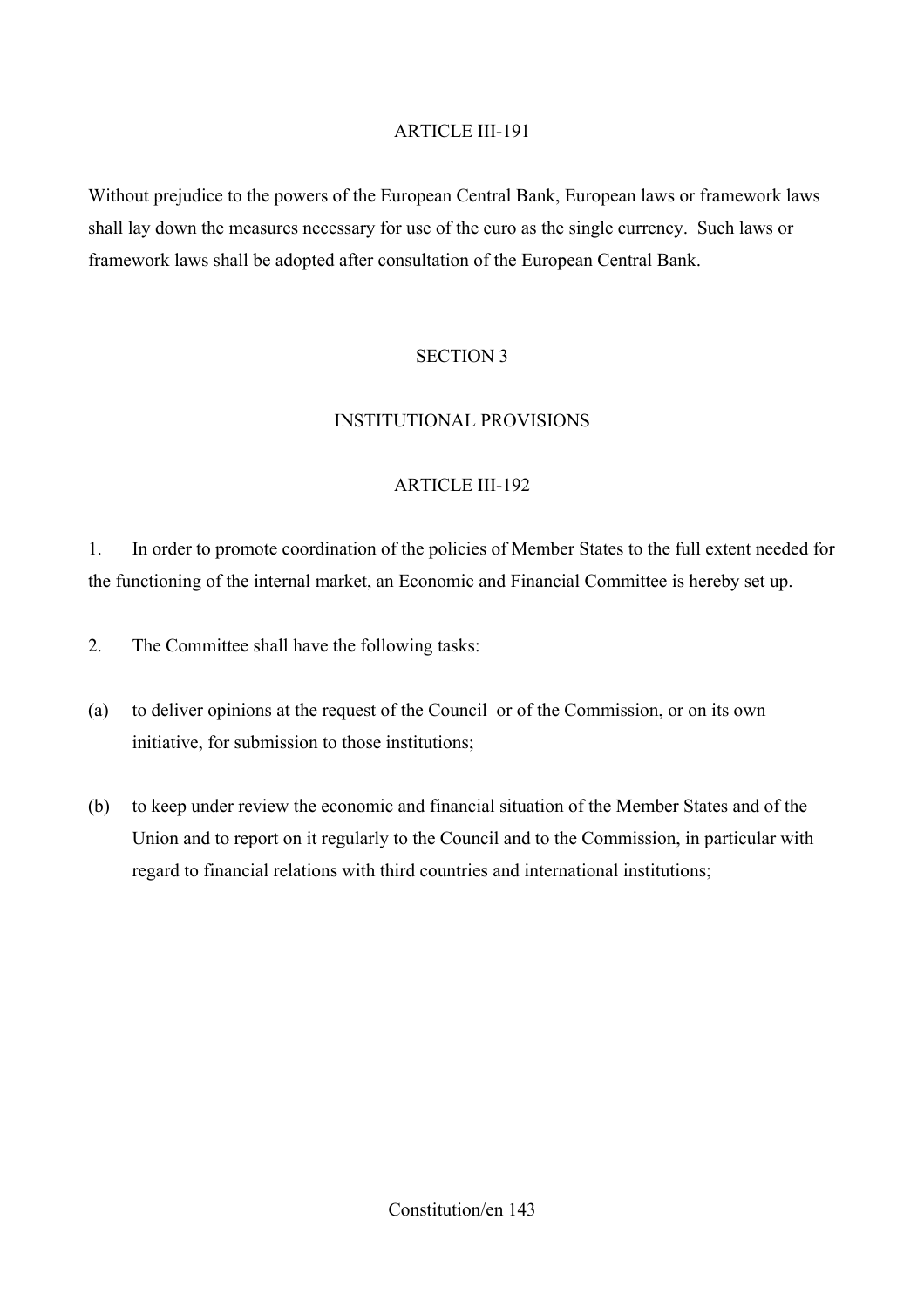- (c) without prejudice to Article III-344, to contribute to the preparation of the work of the Council referred to in Article III-159, Article III-179(2), (3), (4) and (6), Articles III-180, III-183 and III-184, Article III-185(6), Article III-186(2), Article III-187(3) and (4), Articles III-191 and III-196, Article III-198(2) and (3), Article III-201, Article III-202(2) and (3) and Articles III-322 and III-326, and to carry out other advisory and preparatory tasks assigned to it by the Council;
- (d) to examine, at least once a year, the situation regarding the movement of capital and the freedom of payments, as they result from the application of the Constitution and of Union acts; the examination shall cover all measures relating to capital movements and payments; the Committee shall report to the Commission and to the Council on the outcome of this examination.

The Member States, the Commission and the European Central Bank shall each appoint no more than two members of the Committee.

3. The Council, on a proposal from the Commission, shall adopt a European decision laying down detailed provisions concerning the composition of the Economic and Financial Committee. It shall act after consulting the European Central Bank and the Committee. The President of the Council shall inform the European Parliament of that decision.

4. In addition to the tasks referred to in paragraph 2, if and as long as there are Member States with a derogation as referred to in Article III-197, the Committee shall keep under review the monetary and financial situation and the general payments system of those Member States and report regularly to the Council and to the Commission on the matter.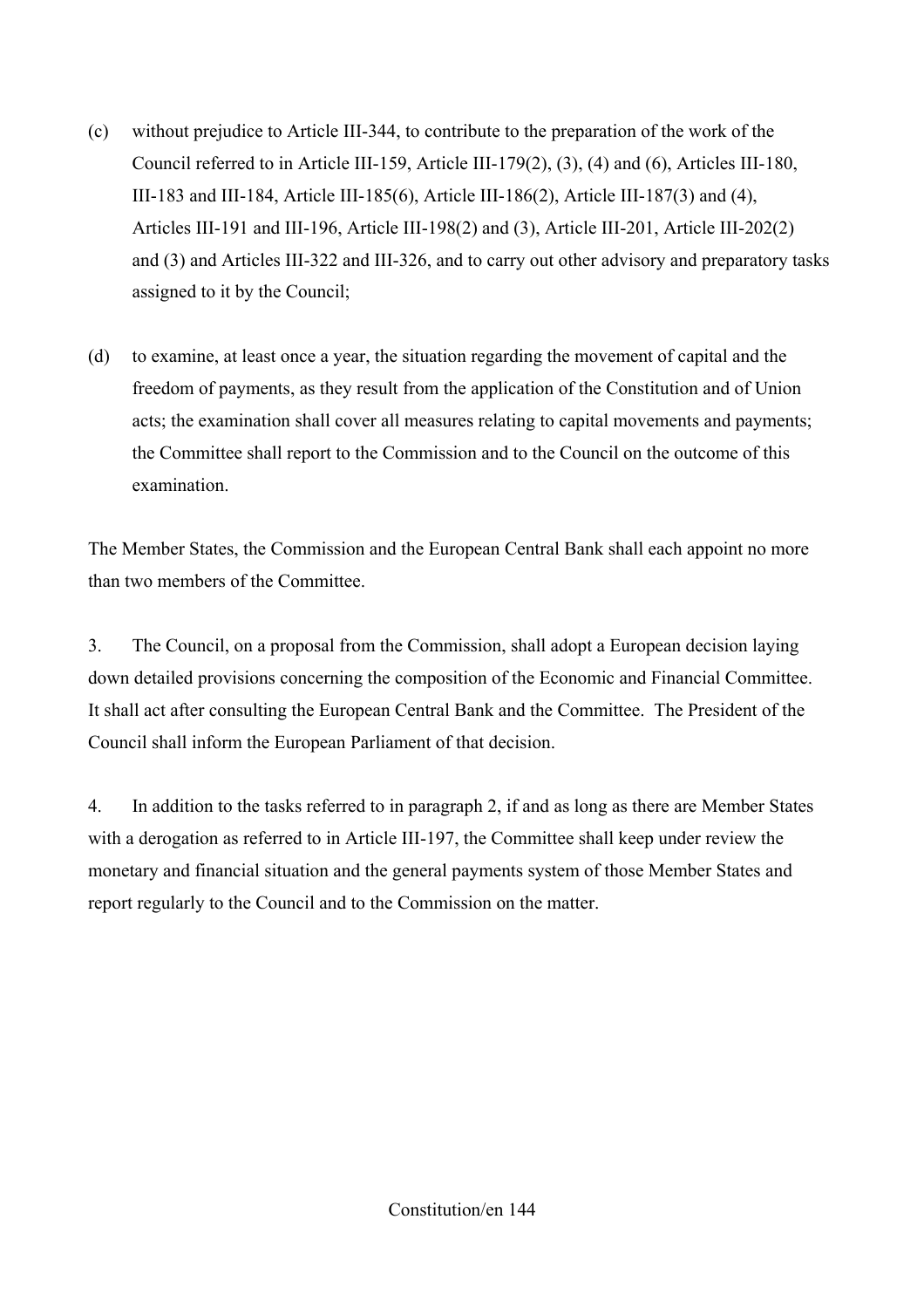#### ARTICLE III-193

For matters within the scope of Article III-179(4), Article III-184 with the exception of paragraph 13, Articles III-191, III-196, Article III-198(3) and Article III-326, the Council or a Member State may request the Commission to make a recommendation or a proposal, as appropriate. The Commission shall examine this request and submit its conclusions to the Council without delay.

#### SECTION 4

## PROVISIONS SPECIFIC TO MEMBER STATES WHOSE CURRENCY IS THE EURO

## ARTICLE III-194

1. In order to ensure the proper functioning of economic and monetary union, and in accordance with the relevant provisions of the Constitution, the Council shall, in accordance with the relevant procedure from among those referred to in Articles III-179 and III-184, with the exception of the procedure set out in Article III-184(13), adopt measures specific to those Member States whose currency is the euro:

- (a) to strengthen the coordination and surveillance of their budgetary discipline;
- (b) to set out economic policy guidelines for them, while ensuring that they are compatible with those adopted for the whole of the Union and are kept under surveillance.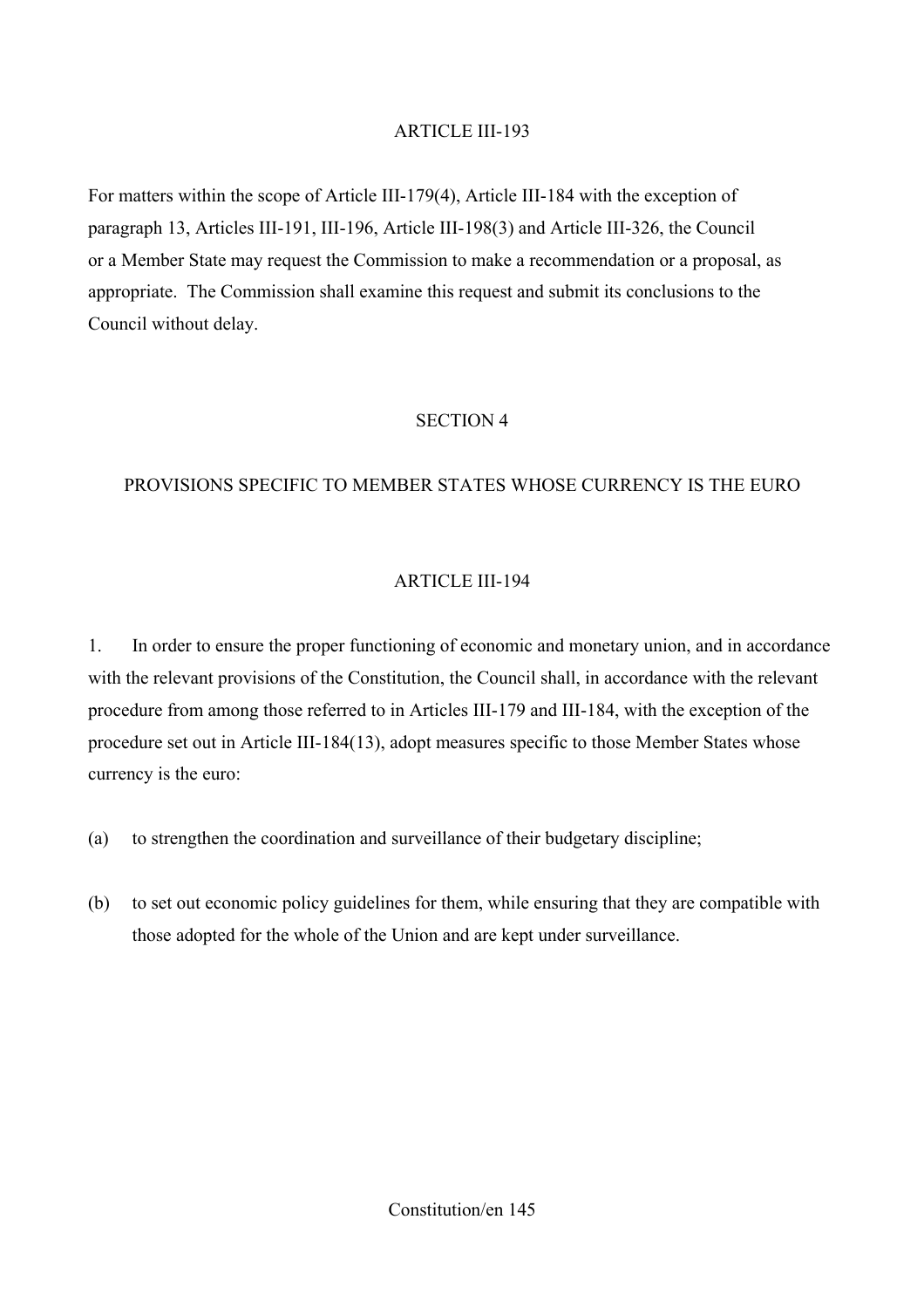2. For those measures set out in paragraph 1, only members of the Council representing Member States whose currency is the euro shall take part in the vote.

A qualified majority shall be defined as at least 55% of these members of the Council, representing Member States comprising at least 65% of the population of the participating Member States.

A blocking minority must include at least the minimum number of these Council members representing more than 35% of the population of the participating Member States, plus one member, failing which the qualified majority shall be deemed attained.

# ARTICLE III-195

Arrangements for meetings between ministers of those Member States whose currency is the euro are laid down by the Protocol on the Euro Group.

# ARTICLE III-196

1. In order to secure the euro's place in the international monetary system, the Council, on a proposal from the Commission, shall adopt a European decision establishing common positions on matters of particular interest for economic and monetary union within the competent international financial institutions and conferences. The Council shall act after consulting the European Central Bank.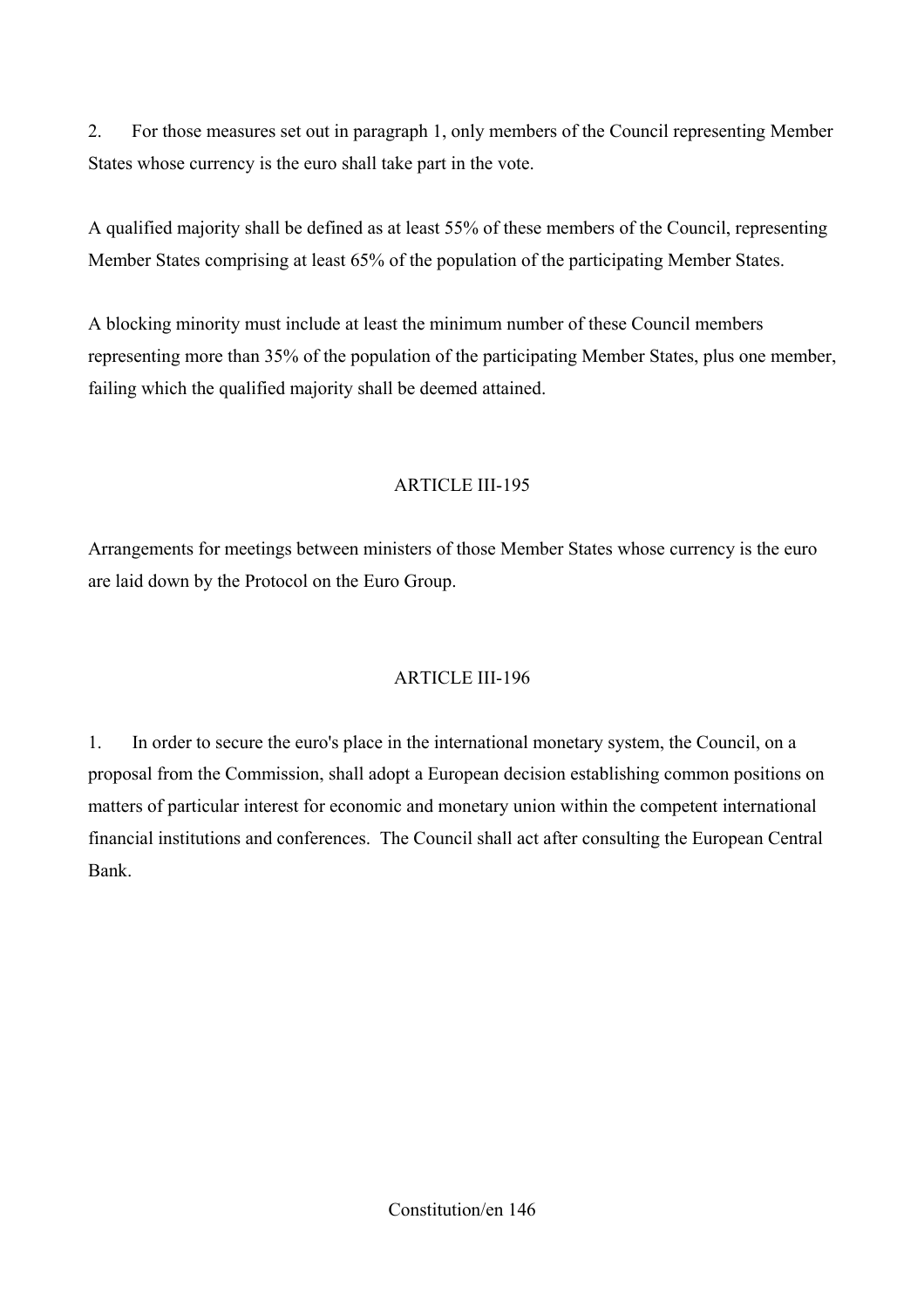2. The Council, on a proposal from the Commission, may adopt appropriate measures to ensure unified representation within the international financial institutions and conferences. The Council shall act after consulting the European Central Bank.

3. For the measures referred to in paragraphs 1 and 2, only members of the Council representing Member States whose currency is the euro shall take part in the vote.

A qualified majority shall be defined as at least 55% of these members of the Council, representing Member States comprising at least 65% of the population of the participating Member States.

A blocking minority must include at least the minimum number of these Council members representing more than 35% of the population of the participating Member States, plus one member, failing which the qualified majority shall be deemed attained.

# SECTION 5

# TRANSITIONAL PROVISIONS

# ARTICLE III-197

1. Member States in respect of which the Council has not decided that they fulfil the necessary conditions for the adoption of the euro shall hereinafter be referred to as "Member States with a derogation".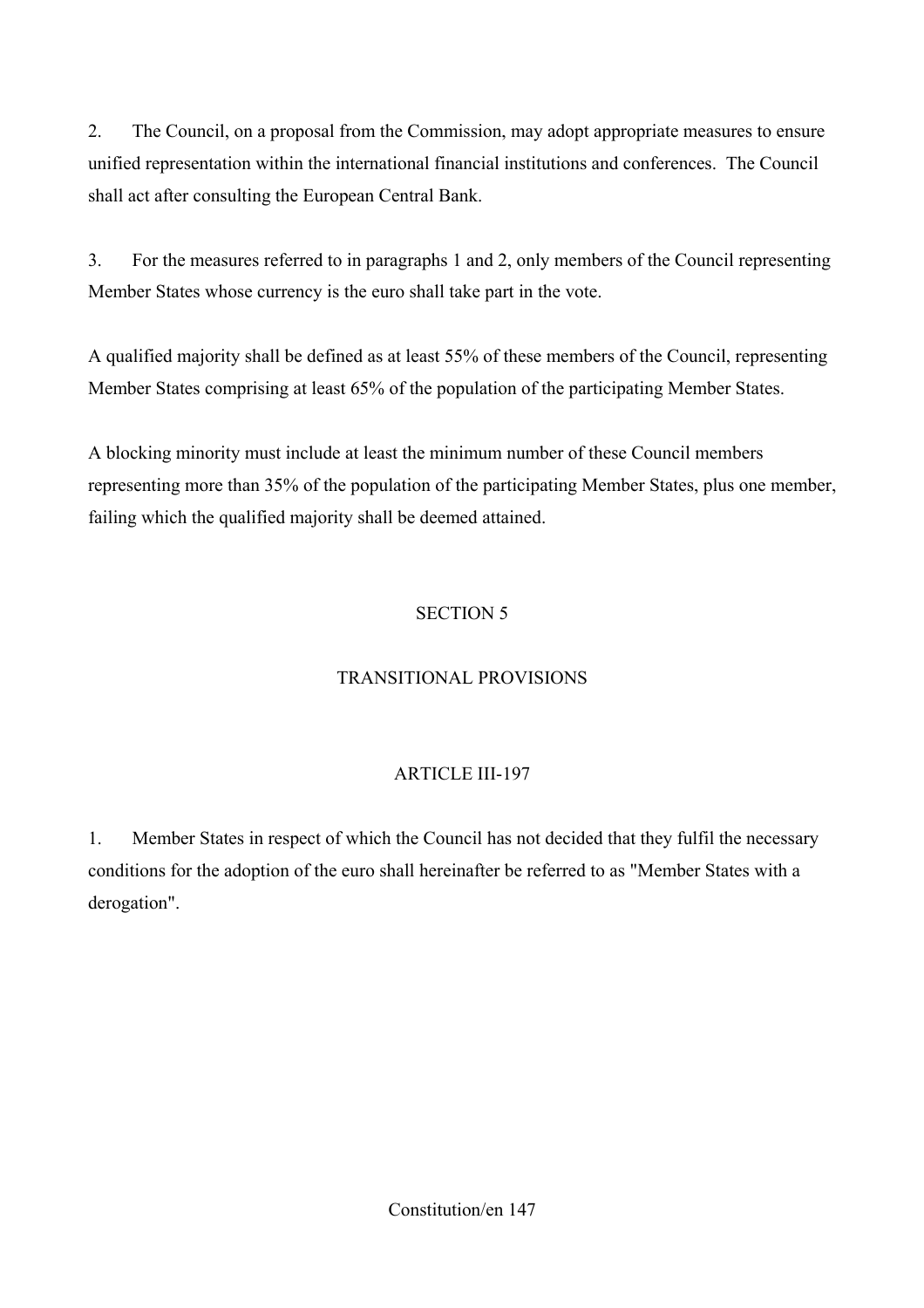2. The following provisions of the Constitution shall not apply to Member States with a derogation:

- (a) adoption of the parts of the broad economic policy guidelines which concern the euro area generally (Article III-179(2));
- (b) coercive means of remedying excessive deficits (Article III-184(9) and (10));
- (c) the objectives and tasks of the European System of Central Banks (Article III-185(1), (2), (3) and  $(5)$ ;
- (d) issue of the euro (Article III-186);
- (e) acts of the European Central Bank (Article III-190);
- (f) measures governing the use of the euro (Article III-191);
- (g) monetary agreements and other measures relating to exchange-rate policy (Article III-326);
- (h) appointment of members of the Executive Board of the European Central Bank (Article III-382(2));
- (i) European decisions establishing common positions on issues of particular relevance for economic and monetary union within the competent international financial institutions and conferences (Article III-196(1));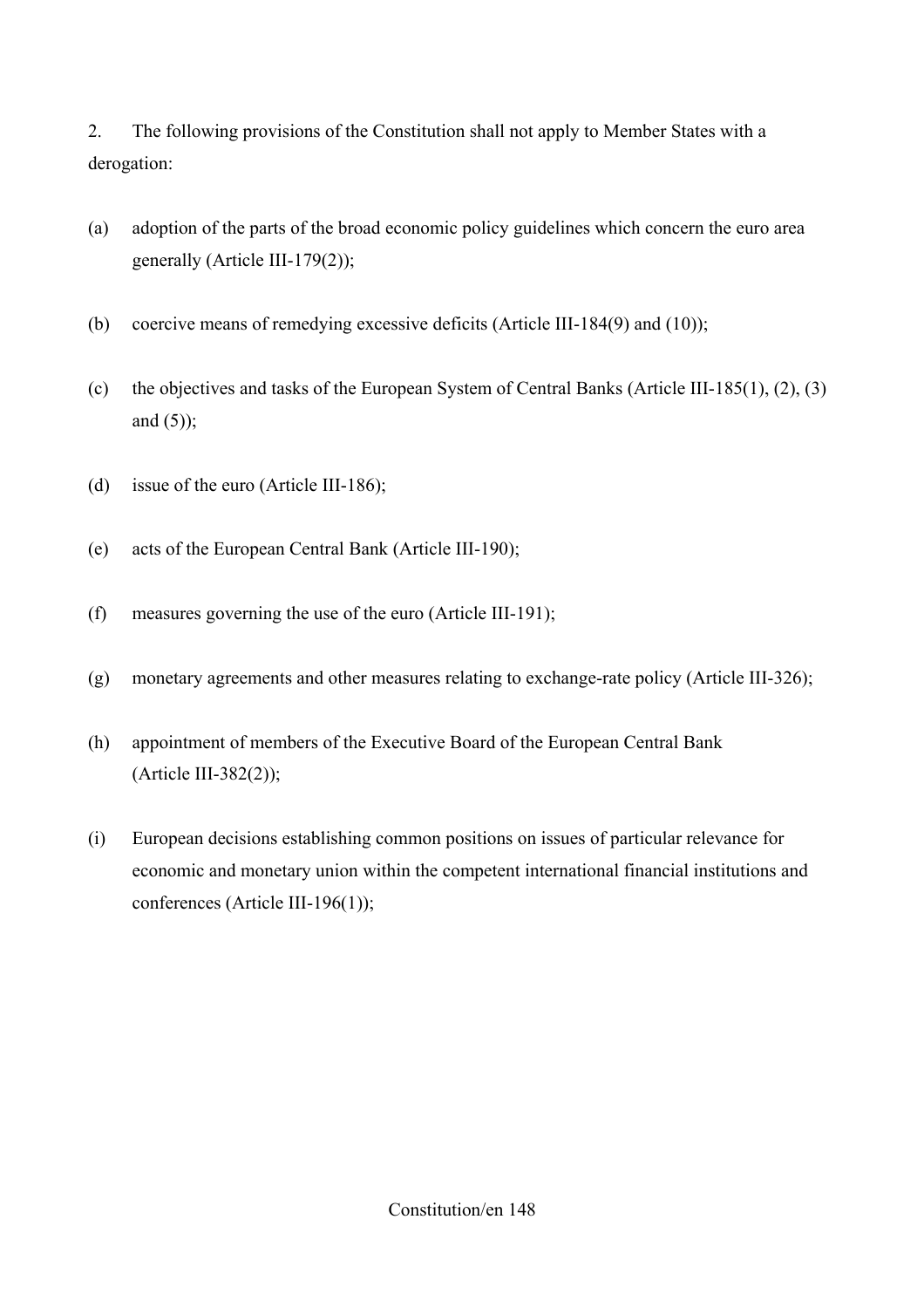(j) measures to ensure unified representation within the international financial institutions and conferences (Article III-196(2)).

In the Articles referred to in points (a) to (j), "Member States" shall therefore mean Member States whose currency is the euro.

3. Under Chapter IX of the Statute of the European System of Central Banks and of the European Central Bank, Member States with a derogation and their national central banks are excluded from rights and obligations within the European System of Central Banks.

4. The voting rights of members of the Council representing Member States with a derogation shall be suspended for the adoption by the Council of the measures referred to in the Articles listed in paragraph 2, and in the following instances:

- (a) recommendations made to those Member States whose currency is the euro in the framework of multilateral surveillance, including on stability programmes and warnings (Article III-179(4));
- (b) measures relating to excessive deficits concerning those Member States whose currency is the euro (Article III-184(6), (7), (8) and (11)).

A qualified majority shall be defined as at least 55% of the other members of the Council, representing Member States comprising at least 65% of the population of the participating Member States.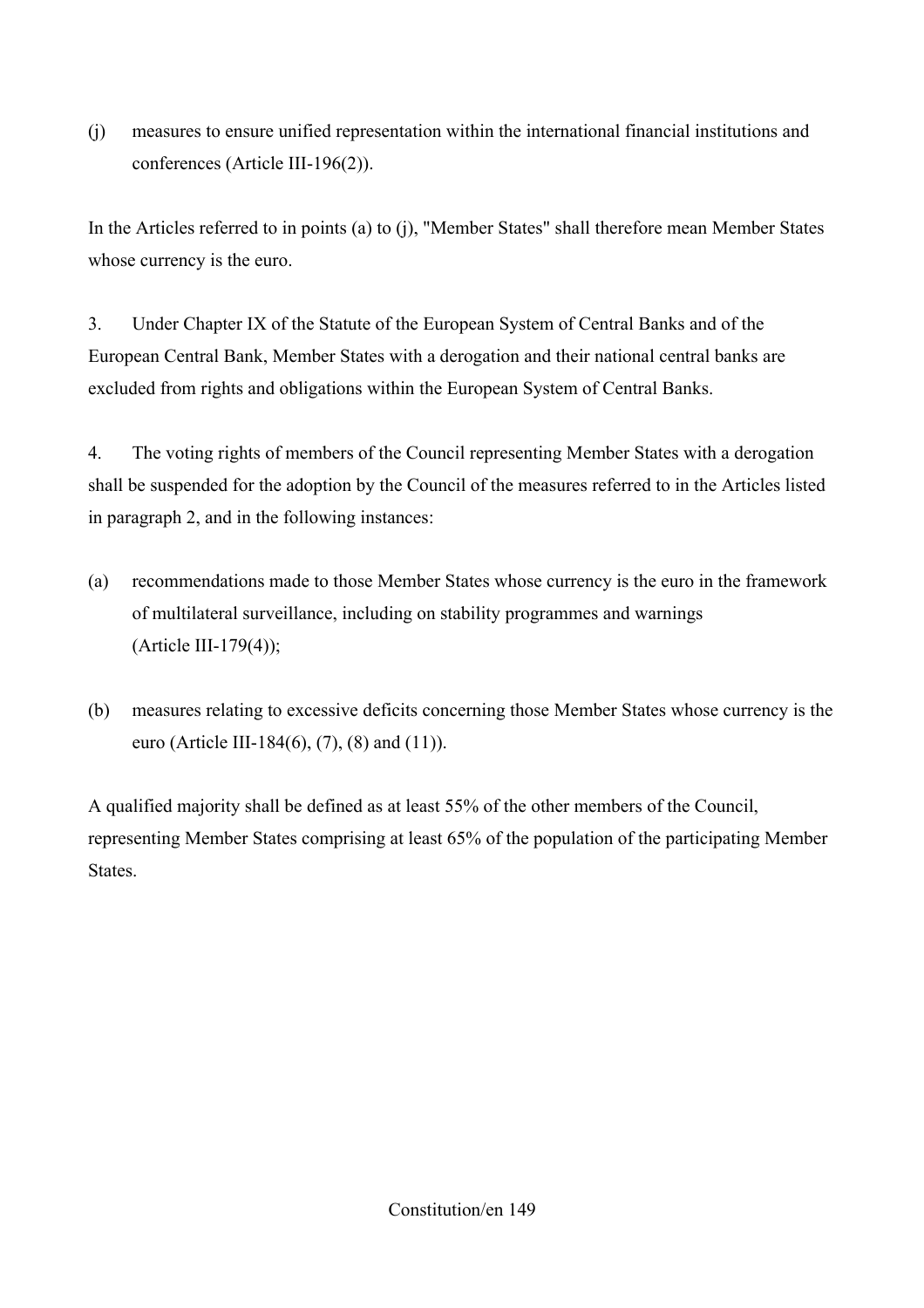A blocking minority must include at least the minimum number of these other Council members representing more than 35% of the population of the participating Member States, plus one member, failing which the qualified majority shall be deemed attained.

#### ARTICLE III-198

1. At least once every two years, or at the request of a Member State with a derogation, the Commission and the European Central Bank shall report to the Council on the progress made by the Member States with a derogation in fulfilling their obligations regarding the achievement of economic and monetary union. These reports shall include an examination of the compatibility between the national legislation of each of these Member States, including the statutes of its national central bank, and Articles III-188 and III-189 and the Statute of the European System of Central Banks and of the European Central Bank. The reports shall also examine whether a high degree of sustainable convergence has been achieved, by analysing how far each of these Member States has fulfilled the following criteria:

- (a) the achievement of a high degree of price stability; this is apparent from a rate of inflation which is close to that of, at most, the three best performing Member States in terms of price stability;
- (b) the sustainability of the government financial position; this is apparent from having achieved a government budgetary position without a deficit that is excessive as determined in accordance with Article III-184(6);
- (c) the observance of the normal fluctuation margins provided for by the exchange-rate mechanism of the European monetary system, for at least two years, without devaluing against the euro;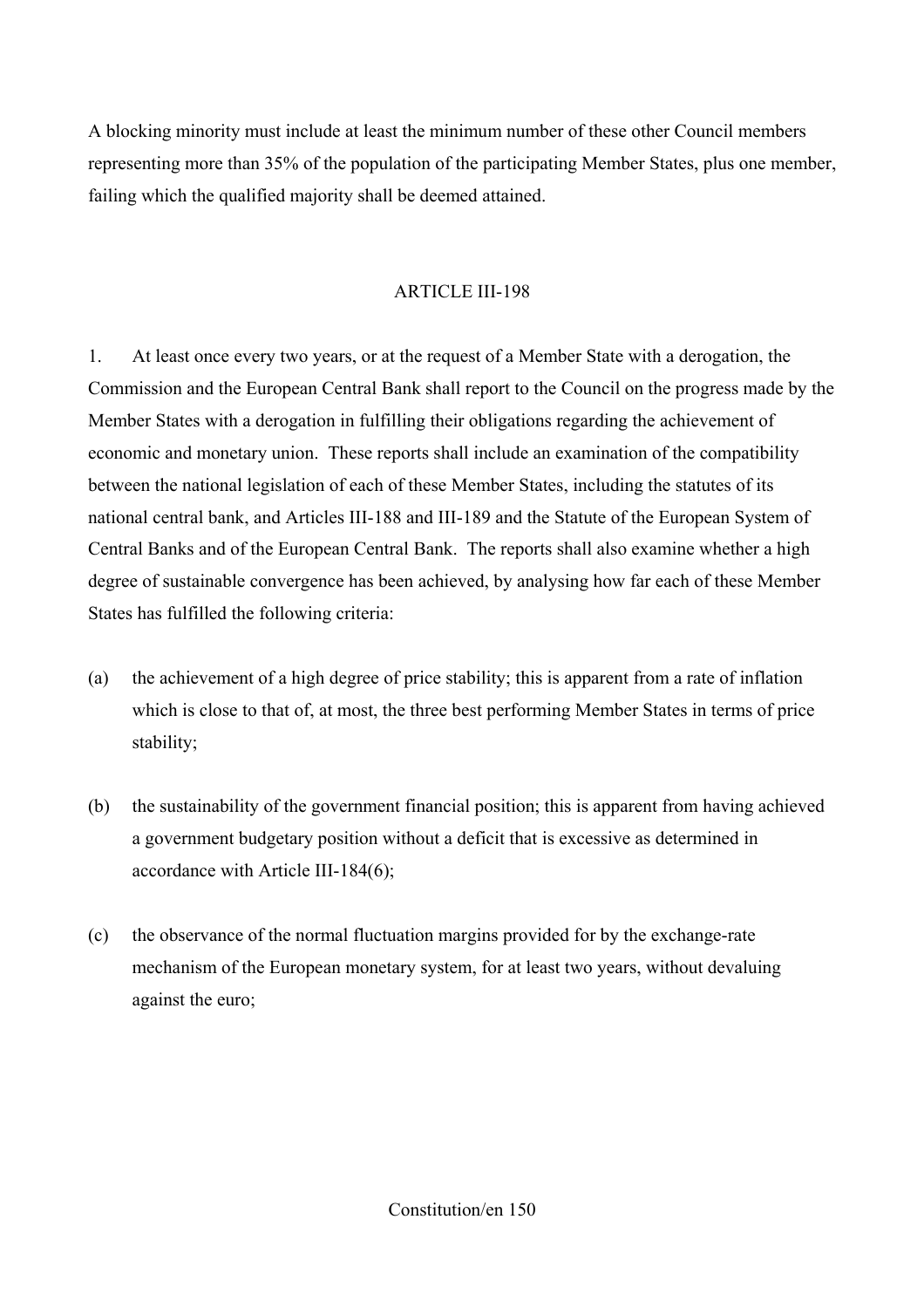(d) the durability of convergence achieved by the Member State with a derogation and of its participation in the exchange-rate mechanism, being reflected in the long-term interest-rate levels.

The four criteria laid down in this paragraph and the relevant periods over which they are to be respected are developed further in the Protocol on the convergence criteria. The reports from the Commission and the European Central Bank shall also take account of the results of the integration of markets, the situation and development of the balances of payments on current account and an examination of the development of unit labour costs and other price indices.

2. After consulting the European Parliament and after discussion in the European Council, the Council, on a proposal from the Commission, shall adopt a European decision establishing which Member States with a derogation fulfil the necessary conditions on the basis of the criteria laid down in paragraph 1, and shall abrogate the derogations of the Member States concerned.

The Council shall act having received a recommendation of a qualified majority of those among its members representing Member States whose currency is the euro. These members shall act within six months of the Council receiving the Commission's proposal.

The qualified majority referred to in the second subparagraph shall be defined as at least 55% of these members of the Council, representing Member States comprising at least 65% of the population of the participating Member States. A blocking minority must include at least the minimum number of these Council members representing more than 35% of the population of the participating Member States, plus one member, failing which the qualified majority shall be deemed attained.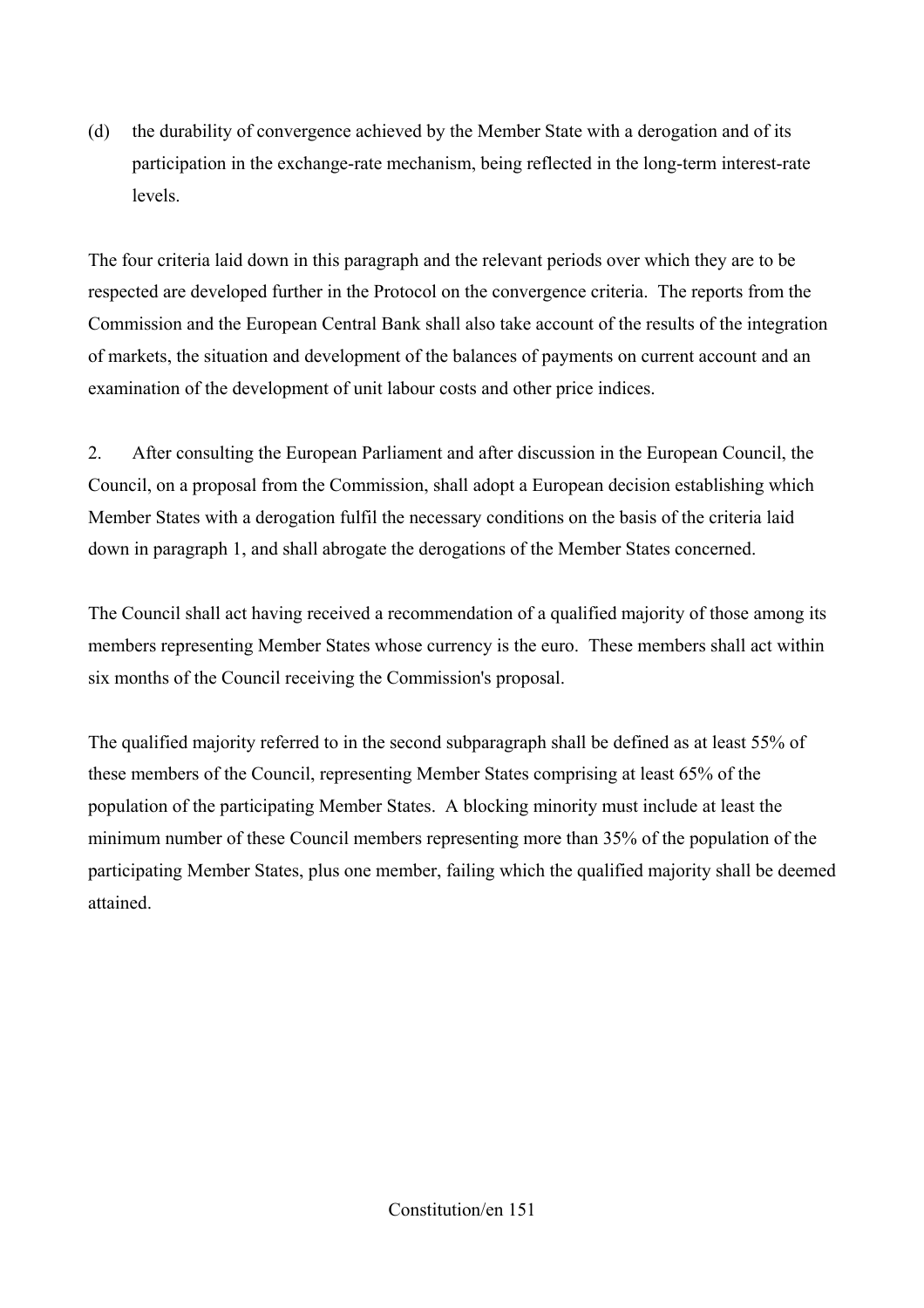3. If it is decided, in accordance with the procedure set out in paragraph 2, to abrogate a derogation, the Council shall, on a proposal from the Commission, adopt the European regulations or decisions irrevocably fixing the rate at which the euro is to be substituted for the currency of the Member State concerned, and laying down the other measures necessary for the introduction of the euro as the single currency in that Member State. The Council shall act with the unanimous agreement of the members representing Member States whose currency is the euro and the Member State concerned, after consulting the European Central Bank.

## ARTICLE III-199

1. If and as long as there are Member States with a derogation, and without prejudice to Article III-187(1), the General Council of the European Central Bank referred to in Article 45 of the Statute of the European System of Central Banks and of the European Central Bank shall be constituted as a third decision-making body of the European Central Bank.

2. If and as long as there are Member States with a derogation, the European Central Bank shall*,* as regards those Member States:

(a) strengthen cooperation between the national central banks;

- (b) strengthen the coordination of the monetary policies of the Member States, with the aim of ensuring price stability;
- (c) monitor the functioning of the exchange-rate mechanism;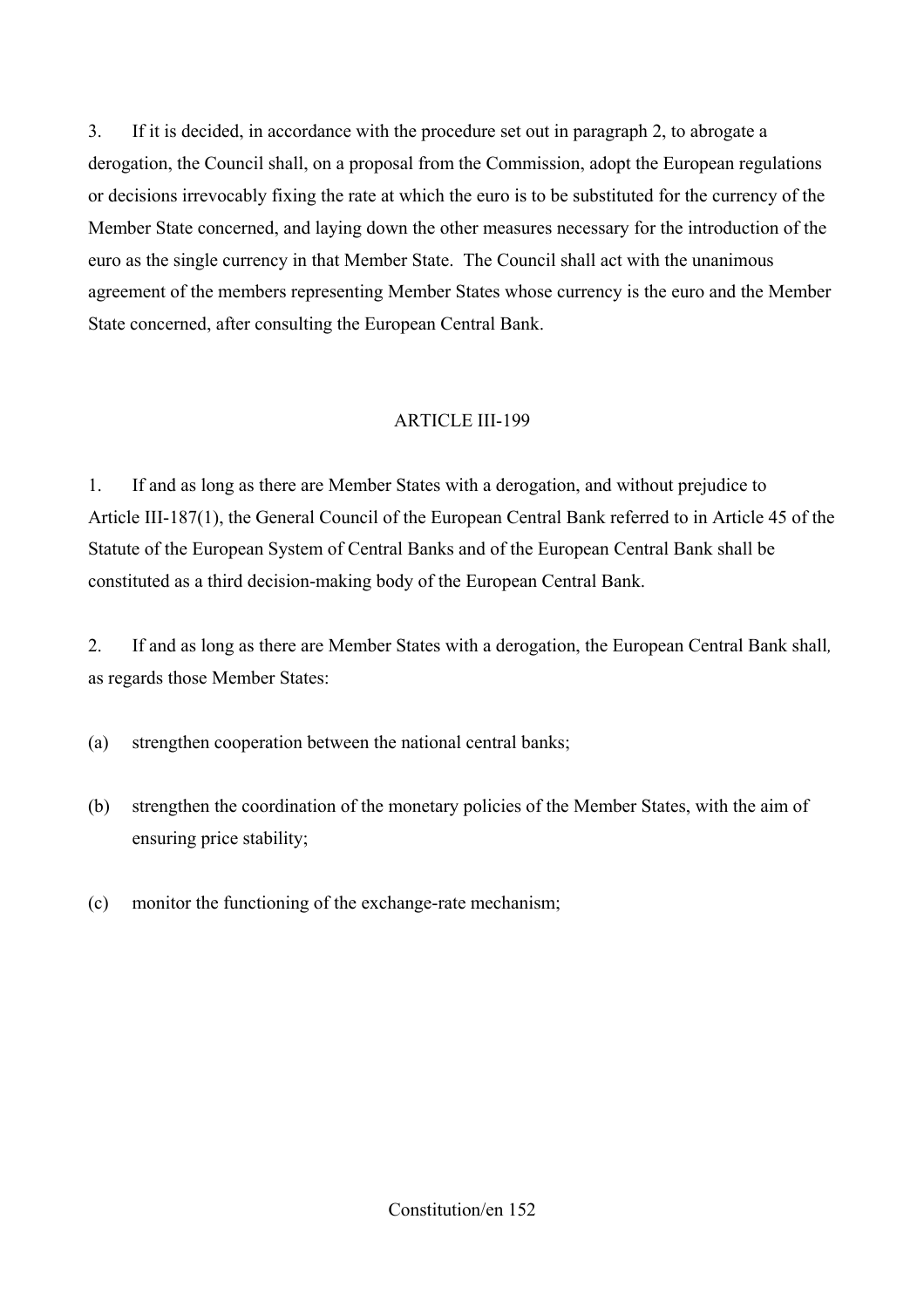- (d) hold consultations concerning issues falling within the competence of the national central banks and affecting the stability of financial institutions and markets;
- (e) carry out the former tasks of the European Monetary Cooperation Fund which had subsequently been taken over by the European Monetary Institute.

#### ARTICLE III-200

Each Member State with a derogation shall treat its exchange-rate policy as a matter of common interest. In so doing, it shall take account of the experience acquired in cooperation within the framework of the exchange-rate mechanism.

#### ARTICLE III-201

1. Where a Member State with a derogation is in difficulties or is seriously threatened with difficulties as regards its balance of payments either as a result of an overall disequilibrium in its balance of payments, or as a result of the type of currency at its disposal, and where such difficulties are liable in particular to jeopardise the functioning of the internal market or the implementation of the common commercial policy, the Commission shall immediately investigate the position of the State in question and the action which, making use of all the means at its disposal, that State has taken or may take in accordance with the Constitution. The Commission shall state what measures it recommends the Member State concerned to adopt.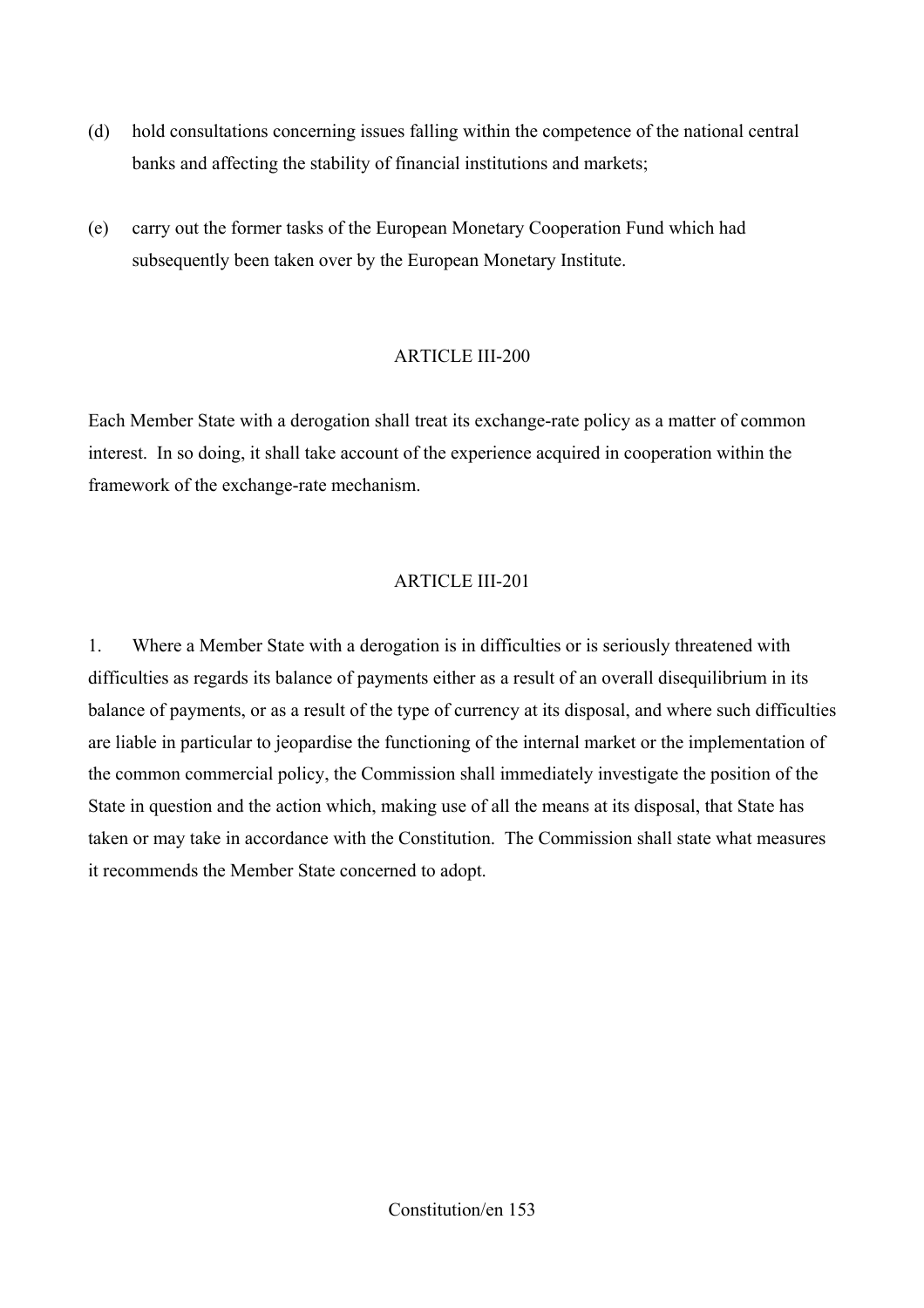If the action taken by a Member State with a derogation and the measures suggested by the Commission do not prove sufficient to overcome the difficulties which have arisen or which threaten, the Commission shall, after consulting the Economic and Financial Committee, recommend to the Council the granting of mutual assistance and appropriate methods.

The Commission shall keep the Council regularly informed of the situation and of how it evolves.

2. The Council shall adopt European regulations or decisions granting such mutual assistance and laying down the conditions and details of such assistance, which may take such forms as:

- (a) a concerted approach to or within any other international organisations to which Member States with a derogation may have recourse;
- (b) measures needed to avoid deflection of trade where the Member State with a derogation, which is in difficulties, maintains or reintroduces quantitative restrictions against third countries;
- (c) the granting of limited credits by other Member States, subject to their agreement.

3. If the mutual assistance recommended by the Commission is not granted by the Council or if the mutual assistance granted and the measures taken are insufficient, the Commission shall authorise the Member State with a derogation, which is in difficulties, to take protective measures, the conditions and details of which the Commission shall determine.

Such authorisation may be revoked and such conditions and details may be changed by the Council.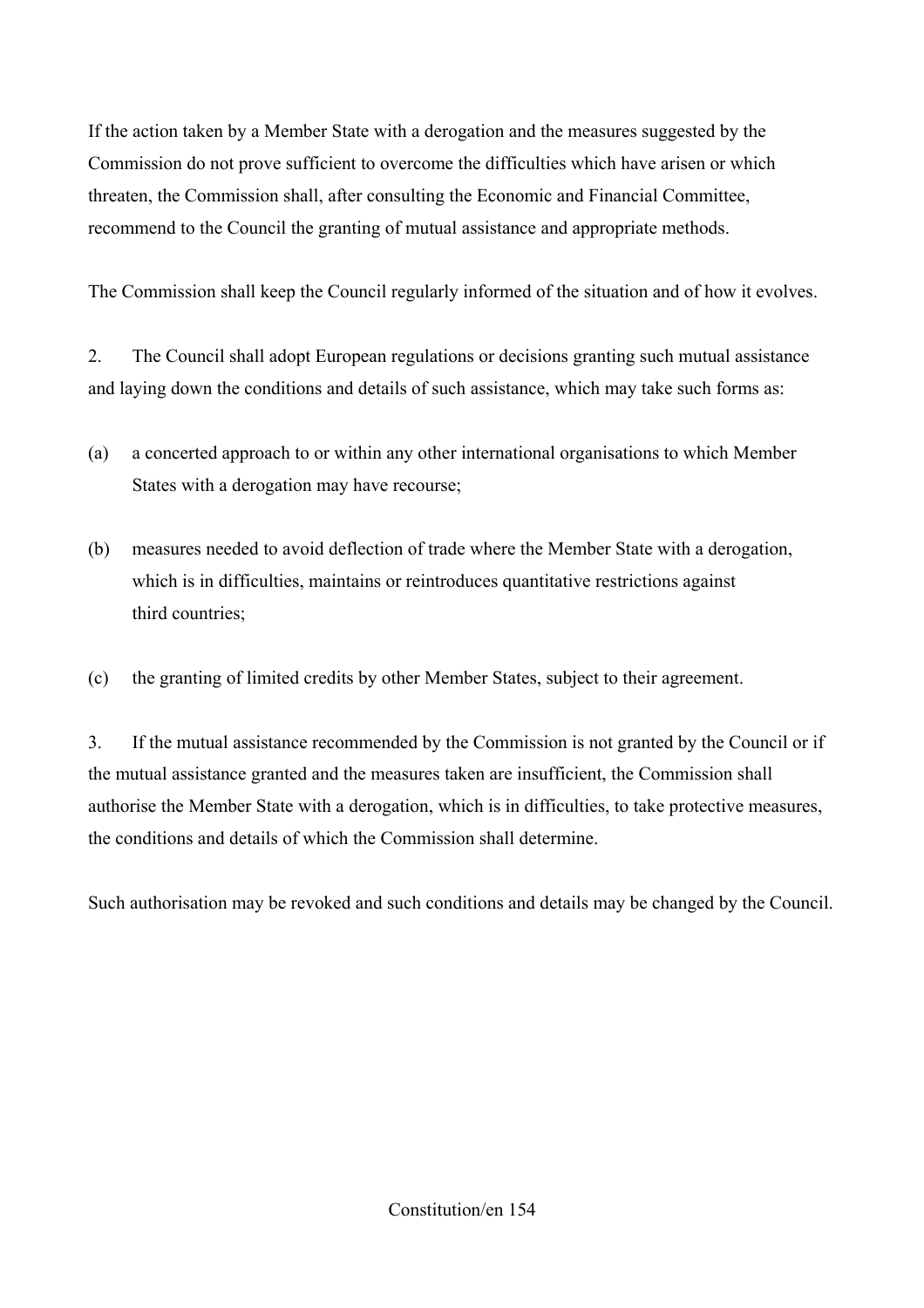#### ARTICLE III-202

1. Where a sudden crisis in the balance of payments occurs and a European decision as referred to in Article III-201(2) is not immediately adopted, a Member State with a derogation may, as a precaution, take the necessary protective measures. Such measures must cause the least possible disturbance in the functioning of the internal market and must not be wider in scope than is strictly necessary to remedy the sudden difficulties which have arisen.

2. The Commission and the other Member States shall be informed of the protective measures referred to in paragraph 1 not later than when they enter into force. The Commission may recommend to the Council the granting of mutual assistance under Article III-201.

3. The Council, acting on a recommendation from the Commission and after consulting the Economic and Financial Committee may adopt a European decision stipulating that the Member State concerned shall amend, suspend or abolish the protective measures referred to in paragraph 1.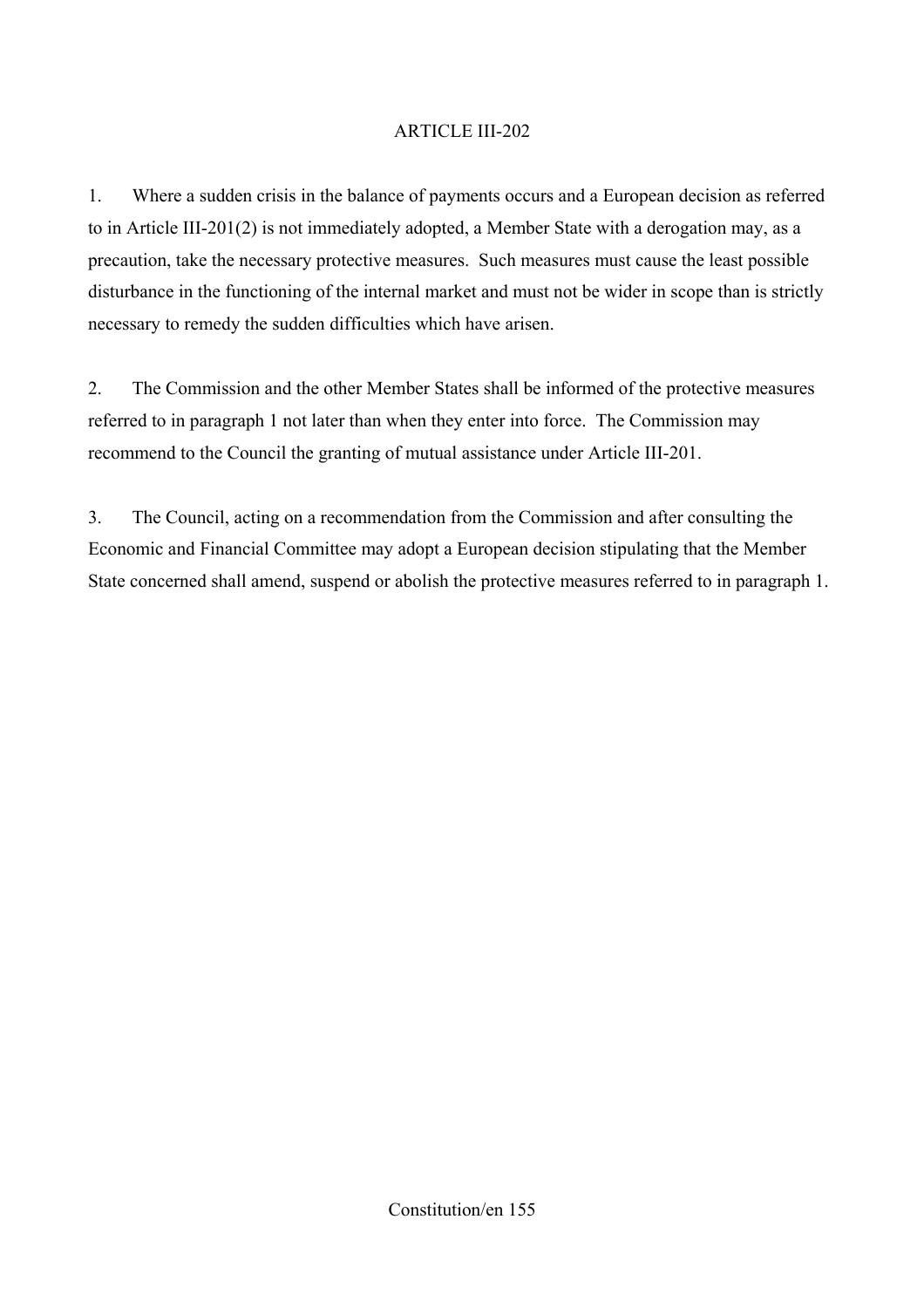## CHAPTER III

# POLICIES IN OTHER AREAS

# SECTION 1

# EMPLOYMENT

# ARTICLE III-203

The Union and the Member States shall, in accordance with this Section, work towards developing a coordinated strategy for employment and particularly for promoting a skilled, trained and adaptable workforce and labour markets responsive to economic change with a view to achieving the objectives referred to in Article I-3.

# ARTICLE III-204

1. Member States, through their employment policies, shall contribute to the achievement of the objectives referred to in Article III-203 in a way consistent with the broad guidelines of the economic policies of the Member States and of the Union adopted pursuant to Article III-179(2).

2. Member States, having regard to national practices related to the responsibilities of management and labour, shall regard promoting employment as a matter of common concern and shall coordinate their action in this respect within the Council, in accordance with Article III-206.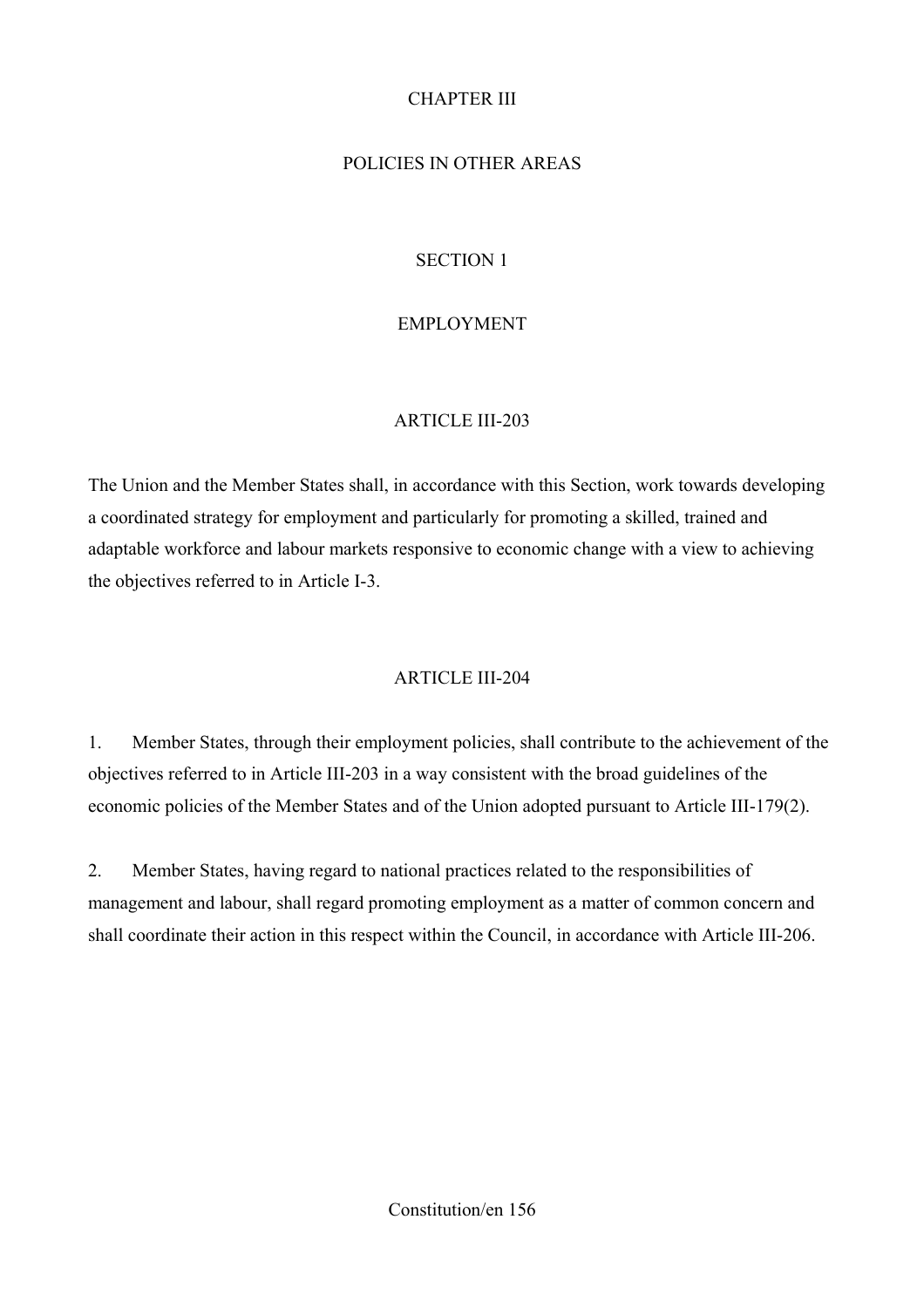## ARTICLE III-205

1. The Union shall contribute to a high level of employment by encouraging cooperation between Member States and by supporting and, if necessary, complementing their action. In doing so, the competences of the Member States shall be respected.

2. The objective of a high level of employment shall be taken into consideration in the formulation and implementation of Union policies and activities.

# ARTICLE III-206

1. The European Council shall each year consider the employment situation in the Union and adopt conclusions thereon, on the basis of a joint annual report by the Council and the Commission.

2. On the basis of the conclusions of the European Council, the Council, on a proposal from the Commission, shall each year adopt guidelines which the Member States shall take into account in their employment policies. It shall act after consulting the European Parliament, the Committee of the Regions, the Economic and Social Committee and the Employment Committee.

These guidelines shall be consistent with the broad guidelines adopted pursuant to Article III-179(2).

3. Each Member State shall provide the Council and the Commission with an annual report on the principal measures taken to implement its employment policy in the light of the guidelines for employment as referred to in paragraph 2.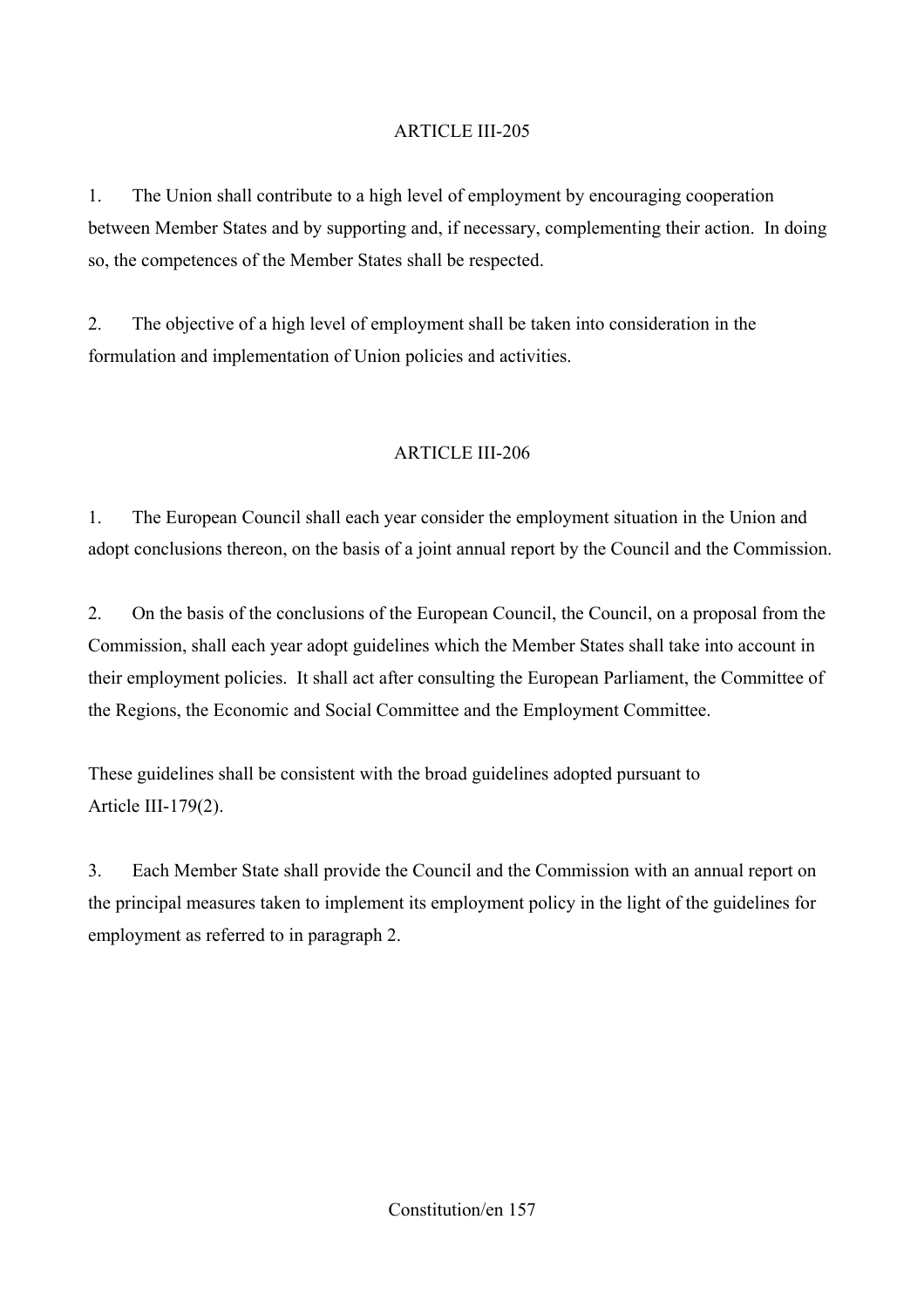4. The Council, on the basis of the reports referred to in paragraph 3 and having received the views of the Employment Committee, shall each year carry out an examination of the implementation of the employment policies of the Member States in the light of the guidelines for employment. The Council, on a recommendation from the Commission, may adopt recommendations which it shall address to Member States.

5. On the basis of the results of that examination, the Council and the Commission shall make a joint annual report to the European Council on the employment situation in the Union and on the implementation of the guidelines for employment.

## ARTICLE III-207

European laws or framework laws may establish incentive measures designed to encourage cooperation between Member States and to support their action in the field of employment through initiatives aimed at developing exchanges of information and best practices, providing comparative analysis and advice as well as promoting innovative approaches and evaluating experiences, in particular by recourse to pilot projects. They shall be adopted after consultation of the Committee of the Regions and the Economic and Social Committee.

Such European laws or framework laws shall not include harmonisation of the laws and regulations of the Member States.

## ARTICLE III-208

The Council shall, by a simple majority, adopt a European decision establishing an Employment Committee with advisory status to promote coordination between Member States on employment and labour market policies. It shall act after consulting the European Parliament.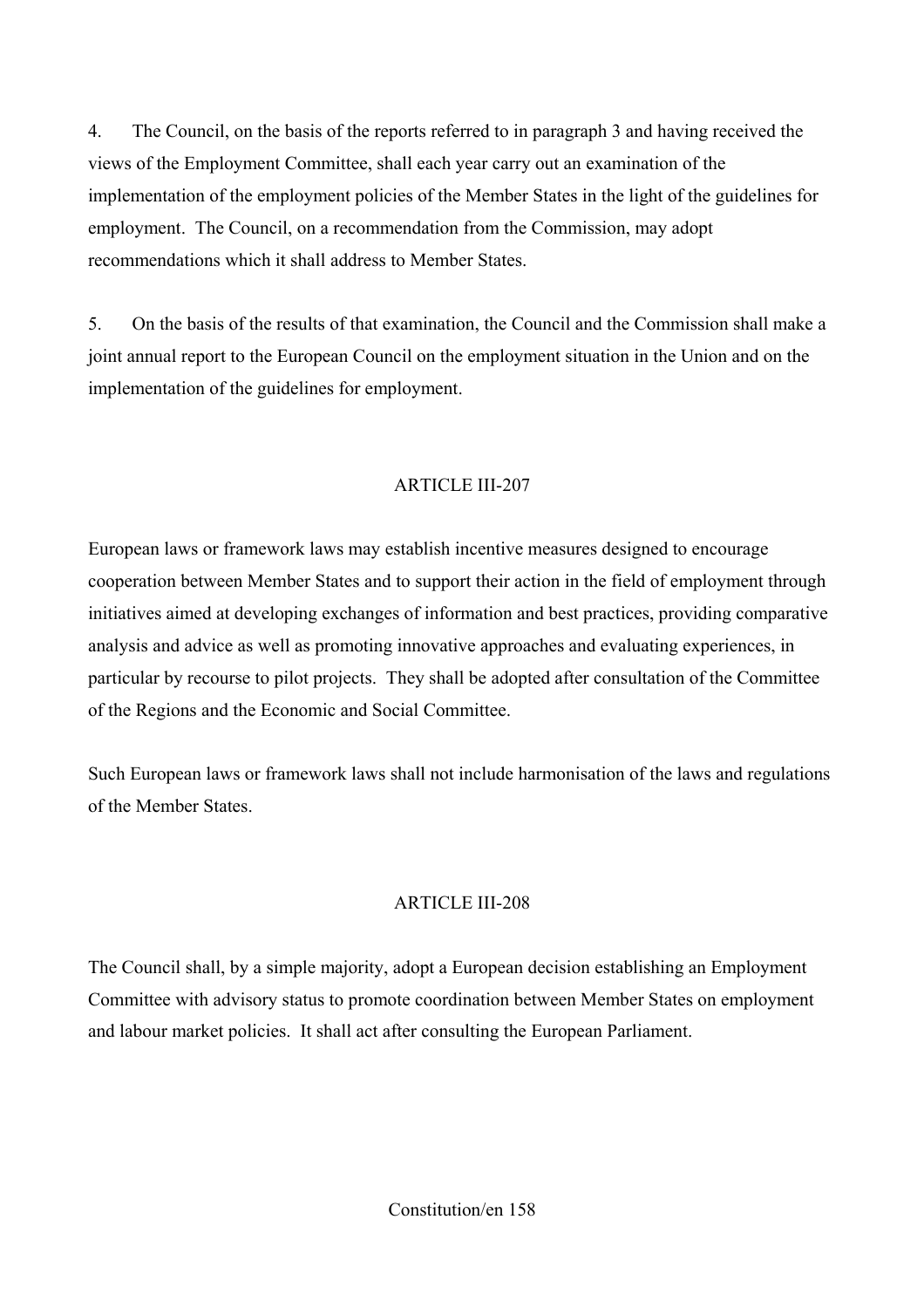The tasks of the Committee shall be:

- (a) to monitor the employment situation and employment policies in the Union and the Member States;
- (b) without prejudice to Article III-344, to formulate opinions at the request of either the Council or the Commission or on its own initiative, and to contribute to the preparation of the Council proceedings referred to in Article III-206.

In fulfilling its mandate, the Committee shall consult management and labour.

Each Member State and the Commission shall appoint two members of the Committee.

# SECTION 2

# SOCIAL POLICY

# ARTICLE III-209

The Union and the Member States, having in mind fundamental social rights such as those set out in the European Social Charter signed at Turin on 18 October 1961 and in the 1989 Community Charter of the Fundamental Social Rights of Workers, shall have as their objectives the promotion of employment, improved living and working conditions, so as to make possible their harmonisation while the improvement is being maintained, proper social protection, dialogue between management and labour, the development of human resources with a view to lasting high employment and the combating of exclusion.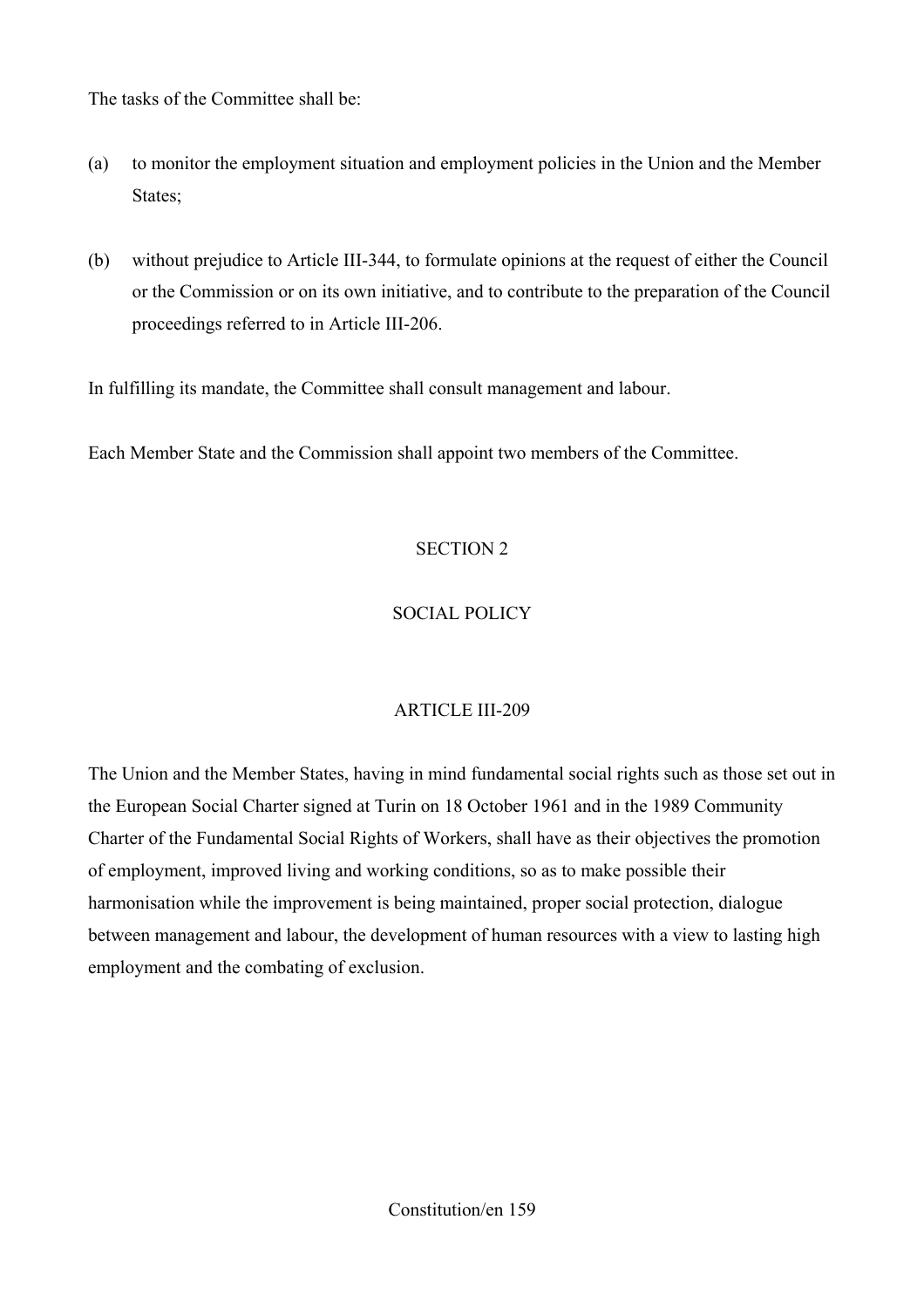To this end the Union and the Member States shall act taking account of the diverse forms of national practices, in particular in the field of contractual relations, and the need to maintain the competitiveness of the Union economy.

They believe that such a development will ensue not only from the functioning of the internal market, which will favour the harmonisation of social systems, but also from the procedures provided for in the Constitution and from the approximation of provisions laid down by law, regulation or administrative action of the Member States.

## ARTICLE III-210

1. With a view to achieving the objectives of Article III-209, the Union shall support and complement the activities of the Member States in the following fields:

- (a) improvement in particular of the working environment to protect workers' health and safety;
- (b) working conditions;
- (c) social security and social protection of workers;
- (d) protection of workers where their employment contract is terminated;
- (e) the information and consultation of workers;
- (f) representation and collective defence of the interests of workers and employers, including co-determination, subject to paragraph 6;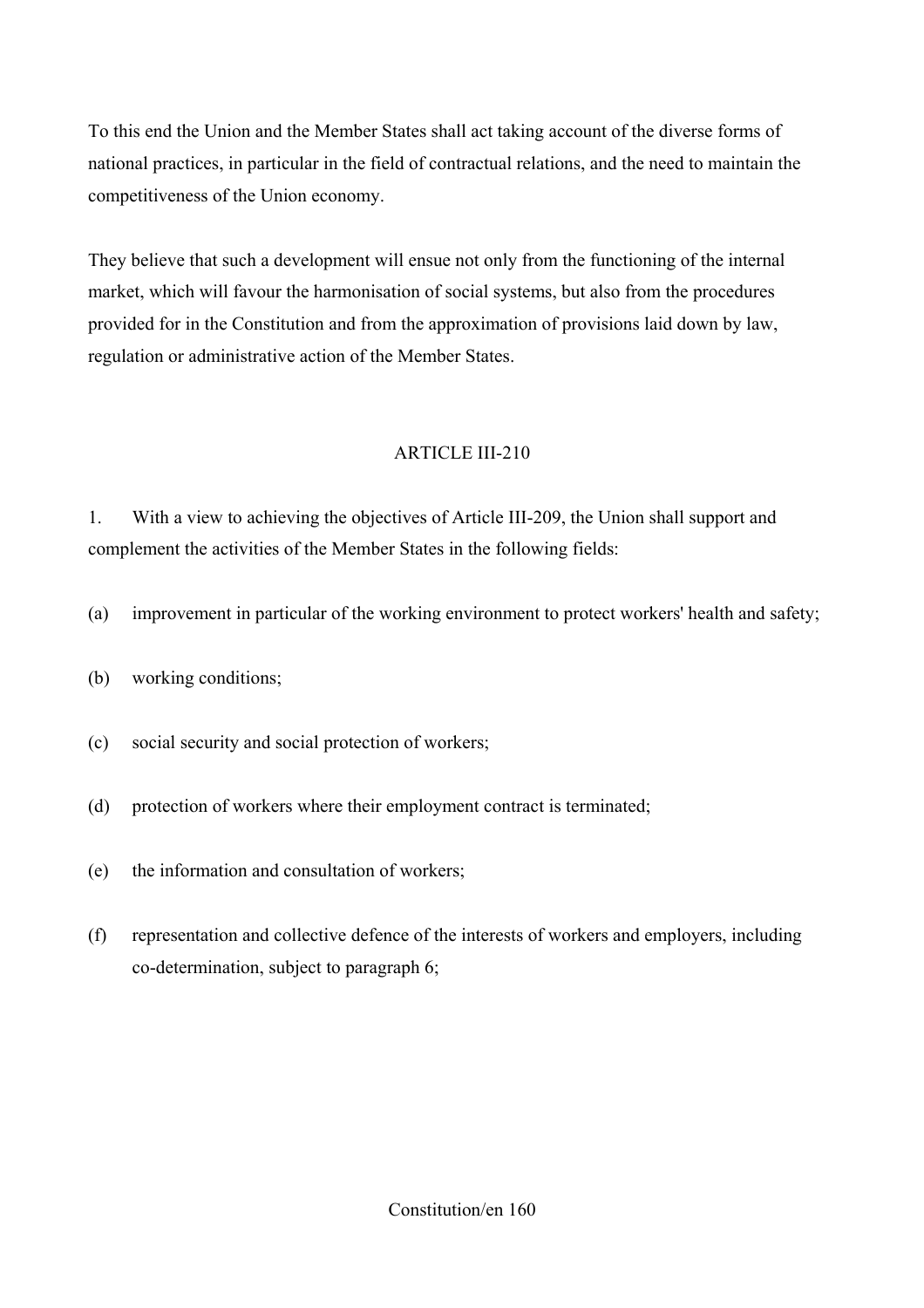- (g) conditions of employment for third-country nationals legally residing in Union territory;
- (h) the integration of persons excluded from the labour market, without prejudice to Article III-283;
- (i) equality between women and men with regard to labour market opportunities and treatment at work;
- (j) the combating of social exclusion;
- (k) the modernisation of social protection systems without prejudice to point (c).
- 2. For the purposes of paragraph 1:
- (a) European laws or framework laws may establish measures designed to encourage cooperation between Member States through initiatives aimed at improving knowledge, developing exchanges of information and best practices, promoting innovative approaches and evaluating experiences, excluding any harmonisation of the laws and regulations of the Member States;
- (b) in the fields referred to in paragraph 1(a) to (i), European framework laws may establish minimum requirements for gradual implementation, having regard to the conditions and technical rules obtaining in each of the Member States. Such European framework laws shall avoid imposing administrative, financial and legal constraints in a way which would hold back the creation and development of small and medium-sized undertakings.

In all cases, such European laws or framework laws shall be adopted after consultation of the Committee of the Regions and the Economic and Social Committee.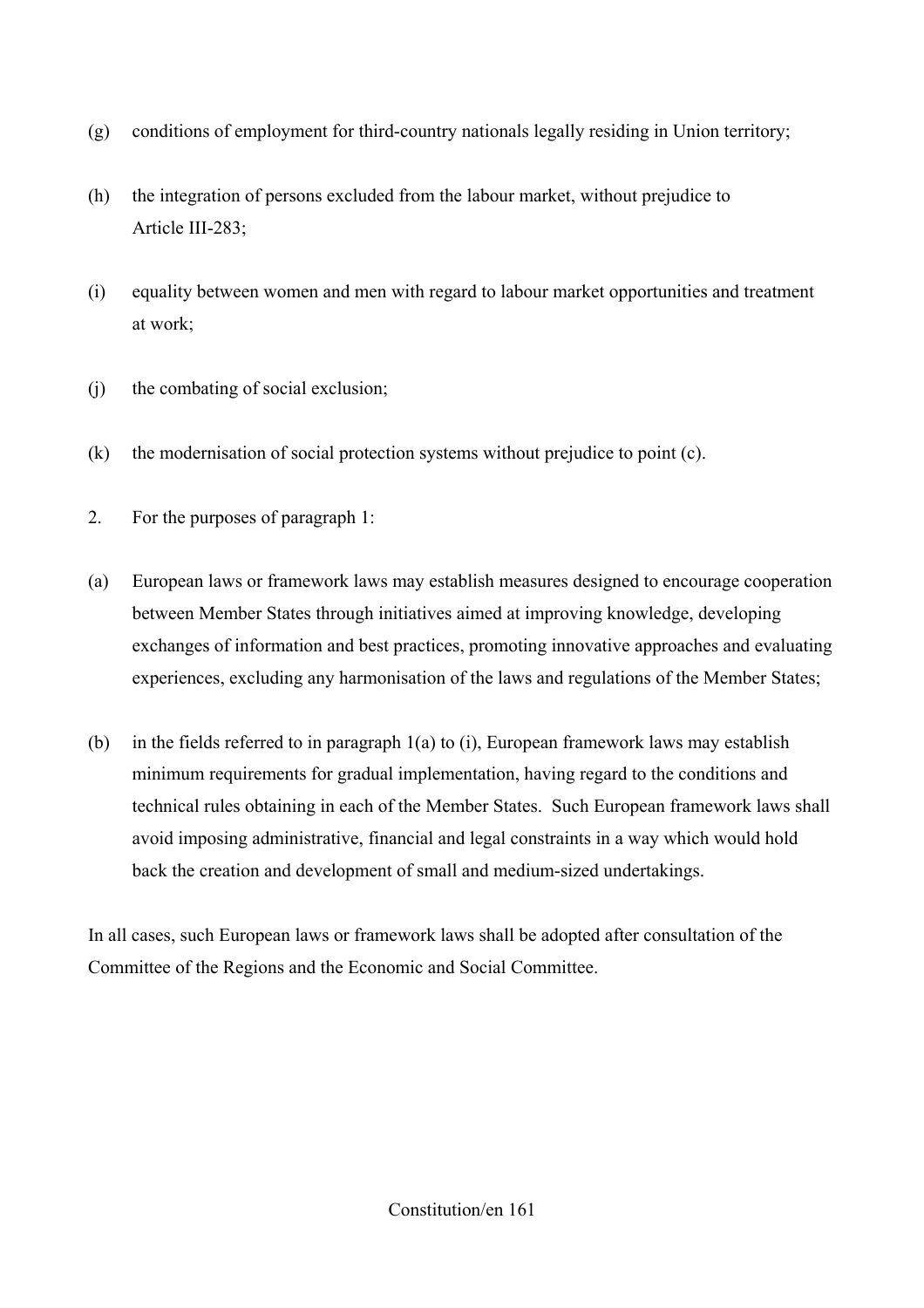3. By way of derogation from paragraph 2, in the fields referred to in paragraph 1(c), (d), (f) and (g), European laws or framework laws shall be adopted by the Council acting unanimously after consulting the European Parliament, the Committee of the Regions and the Economic and Social Committee.

The Council may, on a proposal from the Commission, adopt a European decision making the ordinary legislative procedure applicable to paragraph 1(d), (f) and (g). It shall act unanimously after consulting the European Parliament.

4. A Member State may entrust management and labour, at their joint request, with the implementation of European framework laws adopted pursuant to paragraphs 2 and 3 or, where appropriate, with the implementation of European regulations or decisions adopted in accordance with Article III-212.

In this case, it shall ensure that, no later than the date on which a European framework law must be transposed, or a European regulation or decision implemented, management and labour have introduced the necessary measures by agreement, the Member State concerned being required to take any necessary measure enabling it at any time to be in a position to guarantee the results imposed by that framework law, regulation or decision.

- 5. The European laws and framework laws adopted pursuant to this Article:
- (a) shall not affect the right of Member States to define the fundamental principles of their social security systems and must not significantly affect the financial equilibrium of such systems;
- (b) shall not prevent any Member State from maintaining or introducing more stringent protective measures compatible with the Constitution.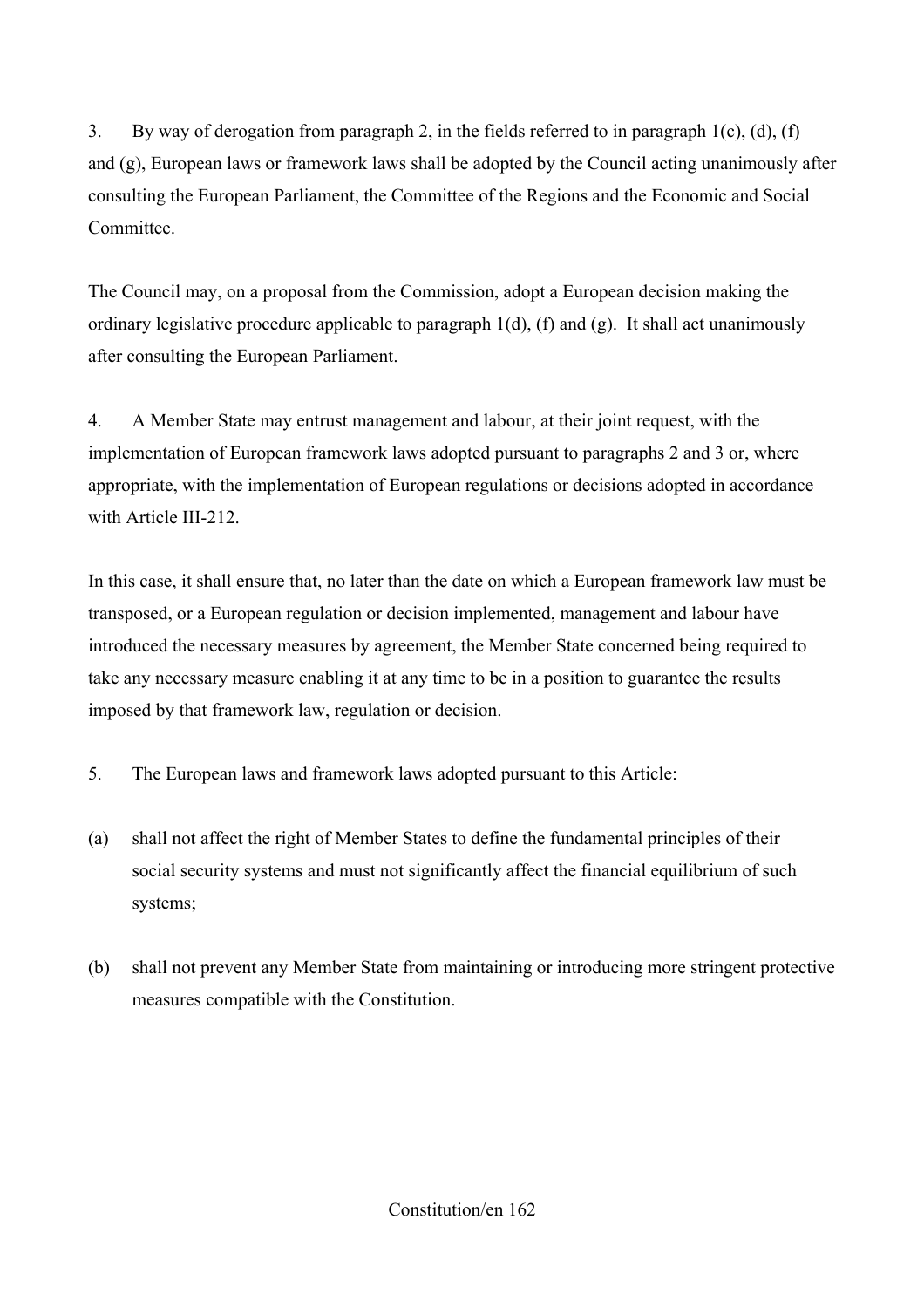6. This Article shall not apply to pay, the right of association, the right to strike or the right to impose lock-outs.

# ARTICLE III-211

1. The Commission shall promote the consultation of management and labour at Union level and shall adopt any relevant measure to facilitate their dialogue by ensuring balanced support for the parties.

2. For the purposes of paragraph 1, before submitting proposals in the social policy field, the Commission shall consult management and labour on the possible direction of Union action.

3. If, after the consultation referred to in paragraph 2, the Commission considers Union action desirable, it shall consult management and labour on the content of the envisaged proposal. Management and labour shall forward to the Commission an opinion or, where appropriate, a recommendation.

4. On the occasion of the consultation referred to in paragraphs 2 and 3, management and labour may inform the Commission of their wish to initiate the process provided for in Article III-212(1). The duration of this process shall not exceed nine months, unless the management and labour concerned and the Commission decide jointly to extend it.

# ARTICLE III-212

1. Should management and labour so desire, the dialogue between them at Union level may lead to contractual relations, including agreements.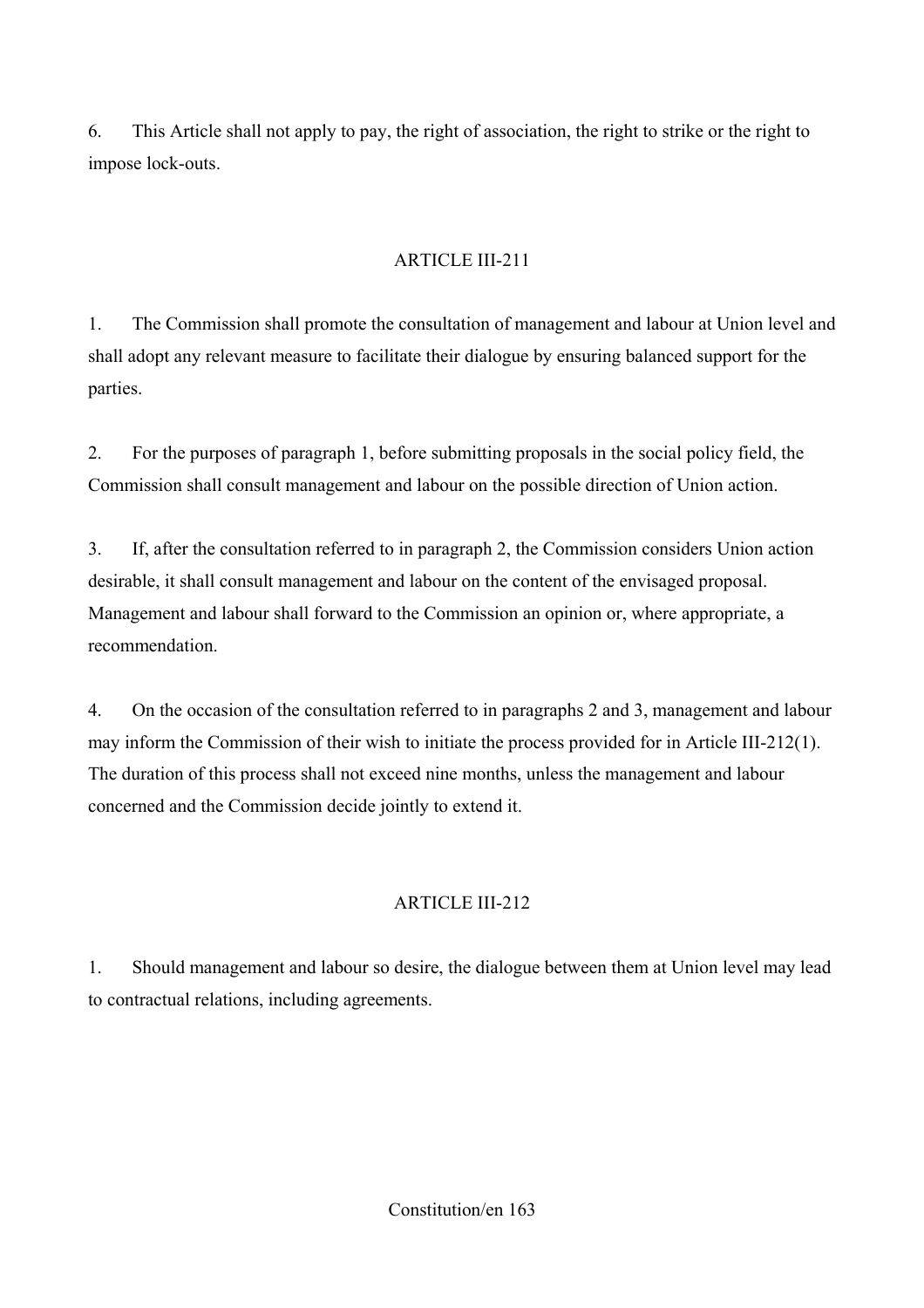2. Agreements concluded at Union level shall be implemented either in accordance with the procedures and practices specific to management and labour and the Member States or, in matters covered by Article III-210, at the joint request of the signatory parties, by European regulations or decisions adopted by the Council on a proposal from the Commission. The European Parliament shall be informed.

Where the agreement in question contains one or more provisions relating to one of the areas for which unanimity is required pursuant to Article III-210(3), the Council shall act unanimously.

## ARTICLE III-213

With a view to achieving the objectives of Article III-209 and without prejudice to the other provisions of the Constitution, the Commission shall encourage cooperation between the Member States and facilitate the coordination of their action in all social policy fields under this Section, particularly in matters relating to:

(a) employment;

- (b) labour law and working conditions;
- (c) basic and advanced vocational training;
- (d) social security;
- (e) prevention of occupational accidents and diseases;
- (f) occupational hygiene;
- (g) the right of association and collective bargaining between employers and workers.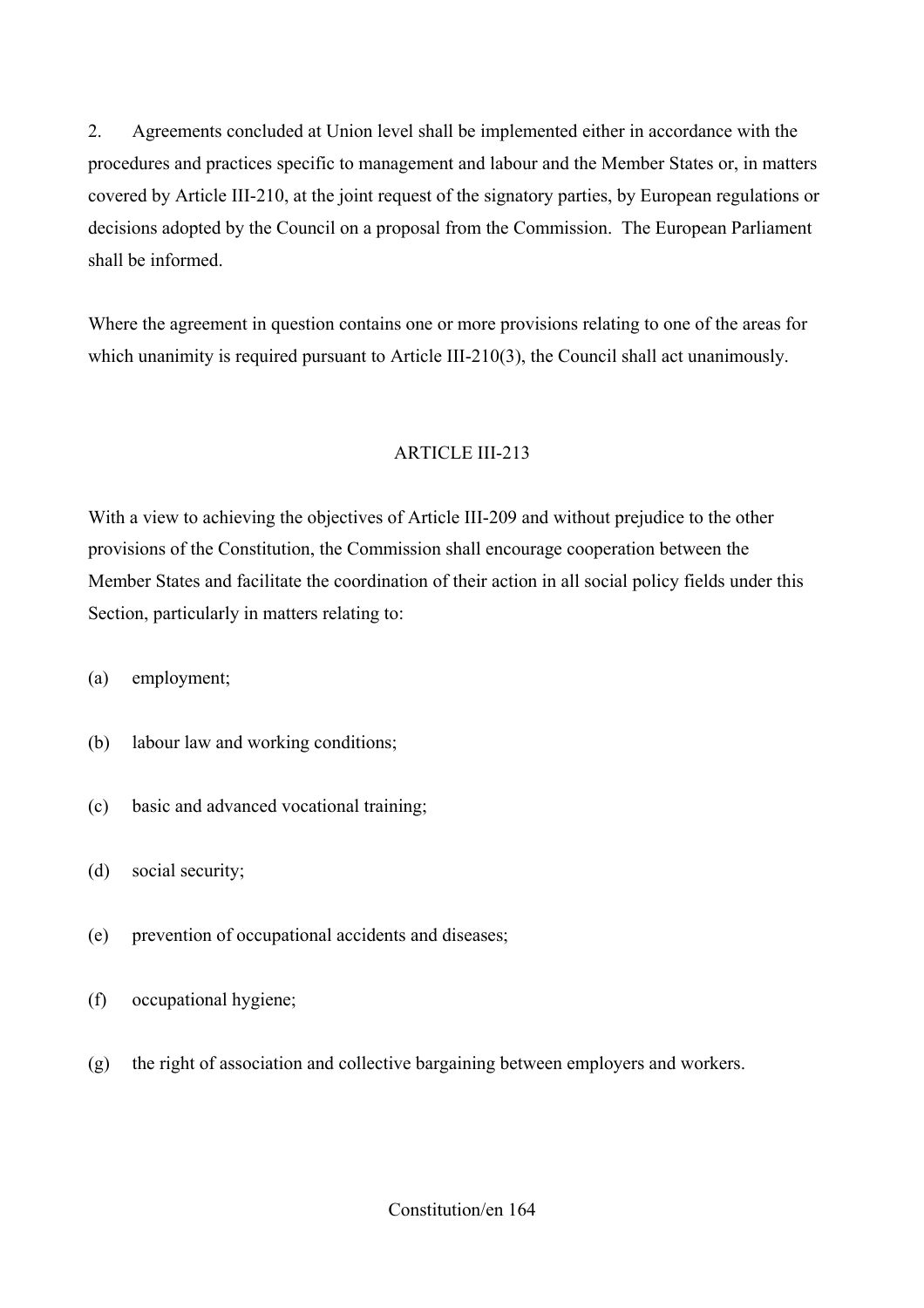To this end, the Commission shall act in close contact with Member States by making studies, delivering opinions and arranging consultations both on problems arising at national level and on those of concern to international organisations, in particular initiatives aiming at the establishment of guidelines and indicators, the organisation of exchange of best practice, and the preparation of the necessary elements for periodic monitoring and evaluation. The European Parliament shall be kept fully informed.

Before delivering the opinions provided for in this Article, the Commission shall consult the Economic and Social Committee.

## ARTICLE III-214

1. Each Member State shall ensure that the principle of equal pay for female and male workers for equal work or work of equal value is applied.

2. For the purpose of this Article, "pay" means the ordinary basic or minimum wage or salary and any other consideration, whether in cash or in kind, which the worker receives directly or indirectly, in respect of his employment, from his employer.

Equal pay without discrimination based on sex means:

- (a) that pay for the same work at piece rates shall be calculated on the basis of the same unit of measurement;
- (b) that pay for work at time rates shall be the same for the same job.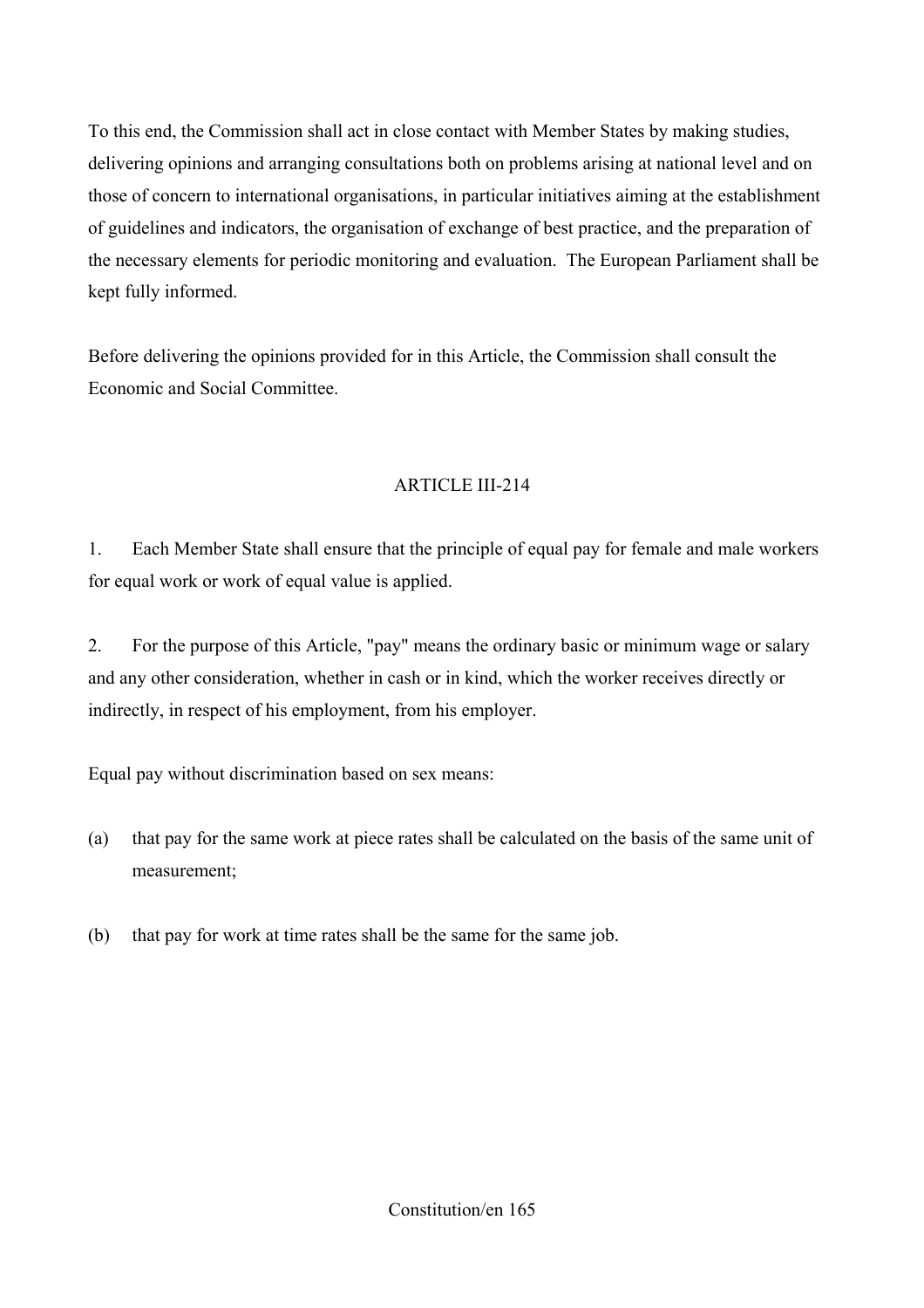3. European laws or framework laws shall establish measures to ensure the application of the principle of equal opportunities and equal treatment of women and men in matters of employment and occupation, including the principle of equal pay for equal work or work of equal value. They shall be adopted after consultation of the Economic and Social Committee.

4. With a view to ensuring full equality in practice between women and men in working life, the principle of equal treatment shall not prevent any Member State from maintaining or adopting measures providing for specific advantages in order to make it easier for the under-represented sex to pursue a vocational activity, or to prevent or compensate for disadvantages in professional careers.

#### ARTICLE III-215

Member States shall endeavour to maintain the existing equivalence between paid holiday schemes.

#### ARTICLE III-216

The Commission shall draw up a report each year on progress in achieving the objectives of Article III-209, including the demographic situation within the Union. It shall forward the report to the European Parliament, the Council and the Economic and Social Committee.

## ARTICLE III-217

The Council shall, by a simple majority, adopt a European decision establishing a Social Protection Committee with advisory status to promote cooperation on social protection policies between Member States and with the Commission. The Council shall act after consulting the European Parliament.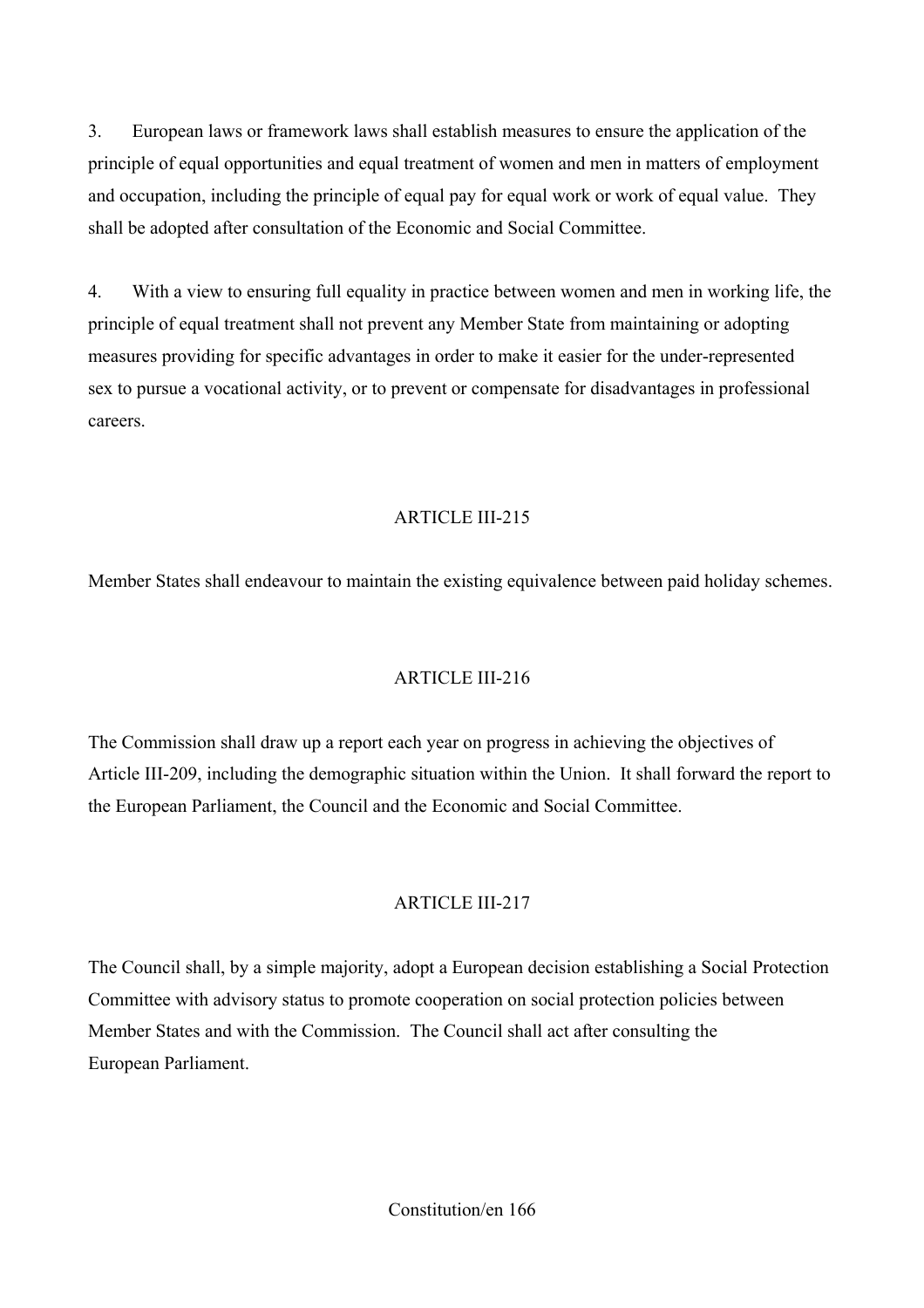The tasks of the Committee shall be:

- (a) to monitor the social situation and the development of social protection policies in the Member States and within the Union;
- (b) to promote exchanges of information, experience and good practice between Member States and with the Commission;
- (c) without prejudice to Article III-344, to prepare reports, formulate opinions or undertake other work within the scope of its powers, at the request of either the Council or the Commission or on its own initiative.

In fulfilling its mandate, the Committee shall establish appropriate contacts with management and labour.

Each Member State and the Commission shall appoint two members of the Committee.

# ARTICLE III-218

The Commission shall include a separate chapter on social developments within the Union in its annual report to the European Parliament.

The European Parliament may invite the Commission to draw up reports on any particular problems concerning social conditions.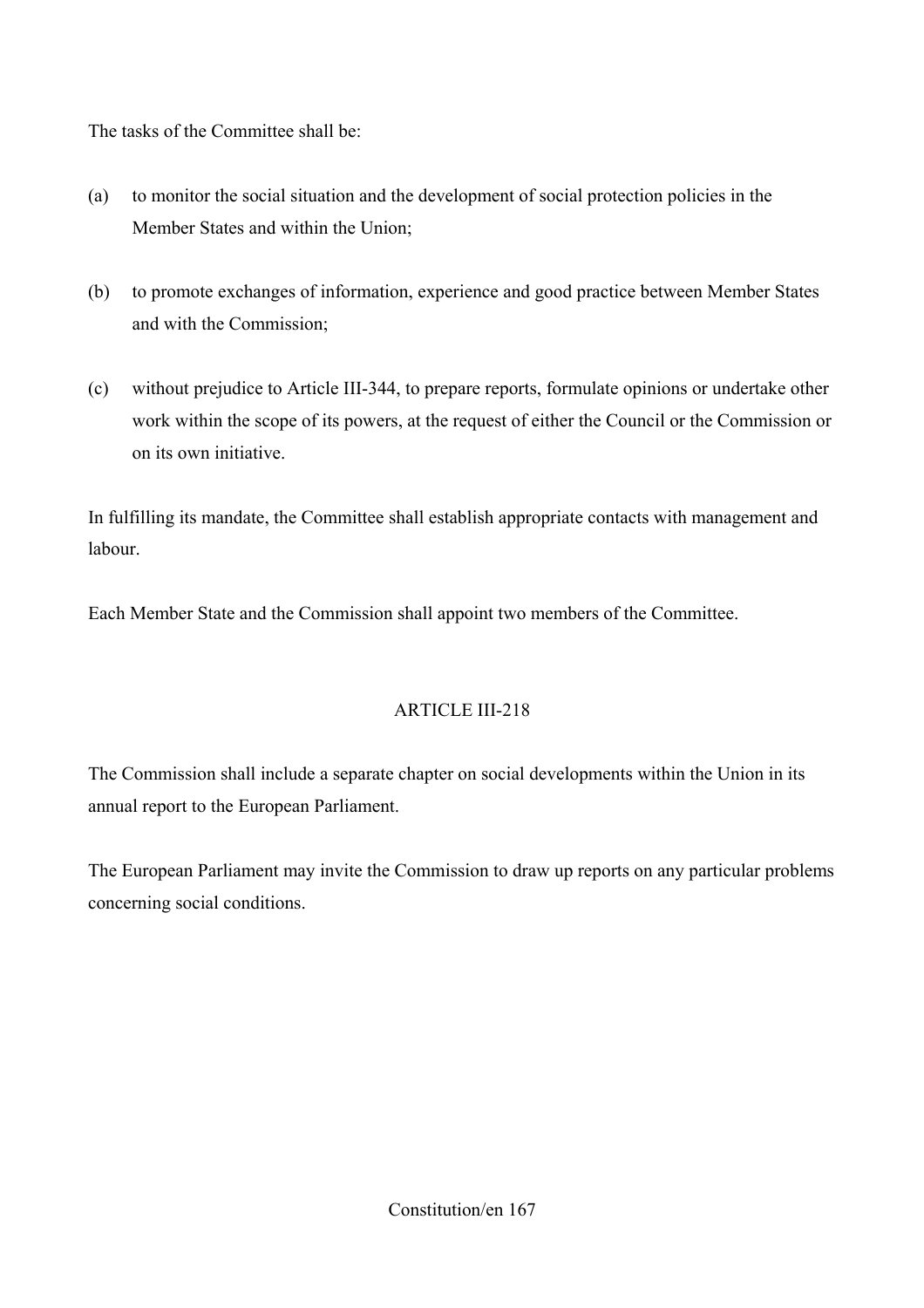#### ARTICLE III-219

1. In order to improve employment opportunities for workers in the internal market and to contribute thereby to raising the standard of living, a European Social Fund is hereby established; it shall aim to render the employment of workers easier and to increase their geographical and occupational mobility within the Union, and to facilitate their adaptation to industrial changes and to changes in production systems, in particular through vocational training and retraining.

2. The Commission shall administer the Fund. It shall be assisted in this task by a Committee presided over by a member of the Commission and composed of representatives of Member States, trade unions and employers' organisations.

3. European laws shall establish implementing measures relating to the Fund. Such laws shall be adopted after consultation of the Committee of the Regions and the Economic and Social **Committee**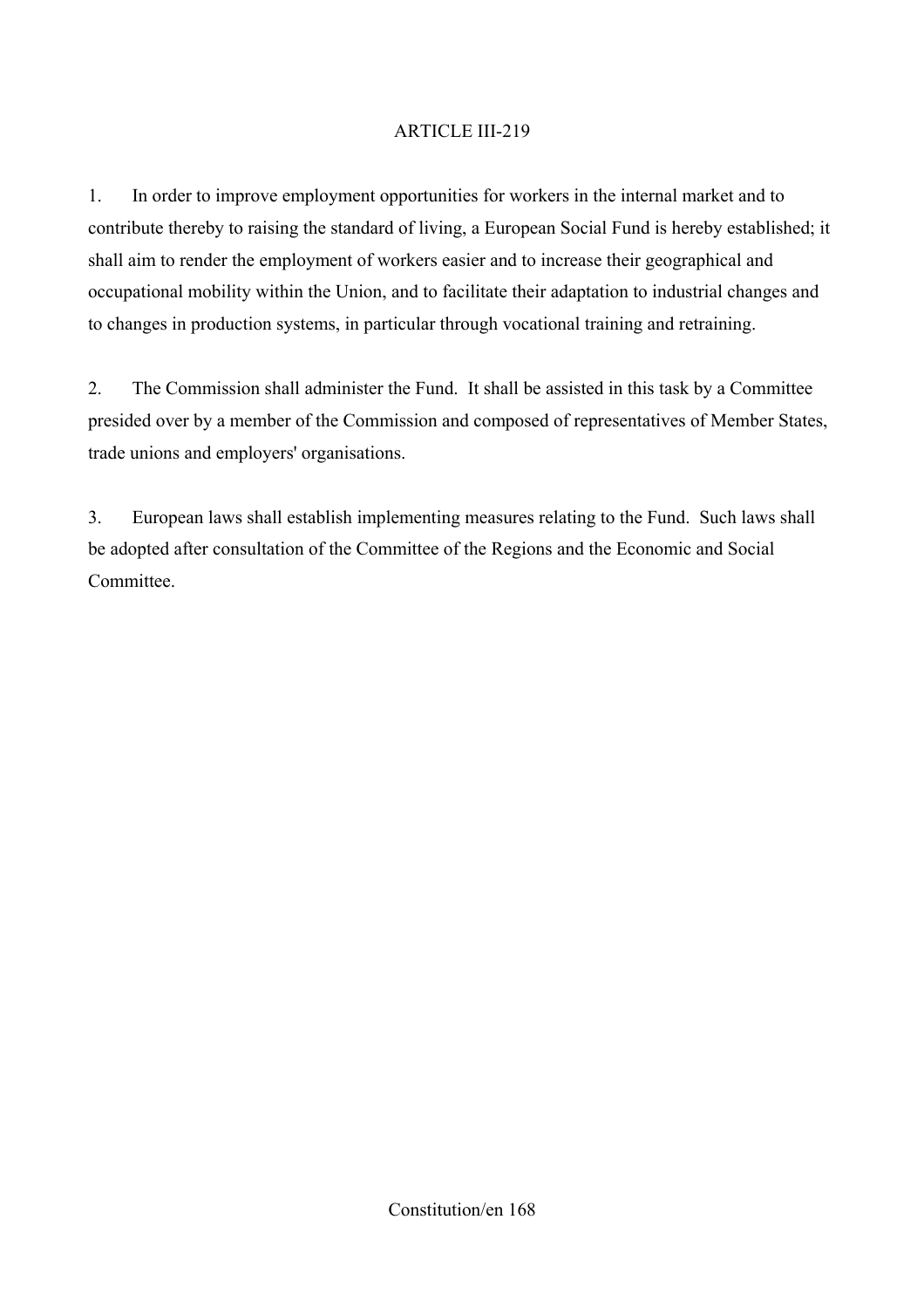#### SECTION 3

#### ECONOMIC, SOCIAL AND TERRITORIAL COHESION

#### ARTICLE III-220

In order to promote its overall harmonious development, the Union shall develop and pursue its action leading to the strengthening of its economic, social and territorial cohesion.

In particular, the Union shall aim at reducing disparities between the levels of development of the various regions and the backwardness of the least favoured regions.

Among the regions concerned, particular attention shall be paid to rural areas, areas affected by industrial transition, and regions which suffer from severe and permanent natural or demographic handicaps such as the northernmost regions with very low population density and island, cross-border and mountain regions.

#### ARTICLE III-221

Member States shall conduct their economic policies and shall coordinate them in such a way as, in addition, to attain the objectives set out in Article III-220. The formulation and implementation of the Union's policies and action and the implementation of the internal market shall take into account those objectives and shall contribute to their achievement. The Union shall also support the achievement of these objectives by the action it takes through the Structural Funds (European Agricultural Guidance and Guarantee Fund, Guidance Section; European Social Fund; European Regional Development Fund), the European Investment Bank and the other existing financial instruments.

Constitution/en 169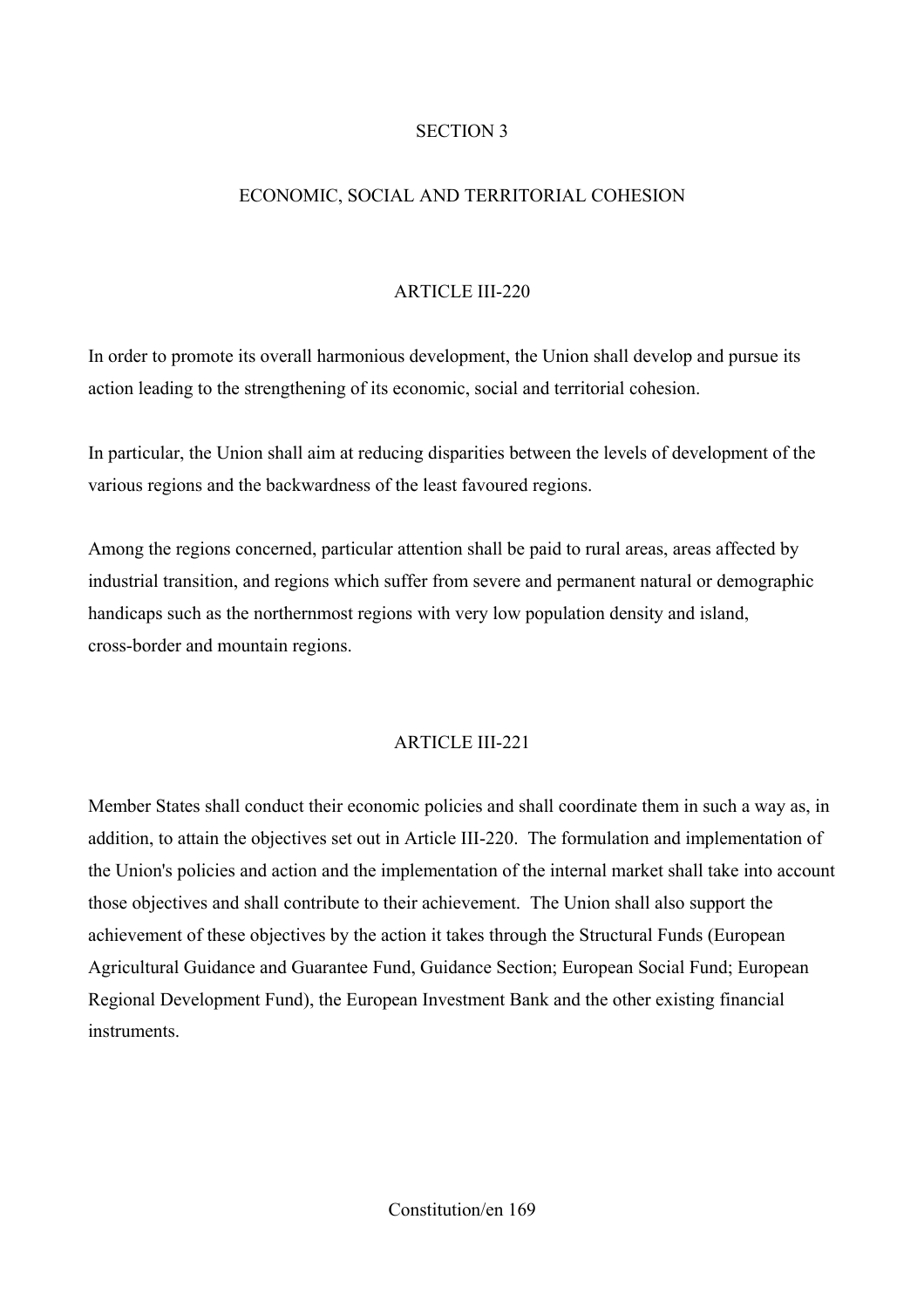The Commission shall submit a report to the European Parliament, the Council, the Committee of the Regions and the Economic and Social Committee every three years on the progress made towards achieving economic, social and territorial cohesion and on the manner in which the various means provided for in this Article have contributed to it. This report shall, if necessary, be accompanied by appropriate proposals.

European laws or framework laws may establish any specific measure outside the Funds, without prejudice to measures adopted within the framework of the Union's other policies. They shall be adopted after consultation of the Committee of the Regions and the Economic and Social Committee.

## ARTICLE III-222

The European Regional Development Fund is intended to help to redress the main regional imbalances in the Union through participation in the development and structural adjustment of regions whose development is lagging behind and in the conversion of declining industrial regions.

## ARTICLE III-223

1. Without prejudice to Article III-224, European laws shall define the tasks, the priority objectives and the organisation of the Structural Funds, which may involve grouping the Funds, the general rules applicable to them and the provisions necessary to ensure their effectiveness and the coordination of the Funds with one another and with the other existing financial instruments.

A Cohesion Fund set up by a European law shall provide a financial contribution to projects in the fields of environment and trans-European networks in the area of transport infrastructure.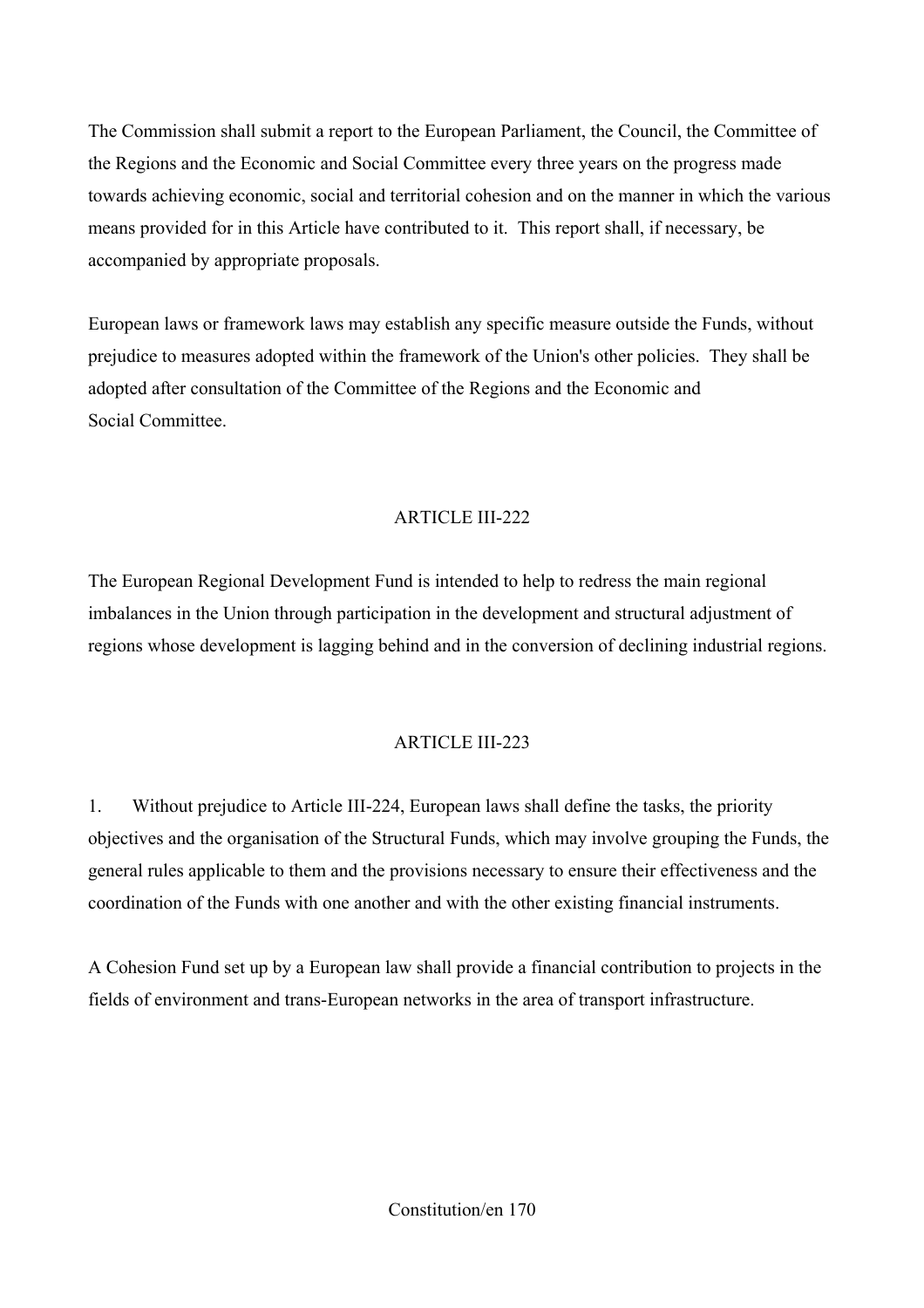In all cases, such European laws shall be adopted after consultation of the Committee of the Regions and the Economic and Social Committee.

2. The first provisions on the Structural Funds and the Cohesion Fund to be adopted following those in force on the date on which the Treaty establishing a Constitution for Europe is signed shall be established by a European law of the Council. The Council shall act unanimously after obtaining the consent of the European Parliament.

# ARTICLE III-224

European laws shall establish implementing measures relating to the European Regional Development Fund. Such laws shall be adopted after consultation of the Committee of the Regions and the Economic and Social Committee.

With regard to the European Agricultural Guidance and Guarantee Fund, Guidance Section, and the European Social Fund, Articles III-231 and III-219(3) respectively shall apply.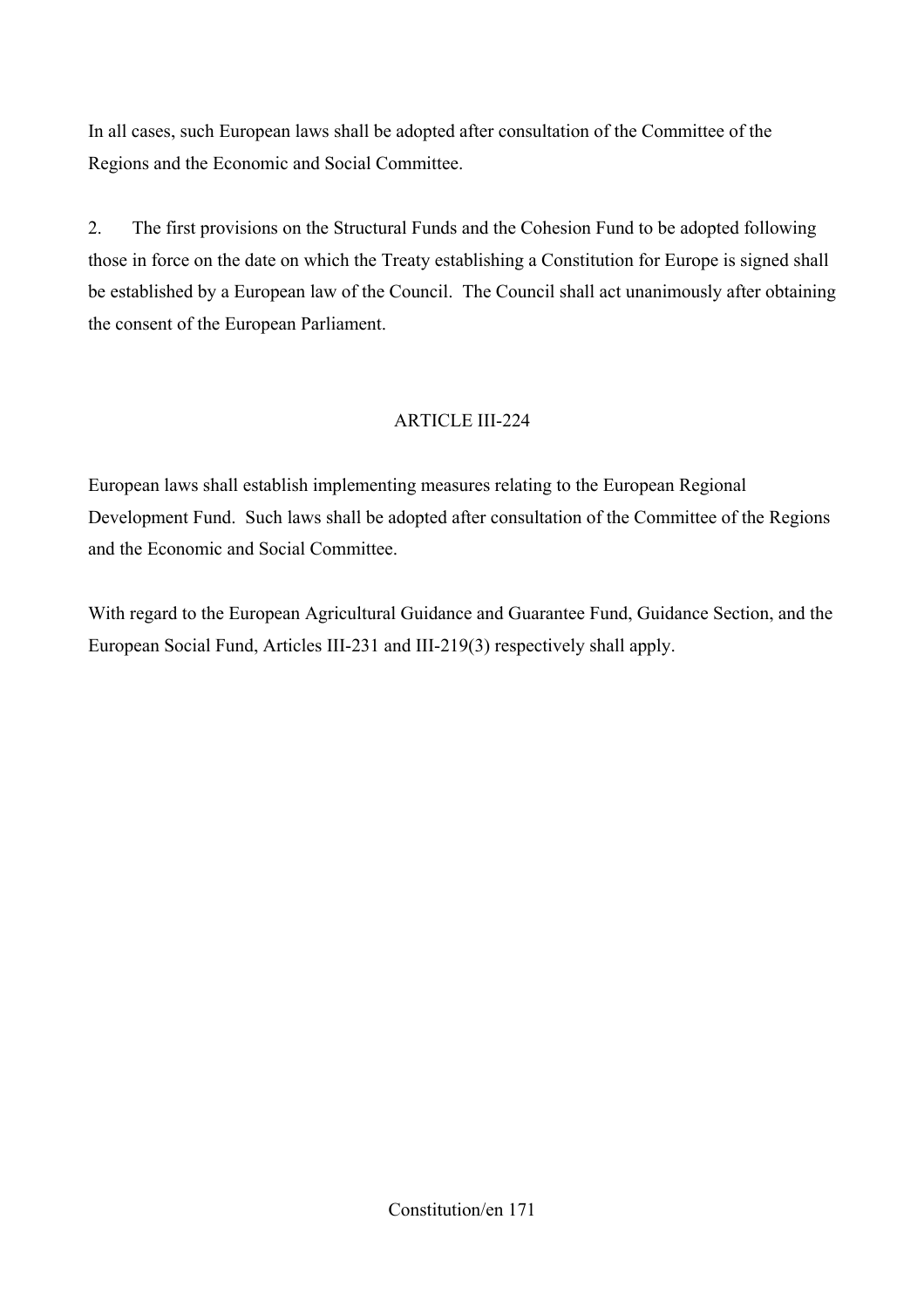## SECTION 4

## AGRICULTURE AND FISHERIES

## ARTICLE III-225

The Union shall define and implement a common agriculture and fisheries policy.

"Agricultural products" means the products of the soil, of stockfarming and of fisheries and products of first-stage processing directly related to these products. References to the common agricultural policy or to agriculture, and the use of the term "agricultural", shall be understood as also referring to fisheries, having regard to the specific characteristics of this sector.

# ARTICLE III-226

1. The internal market shall extend to agriculture and trade in agricultural products.

2. Save as otherwise provided in Articles III-227 to III-232, the rules laid down for the establishment and functioning of the internal market shall apply to agricultural products.

3. The products listed in Annex I shall be subject to Articles III-227 to III-232.

4. The operation and development of the internal market for agricultural products must be accompanied by a common agricultural policy.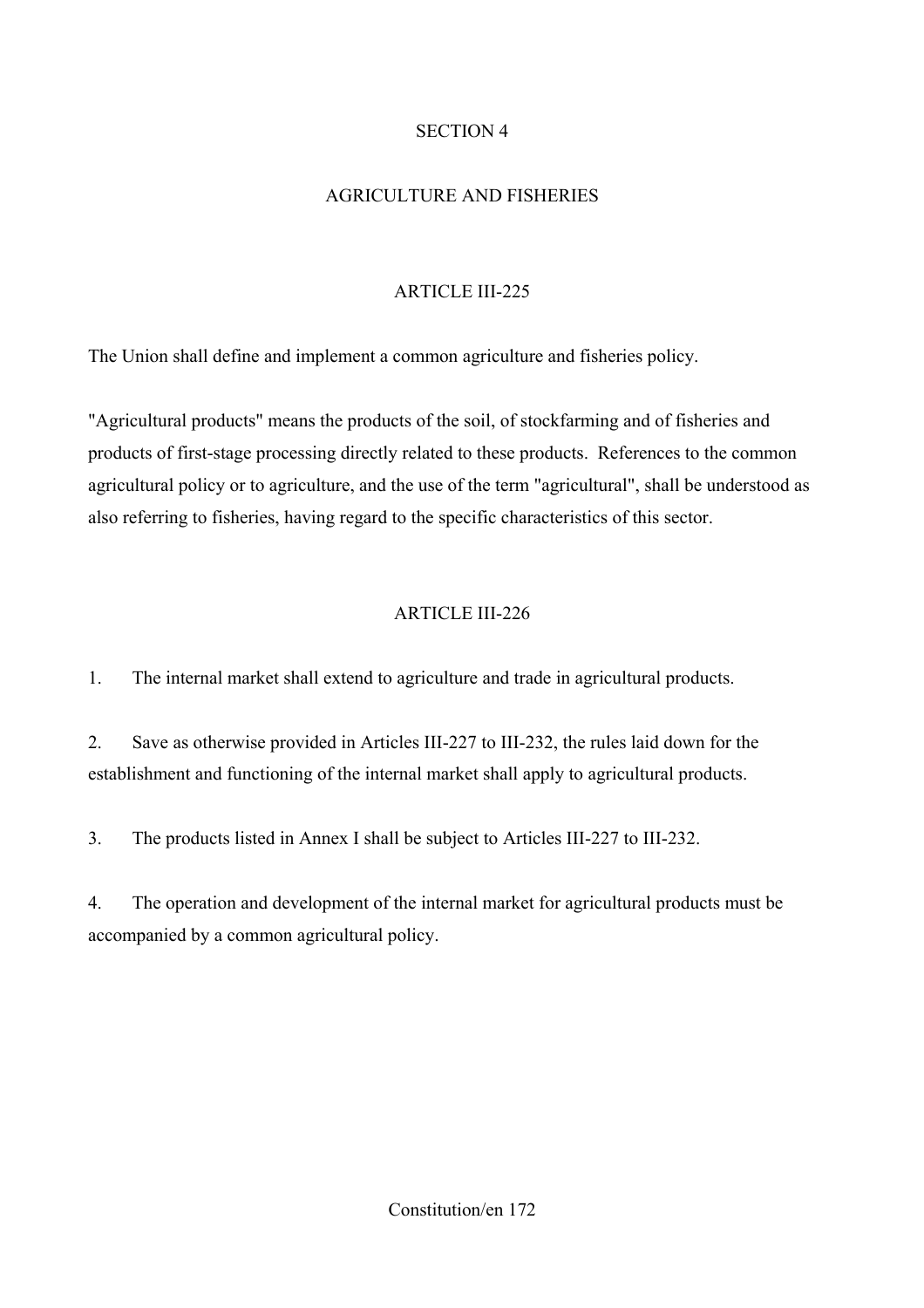- 1. The objectives of the common agricultural policy shall be:
- (a) to increase agricultural productivity by promoting technical progress and by ensuring the rational development of agricultural production and the optimum utilisation of the factors of production, in particular labour;
- (b) thus to ensure a fair standard of living for the agricultural community, in particular by increasing the individual earnings of persons engaged in agriculture;
- (c) to stabilise markets;
- (d) to assure the availability of supplies;
- (e) to ensure that supplies reach consumers at reasonable prices.

2. In working out the common agricultural policy and the special methods for its application, account shall be taken of:

- (a) the particular nature of agricultural activity, which results from the social structure of agriculture and from structural and natural disparities between the various agricultural regions;
- (b) the need to effect the appropriate adjustments by degrees;
- (c) the fact that in the Member States agriculture constitutes a sector closely linked with the economy as a whole.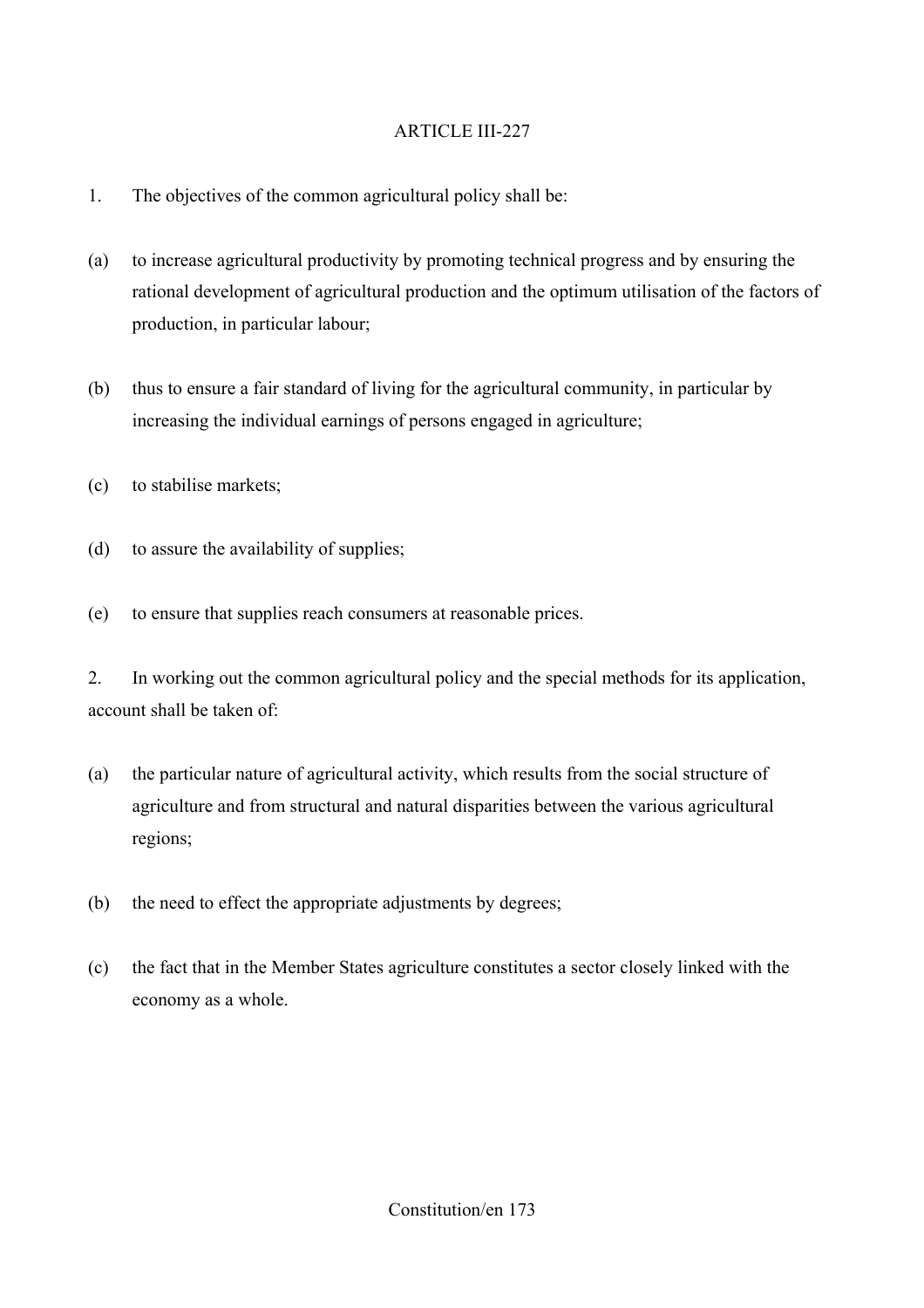1. In order to attain the objectives set out in Article III-227, a common organisation of agricultural markets shall be established.

This organisation shall take one of the following forms, depending on the product concerned:

(a) common rules on competition;

(b) compulsory coordination of the various national market organisations;

(c) a European market organisation.

2. The common organisation established in accordance with paragraph 1 may include all measures required to attain the objectives set out in Article III-227, in particular regulation of prices, aids for the production and marketing of the various products, storage and carryover arrangements and common machinery for stabilising imports or exports.

The common organisation shall be limited to pursuit of the objectives set out in Article III-227 and shall exclude any discrimination between producers or consumers within the Union.

Any common price policy shall be based on common criteria and uniform methods of calculation.

3. In order to enable the common organisation referred to in paragraph 1 to attain its objectives, one or more agricultural guidance and guarantee funds may be set up.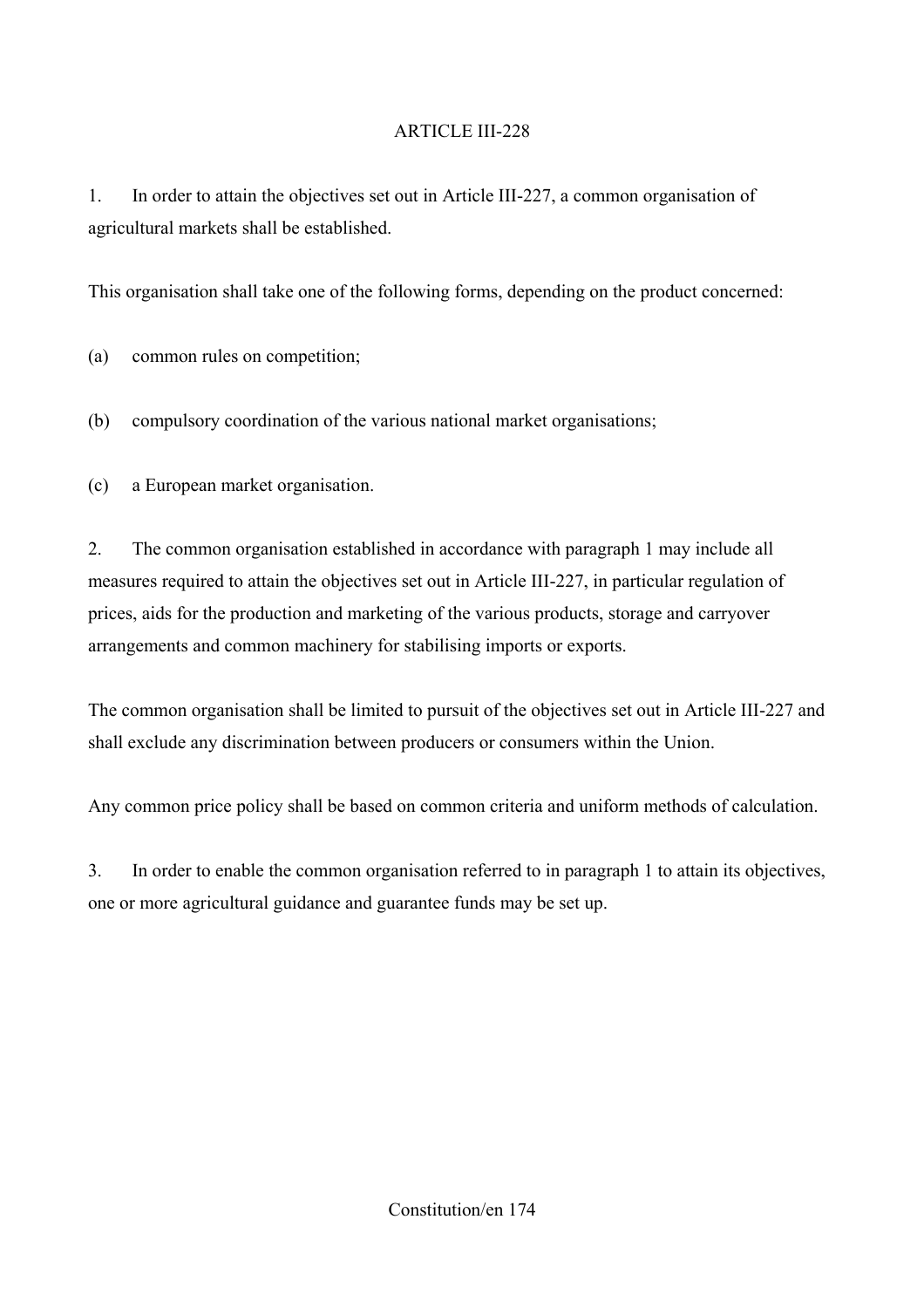To enable the objectives set out in Article III-227 to be attained, provision may be made within the framework of the common agricultural policy for measures such as:

- (a) an effective coordination of efforts in the spheres of vocational training, of research and of the dissemination of agricultural knowledge; this may include joint financing of projects or institutions;
- (b) joint measures to promote consumption of certain products.

## ARTICLE III-230

1. The Section relating to rules on competition shall apply to production of and trade in agricultural products only to the extent determined by European laws or framework laws in accordance with Article III-231(2), having regard to the objectives set out in Article III-227.

2. The Council, on a proposal from the Commission, may adopt a European regulation or decision authorising the granting of aid:

(a) for the protection of enterprises handicapped by structural or natural conditions;

(b) within the framework of economic development programmes.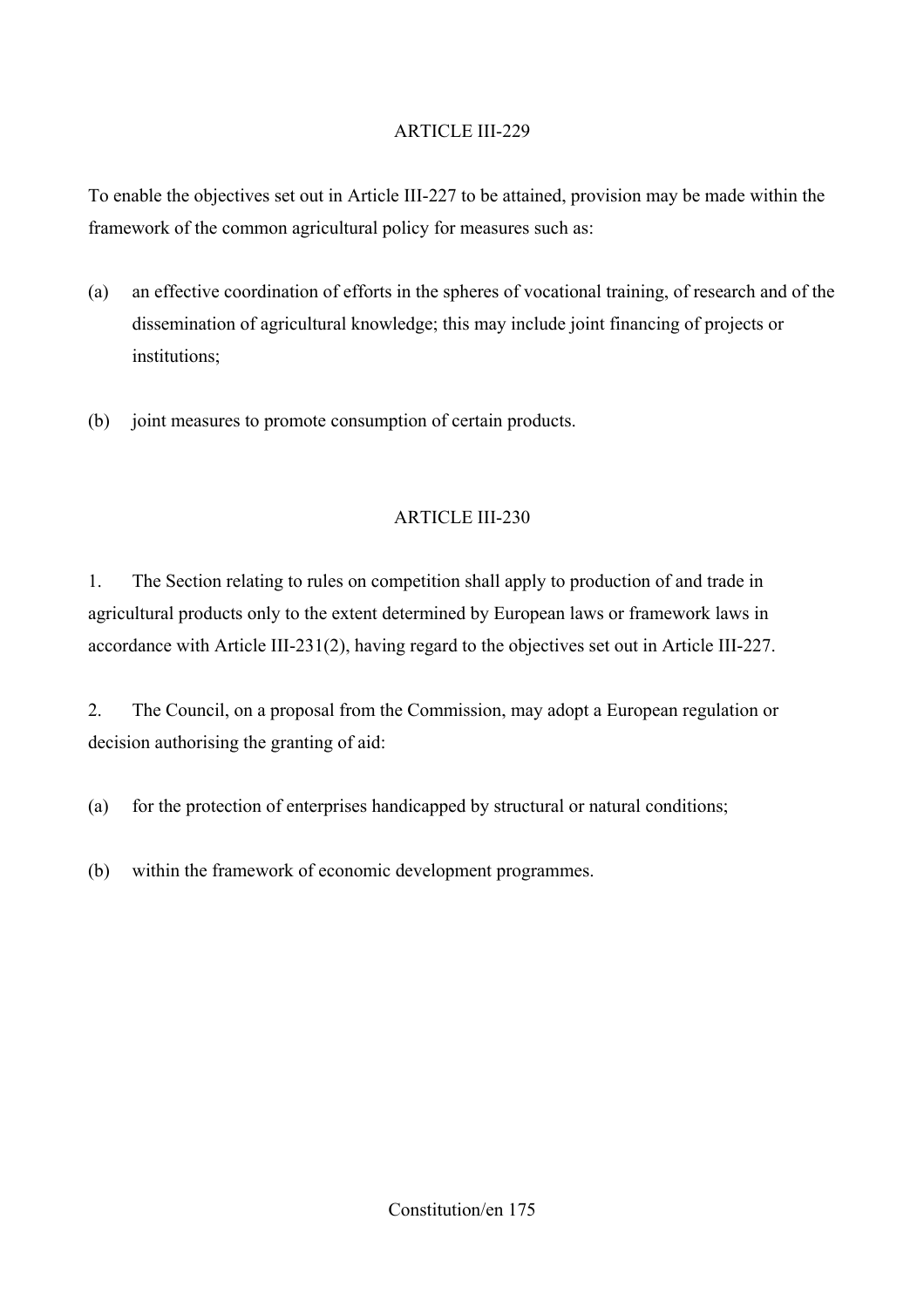1. The Commission shall submit proposals for working out and implementing the common agricultural policy, including the replacement of the national organisations by one of the forms of common organisation provided for in Article III-228(1), and for implementing the measures referred to in this Section.

These proposals shall take account of the interdependence of the agricultural matters referred to in this Section.

2. European laws or framework laws shall establish the common organisation of the market provided for in Article III-228(1) and the other provisions necessary for the pursuit of the objectives of the common agricultural policy and the common fisheries policy. They shall be adopted after consultation of the Economic and Social Committee.

3. The Council, on a proposal from the Commission, shall adopt the European regulations or decisions on fixing prices, levies, aid and quantitative limitations and on the fixing and allocation of fishing opportunities.

4. In accordance with paragraph 2, the national market organisations may be replaced by the common organisation provided for in Article III-228(1) if:

- (a) the common organisation offers Member States which are opposed to this measure and which have an organisation of their own for the production in question equivalent safeguards for the employment and standard of living of the producers concerned, account being taken of the adjustments that will be possible and the specialisation that will be needed with the passage of time, and
- (b) such an organisation ensures conditions for trade within the Union similar to those existing in a national market.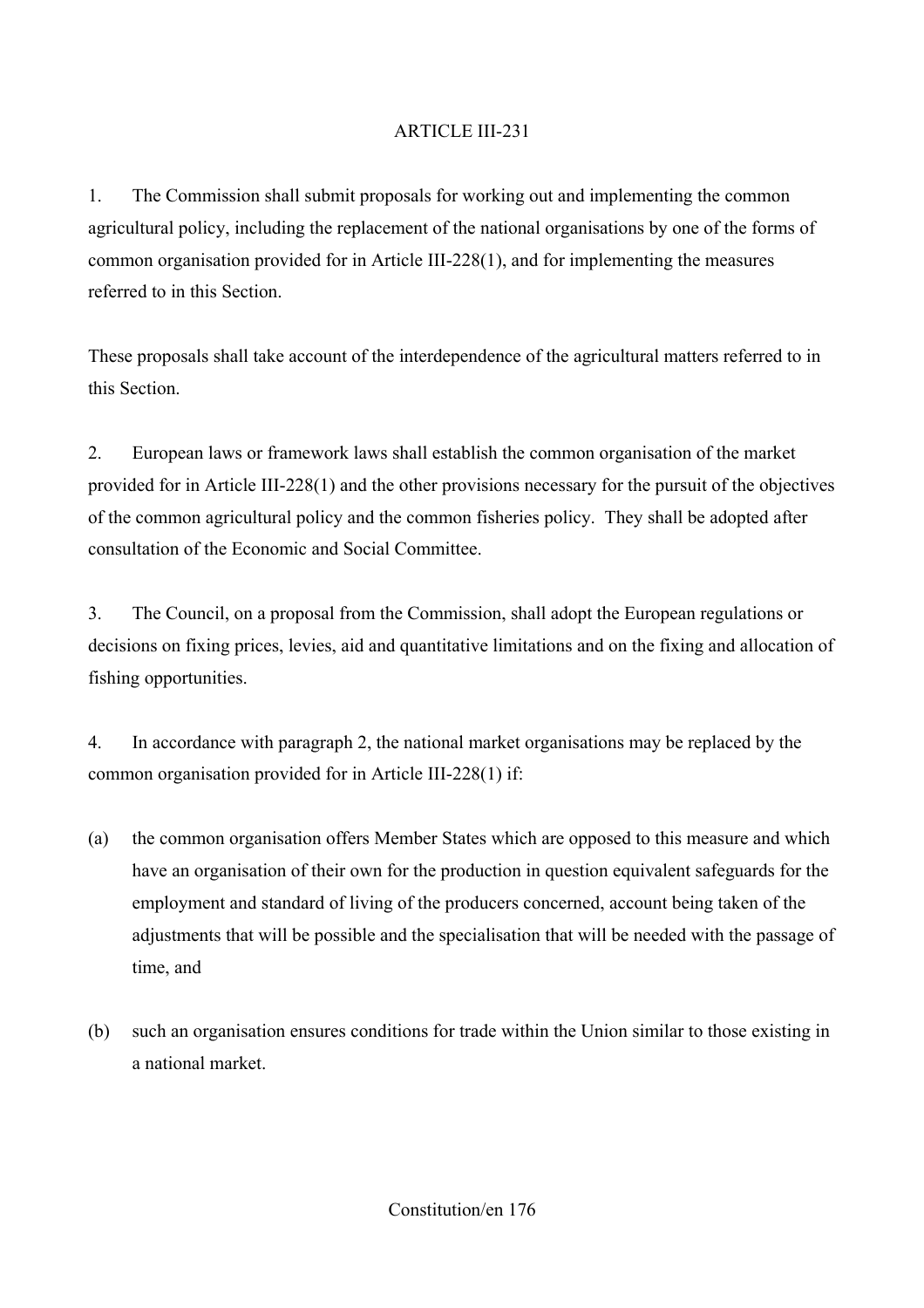5. If a common organisation for certain raw materials is established before a common organisation exists for the corresponding processed products, such raw materials as are used for processed products intended for export to third countries may be imported from outside the Union.

### ARTICLE III-232

Where in a Member State a product is subject to a national market organisation or to internal rules having equivalent effect which affect the competitive position of similar production in another Member State, a countervailing charge shall be applied by Member States to imports of this product coming from the Member State where such organisation or rules exist, unless that State applies a countervailing charge on export.

The Commission shall adopt European regulations or decisions fixing the amount of these charges at the level required to redress the balance. It may also authorise other measures, the conditions and details of which it shall determine.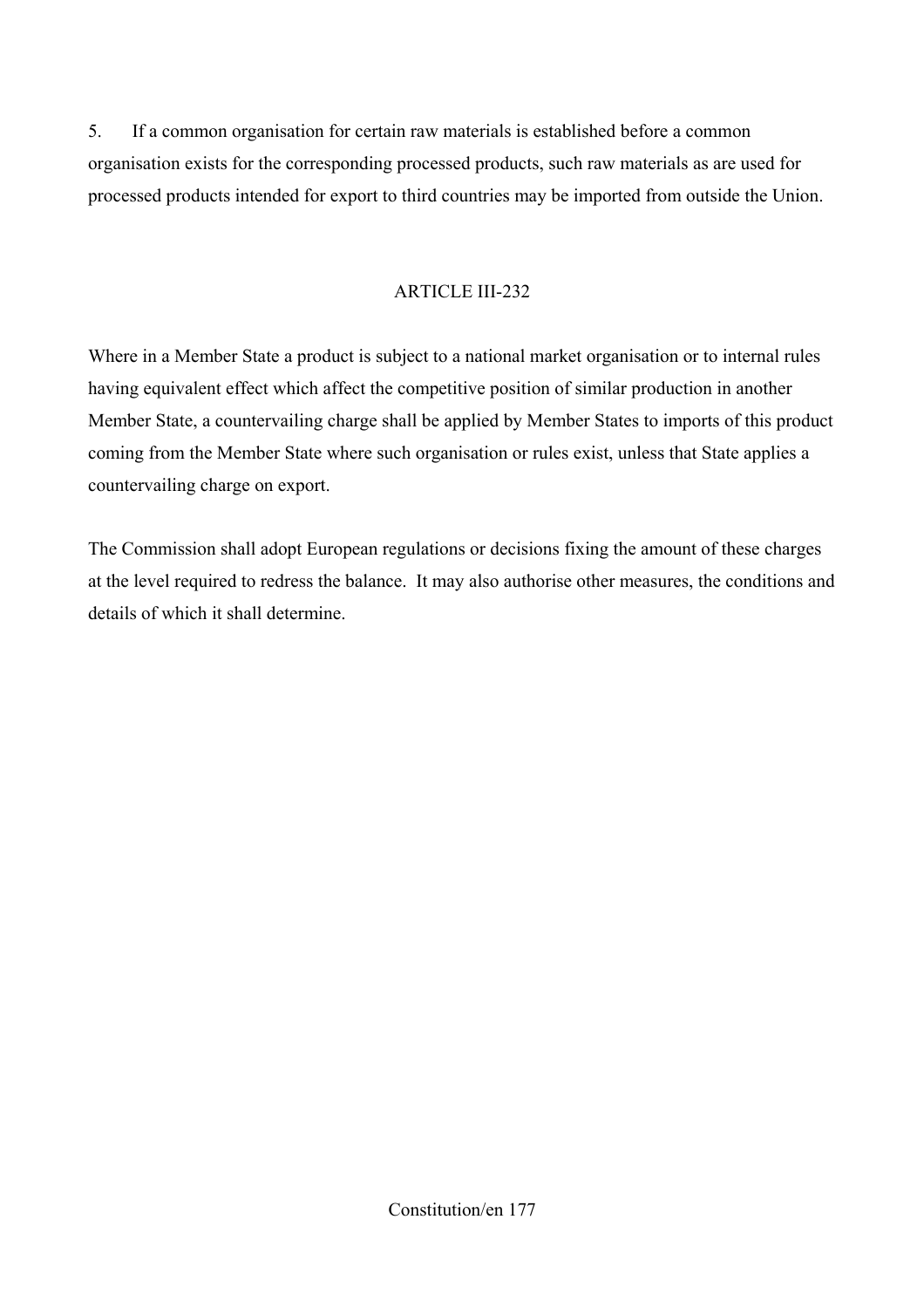### SECTION 5

### ENVIRONMENT

### ARTICLE III-233

- 1. Union policy on the environment shall contribute to the pursuit of the following objectives:
- (a) preserving, protecting and improving the quality of the environment;
- (b) protecting human health;
- (c) prudent and rational utilisation of natural resources;
- (d) promoting measures at international level to deal with regional or worldwide environmental problems.

2. Union policy on the environment shall aim at a high level of protection taking into account the diversity of situations in the various regions of the Union. It shall be based on the precautionary principle and on the principles that preventive action should be taken, that environmental damage should as a priority be rectified at source and that the polluter should pay.

In this context, harmonisation measures answering environmental protection requirements shall include, where appropriate, a safeguard clause allowing Member States to take provisional steps, for non-economic environmental reasons, subject to a procedure of inspection by the Union.

3. In preparing its policy on the environment, the Union shall take account of: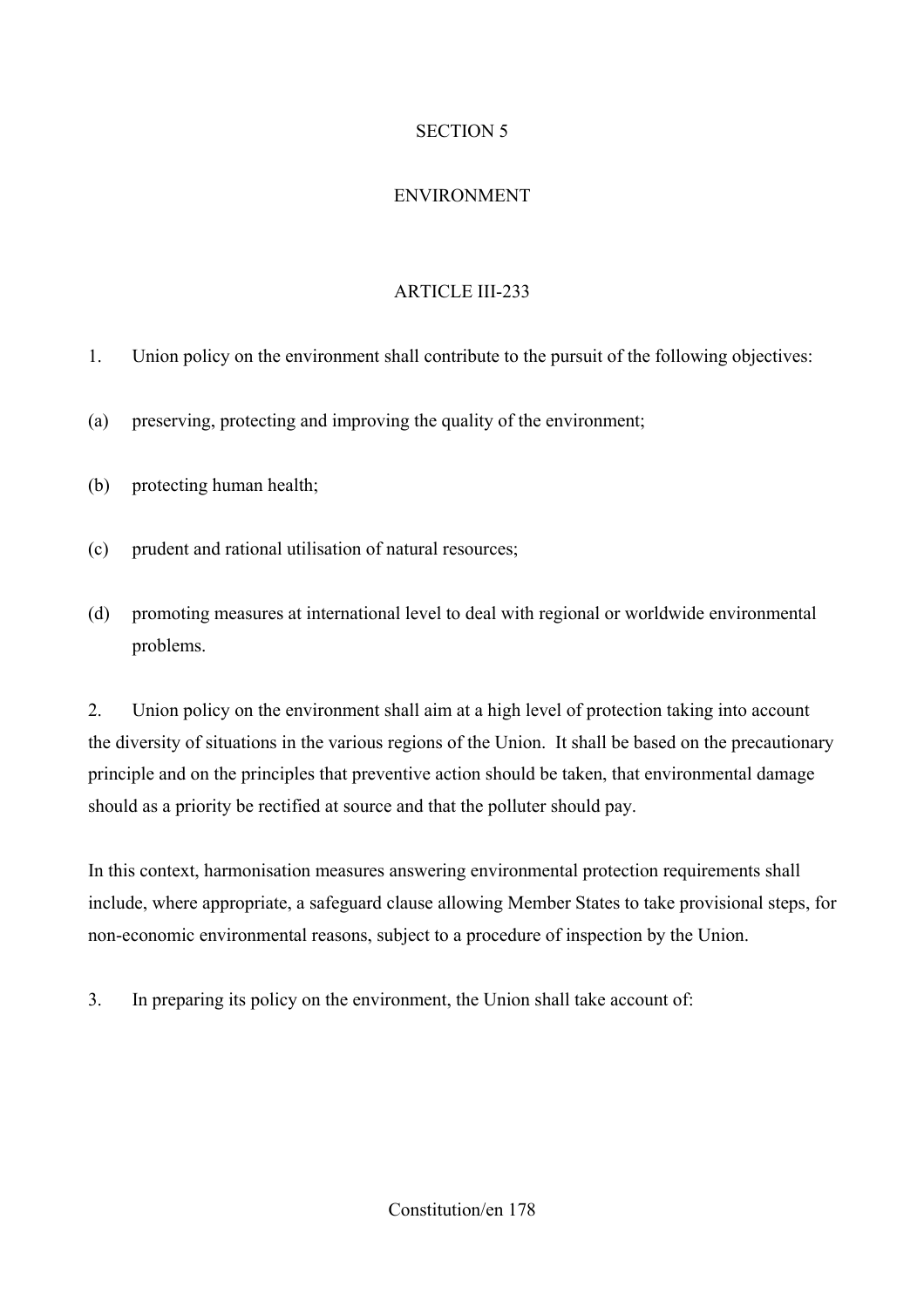- (a) available scientific and technical data;
- (b) environmental conditions in the various regions of the Union;
- (c) the potential benefits and costs of action or lack of action;
- (d) the economic and social development of the Union as a whole and the balanced development of its regions.

4. Within their respective spheres of competence, the Union and the Member States shall cooperate with third countries and with the competent international organisations. The arrangements for the Union's cooperation may be the subject of agreements between the Union and the third parties concerned.

The first subparagraph shall be without prejudice to Member States' competence to negotiate in international bodies and to conclude international agreements.

# ARTICLE III-234

1. European laws or framework laws shall establish what action is to be taken in order to achieve the objectives referred to in Article III-233. They shall be adopted after consultation of the Committee of the Regions and the Economic and Social Committee.

2. By way of derogation from paragraph 1 and without prejudice to Article III-172, the Council shall unanimously adopt European laws or framework laws establishing:

(a) provisions primarily of a fiscal nature;

(b) measures affecting: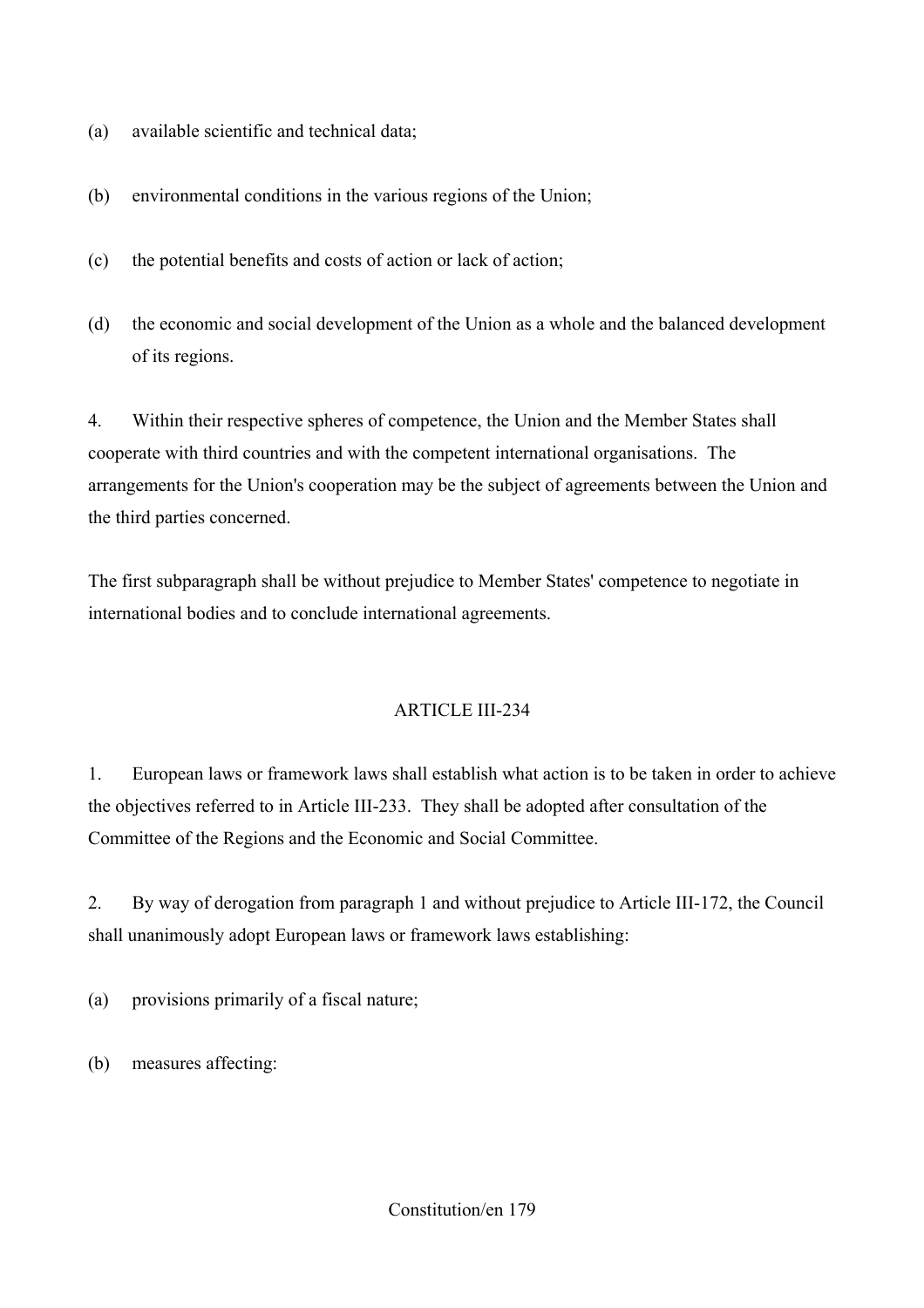- (i) town and country planning;
- (ii) quantitative management of water resources or affecting, directly or indirectly, the availability of those resources;
- (iii) land use, with the exception of waste management;
- (c) measures significantly affecting a Member State's choice between different energy sources and the general structure of its energy supply.

The Council, on a proposal from the Commission, may unanimously adopt a European decision making the ordinary legislative procedure applicable to the matters referred to in the first subparagraph .

In all cases, the Council shall act after consulting the European Parliament, the Committee of the Regions and the Economic and Social Committee.

3. European laws shall establish general action programmes which set out priority objectives to be attained. Such laws shall be adopted after consultation of the Committee of the Regions and the Economic and Social Committee.

The measures necessary for the implementation of these programmes shall be adopted under the terms of paragraph 1 or 2, as the case may be.

4. Without prejudice to certain measures adopted by the Union, the Member States shall finance and implement the environment policy.

5. Without prejudice to the principle that the polluter should pay, if a measure based on paragraph 1 involves costs deemed disproportionate for the public authorities of a Member State, such measure shall provide in appropriate form for: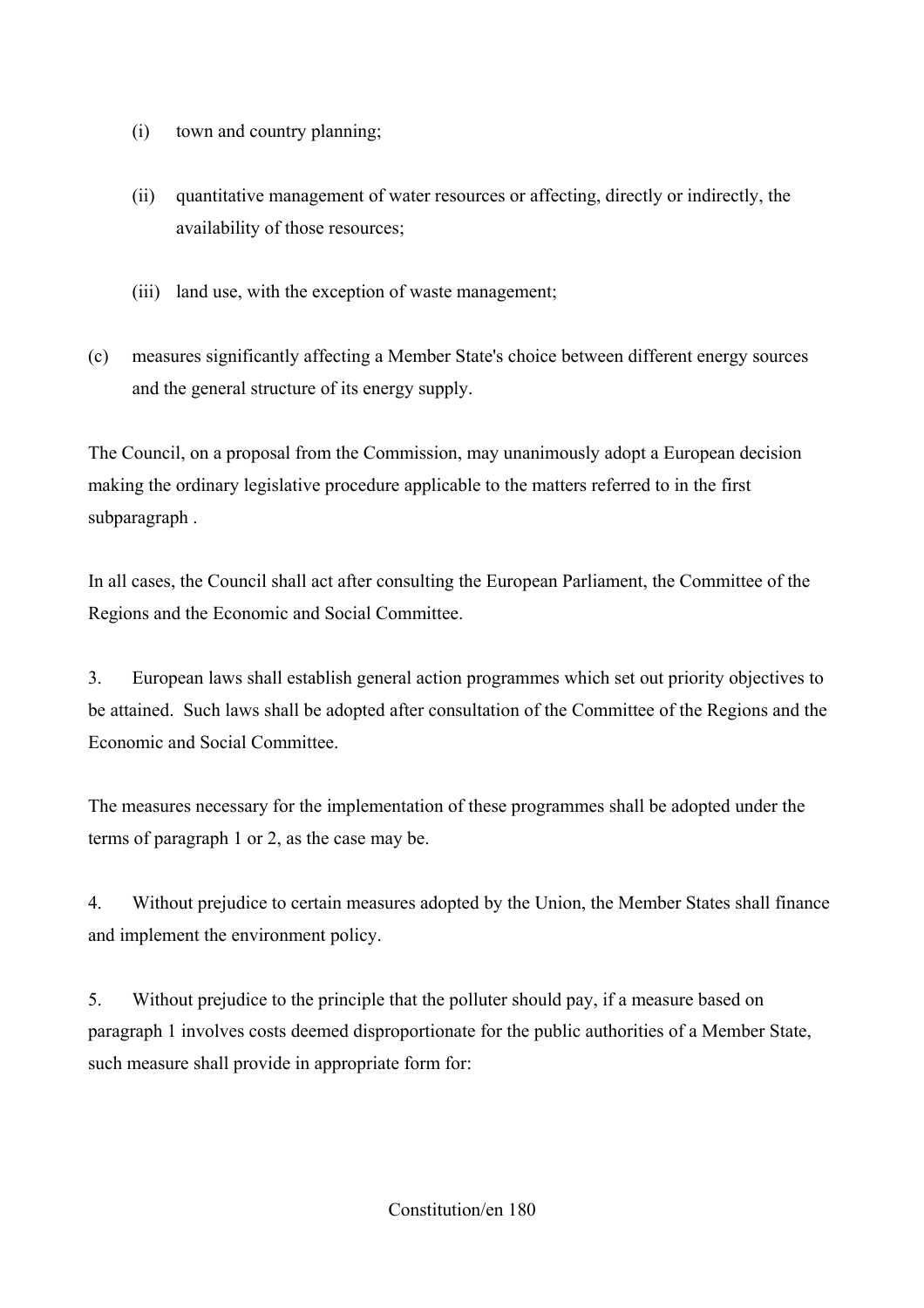(a) temporary derogations, and/or

(b) financial support from the Cohesion Fund.

6. The protective measures adopted pursuant to this Article shall not prevent any Member State from maintaining or introducing more stringent protective measures. Such measures must be compatible with the Constitution. They shall be notified to the Commission.

### SECTION 6

### CONSUMER PROTECTION

## ARTICLE III-235

1. In order to promote the interests of consumers and to ensure a high level of consumer protection, the Union shall contribute to protecting the health, safety and economic interests of consumers, as well as to promoting their right to information, education and to organise themselves in order to safeguard their interests.

2. The Union shall contribute to the attainment of the objectives referred to in paragraph 1 through:

- (a) measures adopted pursuant to Article III-172 in the context of the establishment and functioning of the internal market;
- (b) measures which support, supplement and monitor the policy pursued by the Member States.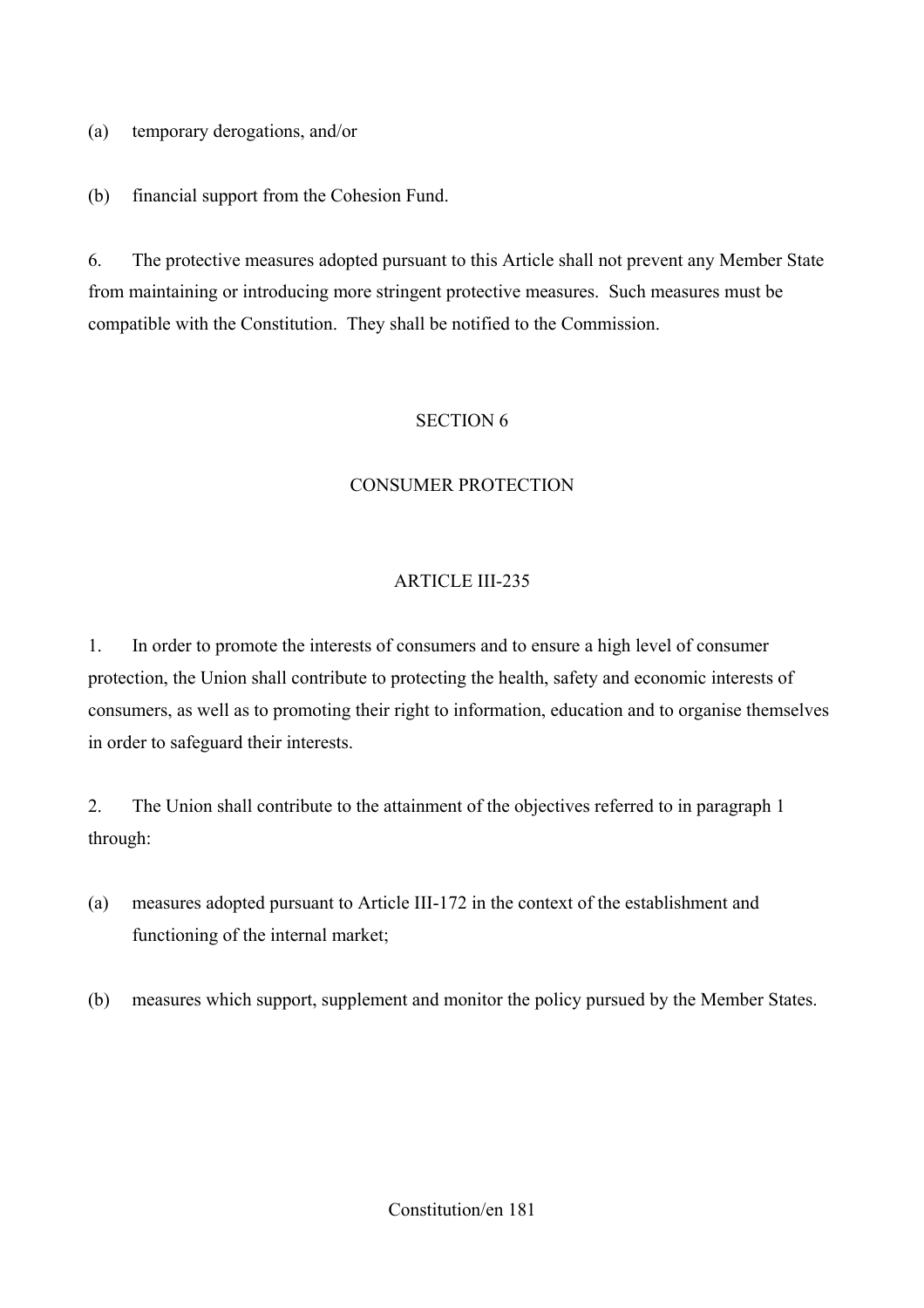3. European laws or framework laws shall establish the measures referred to in paragraph 2(b). Such laws shall be adopted after consultation of the Economic and Social Committee.

4. Acts adopted pursuant to paragraph 3 shall not prevent any Member State from maintaining or introducing more stringent protective provisions. Such provisions must be compatible with the Constitution. They shall be notified to the Commission.

# SECTION 7

# TRANSPORT

# ARTICLE III-236

1. The objectives of the Constitution shall, in matters governed by this Section, be pursued within the framework of a common transport policy.

2. European laws or framework laws shall implement paragraph 1, taking into account the distinctive features of transport. They shall be adopted after consultation of the Committee of the Regions and the Economic and Social Committee.

Such European laws or framework laws shall establish:

(a) common rules applicable to international transport to or from the territory of a Member State or passing across the territory of one or more Member States;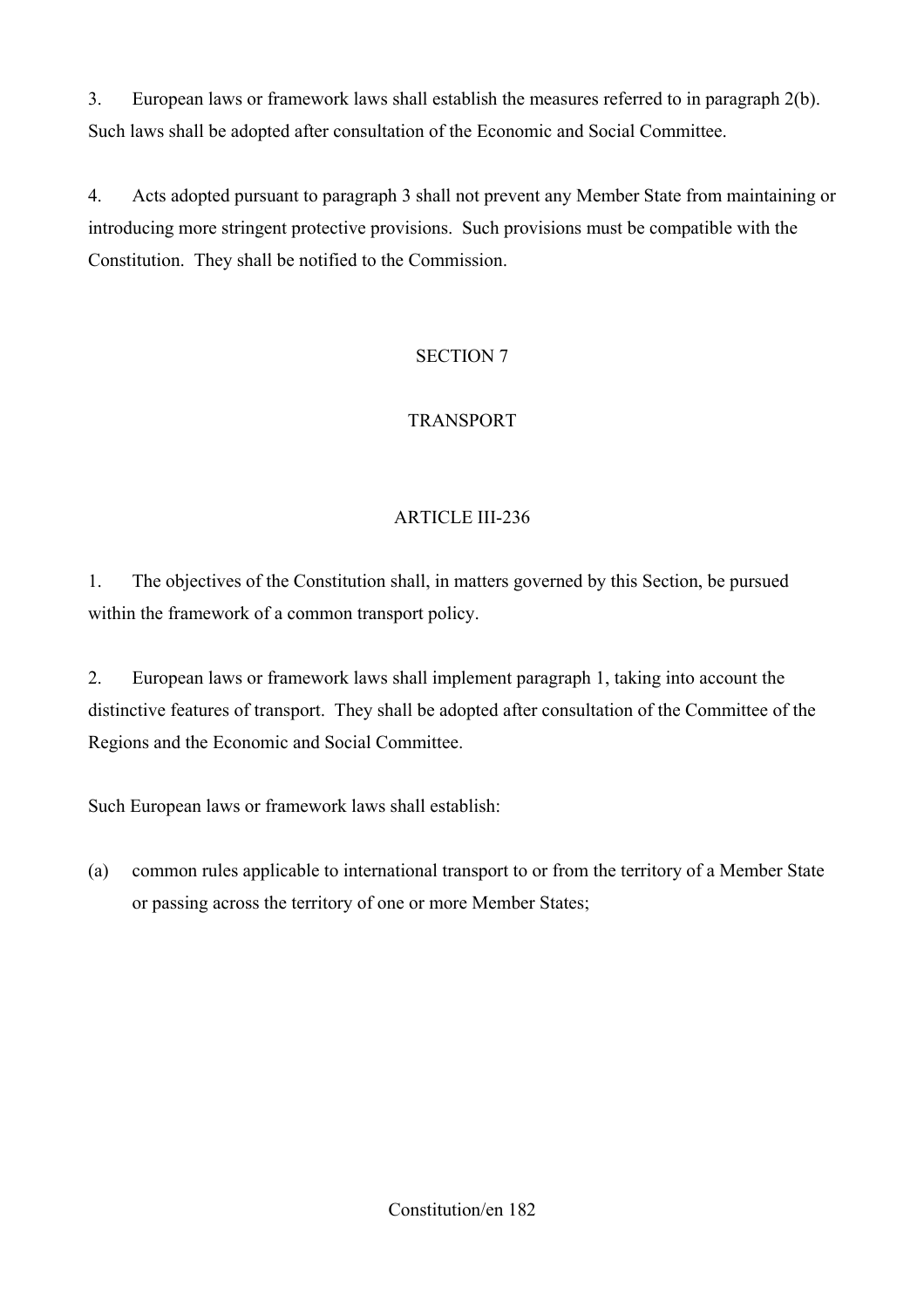- (b) the conditions under which non-resident carriers may operate transport services within a Member State;
- (c) measures to improve transport safety;

(d) any other appropriate measure.

3. When the European laws or framework laws referred to in paragraph 2 are adopted, account shall be taken of cases where their application might seriously affect the standard of living and level of employment in certain regions, and the operation of transport facilities.

### ARTICLE III-237

Until the European laws or framework laws referred to in Article III-236(2) have been adopted, no Member State may, unless the Council has unanimously adopted a European decision granting a derogation, make the various provisions governing the subject on 1 January 1958 or, for acceding States, the date of their accession less favourable in their direct or indirect effect on carriers of other Member States as compared with carriers who are nationals of that State.

#### ARTICLE III-238

Aids shall be compatible with the Constitution if they meet the needs of coordination of transport or if they represent reimbursement for the discharge of certain obligations inherent in the concept of a public service.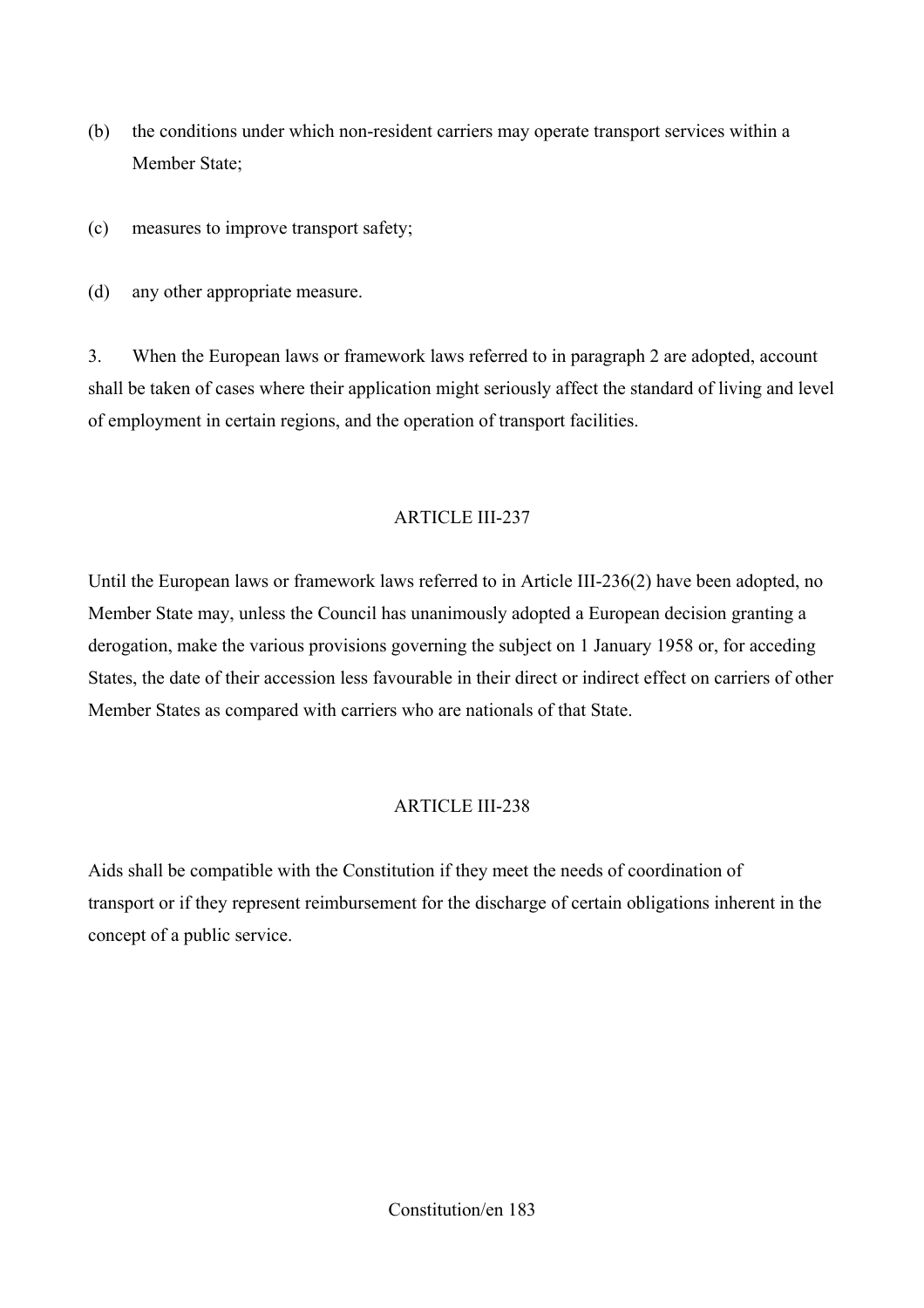Any measures adopted within the framework of the Constitution in respect of transport rates and conditions shall take account of the economic circumstances of carriers.

### ARTICLE III-240

1. In the case of transport within the Union, discrimination which takes the form of carriers charging different rates and imposing different conditions for the carriage of the same goods over the same transport links on grounds of the Member State of origin or of destination of the goods in question shall be prohibited.

2. Paragraph 1 shall not prevent the adoption of other European laws or framework laws pursuant to Article III-236(2).

3. The Council, on a proposal from the Commission, shall adopt European regulations or decisions for implementing paragraph 1. It shall act after consulting the European Parliament and the Economic and Social Committee.

The Council may in particular adopt the European regulations and decisions needed to enable the institutions to secure compliance with the rule laid down in paragraph 1 and to ensure that users benefit from it to the full.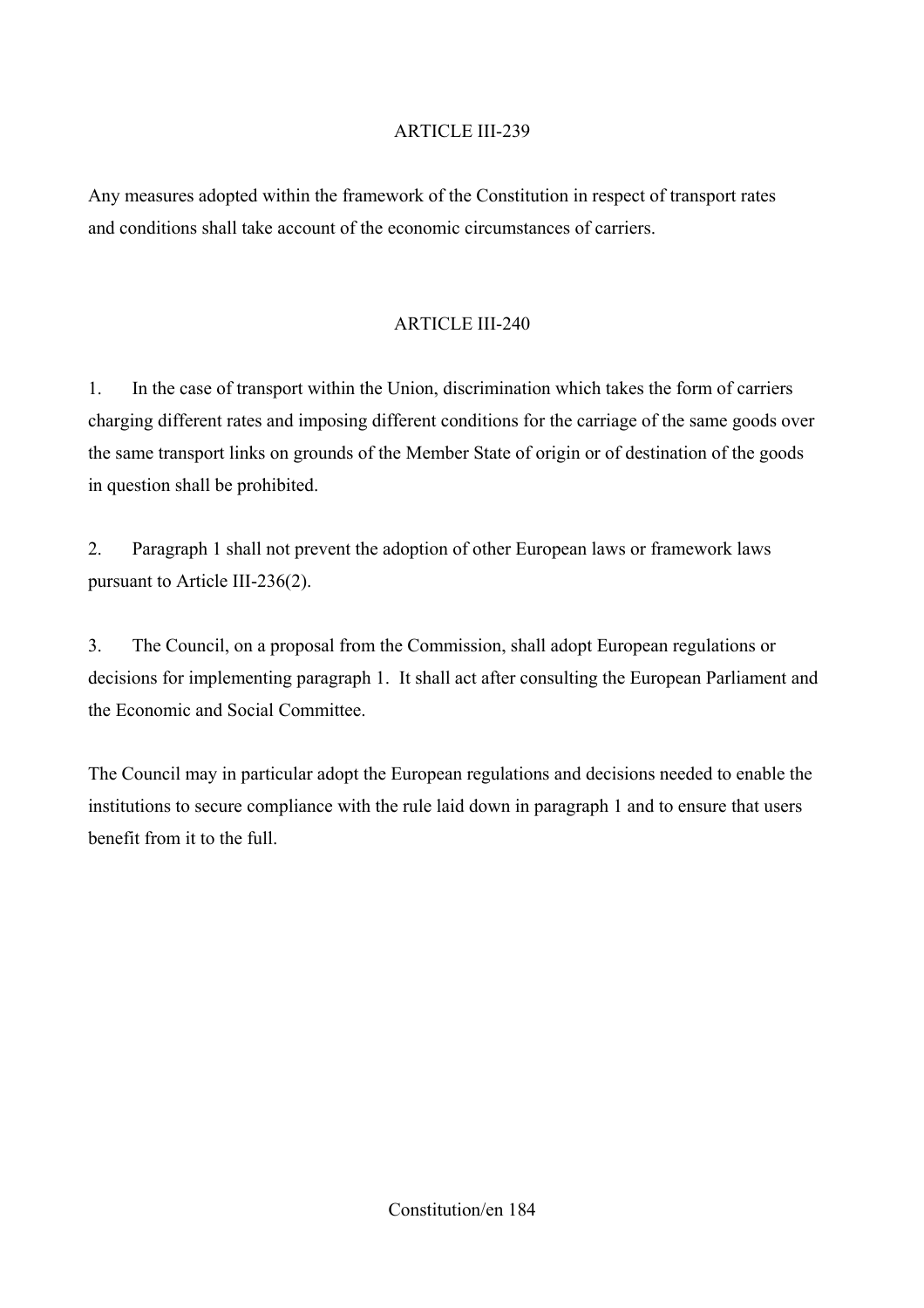4. The Commission, acting on its own initiative or on application by a Member State, shall investigate any cases of discrimination falling within paragraph 1 and, after consulting any Member State concerned, adopt the necessary European decisions within the framework of the European regulations and decisions referred to in paragraph 3.

### ARTICLE III-241

1. The imposition by a Member State, in respect of transport operations carried out within the Union, of rates and conditions involving any element of support or protection in the interest of one or more particular undertakings or industries shall be prohibited, unless authorised by a European decision of the Commission.

2. The Commission, acting on its own initiative or on application by a Member State, shall examine the rates and conditions referred to in paragraph 1, taking account in particular of the requirements of an appropriate regional economic policy, the needs of underdeveloped areas and the problems of areas seriously affected by political circumstances on the one hand, and of the effects of such rates and conditions on competition between the different modes of transport on the other.

After consulting each Member State concerned, the Commission shall adopt the necessary European decisions.

3. The prohibition provided for in paragraph 1 shall not apply to tariffs fixed to meet competition.

### ARTICLE III-242

Charges or dues in respect of the crossing of frontiers which are charged by a carrier in addition to the transport rates shall not exceed a reasonable level after taking the costs actually incurred thereby into account.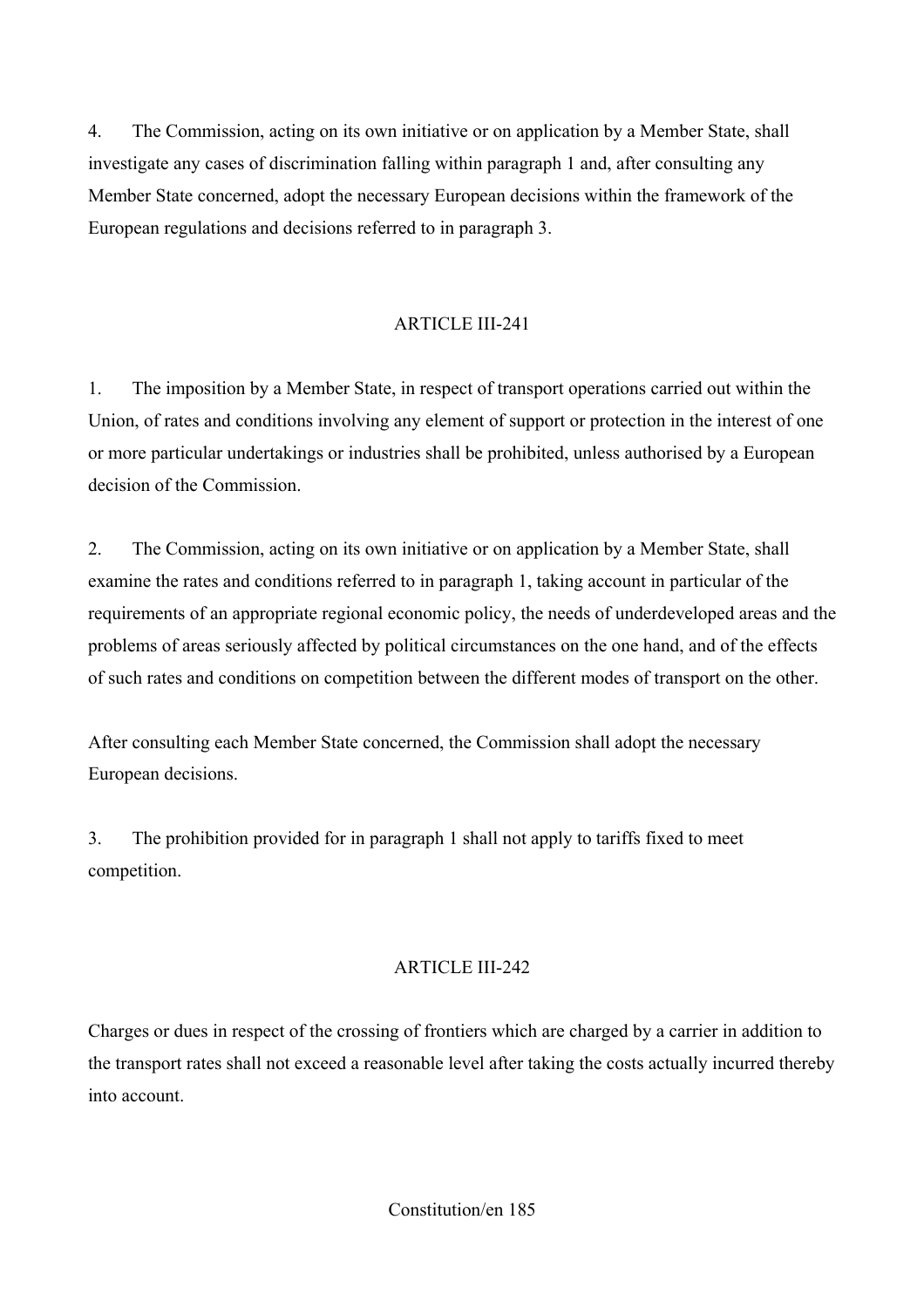Member States shall endeavour to reduce these costs.

The Commission may make recommendations to Member States for the application of this Article.

### ARTICLE III-243

The provisions of this Section shall not form an obstacle to the application of measures taken in the Federal Republic of Germany to the extent that such measures are required in order to compensate for the economic disadvantages caused by the division of Germany to the economy of certain areas of the Federal Republic affected by that division. Five years after the entry into force of the Treaty establishing a Constitution for Europe, the Council, acting on a proposal from the Commission, may adopt a European decision repealing this Article.

## ARTICLE III-244

An Advisory Committee consisting of experts designated by the governments of the Member States shall be attached to the Commission. The Commission, whenever it considers it desirable, shall consult the Committee on transport matters.

### ARTICLE III-245

1. This Section shall apply to transport by rail, road and inland waterway.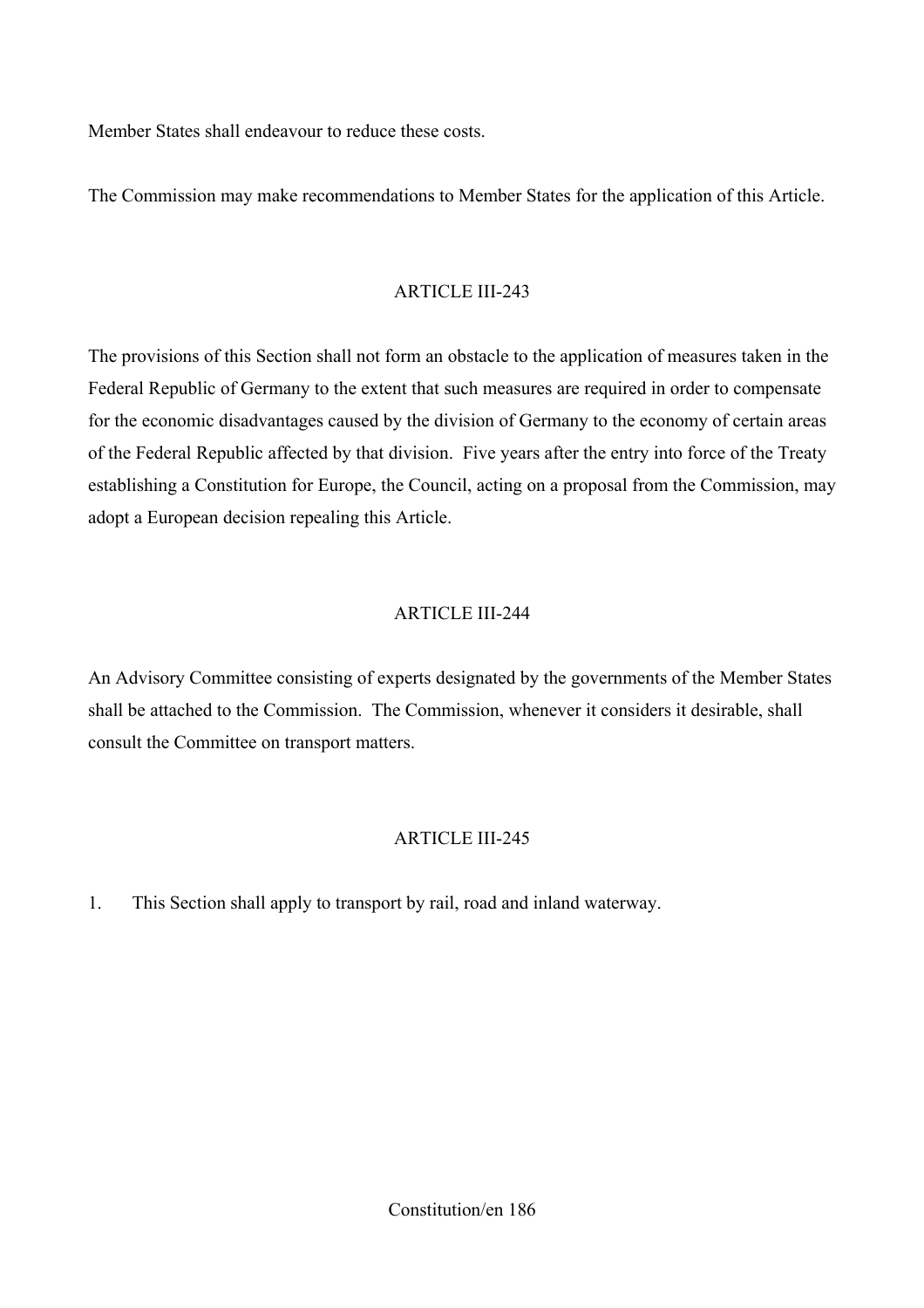2. European laws or framework laws may lay down appropriate measures for sea and air transport. They shall be adopted after consultation of the Committee of the Regions and the Economic and Social Committee.

### SECTION 8

## TRANS-EUROPEAN NETWORKS

## ARTICLE III-246

1. To help achieve the objectives referred to in Articles III-130 and III-220 and to enable citizens of the Union, economic operators and regional and local communities to derive full benefit from the setting-up of an area without internal frontiers, the Union shall contribute to the establishment and development of trans-European networks in the areas of transport, telecommunications and energy infrastructures.

2. Within the framework of a system of open and competitive markets, action by the Union shall aim at promoting the interconnection and interoperability of national networks as well as access to such networks. It shall take account in particular of the need to link island, landlocked and peripheral regions with the central regions of the Union.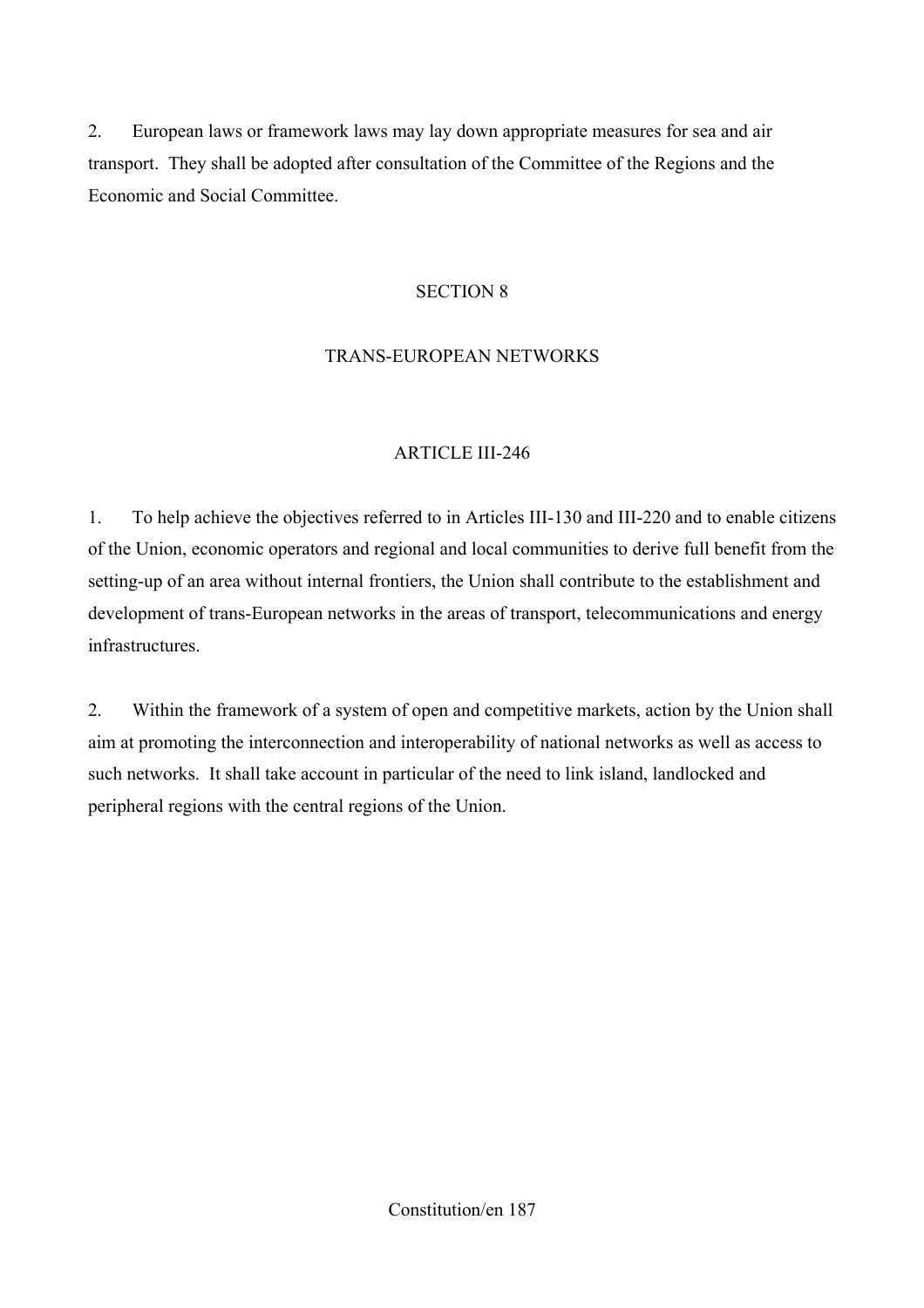- 1. In order to achieve the objectives referred to in Article III-246, the Union:
- (a) shall establish a series of guidelines covering the objectives, priorities and broad lines of measures envisaged in the sphere of trans-European networks; these guidelines shall identify projects of common interest;
- (b) shall implement any measures that may prove necessary to ensure the interoperability of the networks, in particular in the field of technical standardisation;
- (c) may support projects of common interest supported by Member States, which are identified in the framework of the guidelines referred to in point (a), particularly through feasibility studies, loan guarantees or interest-rate subsidies; the Union may also contribute, through the Cohesion Fund, to the financing of specific projects in Member States in the area of transport infrastructure.

The Union's activities shall take into account the potential economic viability of the projects.

2. European laws or framework laws shall establish the guidelines and other measures referred to in paragraph 1. Such laws shall be adopted after consultation of the Committee of the Regions and the Economic and Social Committee.

Guidelines and projects of common interest which relate to the territory of a Member State shall require the agreement of that Member State.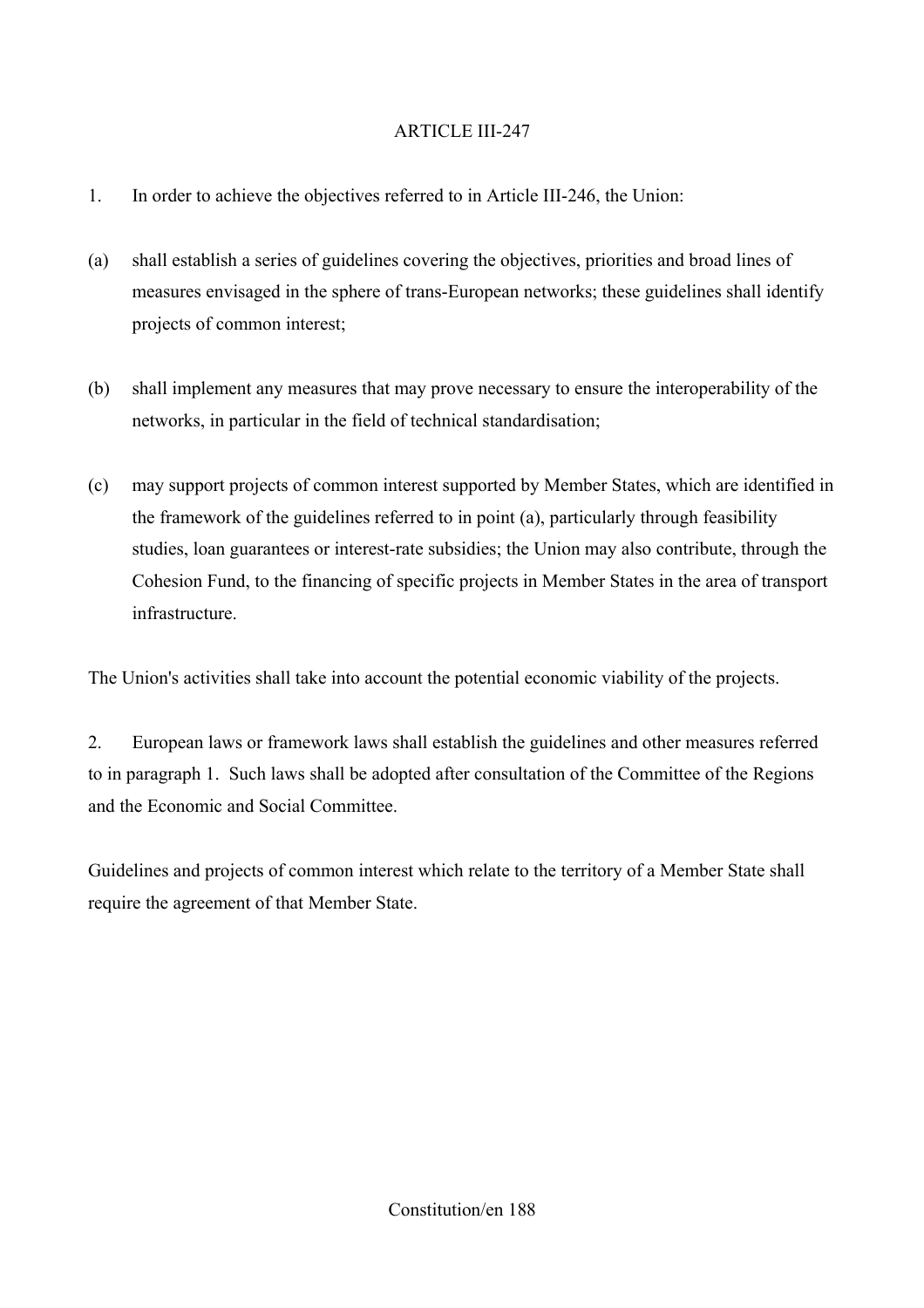3. Member States shall, in liaison with the Commission, coordinate among themselves the policies pursued at national level which may have a significant impact on the achievement of the objectives referred to in Article III-246. The Commission may, in close cooperation with the Member States, take any useful initiative to promote such coordination.

4. The Union may cooperate with third countries to promote projects of mutual interest and to ensure the interoperability of networks.

## SECTION 9

# RESEARCH AND TECHNOLOGICAL DEVELOPMENT AND SPACE

### ARTICLE III-248

1. The Union shall aim to strengthen its scientific and technological bases by achieving a European research area in which researchers, scientific knowledge and technology circulate freely, and encourage it to become more competitive, including in its industry, while promoting all the research activities deemed necessary by virtue of other Chapters of the Constitution.

2. For the purposes referred to in paragraph 1 the Union shall, throughout the Union, encourage undertakings, including small and medium-sized undertakings, research centres and universities in their research and technological development activities of high quality. It shall support their efforts to cooperate with one another, aiming, notably, at permitting researchers to cooperate freely across borders and at enabling undertakings to exploit the internal market potential, in particular through the opening-up of national public contracts, the definition of common standards and the removal of legal and fiscal obstacles to that cooperation.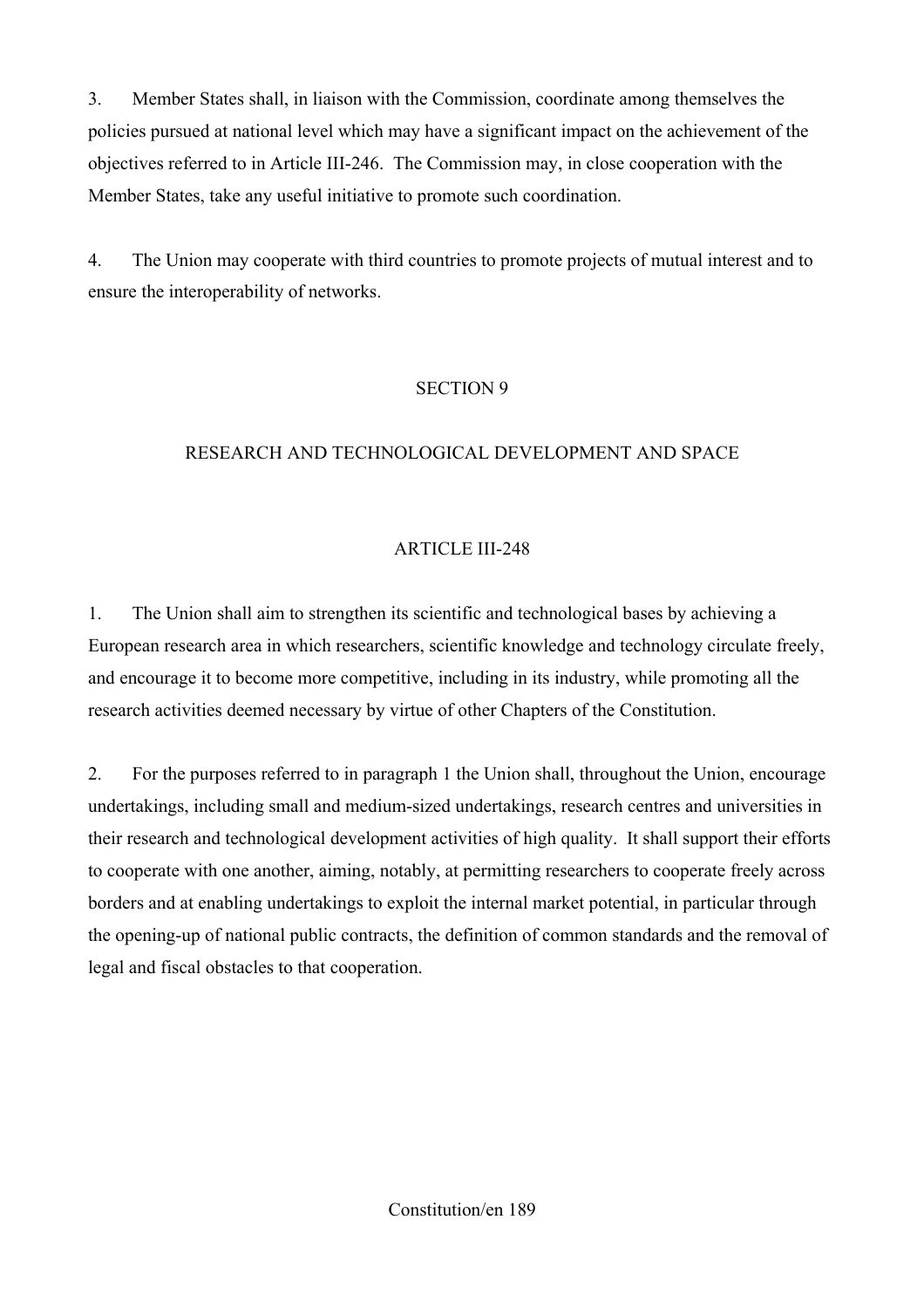3. All the Union's activities in the area of research and technological development, including demonstration projects, shall be decided on and implemented in accordance with this Section.

## ARTICLE III-249

In pursuing the objectives referred to in Article III-248, the Union shall carry out the following activities, complementing the activities carried out in the Member States:

- (a) implementation of research, technological development and demonstration programmes, by promoting cooperation with and between undertakings, research centres and universities;
- (b) promotion of cooperation in the field of the Union's research, technological development and demonstration with third countries and international organisations;
- (c) dissemination and optimisation of the results of activities in the Union's research, technological development and demonstration;
- (d) stimulation of the training and mobility of researchers in the Union.

### ARTICLE III-250

1. The Union and the Member States shall coordinate their research and technological development activities so as to ensure that national policies and the Union's policy are mutually consistent.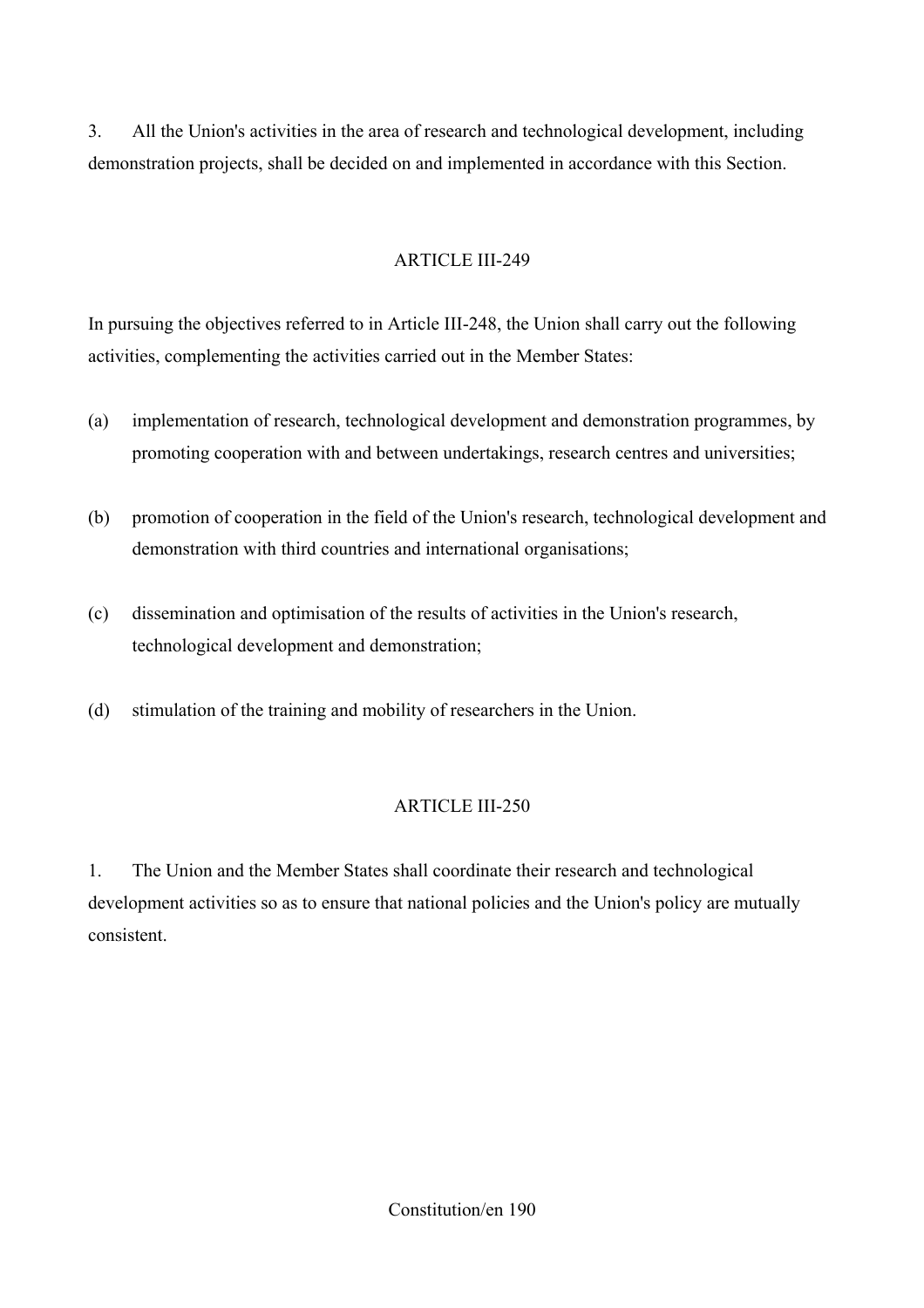2. In close cooperation with the Member States, the Commission may take any useful initiative to promote the coordination referred to in paragraph 1, in particular initiatives aiming at the establishment of guidelines and indicators, the organisation of exchange of best practice, and the preparation of the necessary elements for periodic monitoring and evaluation. The European Parliament shall be kept fully informed.

# ARTICLE III-251

1. European laws shall establish a multiannual framework programme, setting out all the activities financed by the Union. Such laws shall be adopted after consultation of the Economic and Social Committee.

The framework programme shall:

- (a) establish the scientific and technological objectives to be achieved by the activities provided for in Article III-249 and lay down the relevant priorities;
- (b) indicate the broad lines of such activities;
- (c) lay down the maximum overall amount and the detailed rules for the Union's financial participation in the framework programme and the respective shares in each of the activities provided for.

2. The multiannual framework programme shall be adapted or supplemented as the situation changes.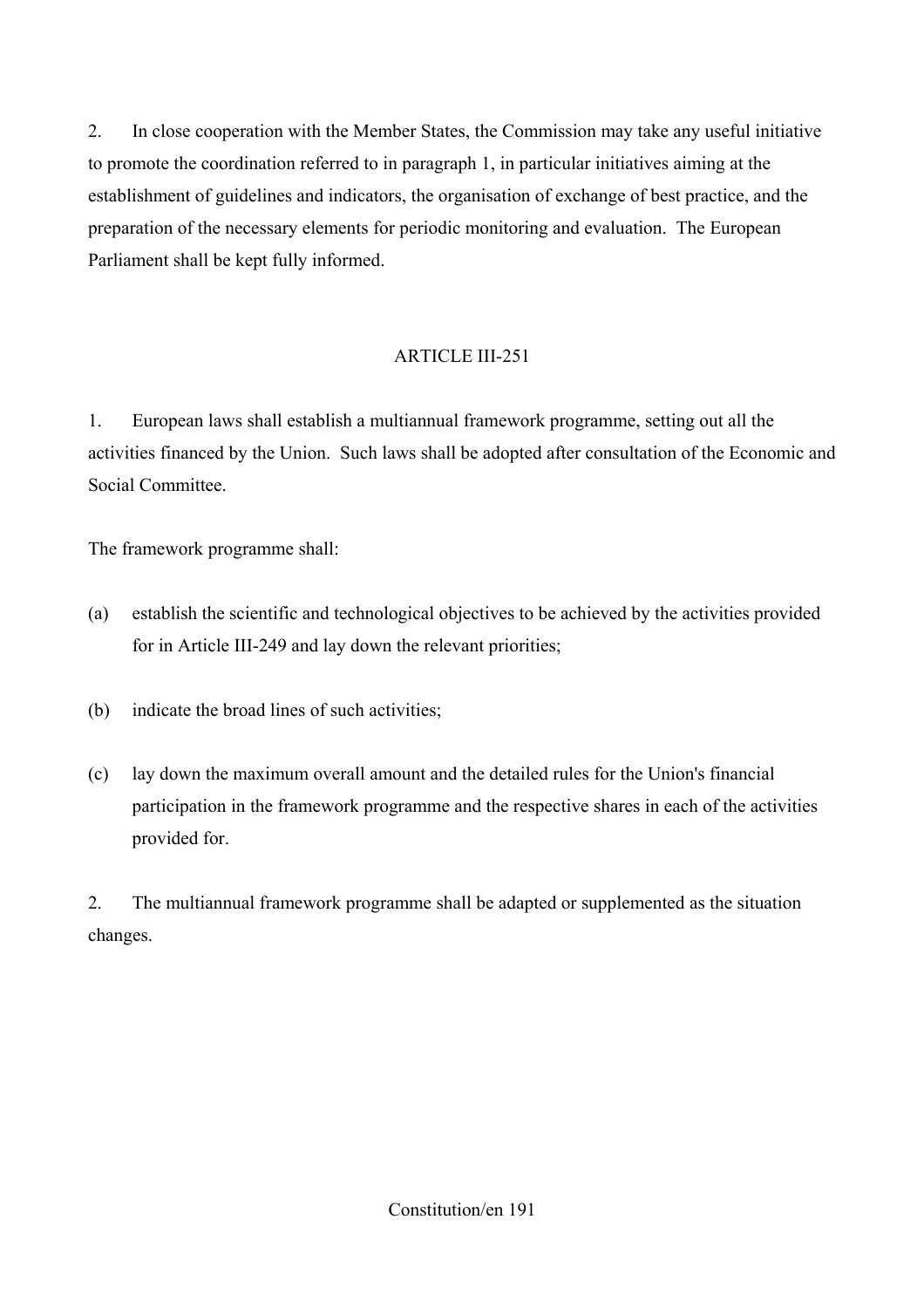3. A European law of the Council shall establish specific programmes to implement the multiannual framework programme within each activity. Each specific programme shall define the detailed rules for implementing it, fix its duration and provide for the means deemed necessary. The sum of the amounts deemed necessary, fixed in the specific programmes, shall not exceed the overall maximum amount fixed for the framework programme and each activity. Such a law shall be adopted after consulting the European Parliament and the Economic and Social Committee.

4. As a complement to the activities planned in the multiannual framework programme, European laws shall establish the measures necessary for the implementation of the European research area. Such laws shall be adopted after consulting the Economic and Social Committee.

### ARTICLE III-252

1. For the implementation of the multiannual framework programme, European laws or framework laws shall establish:

(a) the rules for the participation of undertakings, research centres and universities;

(b) the rules governing the dissemination of research results.

Such European laws or framework laws shall be adopted after consultation of the Economic and Social Committee.

2. In implementing the multiannual framework programme, European laws may establish supplementary programmes involving the participation of certain Member States only, which shall finance them subject to possible participation by the Union.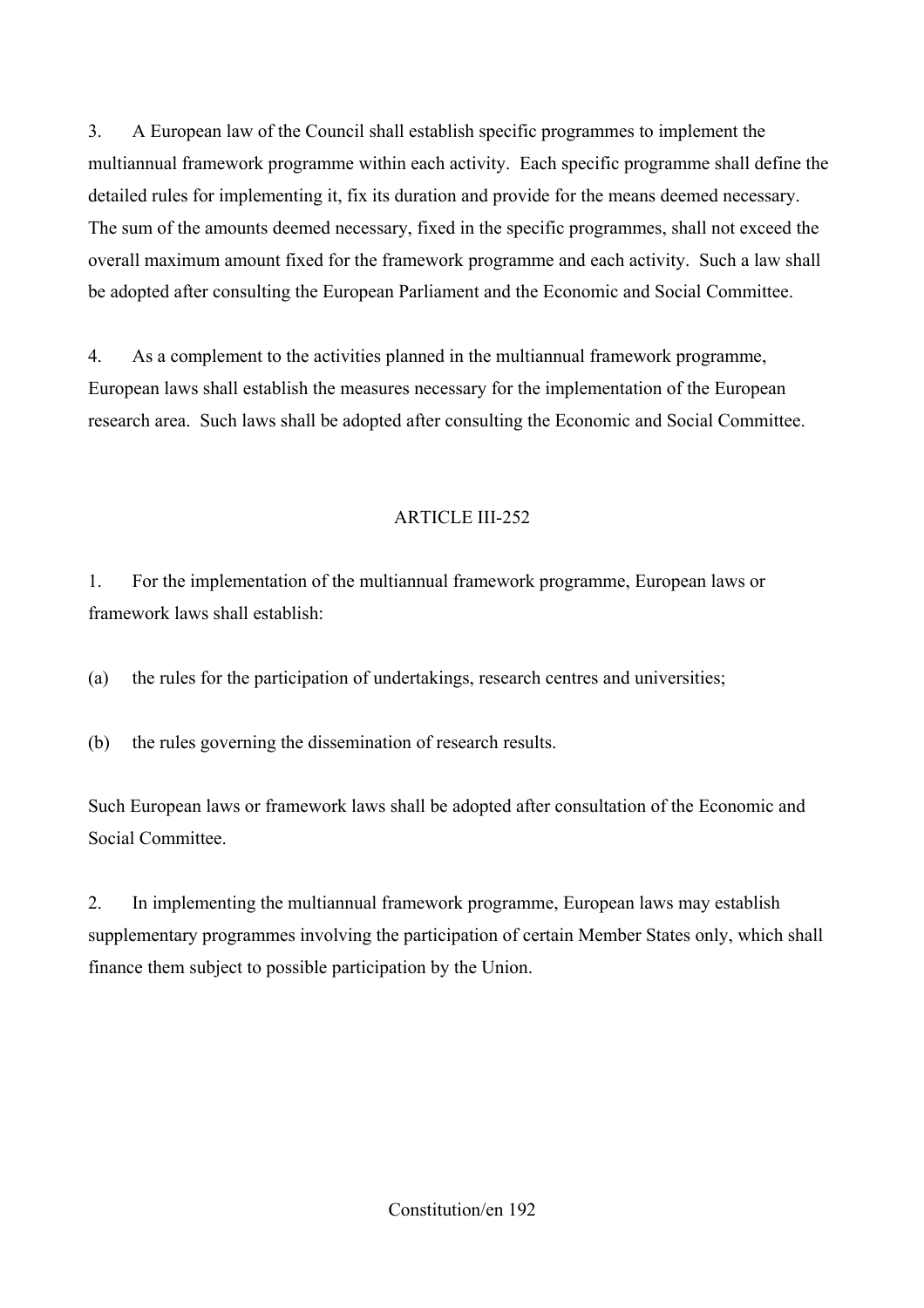Such European laws shall determine the rules applicable to supplementary programmes, particularly as regards the dissemination of knowledge as well as access by other Member States. They shall be adopted after consultation of the Economic and Social Committee and with the agreement of the Member States concerned.

3. In implementing the multiannual framework programme, European laws may make provision, in agreement with the Member States concerned, for participation in research and development programmes undertaken by several Member States, including participation in the structures created for the execution of those programmes.

Such European laws shall be adopted after consultation of the Economic and Social Committee.

4. In implementing the multiannual framework programme the Union may make provision for cooperation in the Union's research, technological development and demonstration with third countries or international organisations.

The detailed arrangements for such cooperation may be the subject of agreements between the Union and the third parties concerned.

# ARTICLE III-253

The Council, on a proposal from the Commission, may adopt European regulations or decisions to set up joint undertakings or any other structure necessary for the efficient execution of the Union's research, technological development and demonstration programmes. It shall act after consulting the European Parliament and the Economic and Social Committee.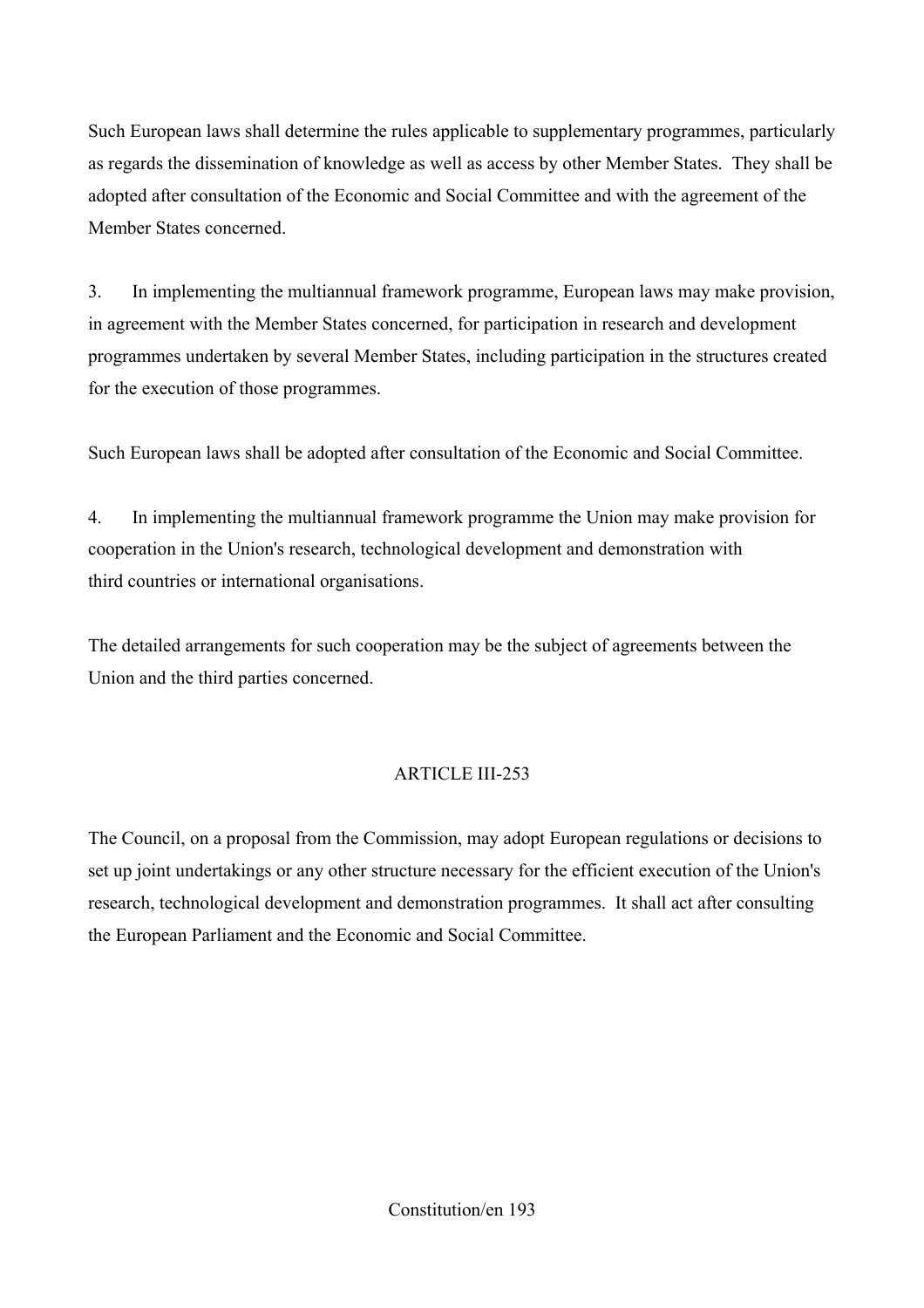1. To promote scientific and technical progress, industrial competitiveness and the implementation of its policies, the Union shall draw up a European space policy. To this end, it may promote joint initiatives, support research and technological development and coordinate the efforts needed for the exploration and exploitation of space.

2. To contribute to attaining the objectives referred to in paragraph 1, European laws or framework laws shall establish the necessary measures, which may take the form of a European space programme.

3. The Union shall establish any appropriate relations with the European Space Agency.

## ARTICLE III-255

At the beginning of each year the Commission shall send a report to the European Parliament and the Council. The report shall include information on activities relating to research, technological development and the dissemination of results during the previous year, and the work programme for the current year.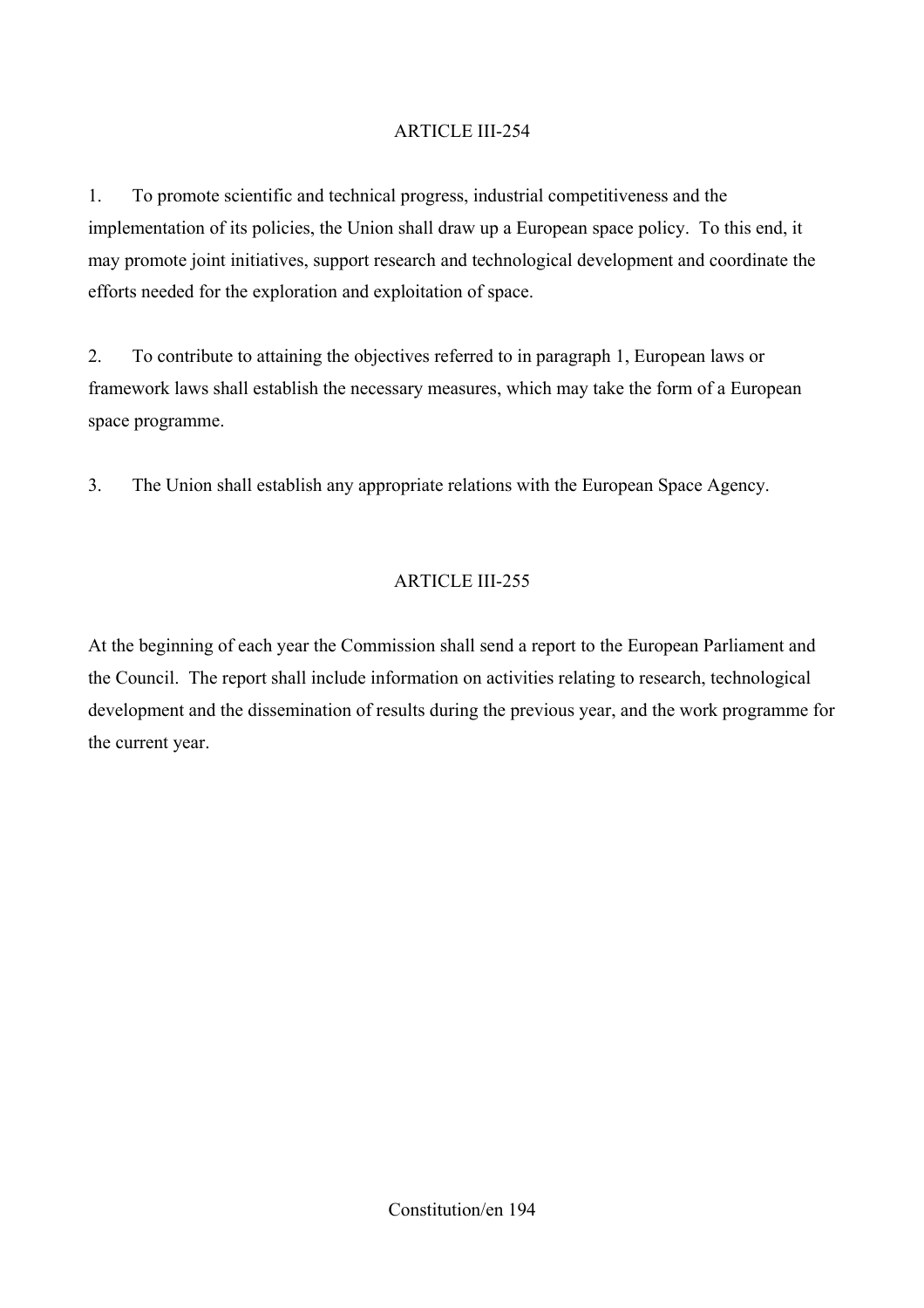### SECTION 10

### ENERGY

### ARTICLE III-256

1. In the context of the establishment and functioning of the internal market and with regard for the need to preserve and improve the environment, Union policy on energy shall aim to:

(a) ensure the functioning of the energy market;

- (b) ensure security of energy supply in the Union, and
- (c) promote energy efficiency and energy saving and the development of new and renewable forms of energy.

2. Without prejudice to the application of other provisions of the Constitution, the objectives in paragraph 1 shall be achieved by measures enacted in European laws or framework laws. Such laws or framework laws shall be adopted after consultation of the Committee of the Regions and the Economic and Social Committee.

Such European laws or framework laws shall not affect a Member State's right to determine the conditions for exploiting its energy resources, its choice between different energy sources and the general structure of its energy supply, without prejudice to Article III-234(2)(c).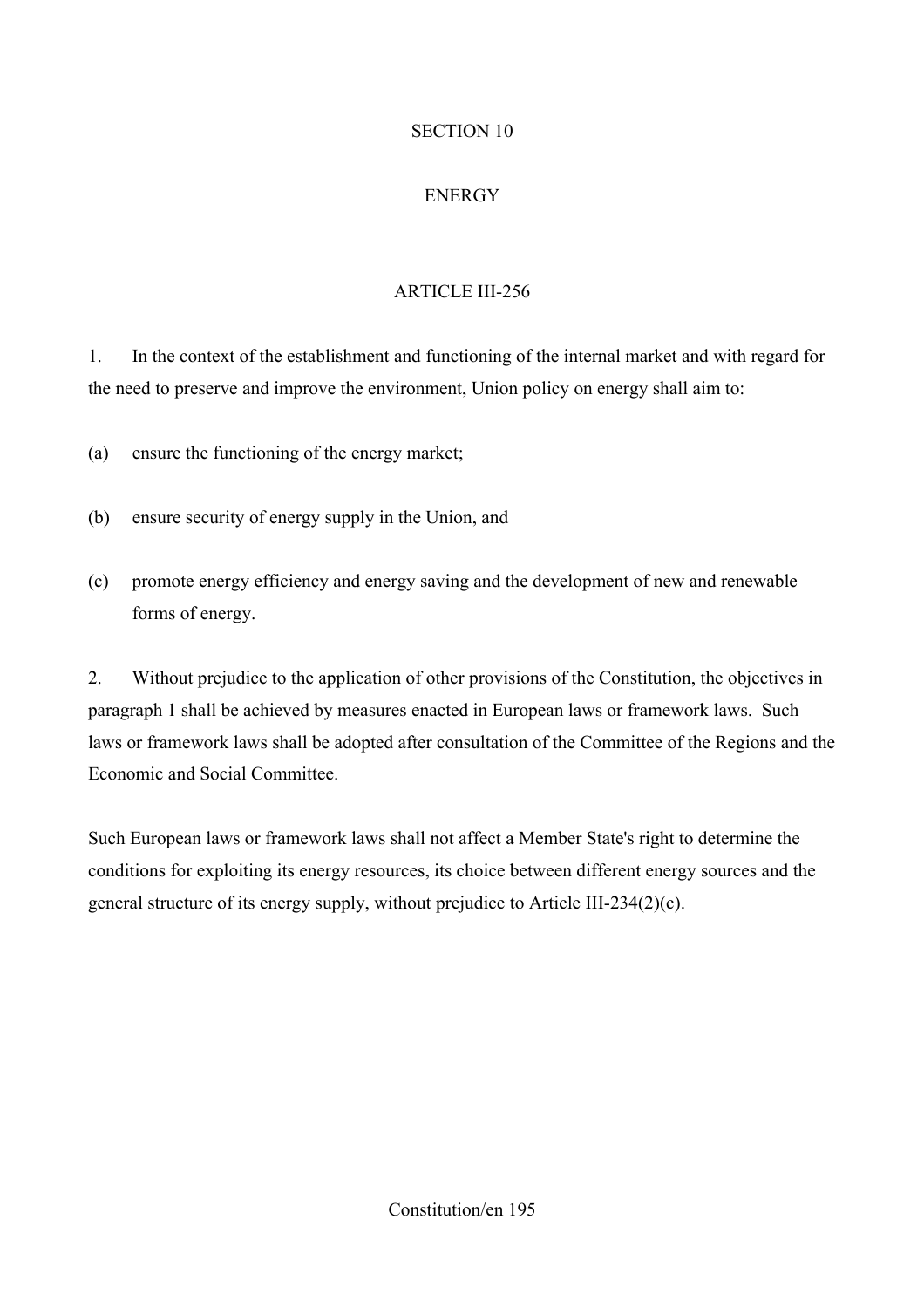3. By way of derogation from paragraph 2, a European law or framework law of the Council shall establish the measures referred to therein when they are primarily of a fiscal nature. The Council shall act unanimously after consulting the European Parliament.

### CHAPTER IV

# AREA OF FREEDOM, SECURITY AND JUSTICE

# SECTION 1

# GENERAL PROVISIONS

# ARTICLE III-257

1. The Union shall constitute an area of freedom, security and justice with respect for fundamental rights and the different legal systems and traditions of the Member States.

2. It shall ensure the absence of internal border controls for persons and shall frame a common policy on asylum, immigration and external border control, based on solidarity between Member States, which is fair towards third-country nationals. For the purpose of this Chapter, stateless persons shall be treated as third-country nationals.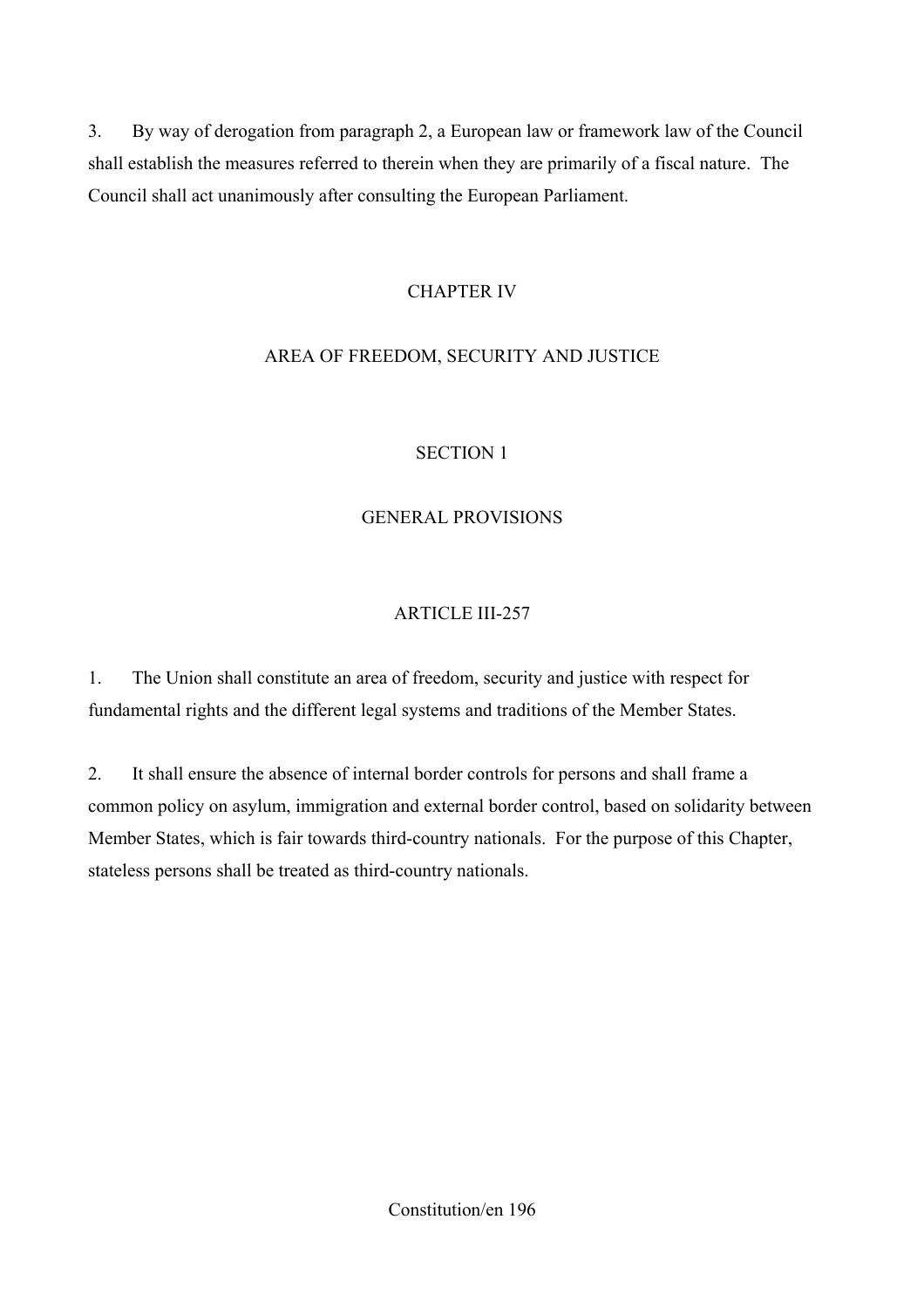3. The Union shall endeavour to ensure a high level of security through measures to prevent and combat crime, racism and xenophobia, and through measures for coordination and cooperation between police and judicial authorities and other competent authorities, as well as through the mutual recognition of judgments in criminal matters and, if necessary, through the approximation of criminal laws.

4. The Union shall facilitate access to justice, in particular through the principle of mutual recognition of judicial and extrajudicial decisions in civil matters.

# ARTICLE III-258

The European Council shall define the strategic guidelines for legislative and operational planning within the area of freedom, security and justice.

# ARTICLE III-259

National Parliaments shall ensure that the proposals and legislative initiatives submitted under Sections 4 and 5 of this Chapter comply with the principle of subsidiarity, in accordance with the arrangements laid down by the Protocol on the application of the principles of subsidiarity and proportionality.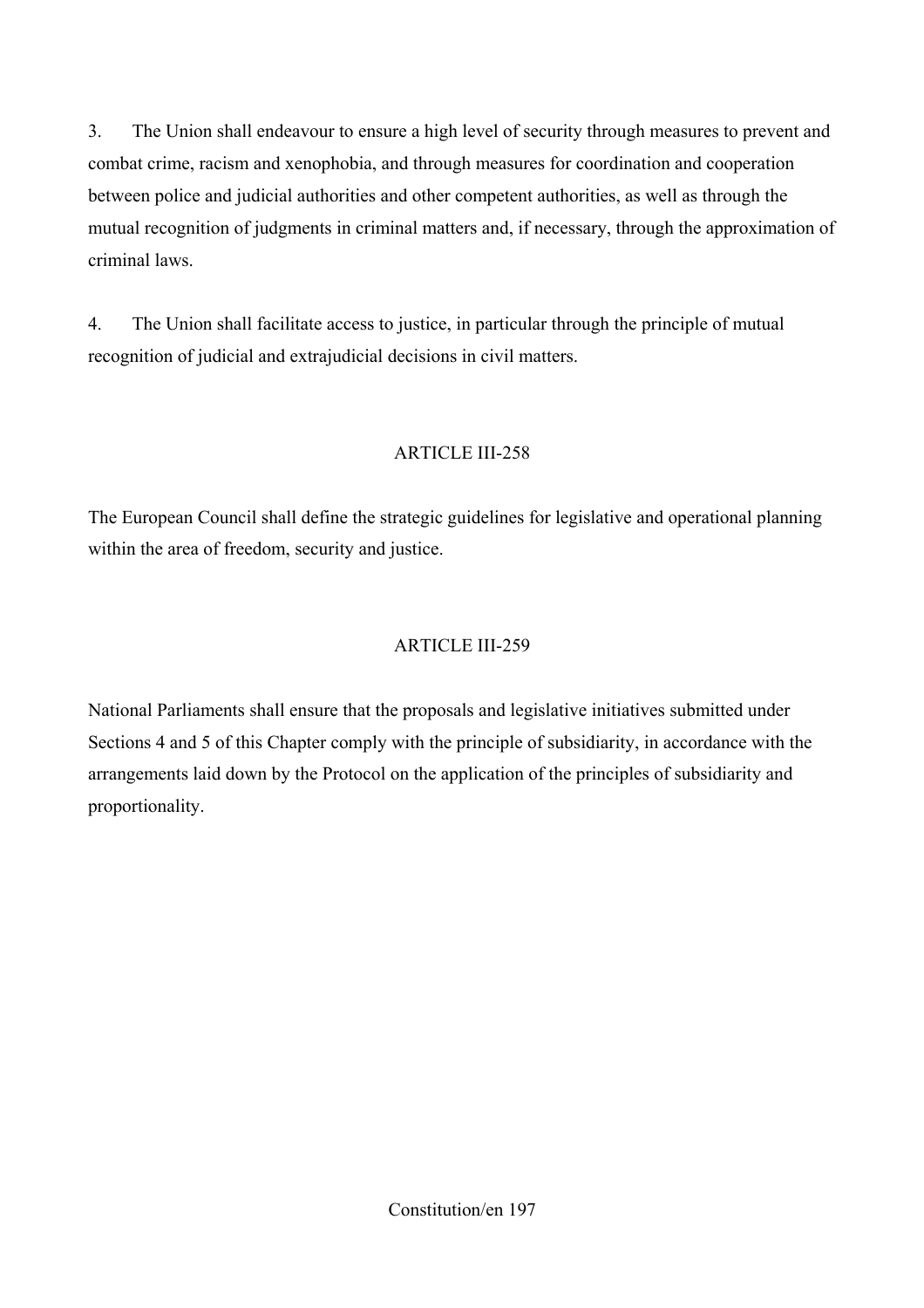Without prejudice to Articles III-360 to III-362, the Council may, on a proposal from the Commission, adopt European regulations or decisions laying down the arrangements whereby Member States, in collaboration with the Commission, conduct objective and impartial evaluation of the implementation of the Union policies referred to in this Chapter by Member States' authorities, in particular in order to facilitate full application of the principle of mutual recognition. The European Parliament and national Parliaments shall be informed of the content and results of the evaluation.

### ARTICLE III-261

A standing committee shall be set up within the Council in order to ensure that operational cooperation on internal security is promoted and strengthened within the Union. Without prejudice to Article III-344, it shall facilitate coordination of the action of Member States' competent authorities. Representatives of the Union bodies, offices and agencies concerned may be involved in the proceedings of this committee. The European Parliament and national Parliaments shall be kept informed of the proceedings.

#### ARTICLE III-262

This Chapter shall not affect the exercise of the responsibilities incumbent upon Member States with regard to the maintenance of law and order and the safeguarding of internal security.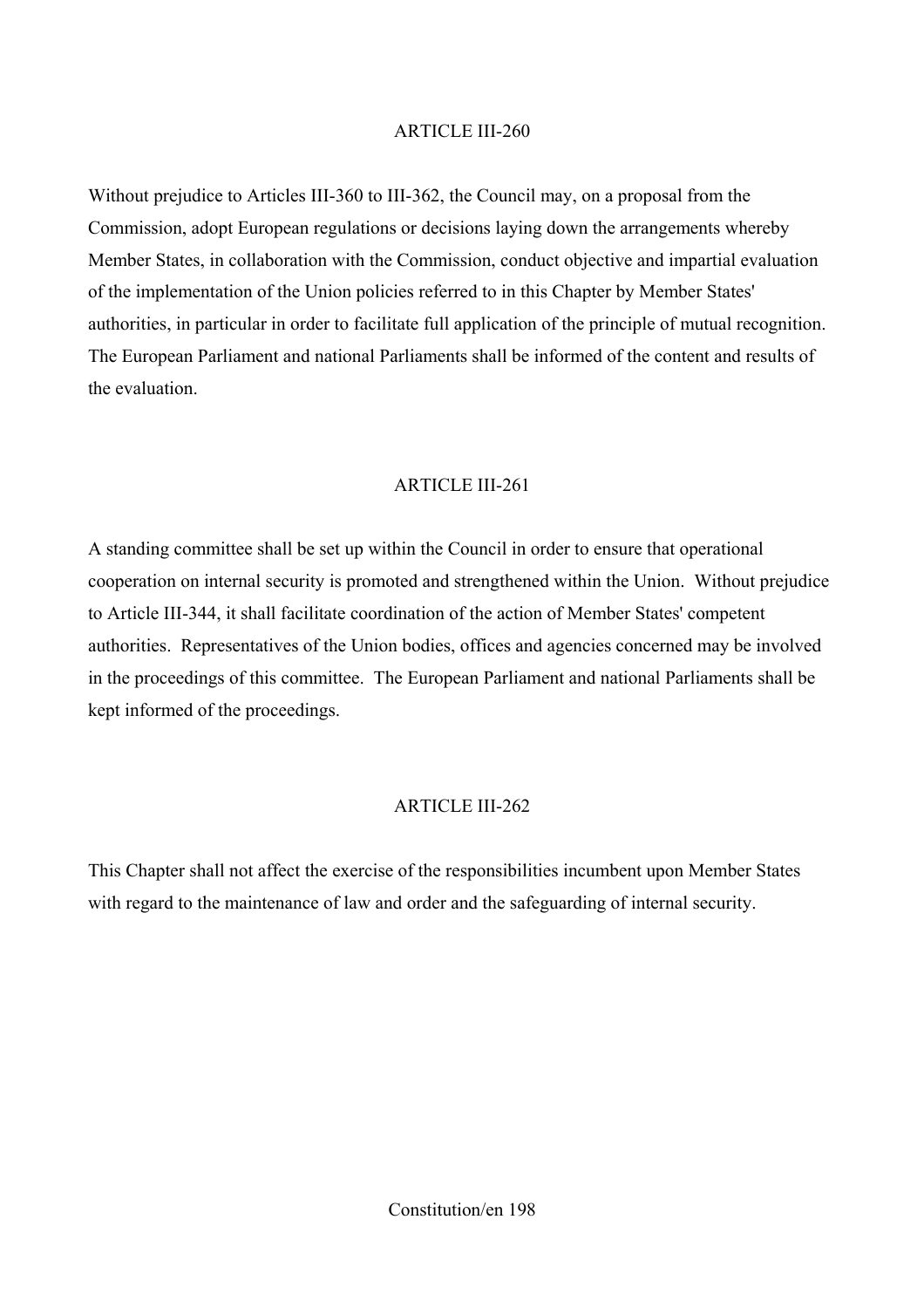The Council shall adopt European regulations to ensure administrative cooperation between the relevant departments of the Member States in the areas covered by this Chapter, as well as between those departments and the Commission. It shall act on a Commission proposal, subject to Article III-264, and after consulting the European Parliament.

### ARTICLE III-264

The acts referred to in Sections 4 and 5, together with the European regulations referred to in Article III-263 which ensure administrative cooperation in the areas covered by these Sections, shall be adopted:

(a) on a proposal from the Commission, or

(b) on the initiative of a quarter of the Member States.

### SECTION 2

# POLICIES ON BORDER CHECKS, ASYLUM AND IMMIGRATION

# ARTICLE III-265

1. The Union shall develop a policy with a view to: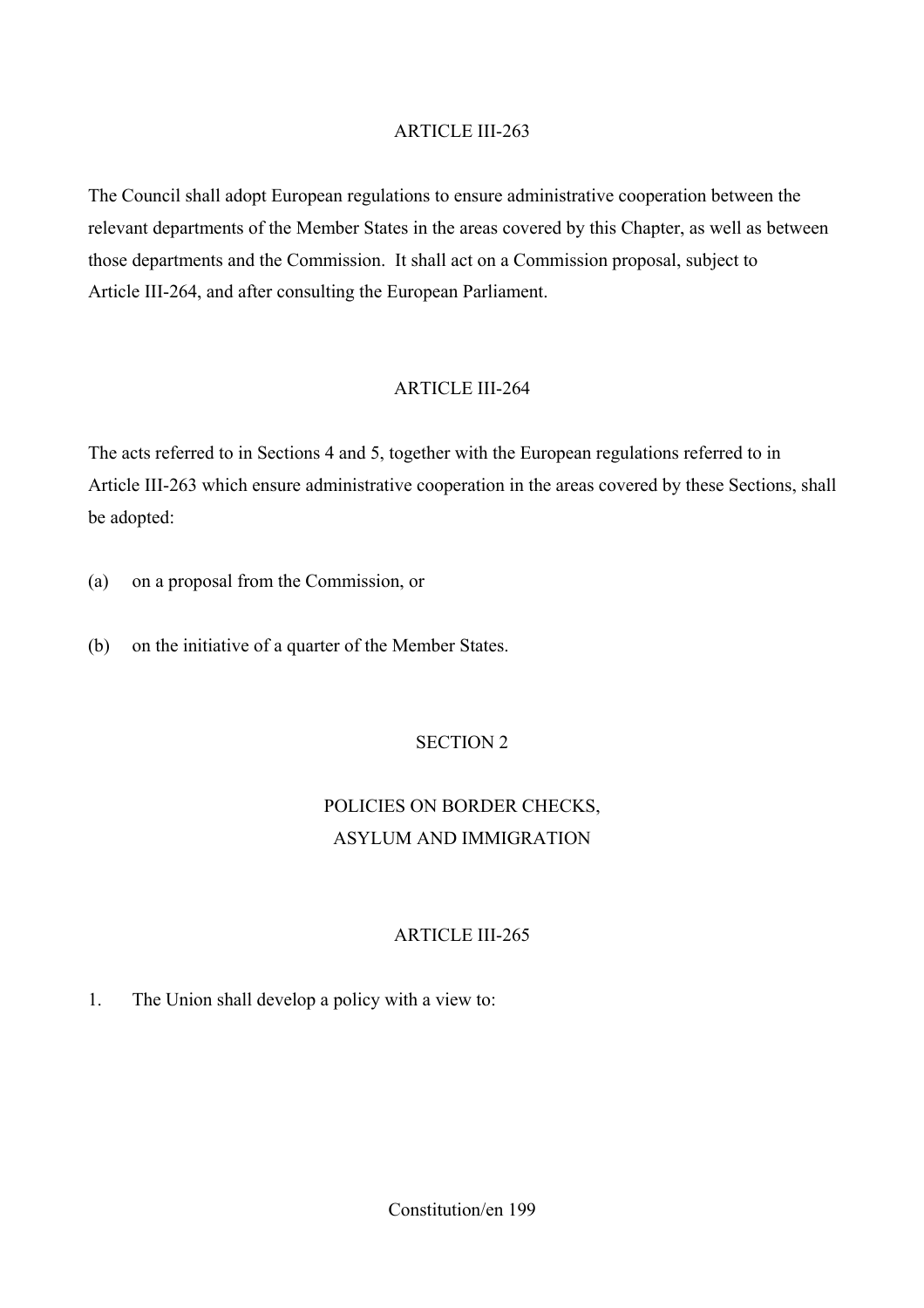- (a) ensuring the absence of any controls on persons, whatever their nationality, when crossing internal borders;
- (b) carrying out checks on persons and efficient monitoring of the crossing of external borders;

(c) the gradual introduction of an integrated management system for external borders.

2. For the purposes of paragraph 1, European laws or framework laws shall establish measures concerning:

(a) the common policy on visas and other short-stay residence permits;

- (b) the checks to which persons crossing external borders are subject;
- (c) the conditions under which nationals of third countries shall have the freedom to travel within the Union for a short period;
- (d) any measure necessary for the gradual establishment of an integrated management system for external borders;
- (e) the absence of any controls on persons, whatever their nationality, when crossing internal borders.

3. This Article shall not affect the competence of the Member States concerning the geographical demarcation of their borders, in accordance with international law.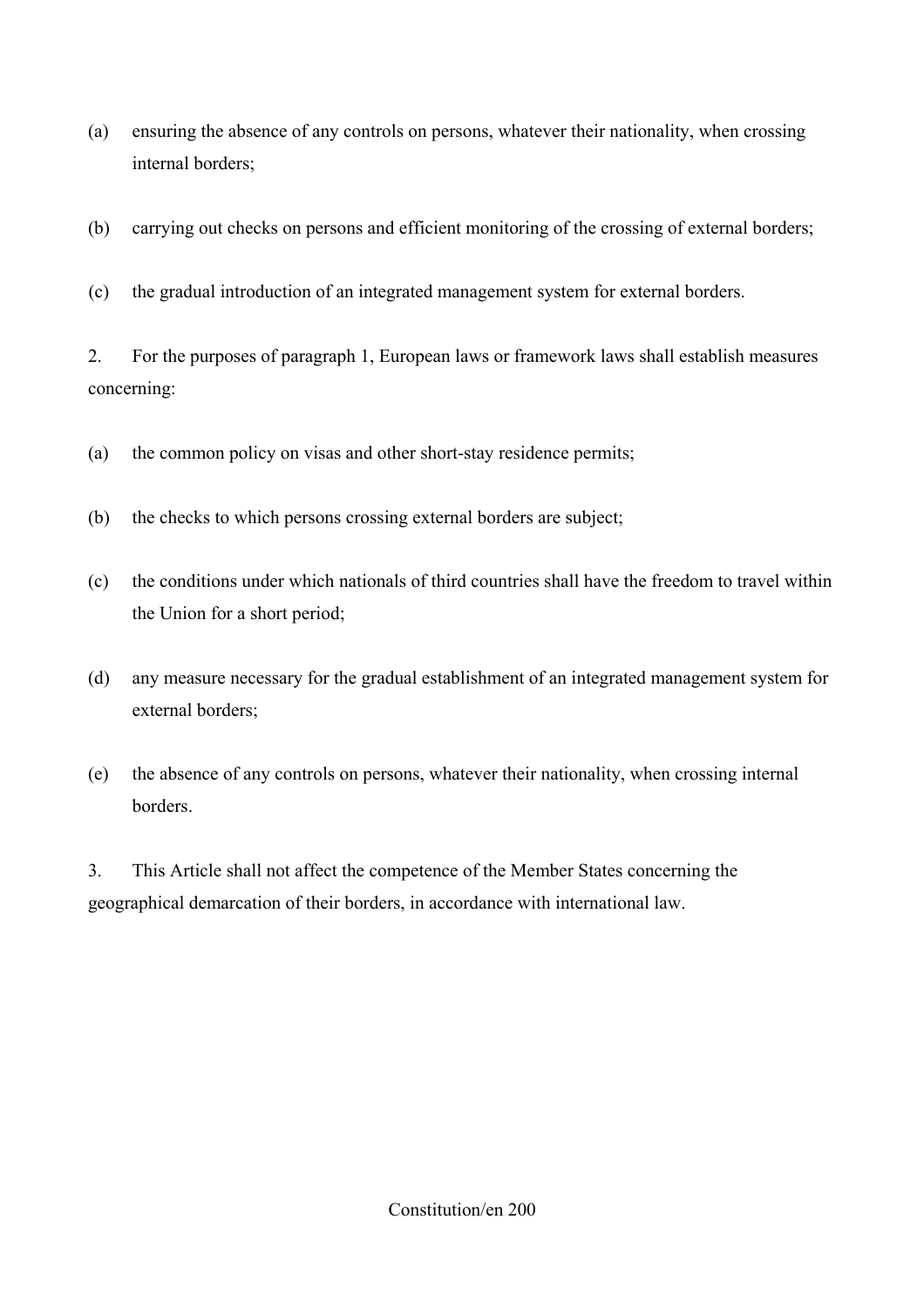1. The Union shall develop a common policy on asylum, subsidiary protection and temporary protection with a view to offering appropriate status to any third-country national requiring international protection and ensuring compliance with the principle of non-refoulement. This policy must be in accordance with the Geneva Convention of 28 July 1951 and the Protocol of 31 January 1967 relating to the status of refugees, and other relevant treaties.

2. For the purposes of paragraph 1, European laws or framework laws shall lay down measures for a common European asylum system comprising:

- (a) a uniform status of asylum for nationals of third countries, valid throughout the Union;
- (b) a uniform status of subsidiary protection for nationals of third countries who, without obtaining European asylum, are in need of international protection;
- (c) a common system of temporary protection for displaced persons in the event of a massive inflow;
- (d) common procedures for the granting and withdrawing of uniform asylum or subsidiary protection status;
- (e) criteria and mechanisms for determining which Member State is responsible for considering an application for asylum or subsidiary protection;
- (f) standards concerning the conditions for the reception of applicants for asylum or subsidiary protection;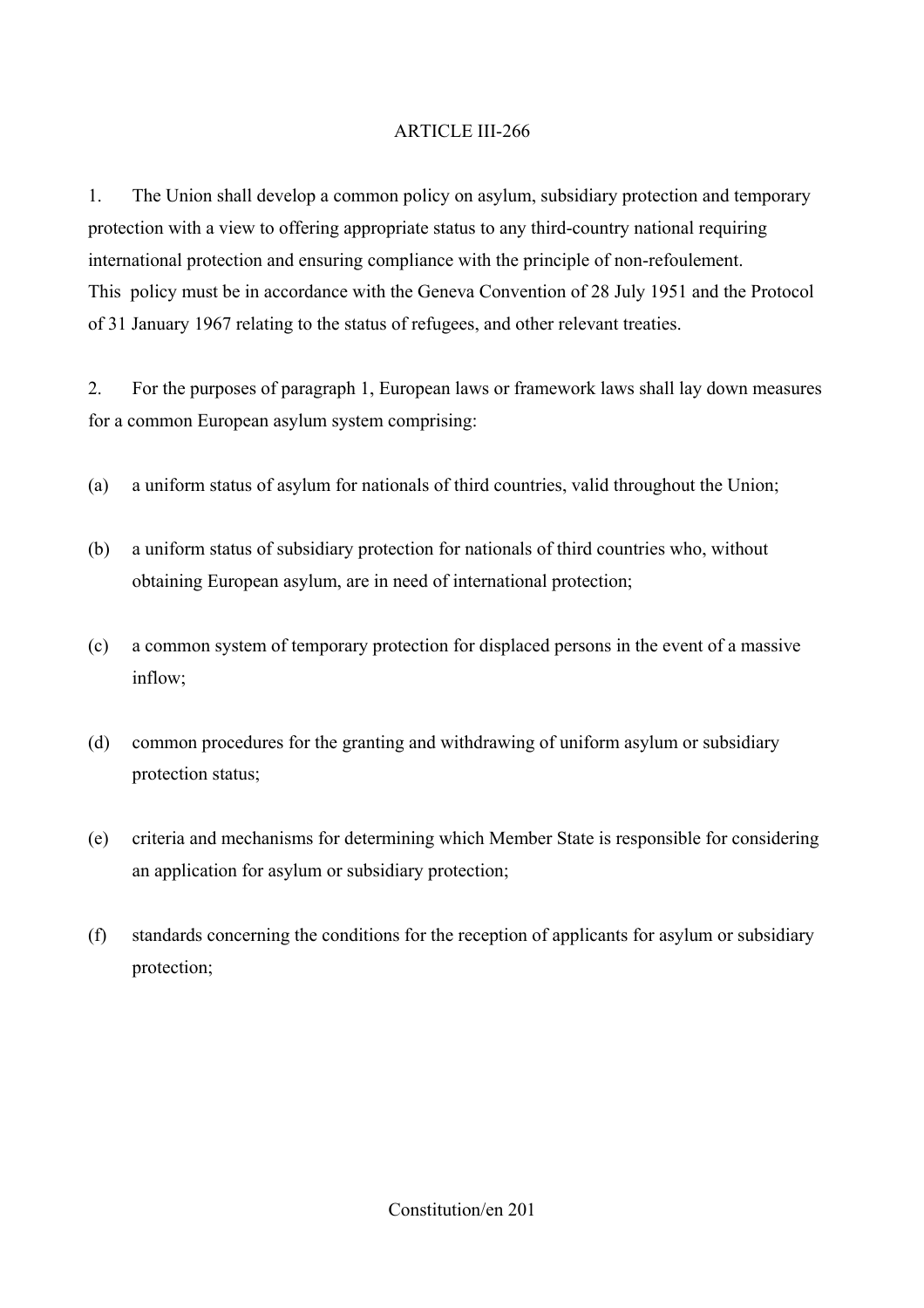(g) partnership and cooperation with third countries for the purpose of managing inflows of people applying for asylum or subsidiary or temporary protection.

3. In the event of one or more Member States being confronted by an emergency situation characterised by a sudden inflow of nationals of third countries, the Council, on a proposal from the Commission, may adopt European regulations or decisions comprising provisional measures for the benefit of the Member State(s) concerned. It shall act after consulting the European Parliament.

### ARTICLE III-267

1. The Union shall develop a common immigration policy aimed at ensuring, at all stages, the efficient management of migration flows, fair treatment of third-country nationals residing legally in Member States, and the prevention of, and enhanced measures to combat, illegal immigration and trafficking in human beings.

- 2. For the purposes of paragraph 1, European laws or framework laws shall establish measures in the following areas:
- (a) the conditions of entry and residence, and standards on the issue by Member States of long-term visas and residence permits, including those for the purpose of family reunion;
- (b) the definition of the rights of third-country nationals residing legally in a Member State, including the conditions governing freedom of movement and of residence in other Member States;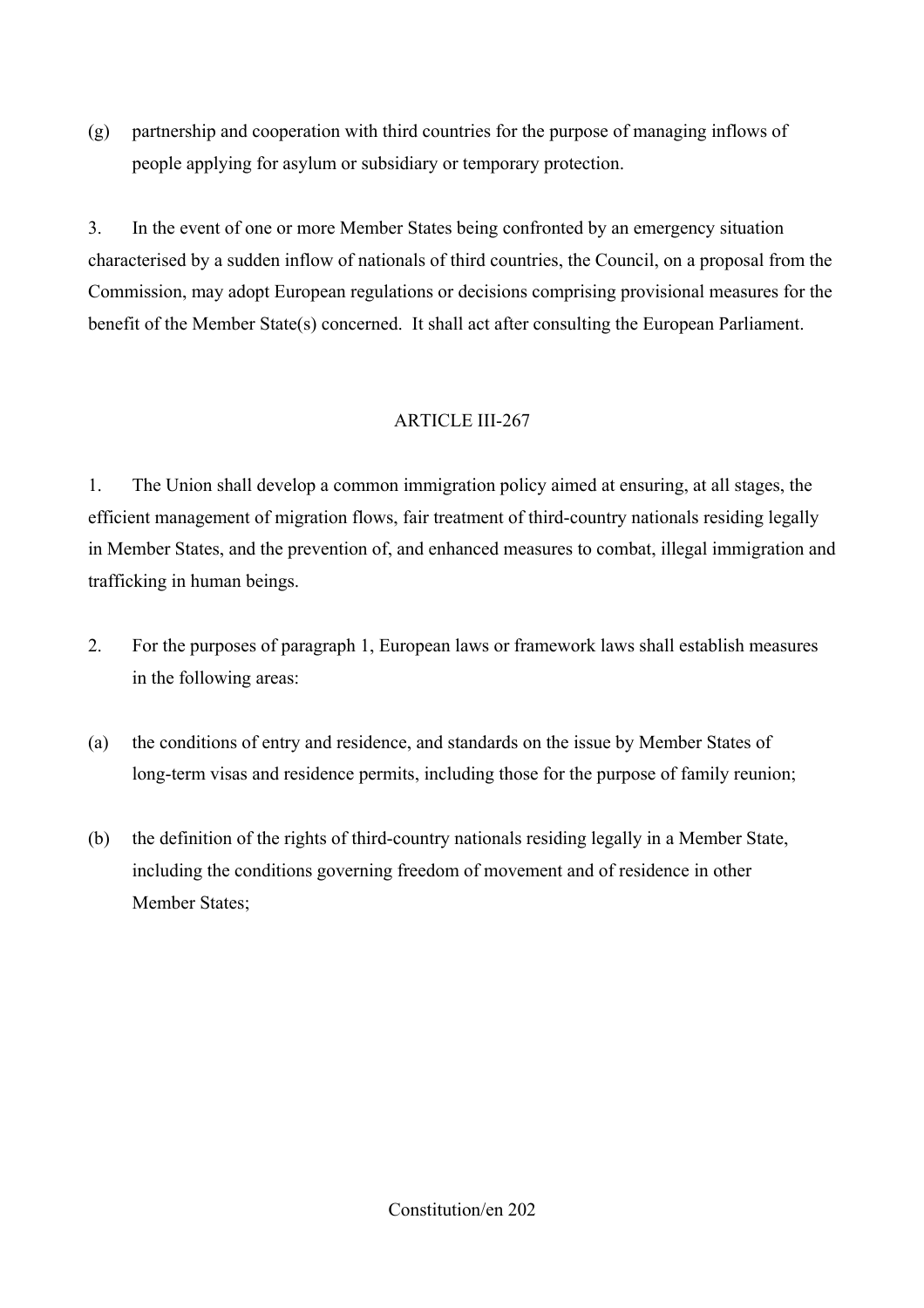(c) illegal immigration and unauthorised residence, including removal and repatriation of persons residing without authorisation;

(d) combating trafficking in persons, in particular women and children.

3. The Union may conclude agreements with third countries for the readmission to their countries of origin or provenance of third-country nationals who do not or who no longer fulfil the conditions for entry, presence or residence in the territory of one of the Member States.

4. European laws or framework laws may establish measures to provide incentives and support for the action of Member States with a view to promoting the integration of third-country nationals residing legally in their territories, excluding any harmonisation of the laws and regulations of the Member States.

5. This Article shall not affect the right of Member States to determine volumes of admission of third-country nationals coming from third countries to their territory in order to seek work, whether employed or self-employed.

### ARTICLE III-268

The policies of the Union set out in this Section and their implementation shall be governed by the principle of solidarity and fair sharing of responsibility, including its financial implications, between the Member States. Whenever necessary, the Union acts adopted pursuant to this Section shall contain appropriate measures to give effect to this principle.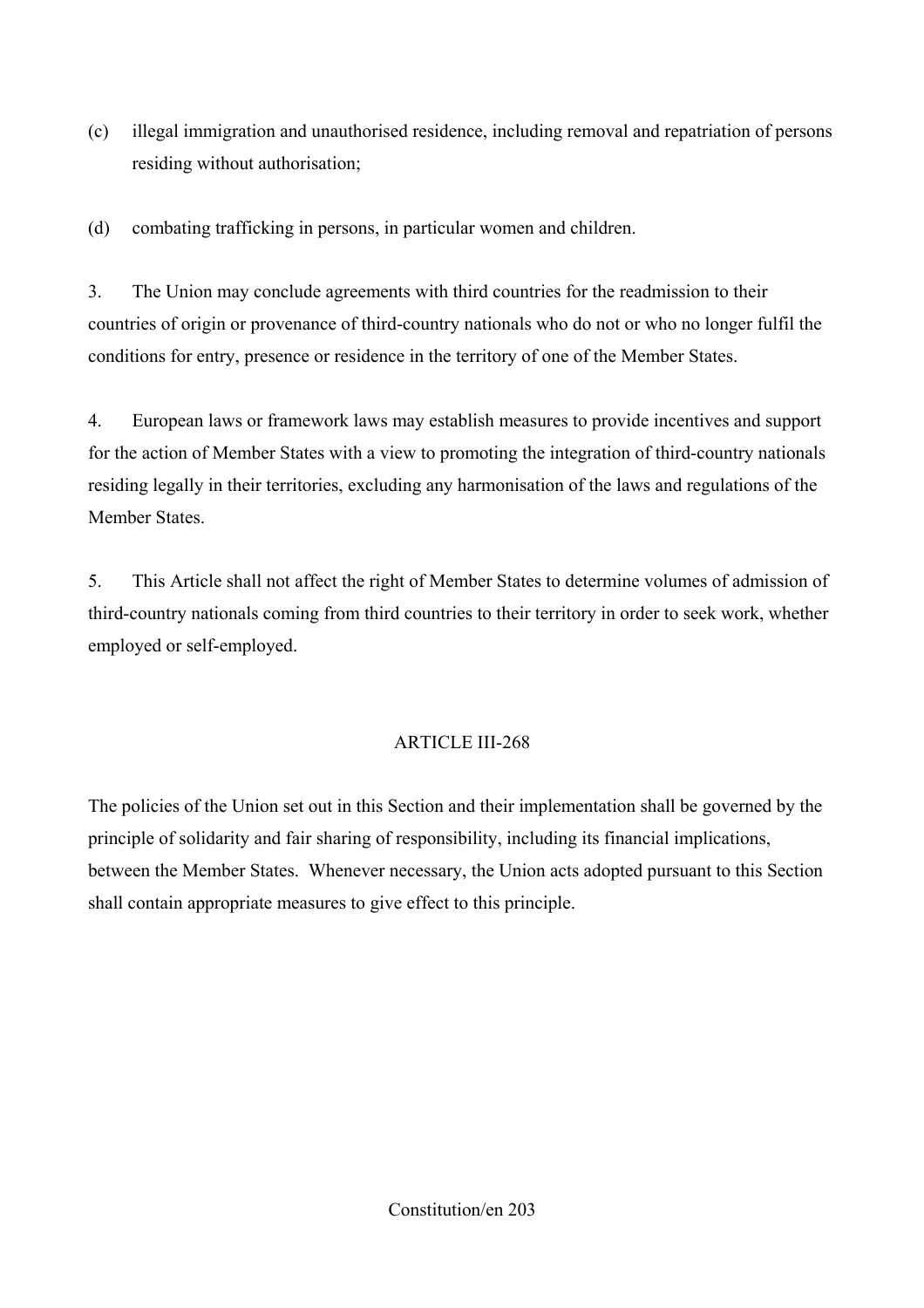### SECTION 3

## JUDICIAL COOPERATION IN CIVIL MATTERS

### ARTICLE III-269

1. The Union shall develop judicial cooperation in civil matters having cross-border implications, based on the principle of mutual recognition of judgments and decisions in extrajudicial cases. Such cooperation may include the adoption of measures for the approximation of the laws and regulations of the Member States.

2. For the purposes of paragraph 1, European laws or framework laws shall establish measures, particularly when necessary for the proper functioning of the internal market, aimed at ensuring:

- (a) the mutual recognition and enforcement between Member States of judgments and decisions in extrajudicial cases;
- (b) the cross-border service of judicial and extrajudicial documents;
- (c) the compatibility of the rules applicable in the Member States concerning conflict of laws and of jurisdiction;
- (d) cooperation in the taking of evidence;
- (e) effective access to justice;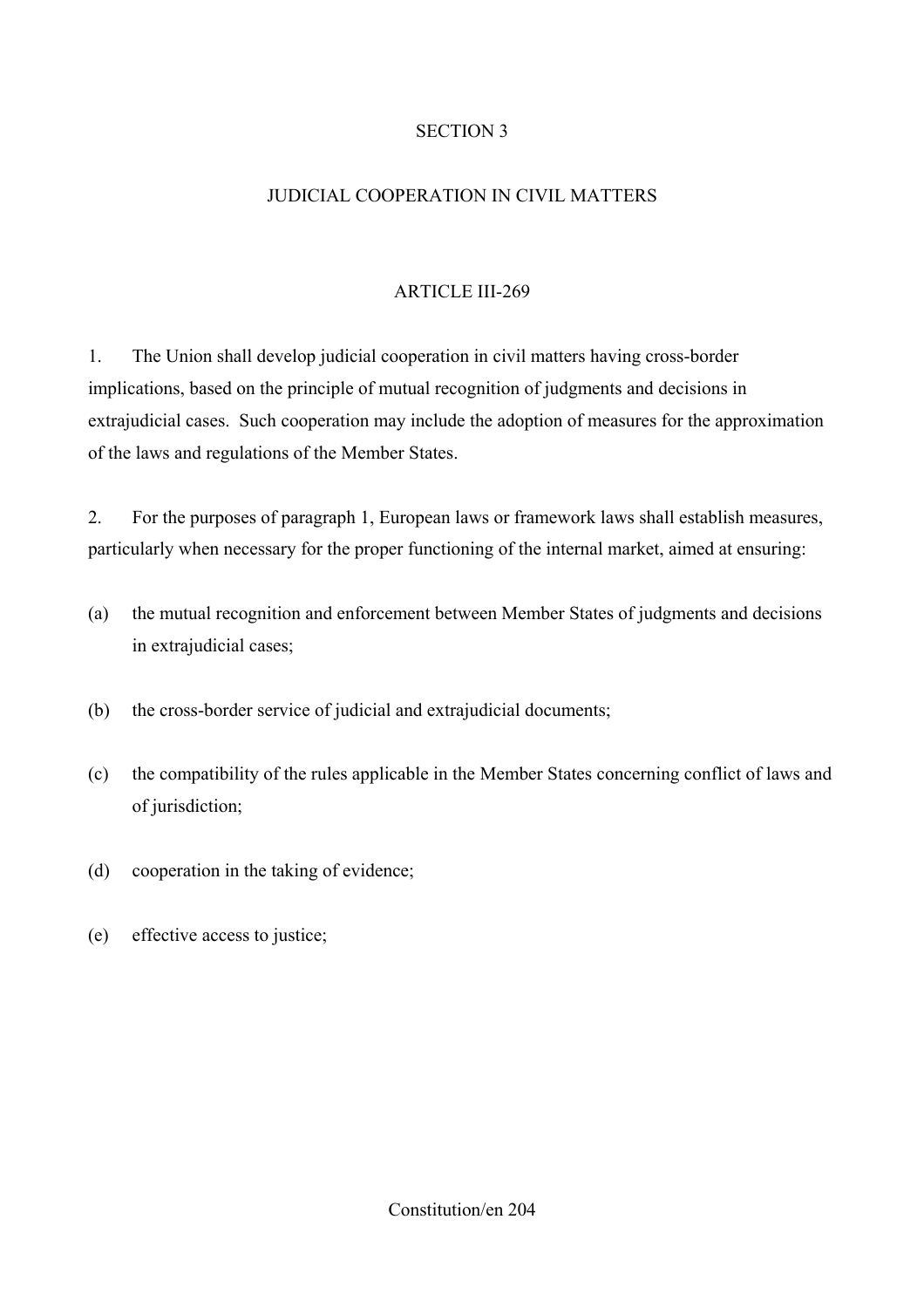- (f) the elimination of obstacles to the proper functioning of civil proceedings, if necessary by promoting the compatibility of the rules on civil procedure applicable in the Member States;
- (g) the development of alternative methods of dispute settlement;
- (h) support for the training of the judiciary and judicial staff.

3. Notwithstanding paragraph 2, a European law or framework law of the Council shall establish measures concerning family law with cross-border implications. The Council shall act unanimously after consulting the European Parliament.

The Council, on a proposal from the Commission, may adopt a European decision determining those aspects of family law with cross-border implications which may be the subject of acts adopted by the ordinary legislative procedure. The Council shall act unanimously after consulting the European Parliament.

### SECTION 4

# JUDICIAL COOPERATION IN CRIMINAL MATTERS

# ARTICLE III-270

1. Judicial cooperation in criminal matters in the Union shall be based on the principle of mutual recognition of judgments and judicial decisions and shall include the approximation of the laws and regulations of the Member States in the areas referred to in paragraph 2 and in Article III-271.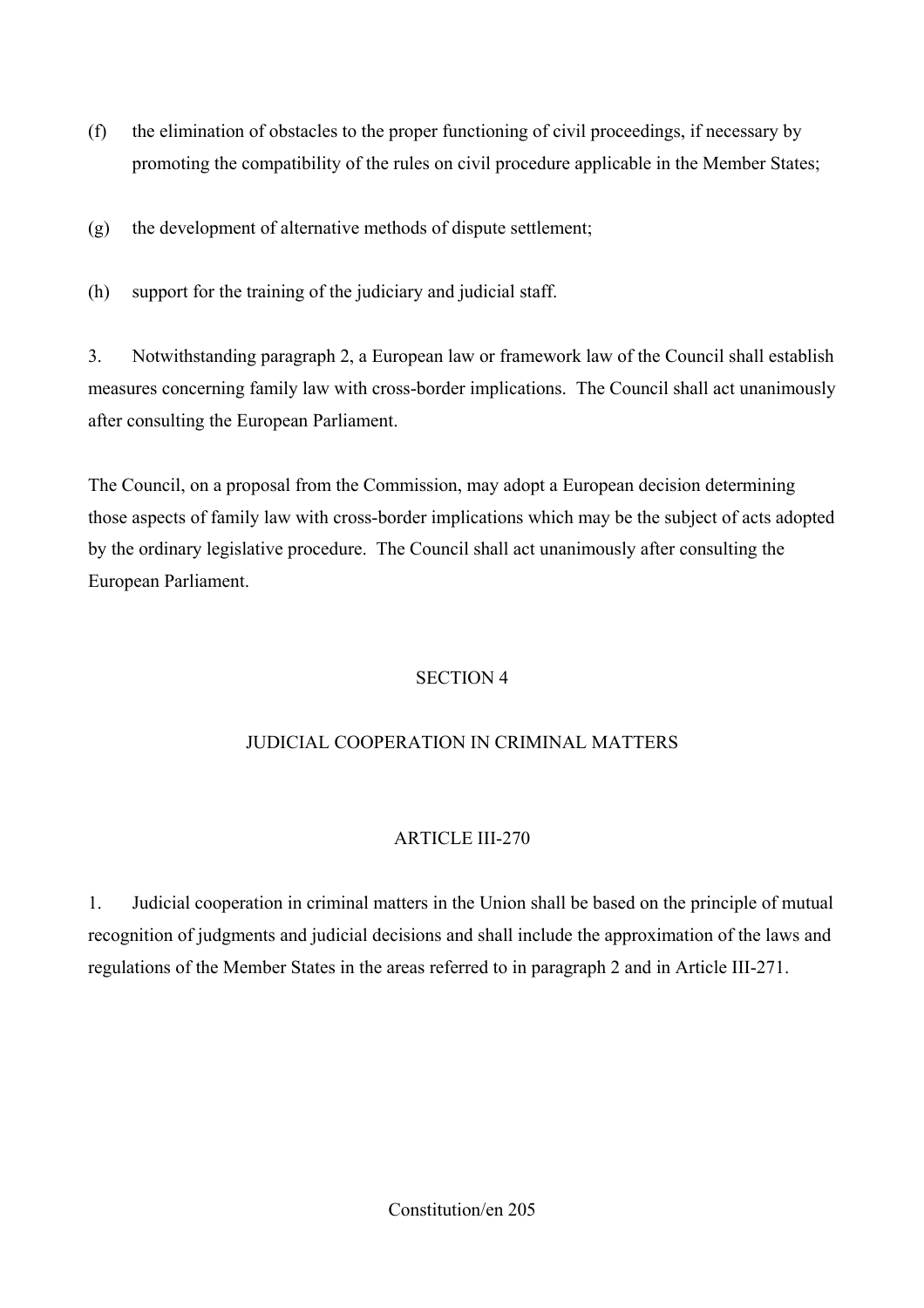European laws or framework laws shall establish measures to:

- (a) lay down rules and procedures for ensuring recognition throughout the Union of all forms of judgments and judicial decisions;
- (b) prevent and settle conflicts of jurisdiction between Member States;
- (c) support the training of the judiciary and judicial staff;
- (d) facilitate cooperation between judicial or equivalent authorities of the Member States in relation to proceedings in criminal matters and the enforcement of decisions.

2. To the extent necessary to facilitate mutual recognition of judgments and judicial decisions and police and judicial cooperation in criminal matters having a cross-border dimension, European framework laws may establish minimum rules. Such rules shall take into account the differences between the legal traditions and systems of the Member States.

They shall concern:

- (a) mutual admissibility of evidence between Member States;
- (b) the rights of individuals in criminal procedure;
- (c) the rights of victims of crime;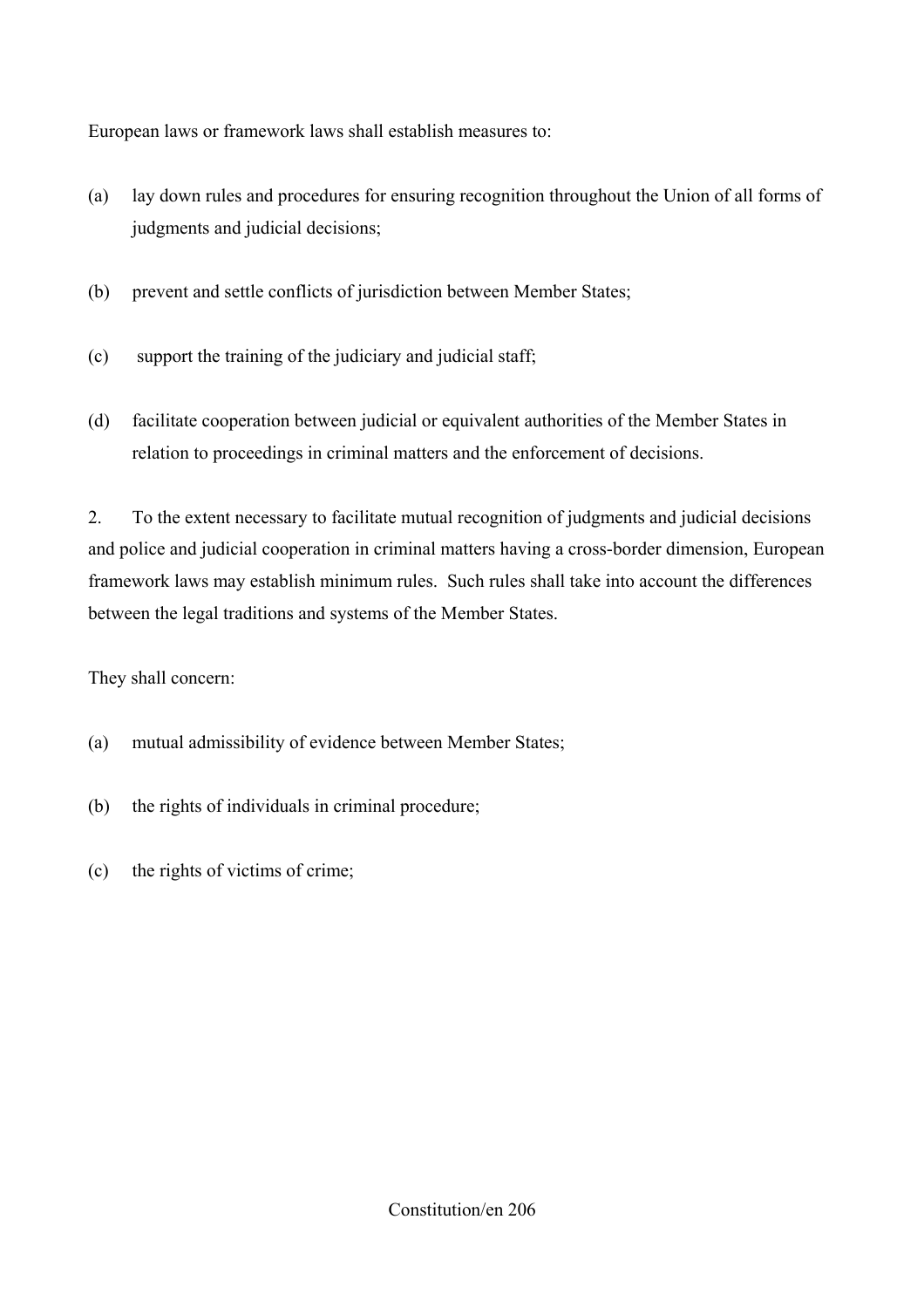(d) any other specific aspects of criminal procedure which the Council has identified in advance by a European decision; for the adoption of such a decision, the Council shall act unanimously after obtaining the consent of the European Parliament.

Adoption of the minimum rules referred to in this paragraph shall not prevent Member States from maintaining or introducing a higher level of protection for individuals.

3. Where a member of the Council considers that a draft European framework law as referred to in paragraph 2 would affect fundamental aspects of its criminal justice system, it may request that the draft framework law be referred to the European Council. In that case, the procedure referred to in Article III-396 shall be suspended. After discussion, the European Council shall, within four months of this suspension, either:

- (a) refer the draft back to the Council, which shall terminate the suspension of the procedure referred to in Article III-396, or
- (b) request the Commission or the group of Member States from which the draft originates to submit a new draft; in that case, the act originally proposed shall be deemed not to have been adopted.

4. If, by the end of the period referred to in paragraph 3, either no action has been taken by the European Council or if, within 12 months from the submission of a new draft under paragraph 3(b), the European framework law has not been adopted, and at least one third of the Member States wish to establish enhanced cooperation on the basis of the draft framework law concerned, they shall notify the European Parliament, the Council and the Commission accordingly.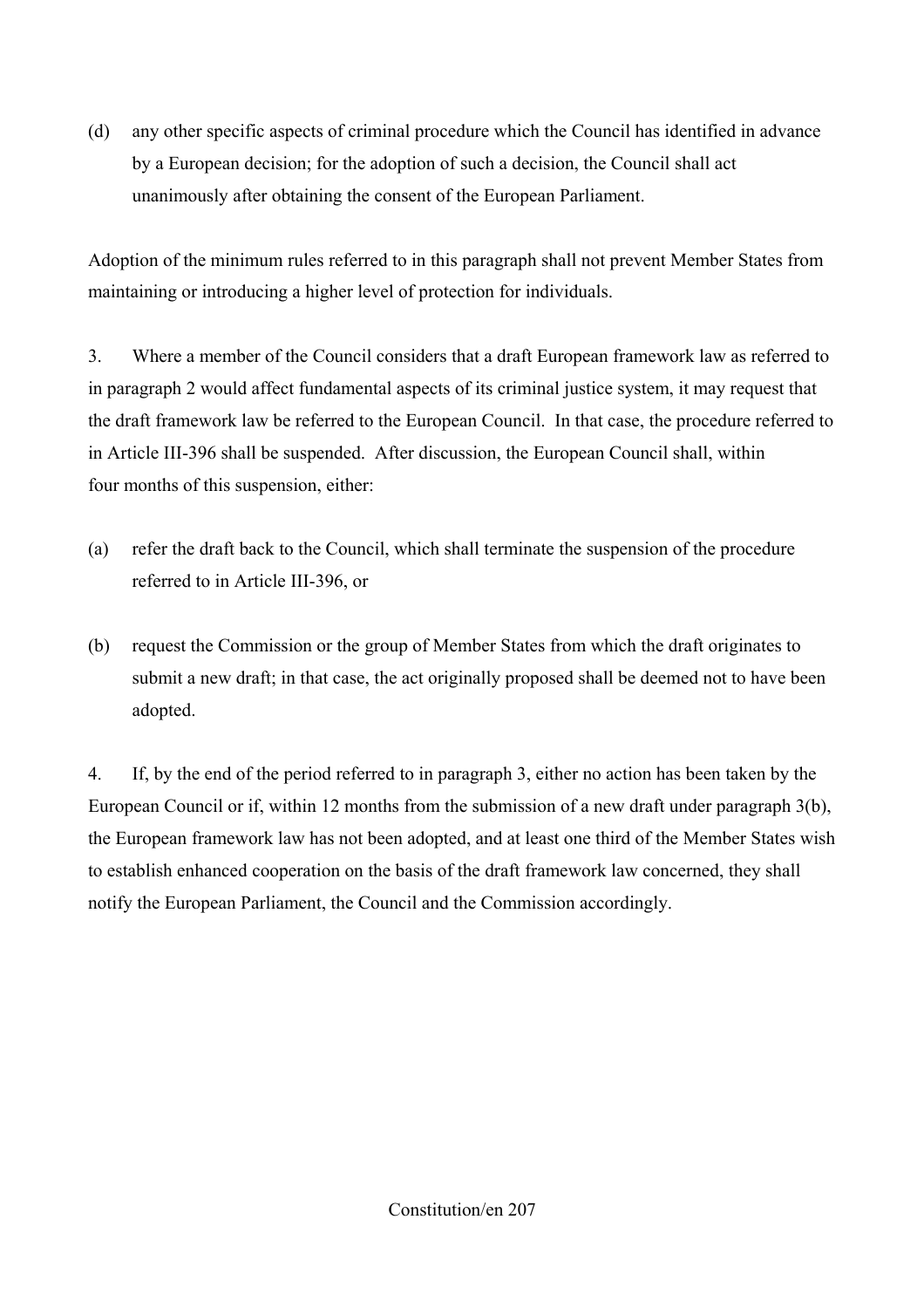In such a case, the authorisation to proceed with enhanced cooperation referred to in Articles I-44(2) and III-419(1) shall be deemed to be granted and the provisions on enhanced cooperation shall apply.

### ARTICLE III-271

1. European framework laws may establish minimum rules concerning the definition of criminal offences and sanctions in the areas of particularly serious crime with a cross-border dimension resulting from the nature or impact of such offences or from a special need to combat them on a common basis.

These areas of crime are the following: terrorism, trafficking in human beings and sexual exploitation of women and children, illicit drug trafficking, illicit arms trafficking, money laundering, corruption, counterfeiting of means of payment, computer crime and organised crime.

On the basis of developments in crime, the Council may adopt a European decision identifying other areas of crime that meet the criteria specified in this paragraph. It shall act unanimously after obtaining the consent of the European Parliament.

2. If the approximation of criminal laws and regulations of the Member States proves essential to ensure the effective implementation of a Union policy in an area which has been subject to harmonisation measures, European framework laws may establish minimum rules with regard to the definition of criminal offences and sanctions in the area concerned. Such framework laws shall be adopted by the same procedure as was followed for the adoption of the harmonisation measures in question, without prejudice to Article III-264.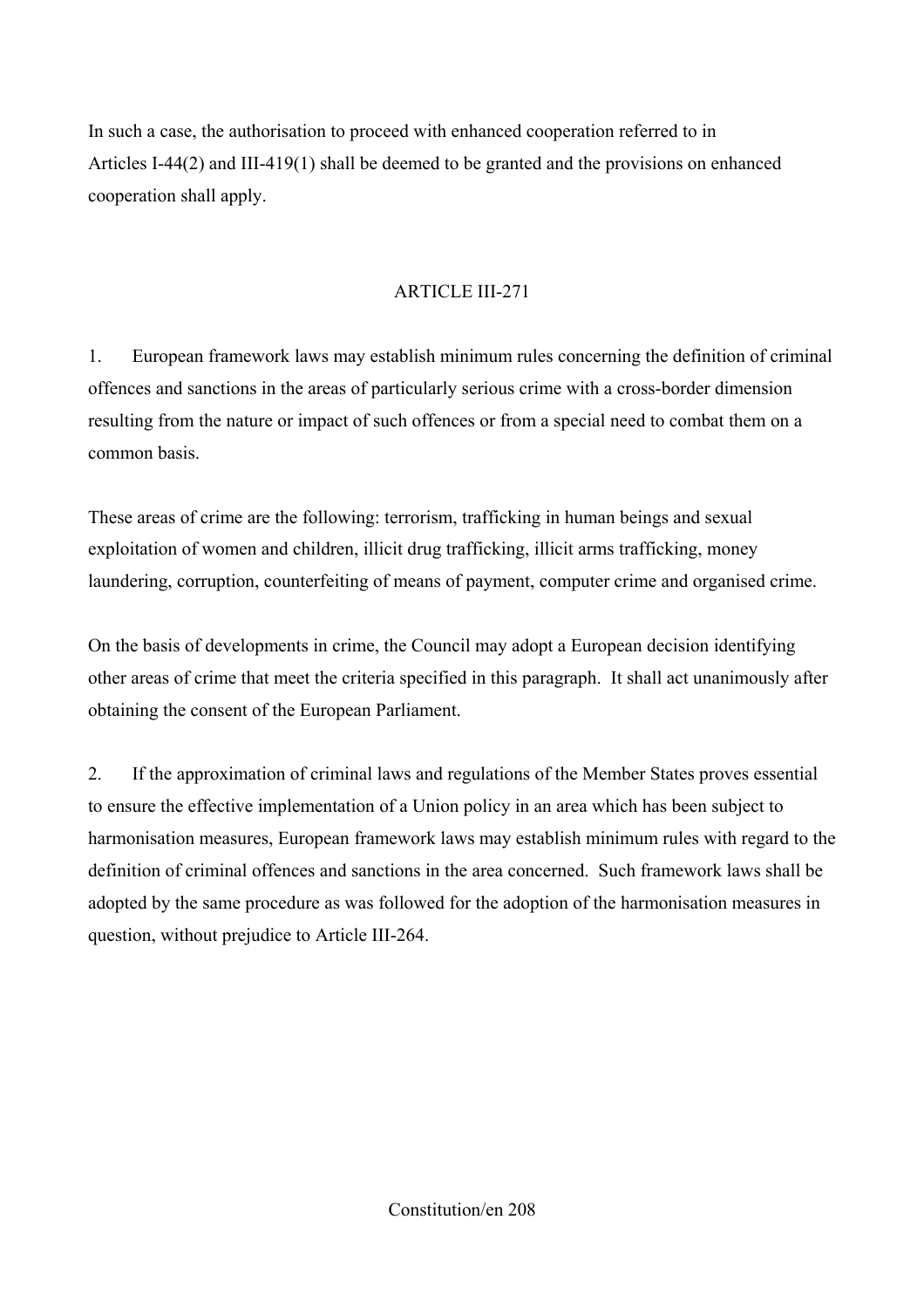3. Where a member of the Council considers that a draft European framework law as referred to in paragraph 1 or 2 would affect fundamental aspects of its criminal justice system, it may request that the draft framework law be referred to the European Council. In that case, where the procedure referred to in Article III-396 is applicable, it shall be suspended. After discussion, the European Council shall, within four months of this suspension, either:

- (a) refer the draft back to the Council, which shall terminate the suspension of the procedure referred to in Article III-396 where it is applicable, or
- (b) request the Commission or the group of Member States from which the draft originates to submit a new draft; in that case, the act originally proposed shall be deemed not to have been adopted.

4. If, by the end of the period referred to in paragraph 3, either no action has been taken by the European Council or if, within 12 months from the submission of a new draft under paragraph 3(b), the European framework law has not been adopted, and at least one third of the Member States wish to establish enhanced cooperation on the basis of the draft framework law concerned, they shall notify the European Parliament, the Council and the Commission accordingly.

In such a case, the authorisation to proceed with enhanced cooperation referred to in Articles I-44(2) and III-419(1) shall be deemed to be granted and the provisions on enhanced cooperation shall apply.

# ARTICLE III-272

European laws or framework laws may establish measures to promote and support the action of Member States in the field of crime prevention, excluding any harmonisation of the laws and regulations of the Member States.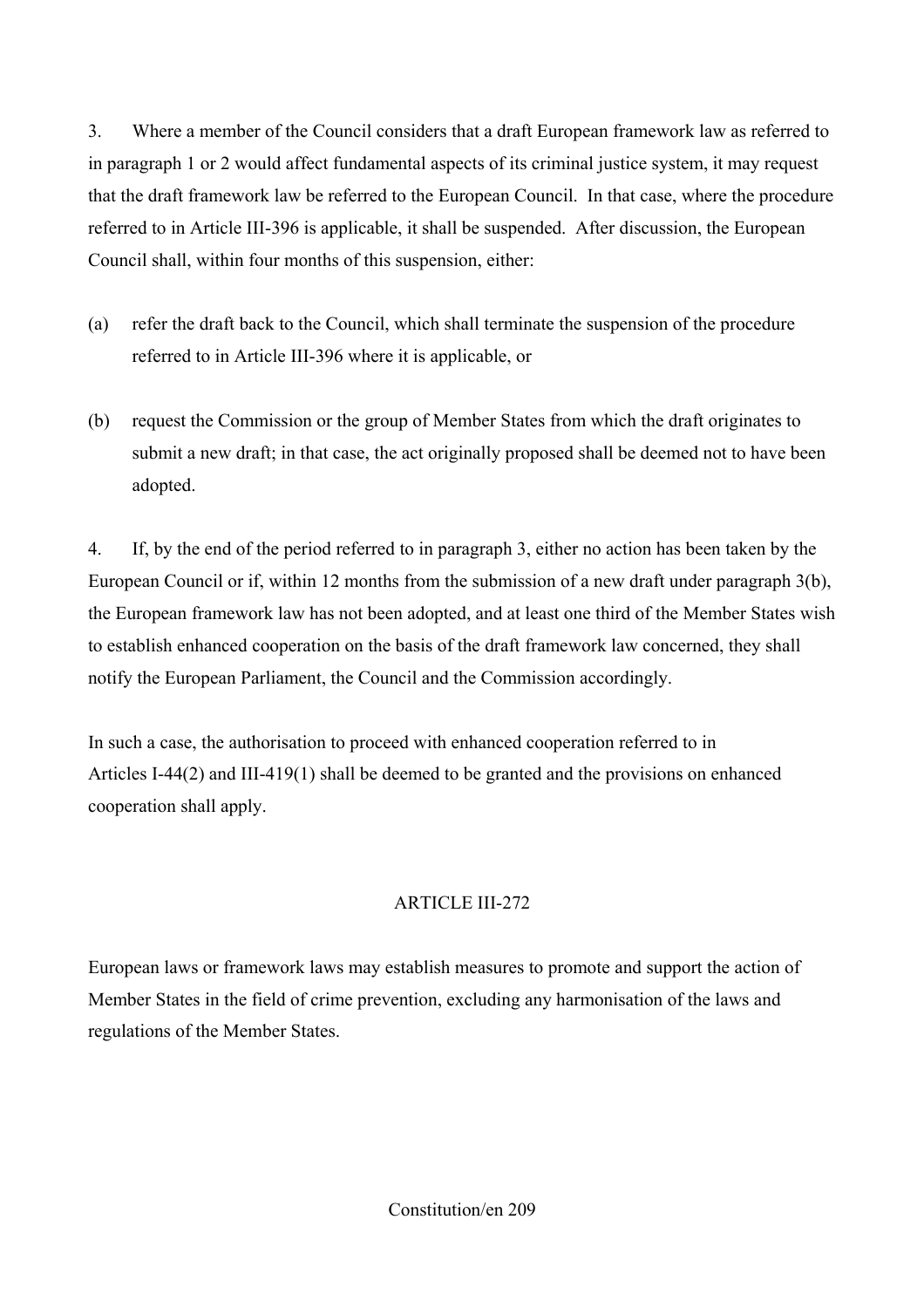1. Eurojust's mission shall be to support and strengthen coordination and cooperation between national investigating and prosecuting authorities in relation to serious crime affecting two or more Member States or requiring a prosecution on common bases, on the basis of operations conducted and information supplied by the Member States' authorities and by Europol.

In this context, European laws shall determine Eurojust's structure, operation, field of action and tasks. Those tasks may include:

- (a) the initiation of criminal investigations, as well as proposing the initiation of prosecutions, conducted by competent national authorities, particularly those relating to offences against the financial interests of the Union;
- (b) the coordination of investigations and prosecutions referred to in point (a);
- (c) the strengthening of judicial cooperation, including by resolution of conflicts of jurisdiction and by close cooperation with the European Judicial Network.

European laws shall also determine arrangements for involving the European Parliament and national Parliaments in the evaluation of Eurojust's activities.

2. In the prosecutions referred to in paragraph 1, and without prejudice to Article III-274, formal acts of judicial procedure shall be carried out by the competent national officials.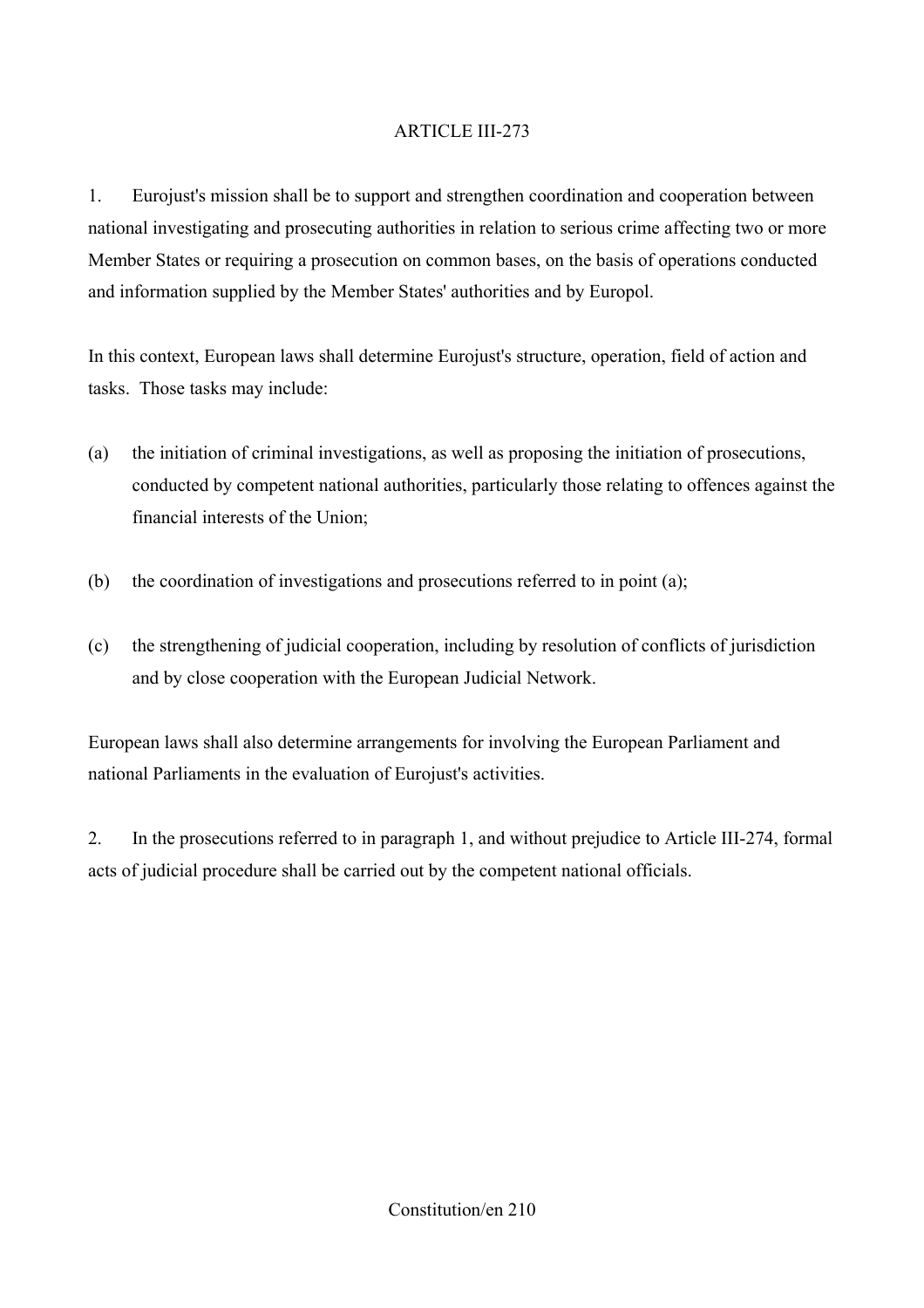1. In order to combat crimes affecting the financial interests of the Union, a European law of the Council may establish a European Public Prosecutor's Office from Eurojust. The Council shall act unanimously after obtaining the consent of the European Parliament.

2. The European Public Prosecutor's Office shall be responsible for investigating, prosecuting and bringing to judgment, where appropriate in liaison with Europol, the perpetrators of, and accomplices in, offences against the Union's financial interests, as determined by the European law provided for in paragraph 1. It shall exercise the functions of prosecutor in the competent courts of the Member States in relation to such offences.

3. The European law referred to in paragraph 1 shall determine the general rules applicable to the European Public Prosecutor's Office, the conditions governing the performance of its functions, the rules of procedure applicable to its activities, as well as those governing the admissibility of evidence, and the rules applicable to the judicial review of procedural measures taken by it in the performance of its functions.

4. The European Council may, at the same time or subsequently, adopt a European decision amending paragraph 1 in order to extend the powers of the European Public Prosecutor's Office to include serious crime having a cross-border dimension and amending accordingly paragraph 2 as regards the perpetrators of, and accomplices in, serious crimes affecting more than one Member State. The European Council shall act unanimously after obtaining the consent of the European Parliament and after consulting the Commission.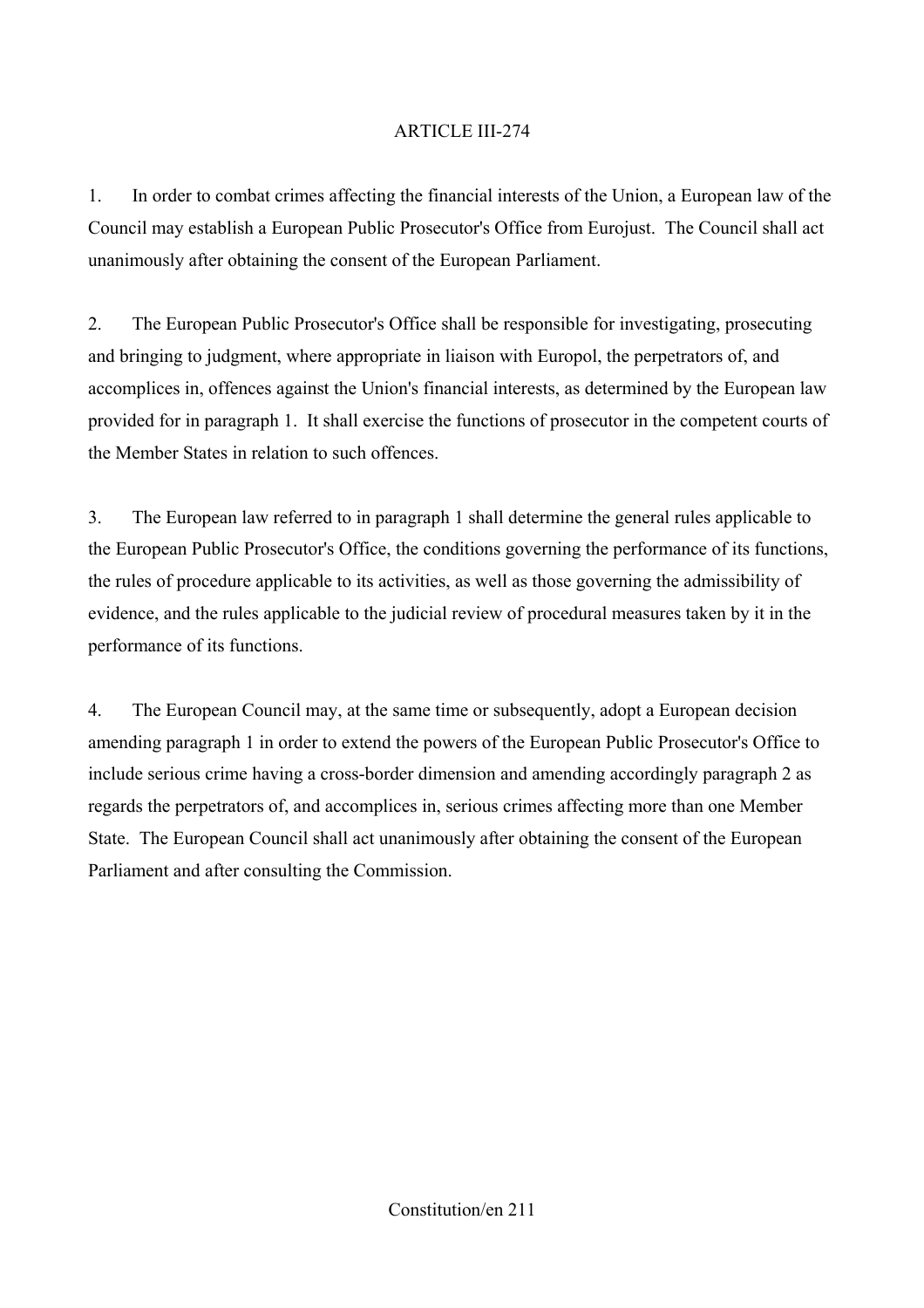### SECTION 5

# POLICE COOPERATION

### ARTICLE III-275

1. The Union shall establish police cooperation involving all the Member States' competent authorities, including police, customs and other specialised law enforcement services in relation to the prevention, detection and investigation of criminal offences.

2. For the purposes of paragraph 1, European laws or framework laws may establish measures concerning:

- (a) the collection, storage, processing, analysis and exchange of relevant information;
- (b) support for the training of staff, and cooperation on the exchange of staff, on equipment and on research into crime-detection;
- (c) common investigative techniques in relation to the detection of serious forms of organised crime.

3. A European law or framework law of the Council may establish measures concerning operational cooperation between the authorities referred to in this Article. The Council shall act unanimously after consulting the European Parliament.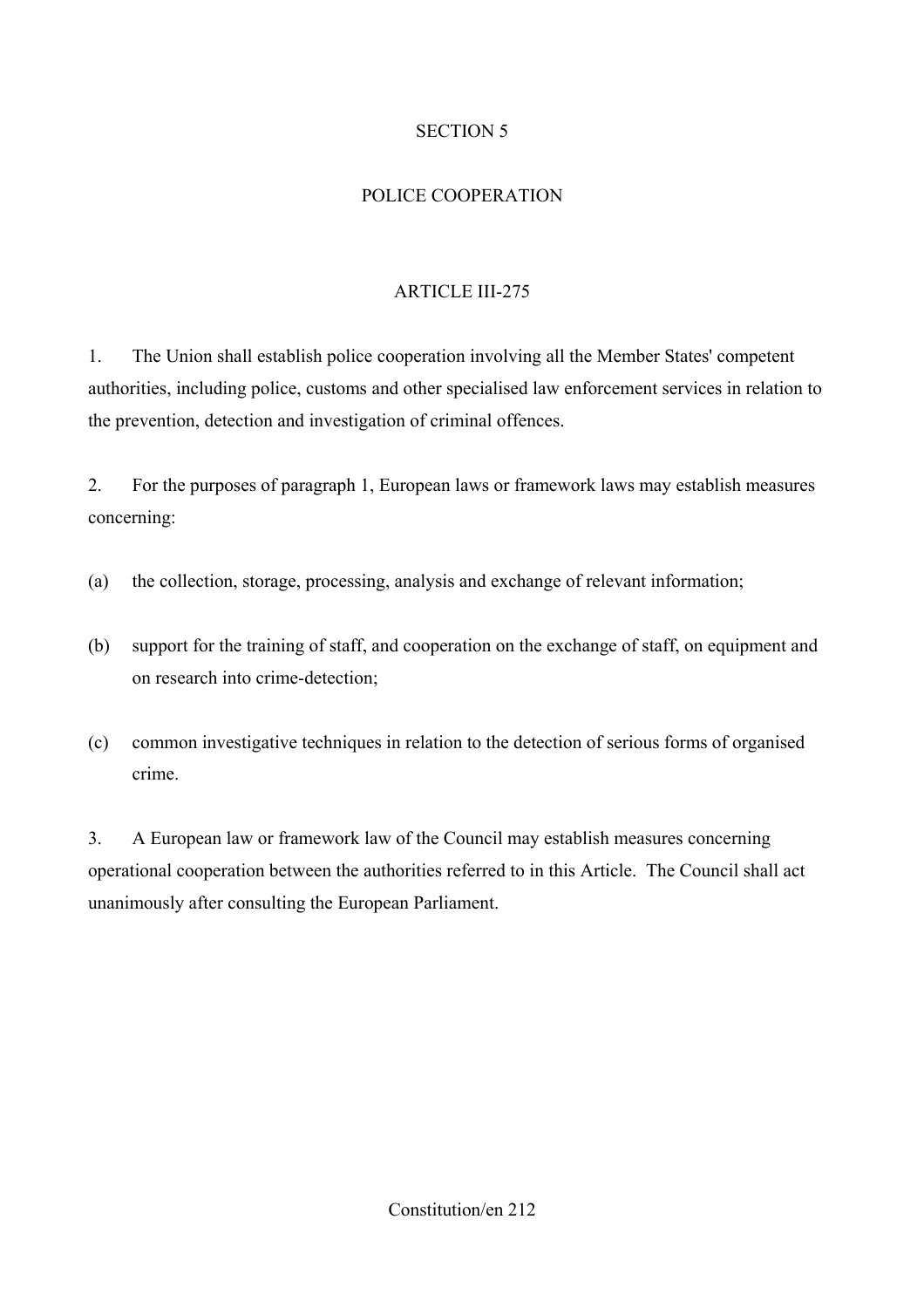1. Europol's mission shall be to support and strengthen action by the Member States' police authorities and other law enforcement services and their mutual cooperation in preventing and combating serious crime affecting two or more Member States, terrorism and forms of crime which affect a common interest covered by a Union policy.

2. European laws shall determine Europol's structure, operation, field of action and tasks. These tasks may include:

- (a) the collection, storage, processing, analysis and exchange of information forwarded particularly by the authorities of the Member States or third countries or bodies;
- (b) the coordination, organisation and implementation of investigative and operational action carried out jointly with the Member States' competent authorities or in the context of joint investigative teams, where appropriate in liaison with Eurojust.

European laws shall also lay down the procedures for scrutiny of Europol's activities by the European Parliament, together with national Parliaments.

3. Any operational action by Europol must be carried out in liaison and in agreement with the authorities of the Member State or States whose territory is concerned. The application of coercive measures shall be the exclusive responsibility of the competent national authorities.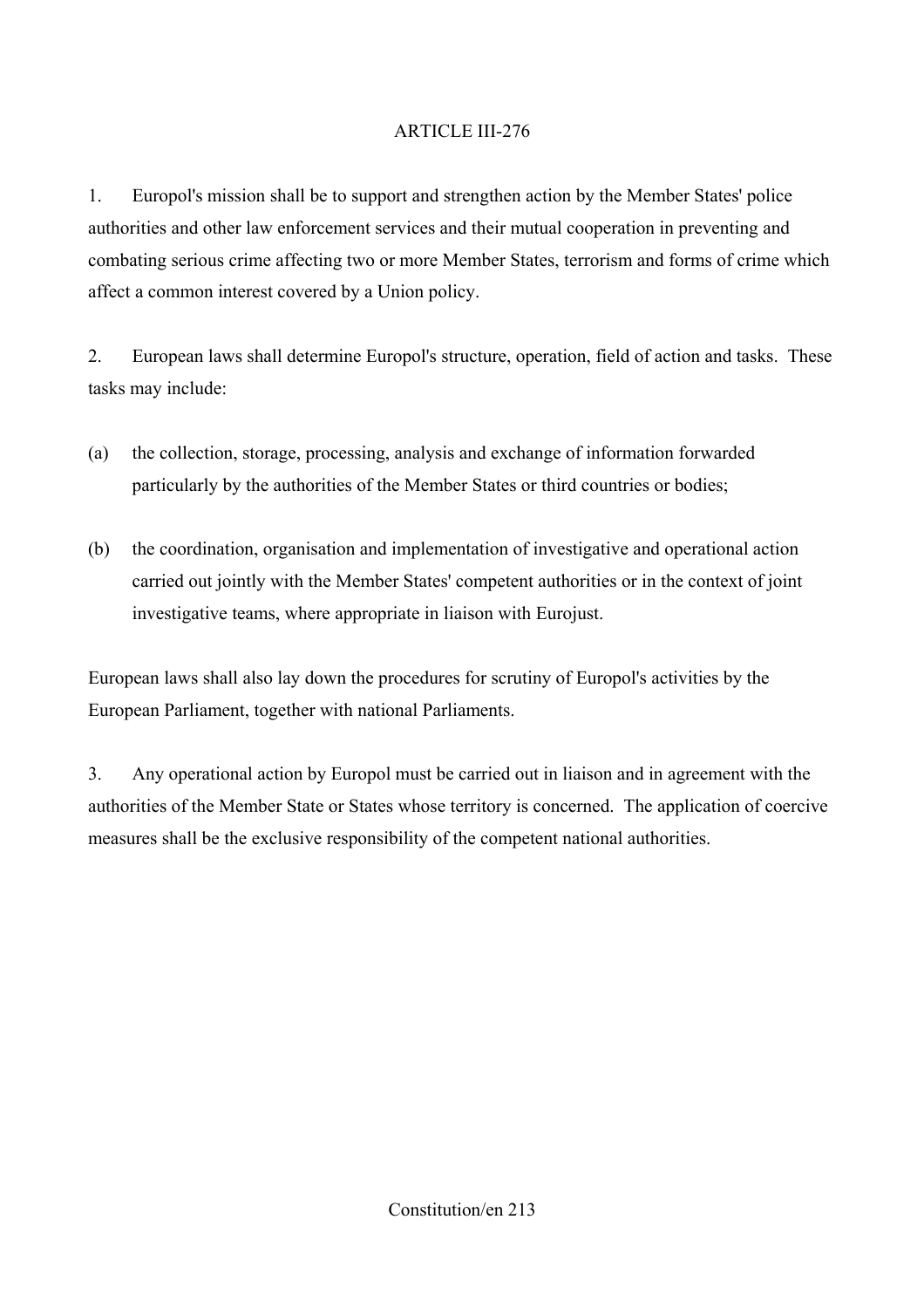A European law or framework law of the Council shall lay down the conditions and limitations under which the competent authorities of the Member States referred to in Articles III-270 and III-275 may operate in the territory of another Member State in liaison and in agreement with the authorities of that State. The Council shall act unanimously after consulting the European Parliament.

### CHAPTER V

# AREAS WHERE THE UNION MAY TAKE COORDINATING, COMPLEMENTARY OR SUPPORTING ACTION

### SECTION 1

### PUBLIC HEALTH

#### ARTICLE III-278

1. A high level of human health protection shall be ensured in the definition and implementation of all the Union's policies and activities.

Action by the Union, which shall complement national policies, shall be directed towards improving public health, preventing human illness and diseases, and obviating sources of danger to physical and mental health. Such action shall cover:

Constitution/en 214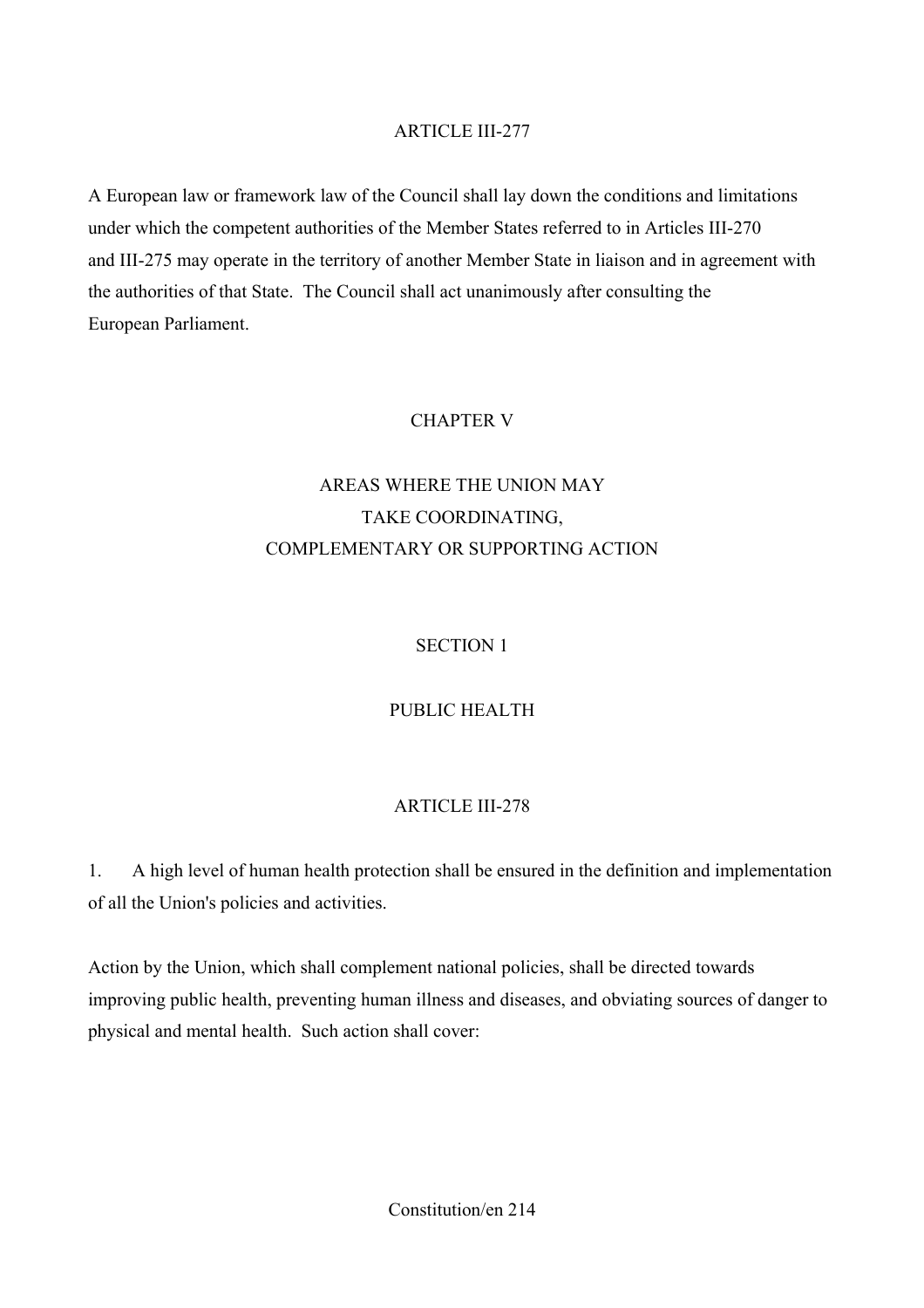- (a) the fight against the major health scourges, by promoting research into their causes, their transmission and their prevention, as well as health information and education;
- (b) monitoring, early warning of and combating serious cross-border threats to health.

The Union shall complement the Member States' action in reducing drug-related health damage, including information and prevention.

2. The Union shall encourage cooperation between the Member States in the areas referred to in this Article and, if necessary, lend support to their action. It shall in particular encourage cooperation between the Member States to improve the complementarity of their health services in cross-border areas.

Member States shall, in liaison with the Commission, coordinate among themselves their policies and programmes in the areas referred to in paragraph 1. The Commission may, in close contact with the Member States, take any useful initiative to promote such coordination, in particular initiatives aiming at the establishment of guidelines and indicators, the organisation of exchange of best practice, and the preparation of the necessary elements for periodic monitoring and evaluation. The European Parliament shall be kept fully informed.

3. The Union and the Member States shall foster cooperation with third countries and the competent international organisations in the sphere of public health.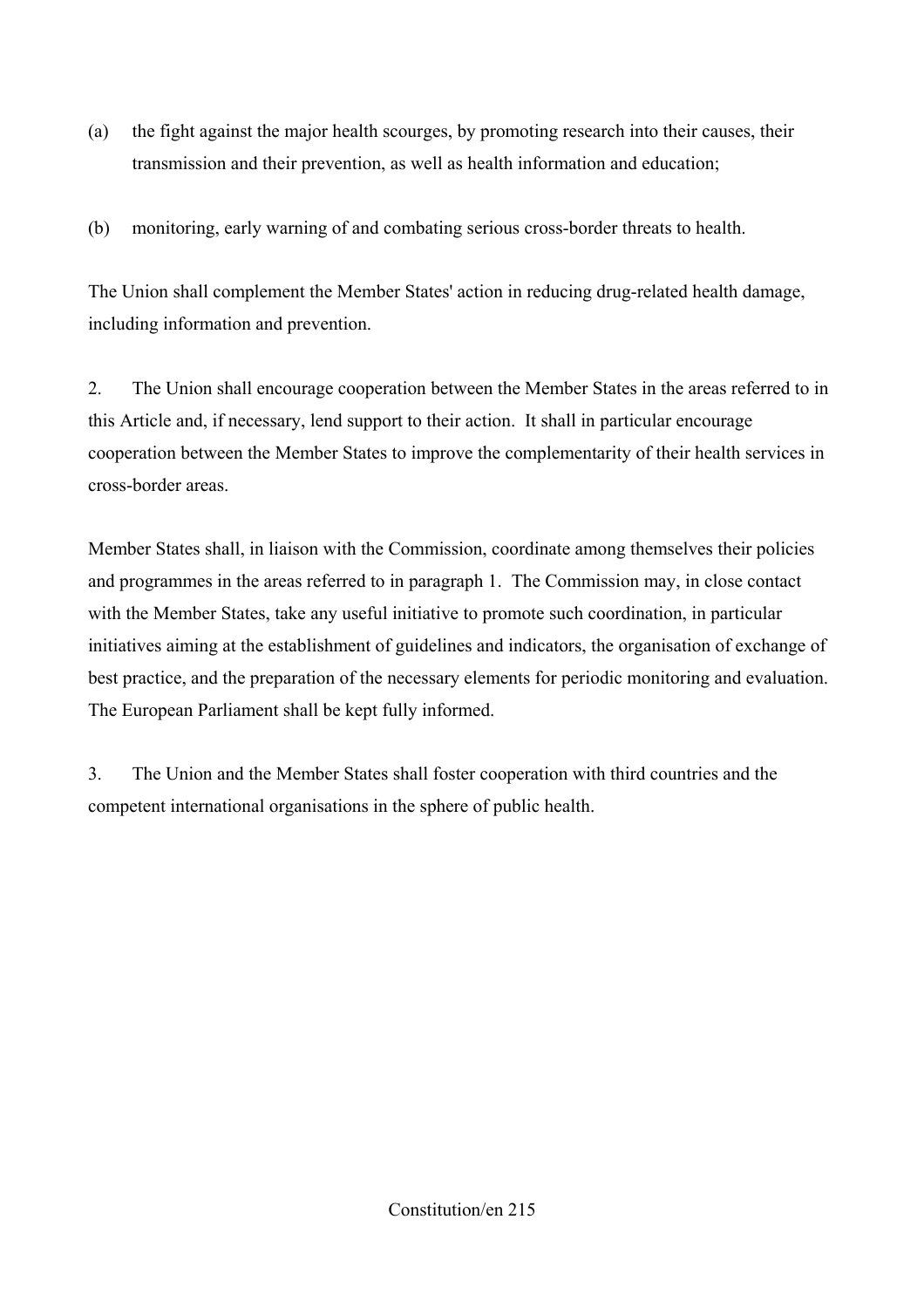4. By way of derogation from Article I-12(5) and Article I-17(a) and in accordance with Article I-14(2)(k), European laws or framework laws shall contribute to the achievement of the objectives referred to in this Article by establishing the following measures in order to meet common safety concerns:

- (a) measures setting high standards of quality and safety of organs and substances of human origin, blood and blood derivatives; these measures shall not prevent any Member State from maintaining or introducing more stringent protective measures;
- (b) measures in the veterinary and phytosanitary fields which have as their direct objective the protection of public health;
- (c) measures setting high standards of quality and safety for medicinal products and devices for medical use;
- (d) measures concerning monitoring, early warning of and combating serious cross-border threats to health.

Such European laws or framework laws shall be adopted after consultation of the Committee of the Regions and the Economic and Social Committee.

5. European laws or framework laws may also establish incentive measures designed to protect and improve human health and in particular to combat the major cross-border health scourges, as well as measures which have as their direct objective the protection of public health regarding tobacco and the abuse of alcohol, excluding any harmonisation of the laws and regulations of the Member States. They shall be adopted after consultation of the Committee of the Regions and the Economic and Social Committee.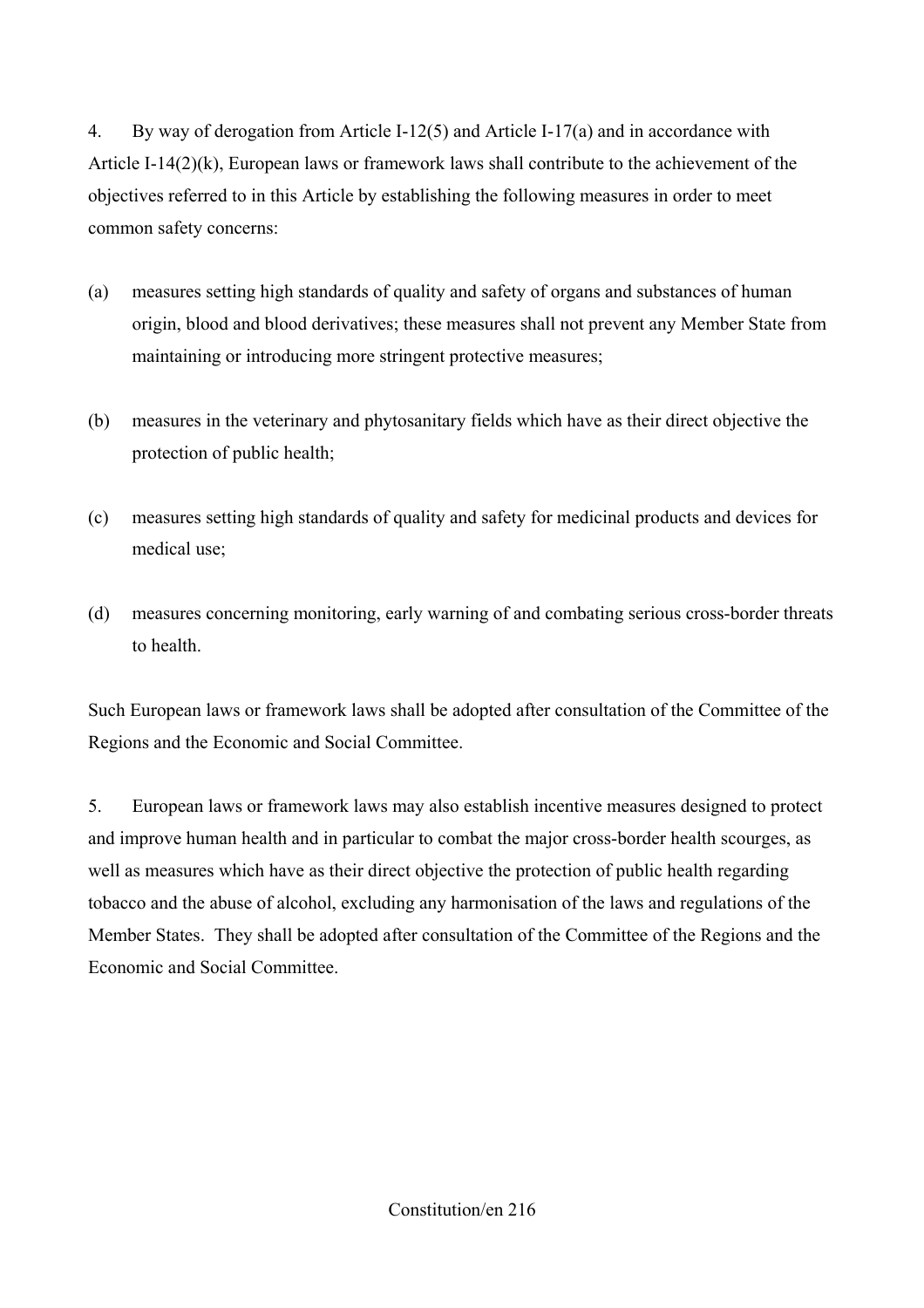6. For the purposes of this Article, the Council, on a proposal from the Commission, may also adopt recommendations.

7. Union action shall respect the responsibilities of the Member States for the definition of their health policy and for the organisation and delivery of health services and medical care. The responsibilities of the Member States shall include the management of health services and medical care and the allocation of the resources assigned to them. The measures referred to in paragraph 4(a) shall not affect national provisions on the donation or medical use of organs and blood.

# SECTION 2

# INDUSTRY

# ARTICLE III-279

1. The Union and the Member States shall ensure that the conditions necessary for the competitiveness of the Union's industry exist.

For that purpose, in accordance with a system of open and competitive markets, their action shall be aimed at:

- (a) speeding up the adjustment of industry to structural changes;
- (b) encouraging an environment favourable to initiative and to the development of undertakings throughout the Union, particularly small and medium-sized undertakings;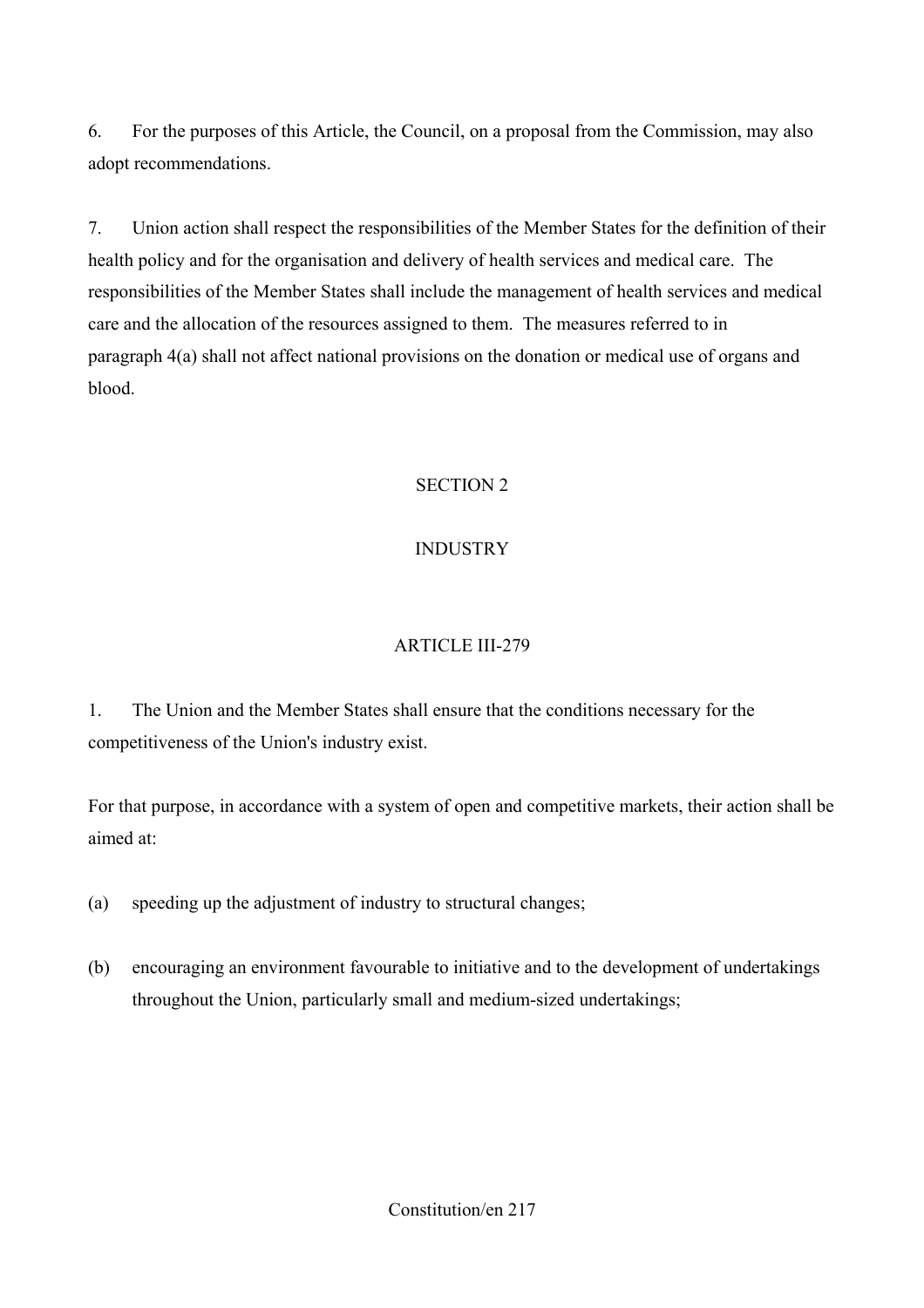- (c) encouraging an environment favourable to cooperation between undertakings;
- (d) fostering better exploitation of the industrial potential of policies of innovation, research and technological development.

2. The Member States shall consult each other in liaison with the Commission and, where necessary, shall coordinate their action. The Commission may take any useful initiative to promote such coordination, in particular initiatives aiming at the establishment of guidelines and indicators, the organisation of exchange of best practice, and the preparation of the necessary elements for periodic monitoring and evaluation. The European Parliament shall be kept fully informed.

3. The Union shall contribute to the achievement of the objectives set out in paragraph 1 through the policies and activities it pursues under other provisions of the Constitution. European laws or framework laws may establish specific measures in support of action taken in the Member States to achieve the objectives set out in paragraph 1, excluding any harmonisation of the laws and regulations of the Member States. They shall be adopted after consultation of the Economic and Social Committee.

This Section shall not provide a basis for the introduction by the Union of any measure which could lead to distortion of competition or contains tax provisions or provisions relating to the rights and interests of employed persons.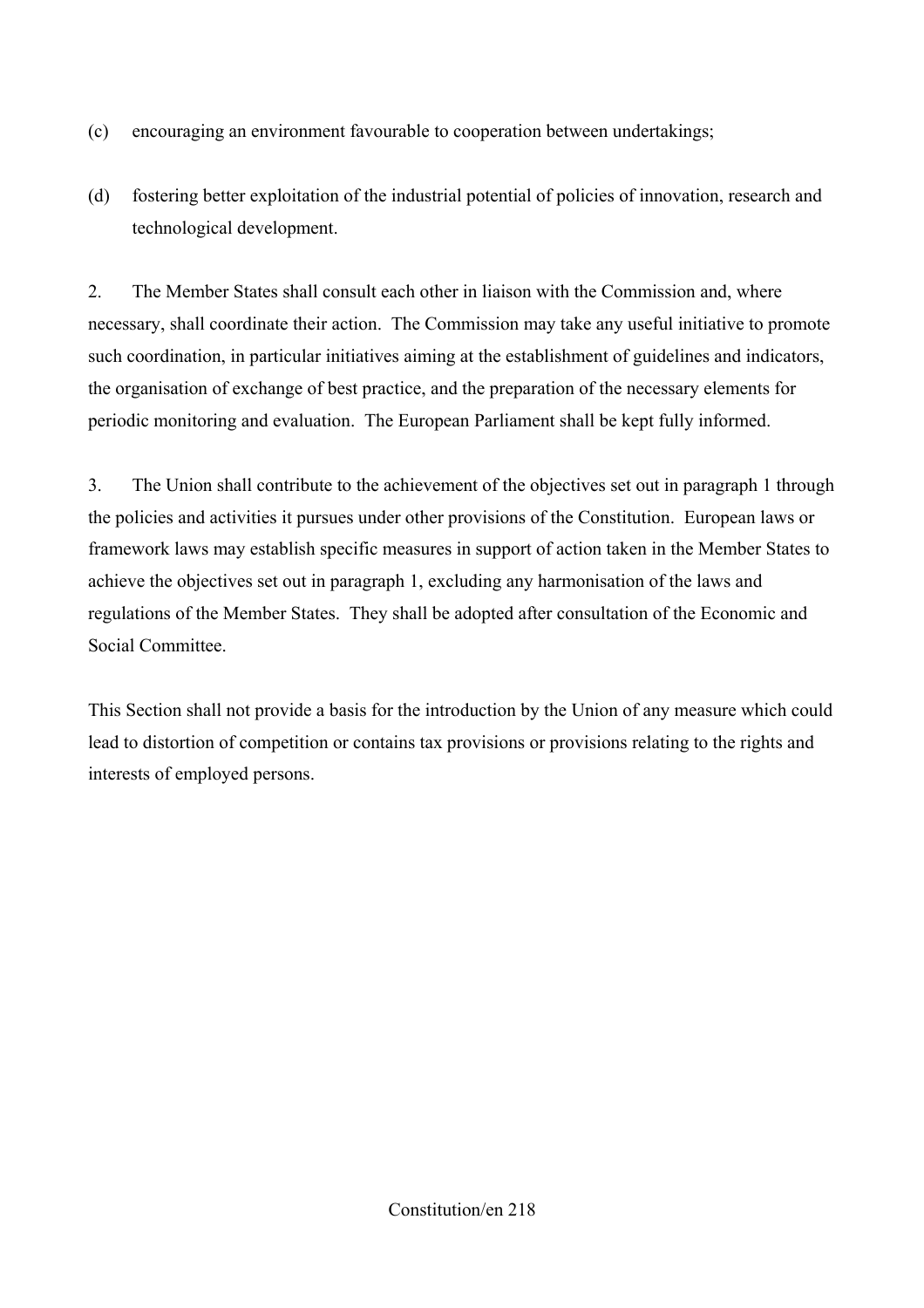### SECTION 3

### **CULTURE**

### ARTICLE III-280

1. The Union shall contribute to the flowering of the cultures of the Member States, while respecting their national and regional diversity and at the same time bringing the common cultural heritage to the fore.

2. Action by the Union shall be aimed at encouraging cooperation between Member States and, if necessary, supporting and complementing their action in the following areas:

- (a) improvement of the knowledge and dissemination of the culture and history of the European peoples;
- (b) conservation and safeguarding of cultural heritage of European significance;
- (c) non-commercial cultural exchanges;
- (d) artistic and literary creation, including in the audiovisual sector.

3. The Union and the Member States shall foster cooperation with third countries and the competent international organisations in the sphere of culture, in particular the Council of Europe.

4. The Union shall take cultural aspects into account in its action under other provisions of the Constitution, in particular in order to respect and to promote the diversity of its cultures.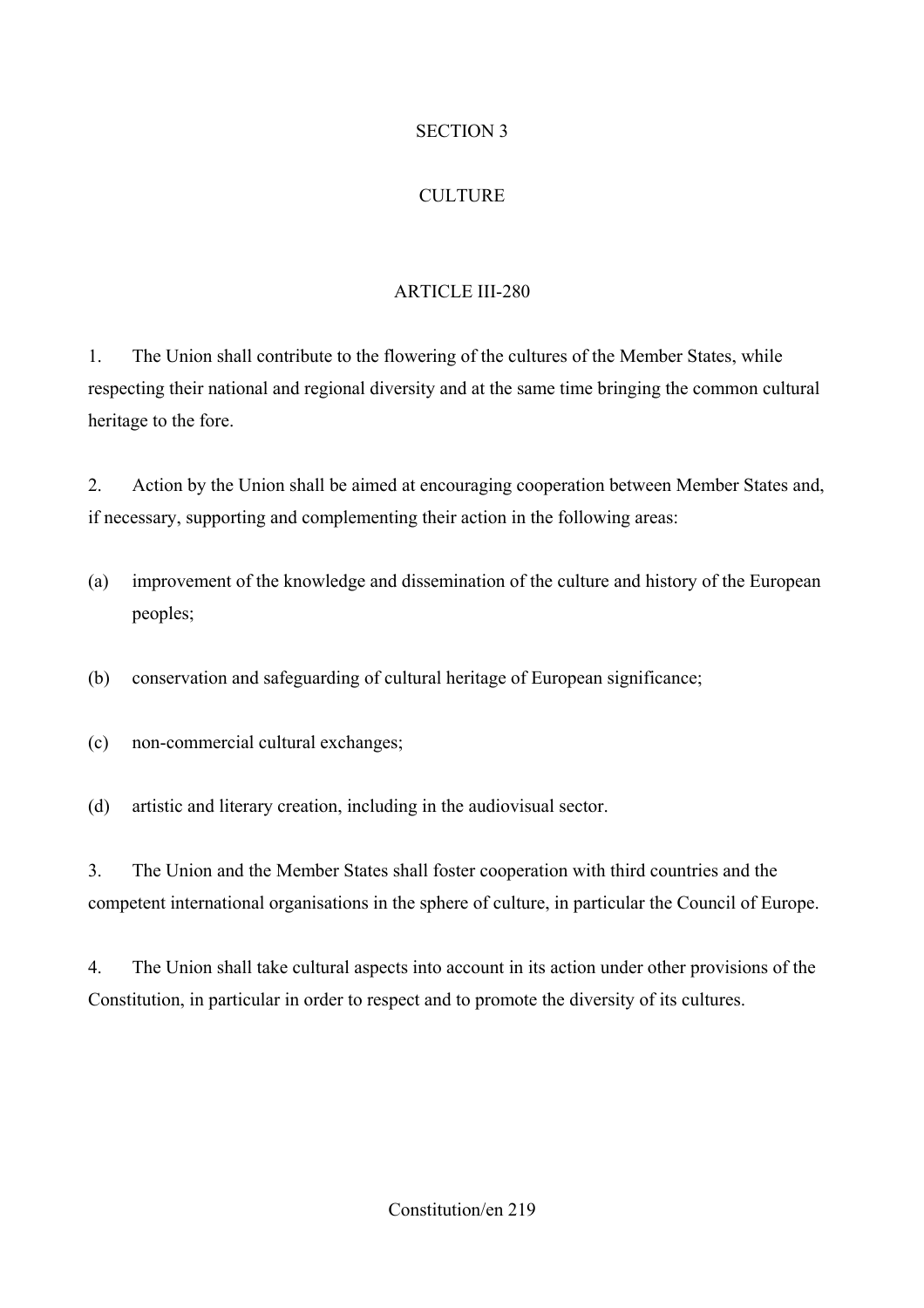- 5. In order to contribute to the achievement of the objectives referred to in this Article:
- (a) European laws or framework laws shall establish incentive measures, excluding any harmonisation of the laws and regulations of the Member States. They shall be adopted after consultation of the Committee of the Regions;
- (b) the Council, on a proposal from the Commission, shall adopt recommendations.

# SECTION 4

# TOURISM

# ARTICLE III-281

1. The Union shall complement the action of the Member States in the tourism sector, in particular by promoting the competitiveness of Union undertakings in that sector.

To that end, Union action shall be aimed at:

- (a) encouraging the creation of a favourable environment for the development of undertakings in this sector;
- (b) promoting cooperation between the Member States, particularly by the exchange of good practice;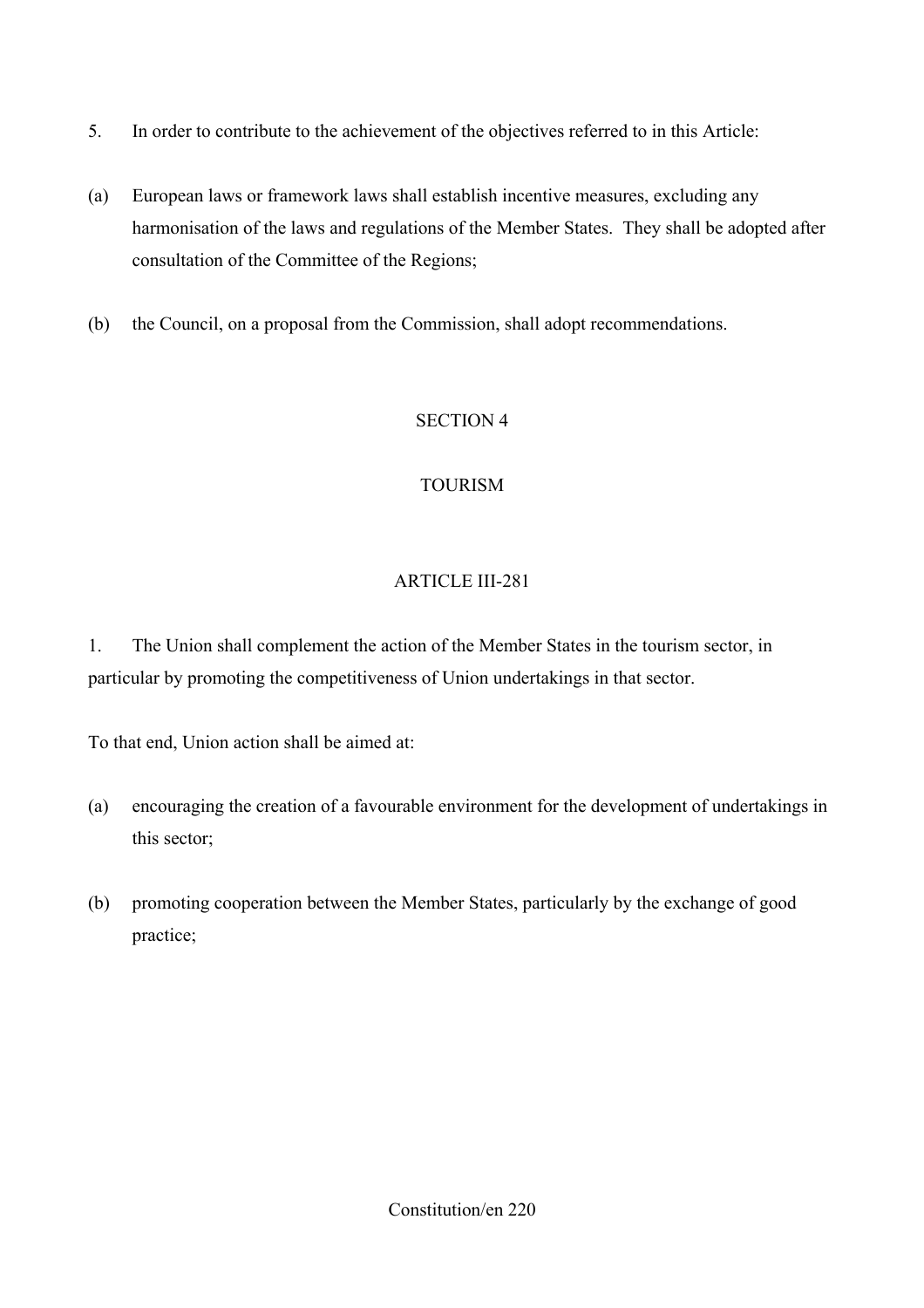2. European laws or framework laws shall establish specific measures to complement actions within the Member States to achieve the objectives referred to in this Article, excluding any harmonisation of the laws and regulations of the Member States.

### SECTION 5

# EDUCATION, YOUTH, SPORT AND VOCATIONAL TRAINING

# ARTICLE III-282

1. The Union shall contribute to the development of quality education by encouraging cooperation between Member States and, if necessary, by supporting and complementing their action. It shall fully respect the responsibility of the Member States for the content of teaching and the organisation of education systems and their cultural and linguistic diversity.

The Union shall contribute to the promotion of European sporting issues, while taking account of the specific nature of sport, its structures based on voluntary activity and its social and educational function.

Union action shall be aimed at:

(a) developing the European dimension in education, particularly through the teaching and dissemination of the languages of the Member States;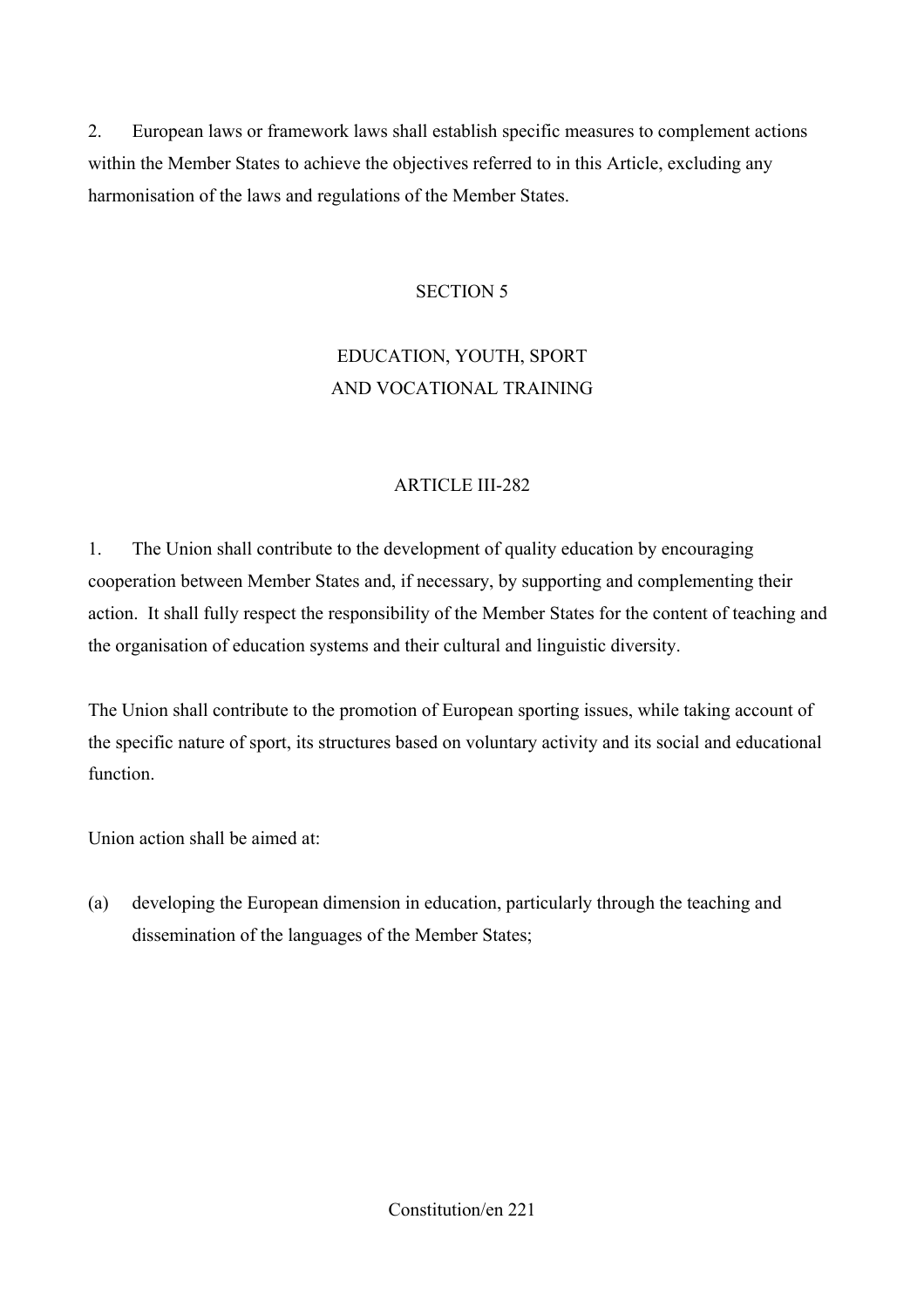- (b) encouraging mobility of students and teachers, inter alia by encouraging the academic recognition of diplomas and periods of study;
- (c) promoting cooperation between educational establishments;
- (d) developing exchanges of information and experience on issues common to the education systems of the Member States;
- (e) encouraging the development of youth exchanges and of exchanges of socio-educational instructors and encouraging the participation of young people in democratic life in Europe;
- (f) encouraging the development of distance education;
- (g) developing the European dimension in sport, by promoting fairness and openness in sporting competitions and cooperation between bodies responsible for sports, and by protecting the physical and moral integrity of sportsmen and sportswomen, especially young sportsmen and sportswomen.

2. The Union and the Member States shall foster cooperation with third countries and the competent international organisations in the field of education and sport, in particular the Council of Europe.

- 3. In order to contribute to the achievement of the objectives referred to in this Article:
- (a) European laws or framework laws shall establish incentive measures, excluding any harmonisation of the laws and regulations of the Member States. They shall be adopted after consultation of the Committee of the Regions and the Economic and Social Committee;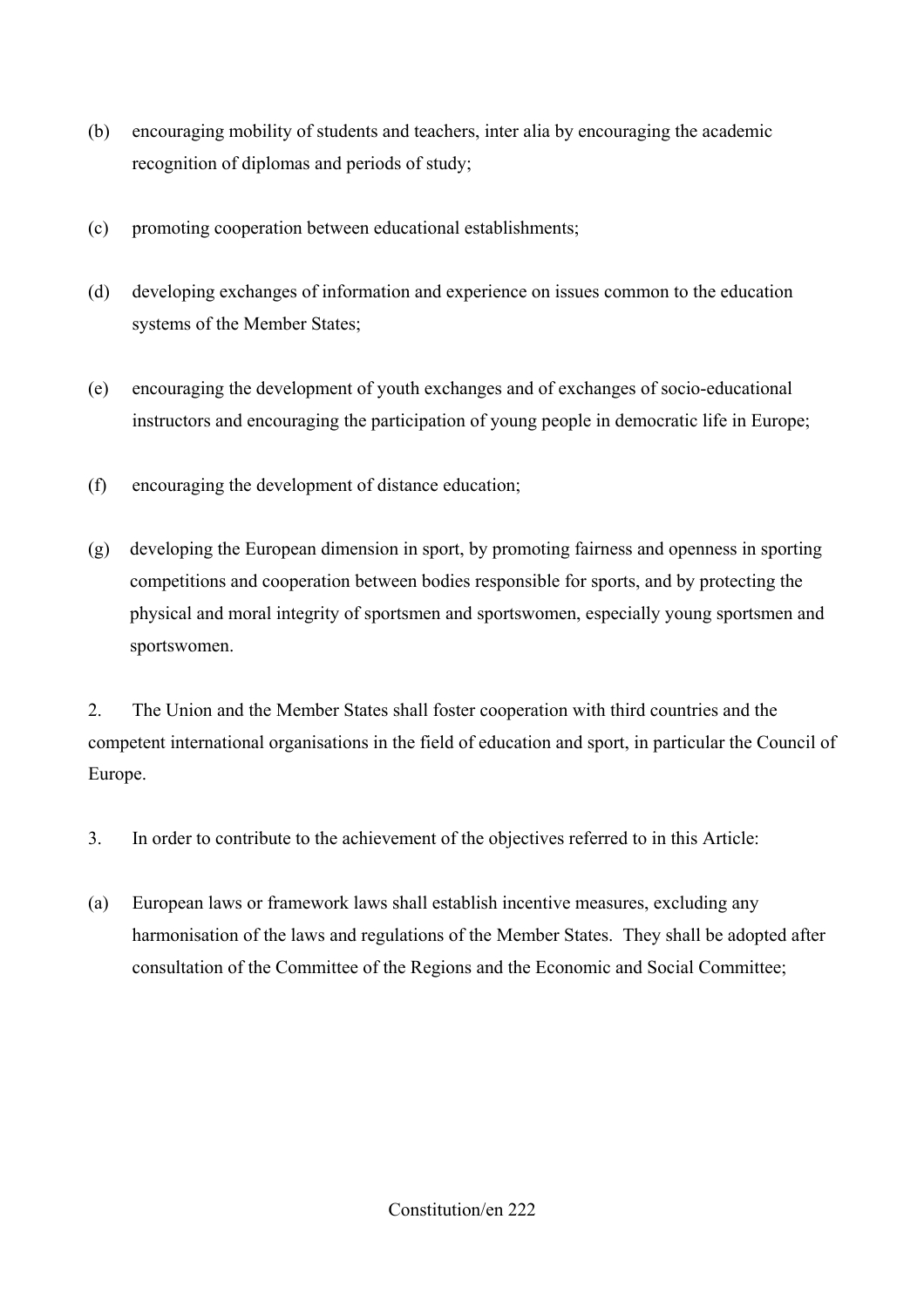(b) the Council, on a proposal from the Commission, shall adopt recommendations.

# ARTICLE III-283

1. The Union shall implement a vocational training policy which shall support and complement the action of the Member States, while fully respecting the responsibility of the Member States for the content and organisation of vocational training.

Union action shall aim to:

- (a) facilitate adaptation to industrial change, in particular through vocational training and retraining;
- (b) improve initial and continuing vocational training in order to facilitate vocational integration and reintegration into the labour market;
- (c) facilitate access to vocational training and encourage mobility of instructors and trainees and particularly young people;
- (d) stimulate cooperation on training between educational or training establishments and firms;
- (e) develop exchanges of information and experience on issues common to the training systems of the Member States.

2. The Union and the Member States shall foster cooperation with third countries and the competent international organisations in the sphere of vocational training.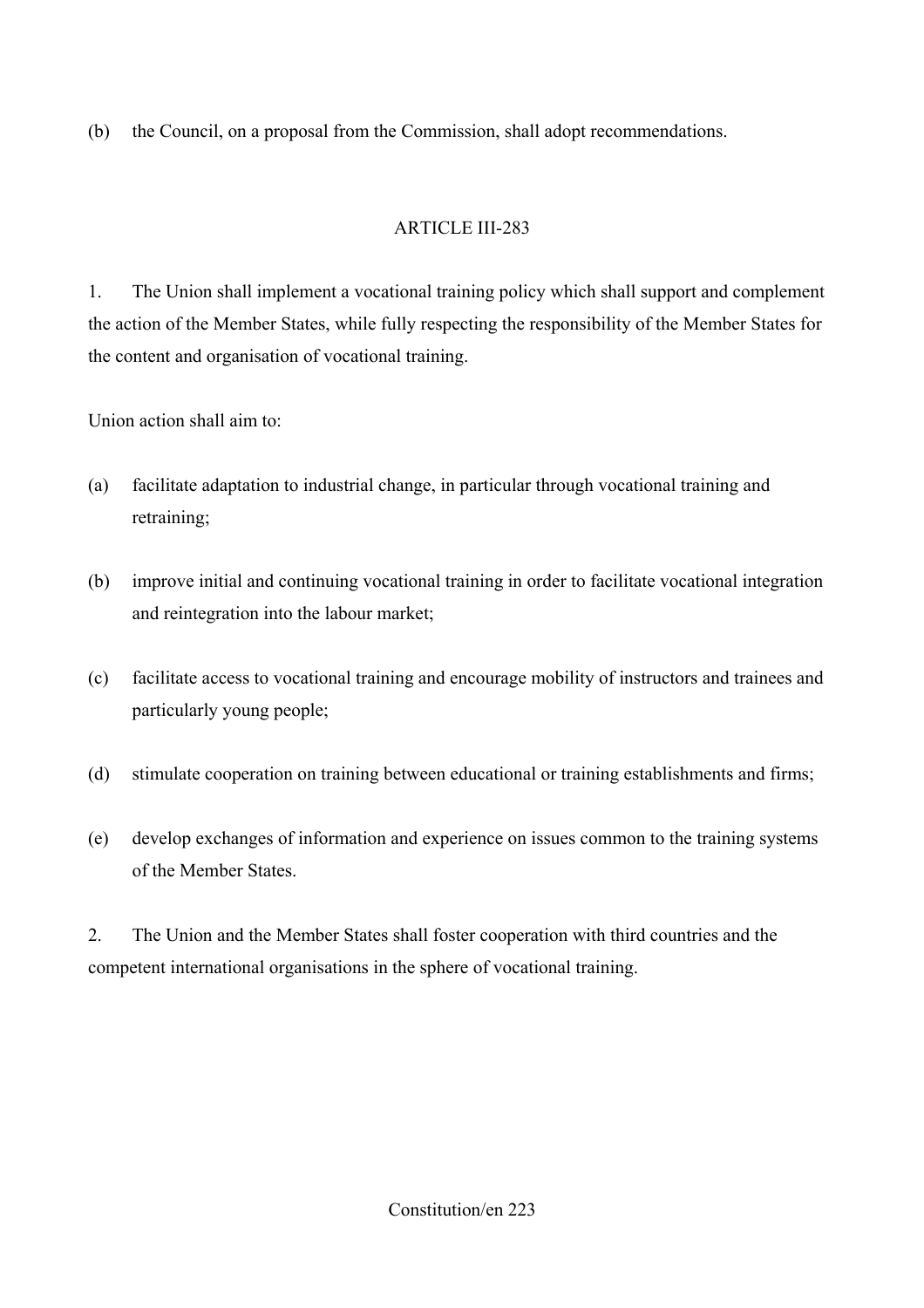- 3. In order to contribute to the achievement of the objectives referred to in this Article:
- (a) European laws or framework laws shall establish the necessary measures, excluding any harmonisation of the laws and regulations of the Member States. They shall be adopted after consultation of the Committee of the Regions and the Economic and Social Committee;
- (b) the Council, on a proposal from the Commission, shall adopt recommendations.

# SECTION 6

# CIVIL PROTECTION

# ARTICLE III-284

1. The Union shall encourage cooperation between Member States in order to improve the effectiveness of systems for preventing and protecting against natural or man-made disasters.

Union action shall aim to:

(a) support and complement Member States' action at national, regional and local level in risk prevention, in preparing their civil-protection personnel and in responding to natural or man-made disasters within the Union;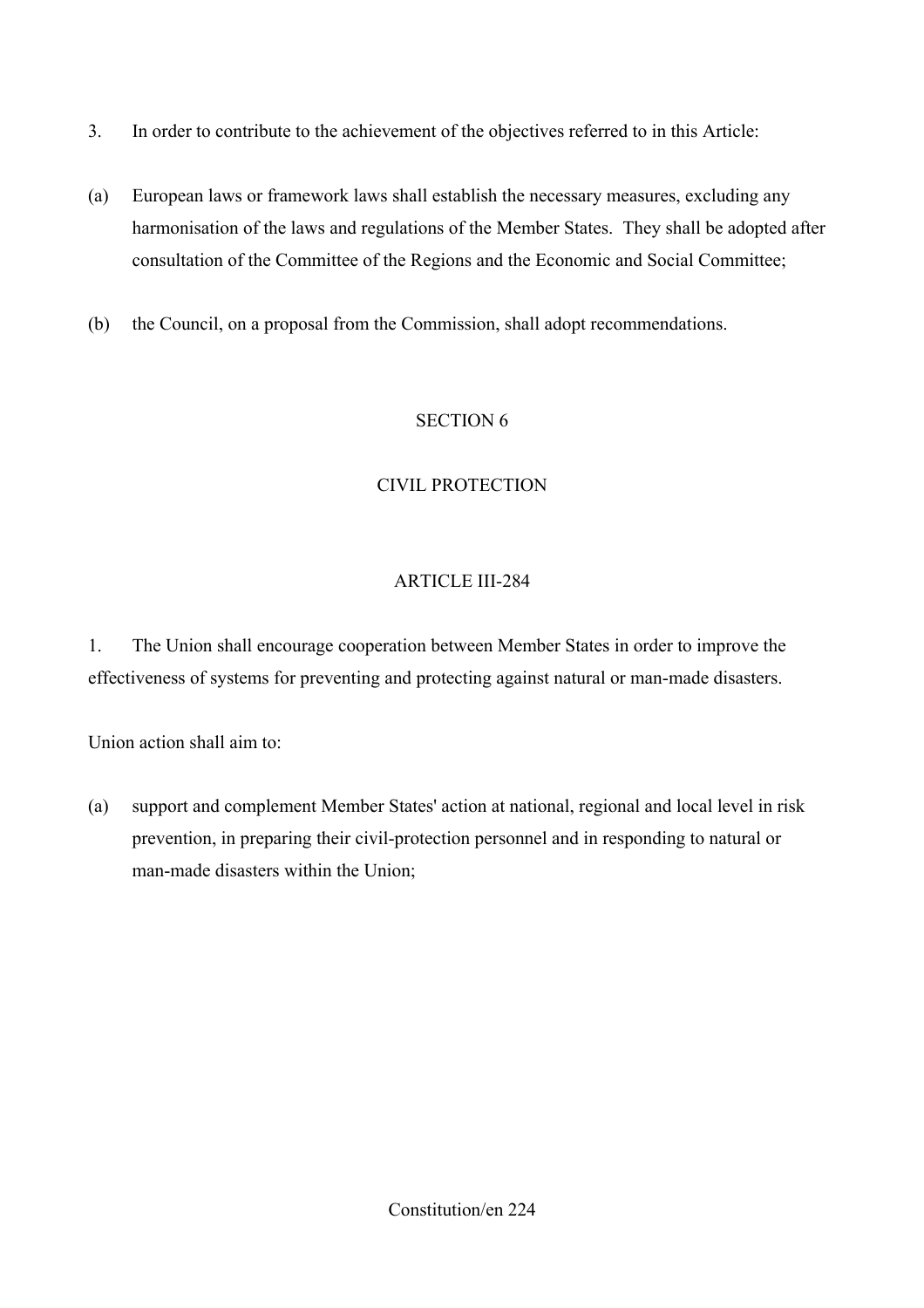- (b) promote swift, effective operational cooperation within the Union between national civil-protection services;
- (c) promote consistency in international civil-protection work.

2. European laws or framework laws shall establish the measures necessary to help achieve the objectives referred to in paragraph 1, excluding any harmonisation of the laws and regulations of the Member States.

# SECTION 7

# ADMINISTRATIVE COOPERATION

# ARTICLE III-285

1. Effective implementation of Union law by the Member States, which is essential for the proper functioning of the Union, shall be regarded as a matter of common interest.

2. The Union may support the efforts of Member States to improve their administrative capacity to implement Union law. Such action may include facilitating the exchange of information and of civil servants as well as supporting training schemes. No Member State shall be obliged to avail itself of such support. European laws shall establish the necessary measures to this end, excluding any harmonisation of the laws and regulations of the Member States.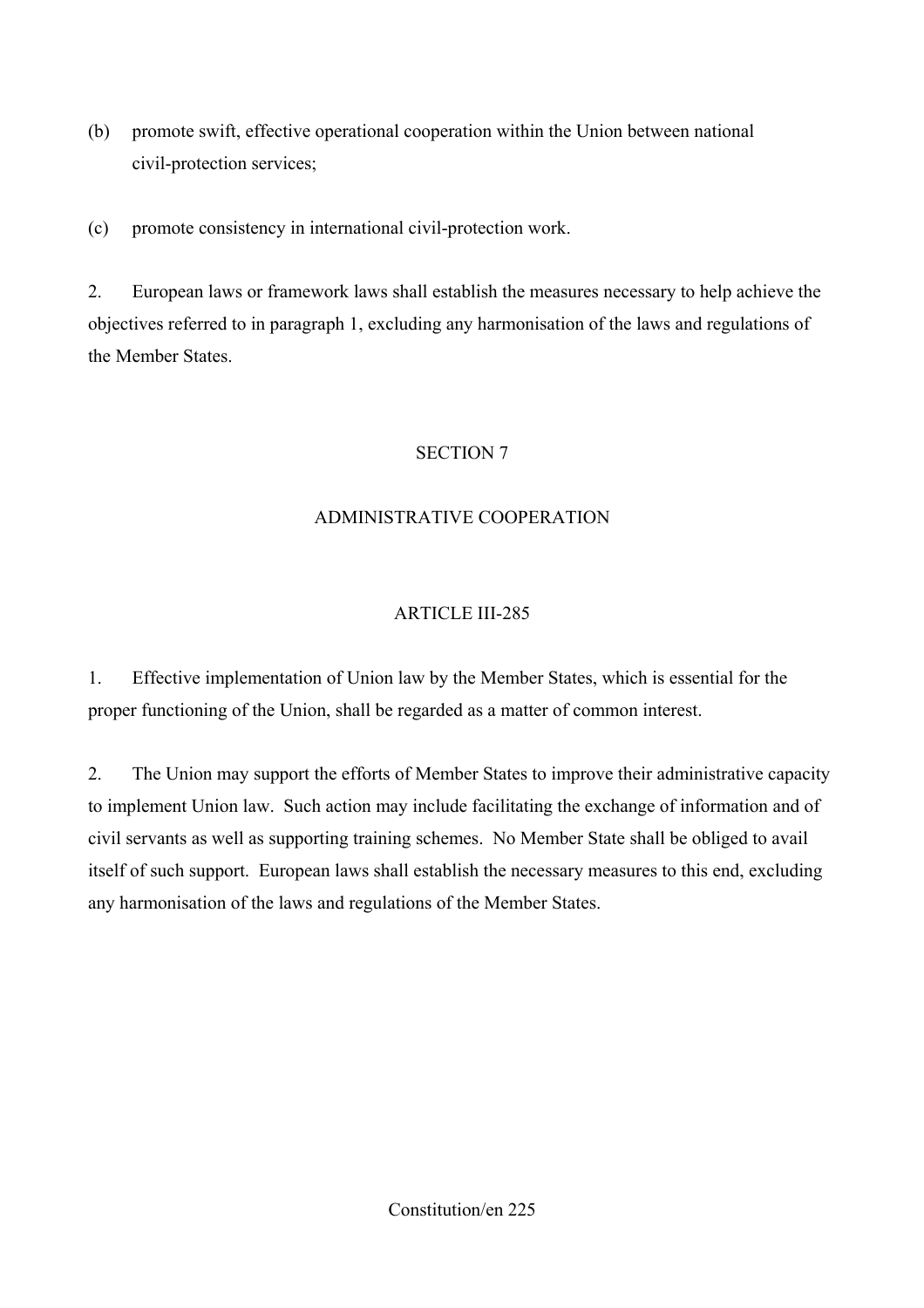3. This Article shall be without prejudice to the obligations of the Member States to implement Union law or to the prerogatives and duties of the Commission. It shall also be without prejudice to other provisions of the Constitution providing for administrative cooperation among the Member States and between them and the Union.

### TITLE IV

### ASSOCIATION OF THE OVERSEAS COUNTRIES AND TERRITORIES

# ARTICLE III-286

1. The non-European countries and territories which have special relations with Denmark, France, the Netherlands and the United Kingdom shall be associated with the Union. These countries and territories, hereinafter called the "countries and territories", are listed in Annex II.

This title shall apply to Greenland, subject to the specific provisions of the Protocol on special arrangements for Greenland.

2. The purpose of association shall be to promote the economic and social development of the countries and territories and to establish close economic relations between them and the Union.

Association shall serve primarily to further the interests and prosperity of the inhabitants of these countries and territories in order to lead them to the economic, social and cultural development to which they aspire.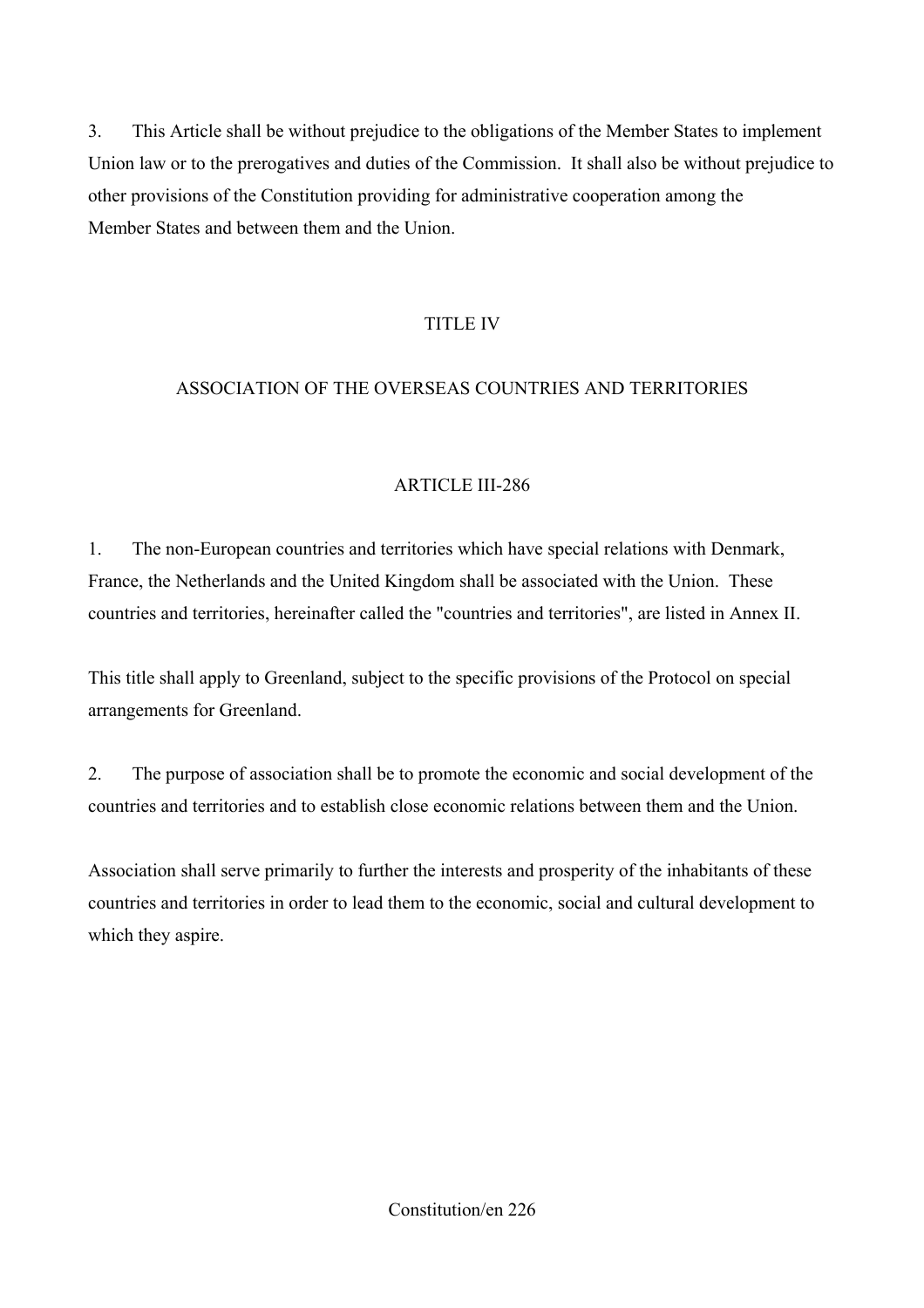Association shall have the following objectives:

- (a) Member States shall apply to their trade with the countries and territories the same treatment as they accord each other pursuant to the Constitution;
- (b) each country or territory shall apply to its trade with Member States and with the other countries and territories the same treatment as that which it applies to the European State with which it has special relations;
- (c) Member States shall contribute to the investments required for the progressive development of these countries and territories;
- (d) for investments financed by the Union, participation in tenders and supplies shall be open on equal terms to all natural and legal persons who are nationals of a Member State or of one of the countries and territories;
- (e) in relations between Member States and the countries and territories, the right of establishment of nationals and companies or firms shall be regulated in accordance with the provisions of Subsection 2 of Section 2 of Chapter I of Title III relating to the freedom of establishment and under the procedures laid down in that Subsection, and on a non-discriminatory basis, subject to any acts adopted pursuant to Article III-291.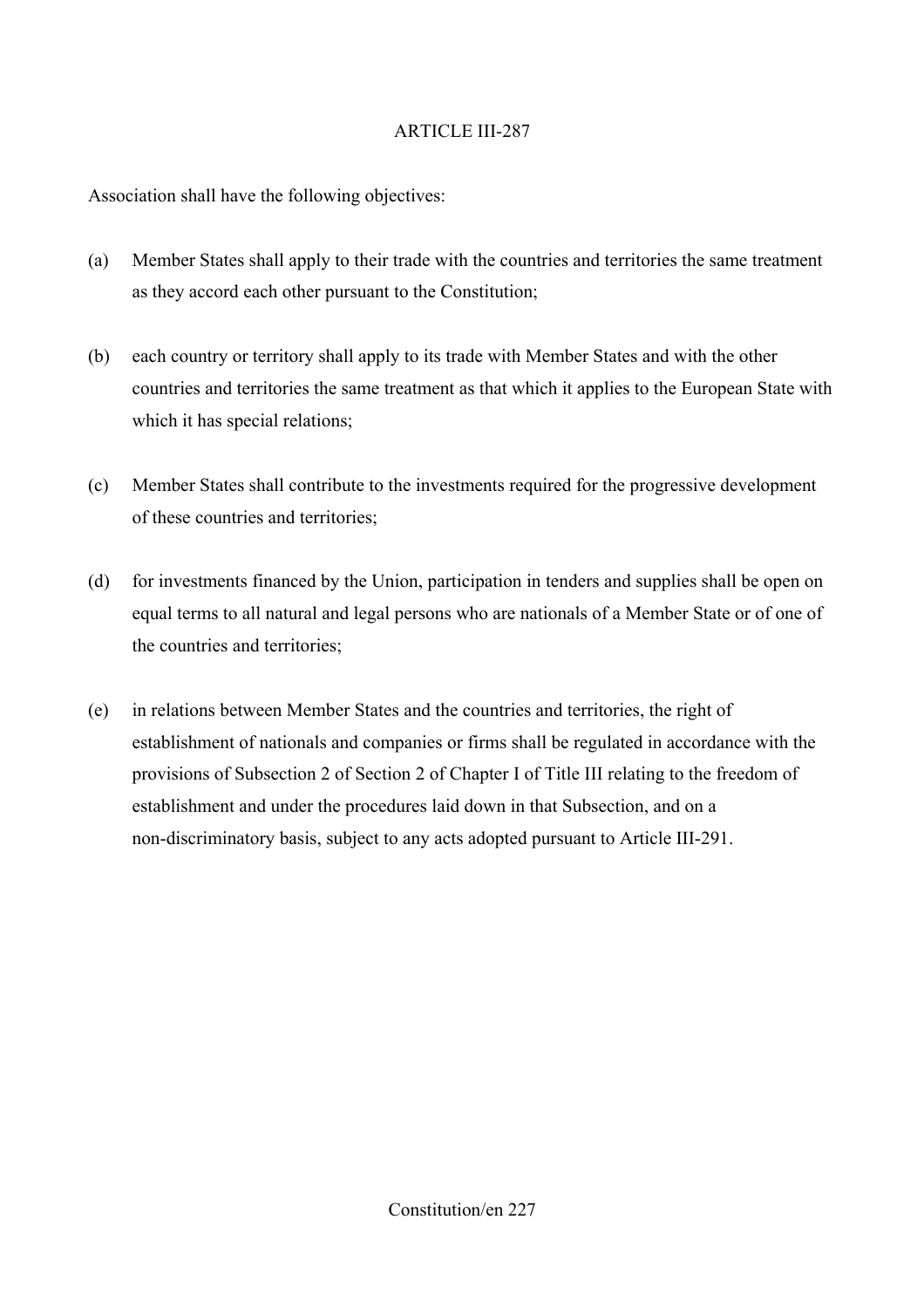1. Customs duties on imports into the Member States of goods originating in the countries and territories shall be prohibited in conformity with the prohibition of customs duties between Member States provided for in the Constitution.

2. Customs duties on imports into each country or territory from Member States or from the other countries or territories shall be prohibited in accordance with Article III-151(4).

3. The countries and territories may, however, levy customs duties which meet the needs of their development and industrialisation or produce revenue for their budgets.

The duties referred to in the first subparagraph shall not exceed the level of those imposed on imports of products from the Member State with which each country or territory has special relations.

4. Paragraph 2 shall not apply to countries and territories which, by reason of the particular international obligations by which they are bound, already apply a non-discriminatory customs tariff.

5. The introduction of or any change in customs duties imposed on goods imported into the countries and territories shall not, either in law or in fact, give rise to any direct or indirect discrimination between imports from the various Member States.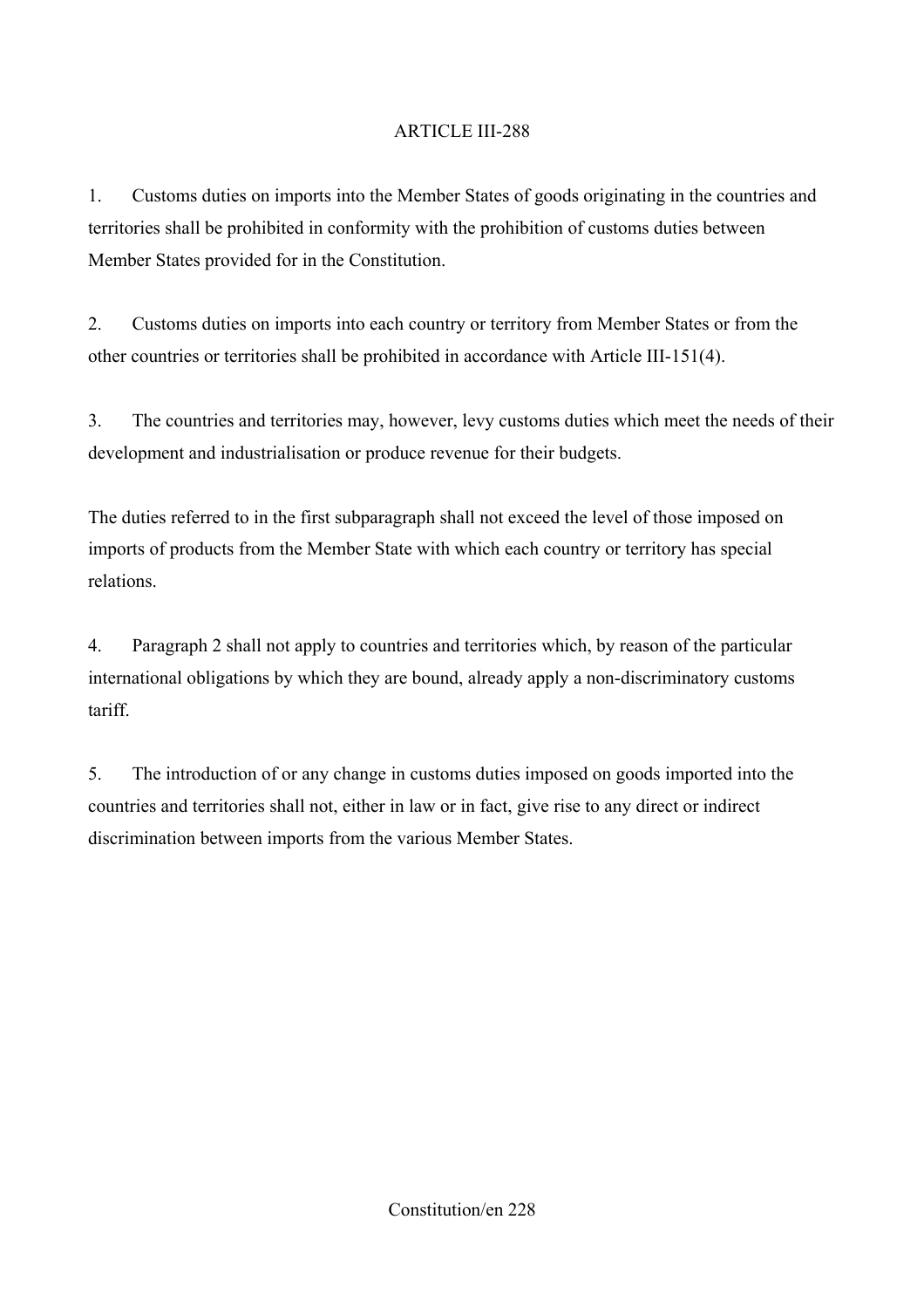If the level of the duties applicable to goods from a third country on entry into a country or territory is liable, when Article III-288(1) has been applied, to cause deflections of trade to the detriment of any Member State, the latter may request the Commission to propose to the other Member States that they take the necessary measures to remedy the situation.

#### ARTICLE III-290

Subject to the provisions relating to public health, public security or public policy, freedom of movement within Member States for workers from the countries and territories, and within the countries and territories for workers from Member States, shall be regulated by acts adopted in accordance with Article III-291.

### ARTICLE III-291

The Council, on a proposal from the Commission, shall adopt unanimously, on the basis of the experience acquired under the association of the countries and territories with the Union, European laws, framework laws, regulations and decisions as regards the detailed rules and the procedure for the association of the countries and territories with the Union. These laws and framework laws shall be adopted after consultation of the European Parliament.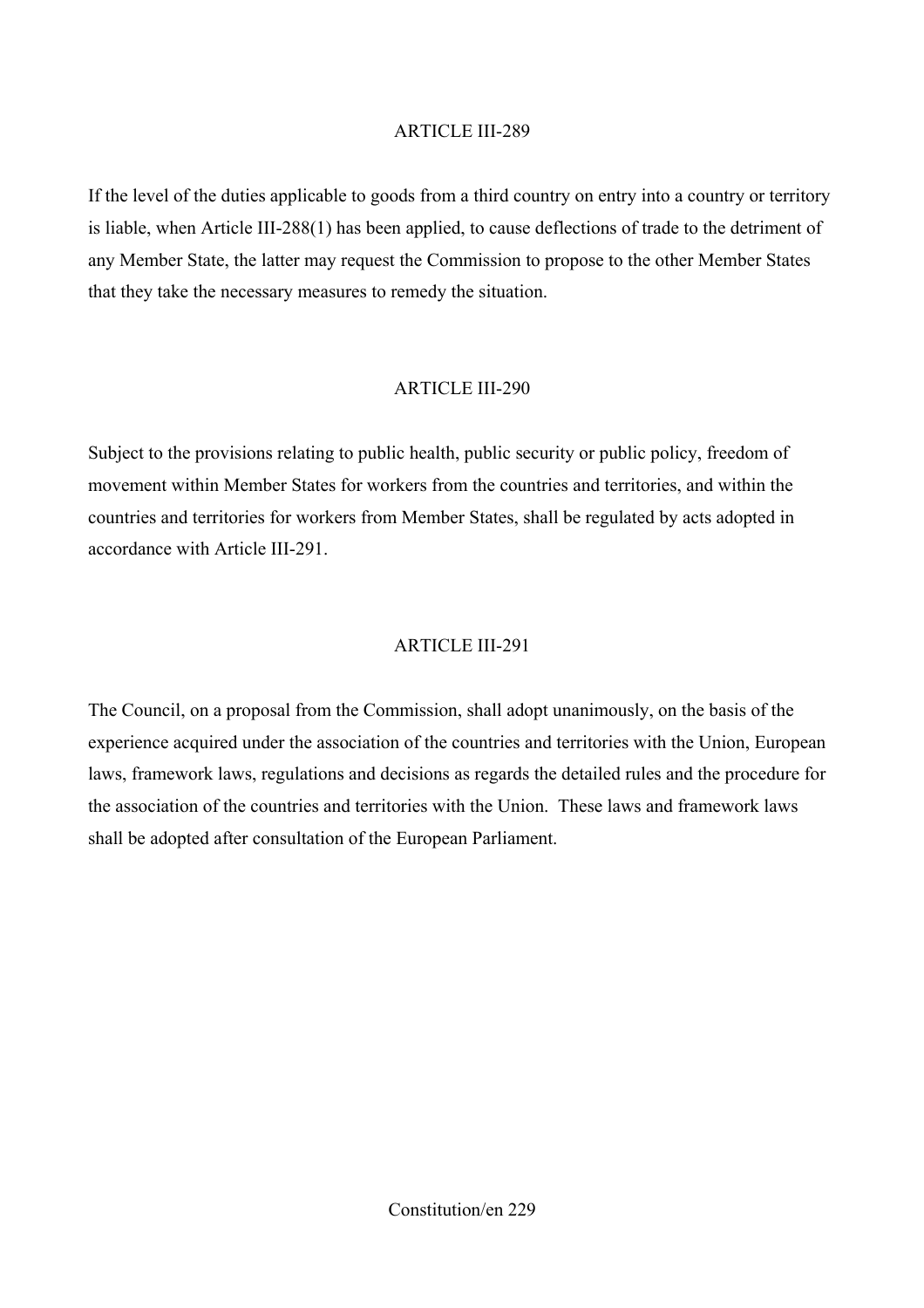### TITLE V

### THE UNION'S EXTERNAL ACTION

# CHAPTER I

# PROVISIONS HAVING GENERAL APPLICATION

### ARTICLE III-292

1. The Union's action on the international scene shall be guided by the principles which have inspired its own creation, development and enlargement, and which it seeks to advance in the wider world: democracy, the rule of law, the universality and indivisibility of human rights and fundamental freedoms, respect for human dignity, the principles of equality and solidarity, and respect for the principles of the United Nations Charter and international law.

The Union shall seek to develop relations and build partnerships with third countries, and international, regional or global organisations which share the principles referred to in the first subparagraph. It shall promote multilateral solutions to common problems, in particular in the framework of the United Nations.

2. The Union shall define and pursue common policies and actions, and shall work for a high degree of cooperation in all fields of international relations, in order to:

(a) safeguard its values, fundamental interests, security, independence and integrity;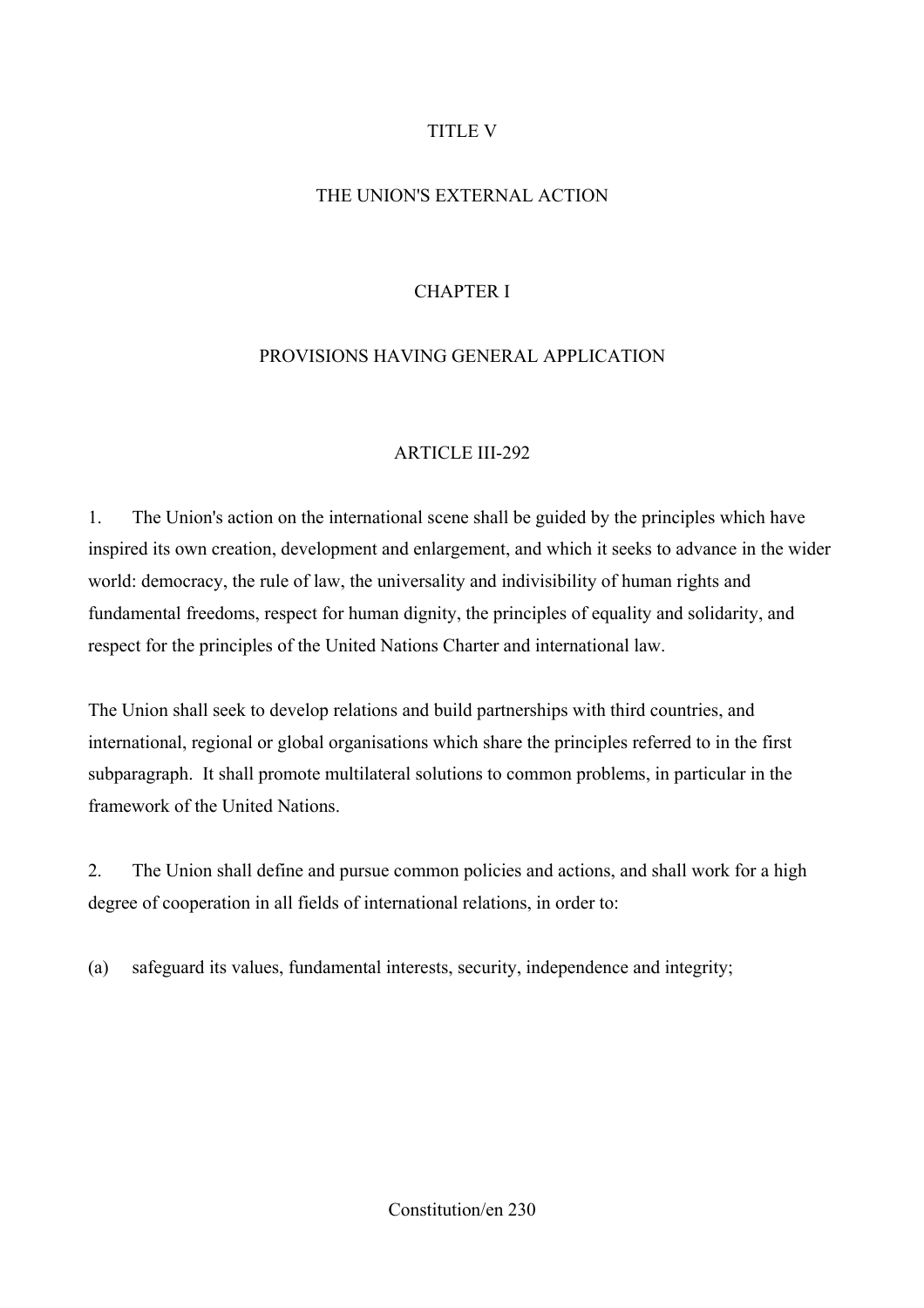- (b) consolidate and support democracy, the rule of law, human rights and the principles of international law;
- (c) preserve peace, prevent conflicts and strengthen international security, in accordance with the purposes and principles of the United Nations Charter, with the principles of the Helsinki Final Act and with the aims of the Charter of Paris, including those relating to external borders;
- (d) foster the sustainable economic, social and environmental development of developing countries, with the primary aim of eradicating poverty;
- (e) encourage the integration of all countries into the world economy, including through the progressive abolition of restrictions on international trade;
- (f) help develop international measures to preserve and improve the quality of the environment and the sustainable management of global natural resources, in order to ensure sustainable development;
- (g) assist populations, countries and regions confronting natural or man-made disasters;
- (h) promote an international system based on stronger multilateral cooperation and good global governance.

3. The Union shall respect the principles and pursue the objectives set out in paragraphs 1 and 2 in the development and implementation of the different areas of the Union's external action covered by this Title and the external aspects of its other policies.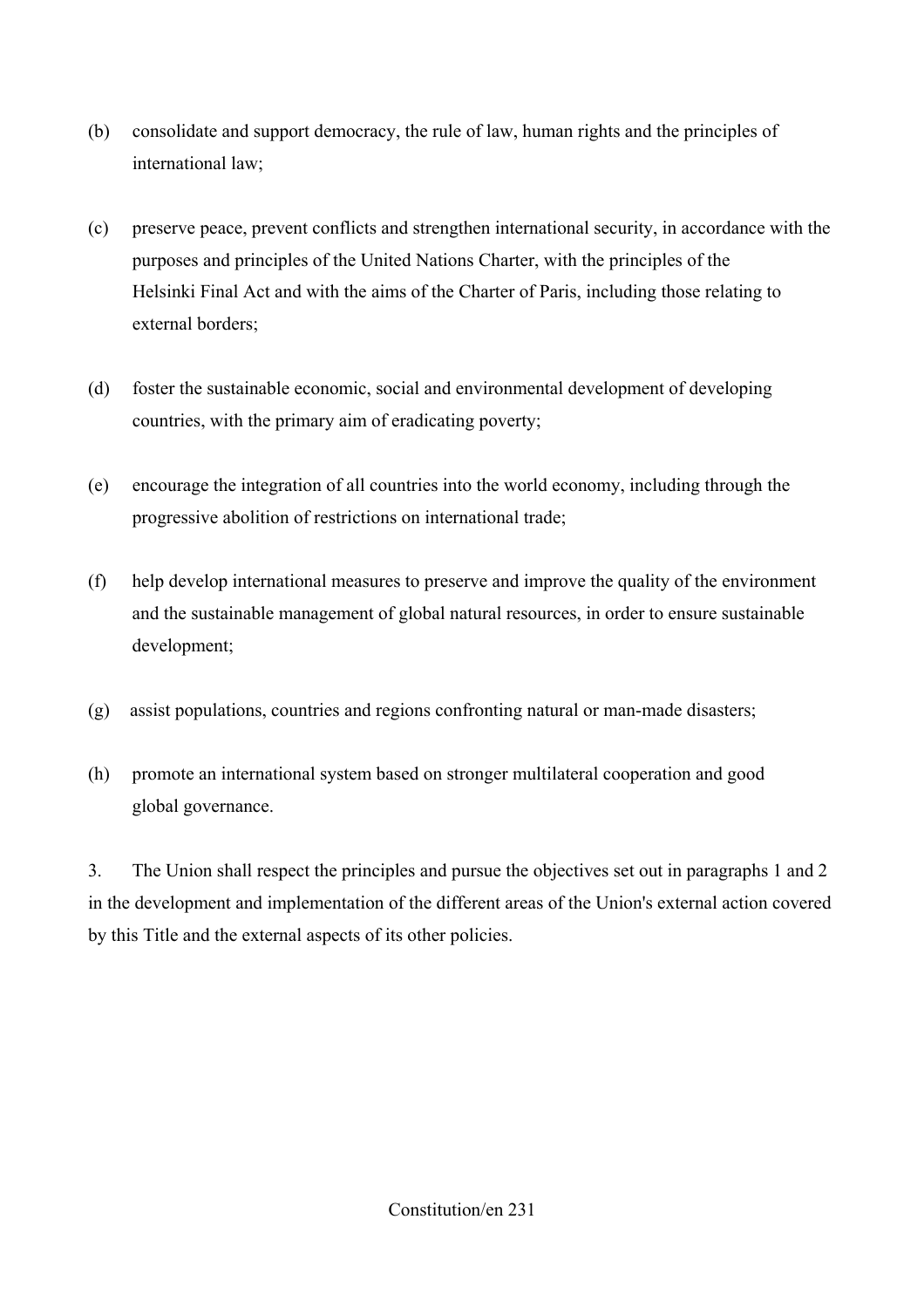The Union shall ensure consistency between the different areas of its external action and between these and its other policies. The Council and the Commission, assisted by the Union Minister for Foreign Affairs, shall ensure that consistency and shall cooperate to that effect.

# ARTICLE III-293

1. On the basis of the principles and objectives set out in Article III-292, the European Council shall identify the strategic interests and objectives of the Union.

European decisions of the European Council on the strategic interests and objectives of the Union shall relate to the common foreign and security policy and to other areas of the external action of the Union. Such decisions may concern the relations of the Union with a specific country or region or may be thematic in approach. They shall define their duration, and the means to be made available by the Union and the Member States.

The European Council shall act unanimously on a recommendation from the Council, adopted by the latter under the arrangements laid down for each area. European decisions of the European Council shall be implemented in accordance with the procedures provided for in the **Constitution** 

2. The Union Minister for Foreign Affairs, for the area of common foreign and security policy, and the Commission, for other areas of external action, may submit joint proposals to the Council.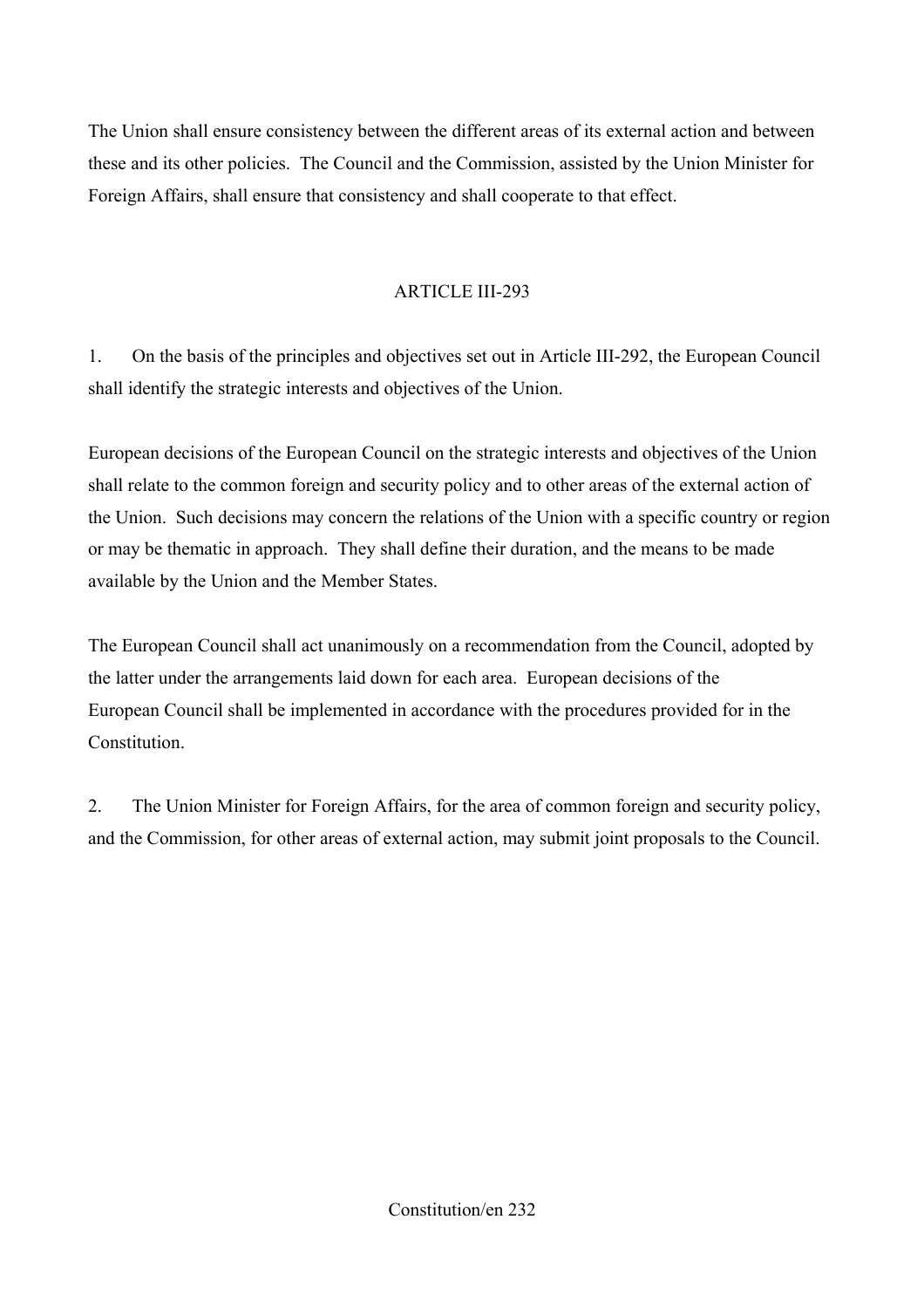# CHAPTER II

### COMMON FOREIGN AND SECURITY POLICY

### SECTION 1

# COMMON PROVISIONS

### ARTICLE III-294

1. In the context of the principles and objectives of its external action, the Union shall define and implement a common foreign and security policy covering all areas of foreign and security policy.

2. The Member States shall support the common foreign and security policy actively and unreservedly in a spirit of loyalty and mutual solidarity.

The Member States shall work together to enhance and develop their mutual political solidarity. They shall refrain from any action which is contrary to the interests of the Union or likely to impair its effectiveness as a cohesive force in international relations.

The Council and the Union Minister for Foreign Affairs shall ensure that these principles are complied with.

3. The Union shall conduct the common foreign and security policy by:

(a) defining the general guidelines;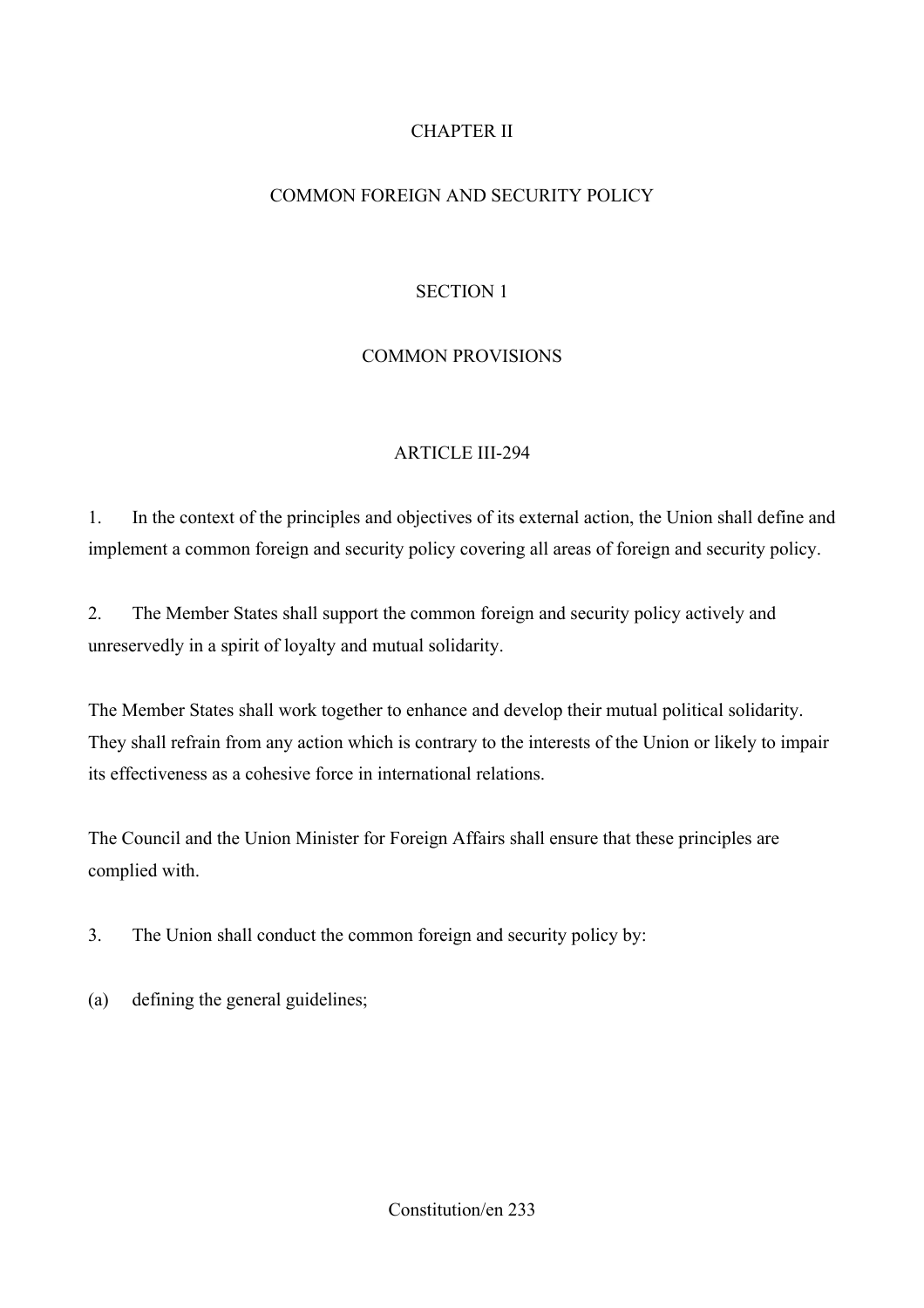- (b) adopting European decisions defining:
	- (i) actions to be undertaken by the Union;
	- (ii) positions to be taken by the Union;
	- (iii) arrangements for the implementation of the European decisions referred to in points (i) and (ii);
- (c) strengthening systematic cooperation between Member States in the conduct of policy.

1. The European Council shall define the general guidelines for the common foreign and security policy, including for matters with defence implications.

If international developments so require, the President of the European Council shall convene an extraordinary meeting of the European Council in order to define the strategic lines of the Union's policy in the face of such developments.

2. The Council shall adopt the European decisions necessary for defining and implementing the common foreign and security policy on the basis of the general guidelines and strategic lines defined by the European Council.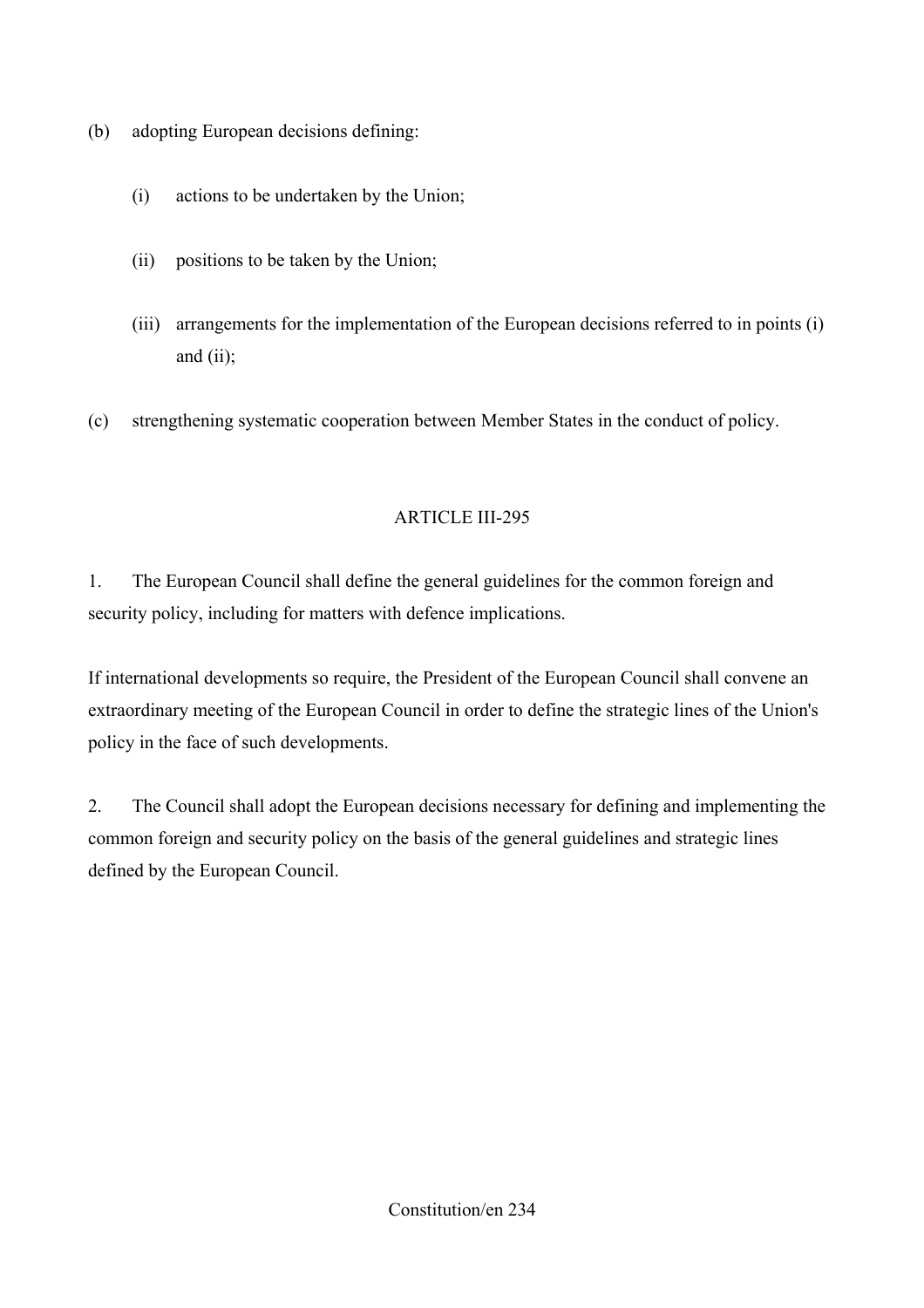1. The Union Minister for Foreign Affairs, who shall chair the Foreign Affairs Council, shall contribute through his or her proposals towards the preparation of the common foreign and security policy and shall ensure implementation of the European decisions adopted by the European Council and the Council.

2. The Minister for Foreign Affairs shall represent the Union for matters relating to the common foreign and security policy. He or she shall conduct political dialogue with third parties on the Union's behalf and shall express the Union's position in international organisations and at international conferences.

3. In fulfilling his or her mandate, the Union Minister for Foreign Affairs shall be assisted by a European External Action Service. This service shall work in cooperation with the diplomatic services of the Member States and shall comprise officials from relevant departments of the General Secretariat of the Council and of the Commission as well as staff seconded from national diplomatic services of the Member States. The organisation and functioning of the European External Action Service shall be established by a European decision of the Council. The Council shall act on a proposal from the Union Minister for Foreign Affairs after consulting the European Parliament and after obtaining the consent of the Commission.

### ARTICLE III-297

1. Where the international situation requires operational action by the Union, the Council shall adopt the necessary European decisions. Such decisions shall lay down the objectives, the scope, the means to be made available to the Union, if necessary the duration, and the conditions for implementation of the action.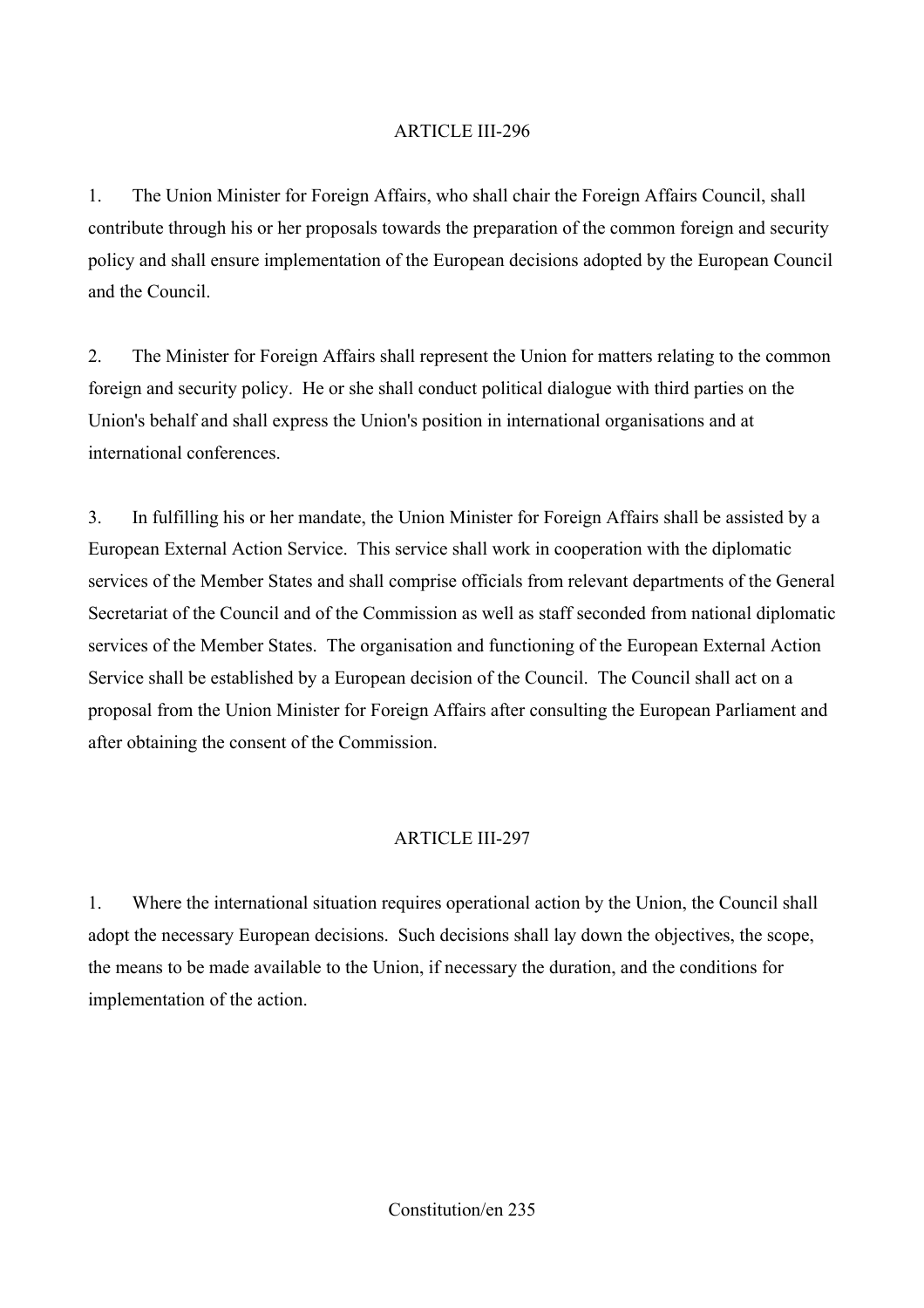If there is a change in circumstances having a substantial effect on a question subject to such a European decision, the Council shall review the principles and objectives of that decision and adopt the necessary European decisions.

2. The European decisions referred to in paragraph 1 shall commit the Member States in the positions they adopt and in the conduct of their activity.

3. Whenever there is any plan to adopt a national position or take national action pursuant to a European decision as referred to in paragraph 1, information shall be provided by the Member State concerned in time to allow, if necessary, for prior consultations within the Council. The obligation to provide prior information shall not apply to measures which are merely a national transposition of such a decision.

4. In cases of imperative need arising from changes in the situation and failing a review of the European decision pursuant to the second subparagraph of paragraph 1, Member States may take the necessary measures as a matter of urgency, having regard to the general objectives of that decision. The Member State concerned shall inform the Council immediately of any such measures.

5. Should there be any major difficulties in implementing a European decision as referred to in this Article, a Member State shall refer them to the Council which shall discuss them and seek appropriate solutions. Such solutions shall not run counter to the objectives of the action or impair its effectiveness.

### ARTICLE III-298

The Council shall adopt European decisions which shall define the approach of the Union to a particular matter of a geographical or thematic nature. Member States shall ensure that their national policies conform to the positions of the Union.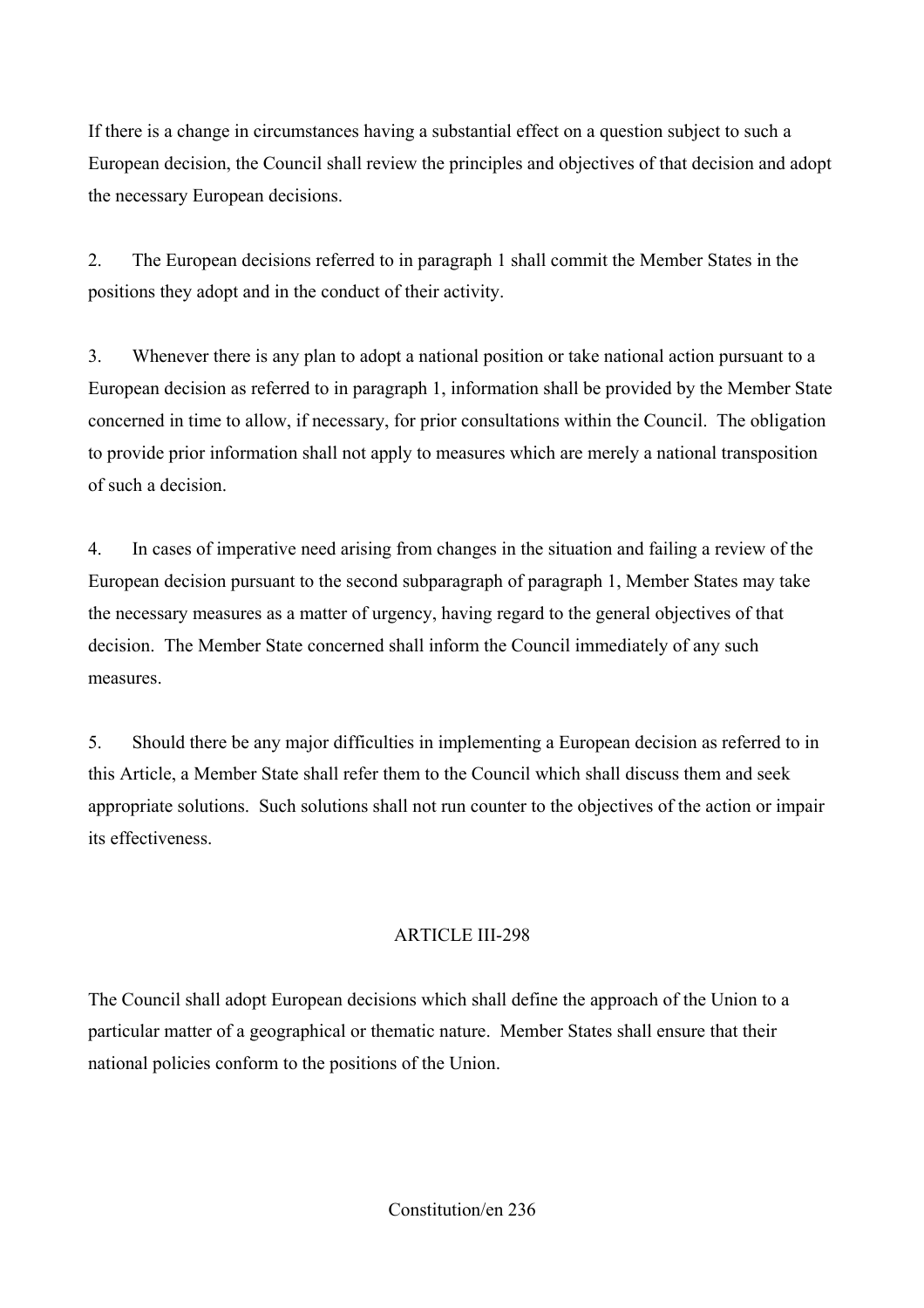1. Any Member State, the Union Minister for Foreign Affairs, or that Minister with the Commission's support, may refer any question relating to the common foreign and security policy to the Council and may submit to it initiatives or proposals as appropriate.

2. In cases requiring a rapid decision, the Union Minister for Foreign Affairs, of the Minister's own motion or at the request of a Member State, shall convene an extraordinary meeting of the Council within forty-eight hours or, in an emergency, within a shorter period.

# ARTICLE III-300

1. The European decisions referred to in this Chapter shall be adopted by the Council acting unanimously.

When abstaining in a vote, any member of the Council may qualify its abstention by making a formal declaration. In that case, it shall not be obliged to apply the European decision, but shall accept that the latter commits the Union. In a spirit of mutual solidarity, the Member State concerned shall refrain from any action likely to conflict with or impede Union action based on that decision and the other Member States shall respect its position. If the members of the Council qualifying their abstention in this way represent at least one third of the Member States comprising at least one third of the population of the Union, the decision shall not be adopted.

2. By way of derogation from paragraph 1, the Council shall act by a qualified majority: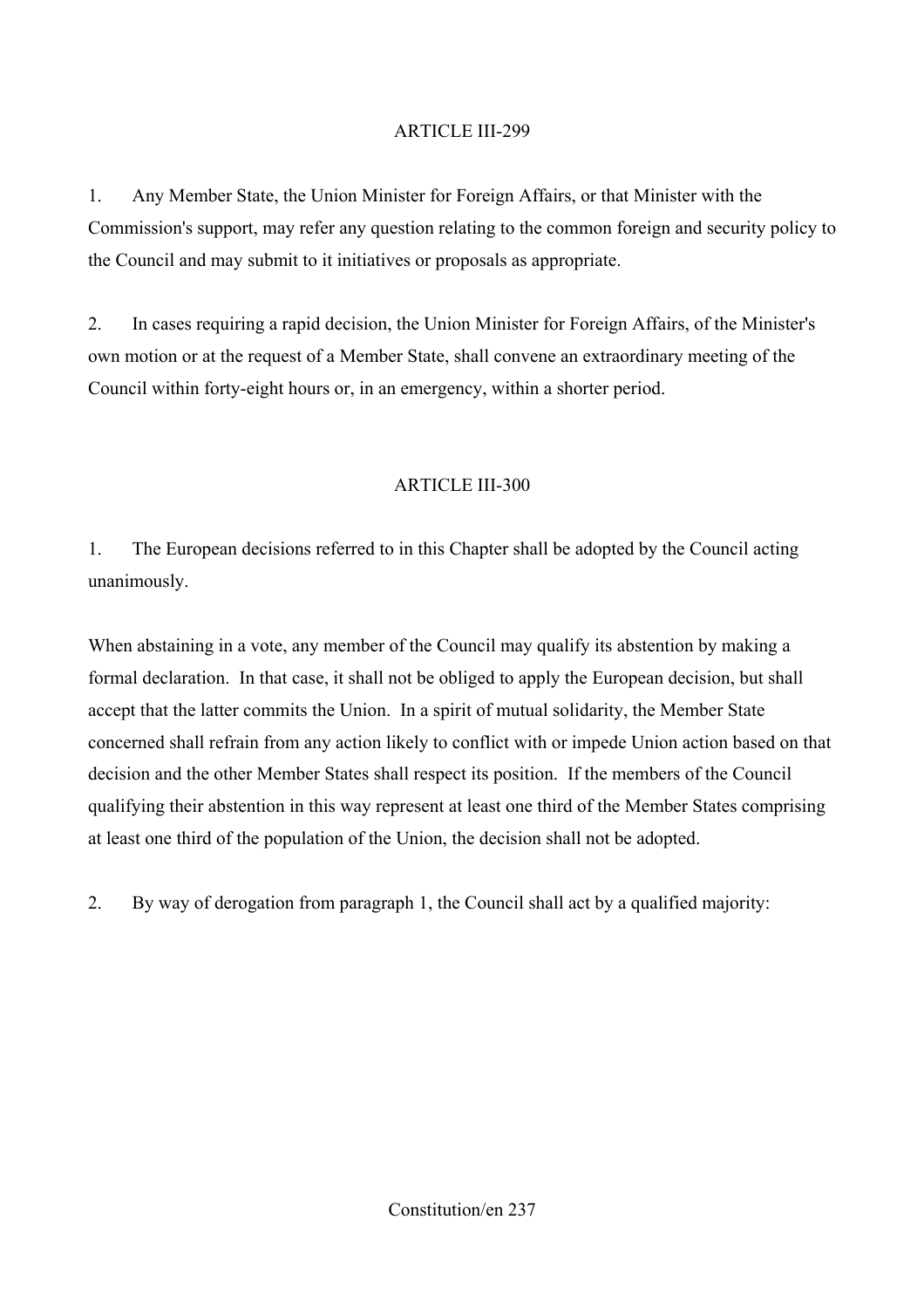- (a) when adopting European decisions defining a Union action or position on the basis of a European decision of the European Council relating to the Union's strategic interests and objectives, as referred to in Article III-293(1);
- (b) when adopting a European decision defining a Union action or position, on a proposal which the Union Minister for Foreign Affairs has presented following a specific request to him or her from the European Council, made on its own initiative or that of the Minister;
- (c) when adopting a European decision implementing a European decision defining a Union action or position;
- (d) when adopting a European decision concerning the appointment of a special representative in accordance with Article III-302.

If a member of the Council declares that, for vital and stated reasons of national policy, it intends to oppose the adoption of a European decision to be adopted by a qualified majority, a vote shall not be taken. The Union Minister for Foreign Affairs will, in close consultation with the Member State involved, search for a solution acceptable to it. If he or she does not succeed, the Council may, acting by a qualified majority, request that the matter be referred to the European Council for a European decision by unanimity.

3. In accordance with Article I-40(7) the European Council may unanimously adopt a European decision stipulating that the Council shall act by a qualified majority in cases other than those referred to in paragraph 2 of this Article.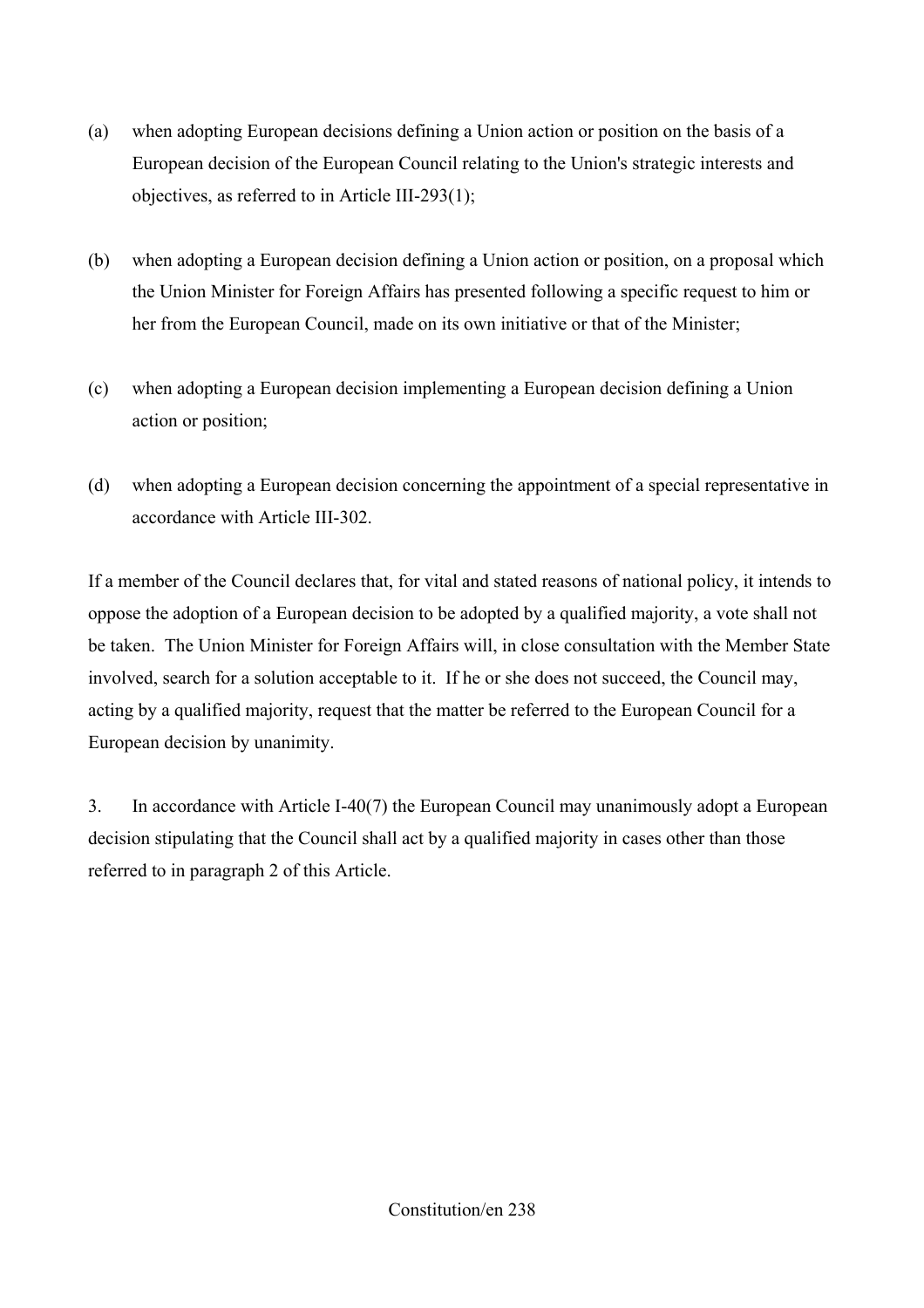4. Paragraphs 2 and 3 shall not apply to decisions having military or defence implications.

# ARTICLE III-301

1. When the European Council or the Council has defined a common approach of the Union within the meaning of Article I-40(5), the Union Minister for Foreign Affairs and the Ministers for Foreign Affairs of the Member States shall coordinate their activities within the Council.

2. The diplomatic missions of the Member States and the Union delegations in third countries and at international organisations shall cooperate and shall contribute to formulating and implementing the common approach referred to in paragraph 1.

# ARTICLE III-302

The Council may appoint, on a proposal from the Union Minister for Foreign Affairs, a special representative with a mandate in relation to particular policy issues. The special representative shall carry out his or her mandate under the Minister's authority.

# ARTICLE III-303

The Union may conclude agreements with one or more States or international organisations in areas covered by this Chapter.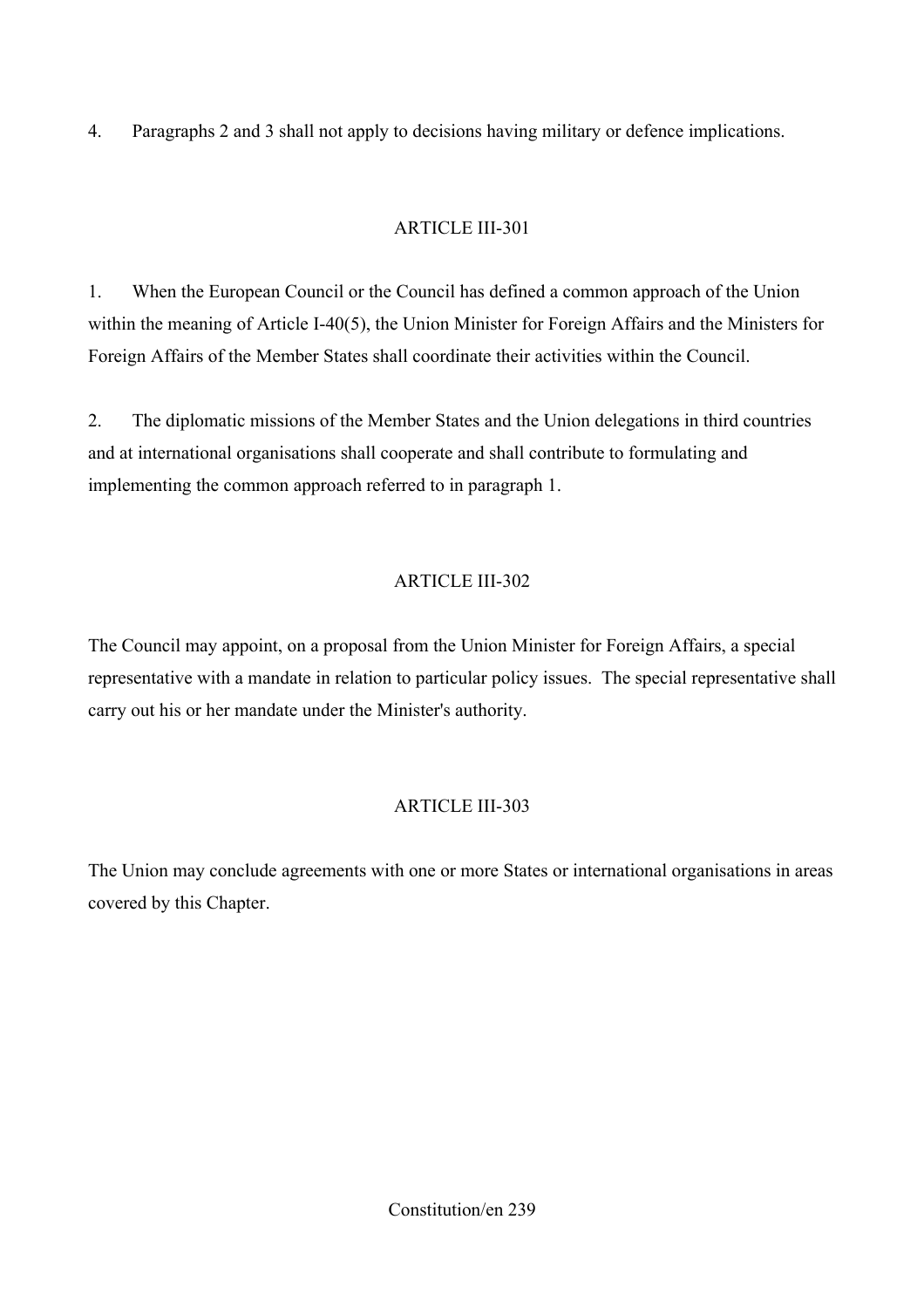1. The Union Minister for Foreign Affairs shall consult and inform the European Parliament in accordance with Article I-40(8) and Article I-41(8). He or she shall ensure that the views of the European Parliament are duly taken into consideration. Special representatives may be involved in briefing the European Parliament.

2. The European Parliament may ask questions of the Council and of the Union Minister for Foreign Affairs or make recommendations to them. Twice a year it shall hold a debate on progress in implementing the common foreign and security policy, including the common security and defence policy.

### ARTICLE III-305

1. Member States shall coordinate their action in international organisations and at international conferences. They shall uphold the Union's positions in such fora. The Union Minister for Foreign Affairs shall organise this coordination.

In international organisations and at international conferences where not all the Member States participate, those which do take part shall uphold the Union's positions.

2. In accordance with Article I-16(2), Member States represented in international organisations or international conferences where not all the Member States participate shall keep the latter, as well as the Union Minister for Foreign Affairs, informed of any matter of common interest.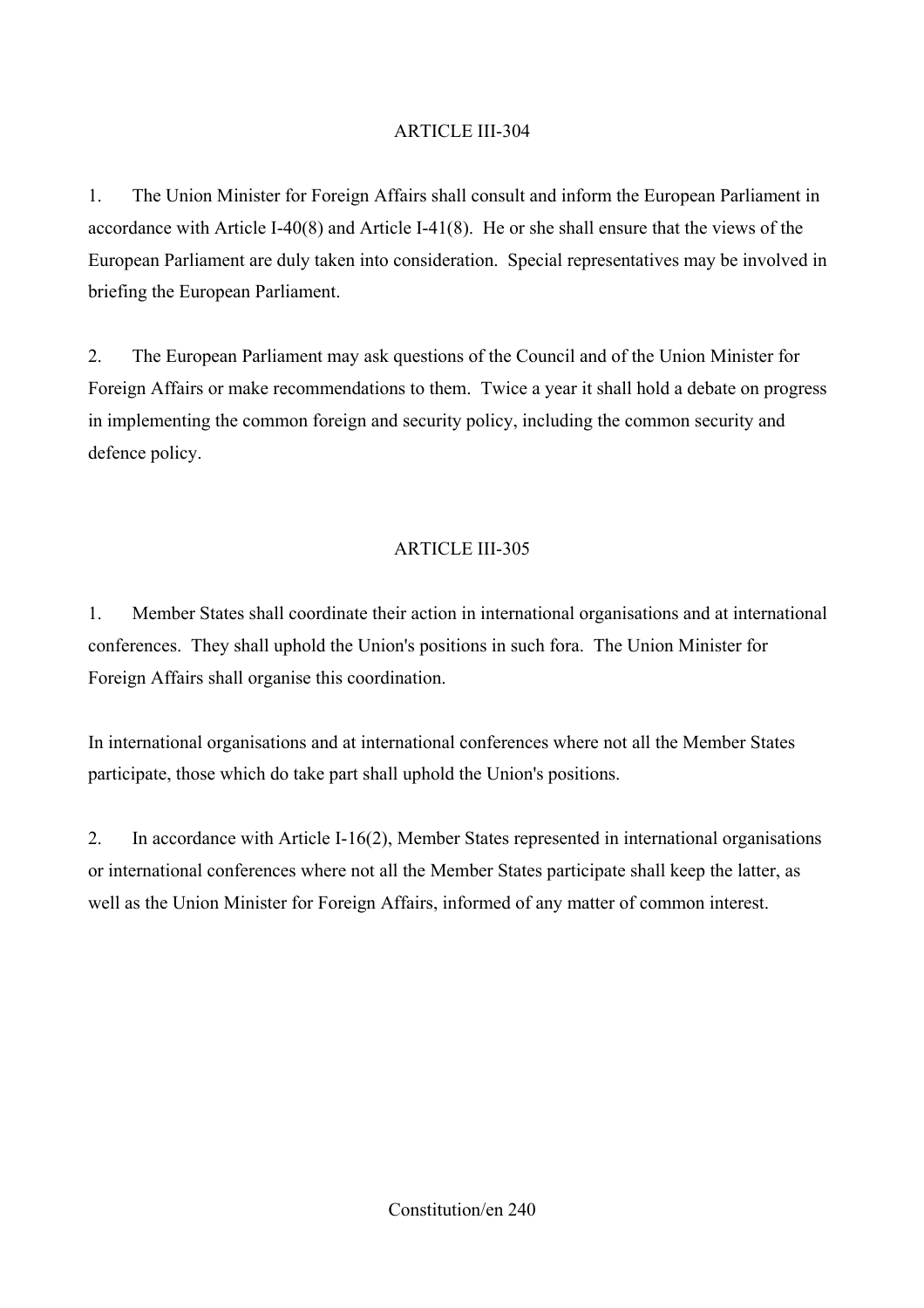Member States which are also members of the United Nations Security Council shall concert and keep the other Member States and the Union Minister for Foreign Affairs fully informed. Member States which are members of the Security Council will, in the execution of their functions, defend the positions and the interests of the Union, without prejudice to their responsibilities under the United Nations Charter.

When the Union has defined a position on a subject which is on the United Nations Security Council agenda, those Member States which sit on the Security Council shall request that the Union Minister for Foreign Affairs be asked to present the Union's position.

# ARTICLE III-306

The diplomatic and consular missions of the Member States and the Union delegations in third countries and international conferences, and their representations to international organisations, shall cooperate in ensuring that the European decisions defining Union positions and actions adopted pursuant to this Chapter are complied with and implemented. They shall step up cooperation by exchanging information and carrying out joint assessments.

They shall contribute to the implementation of the right of European citizens to protection in the territory of third countries as referred to in Article I-10(2)(c) and the measures adopted pursuant to Article III-127.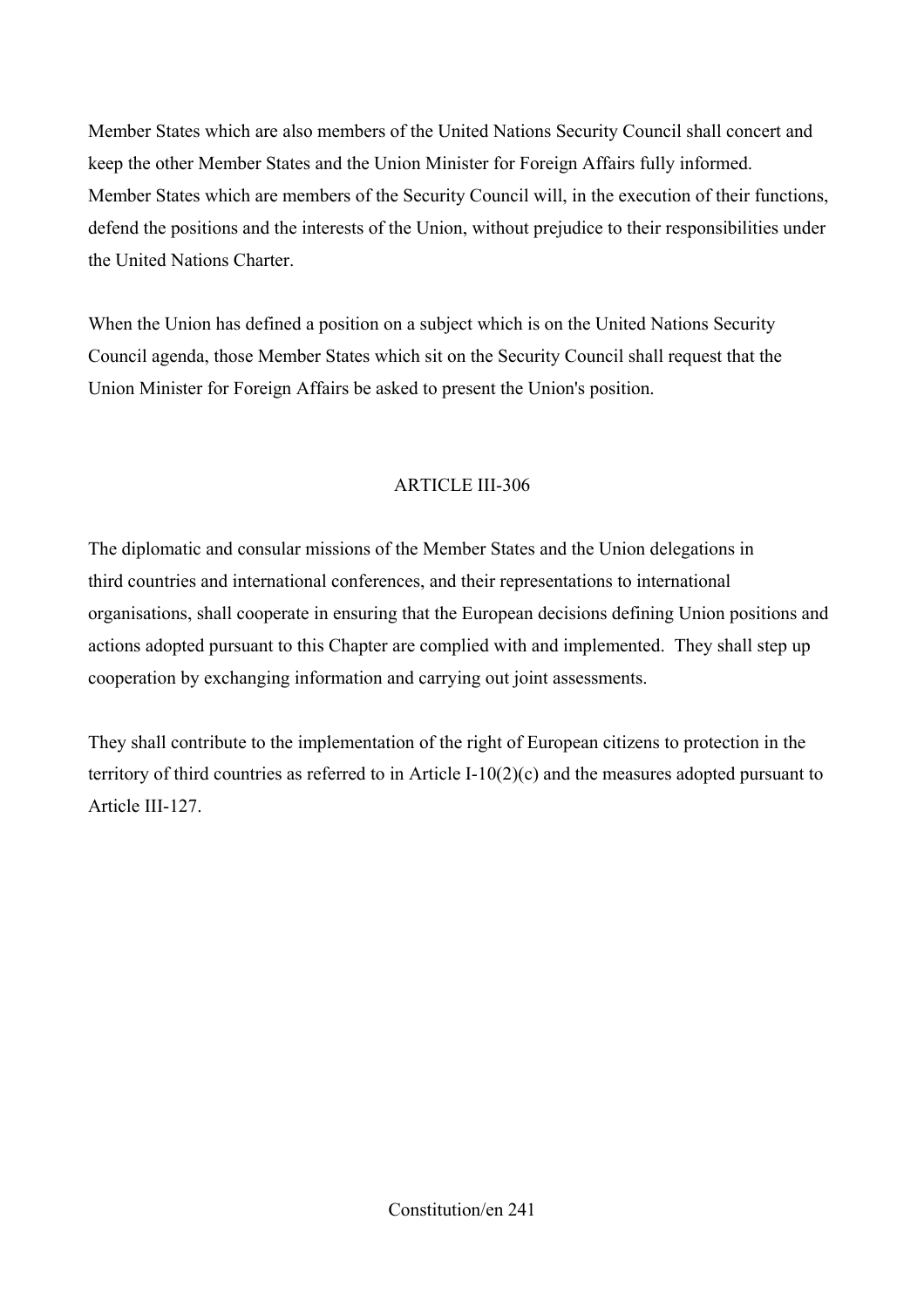1. Without prejudice to Article III-344, a Political and Security Committee shall monitor the international situation in the areas covered by the common foreign and security policy and contribute to the definition of policies by delivering opinions to the Council at the request of the latter, or of the Union Minister for Foreign Affairs, or on its own initiative. It shall also monitor the implementation of agreed policies, without prejudice to the powers of the Union Minister for Foreign Affairs.

2. Within the scope of this Chapter, the Political and Security Committee shall exercise, under the responsibility of the Council and of the Union Minister for Foreign Affairs, the political control and strategic direction of the crisis management operations referred to in Article III-309.

The Council may authorise the Committee, for the purpose and for the duration of a crisis management operation, as determined by the Council, to take the relevant measures concerning the political control and strategic direction of the operation.

# ARTICLE III-308

The implementation of the common foreign and security policy shall not affect the application of the procedures and the extent of the powers of the institutions laid down by the Constitution for the exercise of the Union competences referred to in Articles I-13 to I-15 and I-17.

Similarly, the implementation of the policies listed in those Articles shall not affect the application of the procedures and the extent of the powers of the institutions laid down by the Constitution for the exercise of the Union competences under this Chapter.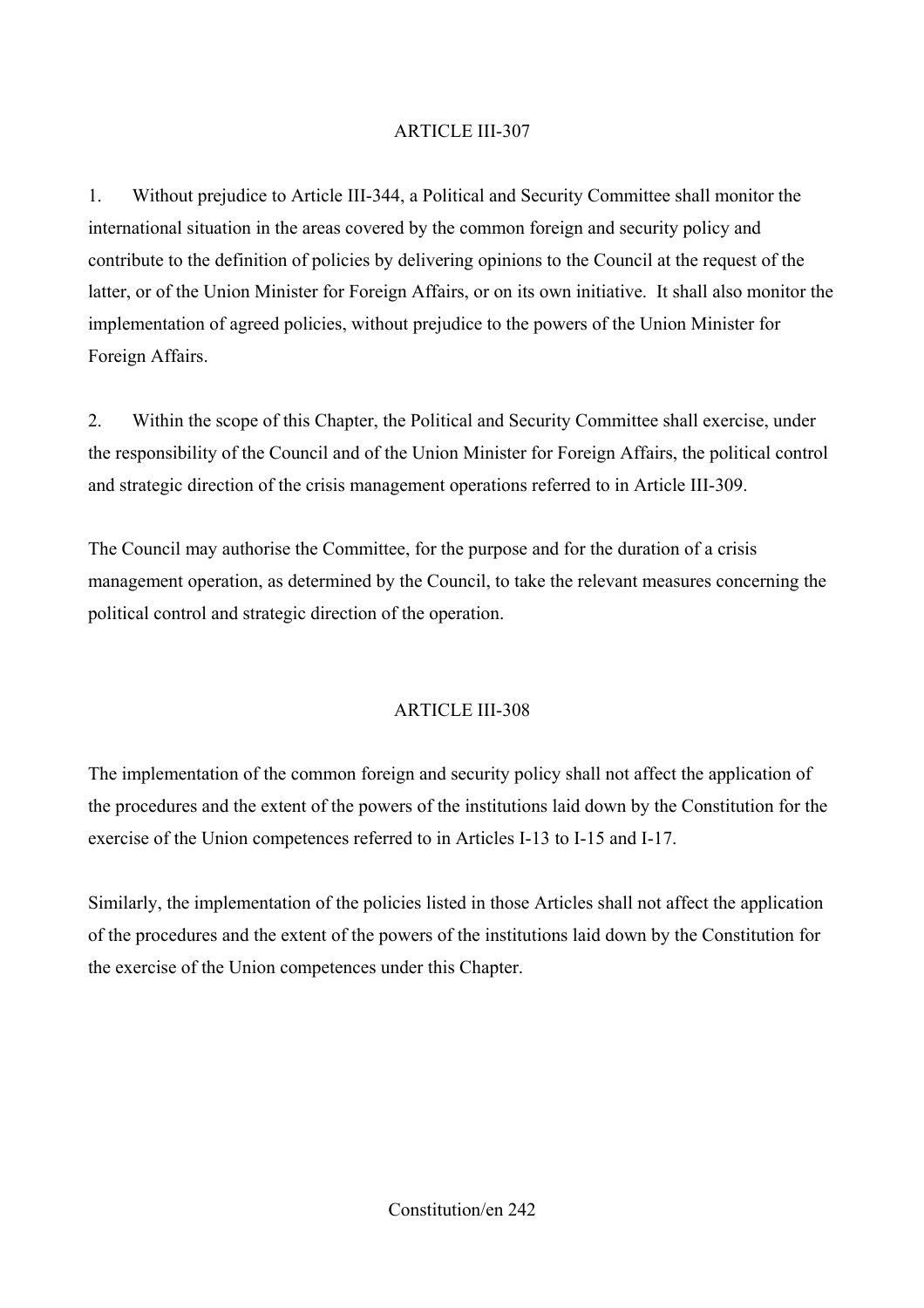### SECTION 2

### THE COMMON SECURITY AND DEFENCE POLICY

#### ARTICLE III-309

1. The tasks referred to in Article I-41(1), in the course of which the Union may use civilian and military means, shall include joint disarmament operations, humanitarian and rescue tasks, military advice and assistance tasks, conflict prevention and peace-keeping tasks, tasks of combat forces in crisis management, including peace-making and post-conflict stabilisation. All these tasks may contribute to the fight against terrorism, including by supporting third countries in combating terrorism in their territories.

2. The Council shall adopt European decisions relating to the tasks referred to in paragraph 1, defining their objectives and scope and the general conditions for their implementation. The Union Minister for Foreign Affairs, acting under the authority of the Council and in close and constant contact with the Political and Security Committee, shall ensure coordination of the civilian and military aspects of such tasks.

#### ARTICLE III-310

1. Within the framework of the European decisions adopted in accordance with Article III-309, the Council may entrust the implementation of a task to a group of Member States which are willing and have the necessary capability for such a task. Those Member States, in association with the Union Minister for Foreign Affairs, shall agree among themselves on the management of the task.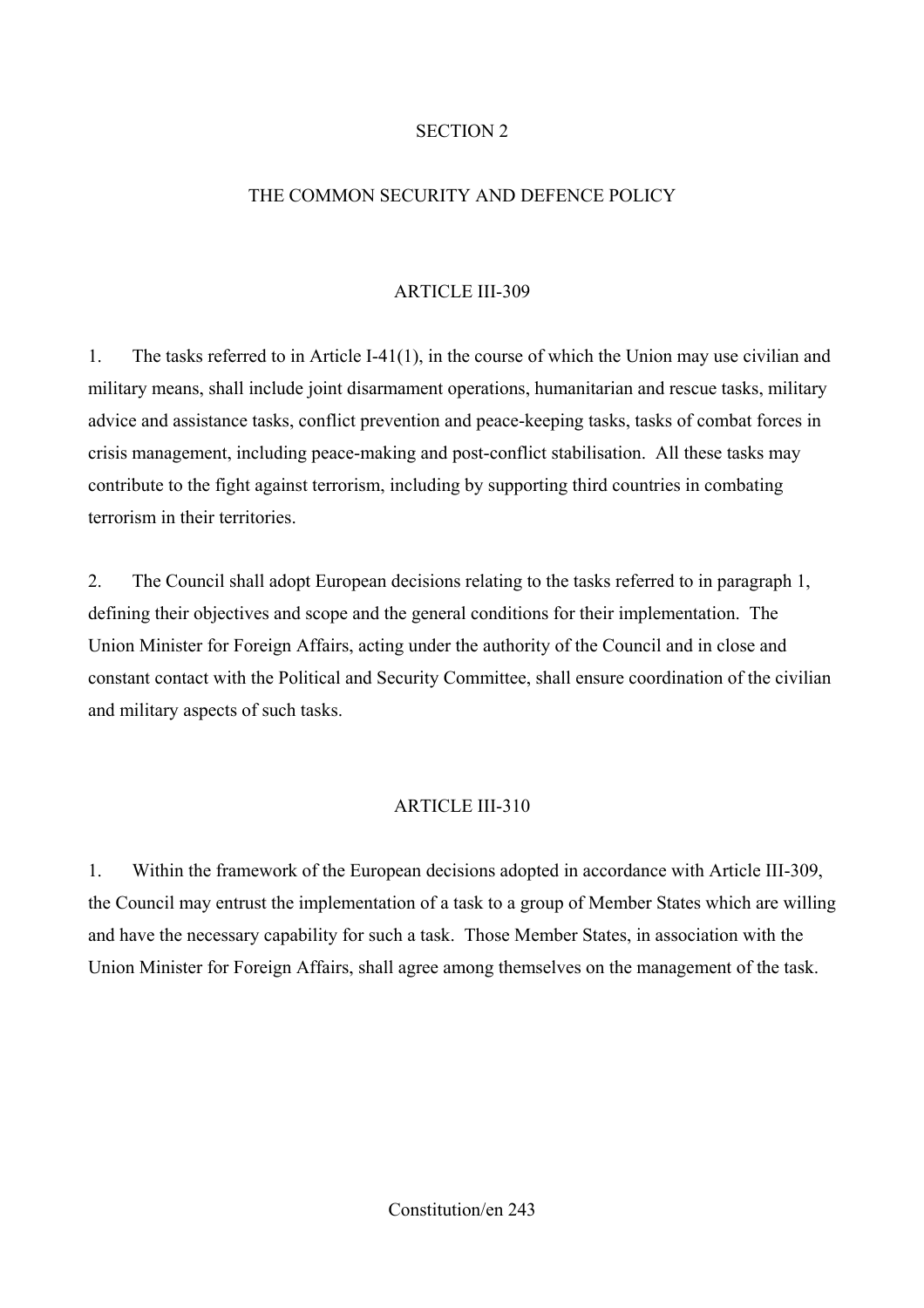2. Member States participating in the task shall keep the Council regularly informed of its progress on their own initiative or at the request of another Member State. Those States shall inform the Council immediately should the completion of the task entail major consequences or require amendment of the objective, scope and conditions determined for the task in the European decisions referred to in paragraph 1. In such cases, the Council shall adopt the necessary European decisions.

# ARTICLE III-311

1. The Agency in the field of defence capabilities development, research, acquisition and armaments (European Defence Agency), established by Article I-41(3) and subject to the authority of the Council, shall have as its task to:

- (a) contribute to identifying the Member States' military capability objectives and evaluating observance of the capability commitments given by the Member States;
- (b) promote harmonisation of operational needs and adoption of effective, compatible procurement methods;
- (c) propose multilateral projects to fulfil the objectives in terms of military capabilities, ensure coordination of the programmes implemented by the Member States and management of specific cooperation programmes;
- (d) support defence technology research, and coordinate and plan joint research activities and the study of technical solutions meeting future operational needs;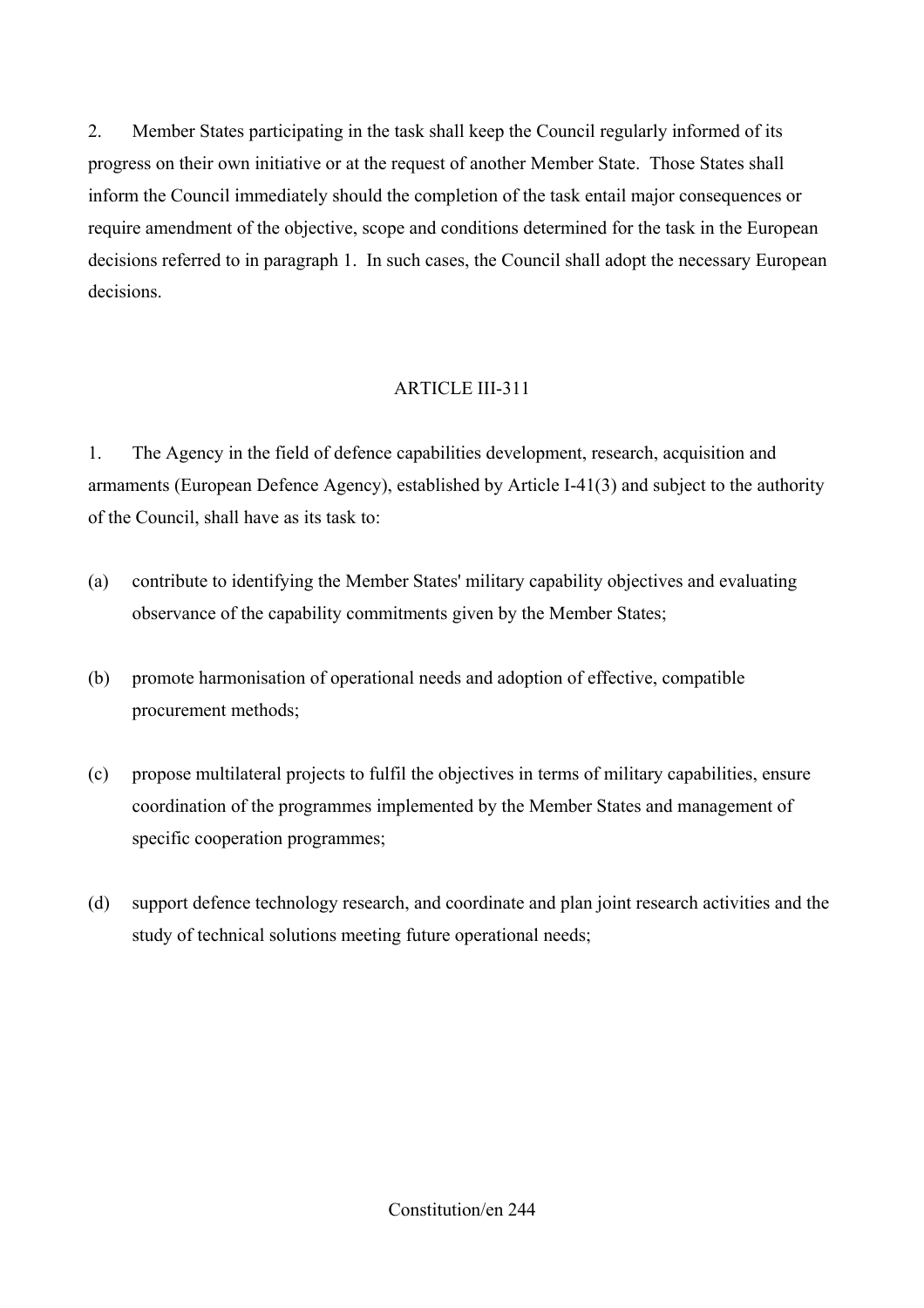(e) contribute to identifying and, if necessary, implementing any useful measure for strengthening the industrial and technological base of the defence sector and for improving the effectiveness of military expenditure.

2. The European Defence Agency shall be open to all Member States wishing to be part of it. The Council, acting by a qualified majority, shall adopt a European decision defining the Agency's statute, seat and operational rules. That decision should take account of the level of effective participation in the Agency's activities. Specific groups shall be set up within the Agency bringing together Member States engaged in joint projects. The Agency shall carry out its tasks in liaison with the Commission where necessary.

# ARTICLE III-312

1. Those Member States which wish to participate in the permanent structured cooperation referred to in Article I-41(6), which fulfil the criteria and have made the commitments on military capabilities set out in the Protocol on permanent structured cooperation shall notify their intention to the Council and to the Union Minister for Foreign Affairs.

2. Within three months following the notification referred to in paragraph 1 the Council shall adopt a European decision establishing permanent structured cooperation and determining the list of participating Member States. The Council shall act by a qualified majority after consulting the Union Minister for Foreign Affairs.

3. Any Member State which, at a later stage, wishes to participate in the permanent structured cooperation shall notify its intention to the Council and to the Union Minister for Foreign Affairs.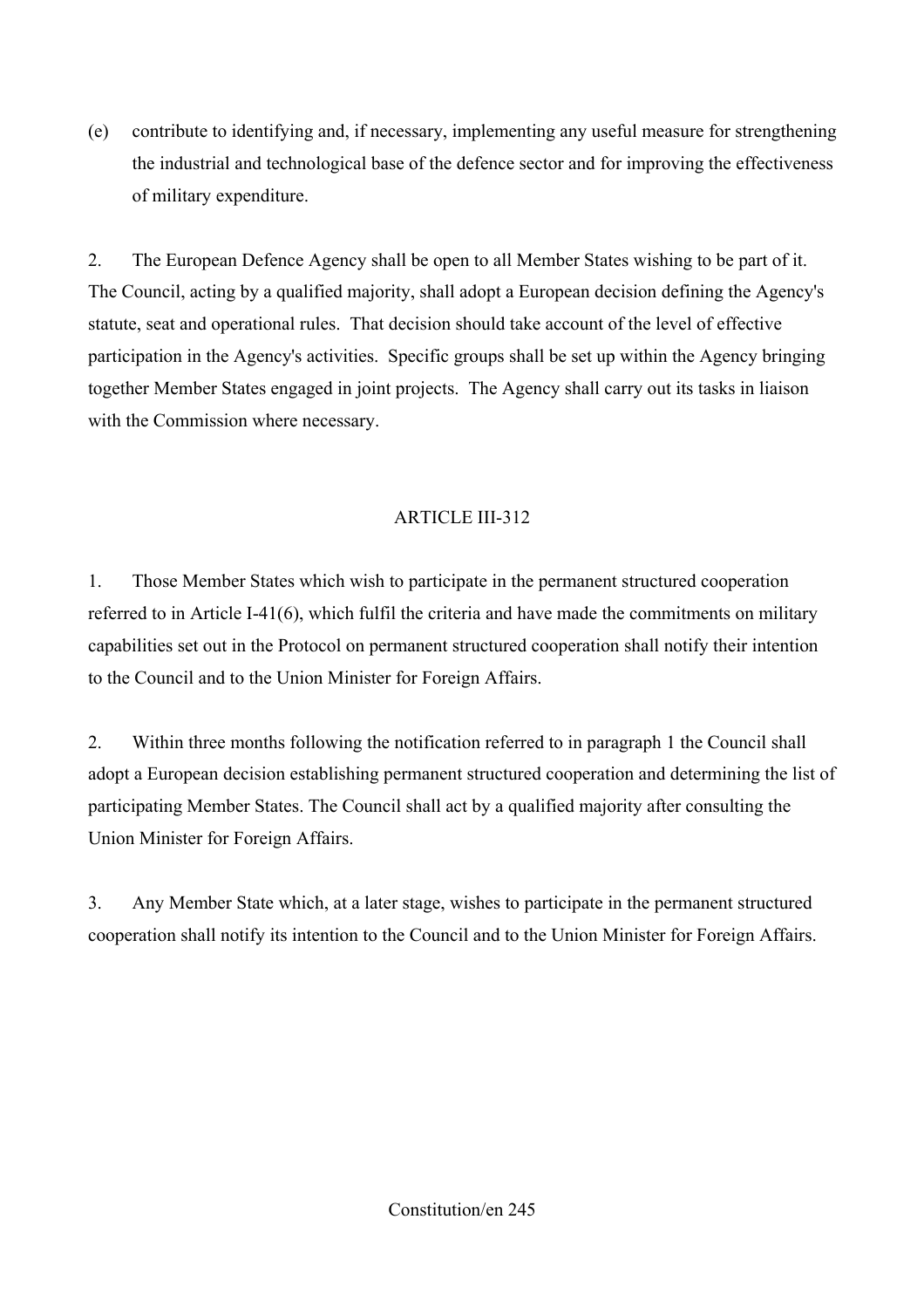The Council shall adopt a European decision confirming the participation of the Member State concerned which fulfils the criteria and makes the commitments referred to in Articles 1 and 2 of the Protocol on permanent structured cooperation. The Council shall act by a qualified majority after consulting the Union Minister for Foreign Affairs. Only members of the Council representing the participating Member States shall take part in the vote.

A qualified majority shall be defined as at least 55% of the members of the Council representing the participating Member States, comprising at least 65% of the population of these States.

A blocking minority must include at least the minimum number of Council members representing more than 35% of the population of the participating Member States, plus one member, failing which the qualified majority shall be deemed attained.

4. If a participating Member State no longer fulfils the criteria or is no longer able to meet the commitments referred to in Articles 1 and 2 of the Protocol on permanent structured cooperation, the Council may adopt a European decision suspending the participation of the Member State concerned.

The Council shall act by a qualified majority. Only members of the Council representing the participating Member States, with the exception of the Member State in question, shall take part in the vote.

A qualified majority shall be defined as at least 55% of the members of the Council representing the participating Member States, comprising at least 65% of the population of these States.

A blocking minority must include at least the minimum number of Council members representing more than 35% of the population of the participating Member States, plus one member, failing which the qualified majority shall be deemed attained.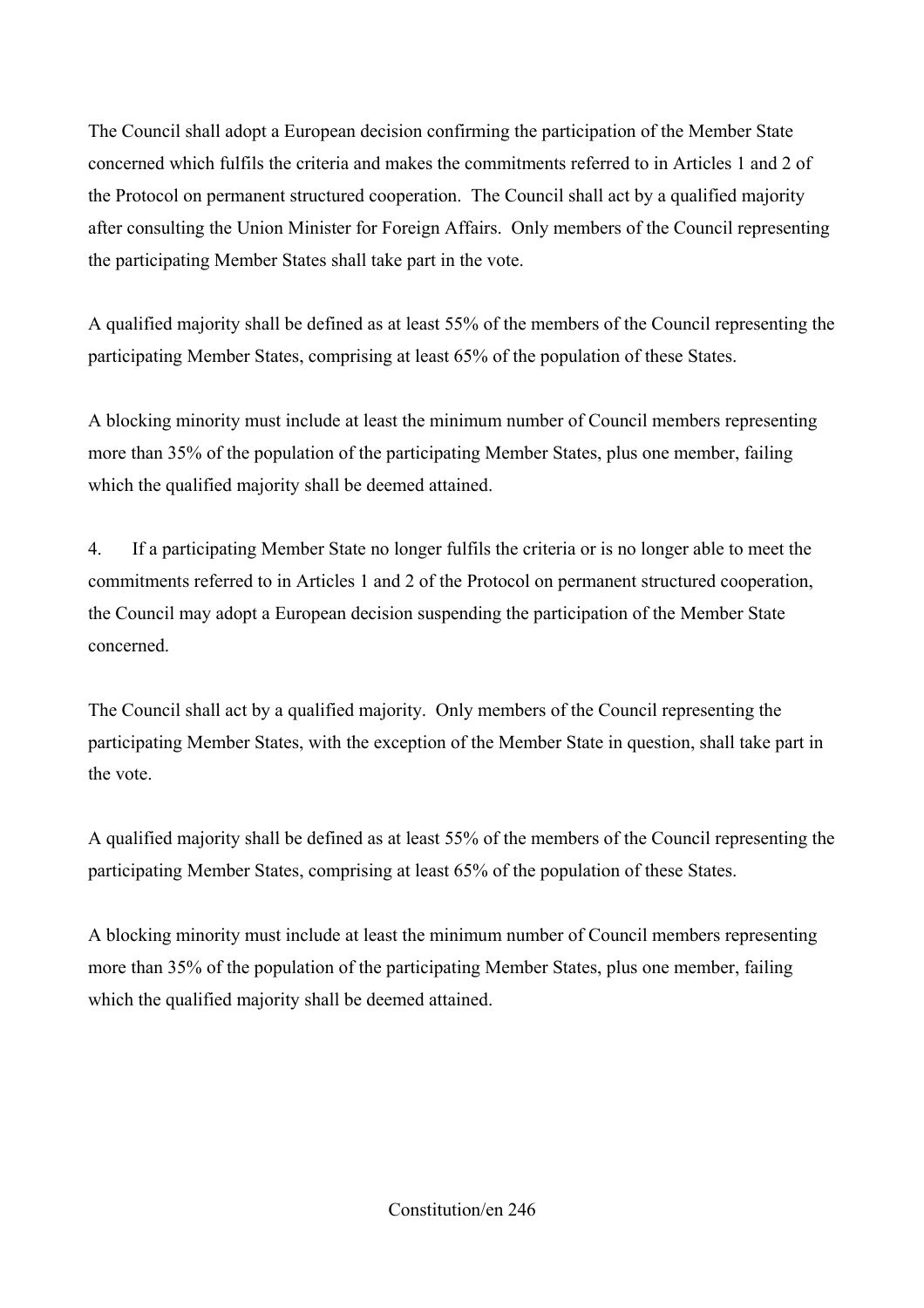5. Any participating Member State which wishes to withdraw from permanent structured cooperation shall notify its intention to the Council, which shall take note that the Member State in question has ceased to participate.

6. The European decisions and recommendations of the Council within the framework of permanent structured cooperation, other than those provided for in paragraphs 2 to 5, shall be adopted by unanimity. For the purposes of this paragraph, unanimity shall be constituted by the votes of the representatives of the participating Member States only.

# SECTION 3

### FINANCIAL PROVISIONS

# ARTICLE III-313

1. Administrative expenditure which the implementation of this Chapter entails for the institutions shall be charged to the Union budget.

2. Operating expenditure to which the implementation of this Chapter gives rise shall also be charged to the Union budget, except for such expenditure arising from operations having military or defence implications and cases where the Council decides otherwise.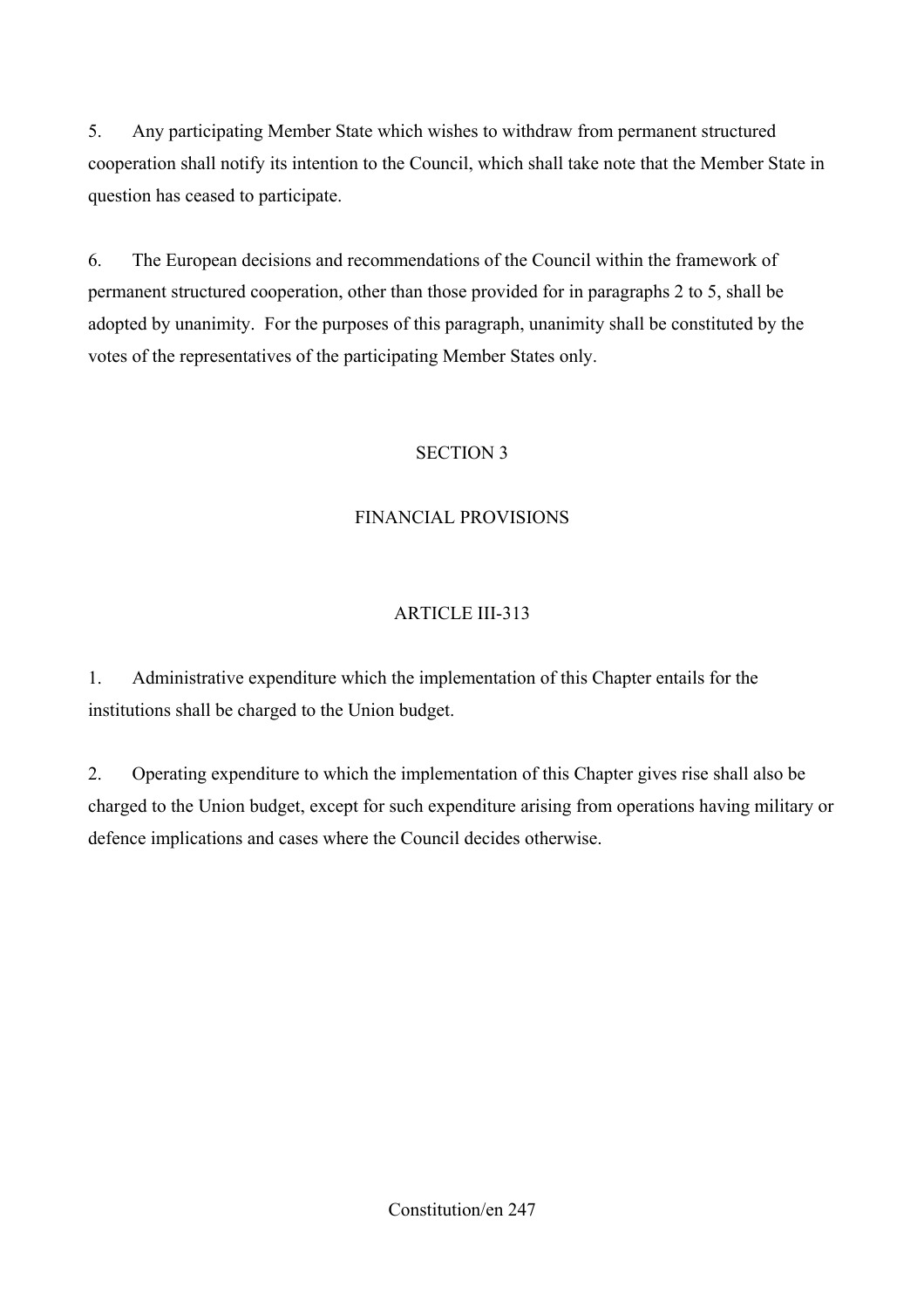In cases where expenditure is not charged to the Union budget it shall be charged to the Member States in accordance with the gross national product scale, unless the Council decides otherwise. As for expenditure arising from operations having military or defence implications, Member States whose representatives in the Council have made a formal declaration under Article III-300(1), second subparagraph, shall not be obliged to contribute to the financing thereof.

3. The Council shall adopt a European decision establishing the specific procedures for guaranteeing rapid access to appropriations in the Union budget for urgent financing of initiatives in the framework of the common foreign and security policy, and in particular for preparatory activities for the tasks referred to in Article I-41(1) and Article III-309. It shall act after consulting the European Parliament.

Preparatory activities for the tasks referred to in Article I-41(1) and Article III-309 which are not charged to the Union budget shall be financed by a start-up fund made up of Member States' contributions.

The Council shall adopt by a qualified majority, on a proposal from the Union Minister for Foreign Affairs, European decisions establishing:

- (a) the procedures for setting up and financing the start-up fund, in particular the amounts allocated to the fund;
- (b) the procedures for administering the start-up fund;
- (c) the financial control procedures.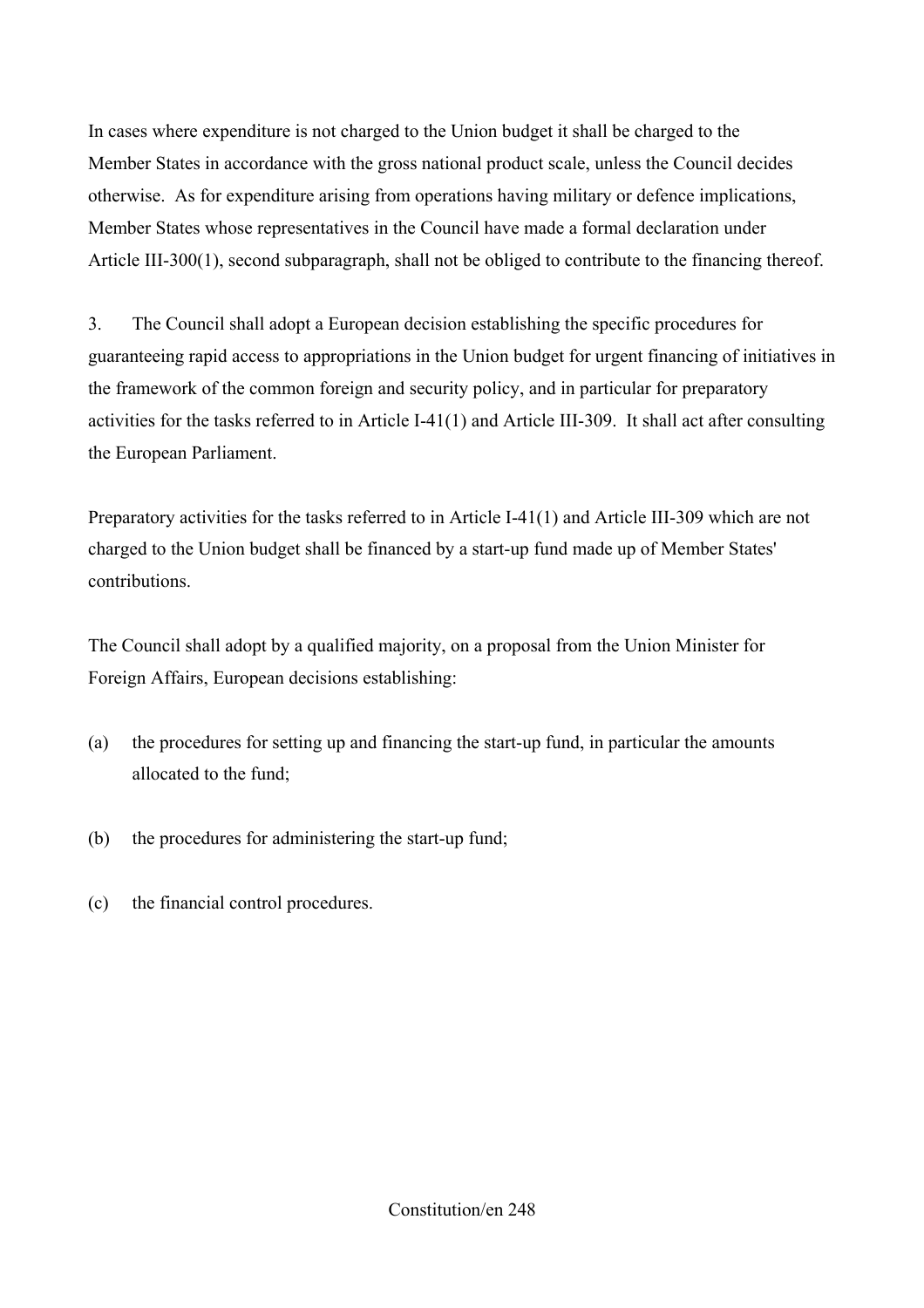When the task planned in accordance with Article I-41(1) and Article III-309 cannot be charged to the Union budget, the Council shall authorise the Union Minister for Foreign Affairs to use the fund. The Union Minister for Foreign Affairs shall report to the Council on the implementation of this remit.

#### CHAPTER III

#### COMMON COMMERCIAL POLICY

#### ARTICLE III-314

By establishing a customs union in accordance with Article III-151, the Union shall contribute, in the common interest, to the harmonious development of world trade, the progressive abolition of restrictions on international trade and on foreign direct investment, and the lowering of customs and other barriers.

#### ARTICLE III-315

1. The common commercial policy shall be based on uniform principles, particularly with regard to changes in tariff rates, the conclusion of tariff and trade agreements relating to trade in goods and services, and the commercial aspects of intellectual property, foreign direct investment, the achievement of uniformity in measures of liberalisation, export policy and measures to protect trade such as those to be taken in the event of dumping or subsidies. The common commercial policy shall be conducted in the context of the principles and objectives of the Union's external action.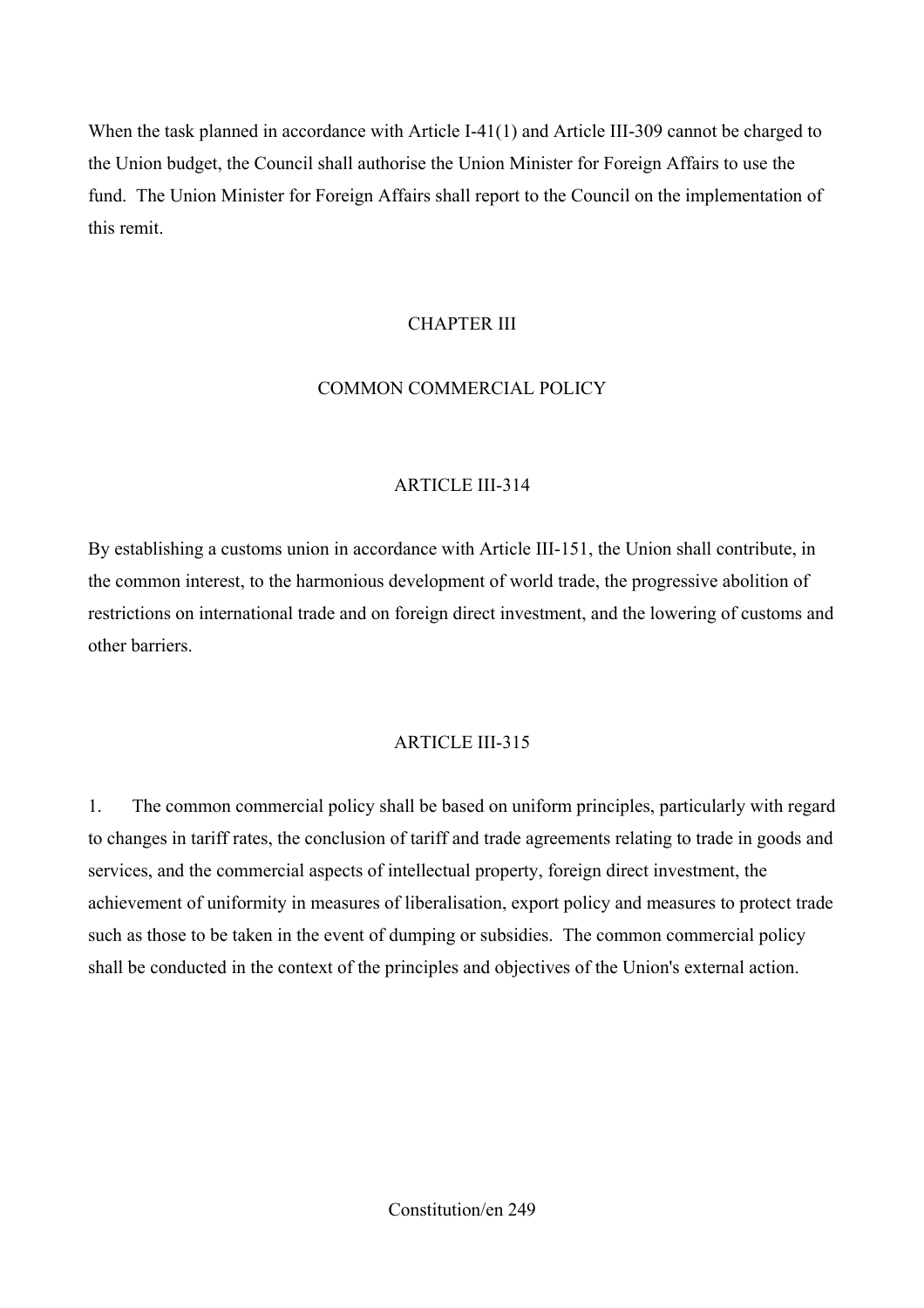2. European laws shall establish the measures defining the framework for implementing the common commercial policy.

3. Where agreements with one or more third countries or international organisations need to be negotiated and concluded, Article III-325 shall apply, subject to the special provisions of this Article.

The Commission shall make recommendations to the Council, which shall authorise it to open the necessary negotiations. The Council and the Commission shall be responsible for ensuring that the agreements negotiated are compatible with internal Union policies and rules.

The Commission shall conduct these negotiations in consultation with a special committee appointed by the Council to assist the Commission in this task and within the framework of such directives as the Council may issue to it. The Commission shall report regularly to the special committee and to the European Parliament on the progress of negotiations.

4. For the negotiation and conclusion of the agreements referred to in paragraph 3, the Council shall act by a qualified majority.

For the negotiation and conclusion of agreements in the fields of trade in services and the commercial aspects of intellectual property, as well as foreign direct investment, the Council shall act unanimously where such agreements include provisions for which unanimity is required for the adoption of internal rules.

The Council shall also act unanimously for the negotiation and conclusion of agreements:

(a) in the field of trade in cultural and audiovisual services, where these agreements risk prejudicing the Union's cultural and linguistic diversity;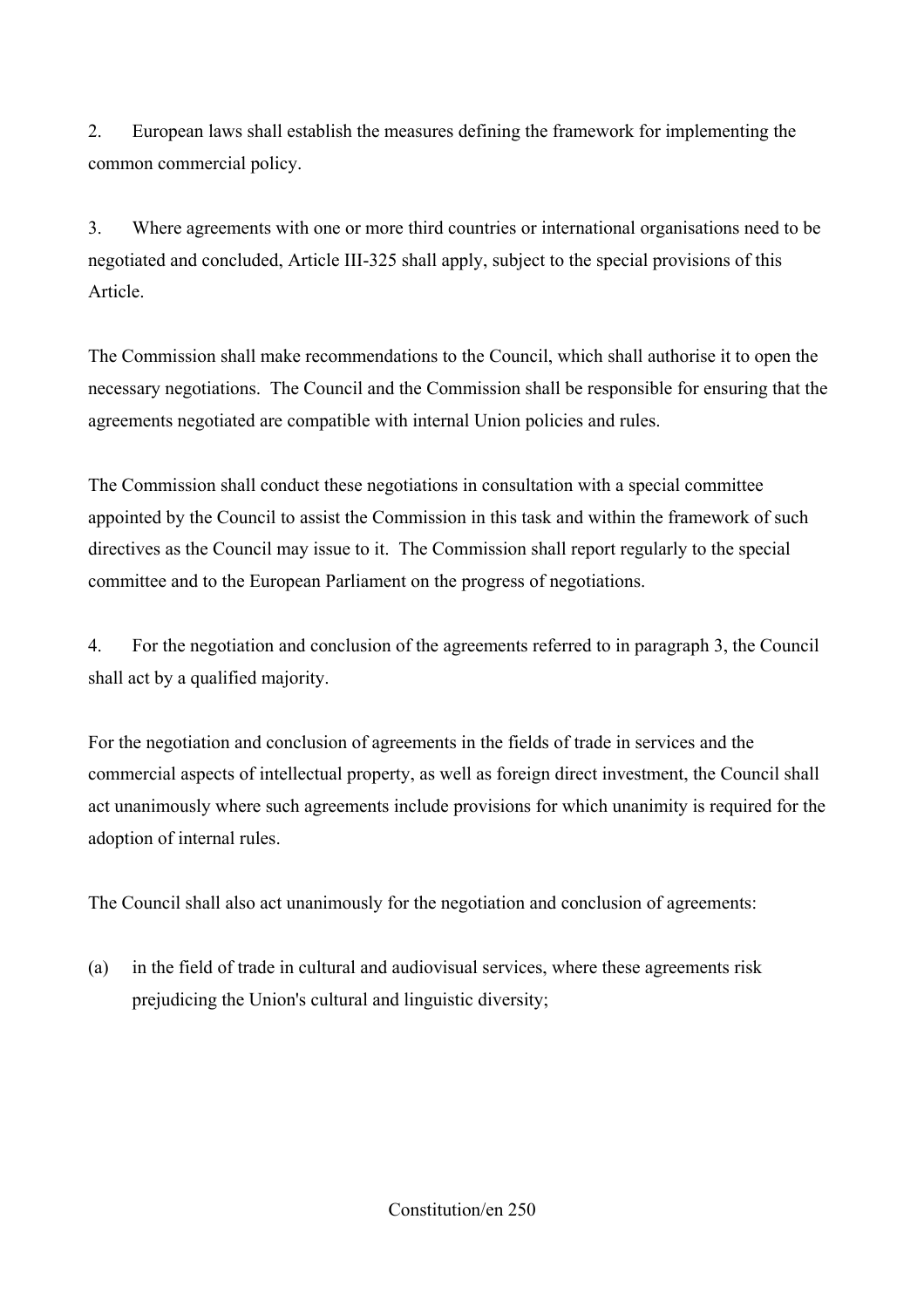(b) in the field of trade in social, education and health services, where these agreements risk seriously disturbing the national organisation of such services and prejudicing the responsibility of Member States to deliver them.

5. The negotiation and conclusion of international agreements in the field of transport shall be subject to Section 7 of Chapter III of Title III and to Article III-325.

6. The exercise of the competences conferred by this Article in the field of the common commercial policy shall not affect the delimitation of competences between the Union and the Member States, and shall not lead to harmonisation of legislative or regulatory provisions of the Member States insofar as the Constitution excludes such harmonisation.

# CHAPTER IV

# COOPERATION WITH THIRD COUNTRIES AND HUMANITARIAN AID

# SECTION 1

# DEVELOPMENT COOPERATION

# ARTICLE III-316

1. Union policy in the field of development cooperation shall be conducted within the framework of the principles and objectives of the Union's external action. The Union's development cooperation policy and that of the Member States shall complement and reinforce each other.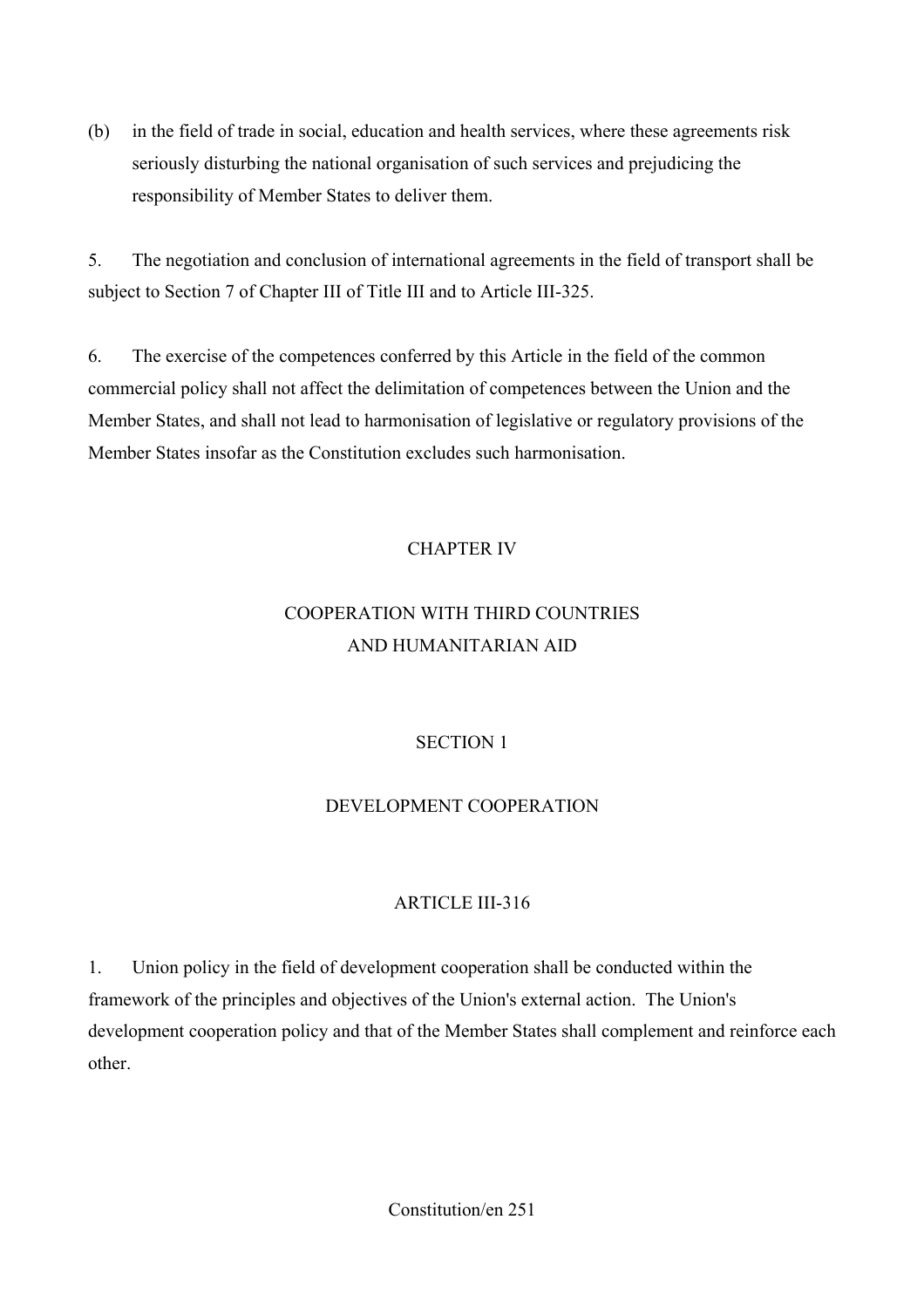Union development cooperation policy shall have as its primary objective the reduction and, in the long term, the eradication of poverty. The Union shall take account of the objectives of development cooperation in the policies that it implements which are likely to affect developing countries.

2. The Union and the Member States shall comply with the commitments and take account of the objectives they have approved in the context of the United Nations and other competent international organisations.

# ARTICLE III-317

1. European laws or framework laws shall establish the measures necessary for the implementation of development cooperation policy, which may relate to multiannual cooperation programmes with developing countries or programmes with a thematic approach.

2. The Union may conclude with third countries and competent international organisations any agreement helping to achieve the objectives referred to in Articles III-292 and III-316.

The first subparagraph shall be without prejudice to Member States' competence to negotiate in international bodies and to conclude agreements.

3. The European Investment Bank shall contribute, under the terms laid down in its Statute, to the implementation of the measures referred to in paragraph 1.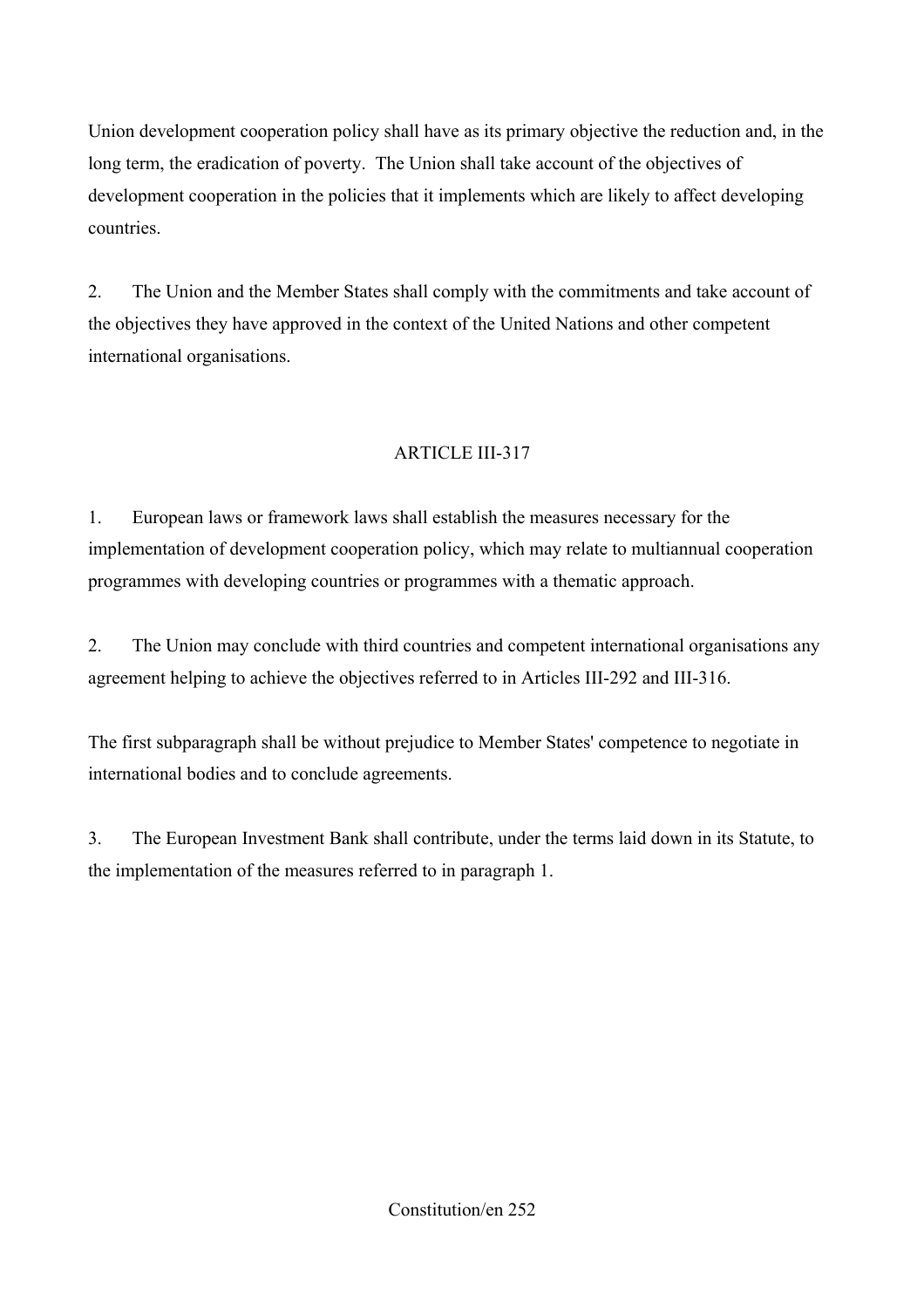1. In order to promote the complementarity and efficiency of their action, the Union and the Member States shall coordinate their policies on development cooperation and shall consult each other on their aid programmes, including in international organisations and during international conferences. They may undertake joint action. Member States shall contribute if necessary to the implementation of Union aid programmes.

2. The Commission may take any useful initiative to promote the coordination referred to in paragraph 1.

3. Within their respective spheres of competence, the Union and the Member States shall cooperate with third countries and the competent international organisations.

#### SECTION 2

# ECONOMIC, FINANCIAL AND TECHNICAL COOPERATION WITH THIRD COUNTRIES

#### ARTICLE III-319

1. Without prejudice to the other provisions of the Constitution, and in particular Articles III-316 to III-318, the Union shall carry out economic, financial and technical cooperation measures, including assistance, in particular financial assistance, with third countries other than developing countries. Such measures shall be consistent with the development policy of the Union and shall be carried out within the framework of the principles and objectives of its external action. The Union's measures and those of the Member States shall complement and reinforce each other.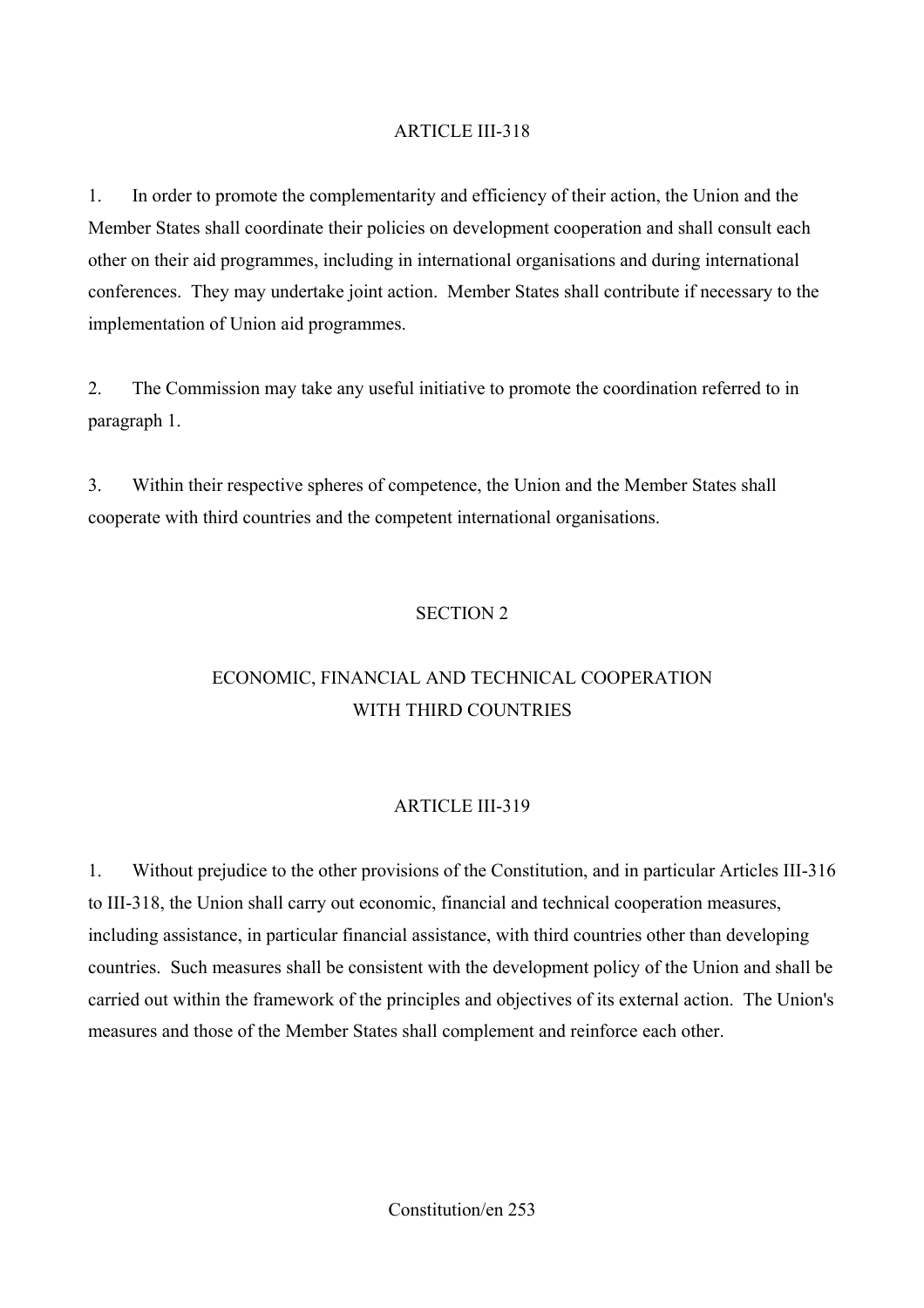2. European laws or framework laws shall establish the measures necessary for the implementation of paragraph 1.

3. Within their respective spheres of competence, the Union and the Member States shall cooperate with third countries and the competent international organisations. The arrangements for Union cooperation may be the subject of agreements between the Union and the third parties concerned.

The first subparagraph shall be without prejudice to Member States' competence to negotiate in international bodies and to conclude agreements.

### ARTICLE III-320

When the situation in a third country requires urgent financial assistance from the Union, the Council shall adopt the necessary European decisions on a proposal from the Commission.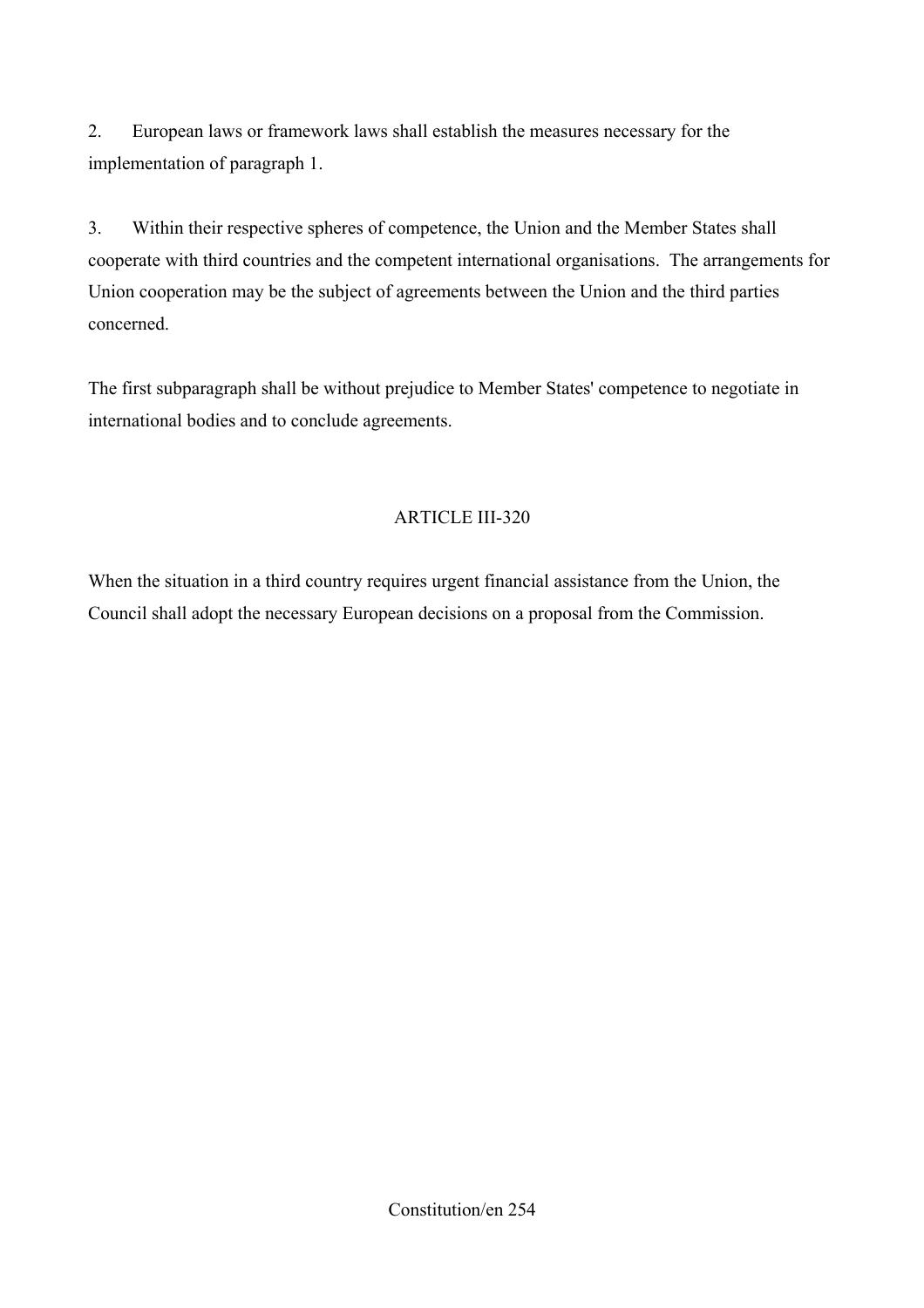#### SECTION 3

#### HUMANITARIAN AID

### ARTICLE III-321

1. The Union's operations in the field of humanitarian aid shall be conducted within the framework of the principles and objectives of the external action of the Union. Such operations shall be intended to provide ad hoc assistance and relief and protection for people in third countries who are victims of natural or man-made disasters, in order to meet the humanitarian needs resulting from these different situations. The Union's operations and those of the Member States shall complement and reinforce each other.

2. Humanitarian aid operations shall be conducted in compliance with the principles of international law and with the principles of impartiality, neutrality and non-discrimination.

3. European laws or framework laws shall establish the measures defining the framework within which the Union's humanitarian aid operations shall be implemented.

4. The Union may conclude with third countries and competent international organisations any agreement helping to achieve the objectives referred to in paragraph 1 and in Article III-292.

The first subparagraph shall be without prejudice to Member States' competence to negotiate in international bodies and to conclude agreements.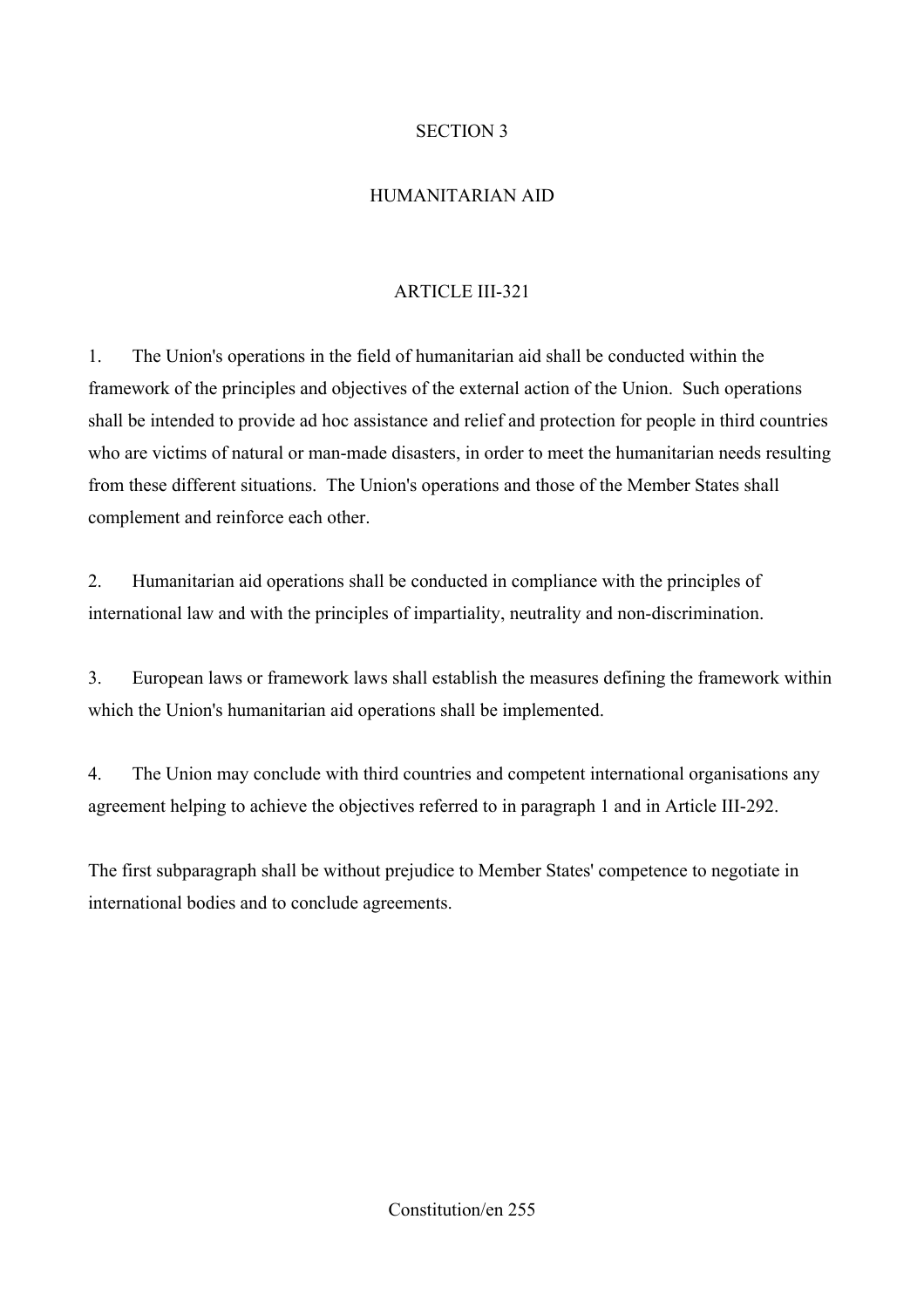5. In order to establish a framework for joint contributions from young Europeans to the humanitarian aid operations of the Union, a European Voluntary Humanitarian Aid Corps shall be set up. European laws shall determine the rules and procedures for the operation of the Corps.

6. The Commission may take any useful initiative to promote coordination between actions of the Union and those of the Member States, in order to enhance the efficiency and complementarity of Union and national humanitarian aid measures.

7. The Union shall ensure that its humanitarian aid operations are coordinated and consistent with those of international organisations and bodies, in particular those forming part of the United Nations system.

# CHAPTER V

# RESTRICTIVE MEASURES

# ARTICLE III-322

1. Where a European decision, adopted in accordance with Chapter II, provides for the interruption or reduction, in part or completely, of economic and financial relations with one or more third countries, the Council, acting by a qualified majority on a joint proposal from the Union Minister for Foreign Affairs and the Commission, shall adopt the necessary European regulations or decisions. It shall inform the European Parliament thereof.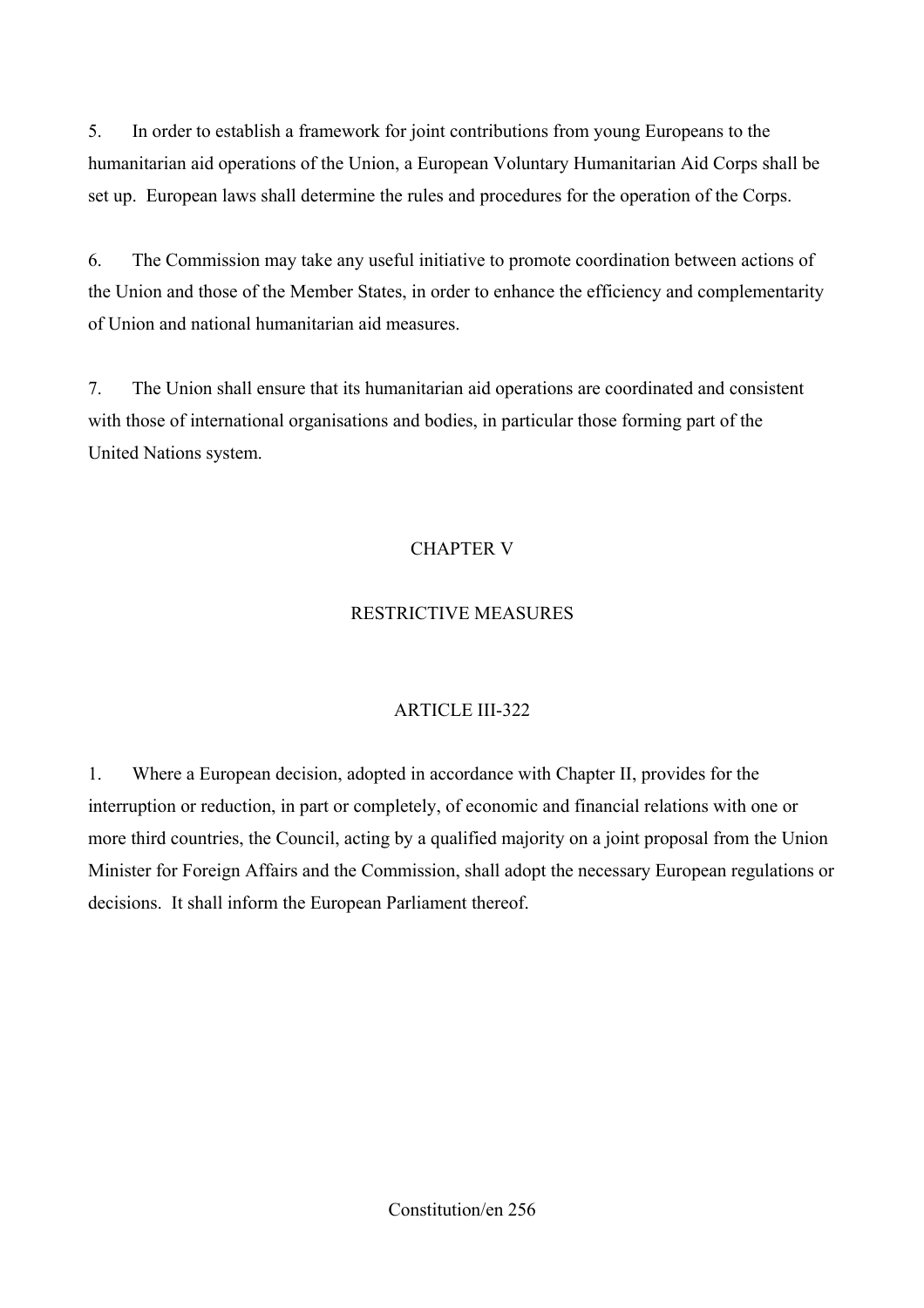2. Where a European decision adopted in accordance with Chapter II so provides, the Council may adopt restrictive measures under the procedure referred to in paragraph 1 against natural or legal persons and groups or non-State entities.

3. The acts referred to in this Article shall include necessary provisions on legal safeguards.

# CHAPTER VI

### INTERNATIONAL AGREEMENTS

### ARTICLE III-323

1. The Union may conclude an agreement with one or more third countries or international organisations where the Constitution so provides or where the conclusion of an agreement is necessary in order to achieve, within the framework of the Union's policies, one of the objectives referred to in the Constitution, or is provided for in a legally binding Union act or is likely to affect common rules or alter their scope.

2. Agreements concluded by the Union are binding on the institutions of the Union and on its Member States.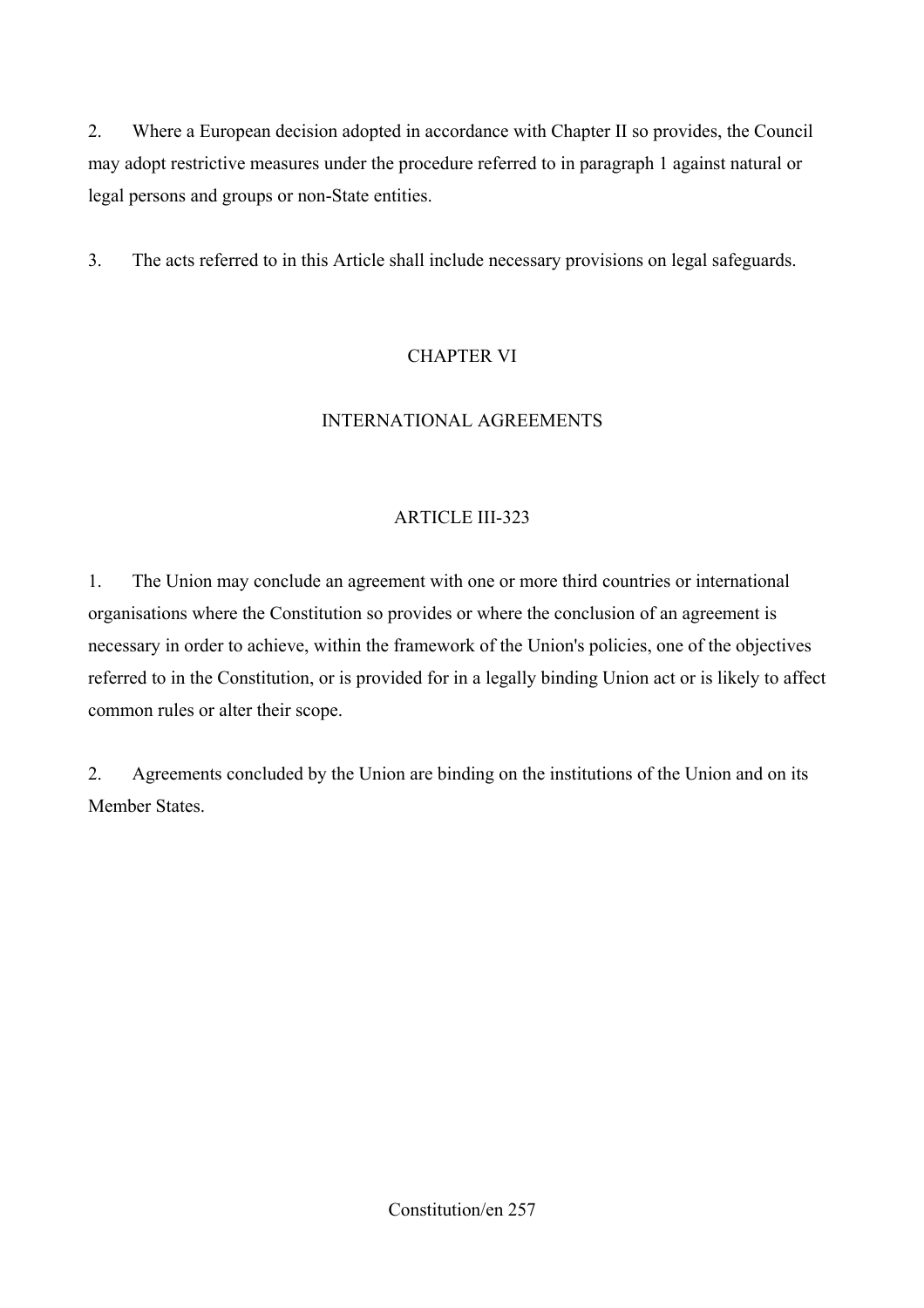The Union may conclude an association agreement with one or more third countries or international organisations in order to establish an association involving reciprocal rights and obligations, common actions and special procedures.

### ARTICLE III-325

1. Without prejudice to the specific provisions laid down in Article III-315, agreements between the Union and third countries or international organisations shall be negotiated and concluded in accordance with the following procedure.

2. The Council shall authorise the opening of negotiations, adopt negotiating directives, authorise the signing of agreements and conclude them.

3. The Commission, or the Union Minister for Foreign Affairs where the agreement envisaged relates exclusively or principally to the common foreign and security policy, shall submit recommendations to the Council, which shall adopt a European decision authorising the opening of negotiations and, depending on the subject of the agreement envisaged, nominating the Union negotiator or head of the Union's negotiating team.

4. The Council may address directives to the negotiator and designate a special committee in consultation with which the negotiations must be conducted.

5. The Council, on a proposal by the negotiator, shall adopt a European decision authorising the signing of the agreement and, if necessary, its provisional application before entry into force.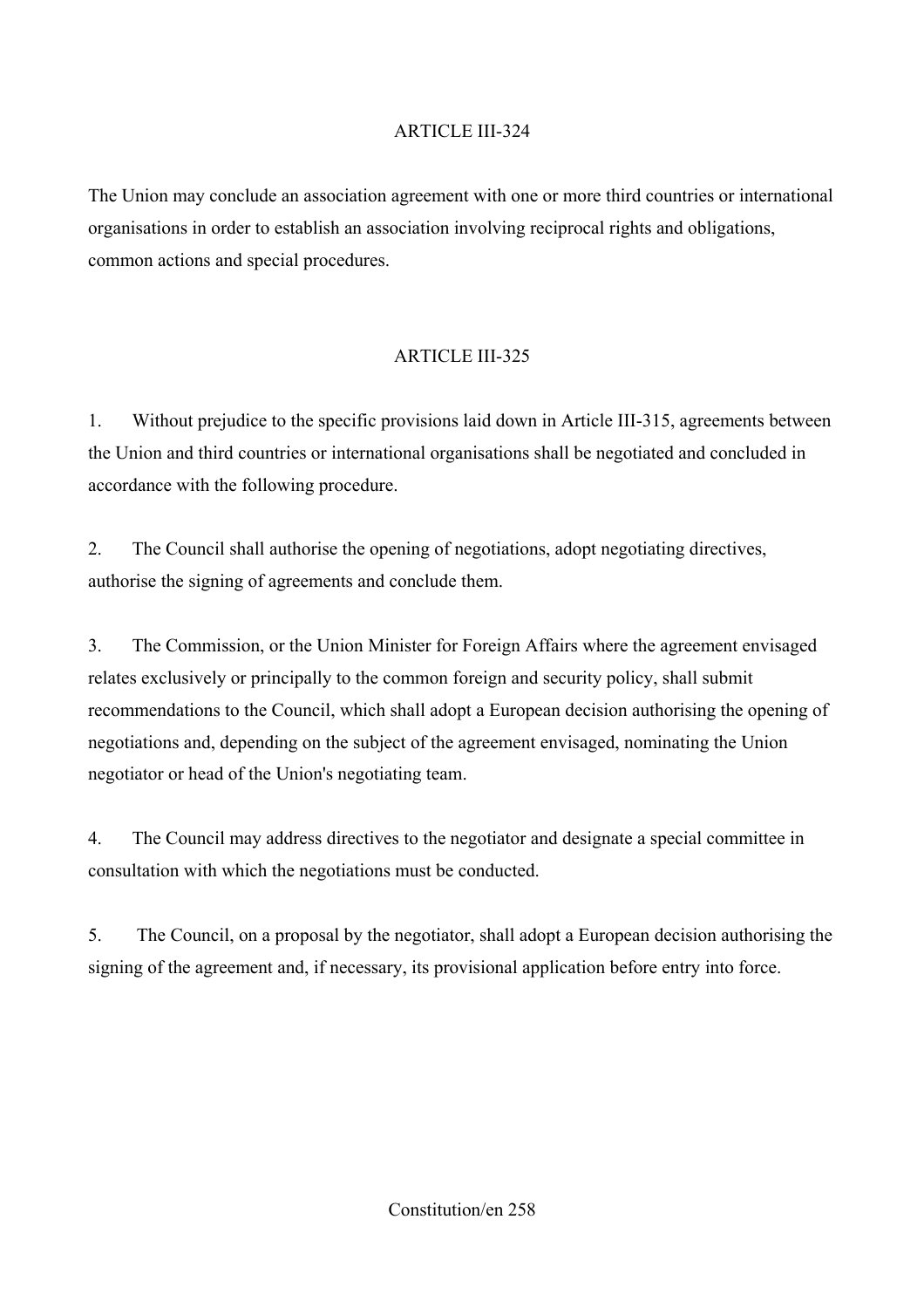6. The Council, on a proposal by the negotiator, shall adopt a European decision concluding the agreement.

Except where agreements relate exclusively to the common foreign and security policy, the Council shall adopt the European decision concluding the agreement:

- (a) after obtaining the consent of the European Parliament in the following cases:
	- (i) association agreements;
	- (ii) Union accession to the European Convention for the Protection of Human Rights and Fundamental Freedoms;
	- (iii) agreements establishing a specific institutional framework by organising cooperation procedures;
	- (iv) agreements with important budgetary implications for the Union;
	- (v) agreements covering fields to which either the ordinary legislative procedure applies, or the special legislative procedure where consent by the European Parliament is required.

The European Parliament and the Council may, in an urgent situation, agree upon a time-limit for consent.

(b) after consulting the European Parliament in other cases. The European Parliament shall deliver its opinion within a time-limit which the Council may set depending on the urgency of the matter. In the absence of an opinion within that time-limit, the Council may act.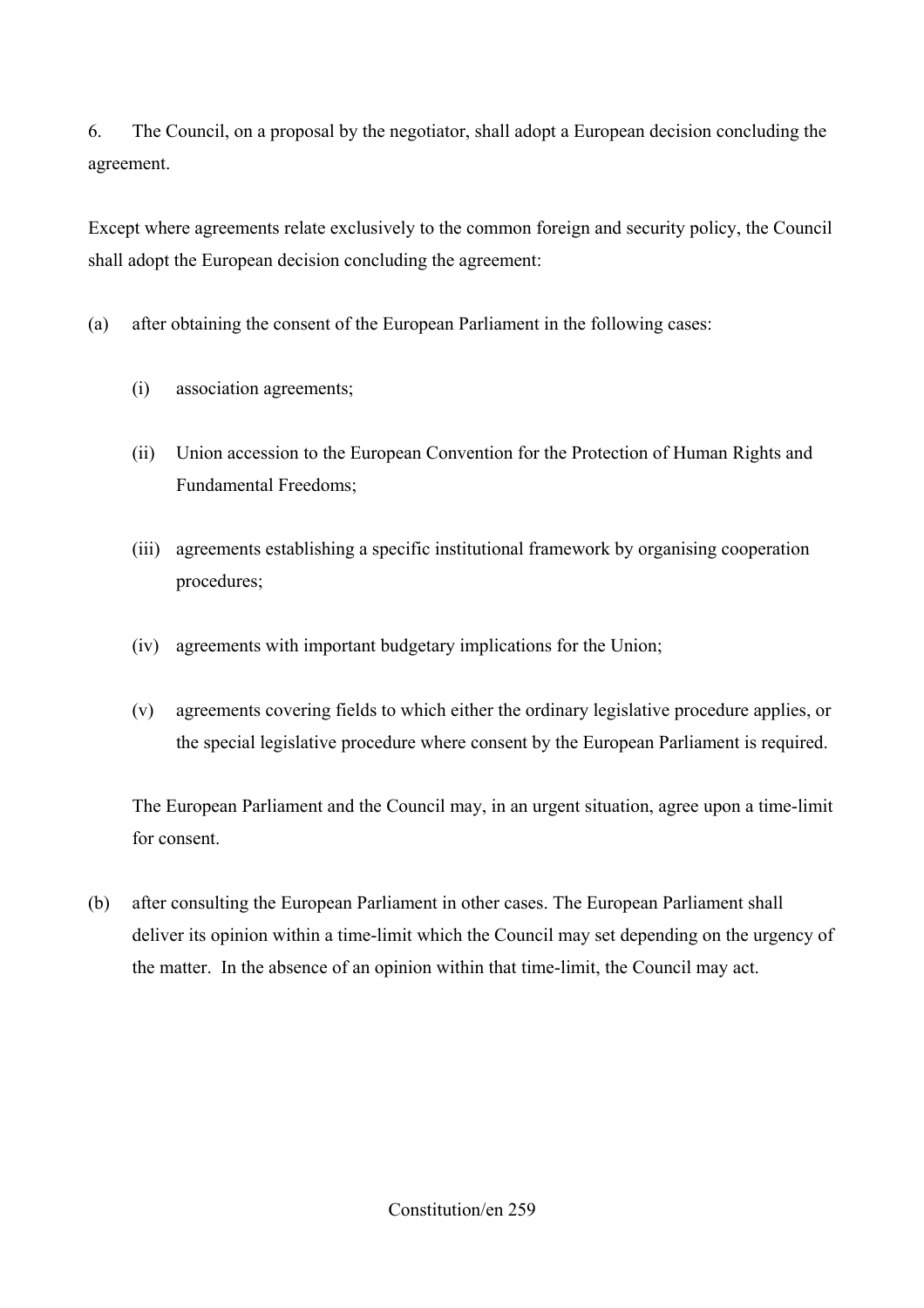7. When concluding an agreement, the Council may, by way of derogation from paragraphs 5, 6 and 9, authorise the negotiator to approve on the Union's behalf modifications to the agreement where it provides for them to be adopted by a simplified procedure or by a body set up by the agreement. The Council may attach specific conditions to such authorisation.

8. The Council shall act by a qualified majority throughout the procedure.

However, it shall act unanimously when the agreement covers a field for which unanimity is required for the adoption of a Union act as well as for association agreements and the agreements referred to in Article III-319 with the States which are candidates for accession.

9. The Council, on a proposal from the Commission or the Union Minister for Foreign Affairs, shall adopt a European decision suspending application of an agreement and establishing the positions to be adopted on the Union's behalf in a body set up by an agreement, when that body is called upon to adopt acts having legal effects, with the exception of acts supplementing or amending the institutional framework of the agreement.

10. The European Parliament shall be immediately and fully informed at all stages of the procedure.

11. A Member State, the European Parliament, the Council or the Commission may obtain the opinion of the Court of Justice as to whether an agreement envisaged is compatible with the Constitution. Where the opinion of the Court of Justice is adverse, the agreement envisaged may not enter into force unless it is amended or the Constitution is revised.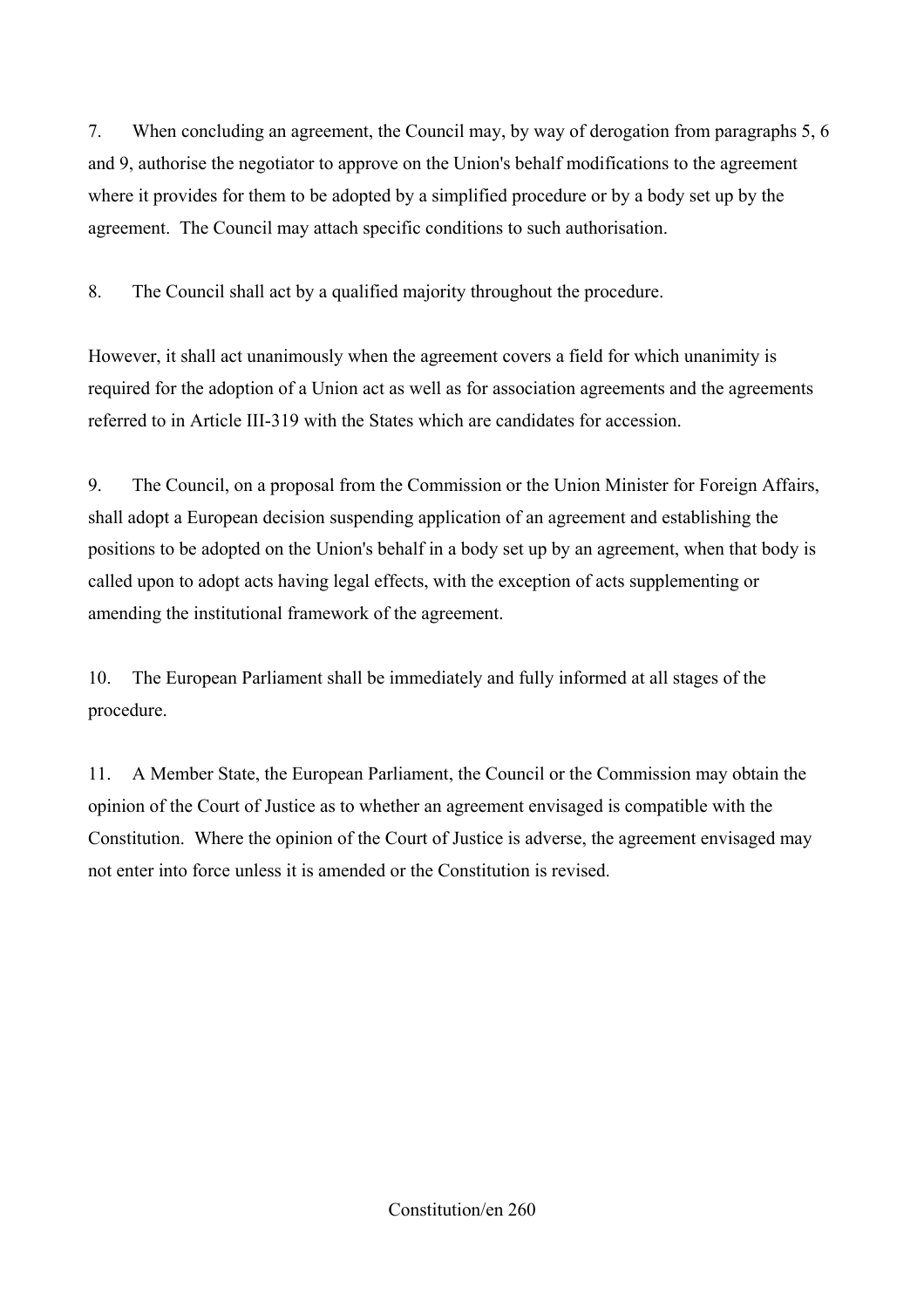1. By way of derogation from Article III-325, the Council, either on a recommendation from the European Central Bank or on a recommendation from the Commission and after consulting the European Central Bank, in an endeavour to reach a consensus consistent with the objective of price stability, may conclude formal agreements on an exchange-rate system for the euro in relation to the currencies of third States. The Council shall act unanimously after consulting the European Parliament and in accordance with the procedure provided for in paragraph 3.

The Council, either on a recommendation from the European Central Bank or on a recommendation from the Commission and after consulting the European Central Bank, in an endeavour to reach a consensus consistent with the objective of price stability, may adopt, adjust or abandon the central rates of the euro within the exchange-rate system. The President of the Council shall inform the European Parliament of the adoption, adjustment or abandonment of the central rates of the euro.

2. In the absence of an exchange-rate system in relation to one or more currencies of third States as referred to in paragraph 1, the Council, acting either on a recommendation from the European Central Bank or on a recommendation from the Commission and after consulting the European Central Bank, may formulate general orientations for exchange-rate policy in relation to these currencies. These general orientations shall be without prejudice to the primary objective of the European System of Central Banks, to maintain price stability.

3. By way of derogation from Article III-325, where agreements on matters relating to the monetary or exchange-rate system are to be the subject of negotiations between the Union and one or more third States or international organisations, the Council, acting on a recommendation from the Commission and after consulting the European Central Bank, shall decide the arrangements for the negotiation and for the conclusion of such agreements. These arrangements shall ensure that the Union expresses a single position. The Commission shall be fully associated with the negotiations.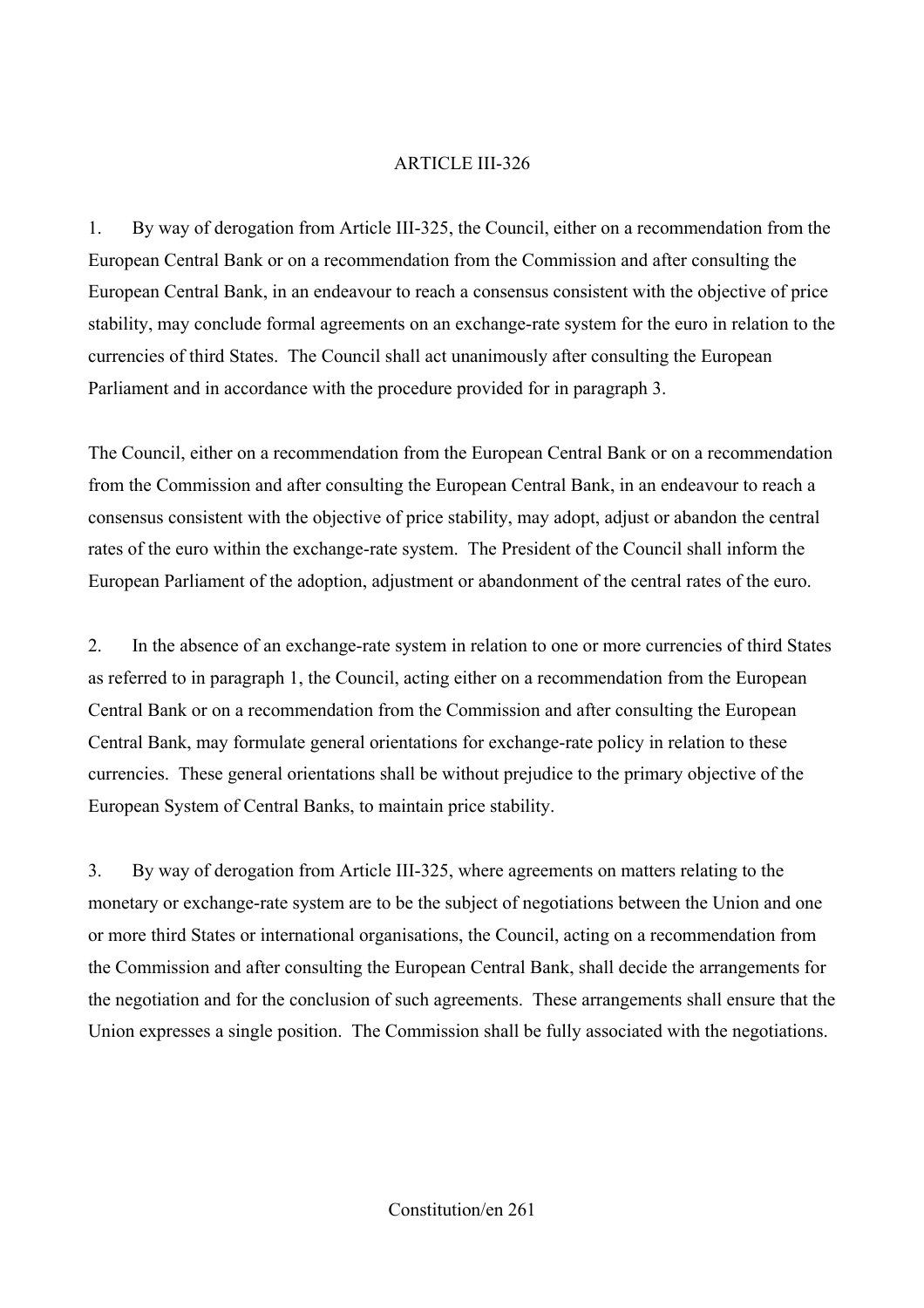4. Without prejudice to Union competence and Union agreements as regards economic and monetary union, Member States may negotiate in international bodies and conclude agreements.

### CHAPTER VII

# THE UNION'S RELATIONS WITH INTERNATIONAL ORGANISATIONS AND THIRD COUNTRIES AND UNION DELEGATIONS

# ARTICLE III-327

1. The Union shall establish all appropriate forms of cooperation with the organs of the United Nations and its specialised agencies, the Council of Europe, the Organisation for Security and Cooperation in Europe and the Organisation for Economic Cooperation and Development.

The Union shall also maintain such relations as are appropriate with other international organisations.

2. The Union Minister for Foreign Affairs and the Commission shall be instructed to implement this Article.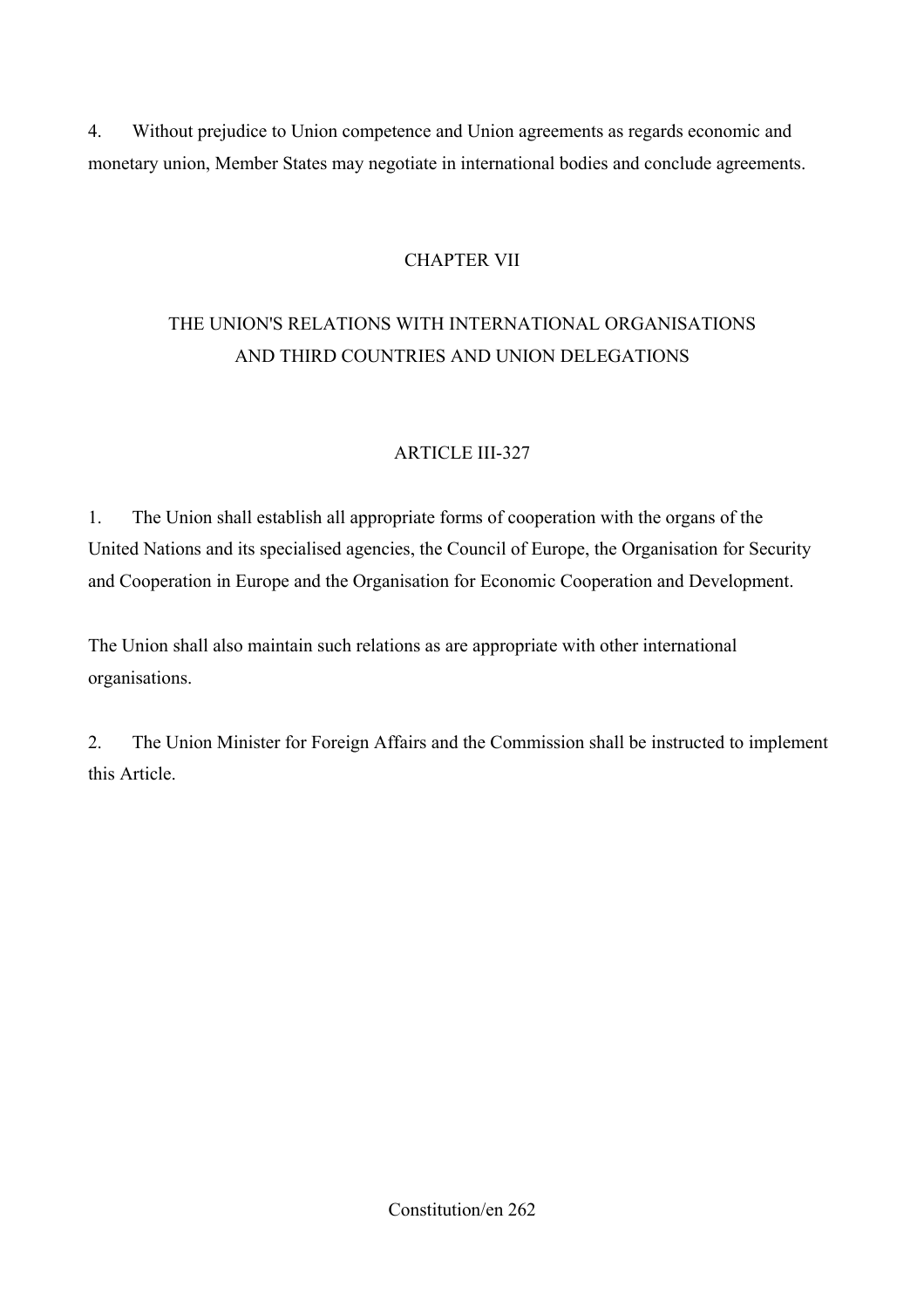1. Union delegations in third countries and at international organisations shall represent the Union.

2. Union delegations shall be placed under the authority of the Union Minister for Foreign Affairs. They shall act in close cooperation with Member States' diplomatic and consular missions.

# CHAPTER VIII

# IMPLEMENTATION OF THE SOLIDARITY CLAUSE

# ARTICLE III-329

1. Should a Member State be the object of a terrorist attack or the victim of a natural or man-made disaster, the other Member States shall assist it at the request of its political authorities. To that end, the Member States shall coordinate between themselves in the Council.

2. The arrangements for the implementation by the Union of the solidarity clause referred to in Article I-43 shall be defined by a European decision adopted by the Council acting on a joint proposal by the Commission and the Union Minister for Foreign Affairs. The Council shall act in accordance with Article III-300(1) where this decision has defence implications. The European Parliament shall be informed.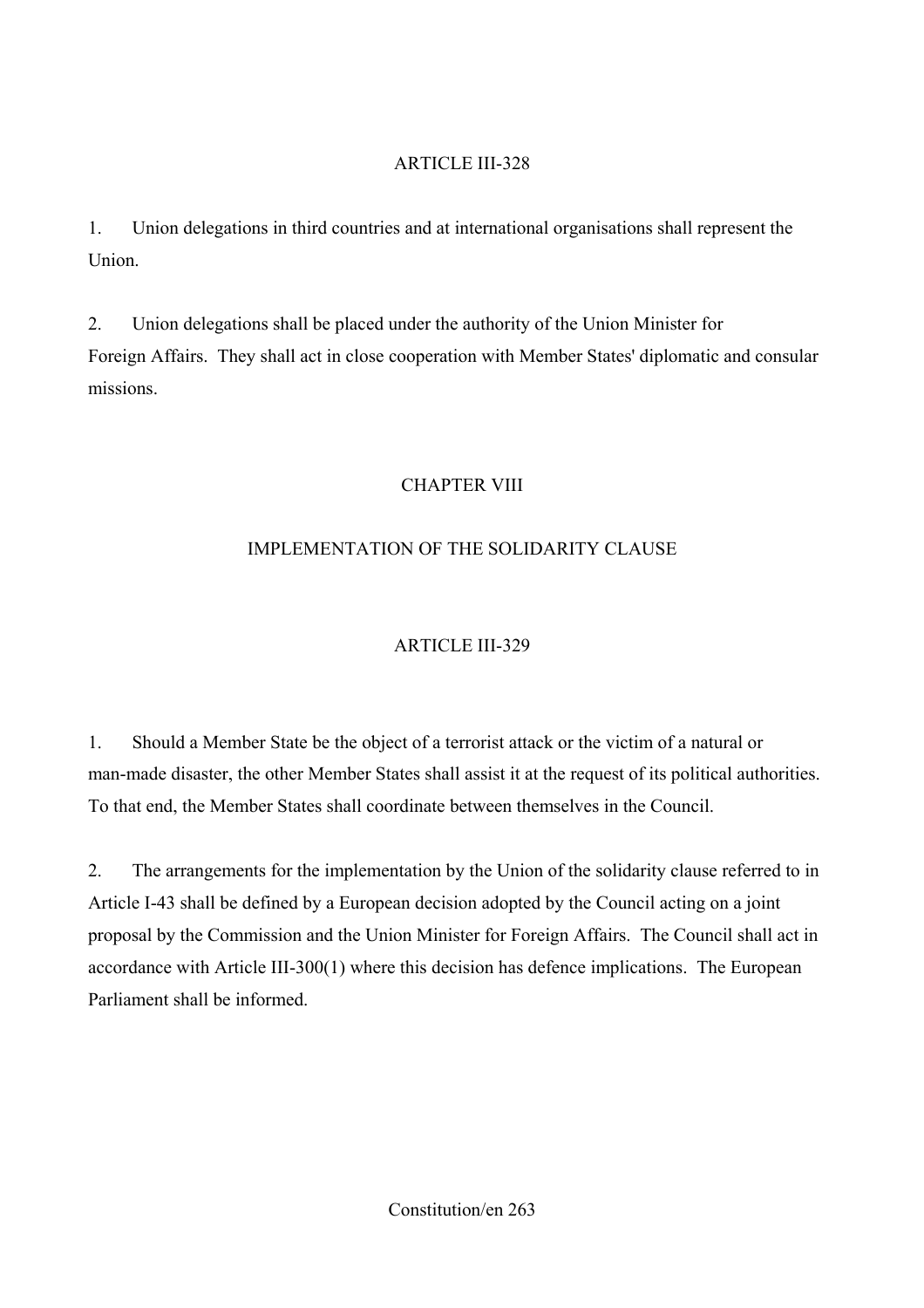For the purposes of this paragraph and without prejudice to Article III-344, the Council shall be assisted by the Political and Security Committee with the support of the structures developed in the context of the common security and defence policy and by the Committee referred to in Article III-261; the two committees shall, if necessary, submit joint opinions.

3. The European Council shall regularly assess the threats facing the Union in order to enable the Union and its Member States to take effective action.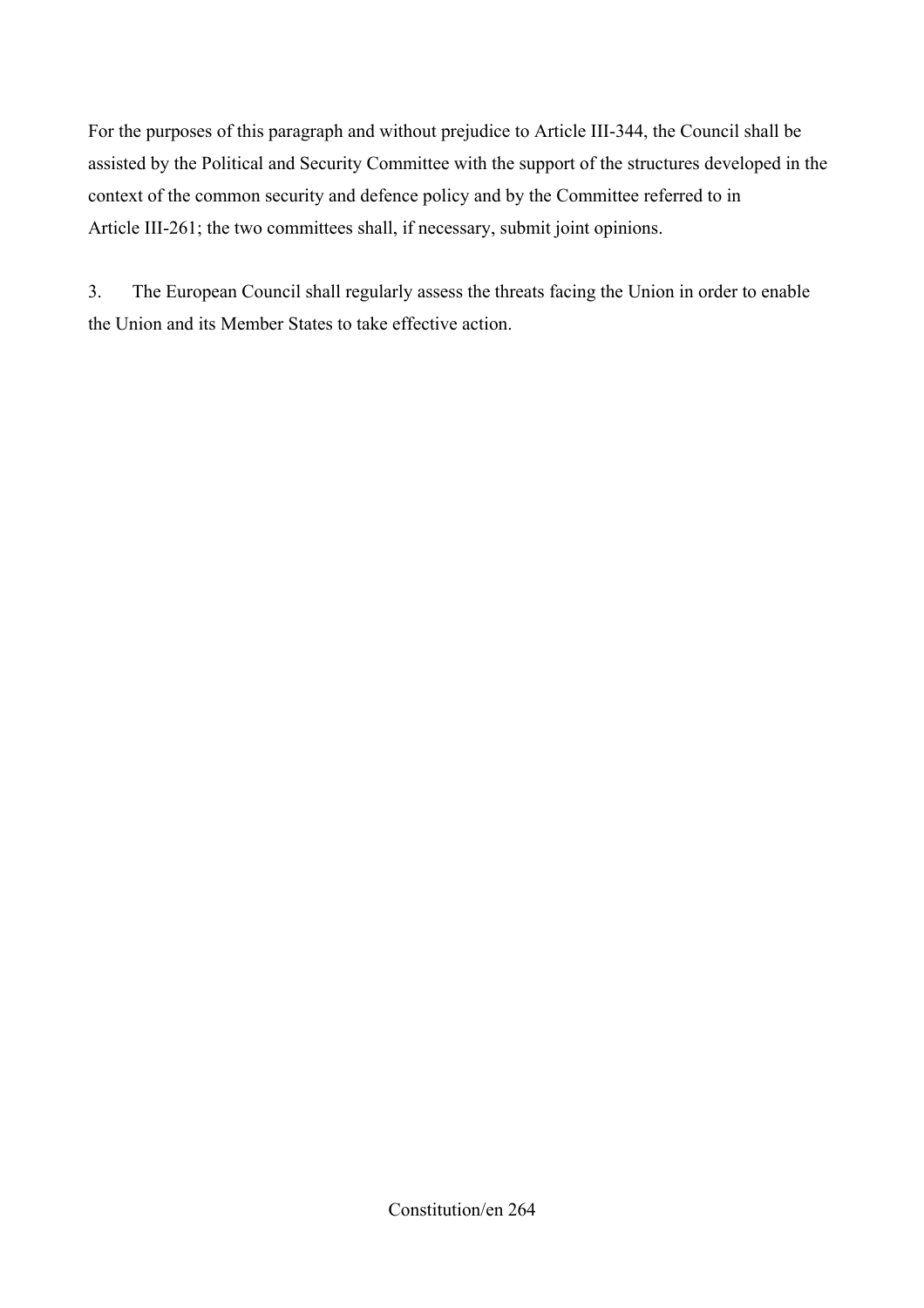# TITLE VI

# THE FUNCTIONING OF THE UNION

# CHAPTER I

# PROVISIONS GOVERNING THE INSTITUTIONS

# SECTION 1

# THE INSTITUTIONS

Subsection 1

The European Parliament

# ARTICLE III-330

1. A European law or framework law of the Council shall establish the necessary measures for the election of the Members of the European Parliament by direct universal suffrage in accordance with a uniform procedure in all Member States or in accordance with principles common to all Member States.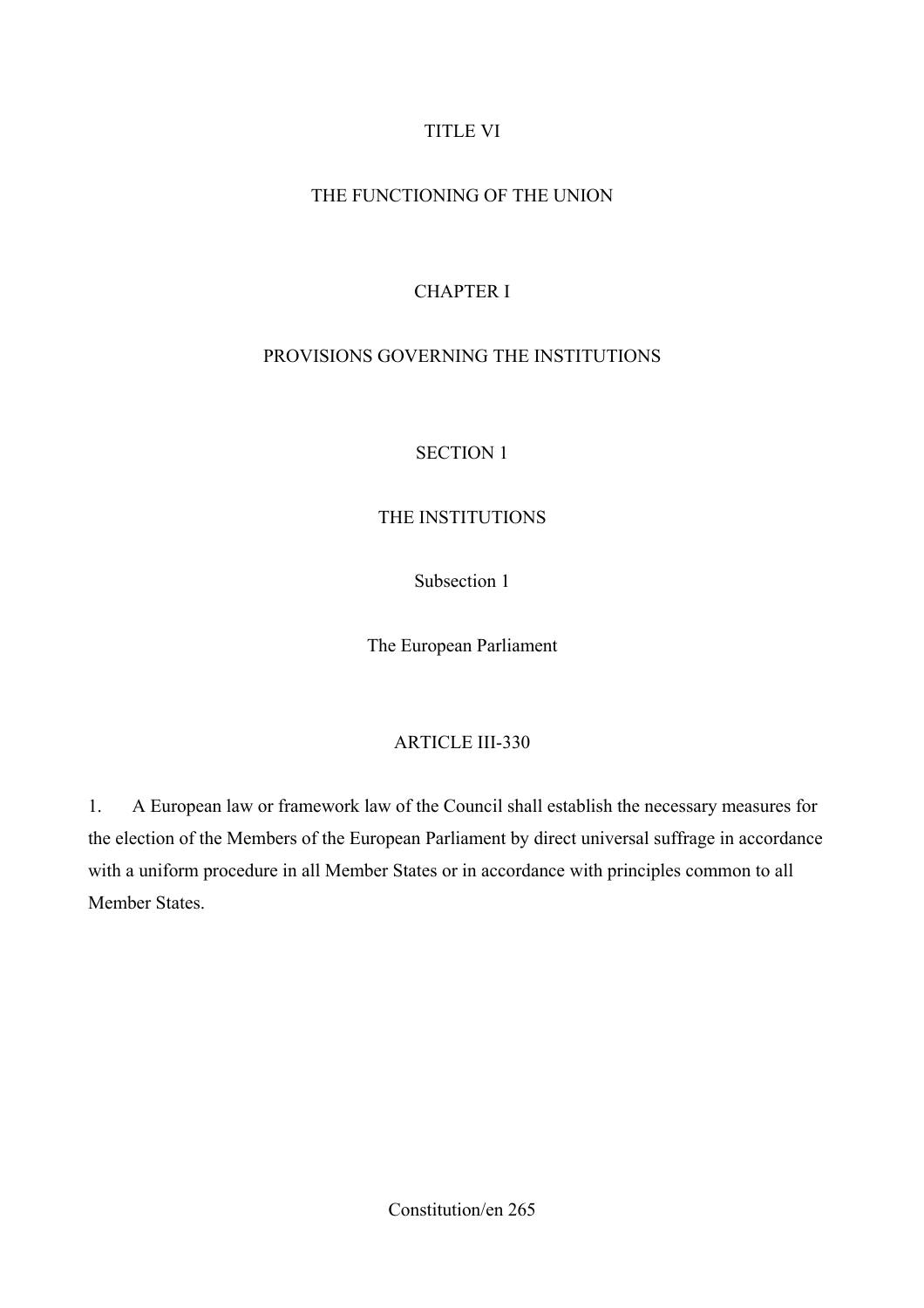The Council shall act unanimously on initiative from, and after obtaining the consent of, the European Parliament, which shall act by a majority of its component members. This law or framework law shall enter into force after it has been approved by the Member States in accordance with their respective constitutional requirements.

2. A European law of the European Parliament shall lay down the regulations and general conditions governing the performance of the duties of its Members. The European Parliament shall act on its own initiative after seeking an opinion from the Commission and after obtaining the consent of the Council. The Council shall act unanimously on all rules or conditions relating to the taxation of Members or former Members.

#### ARTICLE III-331

European laws shall lay down the regulations governing the political parties at European level referred to in Article I-46(4), and in particular the rules regarding their funding.

#### ARTICLE III-332

The European Parliament may, by a majority of its component Members, request the Commission to submit any appropriate proposal on matters on which it considers that a Union act is required for the purpose of implementing the Constitution. If the Commission does not submit a proposal, it shall inform the European Parliament of the reasons.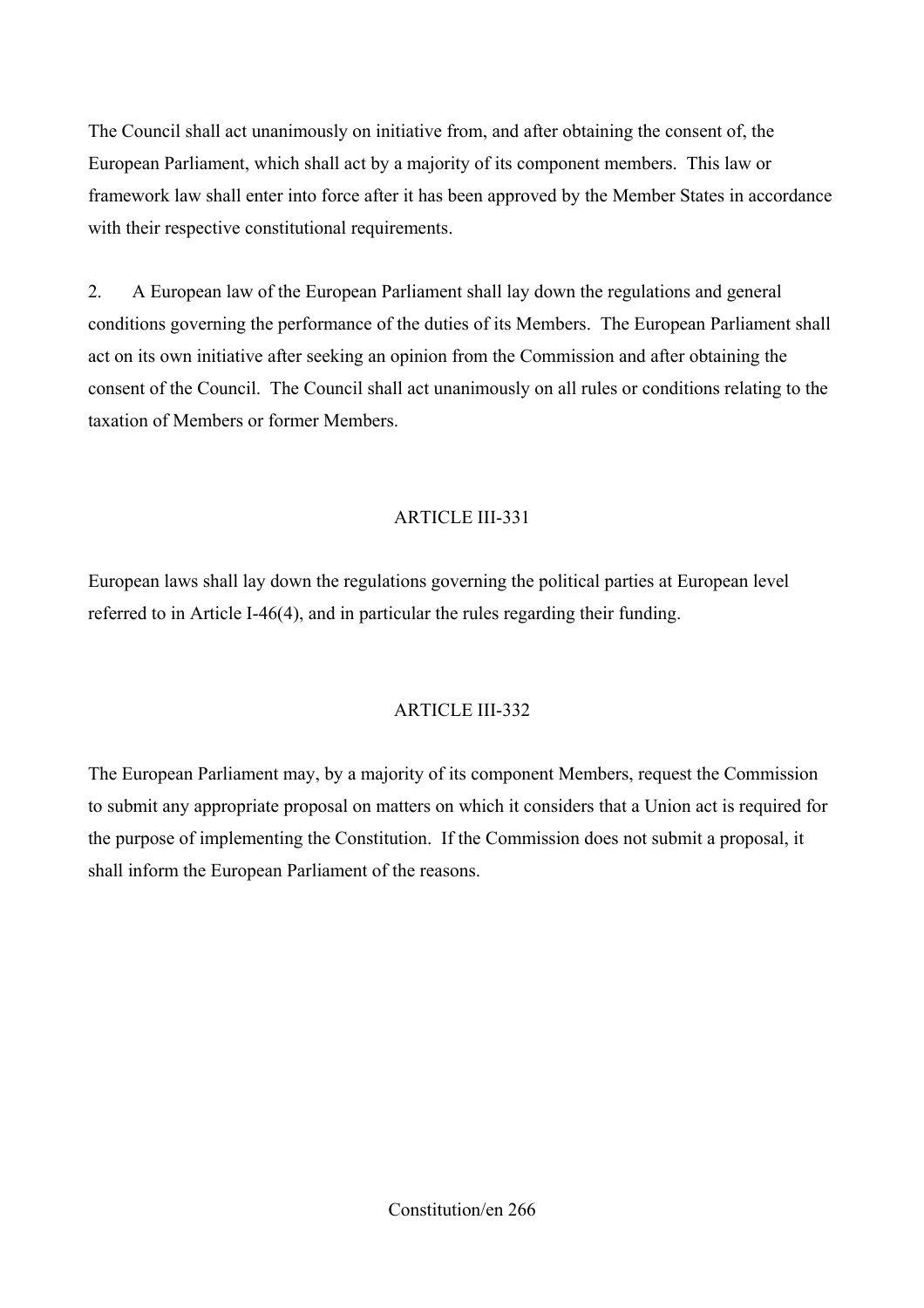In the course of its duties, the European Parliament may, at the request of a quarter of its component Members, set up a temporary Committee of Inquiry to investigate, without prejudice to the powers conferred by the Constitution on other institutions or bodies, alleged contraventions or maladministration in the implementation of Union law, except where the alleged facts are being examined before a court and while the case is still subject to legal proceedings.

The temporary Committee of Inquiry shall cease to exist on submission of its report.

A European law of the European Parliament shall lay down the detailed provisions governing the exercise of the right of inquiry. The European Parliament shall act on its own initiative after obtaining the consent of the Council and of the Commission.

#### ARTICLE III-334

In accordance with Article I-10(2)(d), any citizen of the Union, and any natural or legal person residing or having its registered office in a Member State, shall have the right to address, individually or in association with other persons, a petition to the European Parliament on a matter which comes within the Union's fields of activity and which affects him, her or it directly.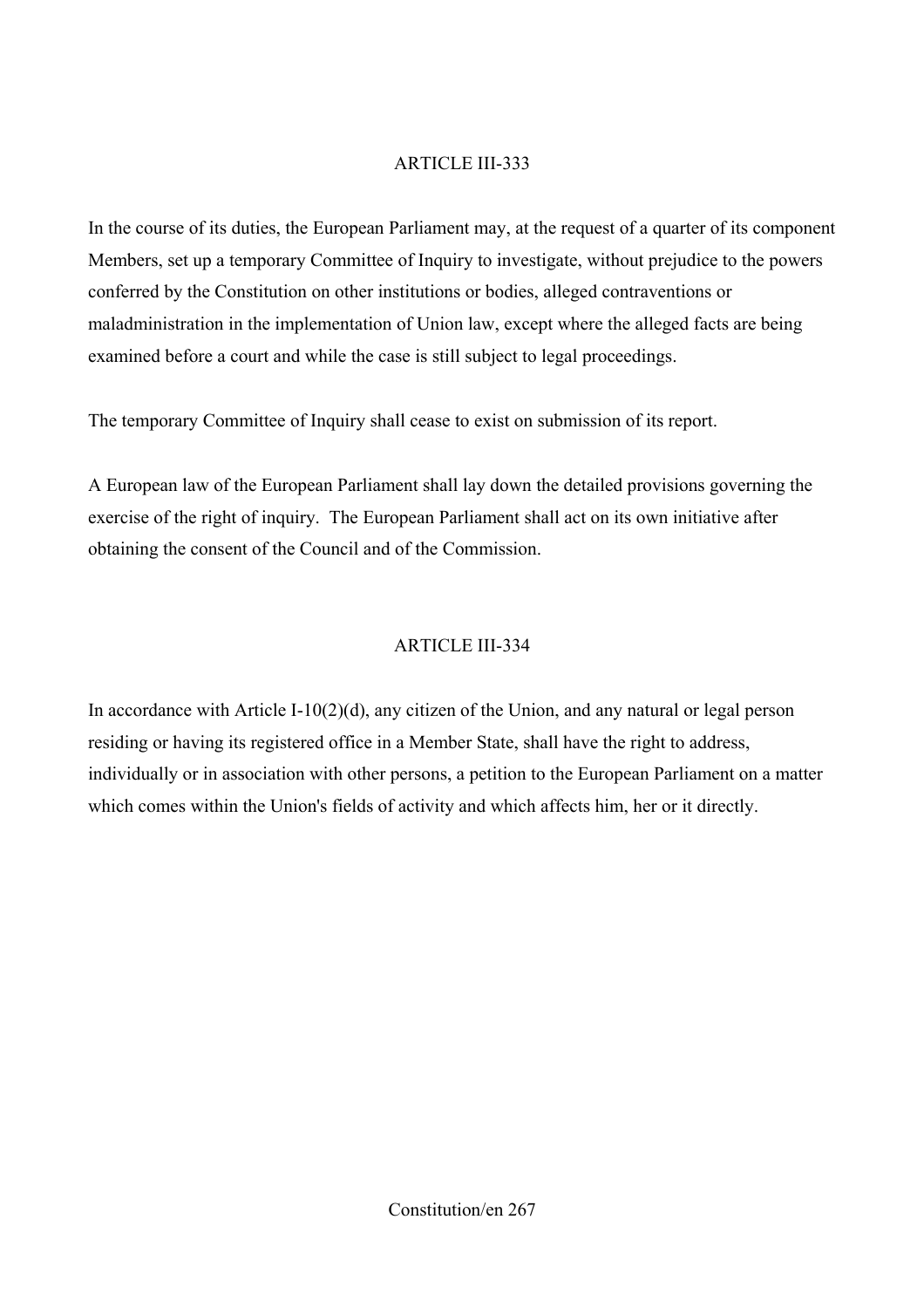1. The European Parliament shall elect a European Ombudsman. In accordance with Articles I-10(2)(d) and I-49, he or she shall be empowered to receive complaints from any citizen of the Union or any natural or legal person residing or having its registered office in a Member State concerning instances of maladministration in the activities of the Union's institutions, bodies, offices or agencies, with the exception of the Court of Justice of the European Union acting in its judicial role.

In accordance with his or her duties, the Ombudsman shall conduct inquiries for which he or she finds grounds, either on his or her own initiative or on the basis of complaints submitted to him or her direct or through a member of the European Parliament, except where the alleged facts are or have been the subject of legal proceedings. Where the Ombudsman establishes an instance of maladministration, he or she shall refer the matter to the institution, body, office or agency concerned, which shall have a period of three months in which to inform him or her of its views. The European Ombudsman shall then forward a report to the European Parliament and the institution, body, office or agency concerned. The person lodging the complaint shall be informed of the outcome of such inquiries.

The Ombudsman shall submit an annual report to the European Parliament on the outcome of his or her inquiries.

2. The Ombudsman shall be elected after each election of the European Parliament for the duration of its term of office. The Ombudsman shall be eligible for reappointment.

The Ombudsman may be dismissed by the Court of Justice at the request of the European Parliament if he or she no longer fulfils the conditions required for the performance of his or her duties or if he or she is guilty of serious misconduct.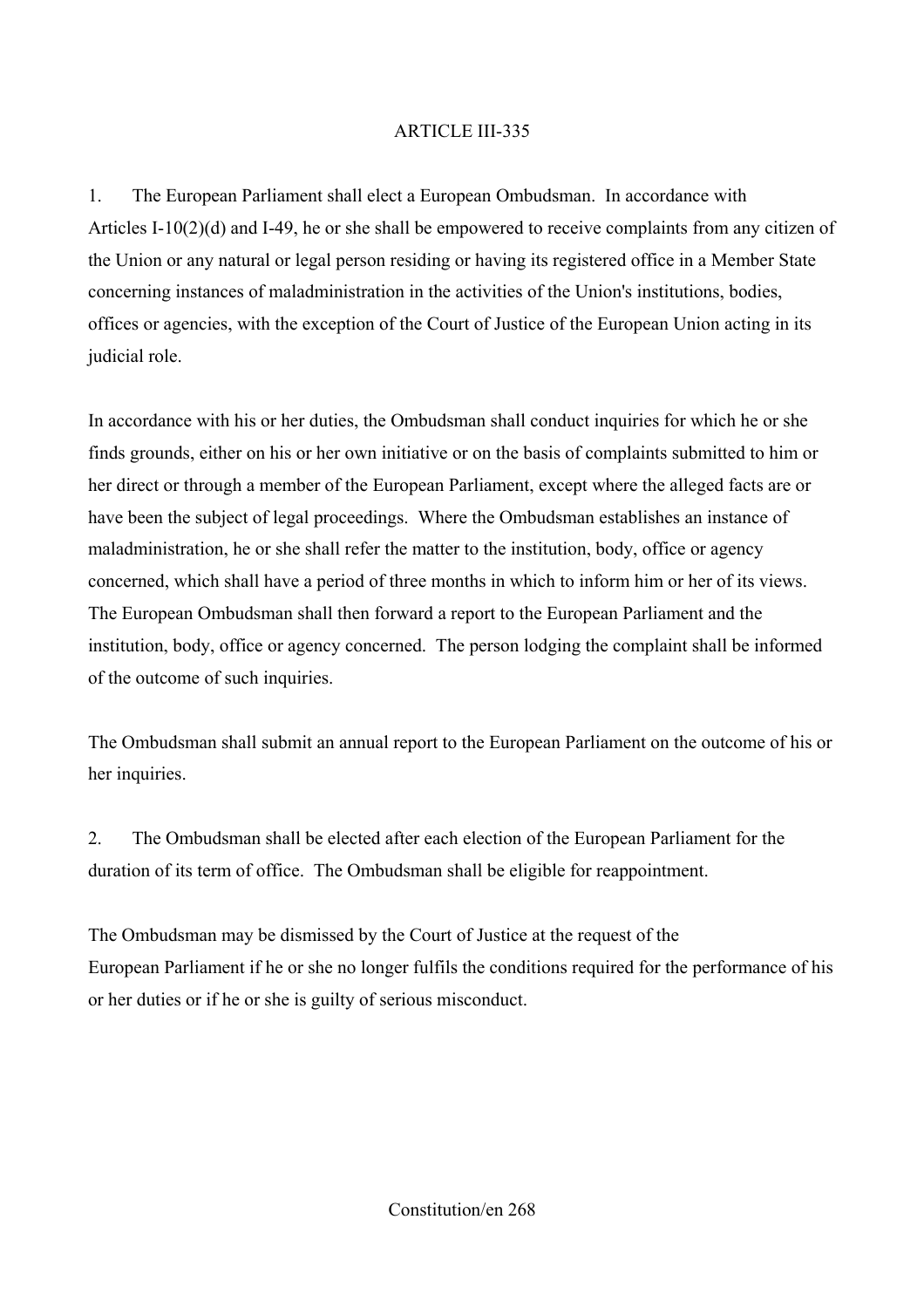3. The Ombudsman shall be completely independent in the performance of his or her duties. In the performance of those duties he or she shall neither seek nor take instructions from any institution, body, office or agency. The Ombudsman shall not, during his or her term of office, engage in any other occupation, whether gainful or not.

4. A European law of the European Parliament shall lay down the regulations and general conditions governing the performance of the Ombudsman's duties. The European Parliament shall act on its own initiative after seeking an opinion from the Commission and after obtaining the consent of the Council.

### ARTICLE III-336

The European Parliament shall hold an annual session. It shall meet, without requiring to be convened, on the second Tuesday in March.

The European Parliament may meet in extraordinary part-session at the request of a majority of its component members or at the request of the Council or of the Commission.

# ARTICLE III-337

1. The European Council and the Council shall be heard by the European Parliament in accordance with the conditions laid down in the Rules of Procedure of the European Council and those of the Council.

2. The Commission may attend all the meetings of the European Parliament and shall, at its request, be heard. It shall reply orally or in writing to questions put to it by the European Parliament or by its members.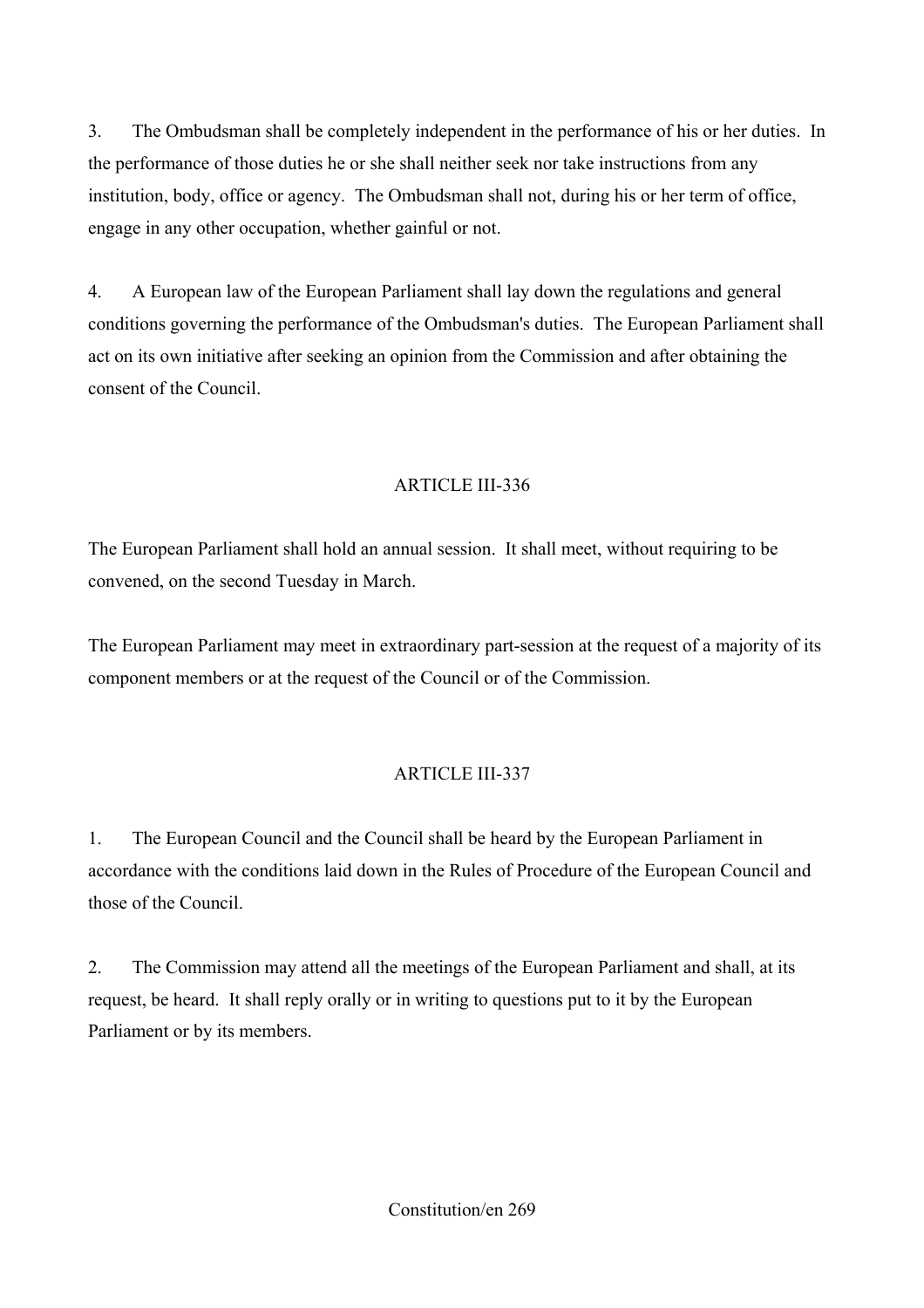3. The European Parliament shall discuss in open session the annual general report submitted to it by the Commission.

#### ARTICLE III-338

Save as otherwise provided in the Constitution, the European Parliament shall act by a majority of the votes cast. Its Rules of Procedure shall determine the quorum.

#### ARTICLE III-339

The European Parliament shall adopt its Rules of Procedure, by a majority of its component members.

The proceedings of the European Parliament shall be published in the manner laid down in the Constitution and the Rules of Procedure of the European Parliament.

#### ARTICLE III-340

If a motion of censure on the activities of the Commission is tabled before it, the European Parliament shall not vote thereon until at least three days after the motion has been tabled and shall do so only by open vote.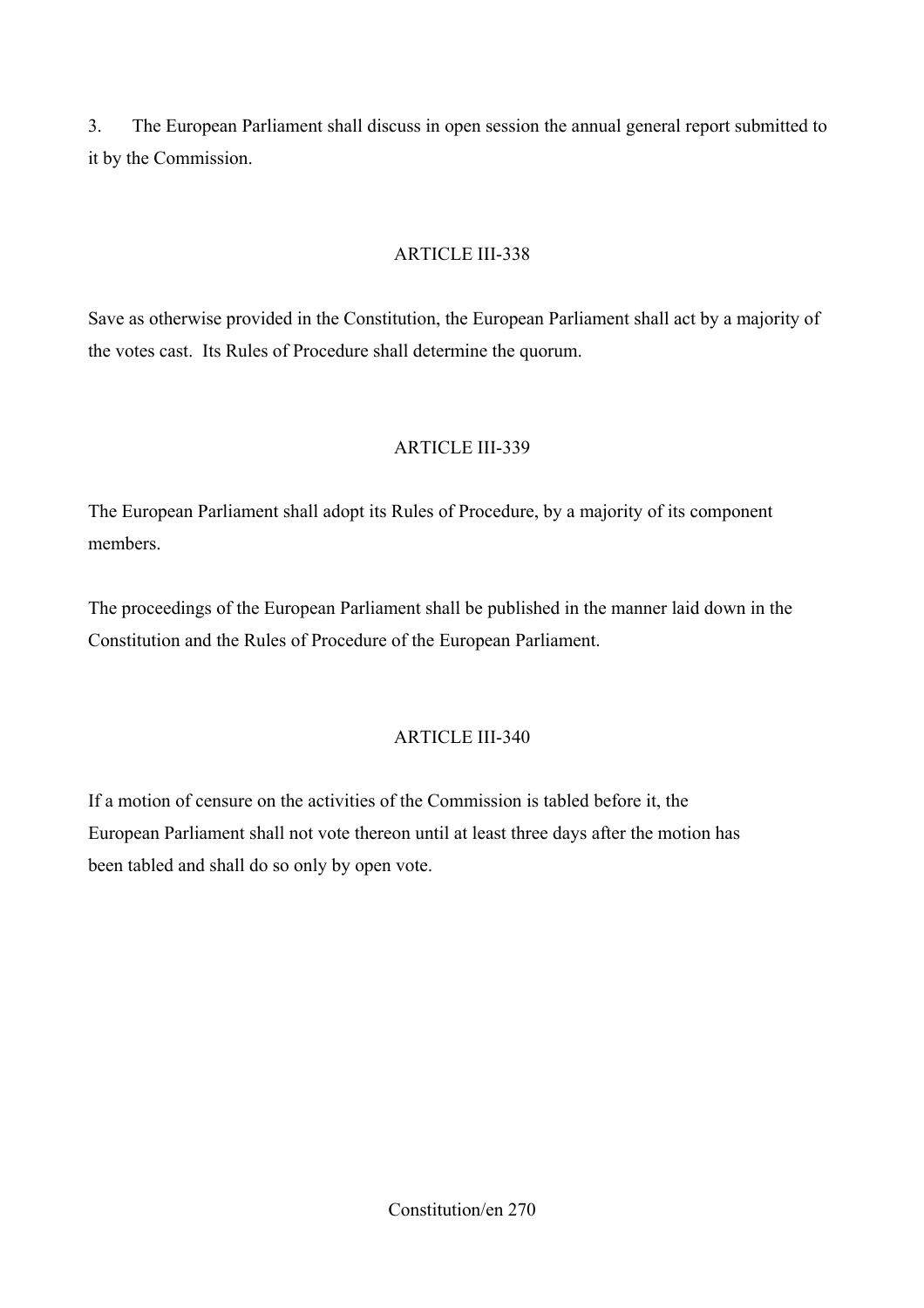If the motion of censure is carried by a two-thirds majority of the votes cast, representing a majority of the component members of the European Parliament, the members of the Commission shall resign as a body and the Union Minister for Foreign Affairs shall resign from duties that he or she carries out in the Commission. They shall remain in office and continue to deal with current business until they are replaced in accordance with Articles I-26 and I-27. In this case, the term of office of the members of the Commission appointed to replace them shall expire on the date on which the term of office of the members of the Commission obliged to resign as a body would have expired.

#### Subsection 2

The European Council

### ARTICLE III-341

1. Where a vote is taken, any member of the European Council may also act on behalf of not more than one other member.

Abstentions by members present in person or represented shall not prevent the adoption by the European Council of acts which require unanimity.

2. The President of the European Parliament may be invited to be heard by the European Council.

3. The European Council shall act by a simple majority for procedural questions and for the adoption of its Rules of Procedure.

4. The European Council shall be assisted by the General Secretariat of the Council.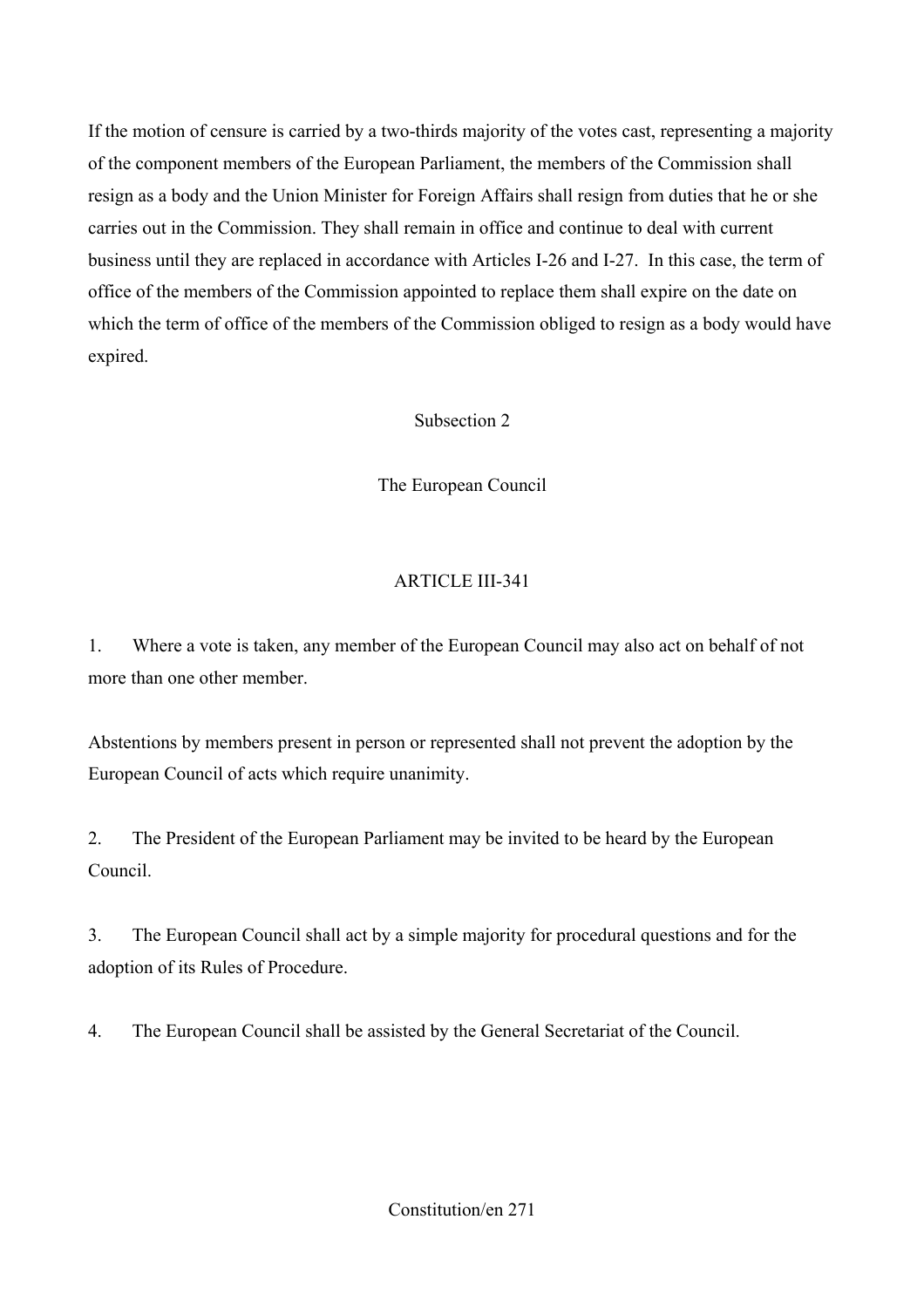Subsection 3

The Council of Ministers

### ARTICLE III-342

The Council shall meet when convened by its President on his or her own initiative, or at the request of one of its members or of the Commission.

# ARTICLE III-343

1. Where a vote is taken, any member of the Council may act on behalf of not more than one other member.

2. Where it is required to act by a simple majority, the Council shall act by a majority of its component members.

3. Abstentions by members present in person or represented shall not prevent the adoption by the Council of acts which require unanimity.

# ARTICLE III-344

1. A committee consisting of the Permanent Representatives of the Governments of the Member States shall be responsible for preparing the work of the Council and for carrying out the tasks assigned to it by the latter. The Committee may adopt procedural decisions in cases provided for in the Council's Rules of Procedure.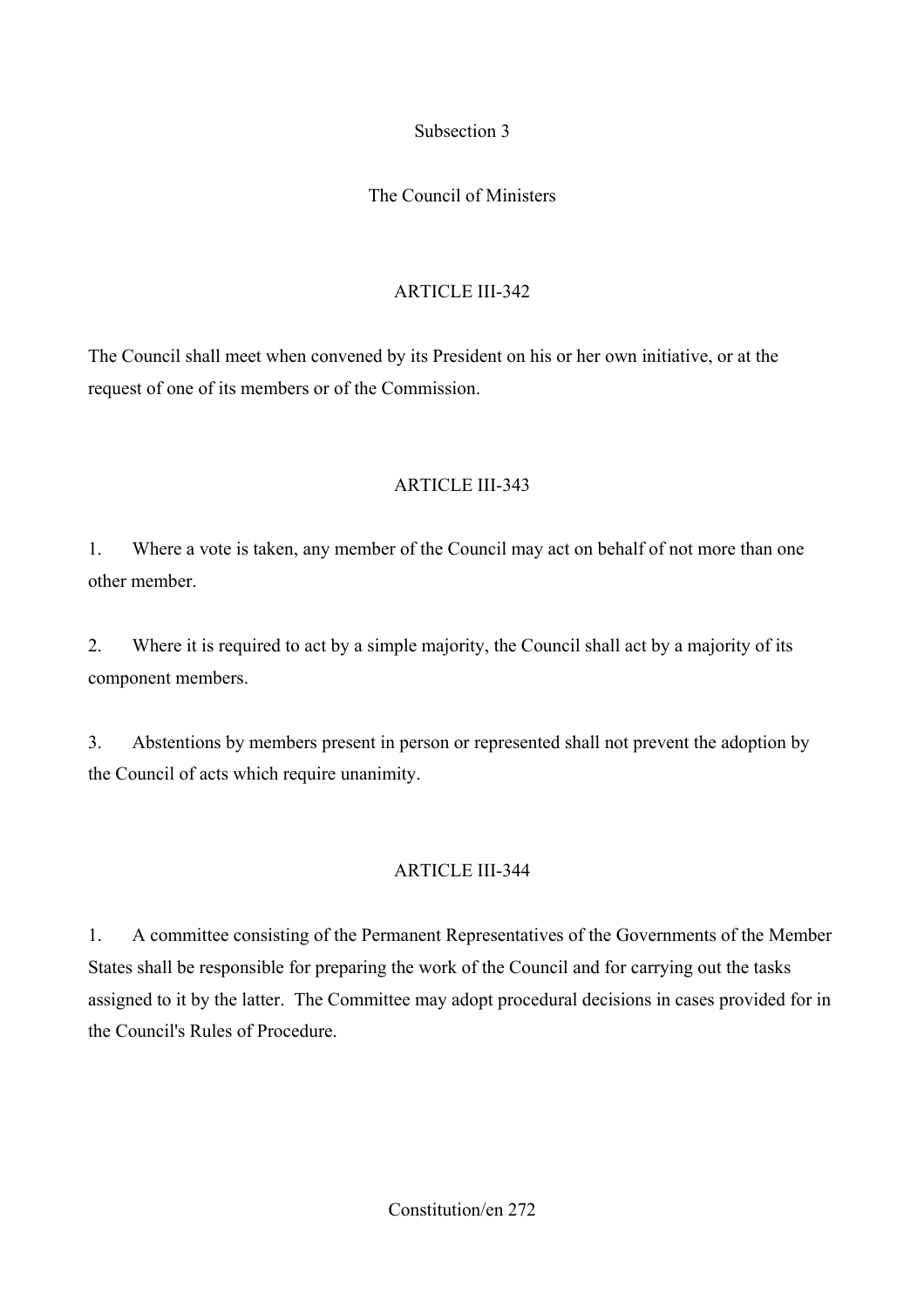2. The Council shall be assisted by a General Secretariat, under the responsibility of a Secretary-General appointed by the Council .

The Council shall decide on the organisation of the General Secretariat by a simple majority.

3. The Council shall act by a simple majority regarding procedural matters and for the adoption of its Rules of Procedure.

# ARTICLE III-345

The Council, by a simple majority, may request the Commission to undertake any studies the Council considers desirable for the attainment of the common objectives, and to submit any appropriate proposals to it. If the Commission does not submit a proposal, it shall inform the Council of the reasons.

# ARTICLE III-346

The Council shall adopt European decisions laying down the rules governing the committees provided for in the Constitution. It shall act by a simple majority after consulting the Commission.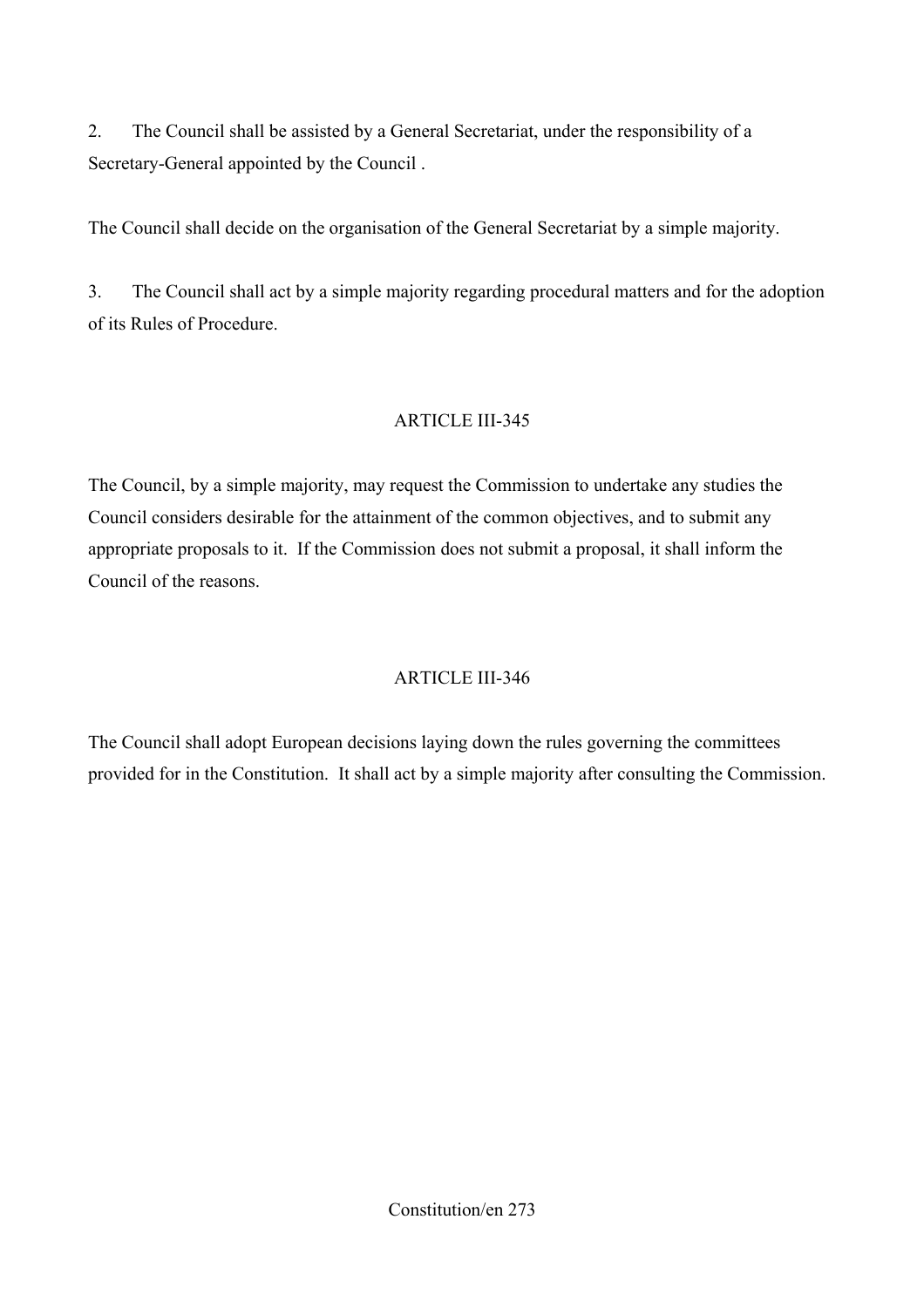#### Subsection 4

The European Commission

#### ARTICLE III-347

The members of the Commission shall refrain from any action incompatible with their duties. Member States shall respect their independence and shall not seek to influence them in the performance of their tasks.

The members of the Commission shall not, during their term of office, engage in any other occupation, whether gainful or not. When entering upon their duties they shall give a solemn undertaking that, both during and after their term of office, they will respect the obligations arising therefrom and in particular their duty to behave with integrity and discretion as regards the acceptance, after they have ceased to hold office, of certain appointments or benefits. In the event of any breach of these obligations, the Court of Justice may, on application by the Council, acting by a simple majority, or the Commission, rule that the person concerned be, according to the circumstances, either compulsorily retired in accordance with Article III-349 or deprived of his or her right to a pension or other benefits in its stead.

# ARTICLE III-348

1. Apart from normal replacement, or death, the duties of a member of the Commission shall end when he or she resigns or is compulsorily retired.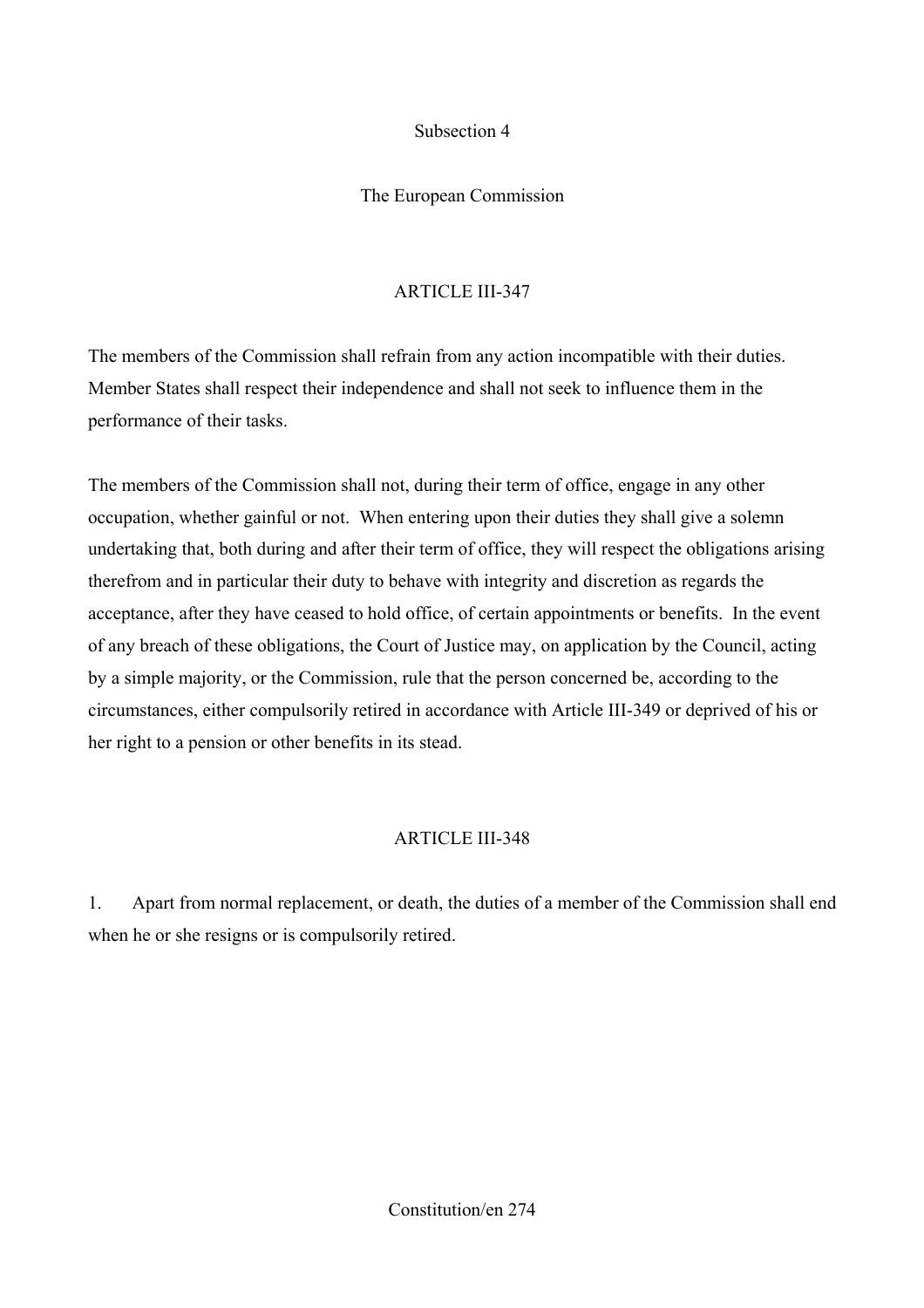2. A vacancy caused by resignation, compulsory retirement or death shall be filled for the remainder of the member's term of office by a new member of the same nationality appointed by the Council, by common accord with the President of the Commission, after consulting the European Parliament and in accordance with the criteria set out in Article I-26(4).

The Council may, acting unanimously on a proposal from the President of the Commission, decide that such a vacancy need not be filled, in particular when the remainder of the member's term of office is short.

3. In the event of resignation, compulsory retirement or death, the President shall be replaced for the remainder of his or her term of office in accordance with Article I-27(1).

4. In the event of resignation, compulsory retirement or death, the Union Minister for Foreign Affairs shall be replaced, for the remainder of his or her term of office, in accordance with Article I-28(1).

5. In the case of the resignation of all the members of the Commission, they shall remain in office and continue to deal with current business until they have been replaced, for the remainder of their term of office, in accordance with Articles I-26 and I-27.

#### ARTICLE III-349

If any member of the Commission no longer fulfils the conditions required for the performance of his or her duties or if he or she has been guilty of serious misconduct, the Court of Justice may, on application by the Council, acting by a simple majority, or by the Commission, compulsorily retire him or her.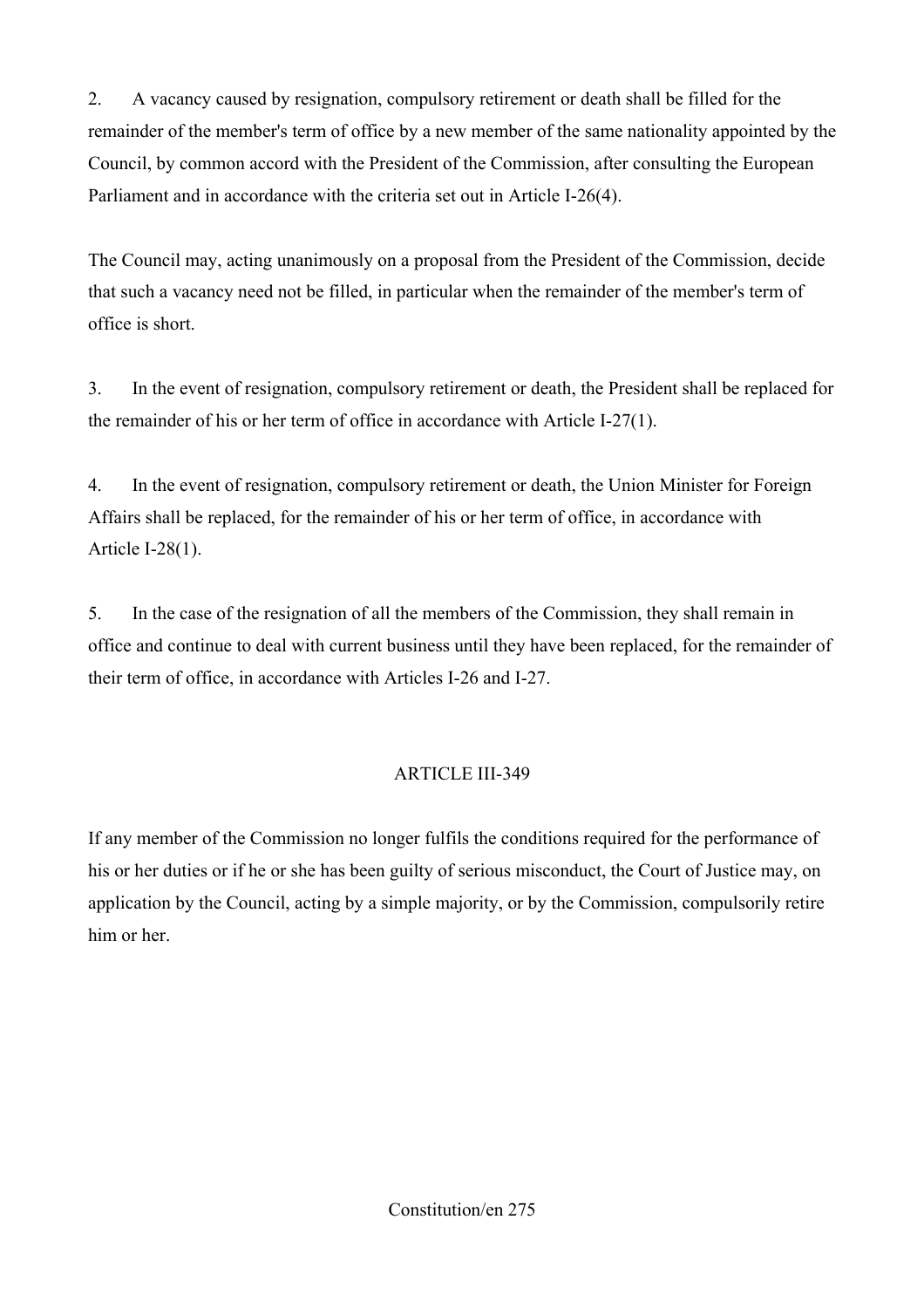Without prejudice to Article I-28(4), the responsibilities incumbent upon the Commission shall be structured and allocated among its members by its President, in accordance with Article I-27(3). The President may reshuffle the allocation of those responsibilities during the Commission's term of office. The members of the Commission shall carry out the duties devolved upon them by the President under his or her authority.

### ARTICLE III-351

The Commission shall act by a majority of its members. Its Rules of Procedure shall determine the quorum.

# ARTICLE III-352

1. The Commission shall adopt its Rules of Procedure so as to ensure both its own operation and that of its departments. It shall ensure that these rules are published.

2. The Commission shall publish annually, not later than one month before the opening of the session of the European Parliament, a general report on the activities of the Union.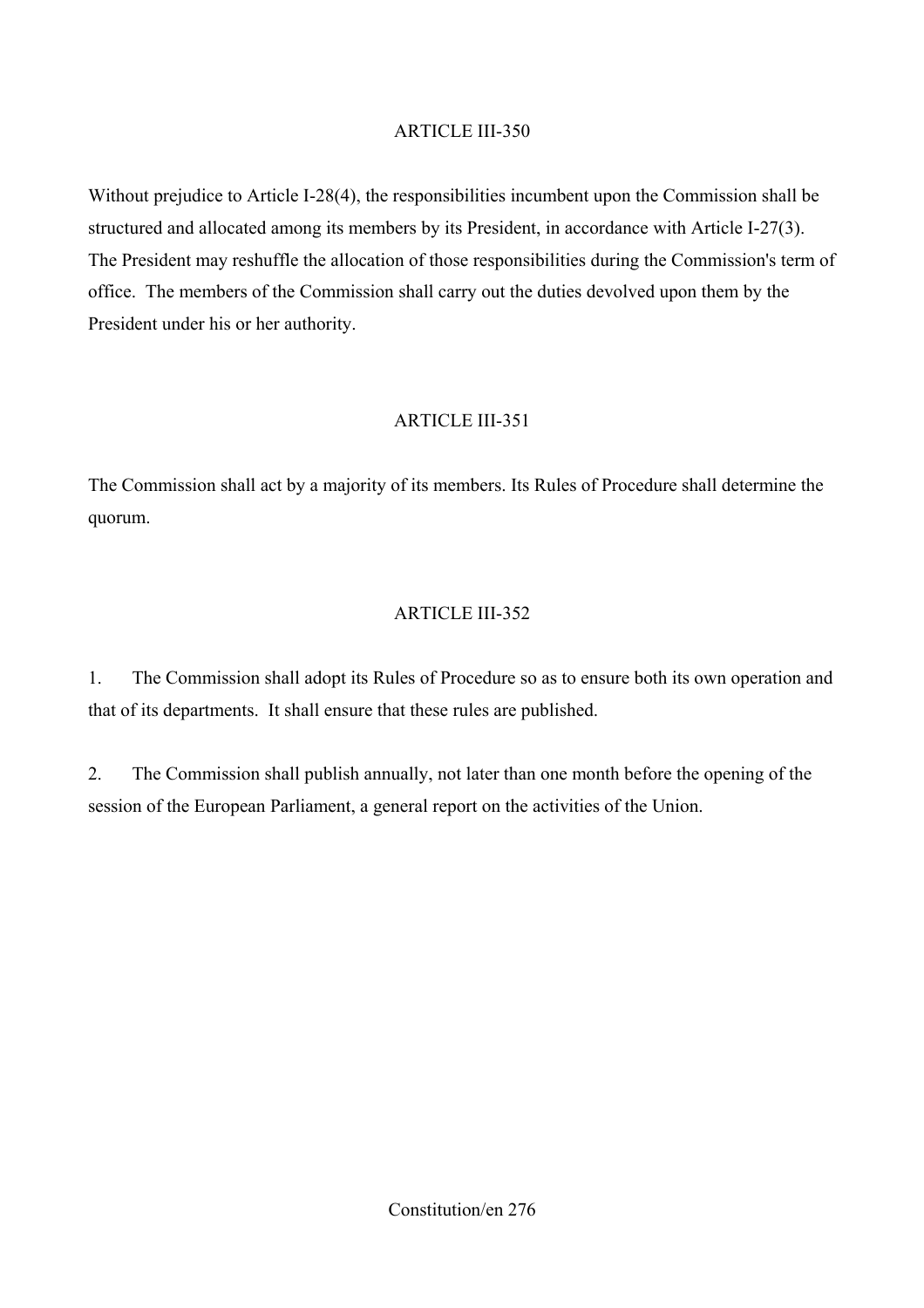#### Subsection 5

#### The Court of Justice of the European Union

#### ARTICLE III-353

The Court of Justice shall sit in chambers, as a Grand Chamber or as a full Court, in accordance with the Statute of the Court of Justice of the European Union.

#### ARTICLE III-354

The Court of Justice shall be assisted by eight Advocates-General. Should the Court of Justice so request, the Council may, acting unanimously, adopt a European decision to increase the number of Advocates-General.

It shall be the duty of the Advocate-General, acting with complete impartiality and independence, to make, in open court, reasoned submissions on cases which, in accordance with the Statute of the Court of Justice of the European Union, require his or her involvement.

#### ARTICLE III-355

The Judges and Advocates-General of the Court of Justice shall be chosen from persons whose independence is beyond doubt and who possess the qualifications required for appointment to the highest judicial offices in their respective countries or who are jurisconsults of recognised competence; they shall be appointed by common accord of the governments of the Member States after consultation of the panel provided for in Article III-357.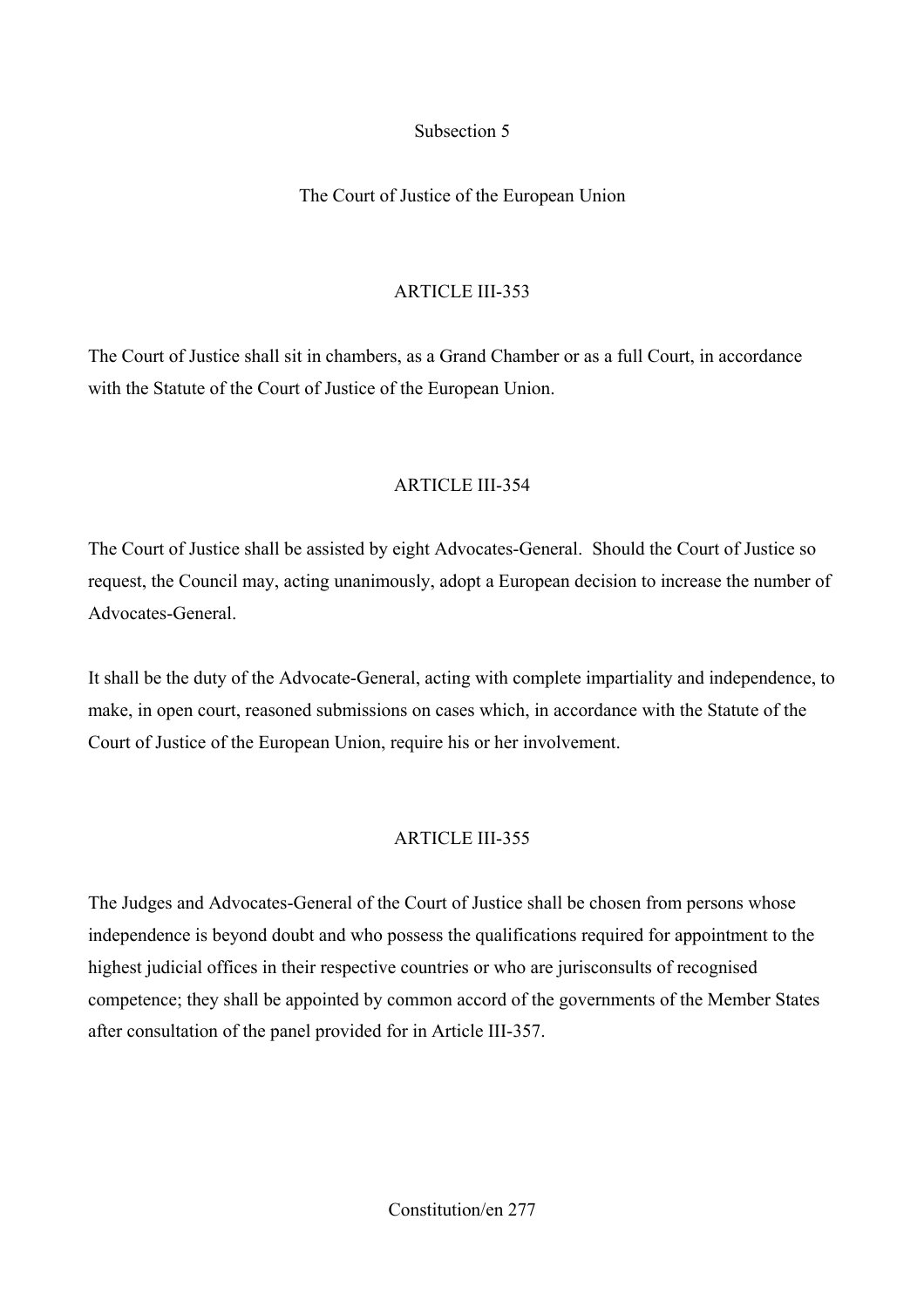Every three years there shall be a partial replacement of the Judges and Advocates-General, in accordance with the conditions laid down in the Statute of the Court of Justice of the European Union.

The Judges shall elect the President of the Court of Justice from among their number for a term of three years. He or she may be re-elected.

The Court of Justice shall adopt its Rules of Procedure. Those Rules shall require the consent of the Council.

# ARTICLE III-356

The number of Judges of the General Court shall be determined by the Statute of the Court of Justice of the European Union. The Statute may provide for the General Court to be assisted by Advocates-General.

The members of the General Court shall be chosen from persons whose independence is beyond doubt and who possess the ability required for appointment to high judicial office. They shall be appointed by common accord of the governments of the Member States after consultation of the panel provided for in Article III-357.

The membership of the General Court shall be partially renewed every three years.

The Judges shall elect the President of the General Court from among their number for a term of three years. He or she may be re-elected.

The General Court shall establish its Rules of Procedure in agreement with the Court of Justice. The Rules shall be subject to the consent of the Council.

Unless the Statute provides otherwise, the provisions of the Constitution relating to the Court of Justice shall apply to the General Court.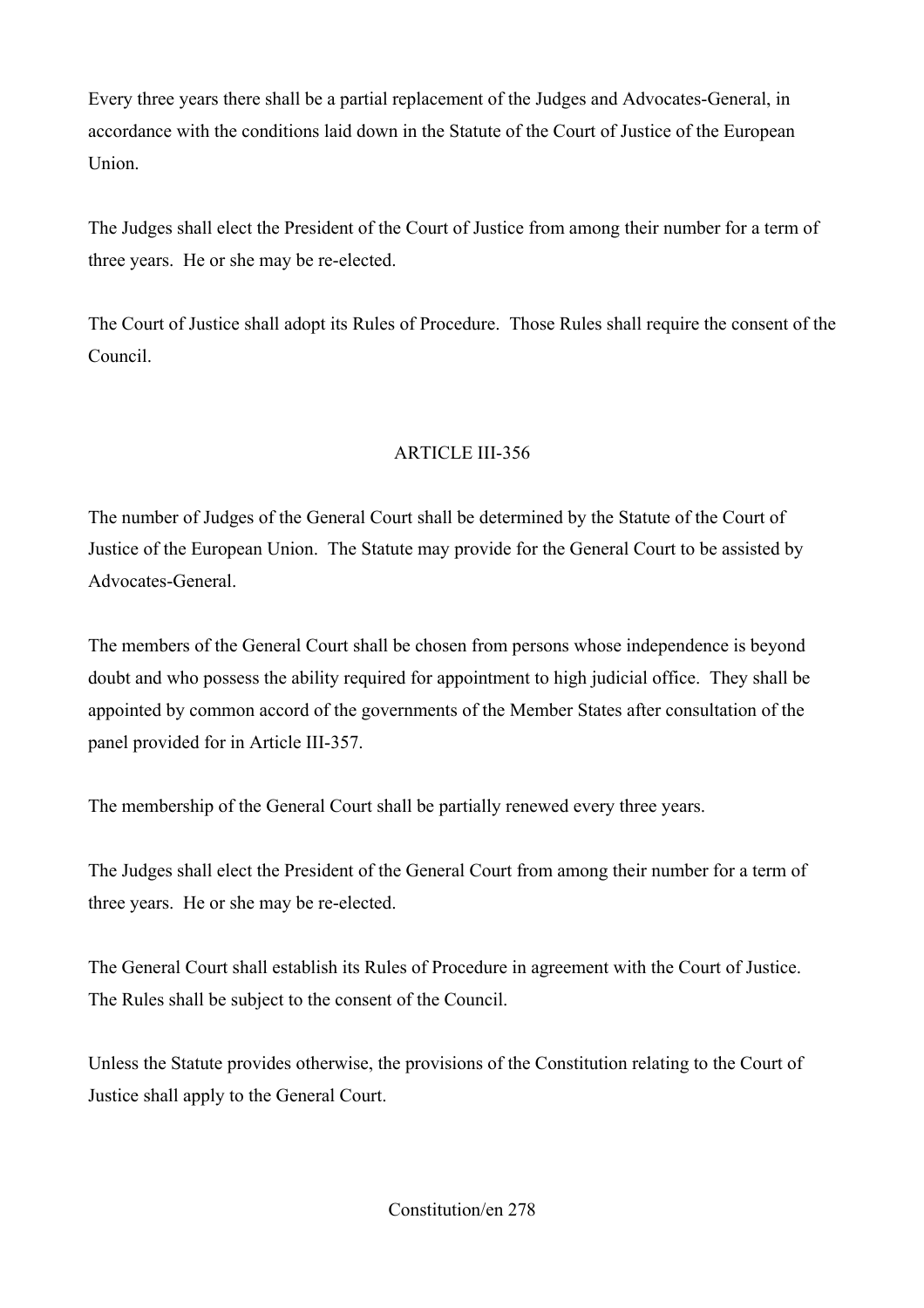A panel shall be set up in order to give an opinion on candidates' suitability to perform the duties of Judge and Advocate-General of the Court of Justice and the General Court before the governments of the Member States make the appointments referred to in Articles III-355 and III-356.

The panel shall comprise seven persons chosen from among former members of the Court of Justice and the General Court, members of national supreme courts and lawyers of recognised competence, one of whom shall be proposed by the European Parliament. The Council shall adopt a European decision establishing the panel's operating rules and a European decision appointing its members. It shall act on the initiative of the President of the Court of Justice.

### ARTICLE III-358

1. The General Court shall have jurisdiction to hear and determine at first instance actions or proceedings referred to in Articles III-365, III-367, III-370, III-372 and III-374, with the exception of those assigned to a specialised court set up under Article III-359 and those reserved in the Statute of the Court of Justice of the European Union for the Court of Justice. The Statute may provide for the General Court to have jurisdiction for other classes of action or proceeding.

Decisions given by the General Court under this paragraph may be subject to a right of appeal to the Court of Justice on points of law only, under the conditions and within the limits laid down by the Statute.

2. The General Court shall have jurisdiction to hear and determine actions or proceedings brought against decisions of the specialised courts.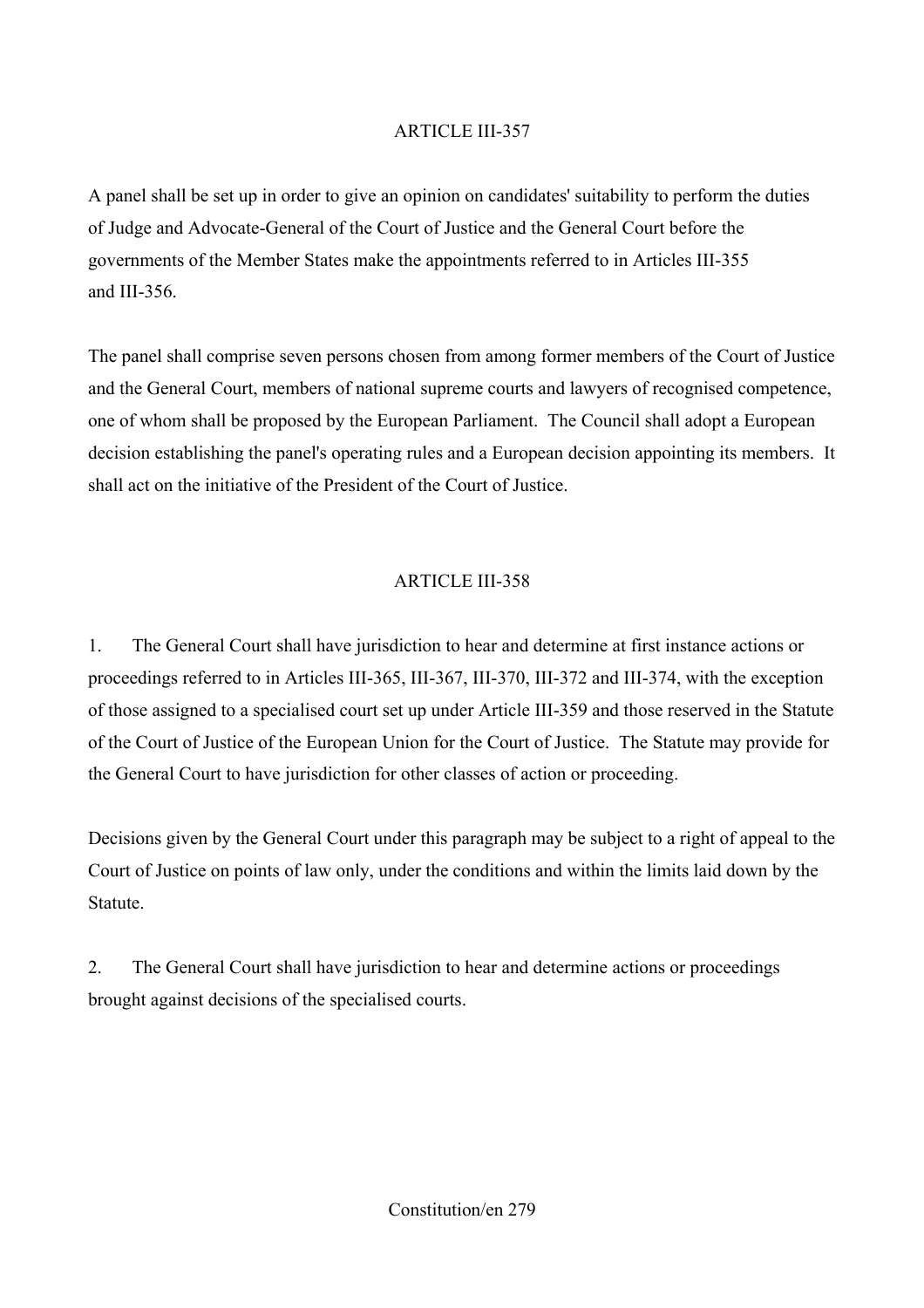Decisions given by the General Court under this paragraph may exceptionally be subject to review by the Court of Justice, under the conditions and within the limits laid down by the Statute of the Court of Justice of the European Union, where there is a serious risk of the unity or consistency of Union law being affected.

3. The General Court shall have jurisdiction to hear and determine questions referred for a preliminary ruling under Article III-369, in specific areas laid down by the Statute of the Court of Justice of the European Union.

Where the General Court considers that the case requires a decision of principle likely to affect the unity or consistency of Union law, it may refer the case to the Court of Justice for a ruling.

Decisions given by the General Court on questions referred for a preliminary ruling may exceptionally be subject to review by the Court of Justice, under the conditions and within the limits laid down by the Statute, where there is a serious risk of the unity or consistency of Union law being affected.

# ARTICLE III-359

1. European laws may establish specialised courts attached to the General Court to hear and determine at first instance certain classes of action or proceeding brought in specific areas. They shall be adopted either on a proposal from the Commission after consultation of the Court of Justice or at the request of the Court of Justice after consultation of the Commission.

2. The European law establishing a specialised court shall lay down the rules on the organisation of the court and the extent of the jurisdiction conferred upon it.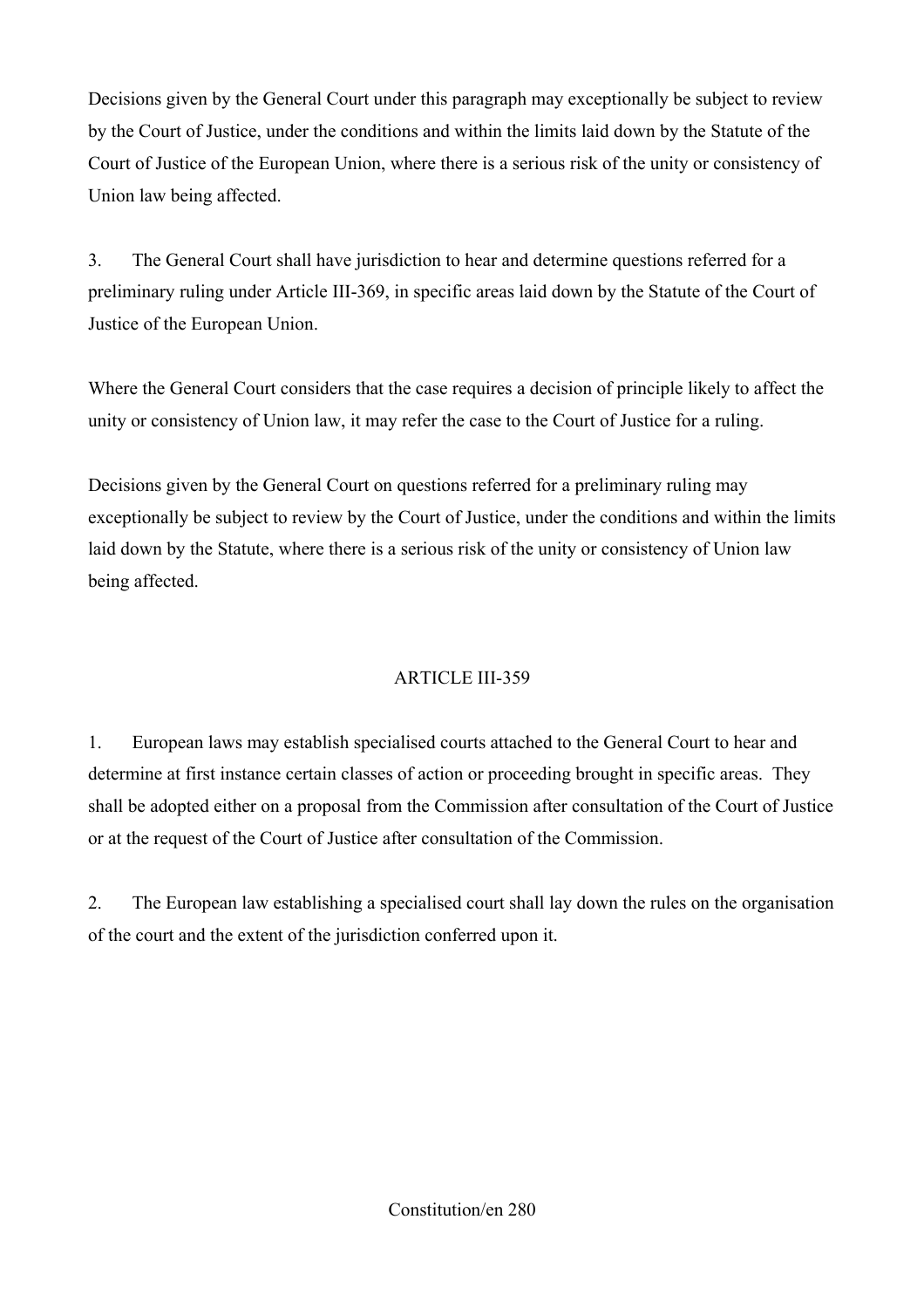3. Decisions given by specialised courts may be subject to a right of appeal on points of law only or, when provided for in the European law establishing the specialised court, a right of appeal also on matters of fact, before the General Court.

4. The members of the specialised courts shall be chosen from persons whose independence is beyond doubt and who possess the ability required for appointment to judicial office. They shall be appointed by the Council, acting unanimously.

5. The specialised courts shall establish their Rules of Procedure in agreement with the Court of Justice. Those Rules shall require the consent of the Council.

6. Unless the European law establishing the specialised court provides otherwise, the provisions of the Constitution relating to the Court of Justice of the European Union and the provisions of the Statute of the Court of Justice of the European Union shall apply to the specialised courts. Title I of the Statute and Article 64 thereof shall in any case apply to the specialised courts.

# ARTICLE III-360

If the Commission considers that a Member State has failed to fulfil an obligation under the Constitution, it shall deliver a reasoned opinion on the matter after giving the State concerned the opportunity to submit its observations.

If the State concerned does not comply with the opinion within the period laid down by the Commission, the latter may bring the matter before the Court of Justice of the European Union.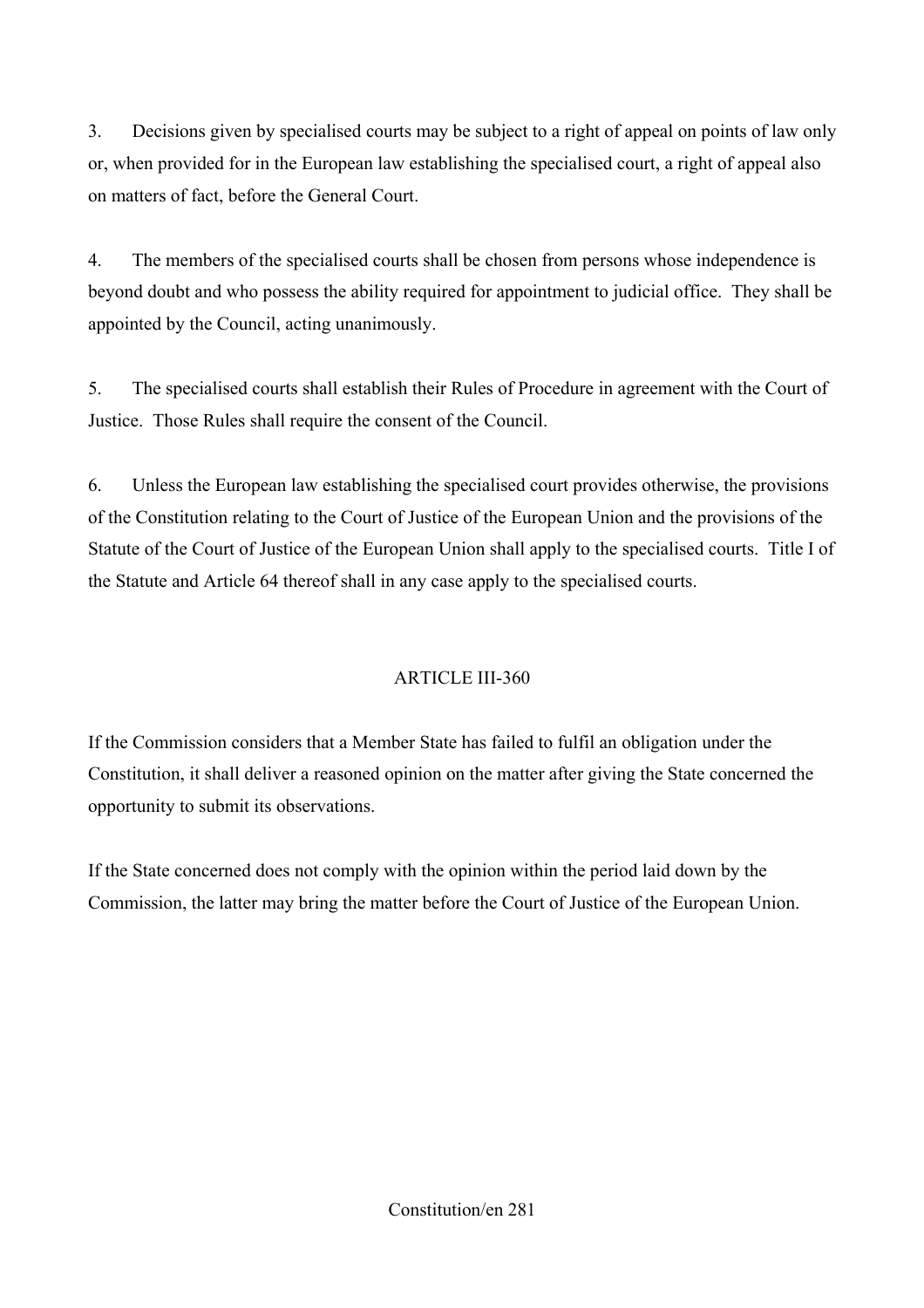A Member State which considers that another Member State has failed to fulfil an obligation under the Constitution may bring the matter before the Court of Justice of the European Union.

Before a Member State brings an action against another Member State for an alleged infringement of an obligation under the Constitution, it shall bring the matter before the Commission.

The Commission shall deliver a reasoned opinion after each of the States concerned has been given the opportunity to submit its own case and its observations on the other party's case both orally and in writing.

If the Commission has not delivered an opinion within three months of the date on which the matter was brought before it, the absence of such opinion shall not prevent the matter from being brought before the Court.

### ARTICLE III-362

1. If the Court of Justice of the European Union finds that a Member State has failed to fulfil an obligation under the Constitution, that State shall be required to take the necessary measures to comply with the judgment of the Court.

2. If the Commission considers that the Member State concerned has not taken the necessary measures to comply with the judgment referred to in paragraph 1, it may bring the case before the Court of Justice of the European Union after giving that State the opportunity to submit its observations. It shall specify the amount of the lump sum or penalty payment to be paid by the Member State concerned which it considers appropriate in the circumstances.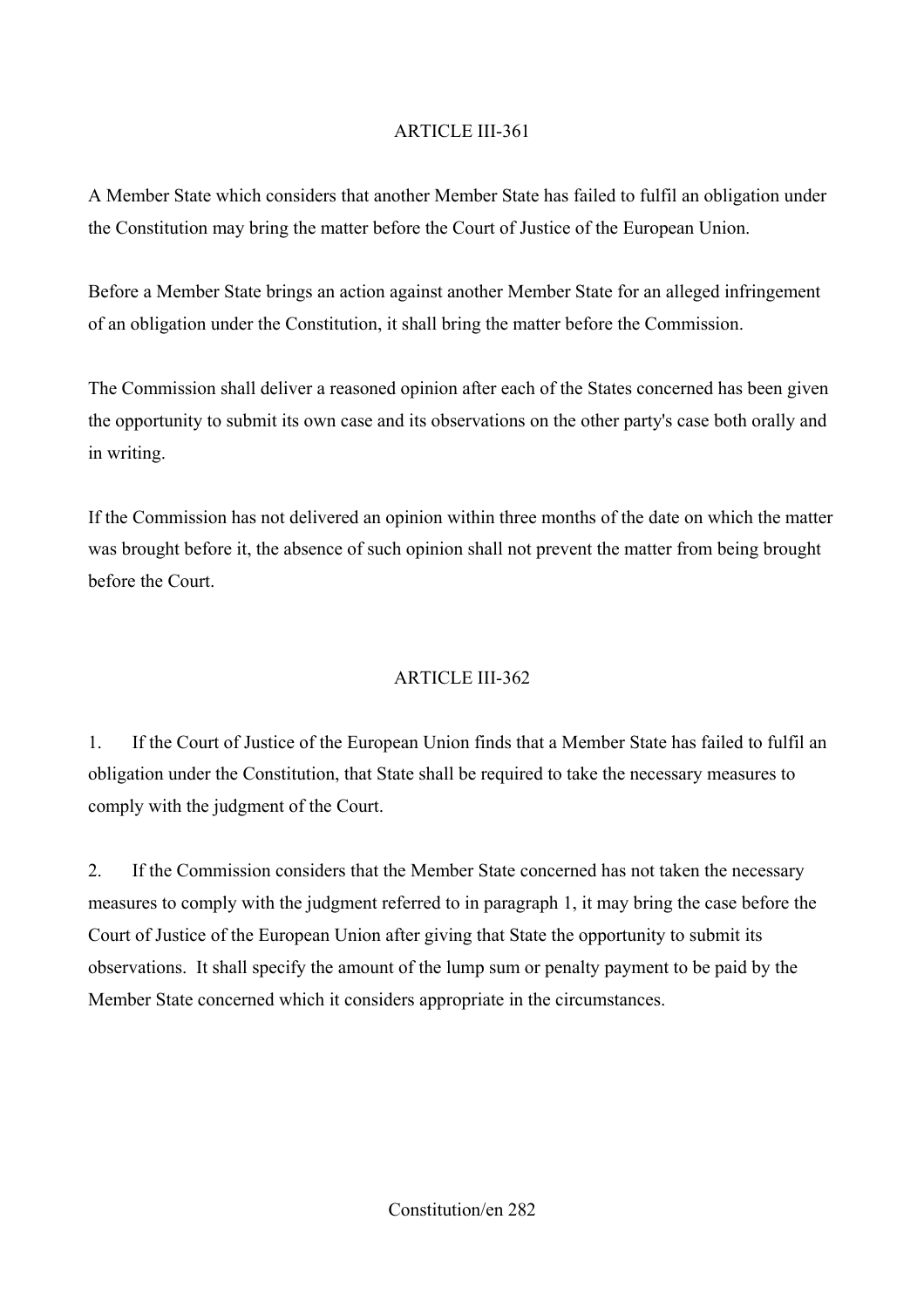If the Court finds that the Member State concerned has not complied with its judgment it may impose a lump sum or penalty payment on it.

This procedure shall be without prejudice to Article III-361.

3. When the Commission brings a case before the Court of Justice of the European Union pursuant to Article III-360 on the grounds that the Member State concerned has failed to fulfil its obligation to notify measures transposing a European framework law, it may, when it deems appropriate, specify the amount of the lump sum or penalty payment to be paid by the Member State concerned which it considers appropriate in the circumstances.

If the Court finds that there is an infringement it may impose a lump sum or penalty payment on the Member State concerned not exceeding the amount specified by the Commission. The payment obligation shall take effect on the date set by the Court in its judgment.

# ARTICLE III-363

European laws and regulations of the Council may give the Court of Justice of the European Union unlimited jurisdiction with regard to the penalties provided for in them.

# ARTICLE III-364

Without prejudice to the other provisions of the Constitution, a European law may confer on the Court of Justice of the European Union, to the extent that it shall determine, jurisdiction in disputes relating to the application of acts adopted on the basis of the Constitution which create European intellectual property rights.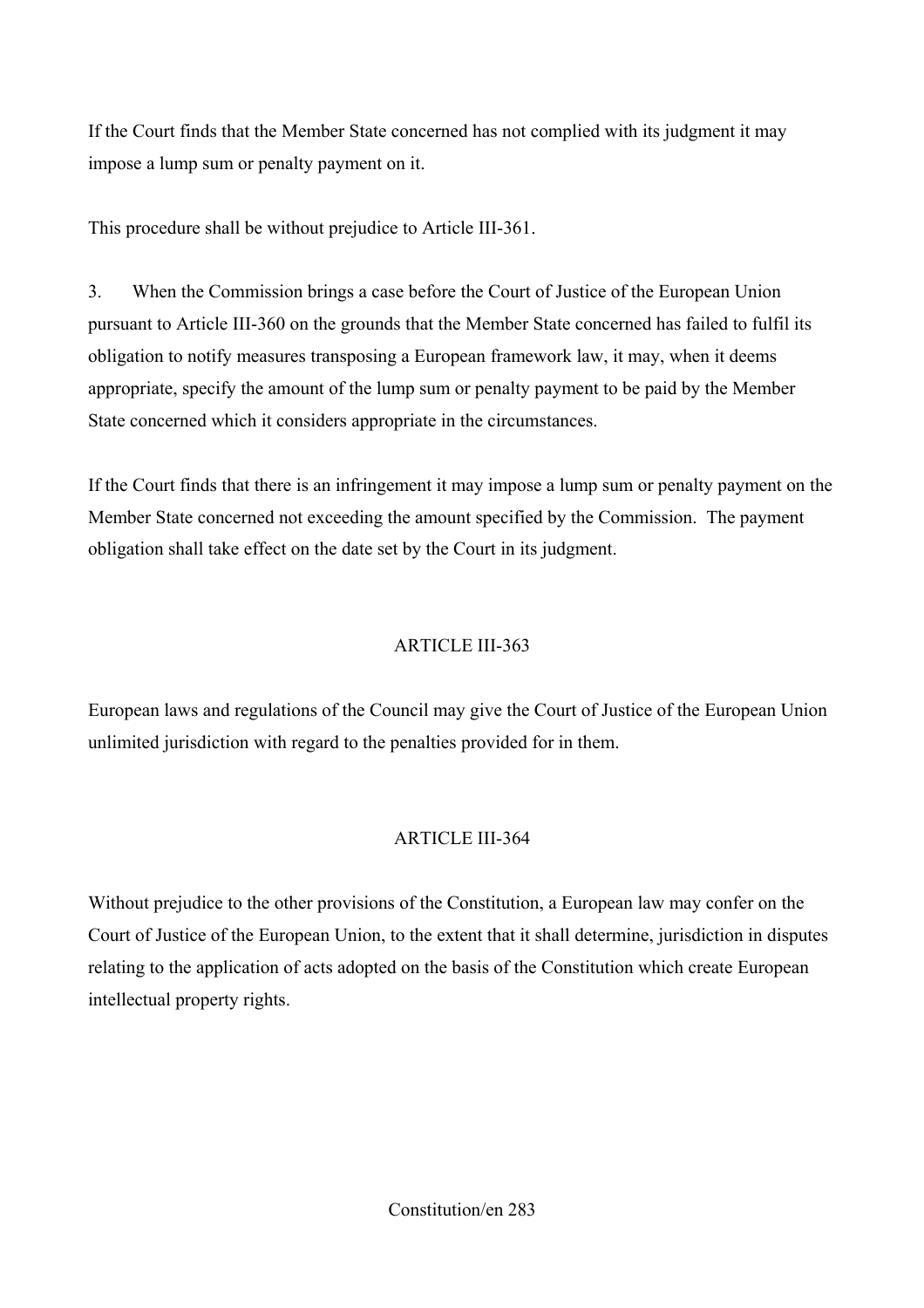1. The Court of Justice of the European Union shall review the legality of European laws and framework laws, of acts of the Council, of the Commission and of the European Central Bank, other than recommendations and opinions, and of acts of the European Parliament and of the European Council intended to produce legal effects vis-à-vis third parties. It shall also review the legality of acts of bodies, offices or agencies of the Union intended to produce legal effects vis-à-vis third parties.

2. For the purposes of paragraph 1, the Court of Justice of the European Union shall have jurisdiction in actions brought by a Member State, the European Parliament, the Council or the Commission on grounds of lack of competence, infringement of an essential procedural requirement, infringement of the Constitution or of any rule of law relating to its application, or misuse of powers.

3. The Court of Justice of the European Union shall have jurisdiction under the conditions laid down in paragraphs 1 and 2 in actions brought by the Court of Auditors, by the European Central Bank and by the Committee of the Regions for the purpose of protecting their prerogatives.

4. Any natural or legal person may, under the conditions laid down in paragraphs 1 and 2, institute proceedings against an act addressed to that person or which is of direct and individual concern to him or her, and against a regulatory act which is of direct concern to him or her and does not entail implementing measures.

5. Acts setting up bodies, offices and agencies of the Union may lay down specific conditions and arrangements concerning actions brought by natural or legal persons against acts of these bodies, offices or agencies intended to produce legal effects in relation to them.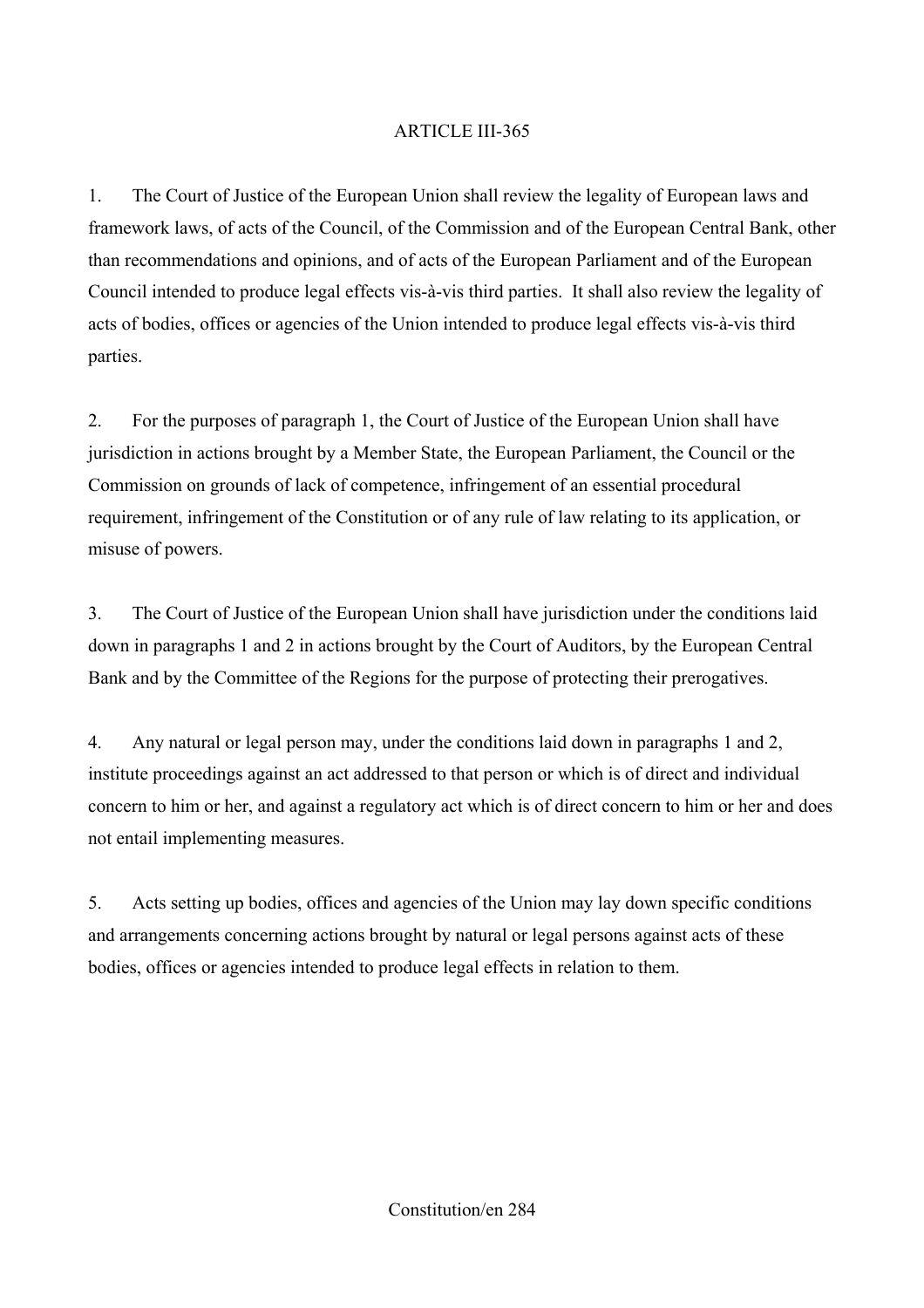6. The proceedings provided for in this Article shall be instituted within two months of the publication of the act, or of its notification to the plaintiff, or, in the absence thereof, of the day on which it came to the plaintiff's knowledge, as the case may be.

### ARTICLE III-366

If the action is well founded, the Court of Justice of the European Union shall declare the act concerned to be void.

However, the Court shall, if it considers this necessary, state which of the effects of the act which it has declared void shall be considered as definitive.

# ARTICLE III-367

Should the European Parliament, the European Council, the Council, the Commission or the European Central Bank, in infringement of the Constitution, fail to act, the Member States and the other institutions of the Union may bring an action before the Court of Justice of the European Union to have the infringement established. This Article shall apply, under the same conditions, to bodies, offices and agencies of the Union which fail to act.

The action shall be admissible only if the institution, body, office or agency concerned has first been called upon to act. If, within two months of being so called upon, the institution, body, office or agency concerned has not defined its position, the action may be brought within a further period of two months.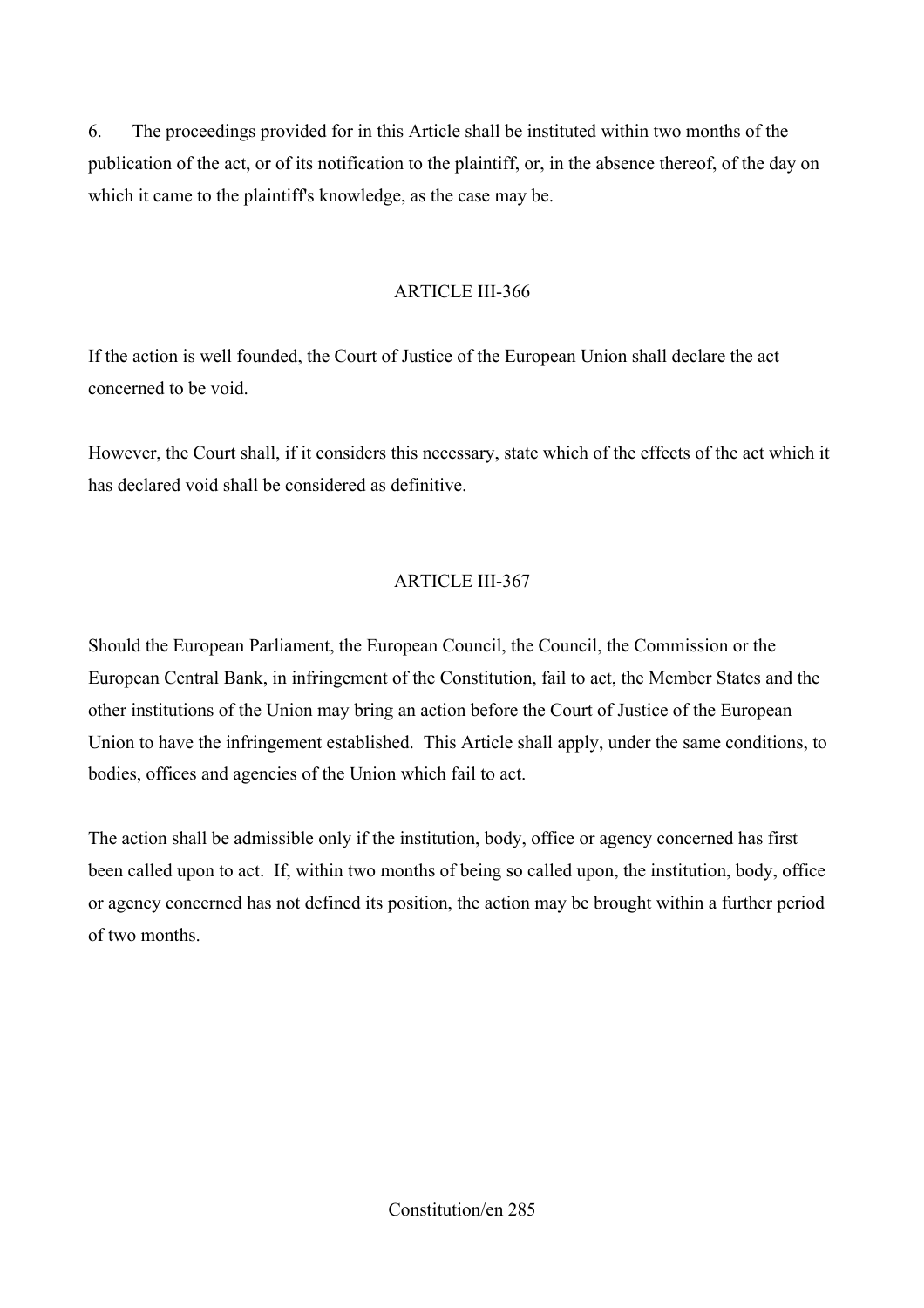Any natural or legal person may, under the conditions laid down in the first and second paragraphs, complain to the Court that an institution, body, office or agency of the Union has failed to address to that person any act other than a recommendation or an opinion.

### ARTICLE III-368

The institution, body, office or agency whose act has been declared void, or whose failure to act has been declared contrary to the Constitution, shall be required to take the necessary measures to comply with the judgment of the Court of Justice of the European Union.

This obligation shall not affect any obligation which may result from the application of the second paragraph of Article III-431.

### ARTICLE III-369

The Court of Justice of the European Union shall have jurisdiction to give preliminary rulings concerning:

- (a) the interpretation of the Constitution;
- (b) the validity and interpretation of acts of the institutions, bodies, offices and agencies of the Union.

Where such a question is raised before any court or tribunal of a Member State, that court or tribunal may, if it considers that a decision on the question is necessary to enable it to give judgment, request the Court to give a ruling thereon.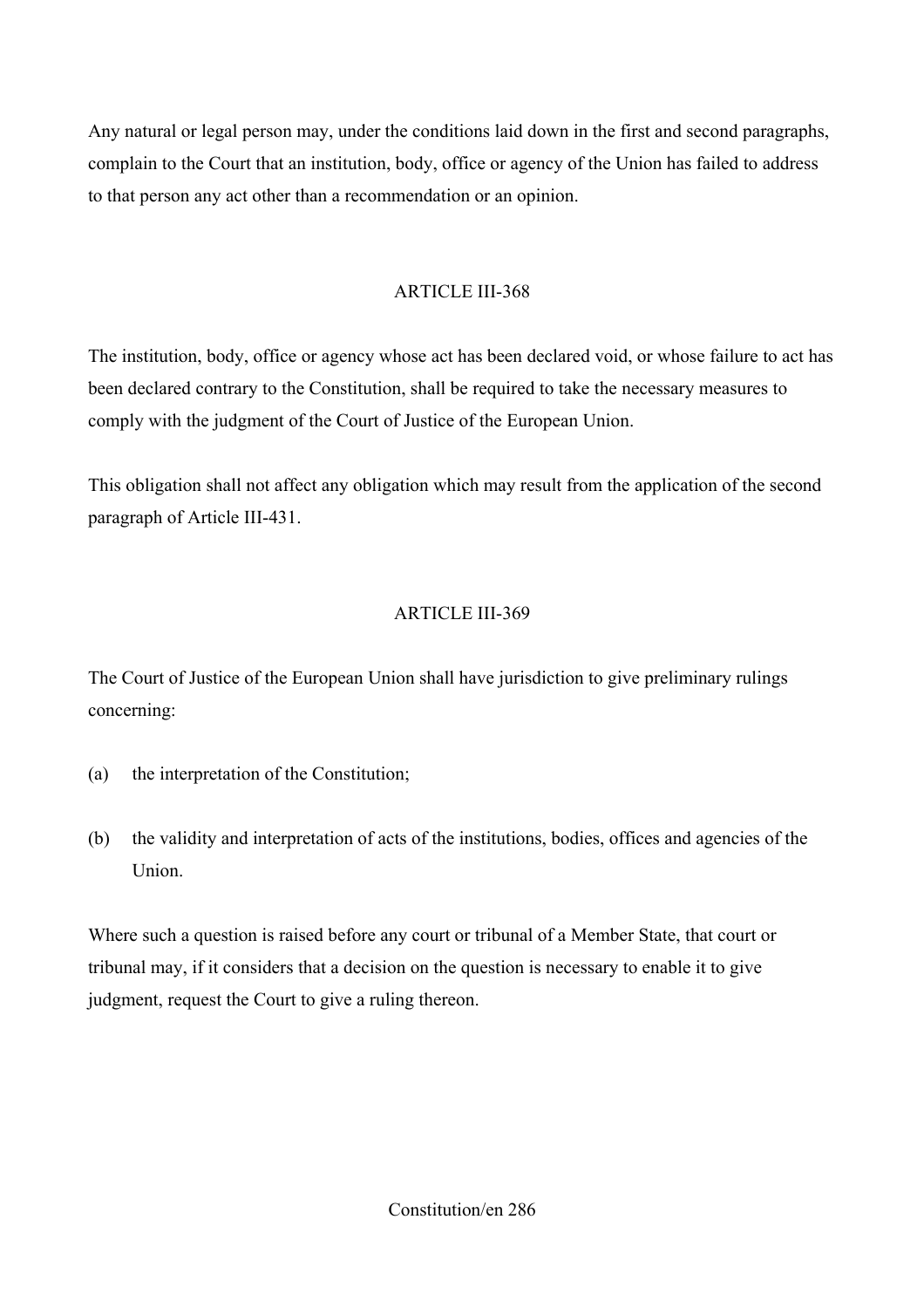Where any such question is raised in a case pending before a court or tribunal of a Member State against whose decisions there is no judicial remedy under national law, that court or tribunal shall bring the matter before the Court.

If such a question is raised in a case pending before a court or tribunal of a Member State with regard to a person in custody, the Court shall act with the minimum of delay.

# ARTICLE III-370

The Court of Justice of the European Union shall have jurisdiction in disputes relating to compensation for damage provided for in the second and third paragraphs of Article III-431.

# ARTICLE III-371

The Court of Justice shall have jurisdiction to decide on the legality of an act adopted by the European Council or by the Council pursuant to Article I-59 solely at the request of the Member State concerned by a determination of the European Council or of the Council and in respect solely of the procedural stipulations contained in that Article.

Such a request must be made within one month from the date of such determination. The Court shall rule within one month from the date of the request.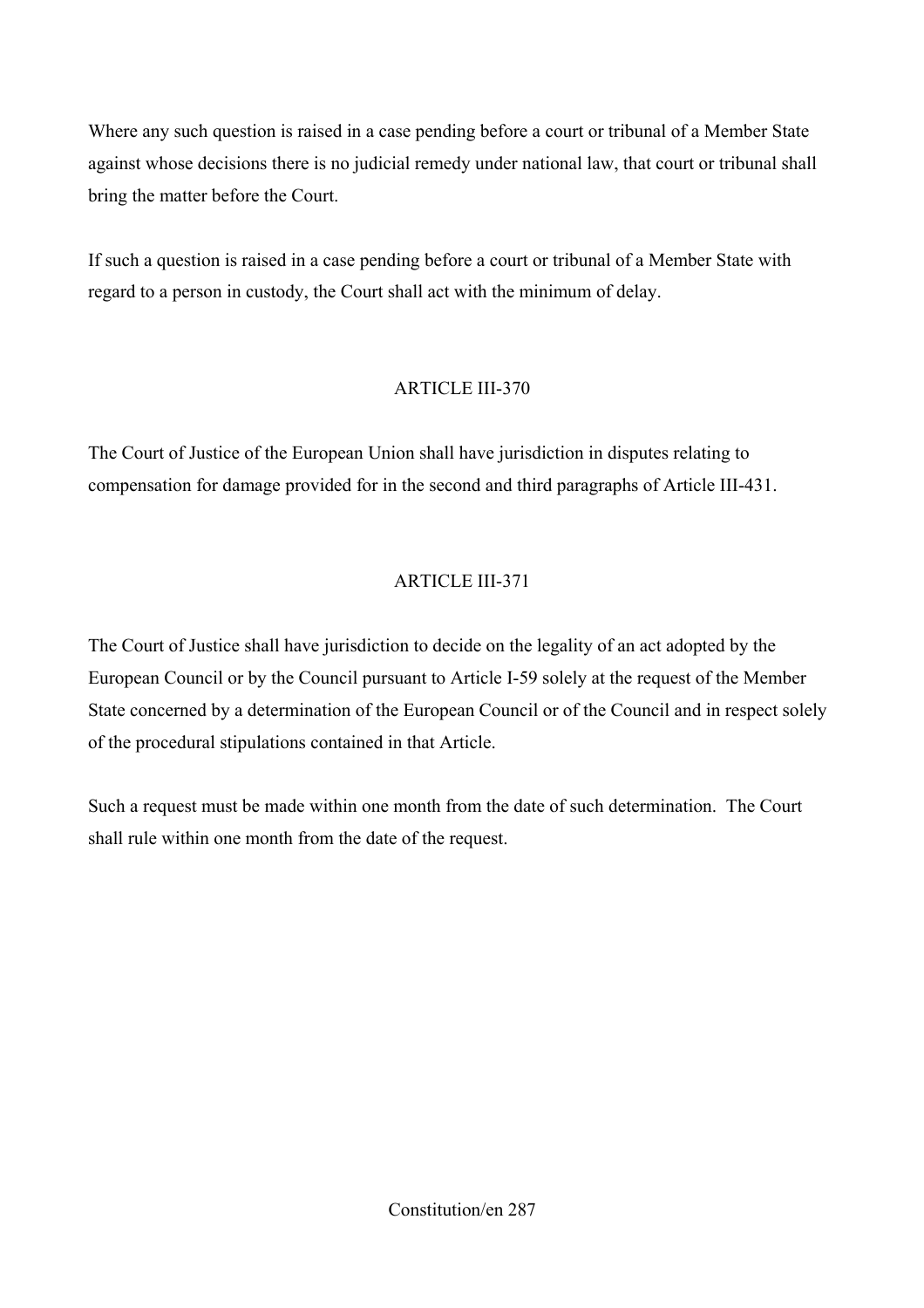The Court of Justice of the European Union shall have jurisdiction in any dispute between the Union and its servants within the limits and under the conditions laid down in the Staff Regulations of Officials and the Conditions of Employment of other servants of the Union.

#### ARTICLE III-373

The Court of Justice of the European Union shall, within the limits hereinafter laid down, have jurisdiction in disputes concerning:

- (a) the fulfilment by Member States of obligations under the Statute of the European Investment Bank. In this connection, the Board of Directors of the Bank shall enjoy the powers conferred upon the Commission by Article III-360;
- (b) measures adopted by the Board of Governors of the European Investment Bank. In this connection, any Member State, the Commission or the Board of Directors of the Bank may institute proceedings under the conditions laid down in Article III-365;
- (c) measures adopted by the Board of Directors of the European Investment Bank. Proceedings against such measures may be instituted only by Member States or by the Commission, under the conditions laid down in Article III-365, and solely on the grounds of non-compliance with the procedure provided for in Article 19(2), (5), (6) and (7) of the Statute of the Bank;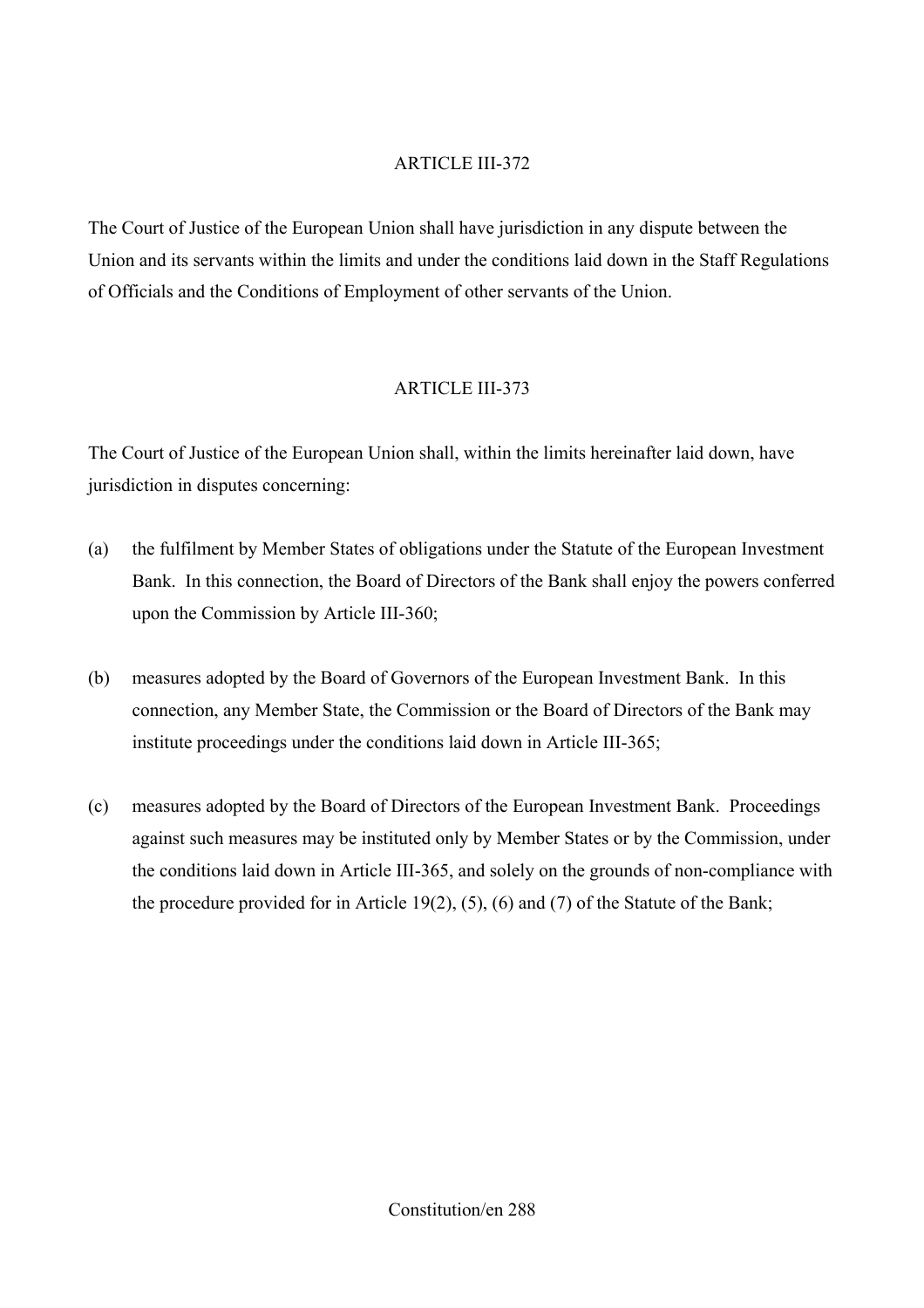(d) the fulfilment by national central banks of obligations under the Constitution and the Statute of the European System of Central Banks and of the European Central Bank. In this connection, the powers of the Governing Council of the European Central Bank in respect of national central banks shall be the same as those conferred upon the Commission in respect of Member States by Article III-360. If the Court of Justice of the European Union finds that a national central bank has failed to fulfil an obligation under the Constitution, that bank shall be required to take the necessary measures to comply with the judgment of the Court.

# ARTICLE III-374

The Court of Justice of the European Union shall have jurisdiction to give judgment pursuant to any arbitration clause contained in a contract concluded by or on behalf of the Union, whether that contract be governed by public or private law.

# ARTICLE III-375

1. Save where jurisdiction is conferred on the Court of Justice of the European Union by the Constitution, disputes to which the Union is a party shall not on that ground be excluded from the jurisdiction of the courts or tribunals of the Member States.

2. Member States undertake not to submit a dispute concerning the interpretation or application of the Constitution to any method of settlement other than those provided for therein.

3. The Court of Justice shall have jurisdiction in any dispute between Member States which relates to the subject-matter of the Constitution if the dispute is submitted to it under a special agreement between the parties.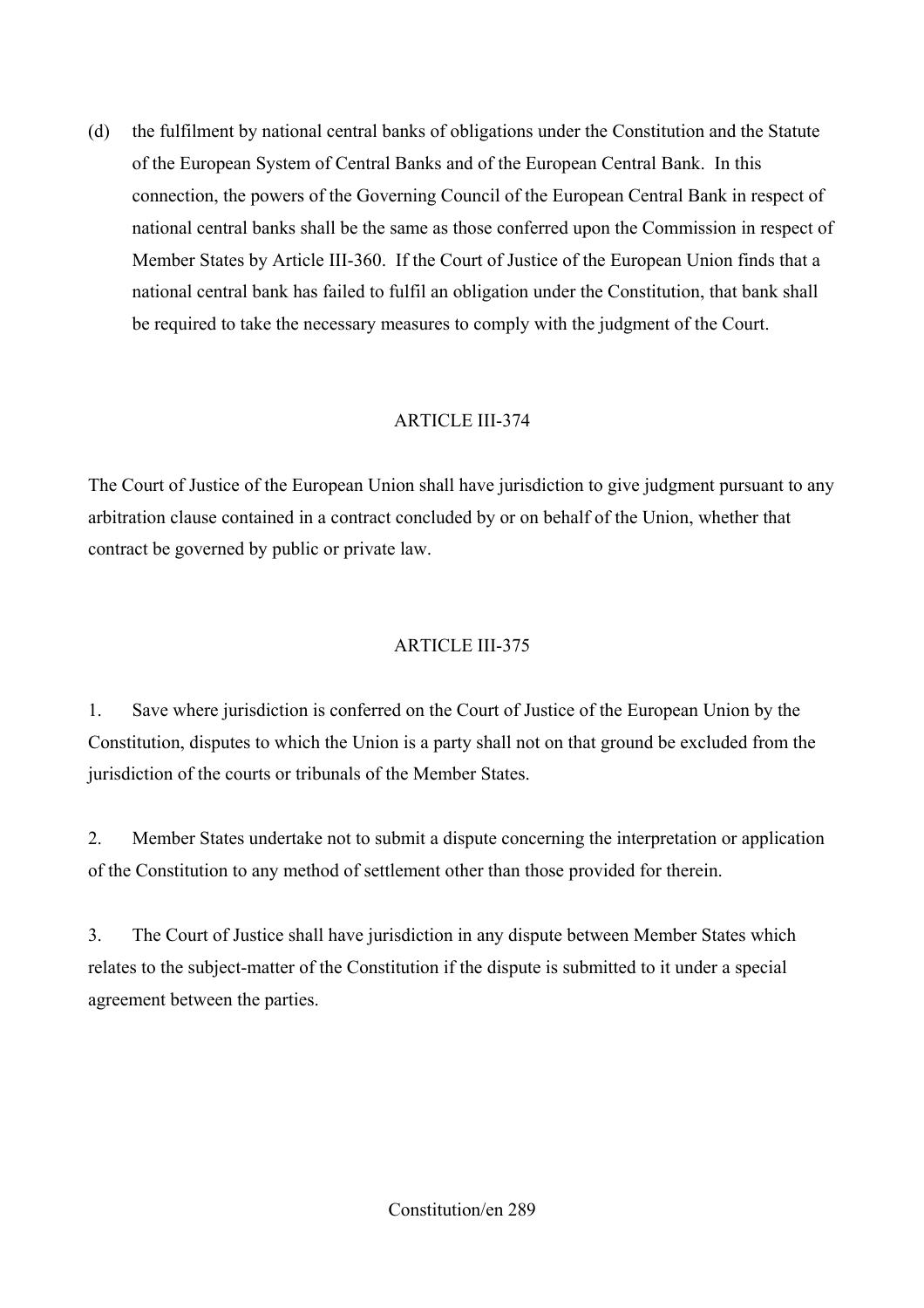The Court of Justice of the European Union shall not have jurisdiction with respect to Articles I-40 and I-41 and the provisions of Chapter II of Title V concerning the common foreign and security policy and Article III-293 insofar as it concerns the common foreign and security policy.

However, the Court shall have jurisdiction to monitor compliance with Article III-308 and to rule on proceedings, brought in accordance with the conditions laid down in Article III-365(4), reviewing the legality of European decisions providing for restrictive measures against natural or legal persons adopted by the Council on the basis of Chapter II of Title V.

#### ARTICLE III-377

In exercising its powers regarding the provisions of Sections 4 and 5 of Chapter IV of Title III relating to the area of freedom, security and justice, the Court of Justice of the European Union shall have no jurisdiction to review the validity or proportionality of operations carried out by the police or other law-enforcement services of a Member State or the exercise of the responsibilities incumbent upon Member States with regard to the maintenance of law and order and the safeguarding of internal security.

### ARTICLE III-378

Notwithstanding the expiry of the period laid down in Article III-365(6), any party may, in proceedings in which an act of general application adopted by an institution, body, office or agency of the Union is at issue, plead the grounds specified in Article III-365(2) in order to invoke before the Court of Justice of the European Union the inapplicability of that act.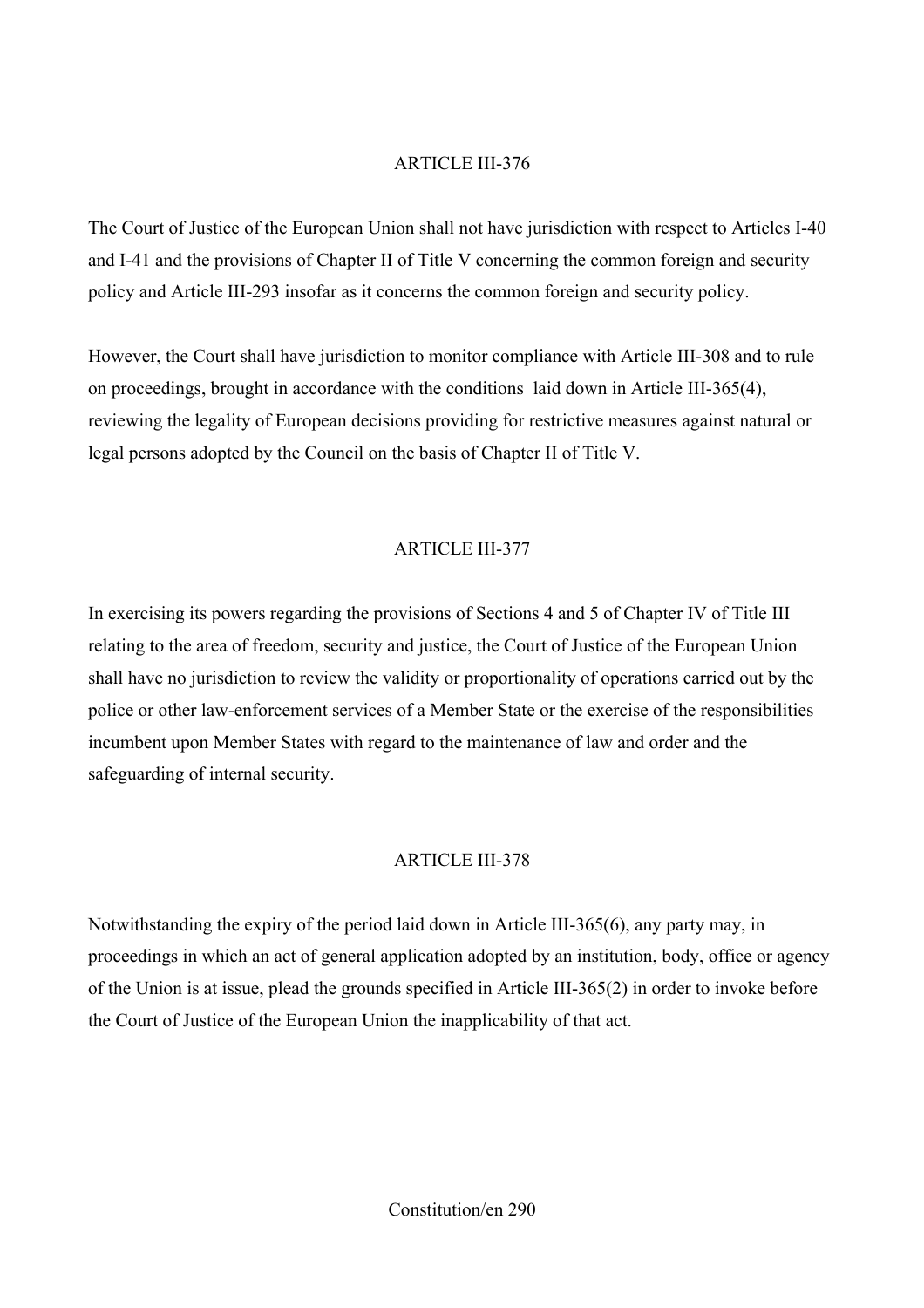1. Actions brought before the Court of Justice of the European Union shall not have suspensory effect. The Court may, however, if it considers that circumstances so require, order that application of the contested act be suspended.

2. The Court of Justice of the European Union may in any cases before it prescribe any necessary interim measures.

# ARTICLE III-380

The judgments of the Court of Justice of the European Union shall be enforceable under the conditions laid down in Article III-401.

# ARTICLE III-381

The Statute of the Court of Justice of the European Union shall be laid down in a Protocol.

A European law may amend the provisions of the Statute, with the exception of Title I and Article 64. It shall be adopted either at the request of the Court of Justice and after consultation of the Commission, or on a proposal from the Commission and after consultation of the Court of Justice.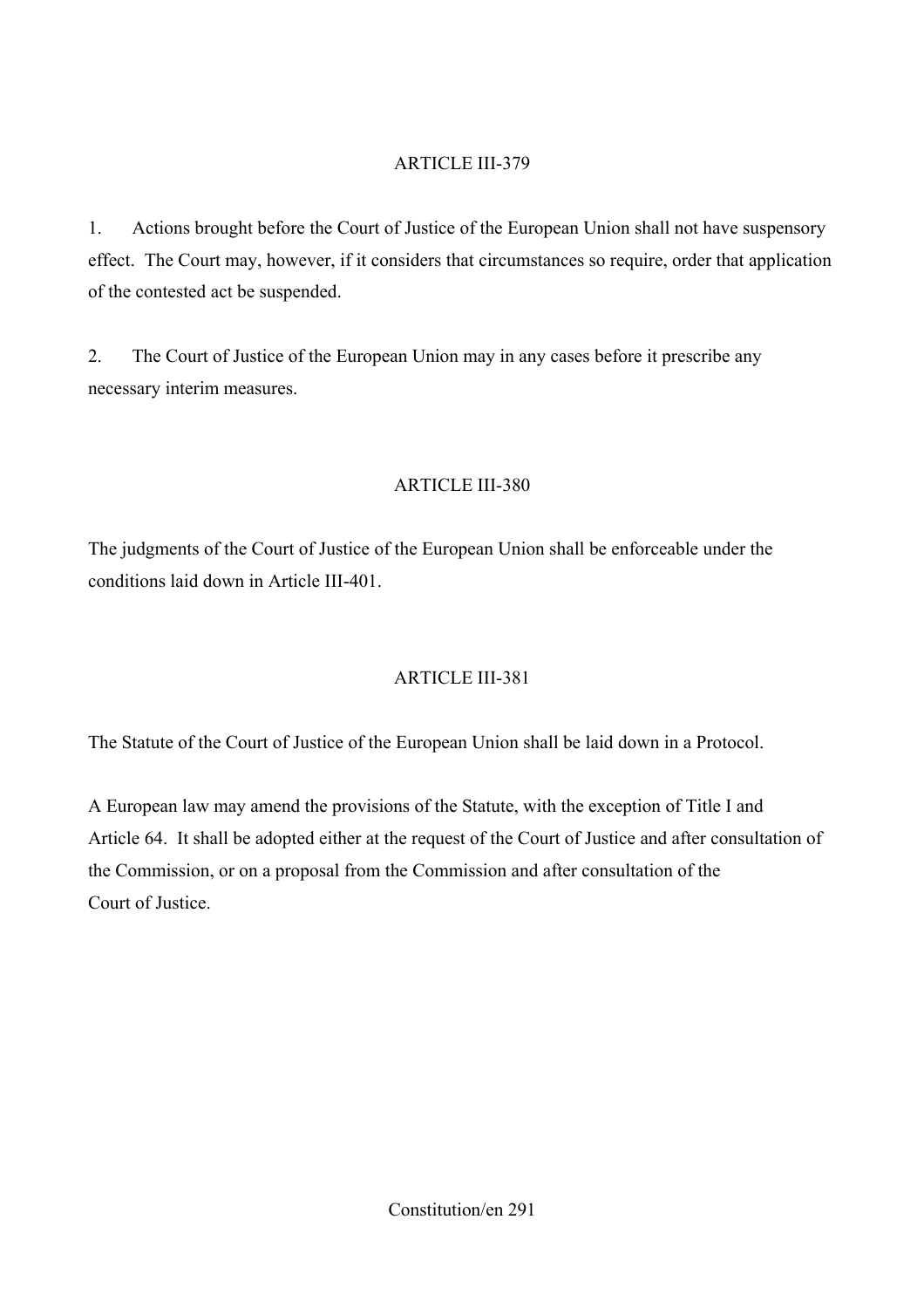#### Subsection 6

The European Central Bank

# ARTICLE III-382

1. The Governing Council of the European Central Bank shall comprise the members of the Executive Board of the European Central Bank and the Governors of the national central banks of the Member States without a derogation as referred to in Article III-197.

2. The Executive Board shall comprise the President, the Vice-President and four other members.

The President, the Vice-President and the other members of the Executive Board shall be appointed by the European Council, acting by a qualified majority, from among persons of recognised standing and professional experience in monetary or banking matters, on a recommendation from the Council and after consulting the European Parliament and the Governing Council of the European Central Bank.

Their term of office shall be eight years and shall not be renewable.

Only nationals of Member States may be members of the Executive Board.

# ARTICLE III-383

1. The President of the Council and a member of the Commission may participate, without having the right to vote, in meetings of the Governing Council of the European Central Bank.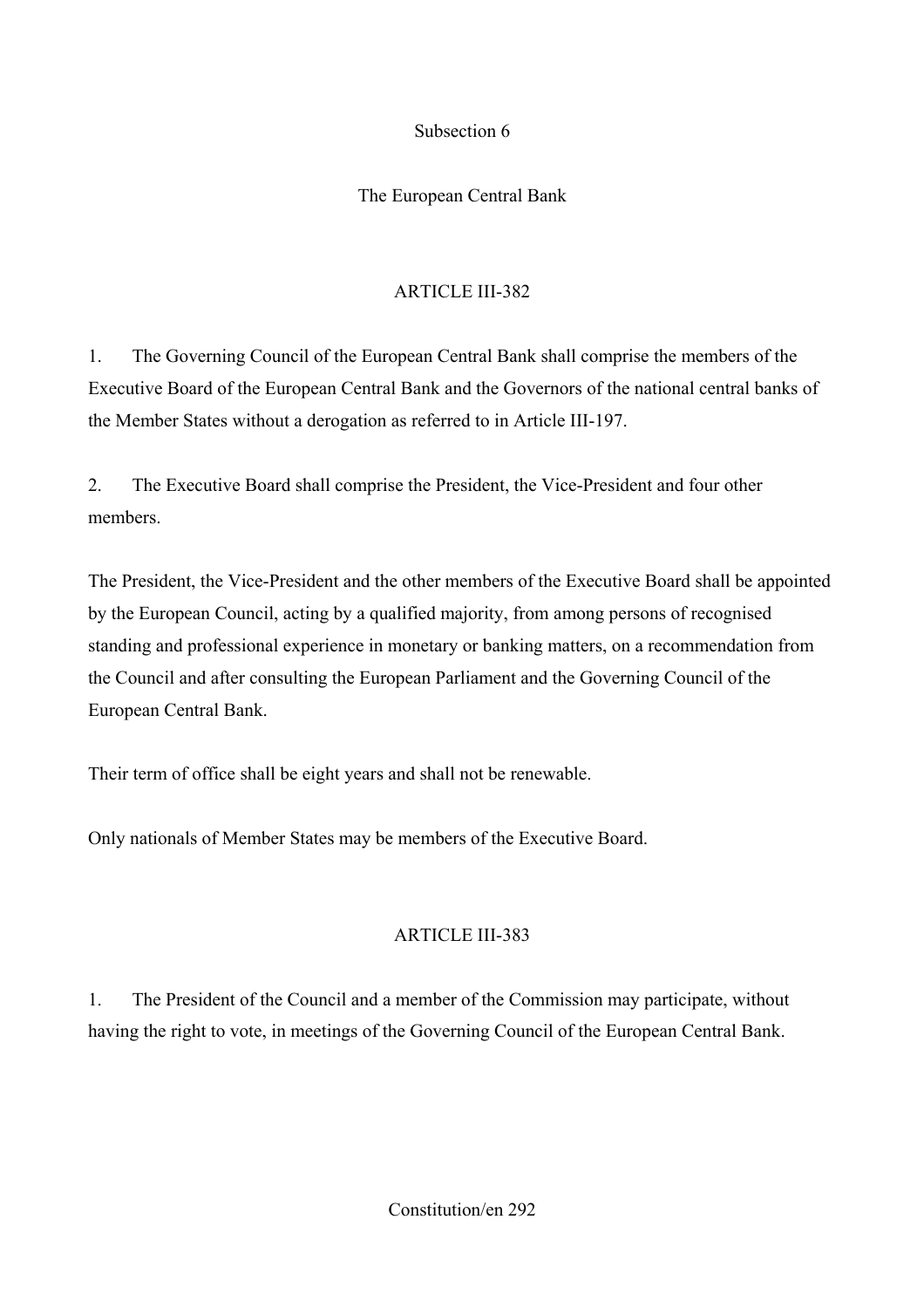The President of the Council may submit a motion for deliberation to the Governing Council of the European Central Bank.

2. The President of the European Central Bank shall be invited to participate in meetings of the Council when it is discussing matters relating to the objectives and tasks of the European System of Central Banks.

3. The European Central Bank shall address an annual report on the activities of the European System of Central Banks and on the monetary policy of both the previous and the current year to the European Parliament, the European Council, the Council and the Commission. The President of the European Central Bank shall present this report to the European Parliament, which may hold a general debate on that basis, and to the Council.

The President of the European Central Bank and the other members of the Executive Board may, at the request of the European Parliament or on their own initiative, be heard by the competent bodies of the European Parliament.

Subsection 7

The Court of Auditors

# ARTICLE III-384

1. The Court of Auditors shall examine the accounts of all revenue and expenditure of the Union. It shall also examine the accounts of all revenue and expenditure of any body, office or agency set up by the Union insofar as the instrument establishing that body, office or agency does not preclude such examination.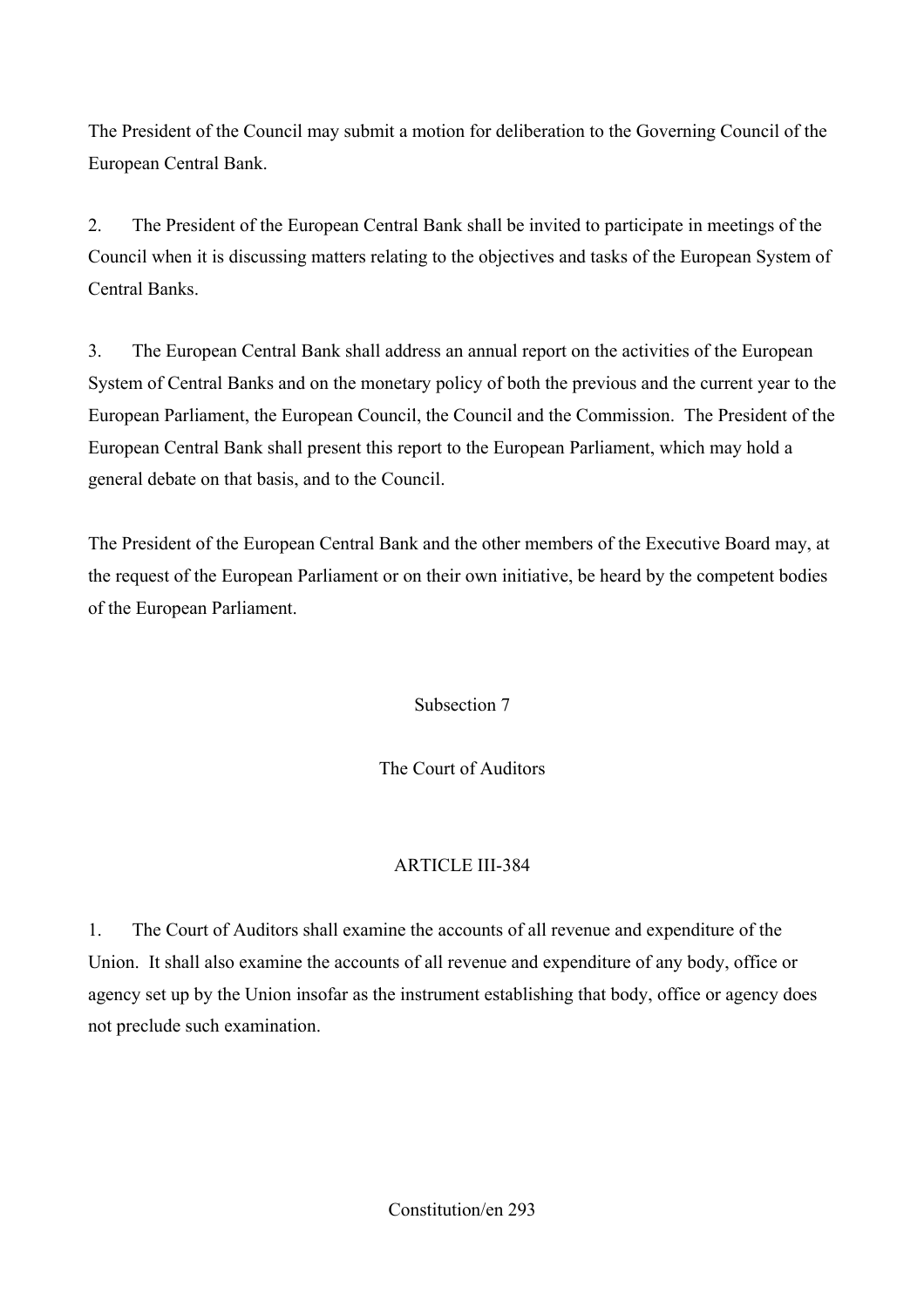The Court of Auditors shall provide the European Parliament and the Council with a statement of assurance as to the reliability of the accounts and the legality and regularity of the underlying transactions which shall be published in the Official Journal of the European Union. This statement may be supplemented by specific assessments for each major area of Union activity.

2. The Court of Auditors shall examine whether all revenue has been received and all expenditure incurred in a lawful and regular manner and whether the financial management has been sound. In doing so, it shall report in particular on any cases of irregularity.

The audit of revenue shall be carried out on the basis of the amounts established as due and the amounts actually paid to the Union.

The audit of expenditure shall be carried out on the basis both of commitments undertaken and payments made.

These audits may be carried out before the closure of accounts for the financial year in question.

3. The audit shall be based on records and, if necessary, performed on the spot in the other institutions, or on the premises of any body, office or agency which manages revenue or expenditure on behalf of the Union and in the Member States, including on the premises of any natural or legal person in receipt of payments from the budget. In the Member States the audit shall be carried out in liaison with national audit bodies or, if these do not have the necessary powers, with the competent national departments. The Court of Auditors and the national audit bodies of the Member States shall cooperate in a spirit of trust while maintaining their independence. These bodies or departments shall inform the Court of Auditors whether they intend to take part in the audit.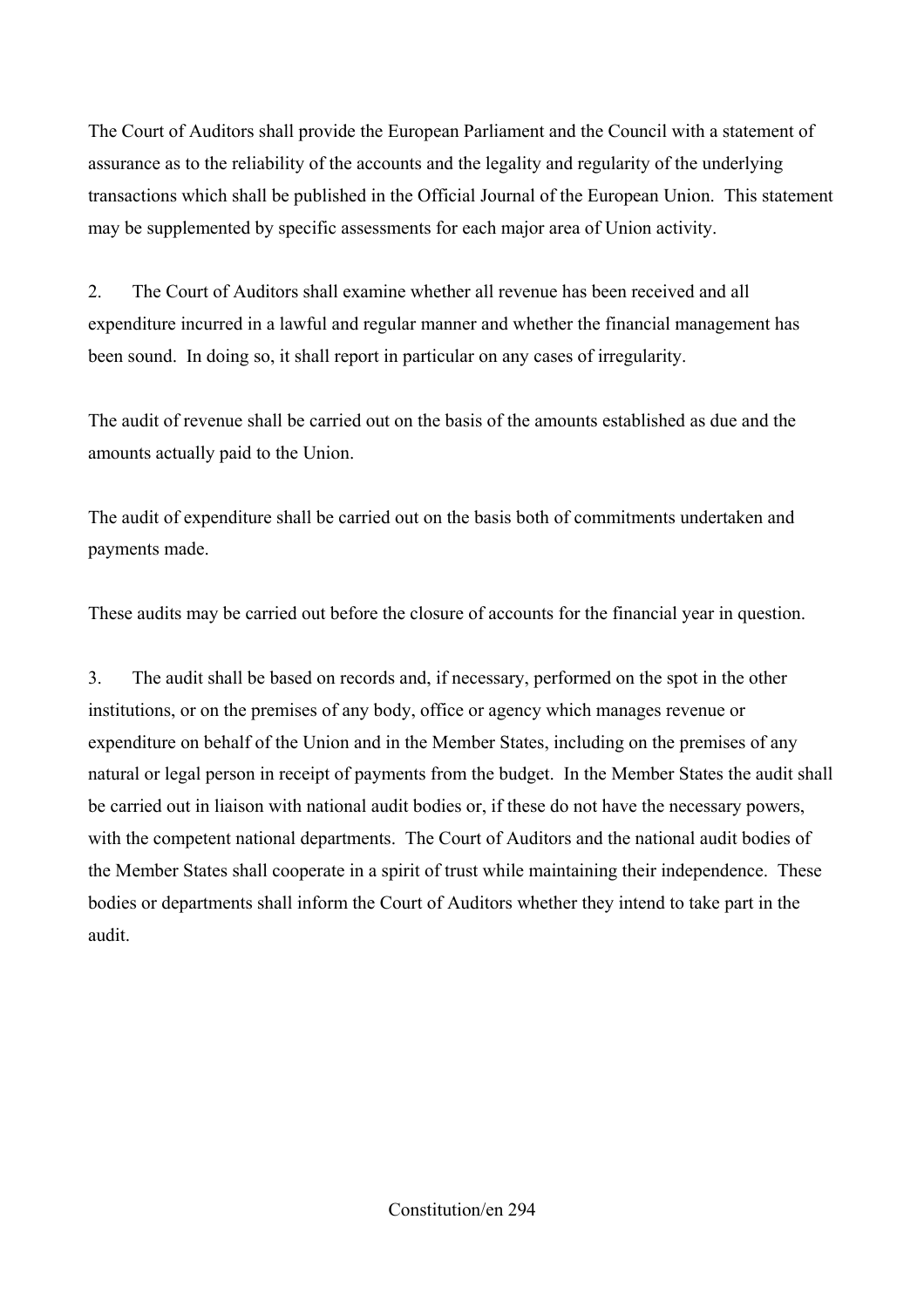The other institutions, any bodies, offices or agencies managing revenue or expenditure on behalf of the Union, any natural or legal person in receipt of payments from the budget, and the national audit bodies or, if these do not have the necessary powers, the competent national departments, shall forward to the Court of Auditors, at its request, any document or information necessary to carry out its task.

In respect of the European Investment Bank's activity in managing Union revenue and expenditure, rights of access by the Court of Auditors to information held by the Bank shall be governed by an agreement between the Court of Auditors, the Bank and the Commission. In the absence of an agreement, the Court of Auditors shall nevertheless have access to information necessary for the audit of Union expenditure and revenue managed by the Bank.

4. The Court of Auditors shall draw up an annual report after the close of each financial year. It shall be forwarded to the other institutions and shall be published, together with the replies of these institutions to the observations of the Court of Auditors, in the Official Journal of the European Union.

The Court of Auditors may also, at any time, submit observations, particularly in the form of special reports, on specific questions and deliver opinions at the request of one of the other institutions.

It shall adopt its annual reports, special reports or opinions by a majority of its component members. However, it may establish internal chambers in order to adopt certain categories of reports or opinions under the conditions laid down by its Rules of Procedure.

It shall assist the European Parliament and the Council in exercising their powers of control over the implementation of the budget.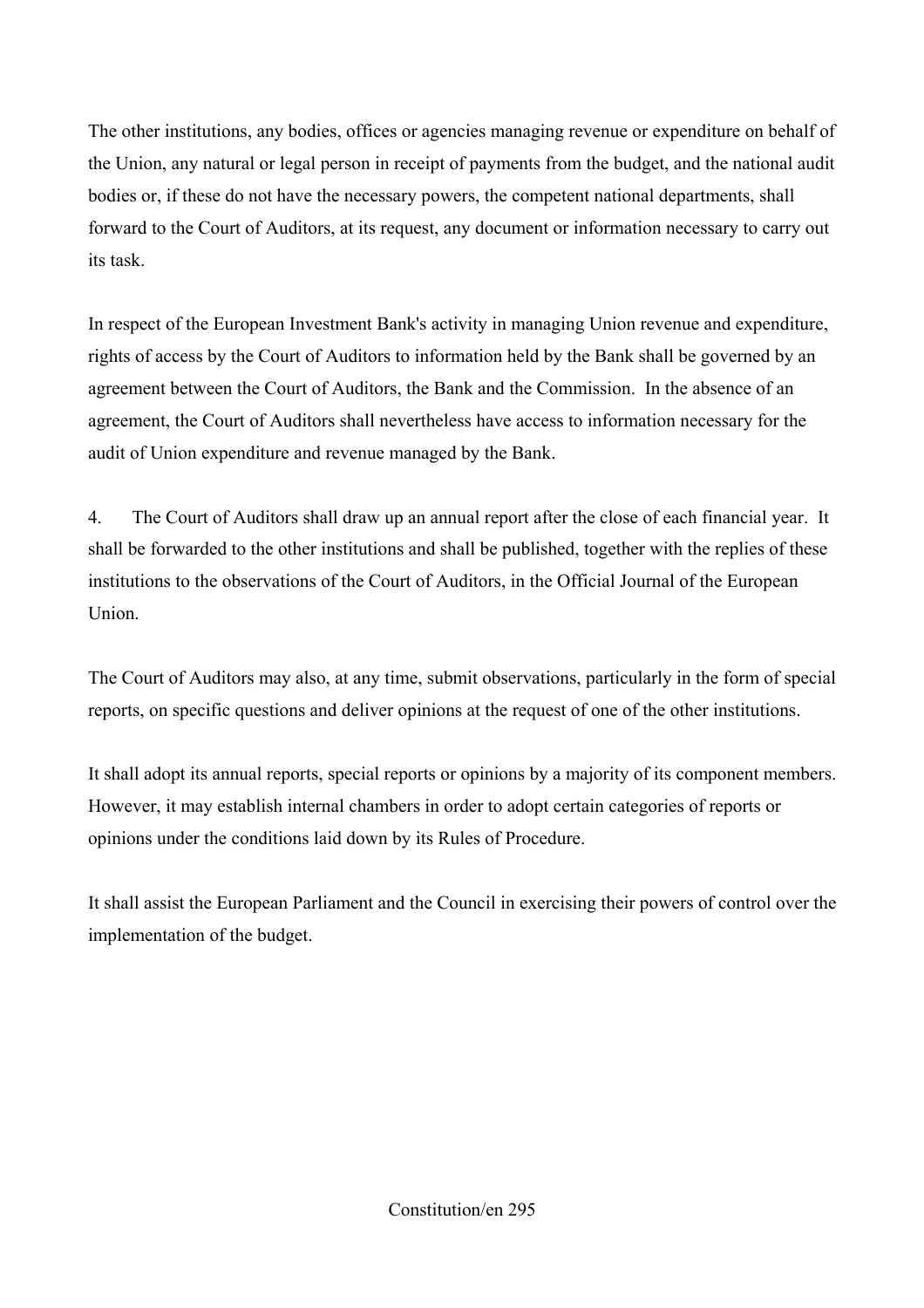It shall adopt its Rules of Procedure. Those rules shall require the consent of the Council .

# ARTICLE III-385

1. The members of the Court of Auditors shall be chosen from among persons who belong or have belonged in their respective States to external audit bodies or who are especially qualified for this office. Their independence must be beyond doubt.

2. The members of the Court of Auditors shall be appointed for a term of six years. Their term of office shall be renewable. The Council shall adopt a European decision establishing the list of members drawn up in accordance with the proposals made by each Member State. It shall act after consulting the European Parliament.

The members of the Court of Auditors shall elect their President from among their number for a term of three years. He or she may be re-elected.

3. In the performance of their duties, members of the Court of Auditors shall neither seek nor take instructions from any government or from any other body. They shall refrain from any action incompatible with their duties.

4. Members of the Court of Auditors shall not, during their term of office, engage in any other occupation, whether gainful or not. When entering upon their duties they shall give a solemn undertaking that, both during and after their term of office, they will respect the obligations arising therefrom and in particular their duty to behave with integrity and discretion as regards the acceptance, after they have ceased to hold office, of certain appointments or benefits.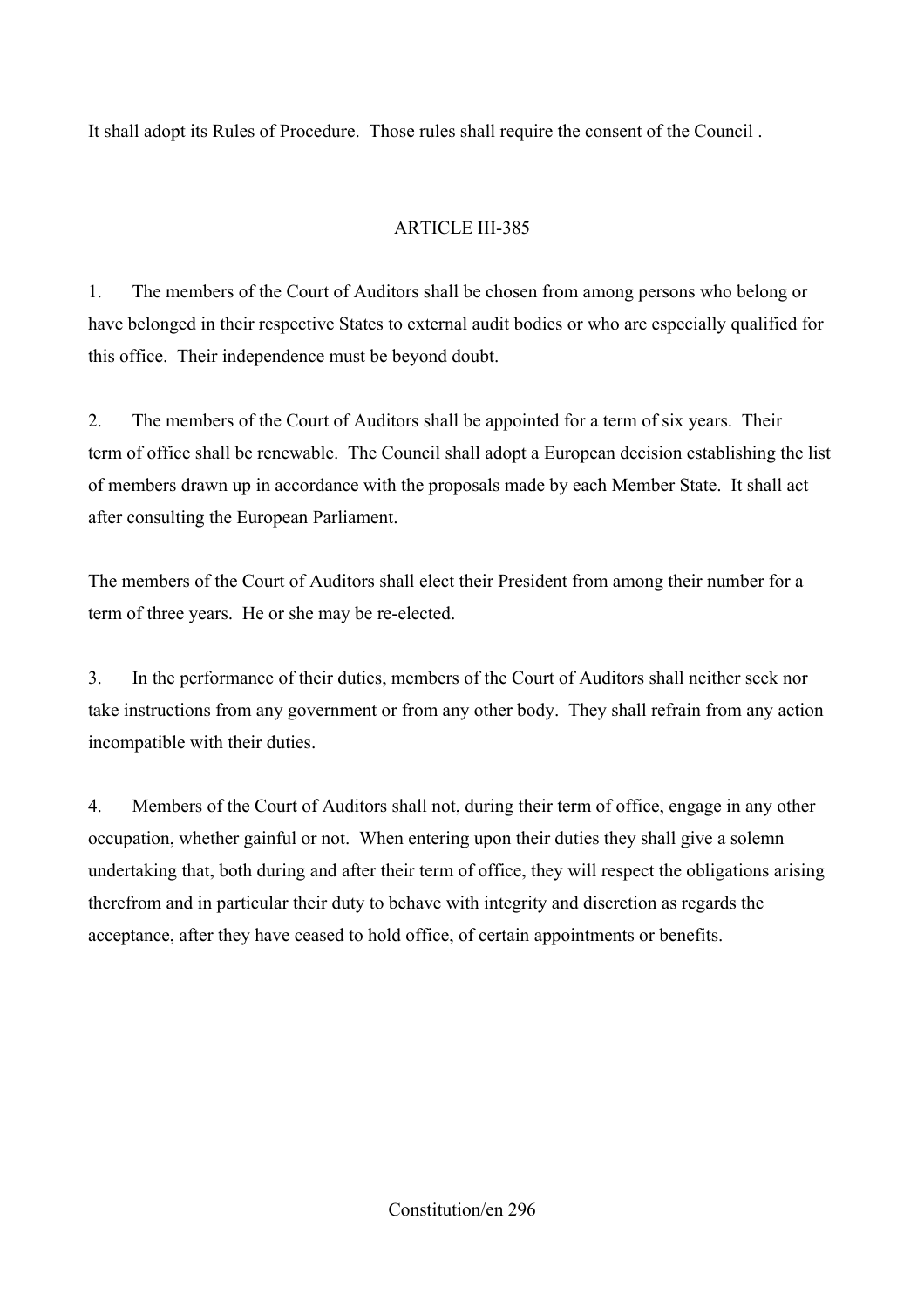5. Apart from normal replacement, or death, the duties of a member of the Court of Auditors shall end when he or she resigns, or is compulsorily retired by a ruling of the Court of Justice pursuant to paragraph 6.

The vacancy thus caused shall be filled for the remainder of the member's term of office.

Save in the case of compulsory retirement, members of the Court of Auditors shall remain in office until they have been replaced.

6. A member of the Court of Auditors may be deprived of his or her office or of his or her right to a pension or other benefits in its stead only if the Court of Justice, at the request of the Court of Auditors, finds that he or she no longer fulfils the requisite conditions or meets the obligations arising from his or her office.

# SECTION 2

# THE UNION'S ADVISORY BODIES

### Subsection 1

The Committee of the Regions

# ARTICLE III-386

The number of members of the Committee of the Regions shall not exceed 350. The Council, acting unanimously on a proposal from the Commission, shall adopt a European decision determining the Committee's composition.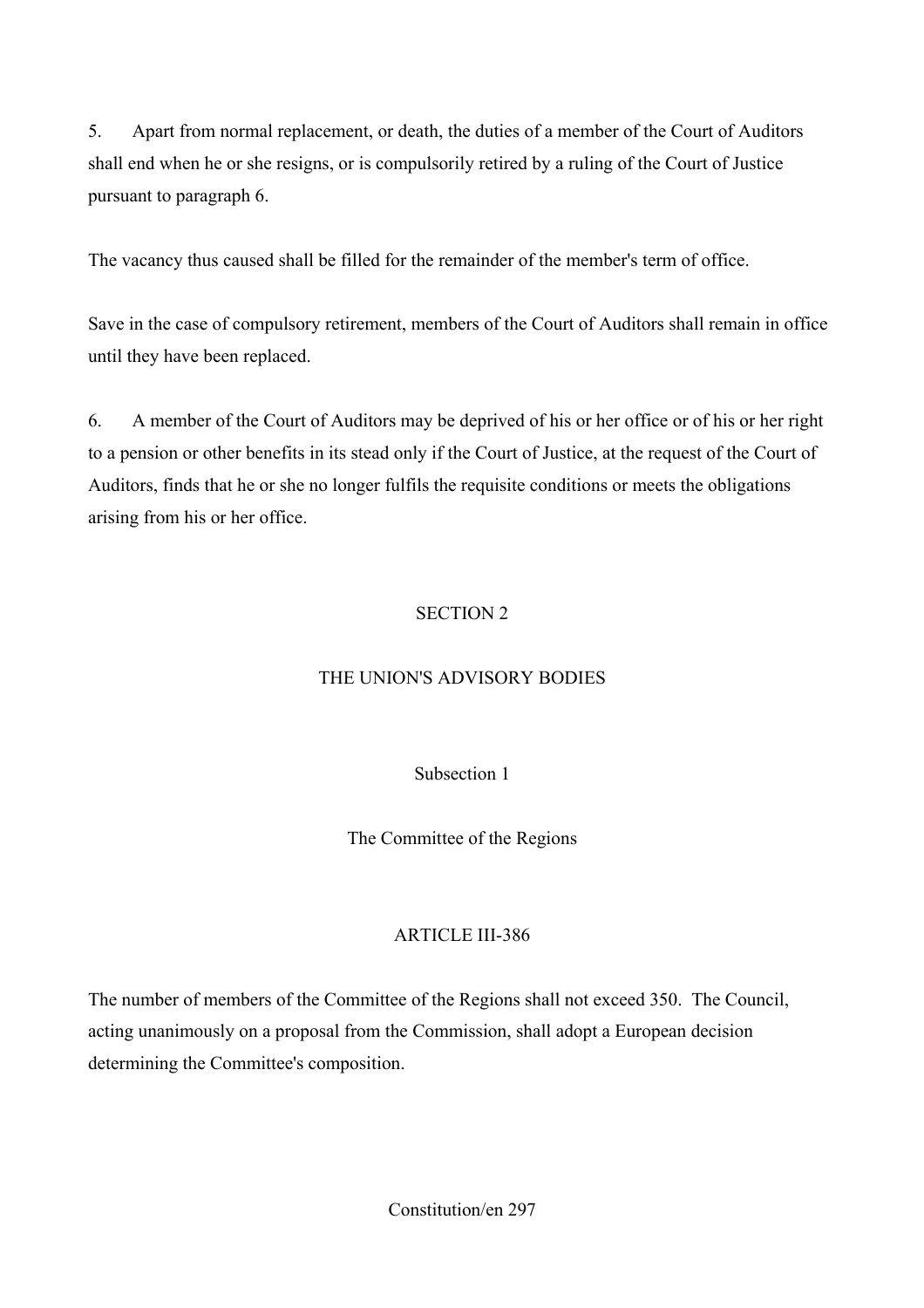The members of the Committee and an equal number of alternate members shall be appointed for five years. Their term of office shall be renewable. No member of the Committee shall at the same time be a member of the European Parliament.

The Council shall adopt the European decision establishing the list of members and alternate members drawn up in accordance with the proposals made by each Member State.

When the mandate referred to in Article I-32(2) on the basis of which they were proposed comes to an end, the term of office of members of the Committee shall terminate automatically and they shall then be replaced for the remainder of the said term of office in accordance with the same procedure.

#### ARTICLE III-387

The Committee of the Regions shall elect its chairman and officers from among its members for a term of two and a half years.

It shall be convened by its chairman at the request of the European Parliament, of the Council or of the Commission. It may also meet on its own initiative.

It shall adopt its Rules of Procedure.

#### ARTICLE III-388

The Committee of the Regions shall be consulted by the European Parliament, by the Council or by the Commission where the Constitution so provides and in all other cases in which one of these institutions considers it appropriate, in particular those which concern cross-border cooperation.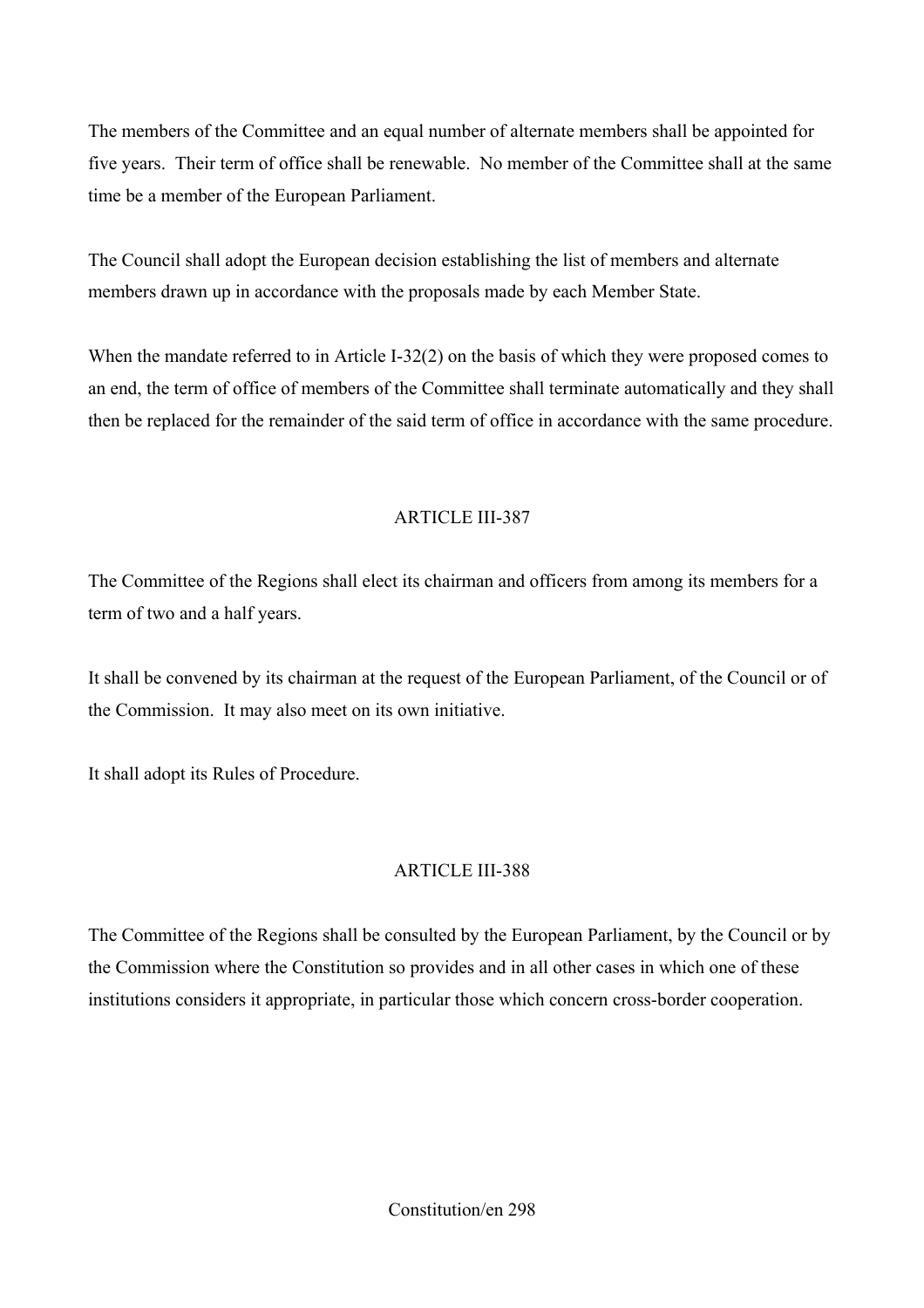The European Parliament, the Council or the Commission shall, if it considers it necessary, set the Committee, for the submission of its opinion, a time-limit which shall not be less than one month from the date on which the chairman receives notification to this effect. Upon expiry of the time-limit, the absence of an opinion shall not prevent further action.

Where the Economic and Social Committee is consulted, the Committee of the Regions shall be informed by the European Parliament, the Council or the Commission of the request for an opinion. Where it considers that specific regional interests are involved, the Committee of the Regions may issue an opinion on the matter. It may also issue an opinion on its own initiative.

The opinion of the Committee, together with a record of its proceedings, shall be forwarded to the European Parliament, to the Council and to the Commission.

Subsection 2

The Economic and Social Committee

# ARTICLE III-389

The number of members of the Economic and Social Committee shall not exceed 350. The Council, acting unanimously on a proposal from the Commission, shall adopt a European decision determining the Committee's composition.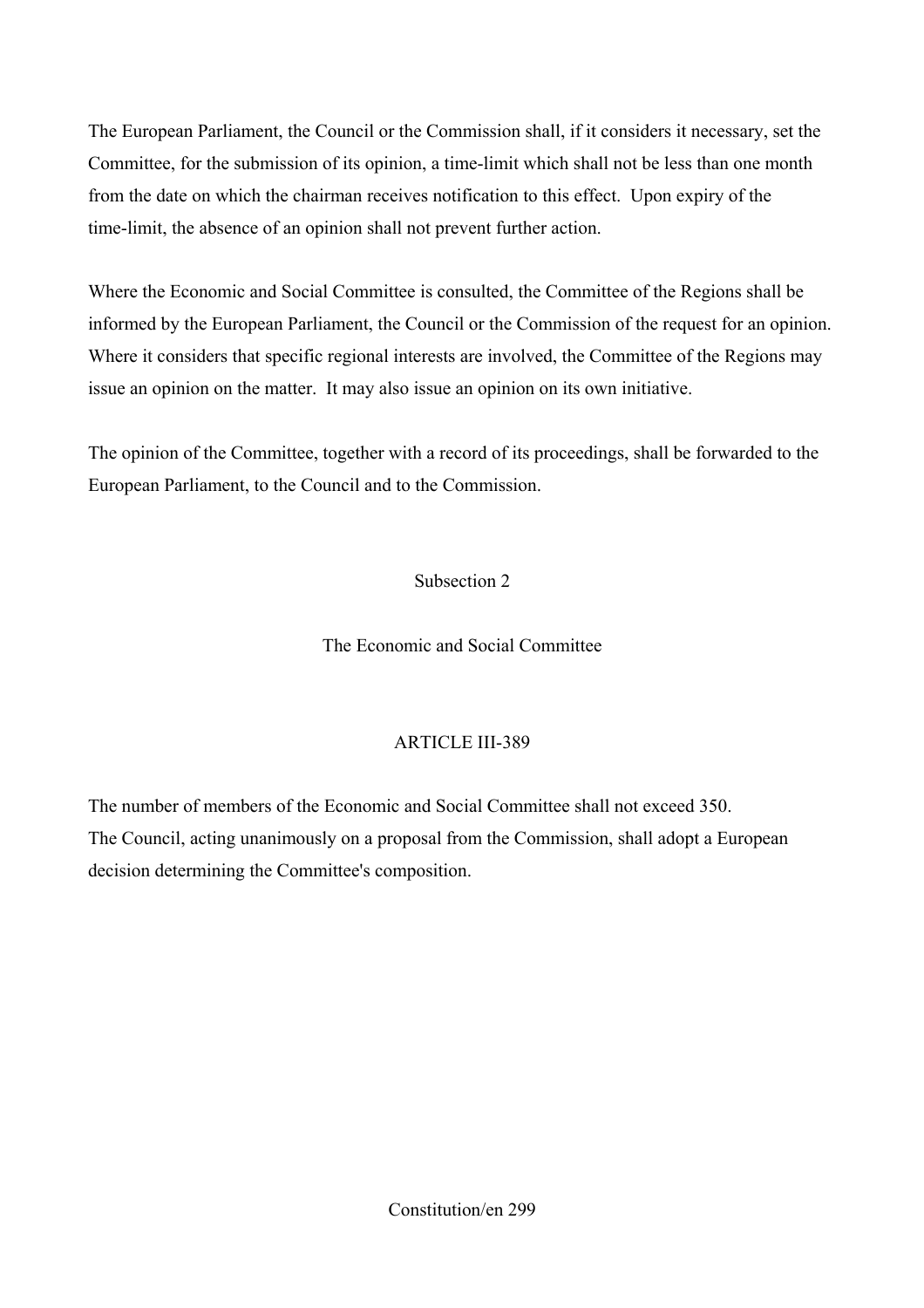The members of the Economic and Social Committee shall be appointed for five years. Their term of office shall be renewable.

The Council shall adopt the European decision establishing the list of members drawn up in accordance with the proposals made by each Member State.

The Council shall act after consulting the Commission. It may obtain the opinion of European bodies which are representative of the various economic and social sectors and of civil society to which the Union's activities are of concern.

# ARTICLE III-391

The Economic and Social Committee shall elect its chairman and officers from among its members for a term of two and a half years.

It shall be convened by its chairman at the request of the European Parliament, of the Council or of the Commission. It may also meet on its own initiative.

It shall adopt its Rules of Procedure.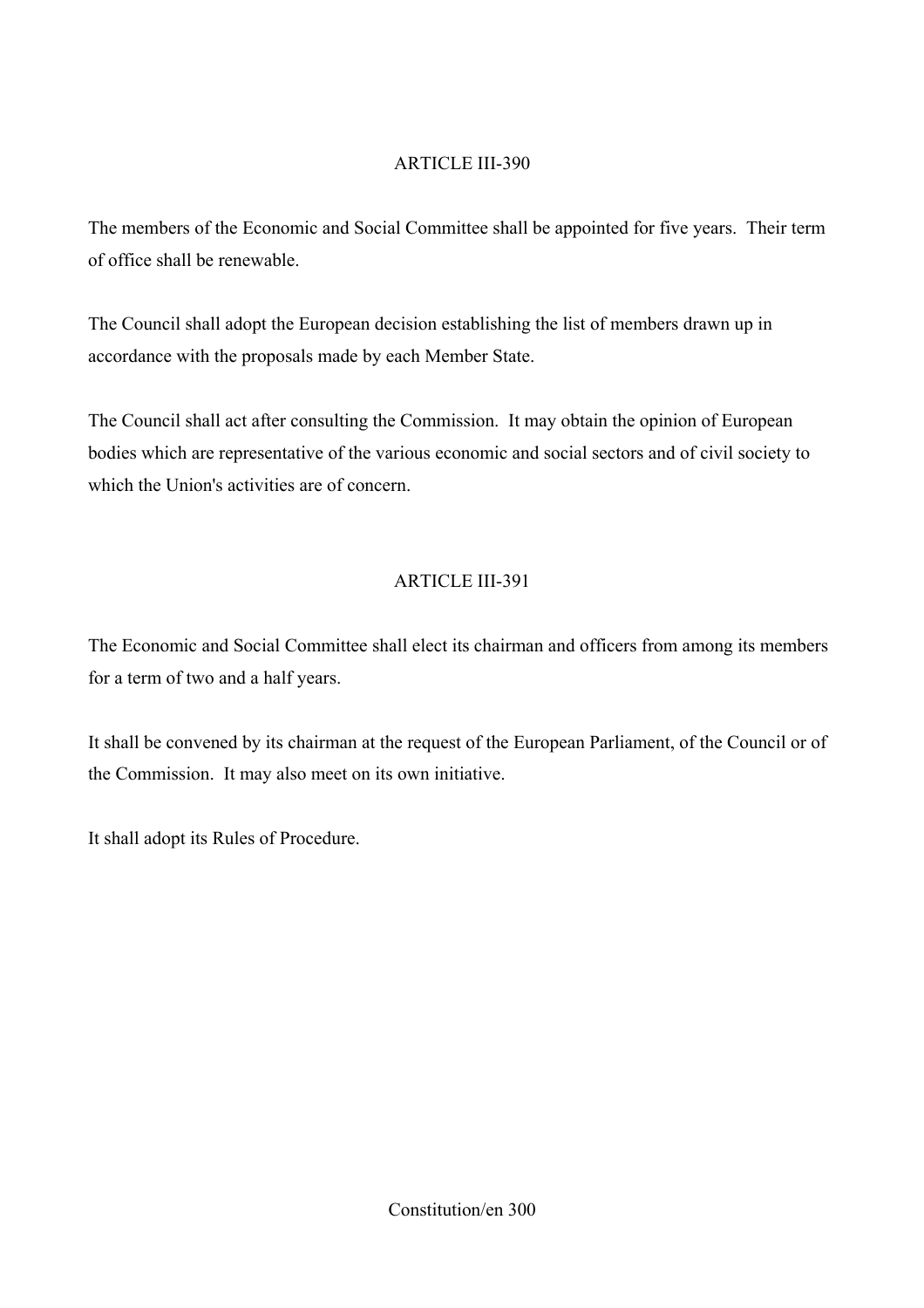The Economic and Social Committee shall be consulted by the European Parliament, by the Council or by the Commission where the Constitution so provides. It may be consulted by these institutions in all cases in which they consider it appropriate. It may also issue an opinion on its own initiative.

The European Parliament, the Council or the Commission shall, if it considers it necessary, set the Committee, for the submission of its opinion, a time-limit which shall not be less than one month from the date on which the chairman receives notification to this effect. Upon expiry of the time-limit, the absence of an opinion shall not prevent further action.

The opinion of the Committee, together with a record of its proceedings, shall be forwarded to the European Parliament, to the Council and to the Commission.

## SECTION 3

# THE EUROPEAN INVESTMENT BANK

### ARTICLE III-393

The European Investment Bank shall have legal personality.

Its members shall be the Member States.

The Statute of the European Investment Bank is laid down in a Protocol.

Constitution/en 301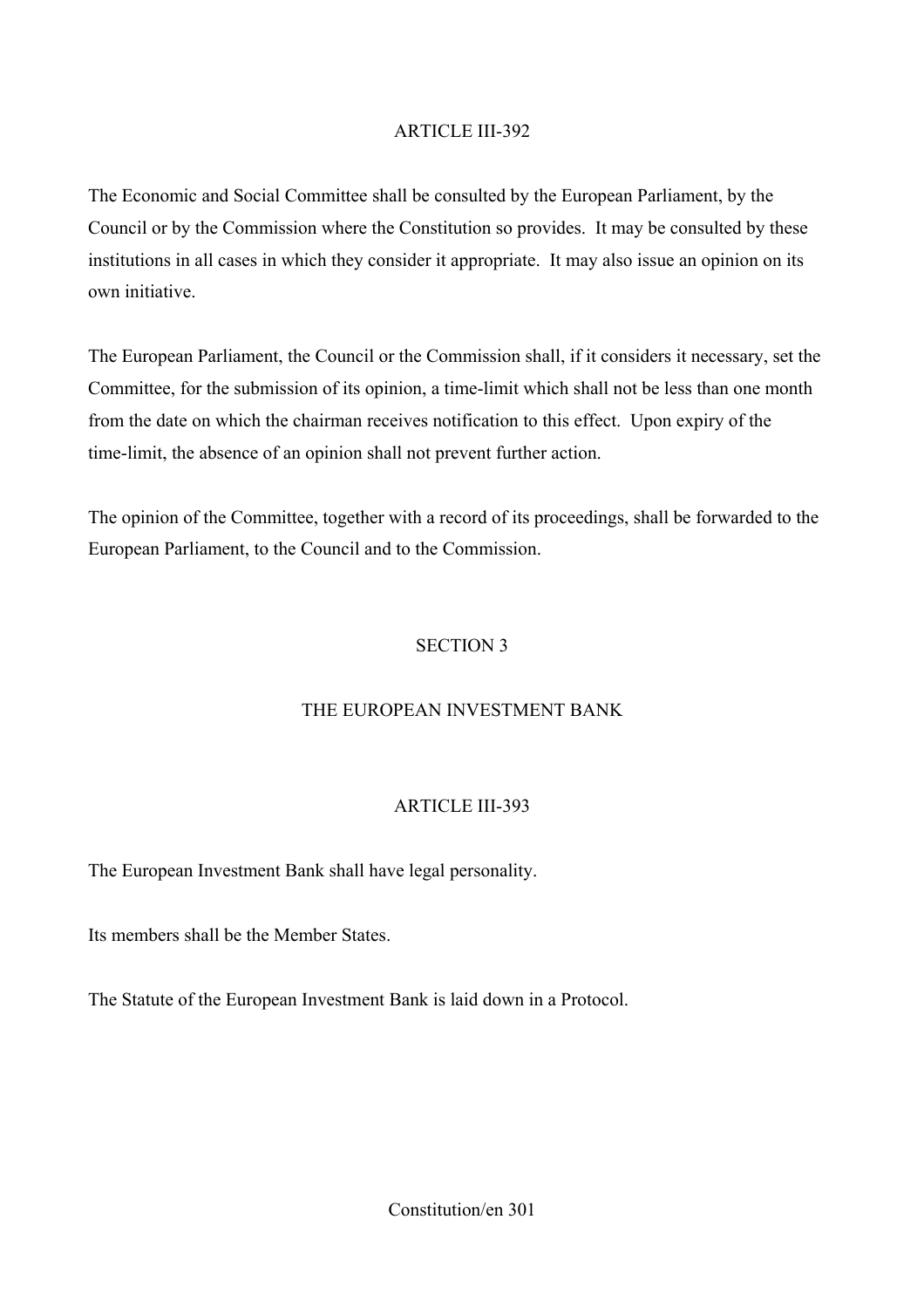A European law of the Council may amend the Statute of the European Investment Bank. The Council shall act unanimously, either at the request of the European Investment Bank and after consulting the European Parliament and the Commission, or on a proposal from the Commission and after consulting the European Parliament and the European Investment Bank.

### ARTICLE III-394

The task of the European Investment Bank shall be to contribute, by having recourse to the capital markets and utilising its own resources, to the balanced and steady development of the internal market in the Union's interest. For this purpose the European Investment Bank shall, operating on a non-profit-making basis, in particular grant loans and give guarantees which facilitate the financing of the following projects in all sectors of the economy:

- (a) projects for developing less-developed regions;
- (b) projects for modernising or converting undertakings or for developing fresh activities called for by the establishment or functioning of the internal market, where these projects are of such a size or nature that they cannot be entirely financed by the various means available in the individual Member States;
- (c) projects of common interest to several Member States which are of such a size or nature that they cannot be entirely financed by the various means available in the individual Member States.

In carrying out its task, the European Investment Bank shall facilitate the financing of investment programmes in conjunction with assistance from the Structural Funds and other Union financial instruments.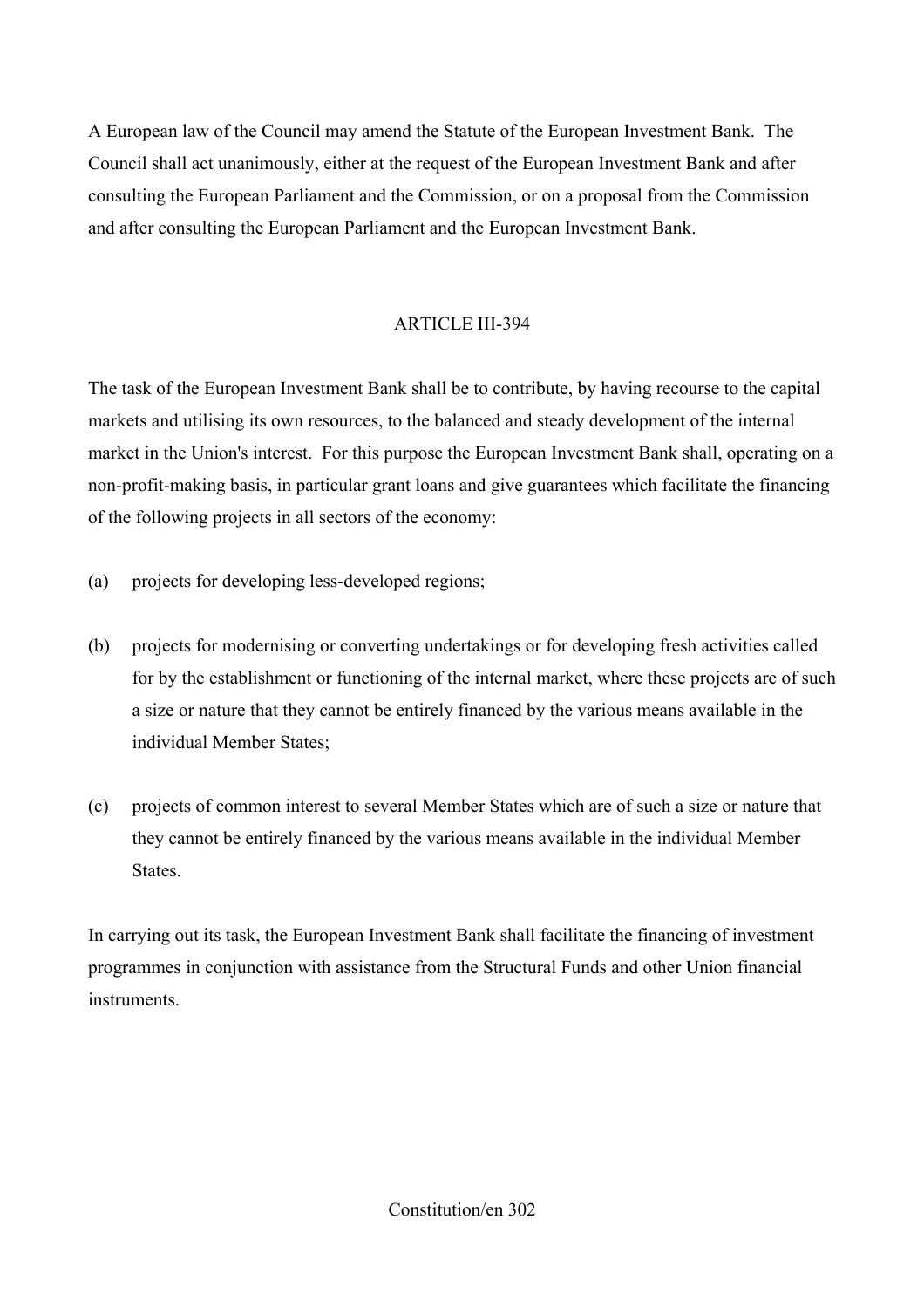#### SECTION 4

# PROVISIONS COMMON TO UNION INSTITUTIONS, BODIES, OFFICES AND AGENCIES

#### ARTICLE III-395

1. Where, pursuant to the Constitution, the Council acts on a proposal from the Commission, it may amend that proposal only by acting unanimously, except in the cases referred to in Articles I-55, I-56, III-396(10) and (13), III-404 and III-405(2).

2. As long as the Council has not acted, the Commission may alter its proposal at any time during the procedures leading to the adoption of a Union act.

#### ARTICLE III-396

1. Where, pursuant to the Constitution, European laws or framework laws are adopted under the ordinary legislative procedure, the following provisions shall apply.

2. The Commission shall submit a proposal to the European Parliament and the Council.

First reading

3. The European Parliament shall adopt its position at first reading and communicate it to the Council.

4. If the Council approves the European Parliament's position, the act concerned shall be adopted in the wording which corresponds to the position of the European Parliament.

Constitution/en 303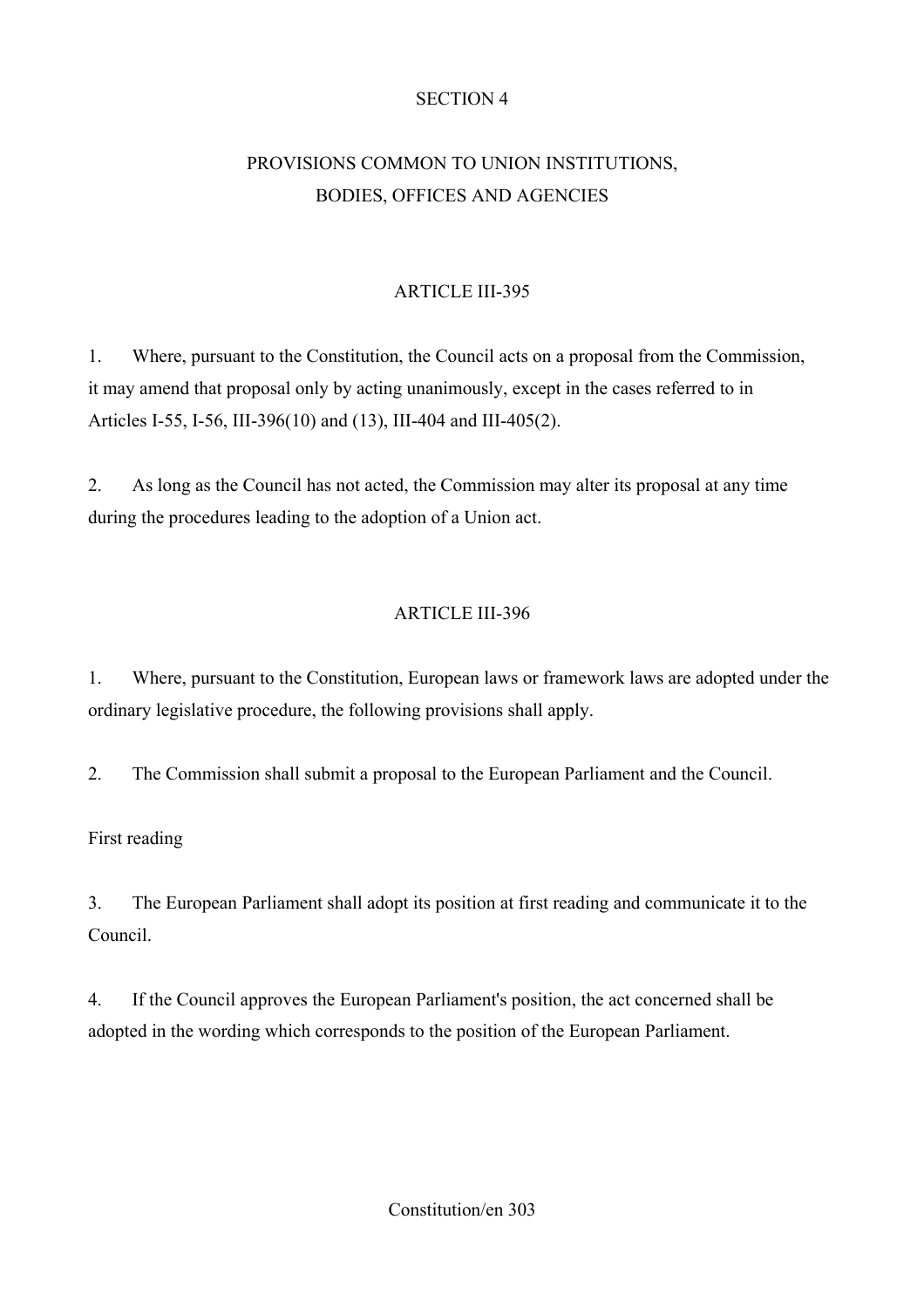5. If the Council does not approve the European Parliament's position, it shall adopt its position at first reading and communicate it to the European Parliament.

6. The Council shall inform the European Parliament fully of the reasons which led it to adopt its position at first reading. The Commission shall inform the European Parliament fully of its position.

# Second reading

- 7. If, within three months of such communication, the European Parliament:
- (a) approves the Council's position at first reading or has not taken a decision, the act concerned shall be deemed to have been adopted in the wording which corresponds to the position of the Council;
- (b) rejects, by a majority of its component members, the Council's position at first reading, the proposed act shall be deemed not to have been adopted;
- (c) proposes, by a majority of its component members, amendments to the Council's position at first reading, the text thus amended shall be forwarded to the Council and to the Commission, which shall deliver an opinion on those amendments.

8. If, within three months of receiving the European Parliament's amendments, the Council, acting by a qualified majority:

- (a) approves all those amendments, the act in question shall be deemed to have been adopted;
- (b) does not approve all the amendments, the President of the Council, in agreement with the President of the European Parliament, shall within six weeks convene a meeting of the Conciliation Committee.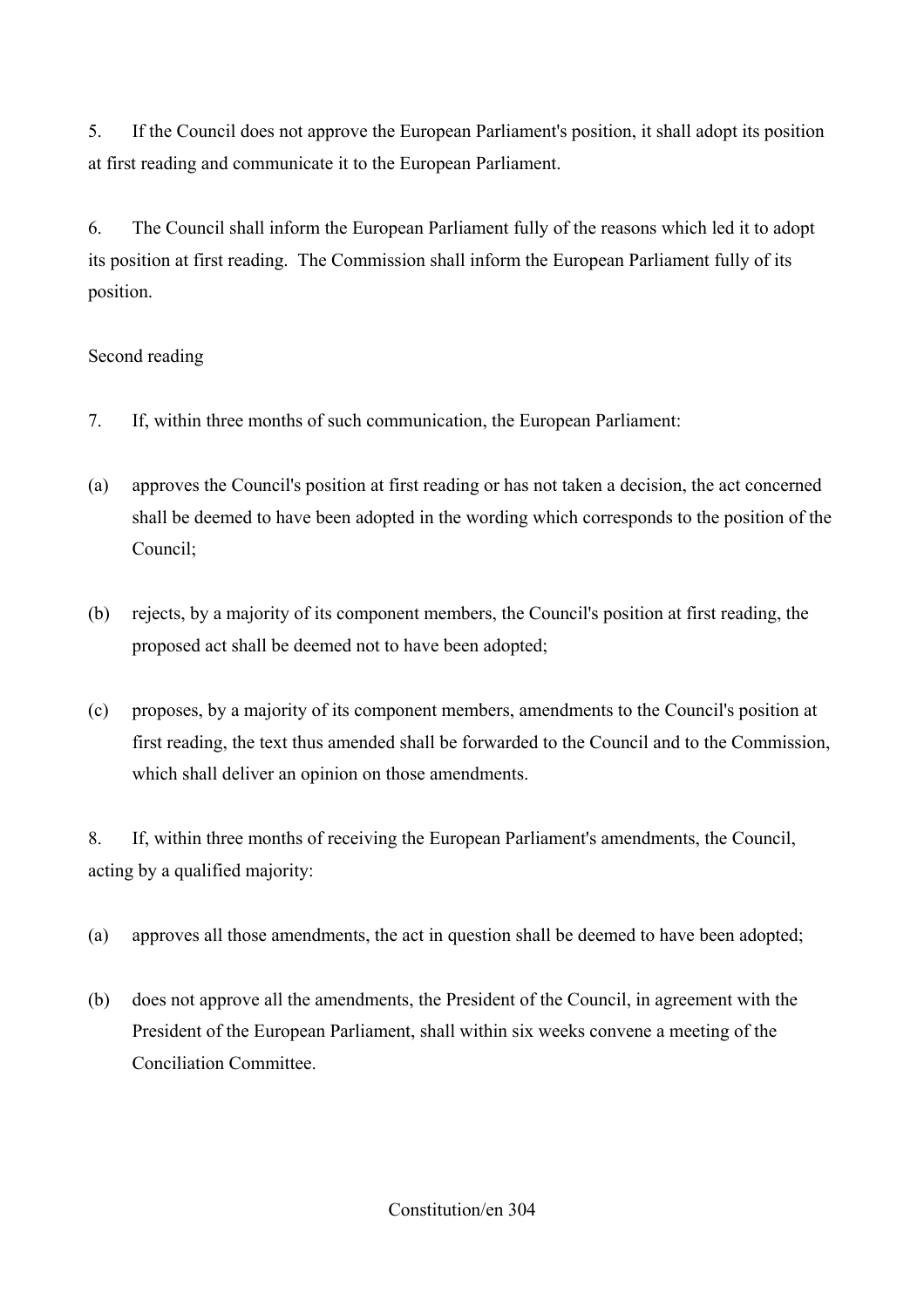9. The Council shall act unanimously on the amendments on which the Commission has delivered a negative opinion.

# Conciliation

10. The Conciliation Committee, which shall be composed of the members of the Council or their representatives and an equal number of members representing the European Parliament, shall have the task of reaching agreement on a joint text, by a qualified majority of the members of the Council or their representatives and by a majority of the members representing the European Parliament within six weeks of its being convened, on the basis of the positions of the European Parliament and the Council at second reading.

11. The Commission shall take part in the Conciliation Committee's proceedings and shall take all necessary initiatives with a view to reconciling the positions of the European Parliament and the Council.

12. If, within six weeks of its being convened, the Conciliation Committee does not approve the joint text, the proposed act shall be deemed not to have been adopted.

# Third reading

13. If, within that period, the Conciliation Committee approves a joint text, the European Parliament, acting by a majority of the votes cast, and the Council, acting by a qualified majority, shall each have a period of six weeks from that approval in which to adopt the act in question in accordance with the joint text. If they fail to do so, the proposed act shall be deemed not to have been adopted.

14. The periods of three months and six weeks referred to in this Article shall be extended by a maximum of one month and two weeks respectively at the initiative of the European Parliament or the Council.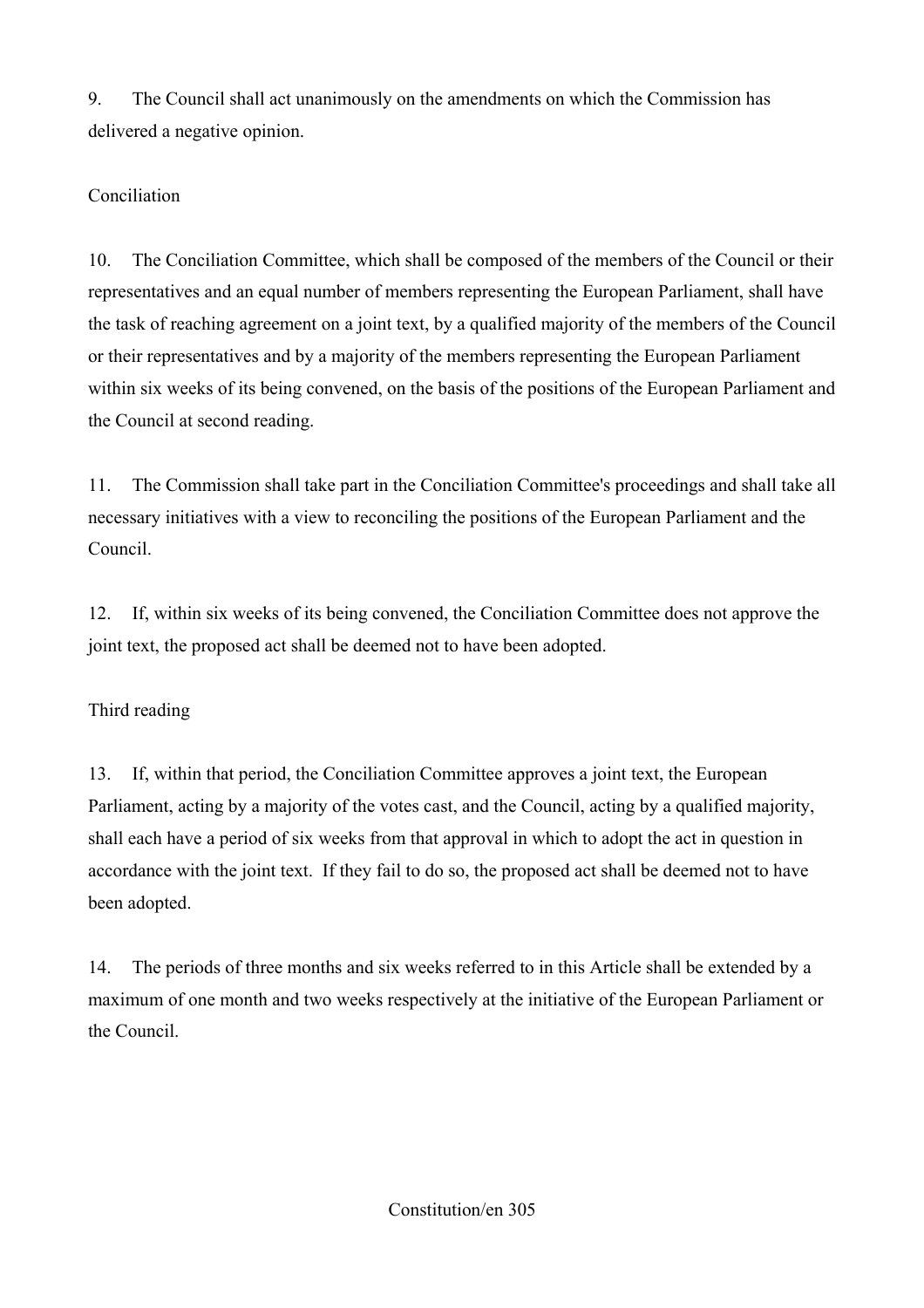Special provisions

15. Where, in the cases provided for in the Constitution, a law or framework law is submitted to the ordinary legislative procedure on the initiative of a group of Member States, on a recommendation by the European Central Bank, or at the request of the Court of Justice, paragraph 2, the second sentence of paragraph 6, and paragraph 9 shall not apply.

In such cases, the European Parliament and the Council shall communicate the proposed act to the Commission with their positions at first and second readings. The European Parliament or the Council may request the opinion of the Commission throughout the procedure, which the Commission may also deliver on its own initiative. It may also, if it deems it necessary, take part in the Conciliation Committee in accordance with paragraph 11.

# ARTICLE III-397

The European Parliament, the Council and the Commission shall consult each other and by common agreement make arrangements for their cooperation. To that end, they may, in compliance with the Constitution, conclude interinstitutional agreements which may be of a binding nature.

### ARTICLE III-398

1. In carrying out their missions, the institutions, bodies, offices and agencies of the Union shall have the support of an open, efficient and independent European administration.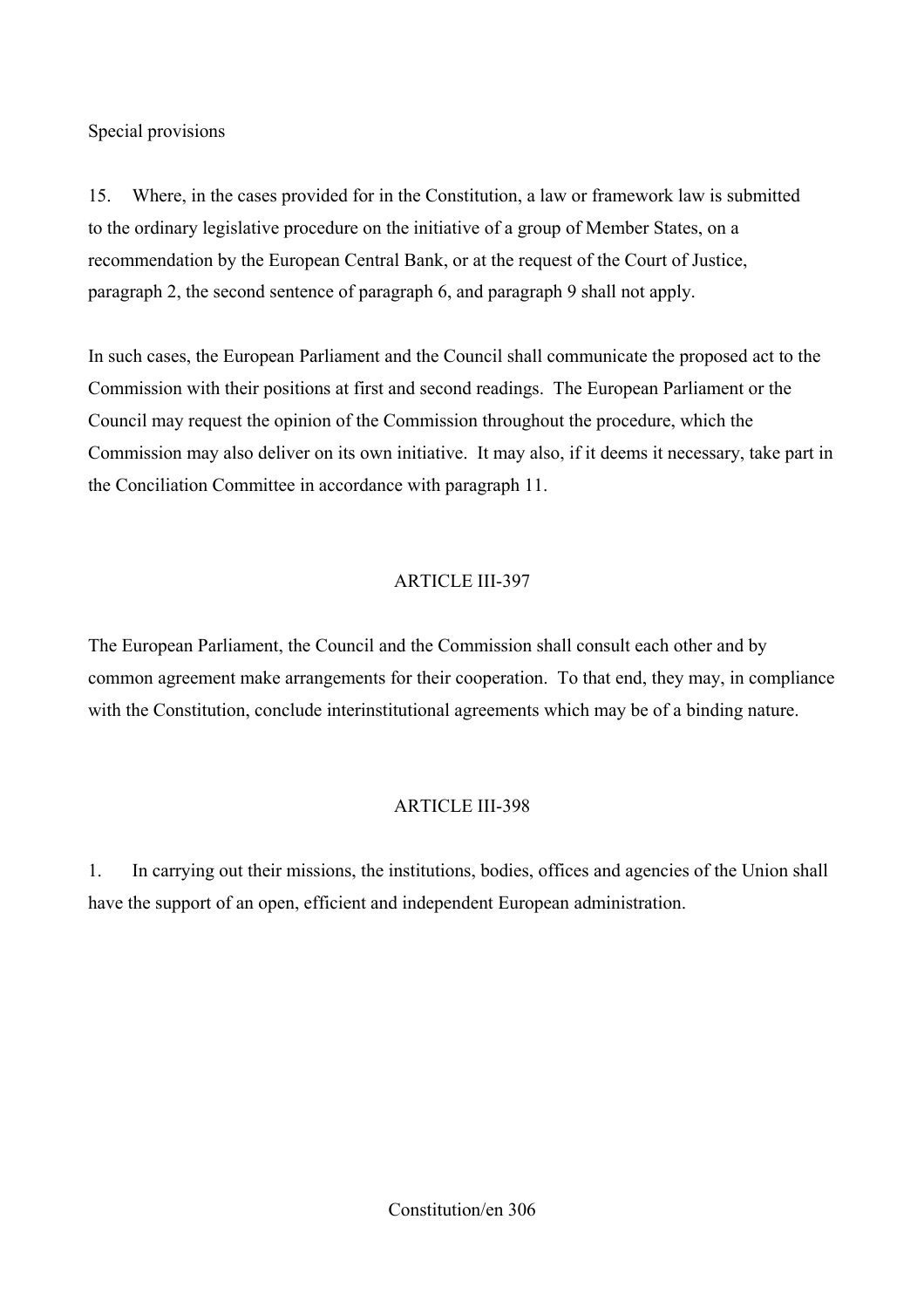2. In compliance with the Staff Regulations and the Conditions of Employment adopted on the basis of Article III-427, European laws shall establish provisions to that end.

# ARTICLE III-399

1. The institutions, bodies, offices and agencies of the Union shall ensure transparency in their work and shall, pursuant to Article I-50, determine in their rules of procedure specific provisions for public access to their documents. The Court of Justice of the European Union, the European Central Bank and the European Investment Bank shall be subject to the provisions of Article I-50(3) and to this Article only when exercising their administrative tasks.

2. The European Parliament and the Council shall ensure publication of the documents relating to the legislative procedures under the terms laid down by the European law referred to in Article I-50(3).

# ARTICLE III-400

1. The Council shall adopt European regulations and decisions determining:

- (a) the salaries, allowances and pensions of the President of the European Council, the President of the Commission, the Union Minister for Foreign Affairs, the members of the Commission, the Presidents, members and Registrars of the Court of Justice of the European Union, and the Secretary-General of the Council;
- (b) the conditions of employment, in particular the salaries, allowances and pensions, of the President and members of the Court of Auditors;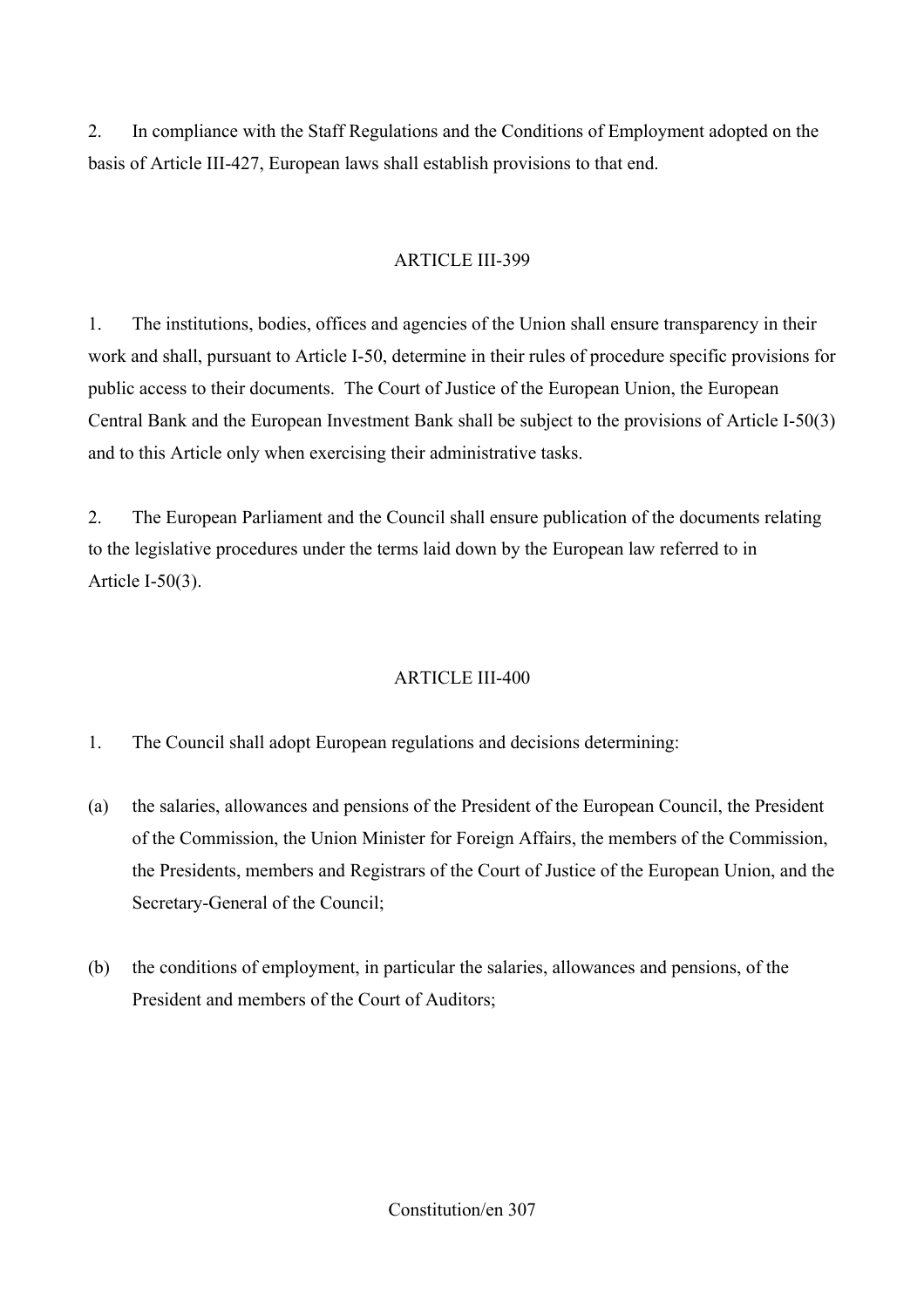(c) any payment to be made instead of remuneration to the persons referred to in points (a) and (b).

2. The Council shall adopt European regulations and decisions determining the allowances of the members of the Economic and Social Committee.

# ARTICLE III-401

Acts of the Council, of the Commission or of the European Central Bank which impose a pecuniary obligation on persons other than Member States shall be enforceable.

Enforcement shall be governed by the rules of civil procedure in force in the Member State in the territory of which it is carried out. The order for its enforcement shall be appended to the decision, without other formality than verification of the authenticity of the decision, by the national authority which the government of each Member State shall designate for this purpose and shall make known to the Commission and the Court of Justice of the European Union.

When these formalities have been completed on application by the party concerned, the latter may proceed to enforcement by bringing the matter directly before the competent authority, in accordance with the national law.

Enforcement may be suspended only by a decision of the Court of Justice of the European Union. However, the courts of the country concerned shall have jurisdiction over complaints that enforcement is being carried out in an irregular manner.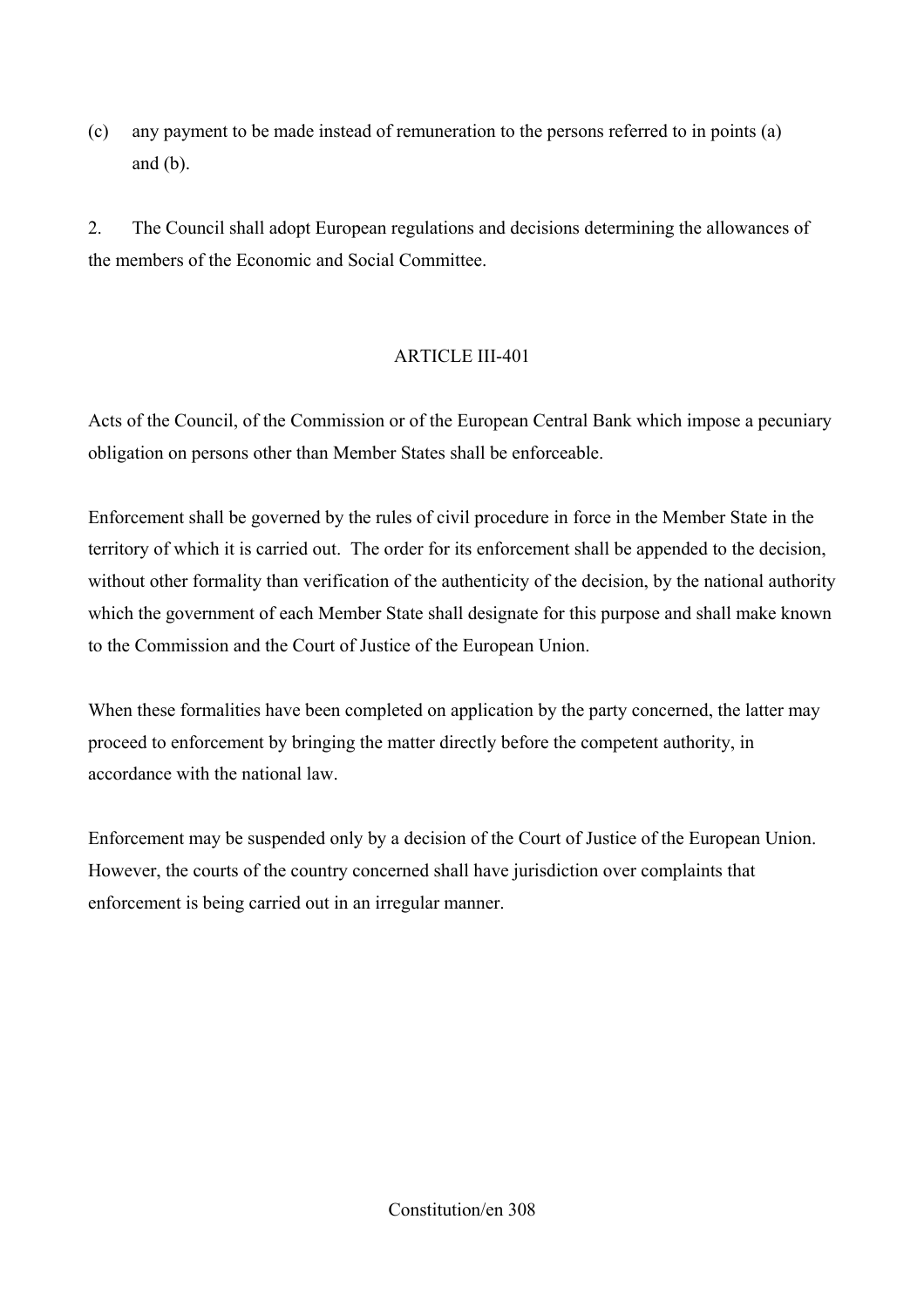# CHAPTER II

# FINANCIAL PROVISIONS

## SECTION 1

### THE MULTIANNUAL FINANCIAL FRAMEWORK

### ARTICLE III-402

1. The multiannual financial framework shall be established for a period of at least five years in accordance with Article I-55.

2. The financial framework shall determine the amounts of the annual ceilings on commitment appropriations by category of expenditure and of the annual ceiling on payment appropriations. The categories of expenditure, limited in number, shall correspond to the Union's major sectors of activity.

3. The financial framework shall lay down any other provisions required for the annual budgetary procedure to run smoothly.

4. Where no European law of the Council determining a new financial framework has been adopted by the end of the previous financial framework, the ceilings and other provisions corresponding to the last year of that framework shall be extended until such time as that law is adopted.

5. Throughout the procedure leading to the adoption of the financial framework, the European Parliament, the Council and the Commission shall take any measure necessary to facilitate the successful completion of the procedure.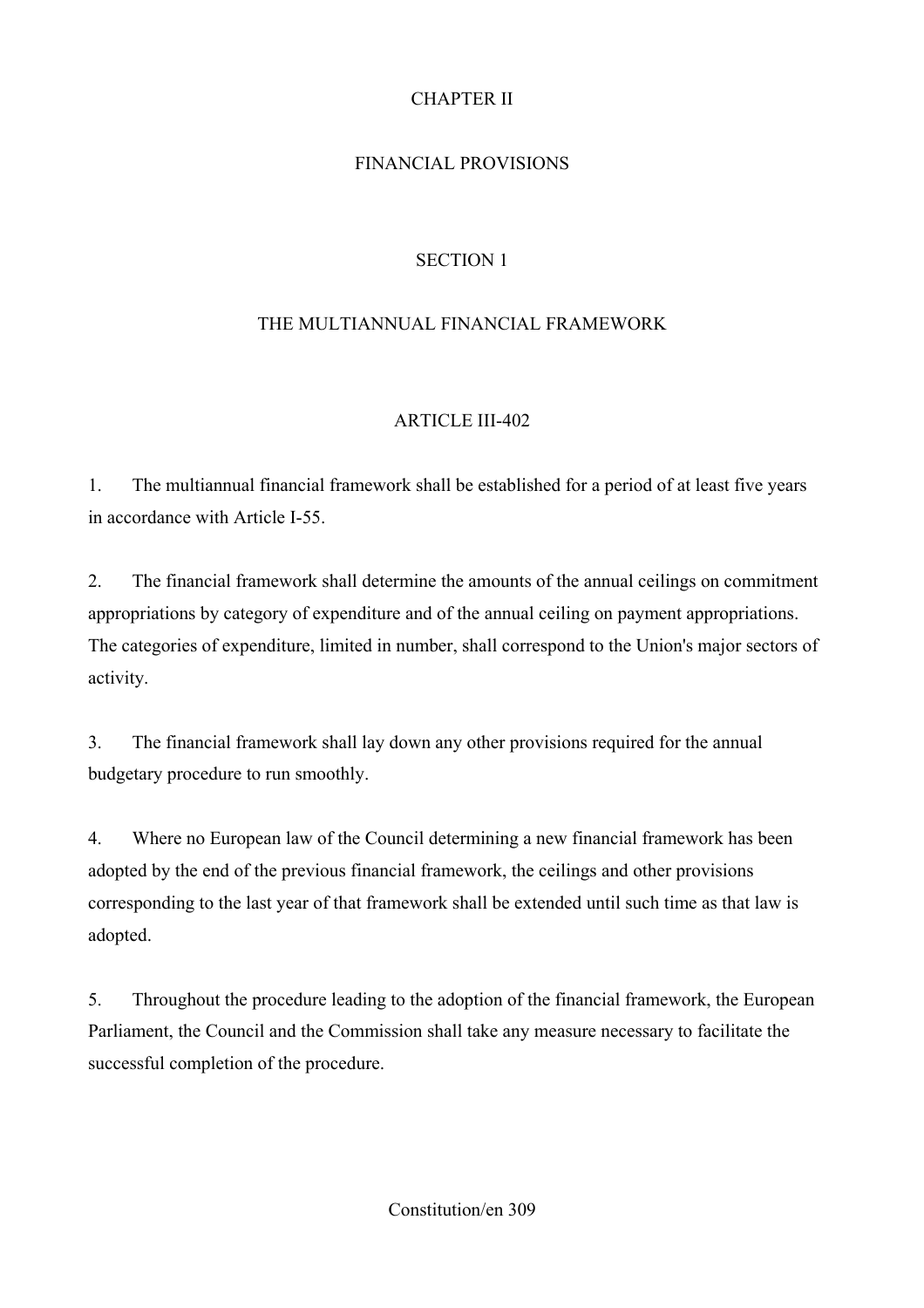## SECTION 2

# THE UNION'S ANNUAL BUDGET

# ARTICLE III-403

The financial year shall run from 1 January to 31 December.

### ARTICLE III-404

European laws shall establish the Union's annual budget in accordance with the following provisions:

1. Each institution shall, before 1 July, draw up estimates of its expenditure for the following financial year. The Commission shall consolidate these estimates in a draft budget which may contain different estimates.

The draft budget shall contain an estimate of revenue and an estimate of expenditure.

2. The Commission shall submit a proposal containing the draft budget to the European Parliament and to the Council not later than 1 September of the year preceding that in which the budget is to be implemented.

The Commission may amend the draft budget during the procedure until such time as the Conciliation Committee, referred to in paragraph 5, is convened.

3. The Council shall adopt its position on the draft budget and forward it to the European Parliament not later than 1 October of the year preceding that in which the budget is to be implemented. The Council shall inform the European Parliament in full of the reasons which led it to adopt its position.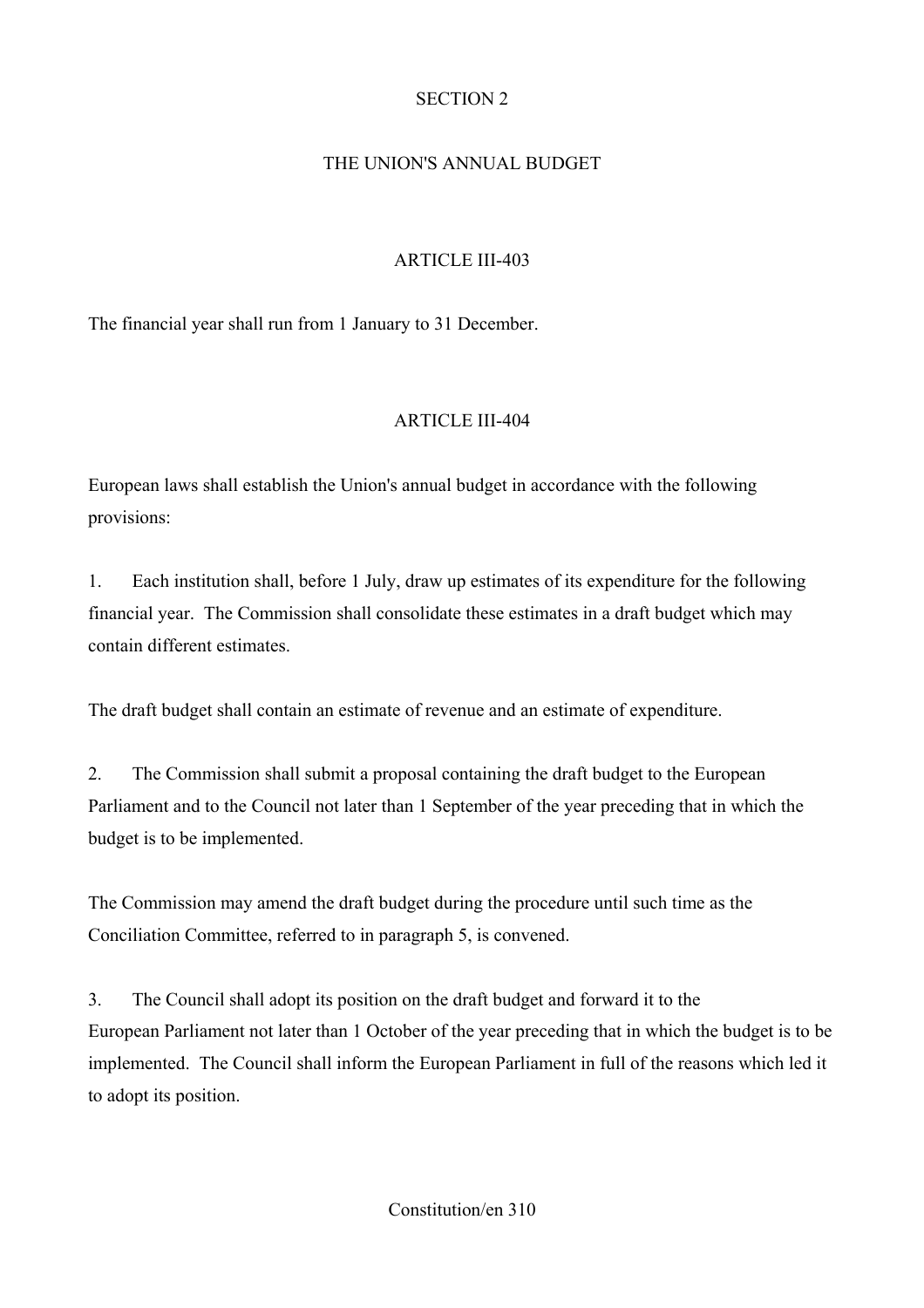- 4. If, within forty-two days of such communication, the European Parliament:
- (a) approves the position of the Council, the European law establishing the budget shall be adopted;
- (b) has not taken a decision, the European law establishing the budget shall be deemed to have been adopted;
- (c) adopts amendments by a majority of its component members, the amended draft shall be forwarded to the Council and to the Commission. The President of the European Parliament, in agreement with the President of the Council, shall immediately convene a meeting of the Conciliation Committee. However, if within ten days of the draft being forwarded the Council informs the European Parliament that it has approved all its amendments, the Conciliation Committee shall not meet.

5. The Conciliation Committee, which shall be composed of the members of the Council or their representatives and an equal number of members representing the European Parliament, shall have the task of reaching agreement on a joint text, by a qualified majority of the members of the Council or their representatives and by a majority of the representatives of the European Parliament within twenty-one days of its being convened, on the basis of the positions of the European Parliament and the Council.

The Commission shall take part in the Conciliation Committee's proceedings and shall take all the necessary initiatives with a view to reconciling the positions of the European Parliament and the Council.

6. If, within the twenty-one days referred to in paragraph 5, the Conciliation Committee agrees on a joint text, the European Parliament and the Council shall each have a period of fourteen days from the date of that agreement in which to approve the joint text.

7. If, within the period of fourteen days referred to in paragraph 6: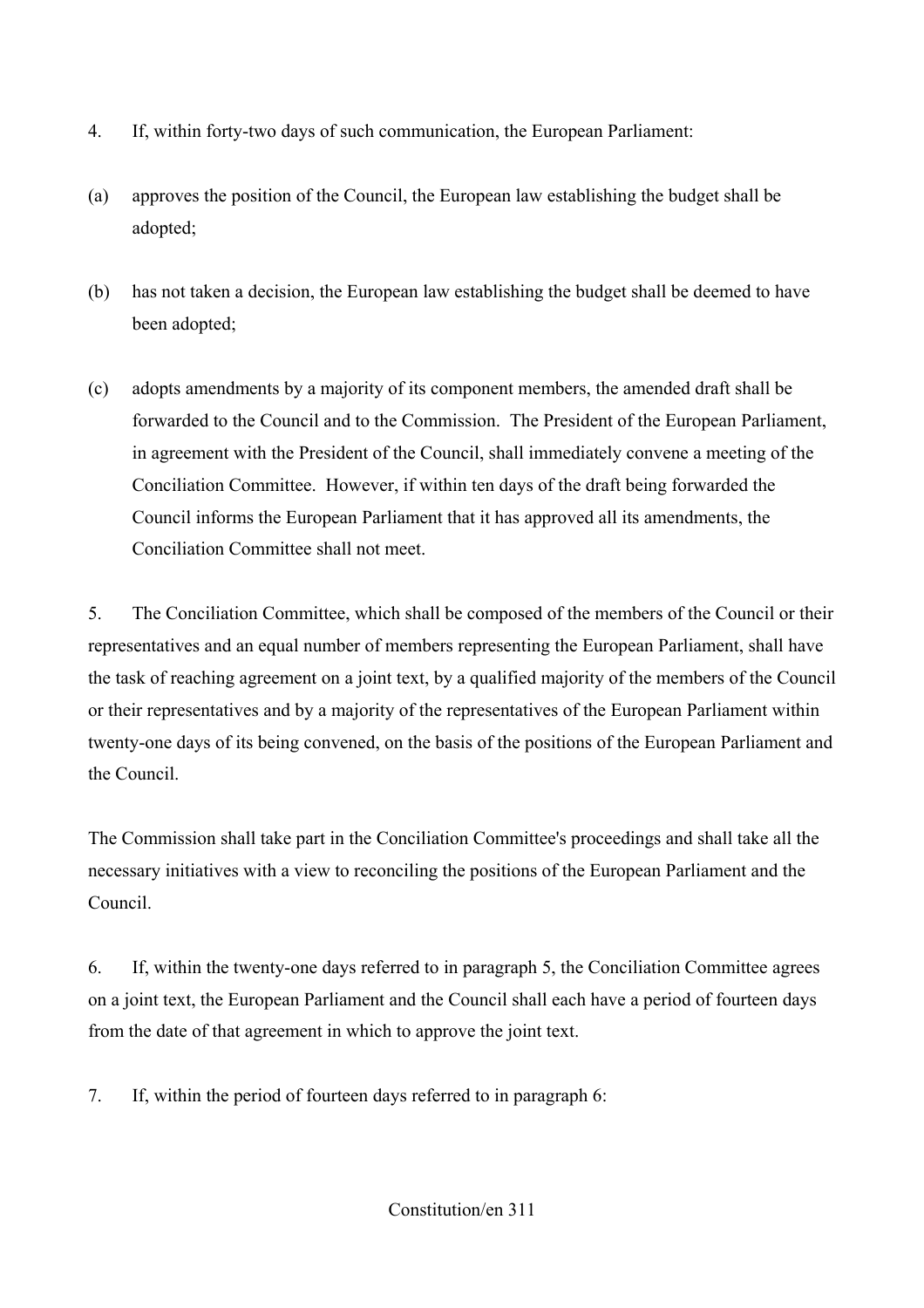- (a) the European Parliament and the Council both approve the joint text or fail to take a decision, or if one of these institutions approves the joint text while the other one fails to take a decision, the European law establishing the budget shall be deemed to be definitively adopted in accordance with the joint text, or
- (b) the European Parliament, acting by a majority of its component members, and the Council both reject the joint text, or if one of these institutions rejects the joint text while the other one fails to take a decision, a new draft budget shall be submitted by the Commission, or
- (c) the European Parliament, acting by a majority of its component members, rejects the joint text while the Council approves it, a new draft budget shall be submitted by the Commission, or
- (d) the European Parliament approves the joint text whilst the Council rejects it, the European Parliament may, within fourteen days from the date of the rejection by the Council and acting by a majority of its component members and three-fifths of the votes cast, decide to confirm all or some of the amendments referred to in paragraph 4(c). Where a European Parliament amendment is not confirmed, the position agreed in the Conciliation committee on the budget heading which is the subject of the amendment shall be retained. The European law establishing the budget shall be deemed to be definitively adopted on this basis.

8. If, within the twenty-one days referred to in paragraph 5, the Conciliation Committee does not agree on a joint text, a new draft budget shall be submitted by the Commission.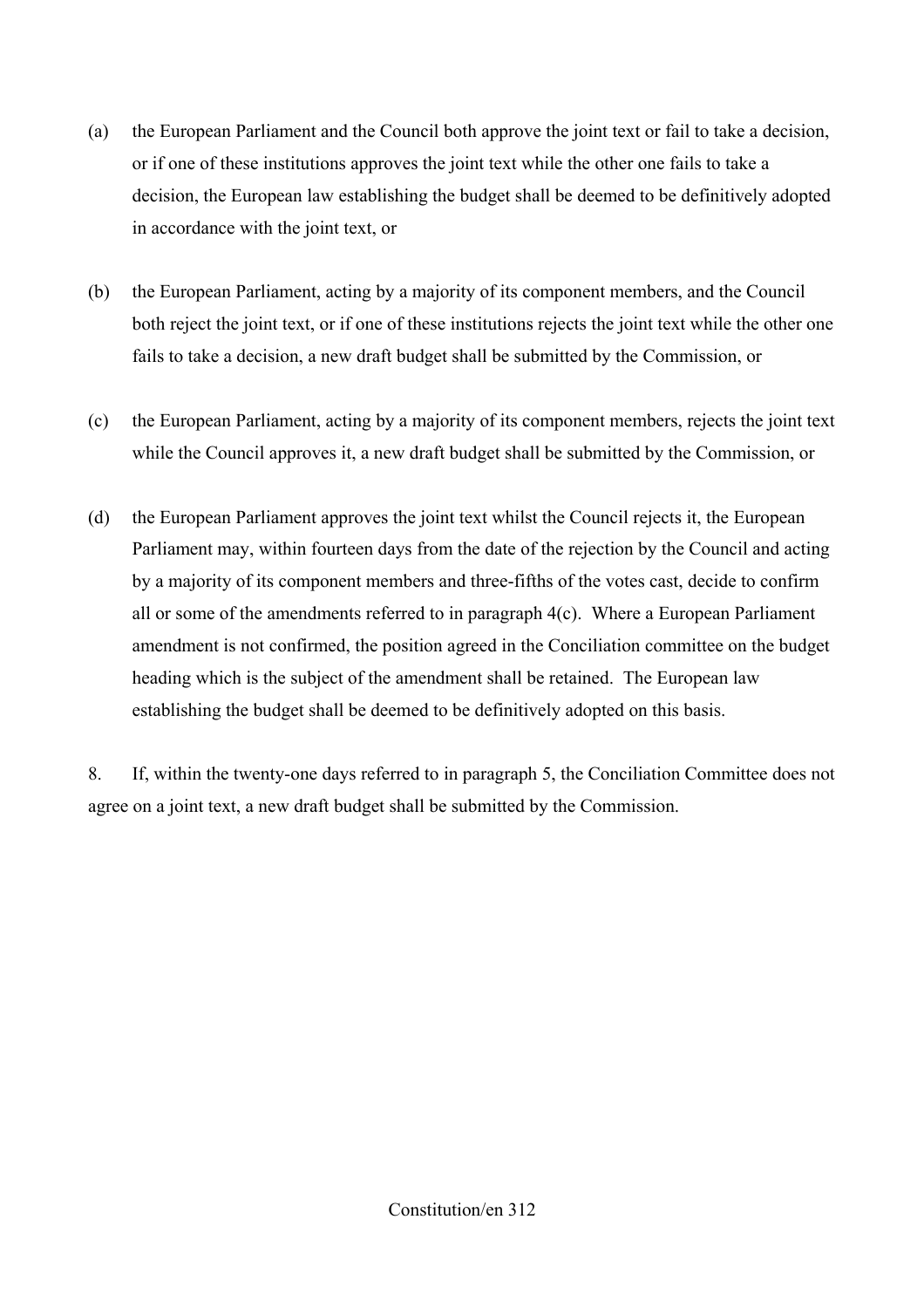9. When the procedure provided for in this Article has been completed, the President of the European Parliament shall declare that the European law establishing the budget has been definitively adopted.

10. Each institution shall exercise the powers conferred upon it under this Article in compliance with the Constitution and the acts adopted thereunder, with particular regard to the Union's own resources and the balance between revenue and expenditure.

# ARTICLE III-405

1. If at the beginning of a financial year no European law establishing the budget has been definitively adopted, a sum equivalent to not more than one twelfth of the budget appropriations entered in the chapter in question of the budget for the preceding financial year may be spent each month in respect of any chapter in accordance with the European law referred to in Article III-412; that sum shall not, however, exceed one twelfth of the appropriations provided for in the same chapter of the draft budget.

2. The Council, on a proposal by the Commission and in compliance with the other conditions laid down in paragraph 1, may adopt a European decision authorising expenditure in excess of one twelfth, in accordance with the European law referred to in Article III-412. The Council shall forward the decision immediately to the European Parliament.

The European decision shall lay down the necessary measures relating to resources to ensure application of this Article, in accordance with the European laws referred to in Article I-54(3) and (4).

It shall enter into force thirty days following its adoption if the European Parliament, acting by a majority of its component members, has not decided to reduce this expenditure within that time-limit.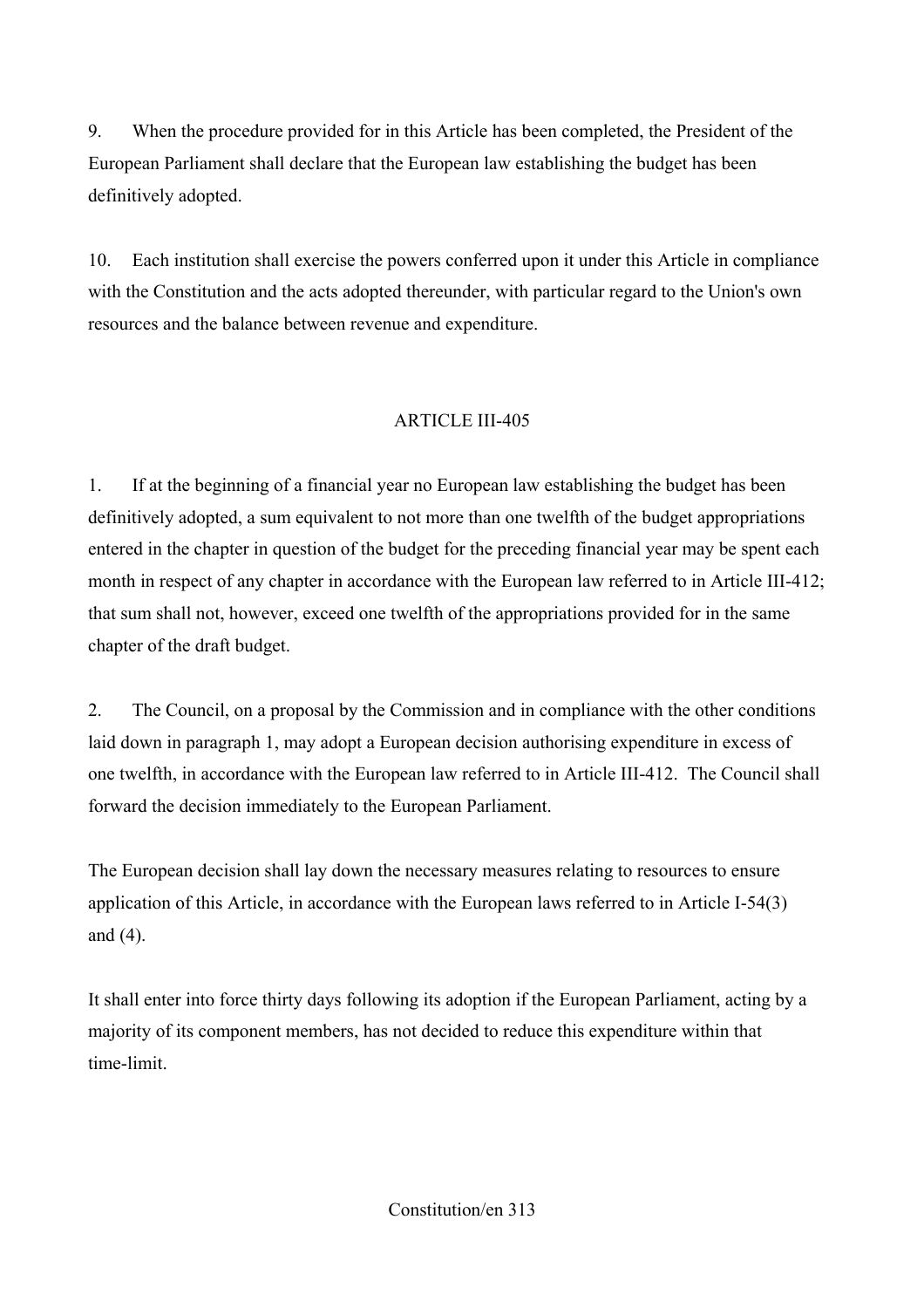In accordance with the conditions laid down by the European law referred to in Article III-412, any appropriations, other than those relating to staff expenditure, that are unexpended at the end of the financial year may be carried forward to the next financial year only.

Appropriations shall be classified under different chapters grouping items of expenditure according to their nature or purpose and subdivided in accordance with the European law referred to in Article III-412.

# The expenditure of

- the European Parliament,
- the European Council and the Council,
- the Commission, and
- the Court of Justice of the European Union

shall be set out in separate sections of the budget, without prejudice to special arrangements for certain common items of expenditure.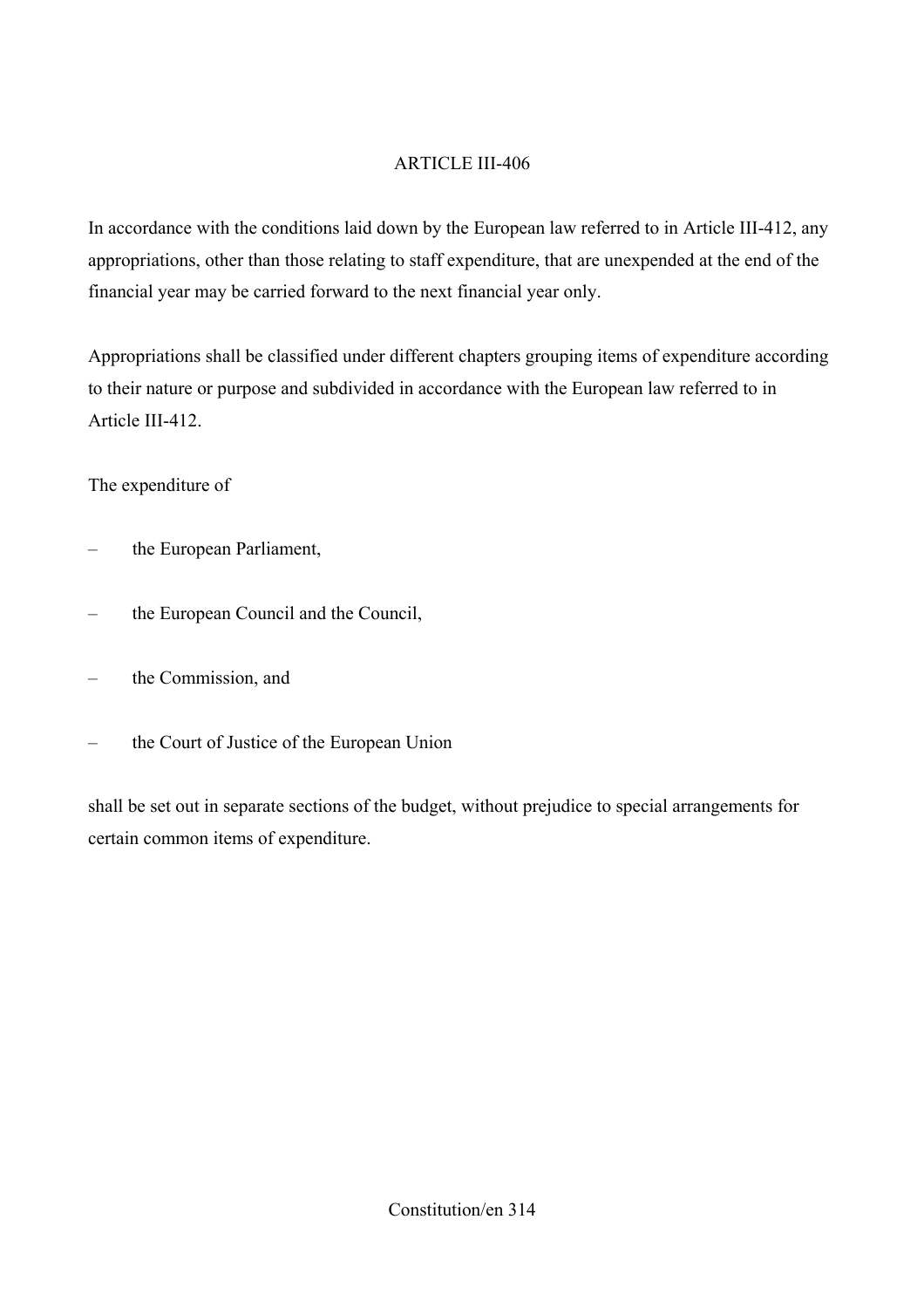### SECTION 3

#### IMPLEMENTATION OF THE BUDGET AND DISCHARGE

#### ARTICLE III-407

The Commission shall implement the budget in cooperation with the Member States, in accordance with the European law referred to in Article III-412, on its own responsibility and within the limits of the appropriations allocated, having regard to the principles of sound financial management. Member States shall cooperate with the Commission to ensure that the appropriations are used in accordance with those principles.

The European law referred to in Article III-412 shall establish the control and audit obligations of the Member States in the implementation of the budget and the resulting responsibilities. It shall establish the responsibilities and detailed rules for each institution concerning its part in effecting its own expenditure.

Within the budget the Commission may, subject to the limits and conditions laid down by the European law referred to in Article III-412, transfer appropriations from one chapter to another or from one subdivision to another.

#### ARTICLE III-408

The Commission shall submit annually to the European Parliament and to the Council the accounts of the preceding financial year relating to the implementation of the budget. The Commission shall also forward to them a financial statement of the Union's assets and liabilities.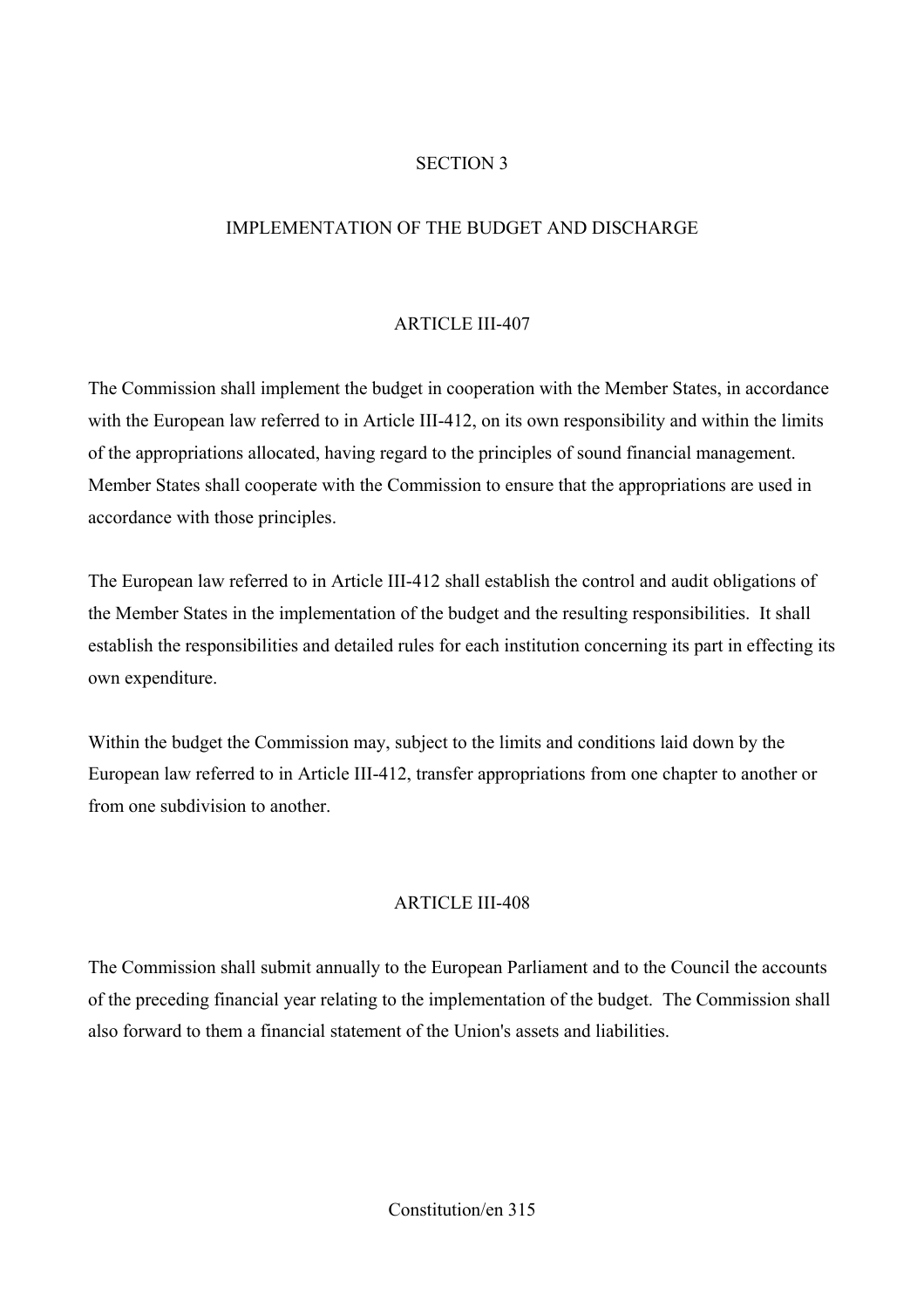The Commission shall also submit to the European Parliament and to the Council an evaluation report on the Union's finances based on the results achieved, in particular in relation to the indications given by the European Parliament and the Council pursuant to Article III-409.

#### ARTICLE III-409

1. The European Parliament, on a recommendation from the Council, shall give a discharge to the Commission in respect of the implementation of the budget. To this end, the Council and the European Parliament in turn shall examine the accounts, the financial statement and the evaluation report referred to in Article III-408, the annual report by the Court of Auditors together with the replies of the institutions under audit to the observations of the Court of Auditors, the statement of assurance referred to in the second subparagraph of Article III-384(1) and any relevant special reports by the Court of Auditors.

2. Before giving a discharge to the Commission, or for any other purpose in connection with the exercise of its powers over the implementation of the budget, the European Parliament may ask to hear the Commission give evidence with regard to the execution of expenditure or the operation of financial control systems. The Commission shall submit any necessary information to the European Parliament at the latter's request.

3. The Commission shall take all appropriate steps to act on the observations in the decisions giving discharge and on other observations by the European Parliament relating to the execution of expenditure, as well as on comments accompanying the recommendations on discharge adopted by the Council.

4. At the request of the European Parliament or the Council, the Commission shall report on the measures taken in the light of these observations and comments and in particular on the instructions given to the departments which are responsible for the implementation of the budget. These reports shall also be forwarded to the Court of Auditors.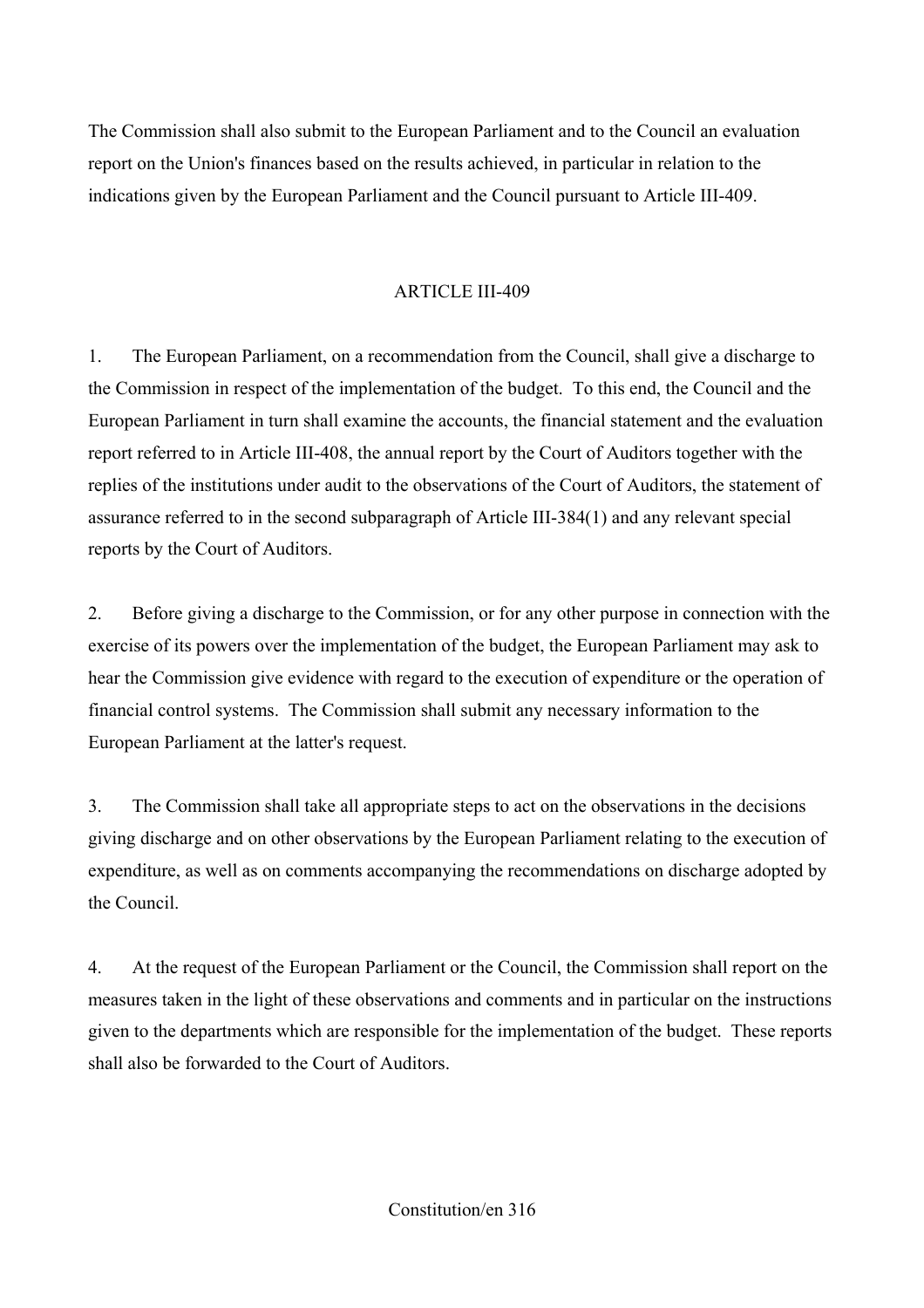### SECTION 4

### COMMON PROVISIONS

#### ARTICLE III-410

The multiannual financial framework and the annual budget shall be drawn up in euro.

### ARTICLE III-411

The Commission may, provided it notifies the competent authorities of the Member States concerned, transfer into the currency of one of the Member States its holdings in the currency of another Member State, to the extent necessary to enable them to be used for purposes which come within the scope of the Constitution. The Commission shall as far as possible avoid making such transfers if it possesses cash or liquid assets in the currencies which it needs.

The Commission shall deal with each Member State concerned through the authority designated by that State. In carrying out financial operations the Commission shall employ the services of the bank of issue of the Member State concerned or of any other financial institution approved by that State.

# ARTICLE III-412

- 1. European laws shall establish:
- (a) the financial rules which determine in particular the procedure to be adopted for establishing and implementing the budget and for presenting and auditing accounts;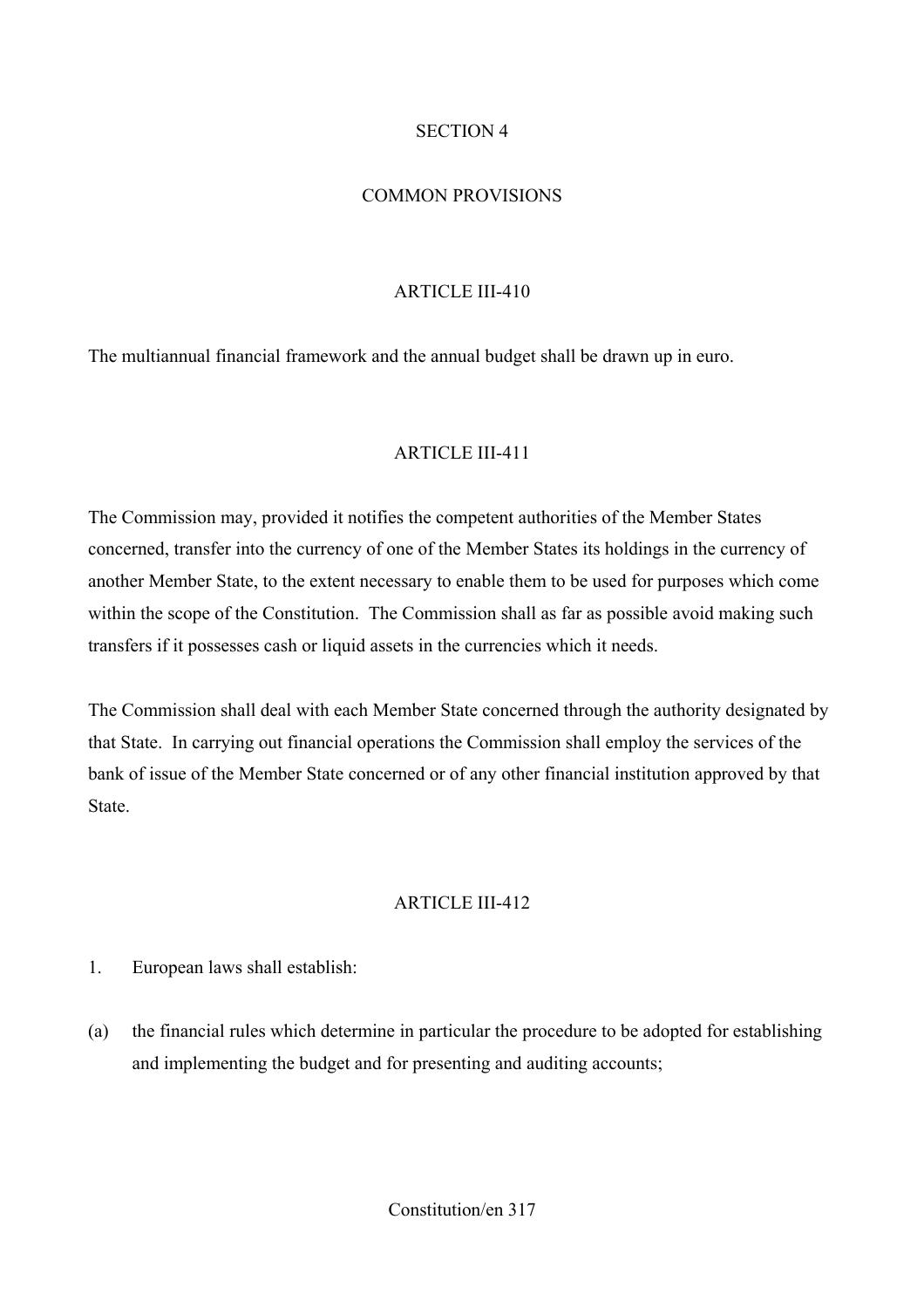(b) rules providing for checks on the responsibility of financial actors, in particular authorising officers and accounting officers.

Such European laws shall be adopted after consultation of the Court of Auditors.

2. The Council shall, on a proposal from the Commission, adopt a European regulation laying down the methods and procedure whereby the budget revenue provided under the arrangements relating to the Union's own resources shall be made available to the Commission, and the measures to be applied, if need be, to meet cash requirements. The Council shall act after consulting the European Parliament and the Court of Auditors.

3. The Council shall act unanimously until 31 December 2006 in all the cases referred to by this Article.

# ARTICLE III-413

The European Parliament, the Council and the Commission shall ensure that the financial means are made available to allow the Union to fulfil its legal obligations in respect of third parties.

# ARTICLE III-414

Regular meetings between the Presidents of the European Parliament, the Council and the Commission shall be convened, on the initiative of the Commission, under the budgetary procedures referred to in this Chapter. The Presidents shall take all the necessary steps to promote consultation and the reconciliation of the positions of the institutions over which they preside in order to facilitate the implementation of this Chapter.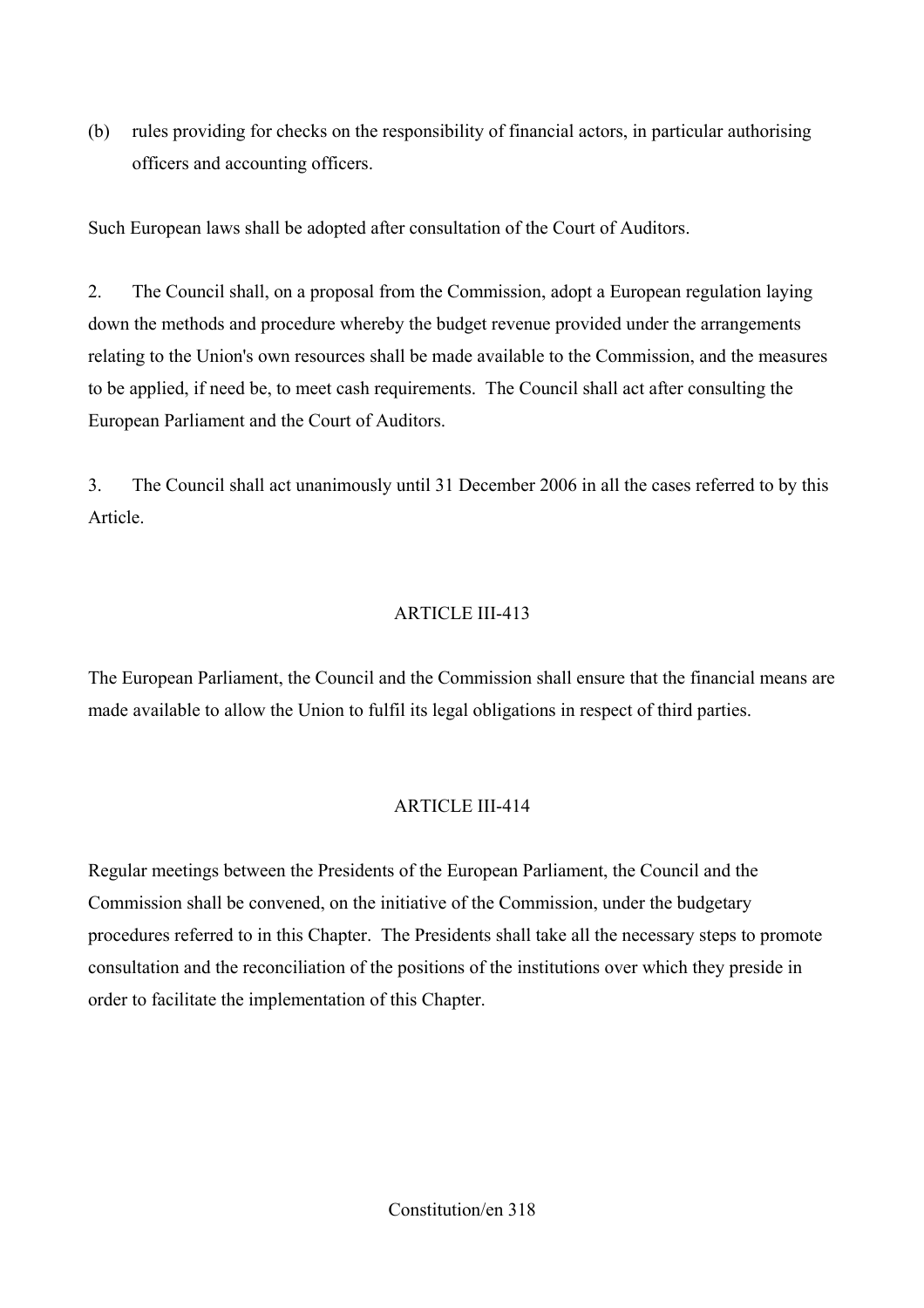# SECTION 5

# COMBATING FRAUD

# ARTICLE III-415

1. The Union and the Member States shall counter fraud and any other illegal activities affecting the Union's financial interests through measures taken in accordance with this Article. These measures shall act as a deterrent and be such as to afford effective protection in the Member States and in all the Union's institutions, bodies, offices and agencies.

2. Member States shall take the same measures to counter fraud affecting the Union's financial interests as they take to counter fraud affecting their own financial interests.

3. Without prejudice to other provisions of the Constitution, the Member States shall coordinate their action aimed at protecting the Union's financial interests against fraud. To this end they shall organise, together with the Commission, close and regular cooperation between the competent authorities.

4. European laws or framework laws shall lay down the necessary measures in the fields of the prevention of and fight against fraud affecting the Union's financial interests with a view to affording effective and equivalent protection in the Member States and in all the Union's institutions, bodies, offices and agencies. They shall be adopted after consultation of the Court of Auditors.

5. The Commission, in cooperation with Member States, shall each year submit to the European Parliament and to the Council a report on the measures taken for the implementation of this Article.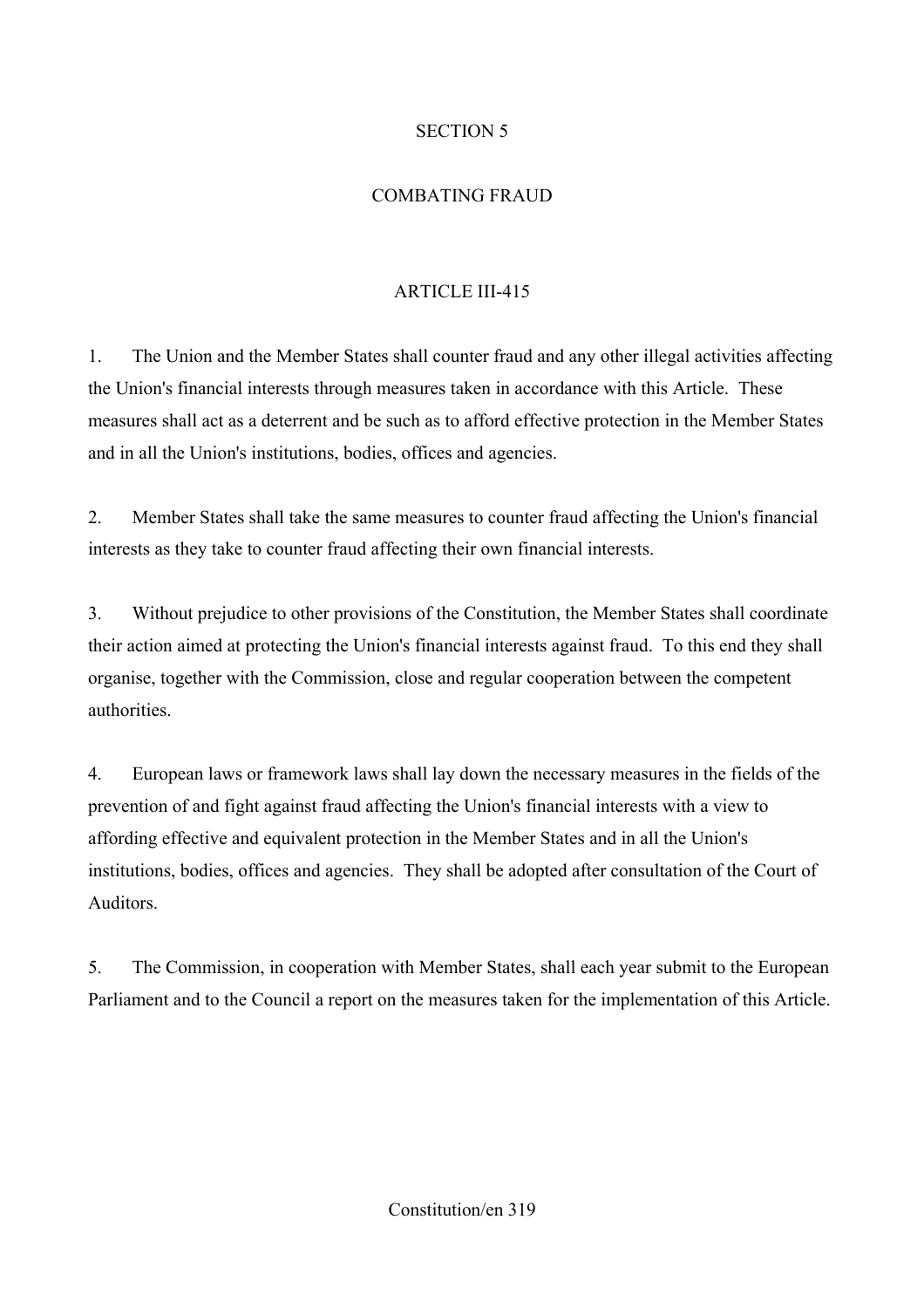#### CHAPTER III

#### ENHANCED COOPERATION

#### ARTICLE III-416

Any enhanced cooperation shall comply with the Constitution and the law of the Union.

Such cooperation shall not undermine the internal market or economic, social and territorial cohesion. It shall not constitute a barrier to or discrimination in trade between Member States, nor shall it distort competition between them.

### ARTICLE III-417

Any enhanced cooperation shall respect the competences, rights and obligations of those Member States which do not participate in it. Those Member States shall not impede its implementation by the participating Member States.

#### ARTICLE III-418

1. When enhanced cooperation is being established, it shall be open to all Member States, subject to compliance with any conditions of participation laid down by the European authorising decision. It shall also be open to them at any other time, subject to compliance with the acts already adopted within that framework, in addition to any such conditions.

The Commission and the Member States participating in enhanced cooperation shall ensure that they promote participation by as many Member States as possible.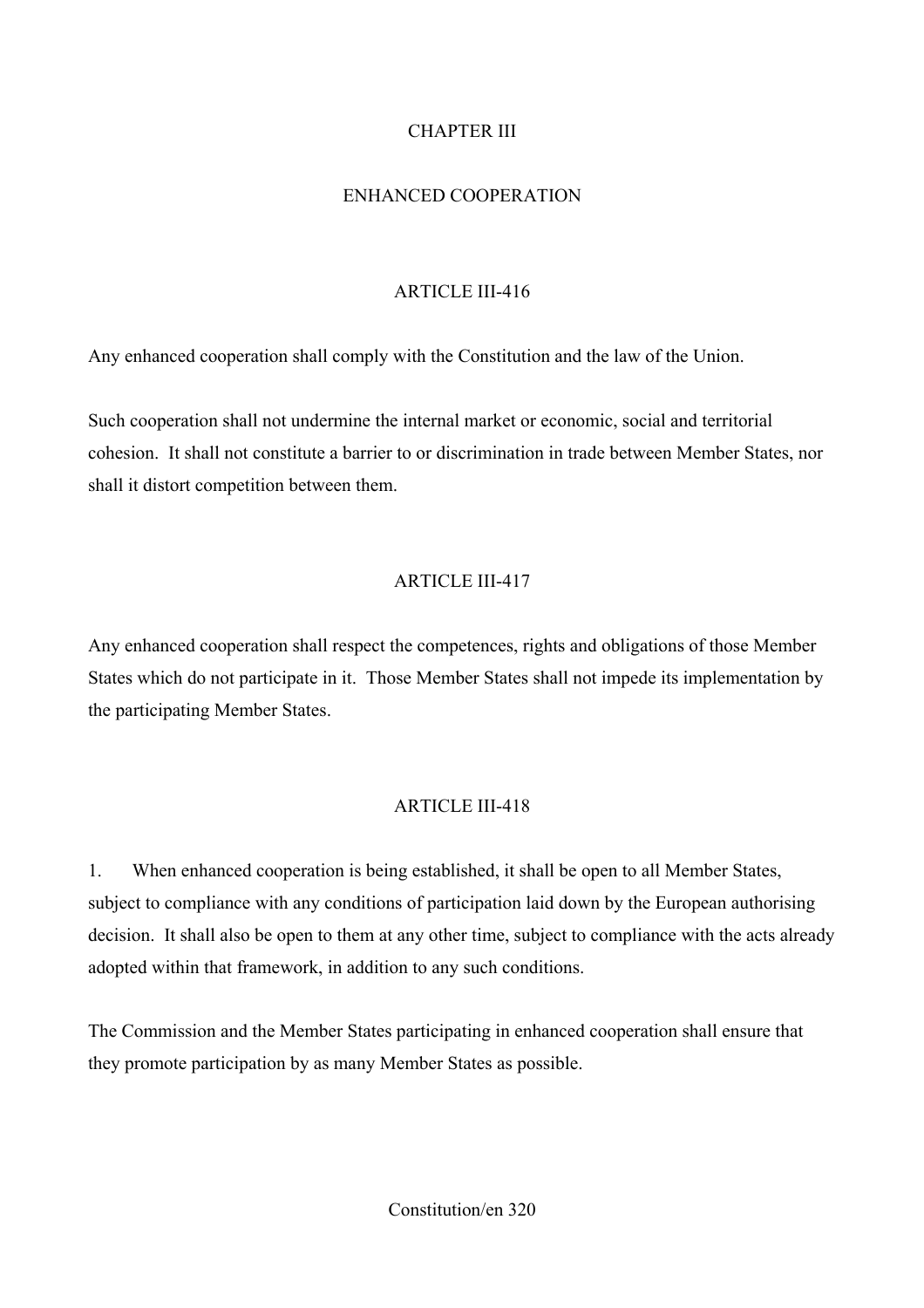2. The Commission and, where appropriate, the Union Minister for Foreign Affairs shall keep the European Parliament and the Council regularly informed regarding developments in enhanced cooperation.

# ARTICLE III-419

1. Member States which wish to establish enhanced cooperation between themselves in one of the areas covered by the Constitution, with the exception of fields of exclusive competence and the common foreign and security policy, shall address a request to the Commission, specifying the scope and objectives of the enhanced cooperation proposed. The Commission may submit a proposal to the Council to that effect. In the event of the Commission not submitting a proposal, it shall inform the Member States concerned of the reasons for not doing so.

Authorisation to proceed with enhanced cooperation shall be granted by a European decision of the Council, which shall act on a proposal from the Commission and after obtaining the consent of the European Parliament.

2. The request of the Member States which wish to establish enhanced cooperation between themselves within the framework of the common foreign and security policy shall be addressed to the Council. It shall be forwarded to the Union Minister for Foreign Affairs, who shall give an opinion on whether the enhanced cooperation proposed is consistent with the Union's common foreign and security policy, and to the Commission, which shall give its opinion in particular on whether the enhanced cooperation proposed is consistent with other Union policies. It shall also be forwarded to the European Parliament for information.

Authorisation to proceed with enhanced cooperation shall be granted by a European decision of the Council acting unanimously.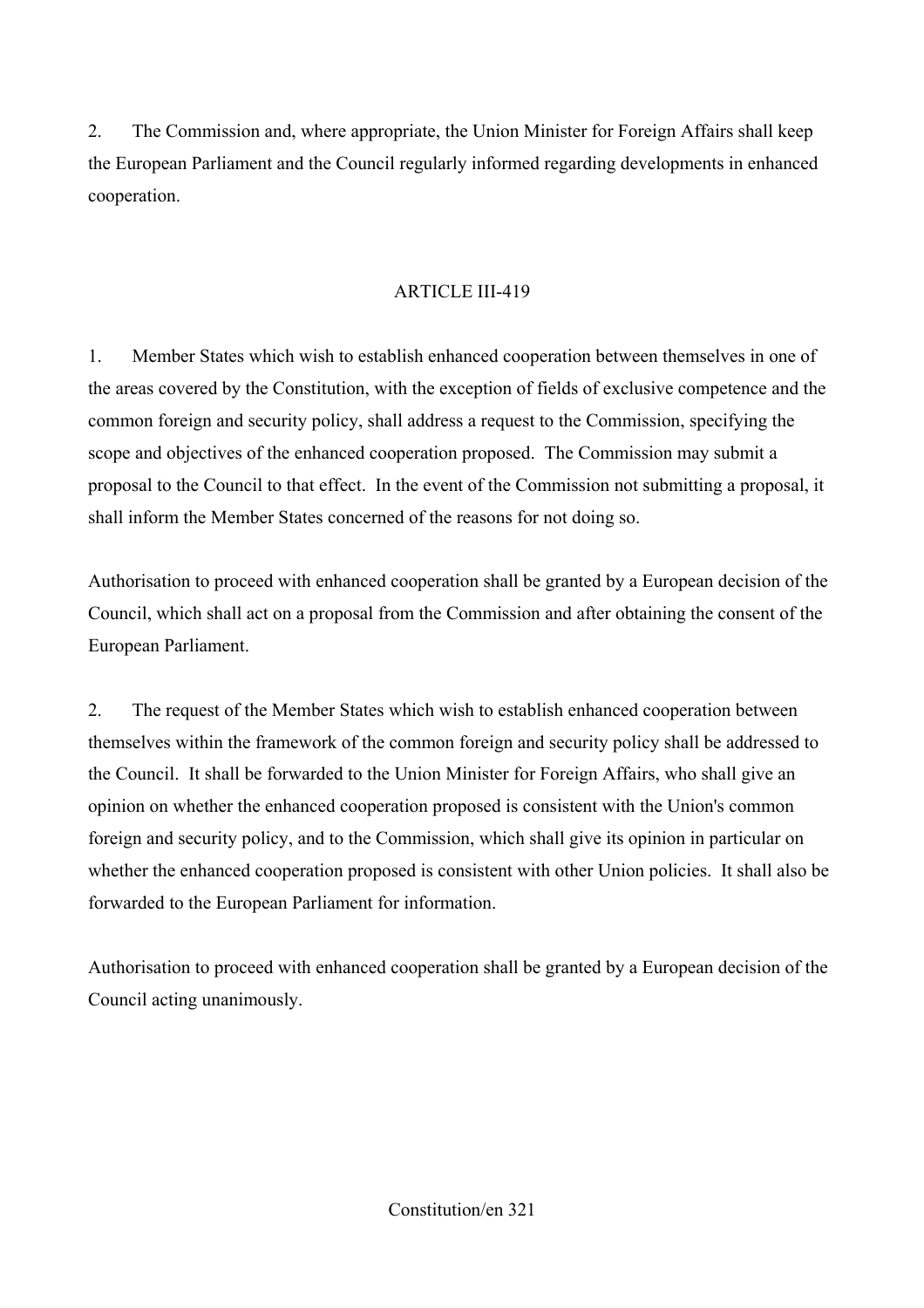1. Any Member State which wishes to participate in enhanced cooperation in progress in one of the areas referred to in Article III-419(1) shall notify its intention to the Council and the **Commission** 

The Commission shall, within four months of the date of receipt of the notification, confirm the participation of the Member State concerned. It shall note where necessary that the conditions of participation have been fulfilled and shall adopt any transitional measures necessary with regard to the application of the acts already adopted within the framework of enhanced cooperation.

However, if the Commission considers that the conditions of participation have not been fulfilled, it shall indicate the arrangements to be adopted to fulfil those conditions and shall set a deadline for re-examining the request. On the expiry of that deadline, it shall re-examine the request, in accordance with the procedure set out in the second subparagraph. If the Commission considers that the conditions of participation have still not been met, the Member State concerned may refer the matter to the Council, which shall decide on the request. The Council shall act in accordance with Article I-44(3). It may also adopt the transitional measures referred to in the second subparagraph on a proposal from the Commission.

2. Any Member State which wishes to participate in enhanced cooperation in progress in the framework of the common foreign and security policy shall notify its intention to the Council, the Union Minister for Foreign Affairs and the Commission.

The Council shall confirm the participation of the Member State concerned, after consulting the Union Minister for Foreign Affairs and after noting, where necessary, that the conditions of participation have been fulfilled. The Council, on a proposal from the Union Minister for Foreign Affairs, may also adopt any transitional measures necessary with regard to the application of the acts already adopted within the framework of enhanced cooperation. However, if the Council considers that the conditions of participation have not been fulfilled, it shall indicate the arrangements to be adopted to fulfil those conditions and shall set a deadline for re-examining the request for participation.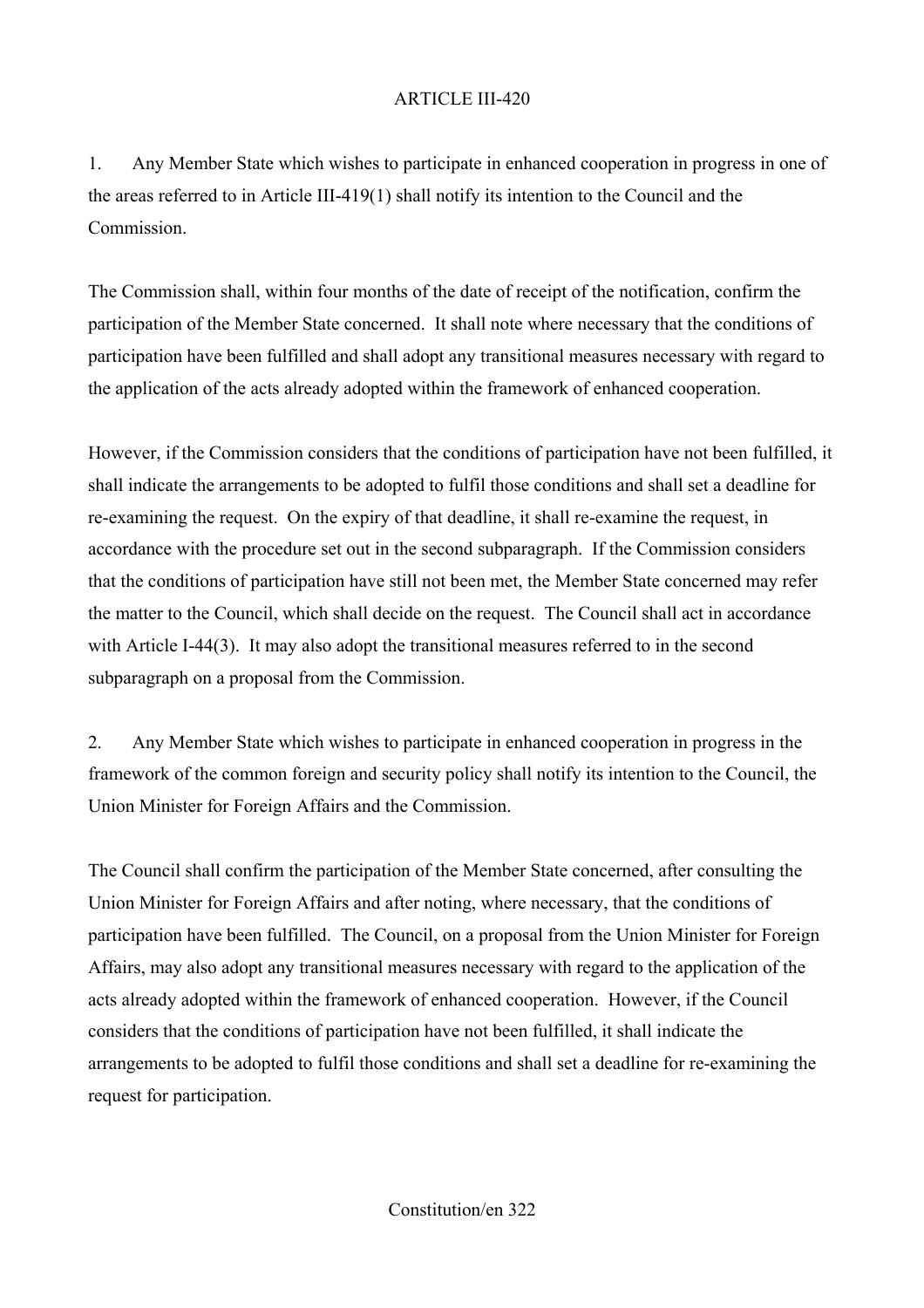For the purposes of this paragraph, the Council shall act unanimously and in accordance with Article I-44(3).

# ARTICLE III-421

Expenditure resulting from implementation of enhanced cooperation, other than administrative costs entailed for the institutions, shall be borne by the participating Member States, unless all members of the Council, acting unanimously after consulting the European Parliament, decide otherwise.

# ARTICLE III-422

1. Where a provision of the Constitution which may be applied in the context of enhanced cooperation stipulates that the Council shall act unanimously, the Council, acting unanimously in accordance with the arrangements laid down in Article I-44(3), may adopt a European decision stipulating that it will act by a qualified majority.

2. Where a provision of the Constitution which may be applied in the context of enhanced cooperation stipulates that the Council shall adopt European laws or framework laws under a special legislative procedure, the Council, acting unanimously in accordance with the arrangements laid down in Article I-44(3), may adopt a European decision stipulating that it will act under the ordinary legislative procedure. The Council shall act after consulting the European Parliament.

3. Paragraphs 1 and 2 shall not apply to decisions having military or defence implications.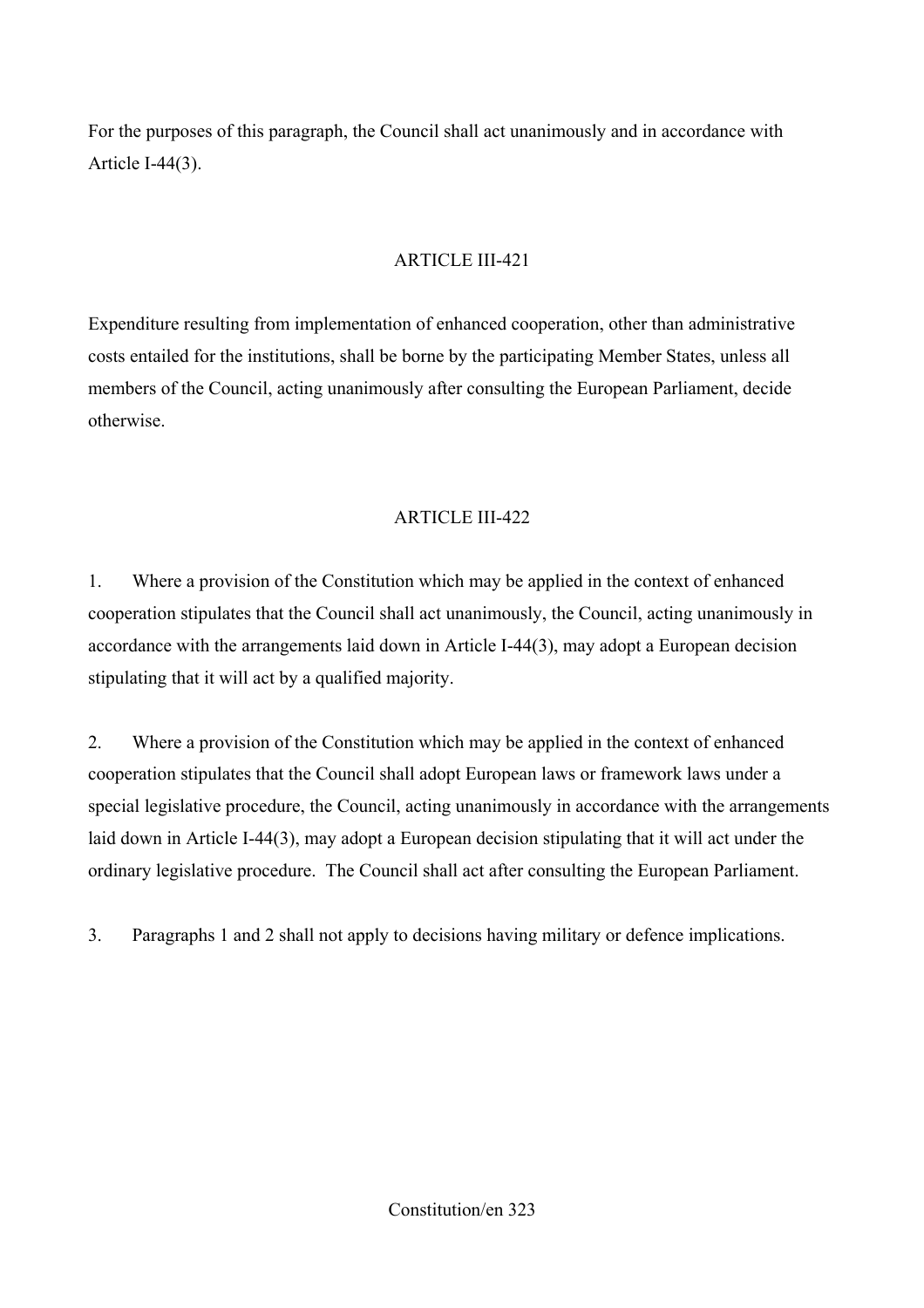The Council and the Commission shall ensure the consistency of activities undertaken in the context of enhanced cooperation and the consistency of such activities with the policies of the Union, and shall cooperate to that end.

# TITLE VII

### COMMON PROVISIONS

### ARTICLE III-424

Taking account of the structural economic and social situation of Guadeloupe, French Guiana, Martinique, Réunion, the Azores, Madeira and the Canary Islands, which is compounded by their remoteness, insularity, small size, difficult topography and climate, economic dependence on a few products, the permanence and combination of which severely restrain their development, the Council, on a proposal from the Commission, shall adopt European laws, framework laws, regulations and decisions aimed, in particular, at laying down the conditions of application of the Constitution to those regions, including common policies. It shall act after consulting the European Parliament.

The acts referred to in the first paragraph concern in particular areas such as customs and trade policies, fiscal policy, free zones, agriculture and fisheries policies, conditions for supply of raw materials and essential consumer goods, State aids and conditions of access to structural funds and to horizontal Union programmes.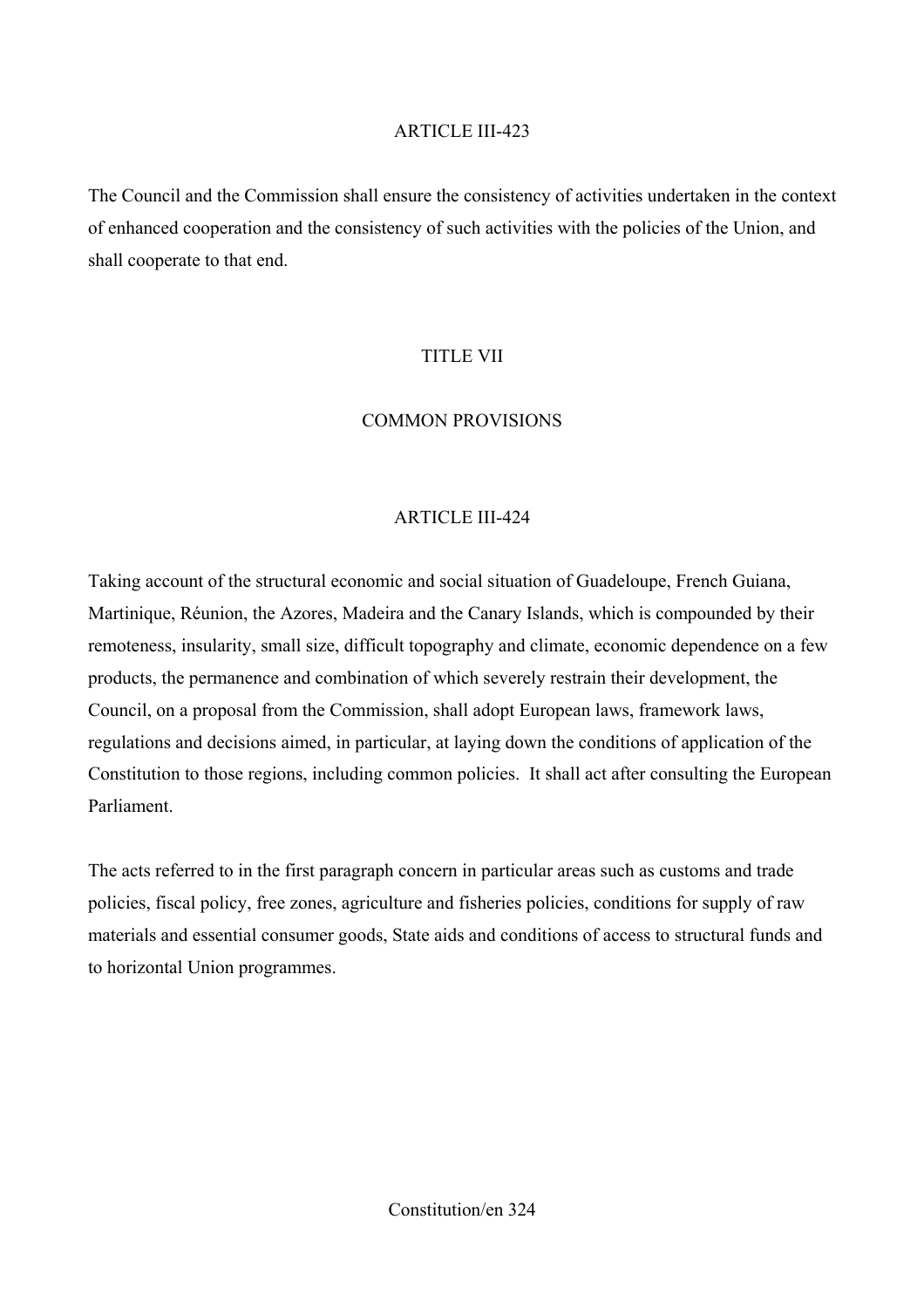The Council shall adopt the acts referred to in the first paragraph taking into account the special characteristics and constraints of the outermost regions without undermining the integrity and the coherence of the Union legal order, including the internal market and common policies.

### ARTICLE III-425

The Constitution shall in no way prejudice the rules in Member States governing the system of property ownership.

# ARTICLE III-426

In each of the Member States, the Union shall enjoy the most extensive legal capacity accorded to legal persons under their laws; it may, in particular, acquire or dispose of movable and immovable property and may be a party to legal proceedings. To this end, the Union shall be represented by the Commission. However, the Union shall be represented by each of the institutions, by virtue of their administrative autonomy, in matters relating to their respective operation.

# ARTICLE III-427

The Staff Regulations of officials and the Conditions of Employment of other servants of the Union shall be laid down by a European law. It shall be adopted after consultation of the institutions concerned.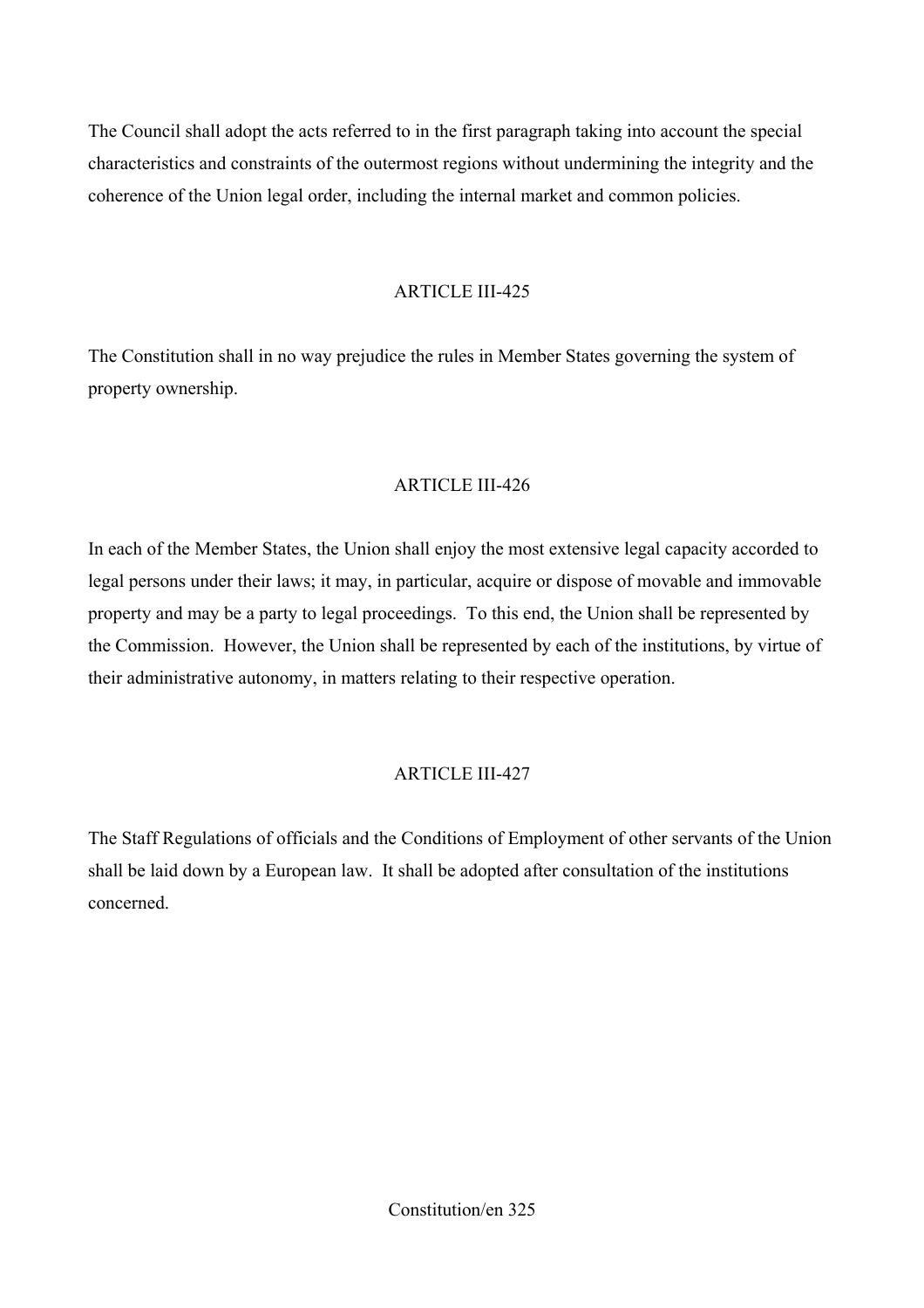The Commission may, within the limits and under conditions laid down by a European regulation or decision adopted by a simple majority by the Council, collect any information and carry out any checks required for the performance of the tasks entrusted to it.

# ARTICLE III-429

1. Without prejudice to Article 5 of the Protocol on the Statute of the European System of Central Banks and of the European Central Bank, measures for the production of statistics shall be laid down by a European law or framework law where necessary for the performance of the Union's activities.

2. The production of statistics shall conform to impartiality, reliability, objectivity, scientific independence, cost-effectiveness and statistical confidentiality. It shall not entail excessive burdens on economic operators.

# ARTICLE III-430

The members of the Union's institutions, the members of committees, and the officials and other servants of the Union shall be required, even after their duties have ceased, not to disclose information of the kind covered by the obligation of professional secrecy, in particular information about undertakings, their business relations or their cost components.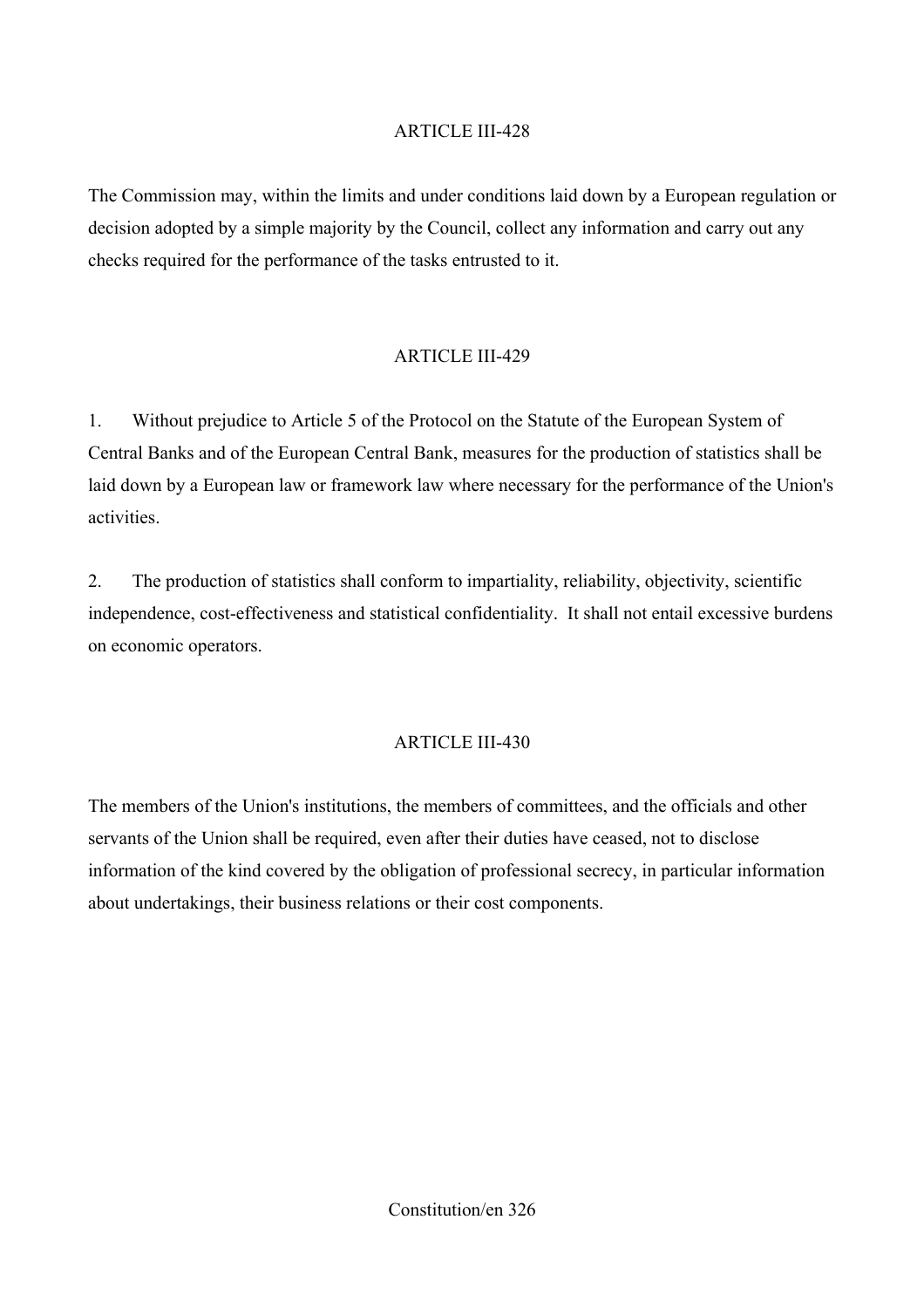The Union's contractual liability shall be governed by the law applicable to the contract in question.

In the case of non-contractual liability, the Union shall, in accordance with the general principles common to the laws of the Member States, make good any damage caused by its institutions or by its servants in the performance of their duties.

Notwithstanding the second paragraph, the European Central Bank shall, in accordance with the general principles common to the laws of the Member States, make good any damage caused by it or by its servants in the performance of their duties.

The personal liability of its servants towards the Union shall be governed by the provisions laid down in their Staff Regulations or in the Conditions of Employment applicable to them.

# ARTICLE III-432

The seat of the Union's institutions shall be determined by common accord of the governments of the Member States.

# ARTICLE III-433

The Council shall adopt unanimously a European regulation laying down the rules governing the languages of the Union's institutions, without prejudice to the Statute of the Court of Justice of the European Union.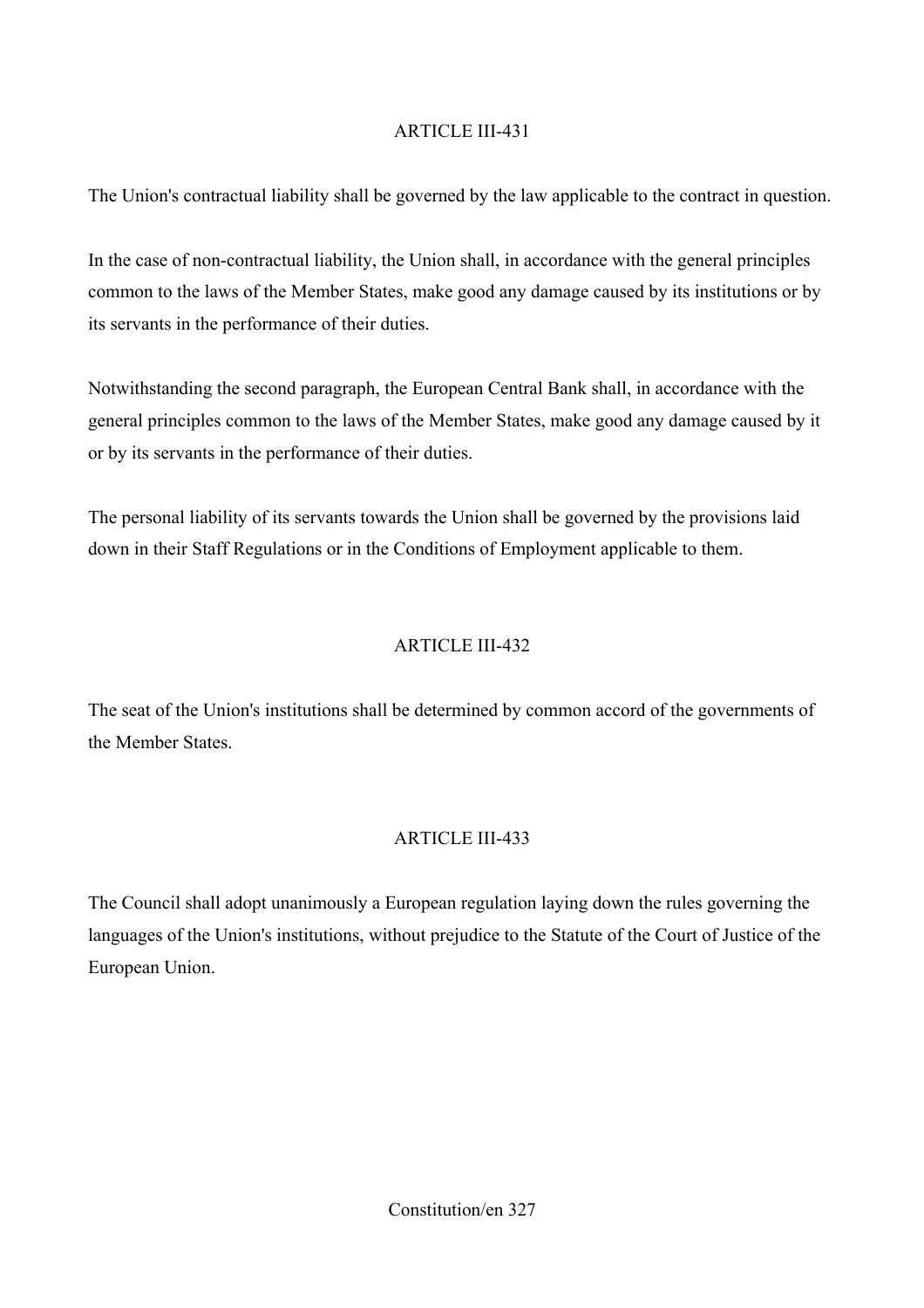The Union shall enjoy in the territories of the Member States such privileges and immunities as are necessary for the performance of its tasks, under the conditions laid down in the Protocol on the privileges and immunities of the European Union.

### ARTICLE III-435

The rights and obligations arising from agreements concluded before 1 January 1958 or, for acceding States, before the date of their accession, between one or more Member States on the one hand, and one or more third countries on the other, shall not be affected by the Constitution.

To the extent that such agreements are not compatible with the Constitution, the Member State or States concerned shall take all appropriate steps to eliminate the incompatibilities established. Member States shall, where necessary, assist each other to this end and shall, where appropriate, adopt a common attitude.

In applying the agreements referred to in the first paragraph, Member States shall take into account the fact that the advantages accorded under the Constitution by each Member State form an integral part of the Union and are thereby inseparably linked with the creation of institutions on which powers have been conferred by the Constitution and the granting of identical advantages by all the other Member States.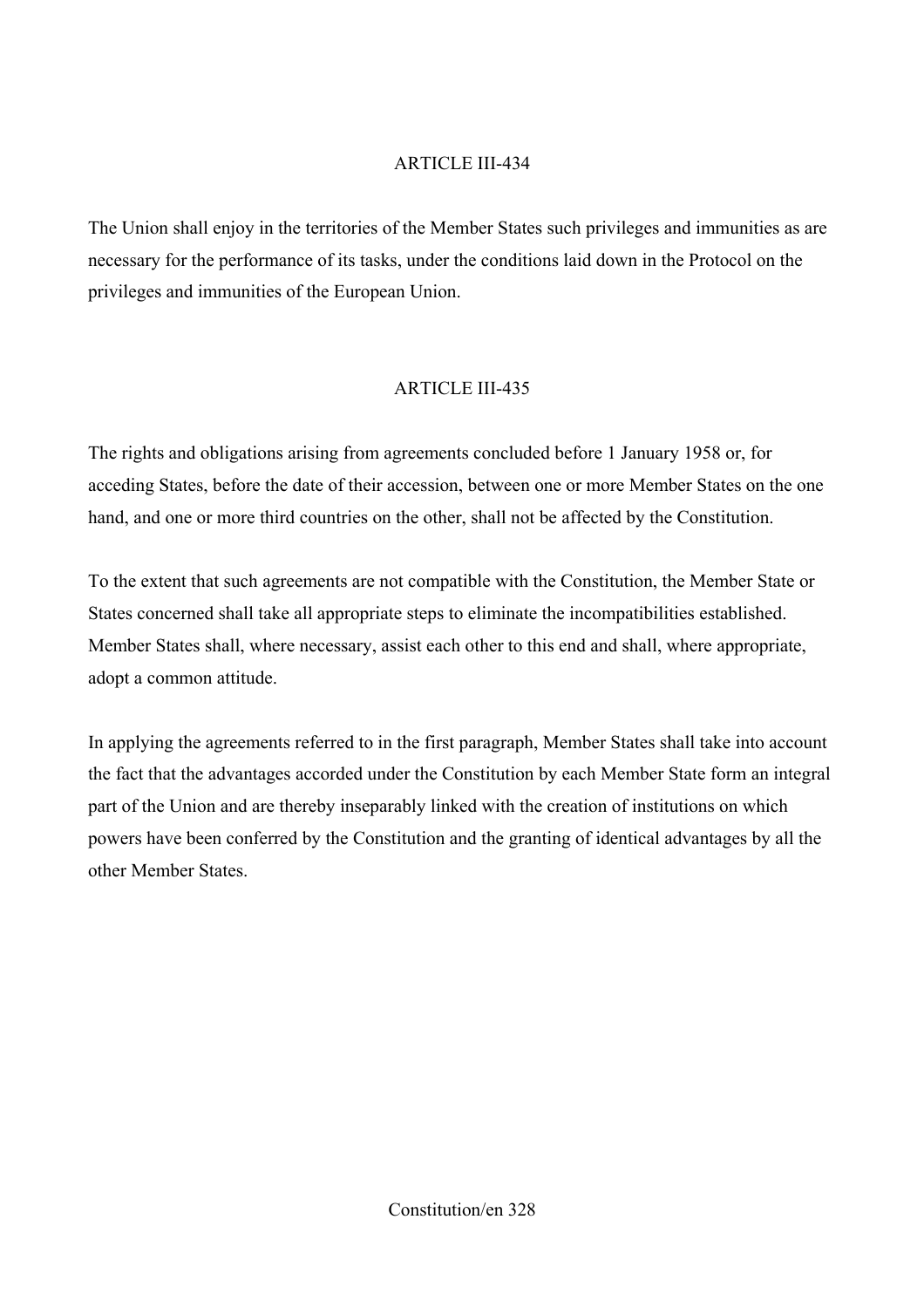- 1. The Constitution shall not preclude the application of the following rules:
- (a) no Member State shall be obliged to supply information the disclosure of which it considers contrary to the essential interests of its security;
- (b) any Member State may take such measures as it considers necessary for the protection of the essential interests of its security which are connected with the production of or trade in arms, munitions and war material; such measures shall not adversely affect the conditions of competition in the internal market regarding products which are not intended for specifically military purposes.

2. The Council, on a proposal from the Commission, may unanimously adopt a European decision making changes to the list of 15 April 1958 of the products to which the provisions of paragraph 1(b) apply.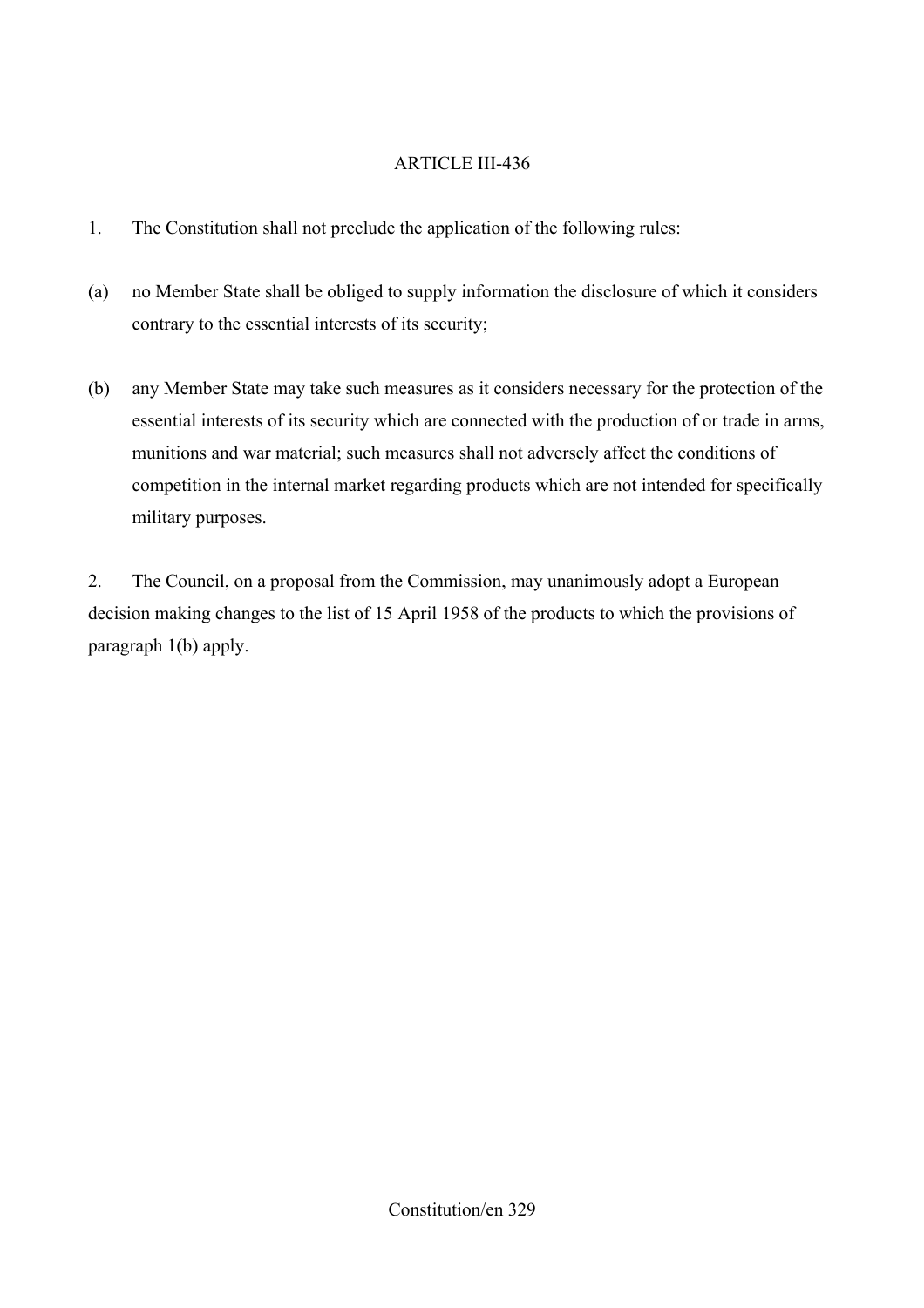# PART IV

# GENERAL AND FINAL PROVISIONS

# ARTICLE IV-437

# Repeal of earlier Treaties

1. This Treaty establishing a Constitution for Europe shall repeal the Treaty establishing the European Community, the Treaty on European Union and, under the conditions laid down in the Protocol on the acts and treaties having supplemented or amended the Treaty establishing the European Community and the Treaty on European Union, the acts and treaties which have supplemented or amended them, subject to paragraph 2 of this Article.

- 2. The Treaties on the Accession:
- (a) of the Kingdom of Denmark, Ireland and the United Kingdom of Great Britain and Northern Ireland;
- (b) of the Hellenic Republic;
- (c) of the Kingdom of Spain and the Portuguese Republic;
- (d) of the Republic of Austria, the Republic of Finland and the Kingdom of Sweden, and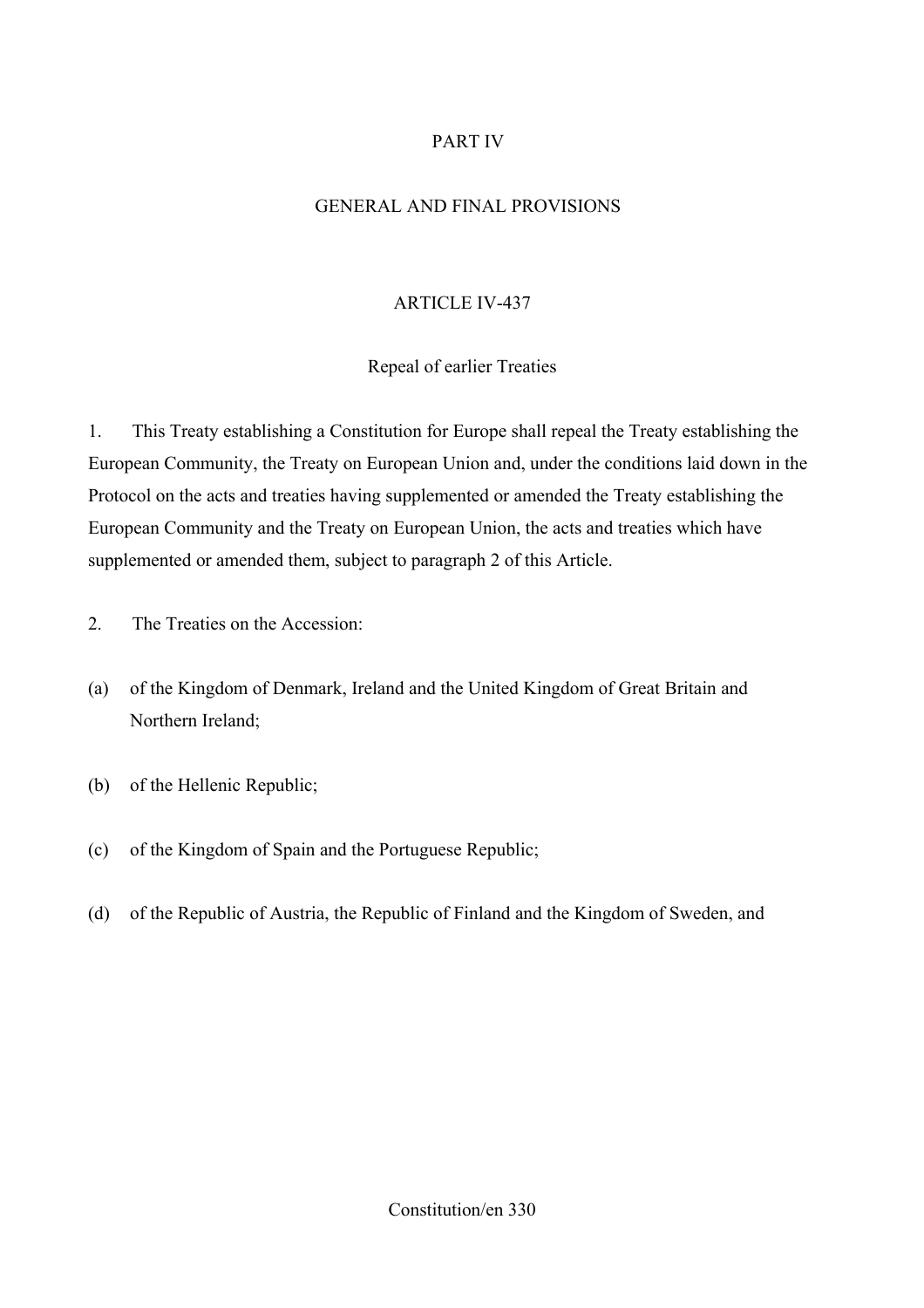(e) of the Czech Republic, the Republic of Estonia, the Republic of Cyprus, the Republic of Latvia, the Republic of Lithuania, the Republic of Hungary, the Republic of Malta, the Republic of Poland, the Republic of Slovenia and the Slovak Republic,

shall be repealed.

# Nevertheless:

- the provisions of the Treaties referred to in points (a) to (d) and set out or referred to in the Protocol on the Treaties and Acts of Accession of the Kingdom of Denmark, Ireland and the United Kingdom of Great Britain and Northern Ireland, of the Hellenic Republic, of the Kingdom of Spain and the Portuguese Republic, and of the Republic of Austria, the Republic of Finland and the Kingdom of Sweden shall remain in force and their legal effects shall be preserved in accordance with that Protocol,
- the provisions of the Treaty referred to in point (e) and which are set out or referred to in the Protocol on the Treaty and Act of Accession of the Czech Republic, the Republic of Estonia, the Republic of Cyprus, the Republic of Latvia, the Republic of Lithuania, the Republic of Hungary, the Republic of Malta, the Republic of Poland, the Republic of Slovenia and the Slovak Republic shall remain in force and their legal effects shall be preserved in accordance with that Protocol.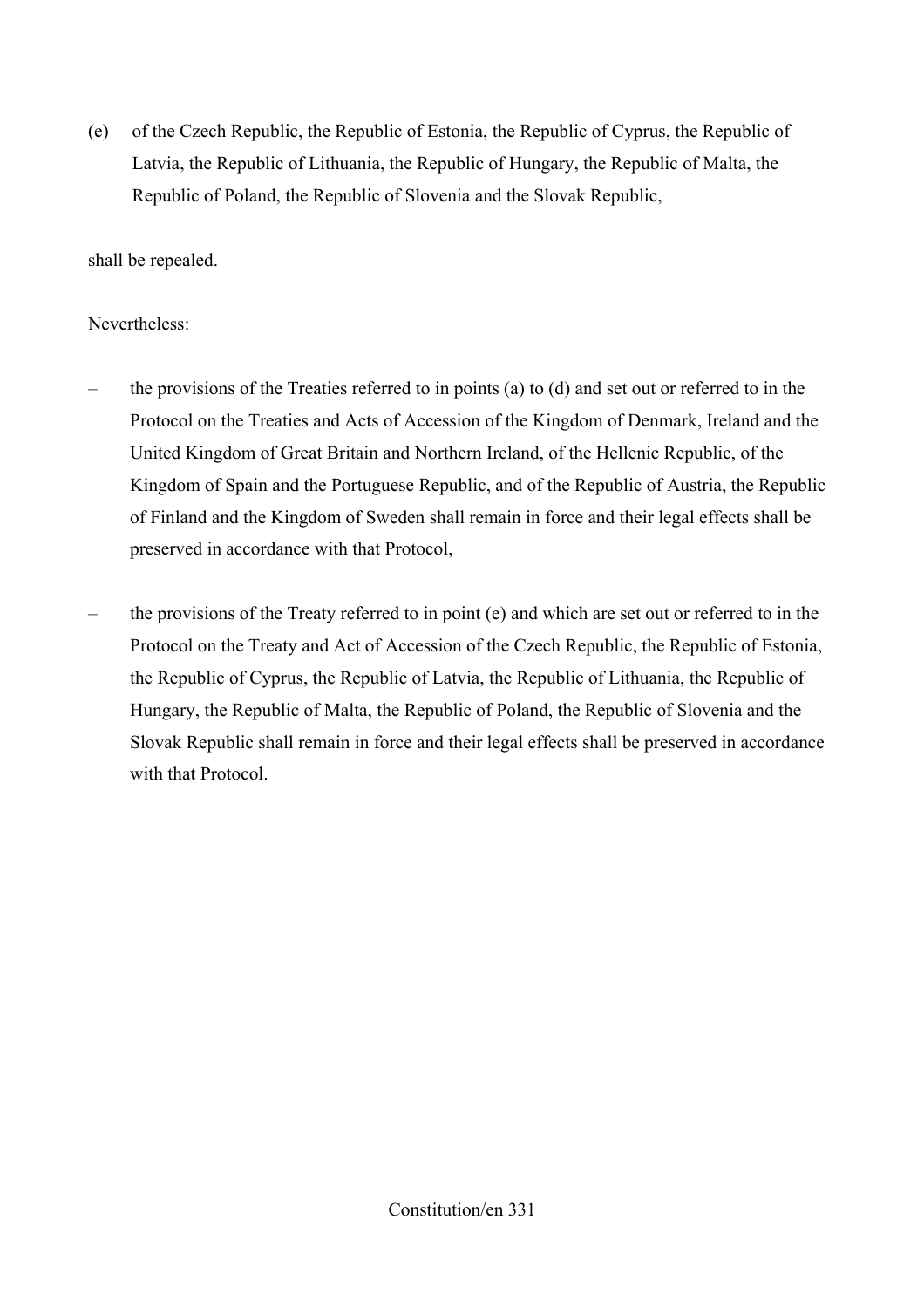### Succession and legal continuity

1. The European Union established by this Treaty shall be the successor to the European Union established by the Treaty on European Union and to the European Community.

2. Until new provisions have been adopted in implementation of this Treaty or until the end of their term of office, the institutions, bodies, offices and agencies existing on the date of the entry into force of this Treaty shall, subject to Article IV-439, exercise their powers within the meaning of this Treaty in their composition on that date.

3. The acts of the institutions, bodies, offices and agencies adopted on the basis of the treaties and acts repealed by Article IV-437 shall remain in force. Their legal effects shall be preserved until those acts are repealed, annulled or amended in implementation of this Treaty. The same shall apply to agreements concluded between Member States on the basis of the treaties and acts repealed by Article IV-437.

The other components of the *acquis* of the Community and of the Union existing at the time of the entry into force of this Treaty, in particular the interinstitutional agreements, decisions and agreements arrived at by the Representatives of the Governments of the Member States, meeting within the Council, the agreements concluded by the Member States on the functioning of the Union or of the Community or linked to action by the Union or by the Community, the declarations, including those made in the context of intergovernmental conferences, as well as the resolutions or other positions adopted by the European Council or the Council and those relating to the Union or to the Community adopted by common accord by the Member States, shall also be preserved until they have been deleted or amended.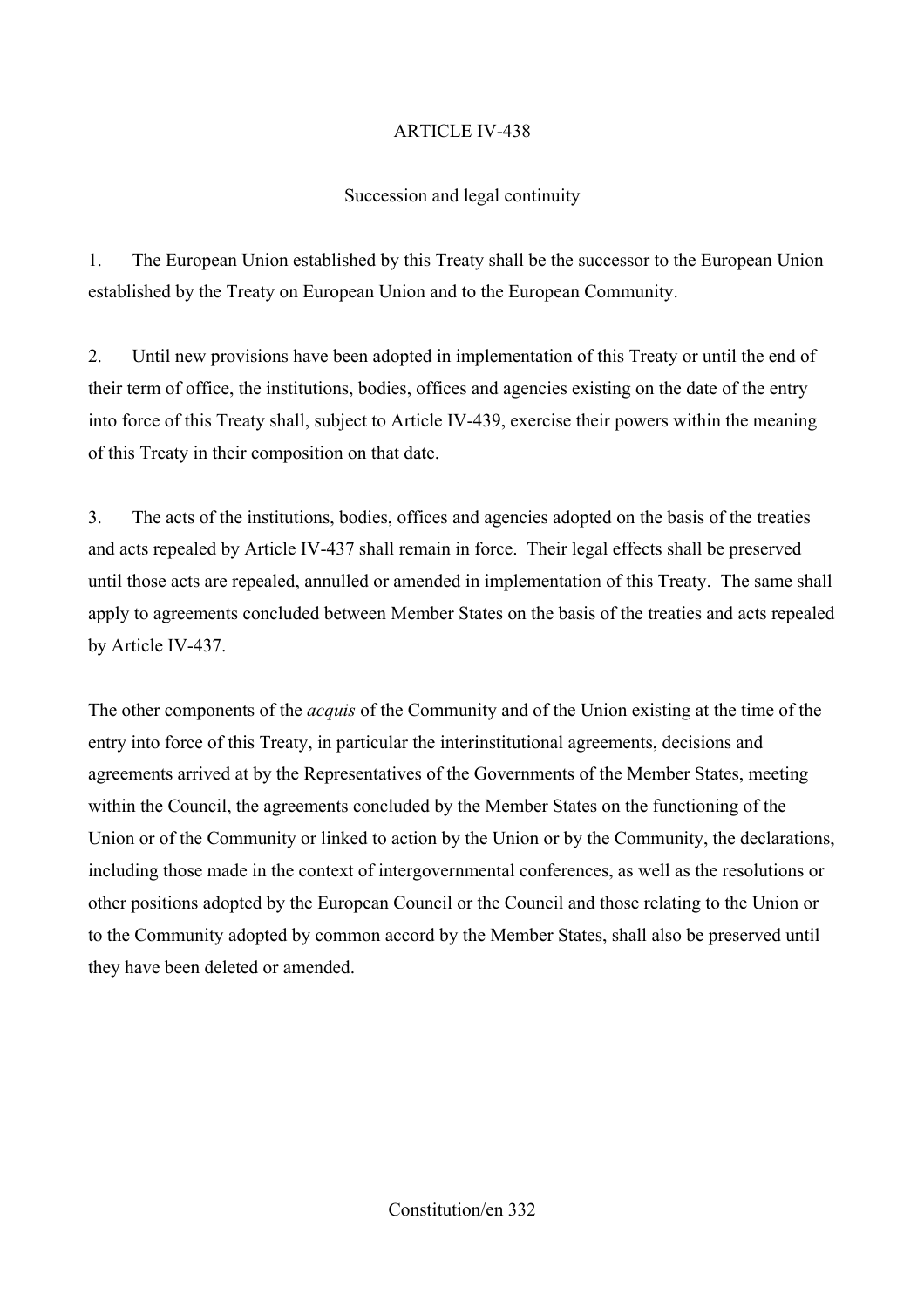4. The case law of the Court of Justice of the European Communities and of the Court of First Instance on the interpretation and application of the treaties and acts repealed by Article IV-437, as well as of the acts and conventions adopted for their application, shall remain, mutatis mutandis, the source of interpretation of Union law and in particular of the comparable provisions of the Constitution*.* 

5. Continuity in administrative and legal procedures commenced prior to the date of entry into force of this Treaty shall be ensured in compliance with the Constitution. The institutions, bodies, offices and agencies responsible for those procedures shall take all appropriate measures to that effect.

# ARTICLE IV-439

# Transitional provisions relating to certain institutions

The transitional provisions relating to the composition of the European Parliament, to the definition of a qualified majority in the European Council and in the Council, including those cases where not all members of the European Council or Council vote, and to the composition of the Commission, including the Union Minister for Foreign Affairs, shall be laid down in the Protocol on the transitional provisions relating to the institutions and bodies of the Union.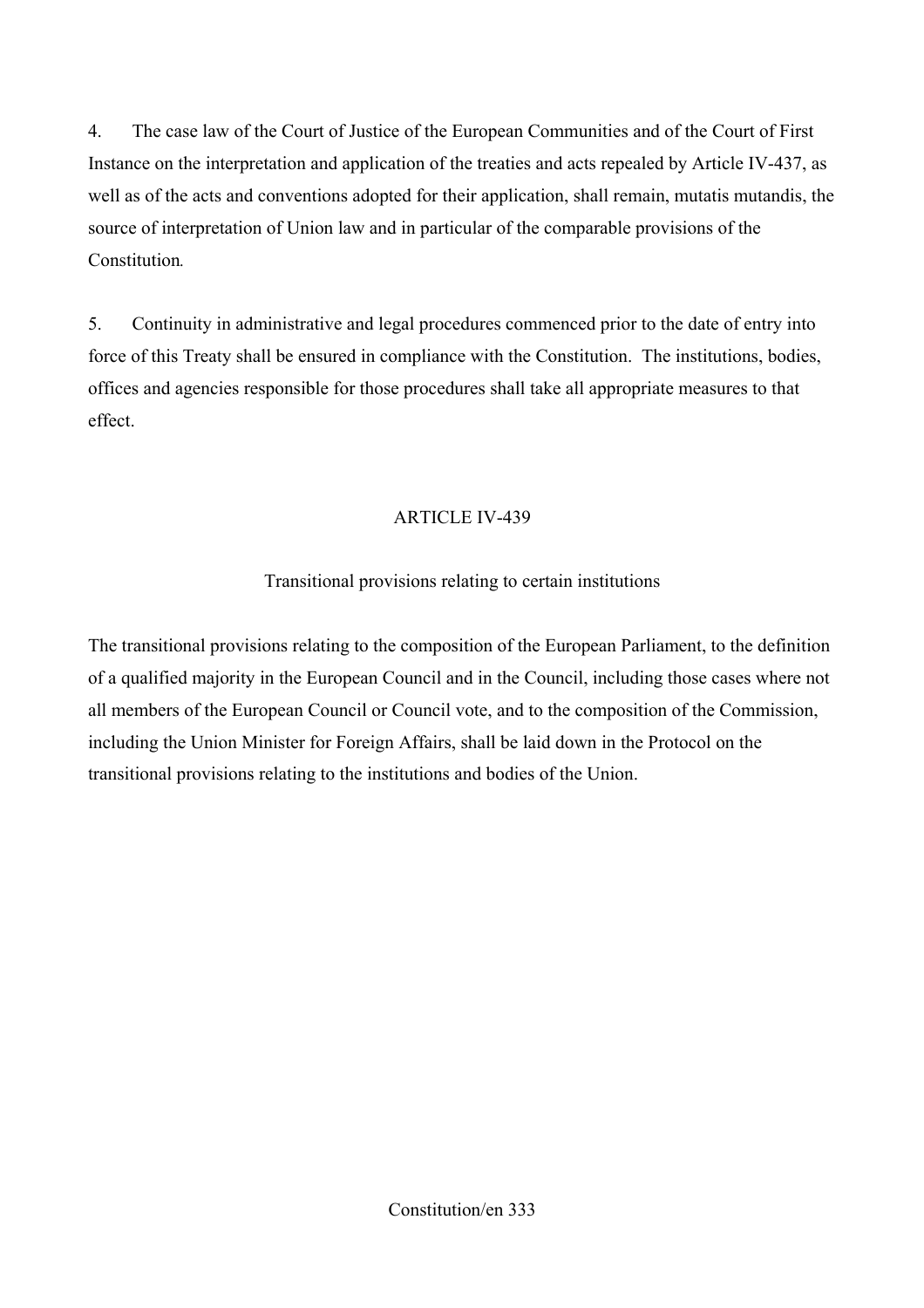#### Scope

1. This Treaty shall apply to the Kingdom of Belgium, the Czech Republic, the Kingdom of Denmark, the Federal Republic of Germany, the Republic of Estonia, the Hellenic Republic, the Kingdom of Spain, the French Republic, Ireland, the Italian Republic, the Republic of Cyprus, the Republic of Latvia, the Republic of Lithuania, the Grand Duchy of Luxembourg, the Republic of Hungary, the Republic of Malta, the Kingdom of the Netherlands, the Republic of Austria, the Republic of Poland, the Portuguese Republic, the Republic of Slovenia, the Slovak Republic, the Republic of Finland, the Kingdom of Sweden and the United Kingdom of Great Britain and Northern Ireland.

2. This Treaty shall apply to Guadeloupe, French Guiana, Martinique, Réunion, the Azores, Madeira and the Canary Islands in accordance with Article III-424.

3. The special arrangements for association set out in Title IV of Part III shall apply to the overseas countries and territories listed in Annex II.

This Treaty shall not apply to overseas countries and territories having special relations with the United Kingdom of Great Britain and Northern Ireland which are not included in that list.

4. This Treaty shall apply to the European territories for whose external relations a Member State is responsible.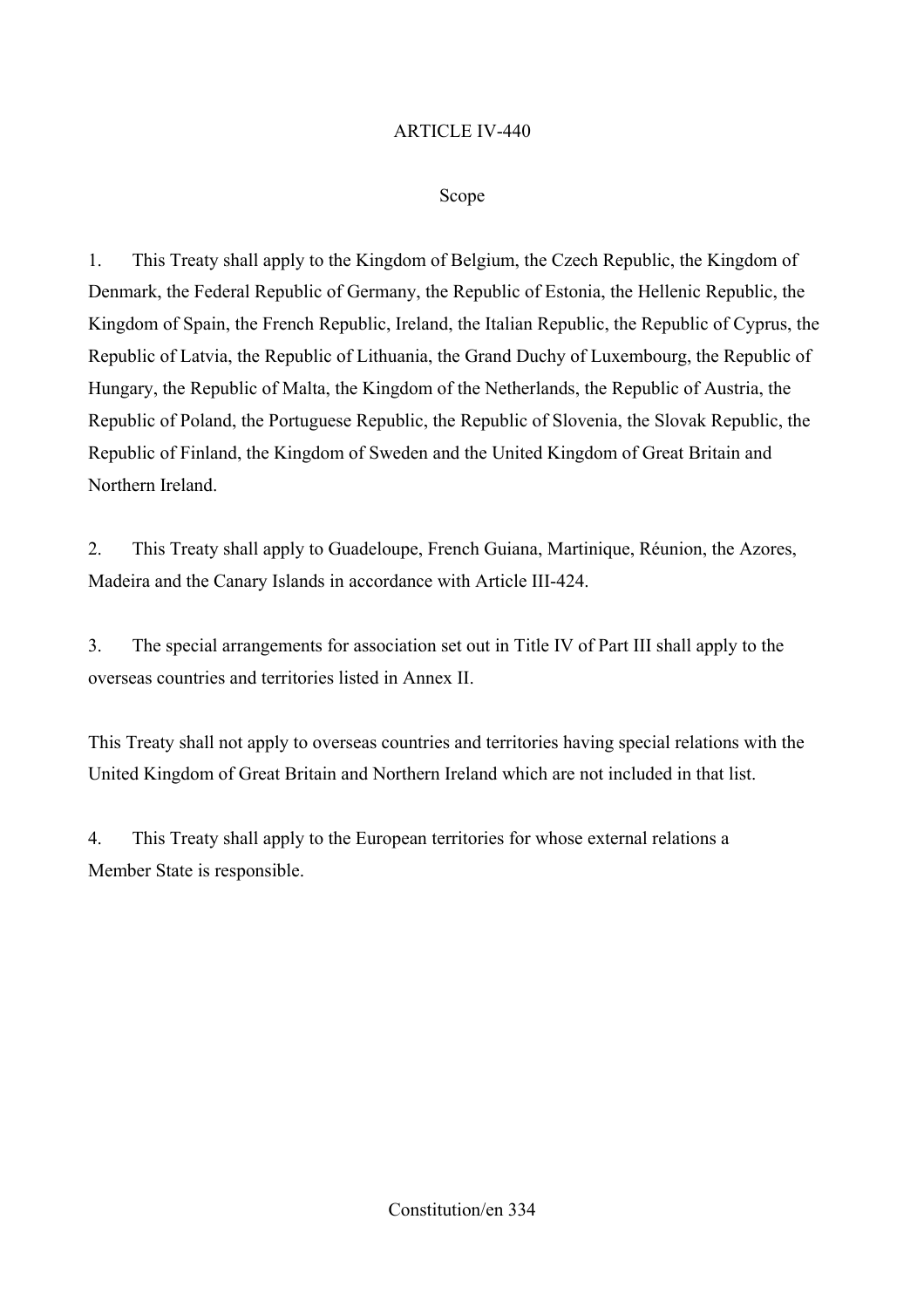5. This Treaty shall apply to the Åland Islands with the derogations which originally appeared in the Treaty referred to in Article IV-437(2)(d) and which have been incorporated in Section 5 of Title V of the Protocol on the Treaties and Acts of Accession of the Kingdom of Denmark, Ireland and the United Kingdom of Great Britain and Northern Ireland, of the Hellenic Republic, of the Kingdom of Spain and the Portuguese Republic, and of the Republic of Austria, the Republic of Finland and the Kingdom of Sweden.

- 6. Notwithstanding paragraphs 1 to 5:
- (a) this Treaty shall not apply to the Faeroe Islands;
- (b) this Treaty shall apply to Akrotiri and Dhekelia, the sovereign base areas of the United Kingdom of Great Britain and Northern Ireland in Cyprus, only to the extent necessary to ensure the implementation of the arrangements originally provided for in the Protocol on the Sovereign Base Areas of the United Kingdom of Great Britain and Northern Ireland in Cyprus, annexed to the Act of Accession which is an integral part of the Treaty referred to in Article IV-437(2)(e), and which have been incorporated in Title III of Part II of the Protocol on the Treaty and Act of Accession of the Czech Republic, the Republic of Estonia, the Republic of Cyprus, the Republic of Latvia, the Republic of Lithuania, the Republic of Hungary, the Republic of Malta, the Republic of Poland, the Republic of Slovenia and the Slovak Republic;
- (c) this Treaty shall apply to the Channel Islands and the Isle of Man only to the extent necessary to ensure the implementation of the arrangements for those islands originally set out in the Treaty referred to in Article IV-437(2)(a), and which have been incorporated in Section 3 of Title II of the Protocol on the Treaties and Acts of Accession of the Kingdom of Denmark, Ireland and the United Kingdom of Great Britain and Northern Ireland, of the Hellenic Republic, of the Kingdom of Spain and the Portuguese Republic, and of the Republic of Austria, the Republic of Finland and the Kingdom of Sweden.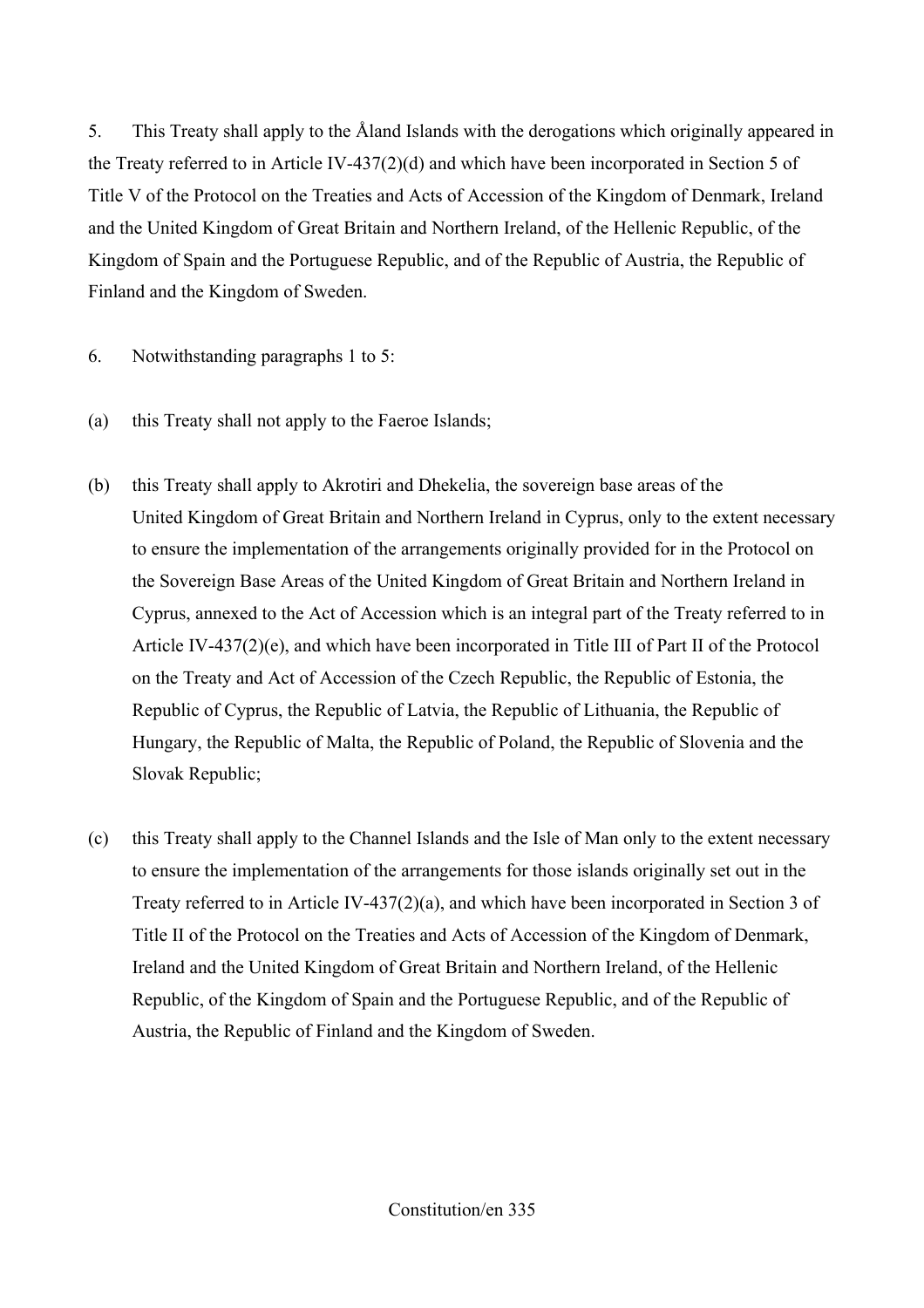7. The European Council may, on the initiative of the Member State concerned, adopt a European decision amending the status, with regard to the Union, of a Danish, French or Netherlands country or territory referred to in paragraphs 2 and 3. The European Council shall act unanimously after consulting the Commission.

# ARTICLE IV-441

# Regional unions

This Treaty shall not preclude the existence or completion of regional unions between Belgium and Luxembourg, or between Belgium, Luxembourg and the Netherlands, to the extent that the objectives of these regional unions are not attained by application of the said Treaty.

# ARTICLE IV-442

# Protocols and Annexes

The Protocols and Annexes to this Treaty shall form an integral part thereof.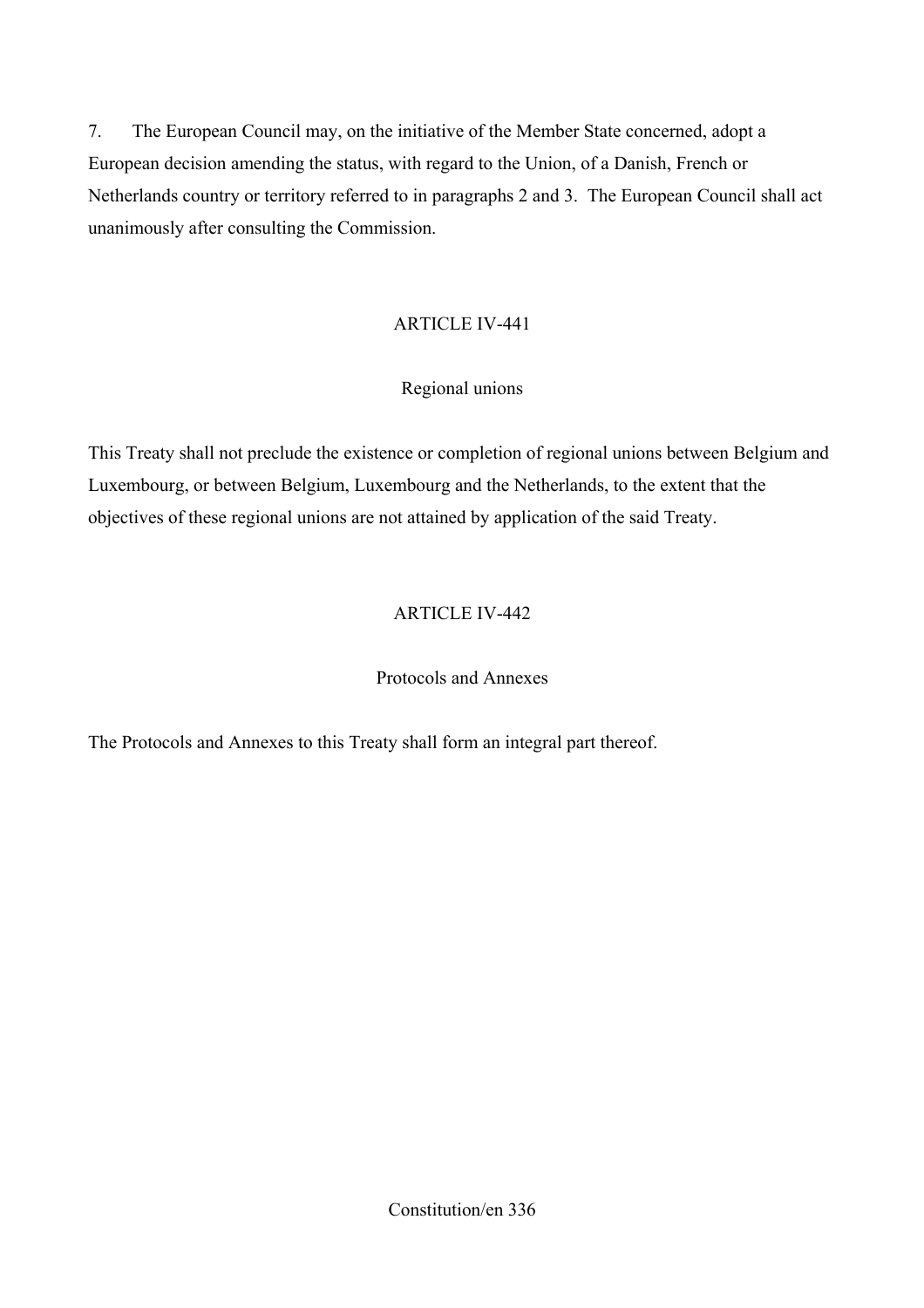### Ordinary revision procedure

1. The government of any Member State, the European Parliament or the Commission may submit to the Council proposals for the amendment of this Treaty. These proposals shall be submitted to the European Council by the Council and the national Parliaments shall be notified.

2. If the European Council, after consulting the European Parliament and the Commission, adopts by a simple majority a decision in favour of examining the proposed amendments, the President of the European Council shall convene a Convention composed of representatives of the national Parliaments, of the Heads of State or Government of the Member States, of the European Parliament and of the Commission. The European Central Bank shall also be consulted in the case of institutional changes in the monetary area. The Convention shall examine the proposals for amendments and shall adopt by consensus a recommendation to a conference of representatives of the governments of the Member States as provided for in paragraph 3.

The European Council may decide by a simple majority, after obtaining the consent of the European Parliament, not to convene a Convention should this not be justified by the extent of the proposed amendments. In the latter case, the European Council shall define the terms of reference for a conference of representatives of the governments of the Member States.

3. A conference of representatives of the governments of the Member States shall be convened by the President of the Council for the purpose of determining by common accord the amendments to be made to this Treaty.

The amendments shall enter into force after being ratified by all the Member States in accordance with their respective constitutional requirements.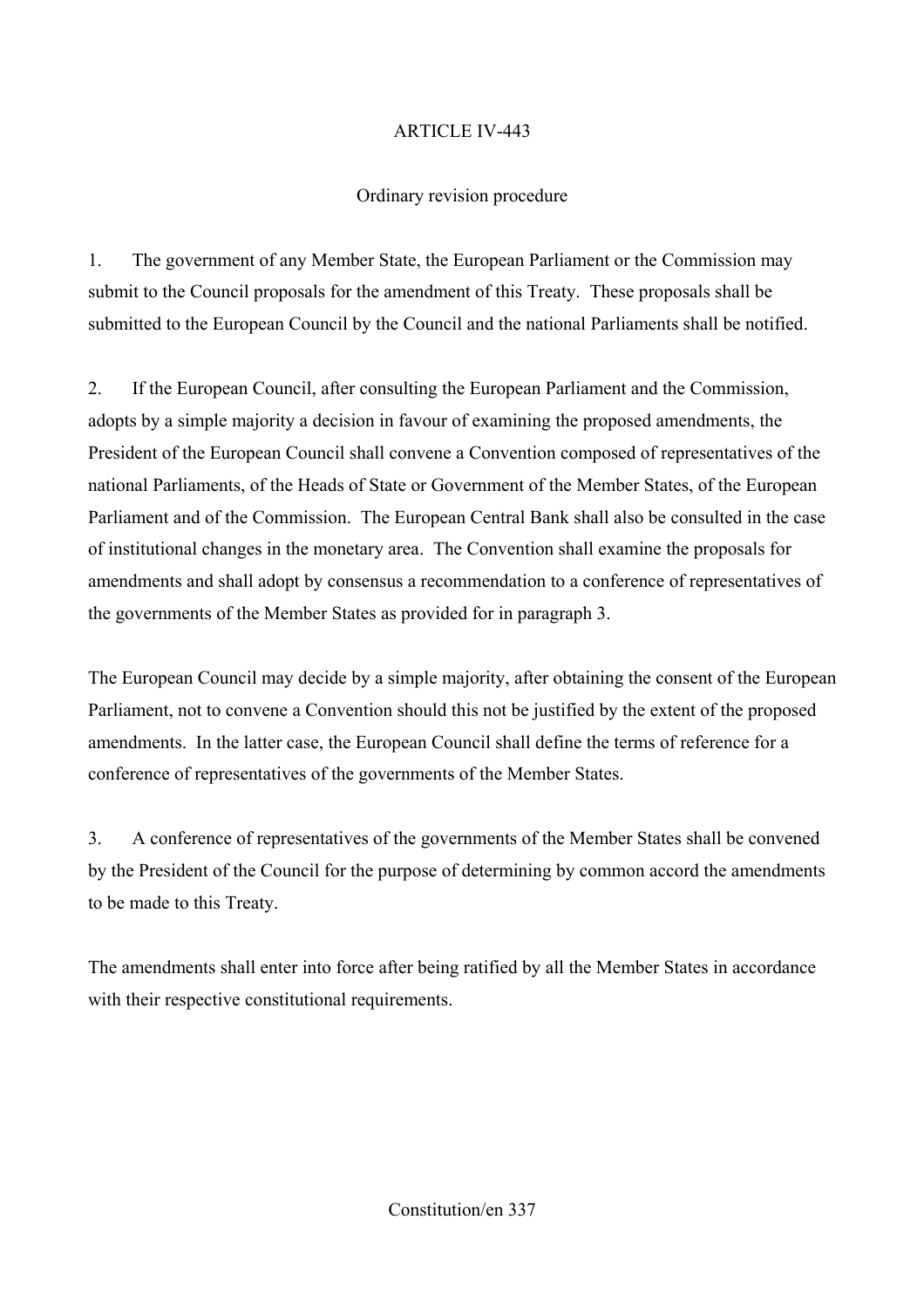4. If, two years after the signature of the treaty amending this Treaty, four fifths of the Member States have ratified it and one or more Member States have encountered difficulties in proceeding with ratification, the matter shall be referred to the European Council.

# ARTICLE IV-444

# Simplified revision procedure

1. Where Part III provides for the Council to act by unanimity in a given area or case, the European Council may adopt a European decision authorising the Council to act by a qualified majority in that area or in that case.

This paragraph shall not apply to decisions with military implications or those in the area of defence.

2. Where Part III provides for European laws and framework laws to be adopted by the Council in accordance with a special legislative procedure, the European Council may adopt a European decision allowing for the adoption of such European laws or framework laws in accordance with the ordinary legislative procedure.

3. Any initiative taken by the European Council on the basis of paragraphs 1 or 2 shall be notified to the national Parliaments. If a national Parliament makes known its opposition within six months of the date of such notification, the European decision referred to in paragraphs 1 or 2 shall not be adopted. In the absence of opposition, the European Council may adopt the decision.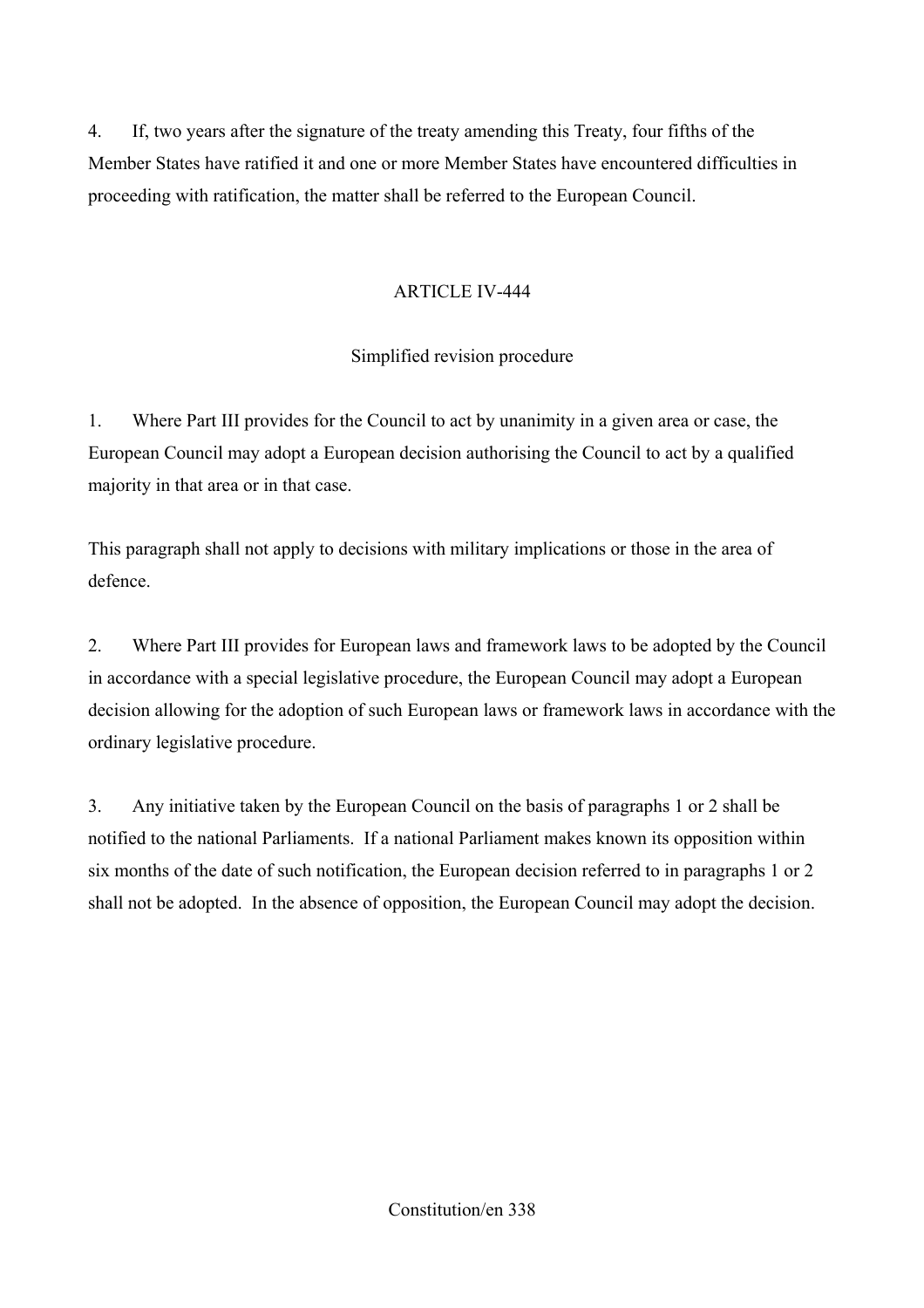For the adoption of the European decisions referred to in paragraphs 1 and 2, the European Council shall act by unanimity after obtaining the consent of the European Parliament, which shall be given by a majority of its component members.

# ARTICLE IV-445

Simplified revision procedure concerning internal Union policies and action

1. The Government of any Member State, the European Parliament or the Commission may submit to the European Council proposals for revising all or part of the provisions of Title III of Part III on the internal policies and action of the Union.

2. The European Council may adopt a European decision amending all or part of the provisions of Title III of Part III. The European Council shall act by unanimity after consulting the European Parliament and the Commission, and the European Central Bank in the case of institutional changes in the monetary area.

Such a European decision shall not come into force until it has been approved by the Member States in accordance with their respective constitutional requirements.

3. The European decision referred to in paragraph 2 shall not increase the competences conferred on the Union in this Treaty.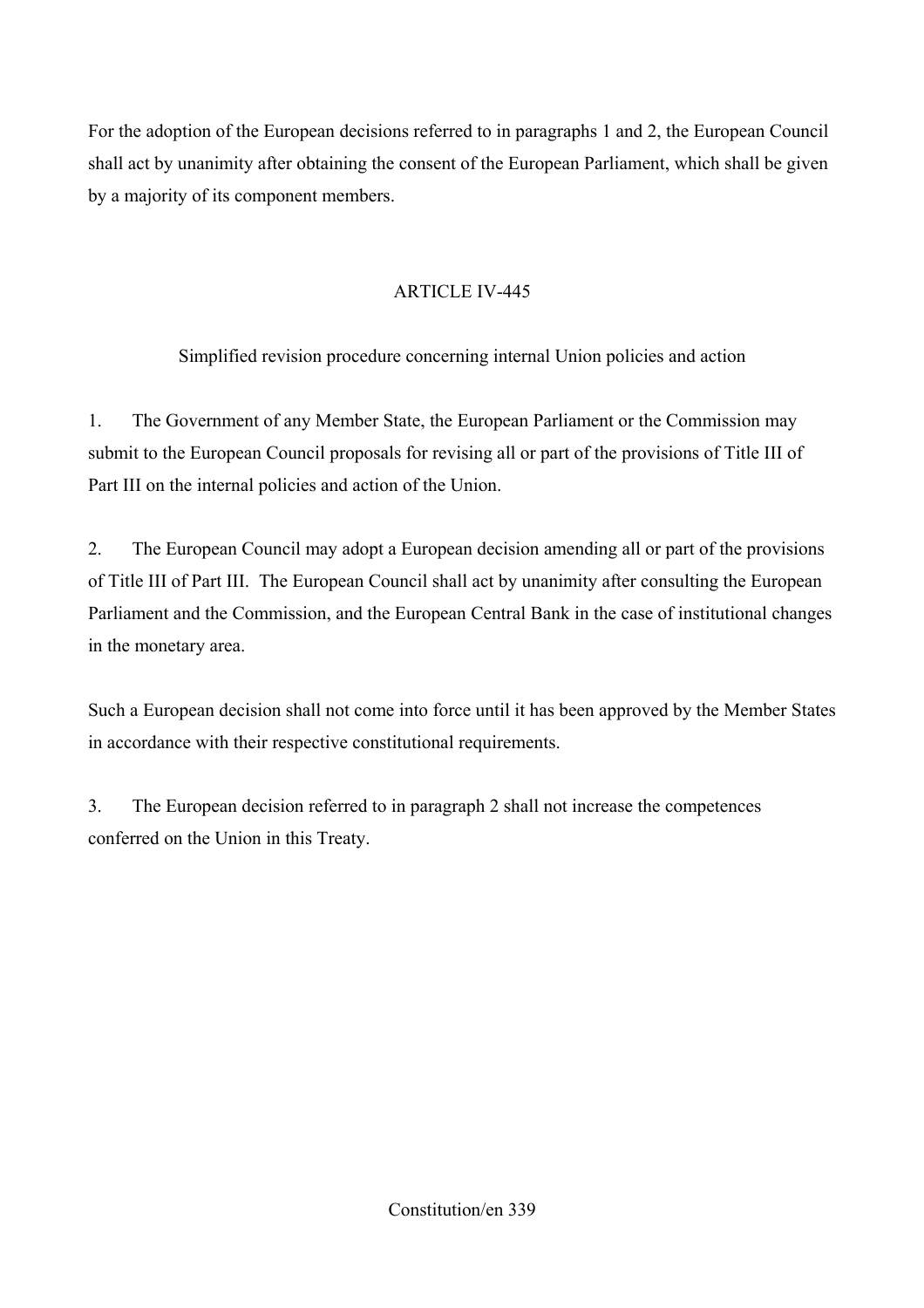### Duration

This Treaty is concluded for an unlimited period.

# ARTICLE IV-447

### Ratification and entry into force

1. This Treaty shall be ratified by the High Contracting Parties in accordance with their respective constitutional requirements. The instruments of ratification shall be deposited with the Government of the Italian Republic.

2. This Treaty shall enter into force on 1 November 2006, provided that all the instruments of ratification have been deposited, or, failing that, on the first day of the second month following the deposit of the instrument of ratification by the last signatory State to take this step.